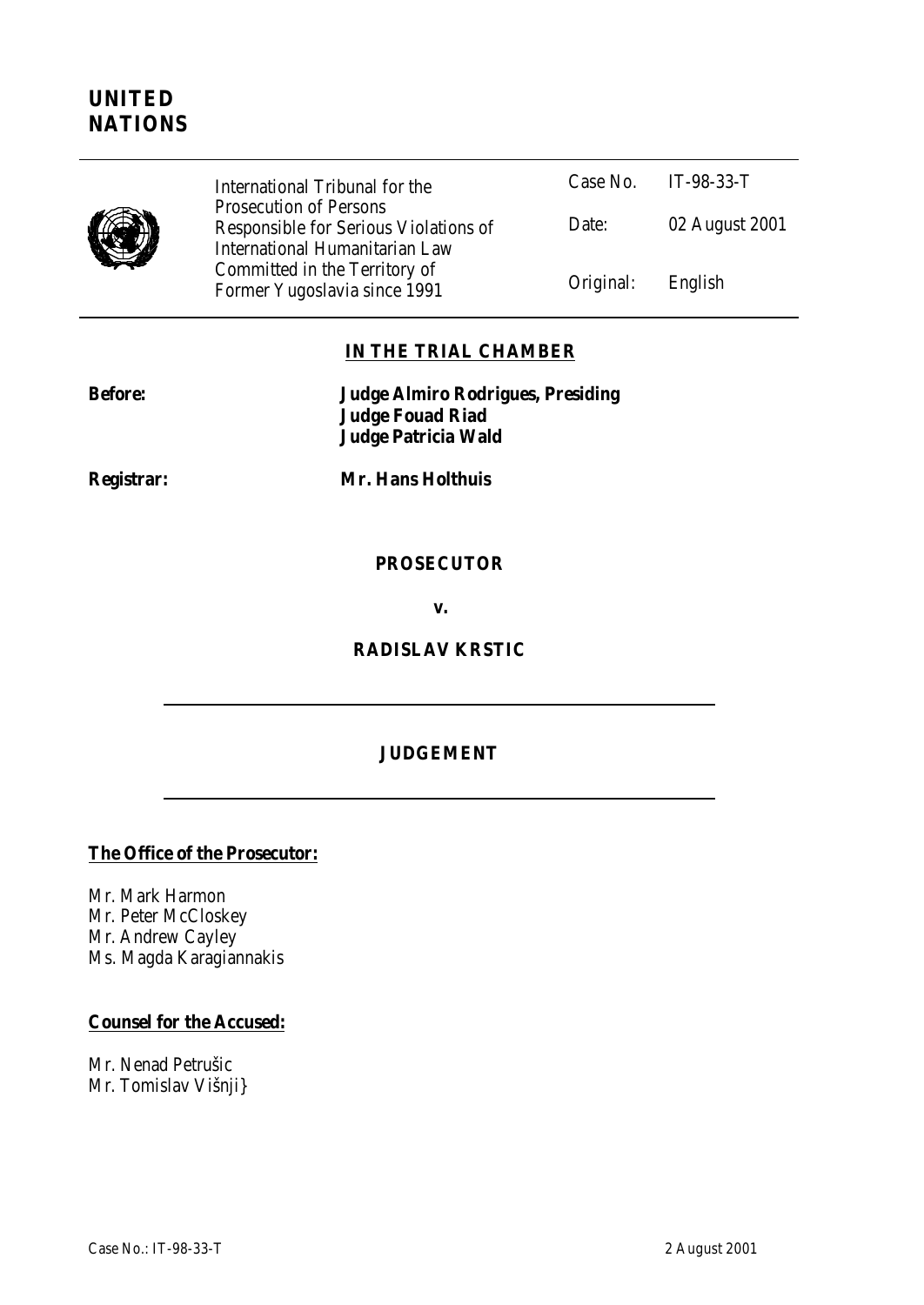# **CONTENTS**

| 5. Spring 1995: The Bosnian Serbs Plan To Attack the Srebrenica "Safe Area"  10          |  |
|------------------------------------------------------------------------------------------|--|
|                                                                                          |  |
|                                                                                          |  |
|                                                                                          |  |
|                                                                                          |  |
|                                                                                          |  |
| (iii) 12-13 July 1995: The Transport of the Bosnian Muslim Women Children and Elderly    |  |
|                                                                                          |  |
|                                                                                          |  |
|                                                                                          |  |
|                                                                                          |  |
| 10. The Number of Men Executed by the Bosnian Serb Forces Following the Take-over of     |  |
|                                                                                          |  |
|                                                                                          |  |
|                                                                                          |  |
| 13. The Impact of the Crimes on the Bosnian Muslim Community of Srebrenica 29            |  |
|                                                                                          |  |
|                                                                                          |  |
|                                                                                          |  |
|                                                                                          |  |
|                                                                                          |  |
|                                                                                          |  |
|                                                                                          |  |
|                                                                                          |  |
| (b) The Shelling of Srebrenica: Terrorisation of the Civilian Population 40              |  |
| 3. Involvement of Drina Corps Personnel in the Events at Poto~ari: 11-13 July 1995 42    |  |
|                                                                                          |  |
|                                                                                          |  |
| (iii) Meeting at the Hotel Fontana on 12 July 1995 at 1000 Hours  44                     |  |
|                                                                                          |  |
| (v) The Presence of Drina Corps Officers in Poto~ari on 12 and 13 July 1995  47          |  |
|                                                                                          |  |
|                                                                                          |  |
|                                                                                          |  |
| 4. Involvement of the Drina Corps in Action against the Bosnian Muslim Column 56         |  |
|                                                                                          |  |
|                                                                                          |  |
| (i) General Knowledge that Bosnian Muslim Men were Being Captured from the Column59      |  |
| (ii) 13 July 1995: Participation in the Capture of Prisoners along the Bratunac-Konjevi} |  |
|                                                                                          |  |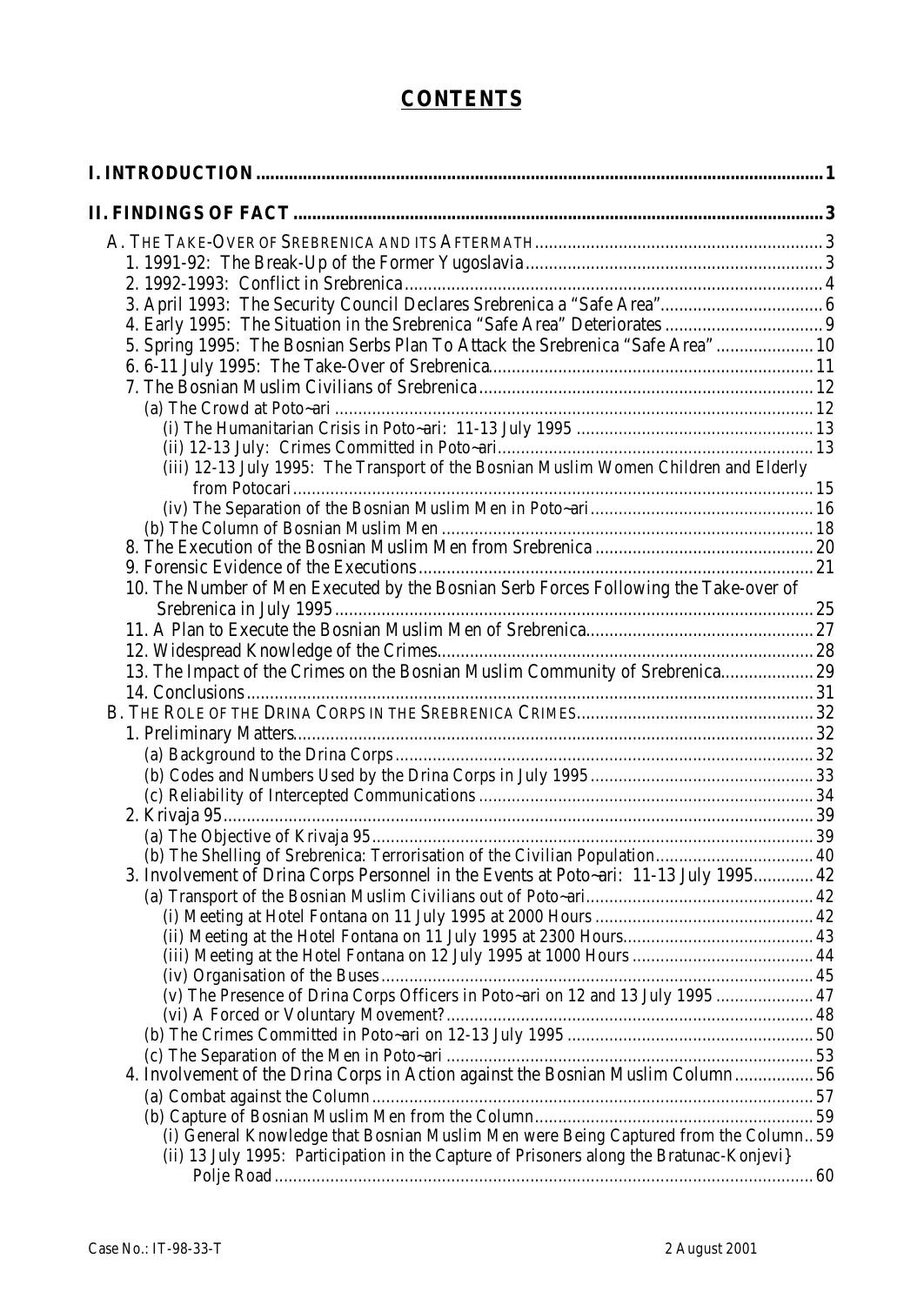|  | (iii) 12-15 July 1995: Involvement with the Detention of Bosnian Muslim Prisoners in        |     |
|--|---------------------------------------------------------------------------------------------|-----|
|  |                                                                                             |     |
|  | (iv) 13-16 July 1995: Zvornik Brigade Knowledge of Bosnian Muslim Prisoners detained        |     |
|  |                                                                                             |     |
|  | (v) Capture of Prisoners during Drina Corps Sweep Operation in the Former Enclave  68       |     |
|  |                                                                                             |     |
|  |                                                                                             |     |
|  |                                                                                             |     |
|  |                                                                                             |     |
|  |                                                                                             |     |
|  | (e) 14 July 1995: Grbavci School Detention Site and Orahovac Execution site 77              |     |
|  | (f) 14 - 15 July 1995: Petkovci School Detention Site and Petkovci Dam Execution Site  81   |     |
|  | (g) 14 - 16 July 1995: Pilica School Detention Site and Branjevo Military Farm Execution    |     |
|  |                                                                                             |     |
|  |                                                                                             |     |
|  |                                                                                             |     |
|  |                                                                                             |     |
|  |                                                                                             |     |
|  |                                                                                             |     |
|  |                                                                                             |     |
|  | (i) Did the VRS Main Staff exclude the Drina Corps Command from the Srebrenica              |     |
|  |                                                                                             |     |
|  |                                                                                             |     |
|  |                                                                                             |     |
|  | (b) Responsibility of the Drina Corps Command for the Actions of Non-Drina Corps Units      |     |
|  | Operating in the Drina Corps Area of Responsibility in July 1995 101                        |     |
|  |                                                                                             |     |
|  |                                                                                             |     |
|  | (iii) The MUP                                                                               |     |
|  | 7. Conclusions about the Involvement of the Drina Corps in the Srebrenica Crimes 107        |     |
|  |                                                                                             |     |
|  |                                                                                             |     |
|  |                                                                                             |     |
|  | 3. The Command Position Held by General Krstic Throughout the Relevant Period 115           |     |
|  | (a) The Evidence                                                                            | 115 |
|  |                                                                                             |     |
|  |                                                                                             |     |
|  | 5. 12-13 July 1995: The Role of General Krstic in the Removal of the Bosnian Muslim         |     |
|  |                                                                                             |     |
|  |                                                                                             |     |
|  |                                                                                             |     |
|  |                                                                                             |     |
|  |                                                                                             |     |
|  |                                                                                             |     |
|  | (d) Efforts Made by General Krstic to Ensure the Safety of the Bosnian Muslim Civilians     |     |
|  |                                                                                             |     |
|  |                                                                                             |     |
|  | (a) Evolution of the Plan to Execute the Military Aged Bosnian Muslim Men of Srebrenica 136 |     |
|  | (b) Separation and Mistreatment of the Bosnian Muslim Men in Poto~ari 137                   |     |
|  |                                                                                             |     |
|  |                                                                                             |     |
|  |                                                                                             |     |
|  | (i) General Krstic and Colonel Beara Discuss the Deployment of Troops to Assist in the      |     |
|  |                                                                                             |     |
|  | (ii) The Recall of Colonel Pandurevi} and the Zvornik Brigade from @epa: 15 July 1995.148   |     |
|  |                                                                                             |     |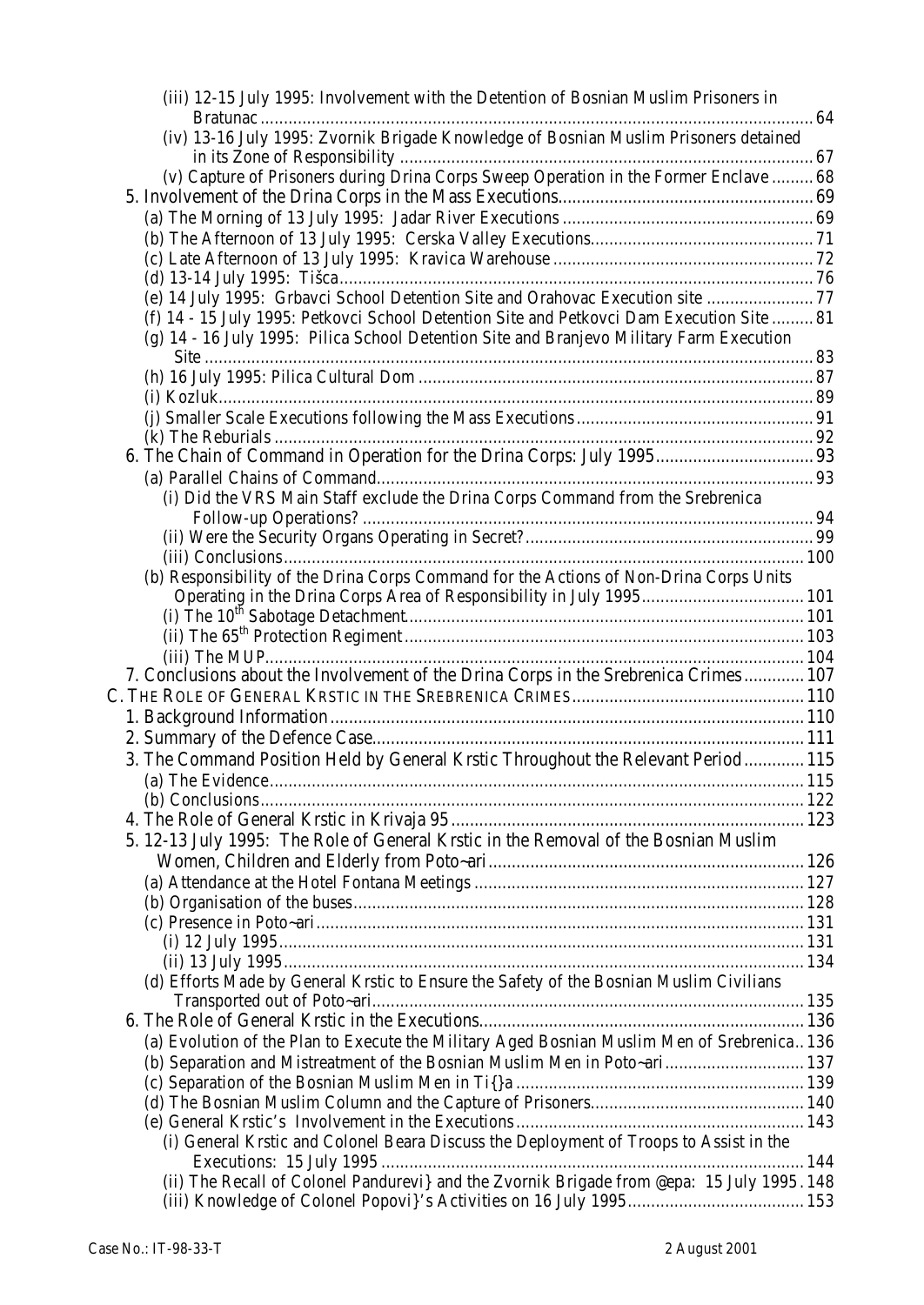| (iv) Conversation Between General Krstic and "OA" about the Executions on 20 July 1995156<br>(v) Contact Between General Krstic and Other Individuals Involved in the Executions 157<br>7. Other Evidence that General Krstic Remained Informed of Events Occurring in |  |
|------------------------------------------------------------------------------------------------------------------------------------------------------------------------------------------------------------------------------------------------------------------------|--|
|                                                                                                                                                                                                                                                                        |  |
| Srebrenica Before and After the VRS Military Take-Over on 11 July 1995 160                                                                                                                                                                                             |  |
| 8. The Role of General Krstic in the Reburial and Cover-up Operations 161                                                                                                                                                                                              |  |
|                                                                                                                                                                                                                                                                        |  |
|                                                                                                                                                                                                                                                                        |  |
|                                                                                                                                                                                                                                                                        |  |
|                                                                                                                                                                                                                                                                        |  |
|                                                                                                                                                                                                                                                                        |  |
|                                                                                                                                                                                                                                                                        |  |
|                                                                                                                                                                                                                                                                        |  |
|                                                                                                                                                                                                                                                                        |  |
|                                                                                                                                                                                                                                                                        |  |
|                                                                                                                                                                                                                                                                        |  |
|                                                                                                                                                                                                                                                                        |  |
|                                                                                                                                                                                                                                                                        |  |
|                                                                                                                                                                                                                                                                        |  |
|                                                                                                                                                                                                                                                                        |  |
|                                                                                                                                                                                                                                                                        |  |
|                                                                                                                                                                                                                                                                        |  |
|                                                                                                                                                                                                                                                                        |  |
|                                                                                                                                                                                                                                                                        |  |
|                                                                                                                                                                                                                                                                        |  |
|                                                                                                                                                                                                                                                                        |  |
|                                                                                                                                                                                                                                                                        |  |
|                                                                                                                                                                                                                                                                        |  |
|                                                                                                                                                                                                                                                                        |  |
|                                                                                                                                                                                                                                                                        |  |
|                                                                                                                                                                                                                                                                        |  |
|                                                                                                                                                                                                                                                                        |  |
|                                                                                                                                                                                                                                                                        |  |
|                                                                                                                                                                                                                                                                        |  |
|                                                                                                                                                                                                                                                                        |  |
|                                                                                                                                                                                                                                                                        |  |
|                                                                                                                                                                                                                                                                        |  |
| 2. The criminal responsibility of General Krsti} for the crimes proved at trial 215                                                                                                                                                                                    |  |
|                                                                                                                                                                                                                                                                        |  |
| (b) General Krsti}'s criminal responsibility for the killing of the military-aged Muslim men                                                                                                                                                                           |  |
|                                                                                                                                                                                                                                                                        |  |
| (i) Participation in the genocidal joint criminal enterprise to kill the military-aged men  220                                                                                                                                                                        |  |
|                                                                                                                                                                                                                                                                        |  |
|                                                                                                                                                                                                                                                                        |  |
|                                                                                                                                                                                                                                                                        |  |
|                                                                                                                                                                                                                                                                        |  |
|                                                                                                                                                                                                                                                                        |  |
|                                                                                                                                                                                                                                                                        |  |
|                                                                                                                                                                                                                                                                        |  |
|                                                                                                                                                                                                                                                                        |  |
| (ii) The Test Laid down by the Appeals Chamber in the ^elebi}i Case (« the Test »)  234<br>2. Application of the Test to the Concurrent Offences Specified in the Indictment 236                                                                                       |  |
| (a) The Concurrent Offences Characterising "the campaign of terror" in Poto~ari and the                                                                                                                                                                                |  |
| Subsequent Forcible Transfer of the Bosnian Muslim Civilians from 10 to 13 July 1995.236                                                                                                                                                                               |  |
| (i) Relationship between Offences under Article 3 and Offences under Article 5 237                                                                                                                                                                                     |  |
|                                                                                                                                                                                                                                                                        |  |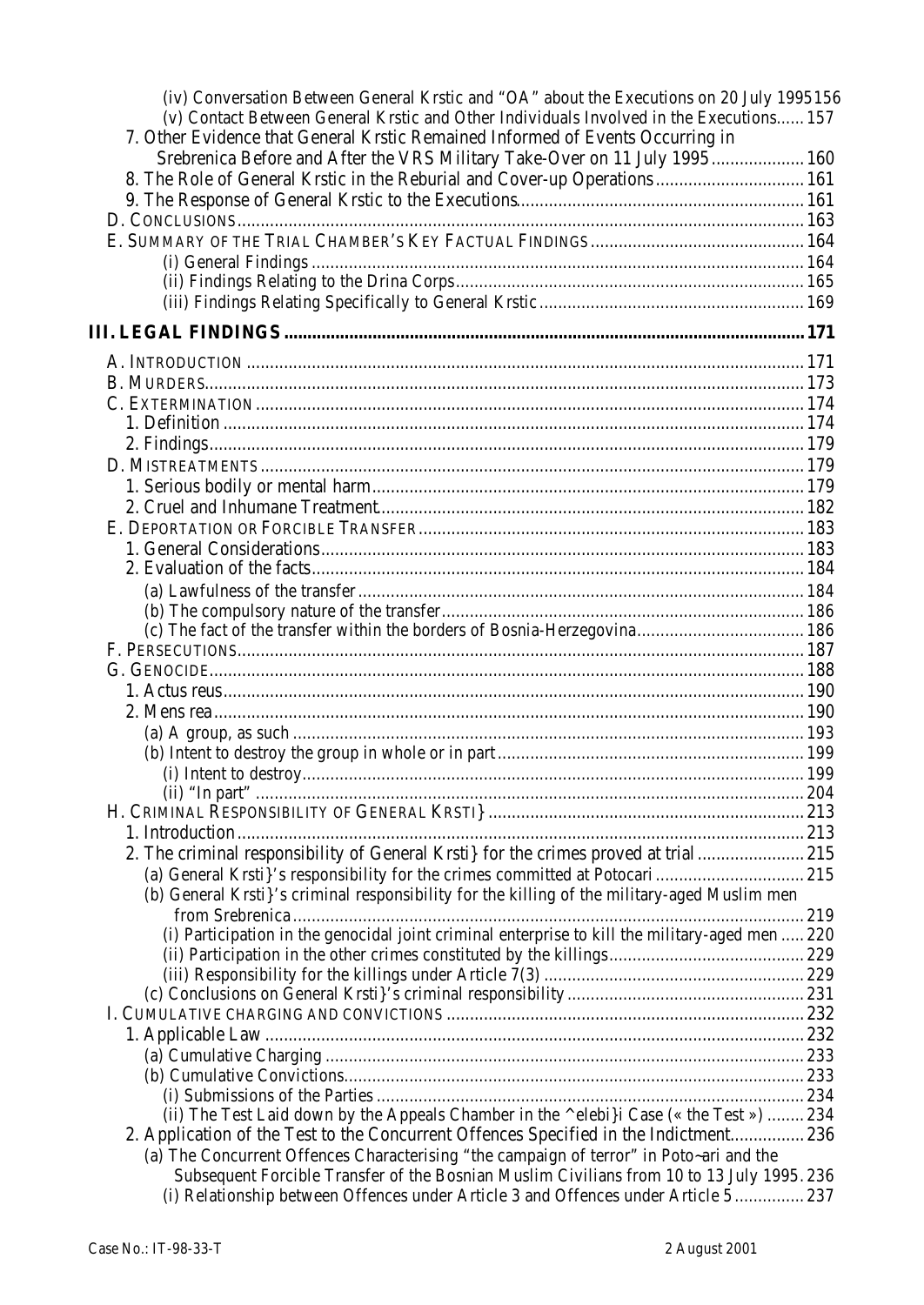| (ii) Relationship between Murder under Article 5 and Persecutions                       | 238 |  |
|-----------------------------------------------------------------------------------------|-----|--|
| (iii) Relationship between Persecutions (forcible transfer) and Other Inhumane Acts     | 238 |  |
|                                                                                         | 239 |  |
| (b) The Concurrent Offences Characterising the Murders Committed Against the Bosnian    |     |  |
|                                                                                         | 239 |  |
| (i) Relationship Between Offences under Article 3 (war crimes) and Article 4 (genocide) |     |  |
| and between Article 3 (war crimes) and Article 5 (crimes against humanity)              | 239 |  |
| (ii) Relationship Between Offences under Article 4 (genocide) and Article 5 (crimes     |     |  |
|                                                                                         |     |  |
|                                                                                         |     |  |
|                                                                                         |     |  |
|                                                                                         | 243 |  |
|                                                                                         |     |  |
|                                                                                         |     |  |
|                                                                                         |     |  |
|                                                                                         |     |  |
|                                                                                         |     |  |
|                                                                                         |     |  |
|                                                                                         |     |  |
|                                                                                         |     |  |
| (i) Mitigating Circumstances Concomitant with the Commission of the Crimes 250          |     |  |
| (ii) Mitigating Circumstances Posterior to the Commission of the Crimes  250            |     |  |
|                                                                                         |     |  |
|                                                                                         | 255 |  |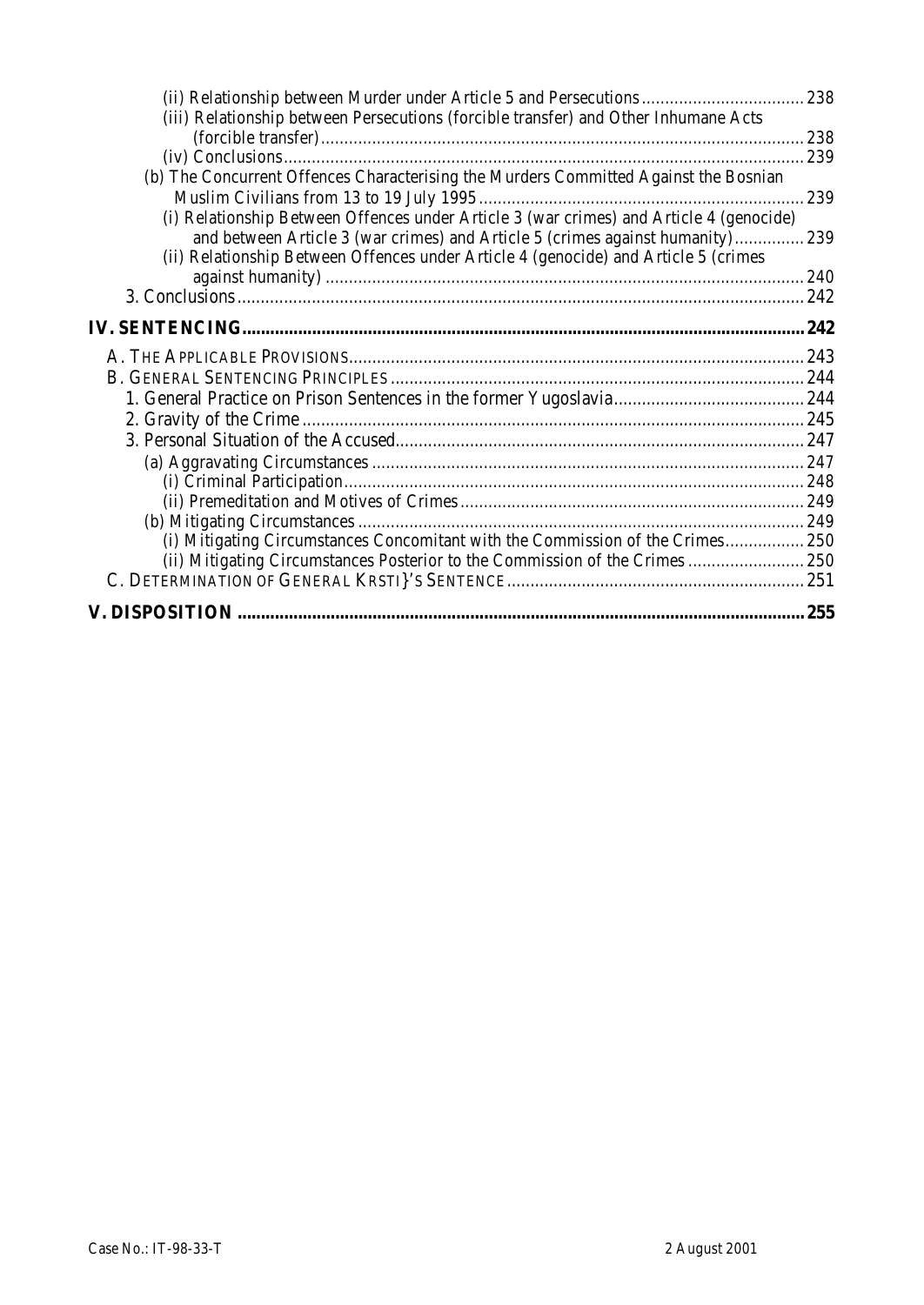# **I. INTRODUCTION**

1. The events surrounding the Bosnian Serb take-over of the United Nations ("UN") "safe area" of Srebrenica in Bosnia and Herzegovina, in July 1995, have become well known to the world.<sup>1</sup> Despite a UN Security Council resolution declaring that the enclave was to be "free from armed attack or any other hostile act", units of the Bosnian Serb Army ("VRS") launched an attack and captured the town. Within a few days, approximately 25,000 Bosnian Muslims,<sup>2</sup> most of them women, children and elderly people who were living in the area, were uprooted and, in an atmosphere of terror, loaded onto overcrowded buses by the Bosnian Serb forces and transported across the confrontation lines into Bosnian Muslim-held territory. The military-aged<sup>3</sup> Bosnian Muslim men of Srebrenica, however, were consigned to a separate fate. As thousands of them attempted to flee the area, they were taken prisoner, detained in brutal conditions and then executed. More than 7,000 people were never seen again.

2. The events of the nine days from July 10-19 1995 in Srebrenica defy description in their horror and their implications for humankind's capacity to revert to acts of brutality under the stresses of conflict. In little over one week, thousands of lives were extinguished, irreparably rent or simply wiped from the pages of history. The Trial Chamber leaves it to historians and social psychologist to plumb the depths of this episode of the Balkan conflict and to probe for deep-seated causes. The task at hand is a more modest one: to find, from the evidence presented during the trial, what happened during that period of about nine days and, ultimately, whether the defendant in this case, General Krstic, was criminally responsible, under the tenets of international law, for his participation in them. The Trial Chamber cannot permit itself the indulgence of expressing how it feels about what happened in Srebrenica, or even how individuals as well as national and international groups not the subject of this case contributed to the tragedy. This defendant, like all others, deserves individualised consideration and can be convicted only if the evidence presented in court shows, beyond a reasonable doubt, that he is guilty of acts that constitute crimes covered by the Statute of the Tribunal ("Statute"). Thus, the Trial Chamber concentrates on setting forth, in detail, the facts surrounding this compacted nine days of hell and avoids expressing rhetorical

<sup>&</sup>lt;u>.</u><br><sup>1</sup> See e.g., Prosecution exhibit (hereafter "P") 30, Report of the Secretary-General Pursuant to General Assembly Resolution 53/35: The fall of Srebrenica, UN Doc. A/54/549, 15 November 1999 (hereafter "Secretary-General's Report").

 $^2$  See Mr. Nesib Mandzi}, Transcript at page (hereafter "T.") 963 (testifying that some 25,000 Bosnian Muslim refugees had gathered in Poto~ari); P 404/88 (Report of Karremans dated 12 July 1995 stating that, as of that date, 17,500 people had gathered in and around Poto~ari); P 77/26 (UNMO fax dated 13 July 1995 reporting that 10,000 refugees had been already transported with a further 20,000-25,000 to follow).

<sup>&</sup>lt;sup>3</sup> Throughout this Judgement, the term "military aged" is used to describe the group of men who were captured and executed following the take-over of Srebrenica. It is a misnomer to the extent that some boys who were several years younger and some men who were several years older than would generally be considered "military aged" were included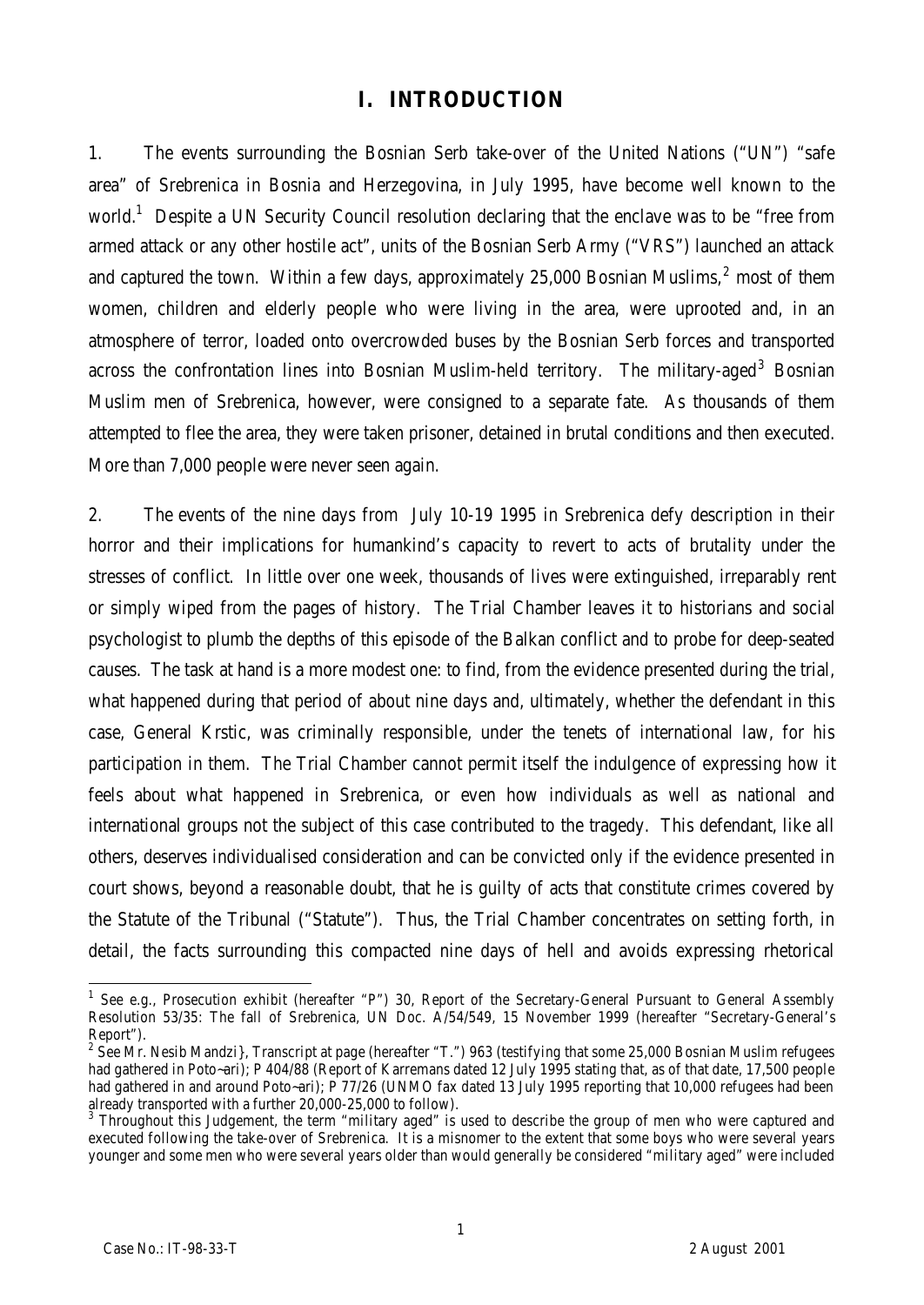indignation that these events should ever have occurred at all. In the end, no words of comment can lay bare the saga of Srebrenica more graphically than a plain narrative of the events themselves, or expose more poignantly the waste of war and ethnic hatreds and the long road that must still be travelled to ease their bitter legacy.

3. In July 1995, at the time the atrocities occurred, General Krstic was first the Chief of Staff and, subsequently, the Commander of the Drina Corps, a formation of the Bosnian Serb Army (hereafter "VRS"). All of the crimes committed following the take-over of Srebrenica were committed in the zone of responsibility of the Drina Corps. The Prosecution has charged General Krstic with genocide (or alternatively, complicity to commit genocide). General Krstic is further charged with crimes against humanity, including extermination, murder, persecution and deportation (or alternatively, inhumane acts (forcible transfer)) and murder, as a violation of the laws or customs of war. The Indictment charges General Krstic with responsibility for these acts, as a result of his individual participation (pursuant to Article 7 (1) of the Statute). The Prosecution also seeks to attribute criminal responsibility to General Krstic for these acts, pursuant to the doctrine of command responsibility (under Article 7(3) of the Statute) because, allegedly, troops under his command were involved in the commission of the crimes.

4. The Trial Chamber draws upon a mosaic of evidence that combines to paint a picture of what happened during those few days in July 1995. In all, the Trial Chamber heard more than 110 witnesses over 98 days of trial and viewed in the vicinity of 1,000 exhibits. A large number of former residents of Srebrenica who survived the events came to The Hague to testify. The Trial Chamber considers that the essence of their testimony was highly credible. The accounts given by the survivors of the execution sites are corroborated by forensic evidence (such as shell casings and explosive and tissue residues) at some of the execution sites, expert analysis of the contents of mass graves and aerial reconnaissance photographs taken in 1995. The Trial Chamber has also considered the testimony of UN military personnel who were in Srebrenica, records of VRS radio communications that were intercepted by the Army of Bosnia Herzegovina ("ABiH") in July and August 1995, records seized from the ABiH, records seized from the VRS, the analysis of military experts called by both the Prosecution and the Defence and the testimony of General Krstic himself, as well as other witnesses who testified for the Defence. In addition, the Trial Chamber called two witnesses of its own accord, both of whom formerly held senior positions in the ABiH and were closely monitoring the unfolding events in Srebrenica in July 1995.

l

within this group. Consequently, the term should be understood in its broadest, non-technical sense as including the men and boys who were broadly defined by the Bosnian Serb authorities as being within the vicinity of military age.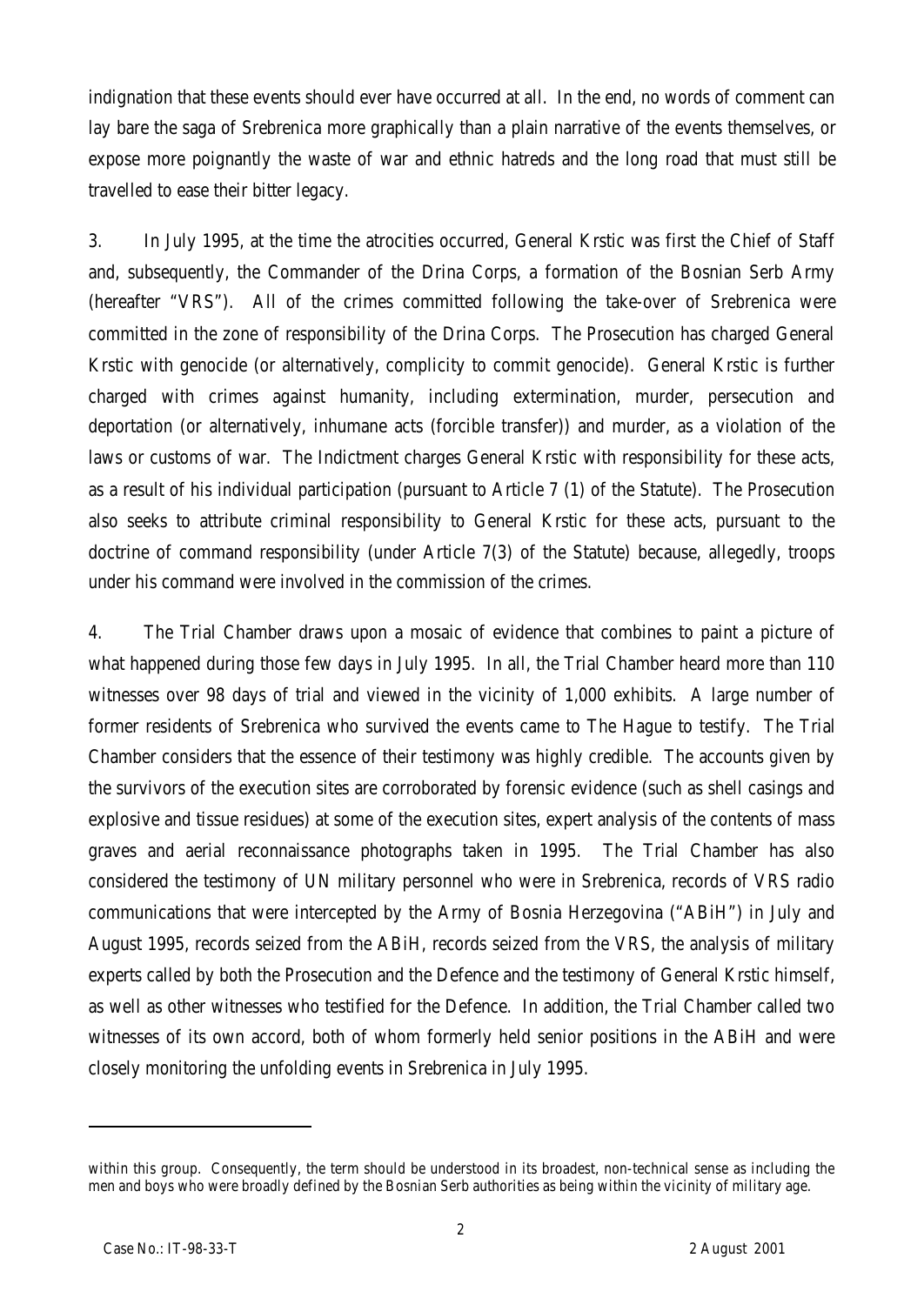5. The Judgement is divided into five Parts, Part I being the Introduction. The factual findings of the Trial Chamber begin in Part II with a narrative overview, the purpose of which is to briefly orient the reader with the events leading up to the take-over of Srebrenica and its aftermath. The Trial Chamber then moves on to consider the aftermath of the take-over of Srebrenica in much greater detail and, in particular, considers the role of the Drina Corps in the transportation of the Bosnian Muslim women, children and elderly out of the former enclave, as well as in the capture, detention and execution of the Bosnian Muslim men from Srebrenica. Finally, the Trial Chamber considers the role played by General Krstic in these events. Part III of the Judgement provides a legal framework for analysing the facts set out in Part II. The Chamber considers the requisite elements of genocide and the other crimes with which General Krstic has been charged, as well as the general principles regulating the attribution of criminal responsibility. Then, based on this legal framework and on the findings of fact in Part II of the Judgement, the Chamber presents its findings about the criminal responsibility of General Krstic. Part IV of the Judgement covers matters relating to sentencing and, finally, Part V sets forth the disposition.

# **II. FINDINGS OF FACT**

## **A. The Take-Over of Srebrenica and its Aftermath**

### 1. 1991-92: The Break-Up of the Former Yugoslavia

6. The history of the break-up of the Socialist Federal Republic of Yugoslavia has been described in previous judgements of this Tribunal and will not be repeated in detail here.<sup>4</sup> However, some minimal background material is necessary to understand the specific case of Srebrenica.

7. From 1945 until 1990, Yugoslavia was composed of six Republics – Bosnia and Herzegovina, Croatia, Macedonia, Montenegro, Serbia and Slovenia. Certain Republics were populated predominantly by one ethnic group: for example, Serbs in Serbia and Croats in Croatia. The region under consideration, in the present case, formed part of Bosnia and Herzegovina ("Bosnia"), which was the most multi-ethnic of all the Republics, with a pre-war population of 44 percent Muslim, 31 percent Serb, and 17 percent Croat.<sup>5</sup>

8. The territory of Yugoslavia has been shared for centuries by these and other ethnic groups, with periods of peaceful co-existence interspersed with conflict. The Second World War was a time of particularly bitter strife, with accusations of atrocities emanating from all quarters. Marshal

 4 See e.g., *Prosecution* v. *Tadi}*, Case No.: IT-94-1-T, (hereafter "The *Tadi}* Judgement"*)* paras. 53-126.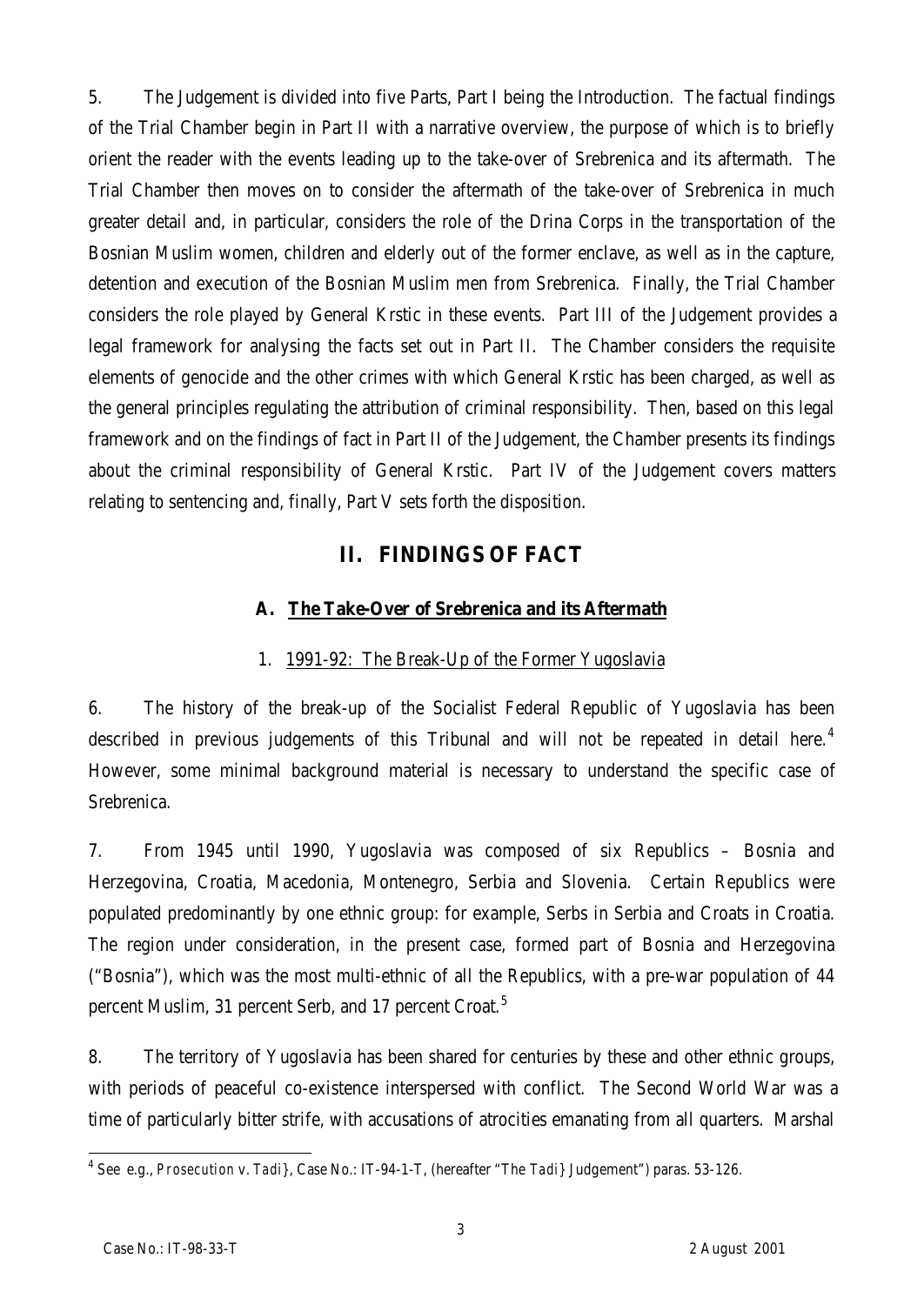Tito's post-war government discouraged ethnic division and nationalism with a focus on the unity of the communist state. Thus, relative calm and peaceful inter-ethnic relations marked the period from 1945 until 1990. Nevertheless, the various groups remained conscious of their separate identities.

9. In the late 1980s, economic woes and the end of communist rule set the stage for rising nationalism and ethnic friction. The Republics of Slovenia and Croatia both declared independence from the Federal Republic of Yugoslavia in June 1991. Slovenia's status was secured after a mere ten days of fighting with the predominantly Serb forces of the Yugoslav People's Army (JNA), but the armed conflict in Croatia stretched on for some months. Macedonia broke off successfully in September 1991.

10. Bosnia began its journey to independence with a parliamentary declaration of sovereignty on 15 October 1991. The Republic of Bosnia and Herzegovina was recognised by the European Community on 6 April 1992 and by the United States the following day. International recognition did not end the matter, however, and a fierce struggle for territorial control ensued among the three major groups in Bosnia: Muslim, Serb and Croat. The international community made various attempts to establish peace, but these attempts met with limited success. In the Eastern part of Bosnia, which is close to Serbia, the conflict was particularly fierce between the Bosnian Serbs and the Bosnian Muslims.

### 2. 1992-1993: Conflict in Srebrenica

11. The town of Srebrenica is nestled in a valley in eastern Bosnia, about fifteen kilometres from the Serbian border. Before the war, many of Srebrenica's residents worked in the factories at Potocari, a few kilometres north of Srebrenica, or in the zinc and bauxite mines to the south and northeast of the town. In 1991, the population of the municipality was 37,000, of which 73 percent were Muslim and 25 percent were Serb.<sup>6</sup> Prior to the war, the standard of living was high and members of the different ethnic groups, for the most part, lived comfortably together.<sup>7</sup>

12. During the conflict the Central Podrinje region, which included Srebrenica, <sup>8</sup> was an area of significant strategic importance. For the Bosnian Serbs, control of this region was necessary in

l

<sup>5</sup> *Tadi}*, paras. 56-57; Secretary-General's Report, paras. 17-18.

<sup>&</sup>lt;sup>6</sup> Secretary-General's Report, para. 33. The term "municipality" is an expression used to describe the larger area around a town and is equivalent to a "county" or a "canton".

 $7$  See e.g., Witness S, Transcript, pages (hereafter "T.") 3282-3283.

<sup>&</sup>lt;sup>8</sup> General Radovan Radinovi} (hereafter "Radinovi}"), T. 8108.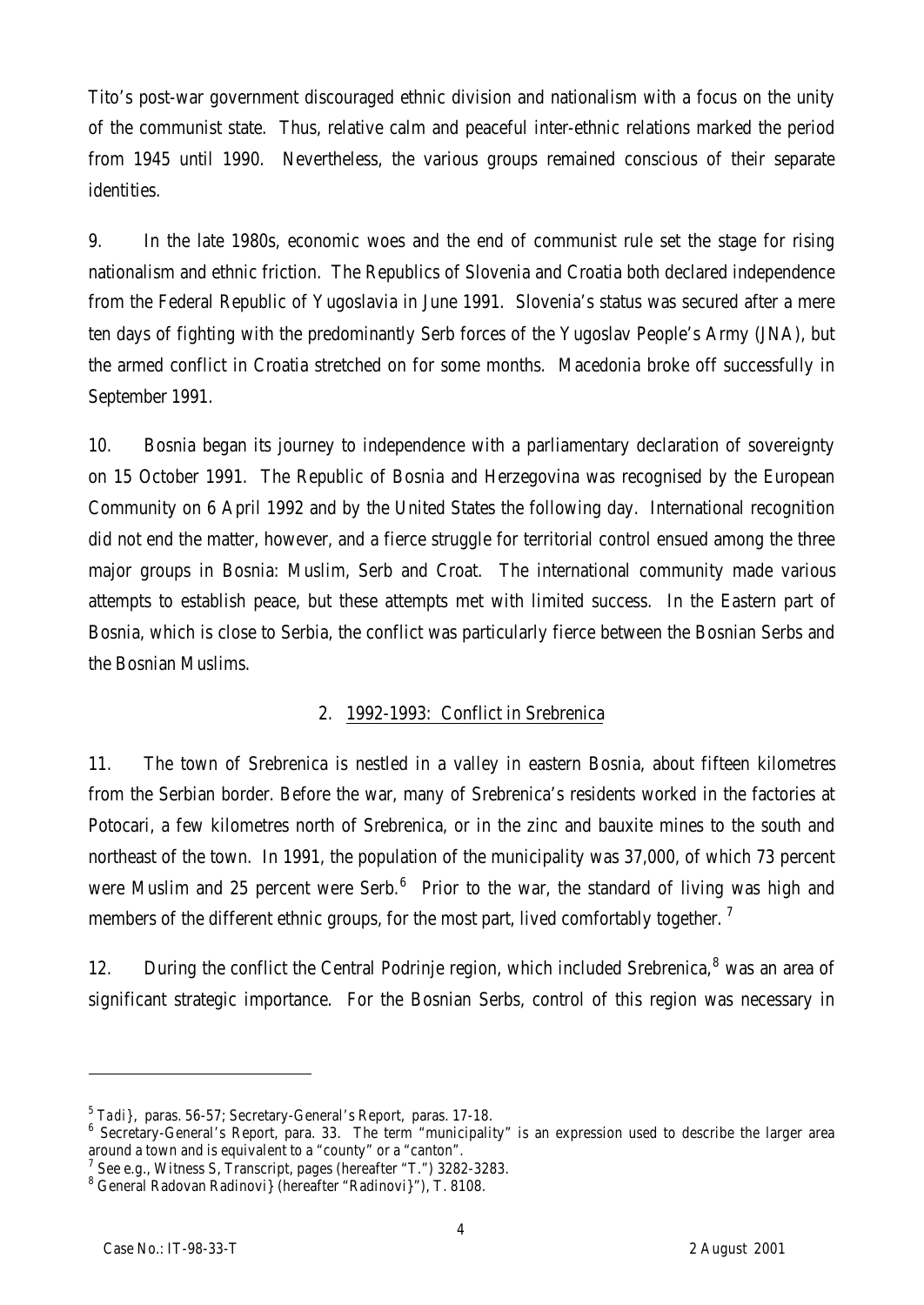order to achieve their minimum goal of forming a political entity in Bosnia. As stated by General Radovan Radinovic, the Defence military expert:

Serbs intended to preserve Bosnia and Herzegovina as a component part of the former state. That was indeed their fundamental, long-term, and political objective in Bosnia and Herzegovina. Why? I don't think it is very difficult to understand that. They wanted to live in the same state with other Serbs, and the only state that could guarantee that was the former Yugoslavia... the Serbs realised that the area of Central Podrinje had a huge strategic importance for them. Without the area of Central Podrinje, there would be no Republika Srpska, there would be no territorial integrity of Serb ethnic territories; instead the Serb population would be forced to accept the socalled enclave status in their ethnic territories. The territory would be split in two, the whole area would be disintegrated, and it would be separated from Serbia proper and from areas which are inhabited almost 100 per cent by Serb populations.<sup>9</sup>

General Sefer Halilovi} (the Commander of the Main Staff of the ABiH from June 1993 until November 1993 and, prior to that, Chief of Staff of the Main Staff of the ABiH) also emphasised the strategic importance of the Central Podrinje region for the Bosnian Serbs. In his view the political agenda of the Serbs was to eliminate the Drina River as a border between "Serb states".<sup>10</sup>

13. Despite Srebrenica's predominantly Muslim population, Serb paramilitaries from the area and neighbouring parts of eastern Bosnia gained control of the town for several weeks early in 1992. In May 1992, however, a group of Bosnian Muslim fighters under the leadership of Naser Ori} managed to recapture Srebrenica. Over the next several months, Ori} and his men pressed outward in a series of raids. By September 1992, Bosnian Muslim forces from Srebrenica had linked up with those in Žepa, a Muslim-held town to the south of Srebrenica. By January 1993, the enclave had been further expanded to include the Bosnian Muslim held enclave of Cerska located to the west of Srebrenica. At this time the Srebrenica enclave reached its peak size of 900 square kilometres, although it was never linked to the main area of Bosnian-held land in the west and remained a vulnerable island amid Serb-controlled territory.<sup>11</sup>

14. In January 1993, Bosnian Muslim forces attacked the Bosnian Serb village of Kravica. Over the next few months, the Bosnian Serbs responded with a counter-offensive, eventually capturing the villages of Konjevic Polje and ^erska, severing the link between Srebrenica and Žepa and reducing the size of the Srebrenica enclave to 150 square kilometres. Bosnian Muslim residents of the outlying areas converged on Srebrenica town and its population swelled to between 50,000 and 60,000 people.<sup>12</sup> During this military activity in the months following January 1993,

 9 Radinovi}, T.7812-7813.

<sup>10</sup> General Sefer Halilovi} (hereafter "Halilovi}"), T. 9459-9451.

<sup>&</sup>lt;sup>11</sup> Secretary-General's Report, paras. 33-38. The Trial Chamber has relied upon the Secretary-General's Report as an accurate recounting of the events leading up to the take-over of Srebrenica, at least on matters where no contrary evidence has been presented at trial.

<sup>12</sup> *Ibid*, para. 37.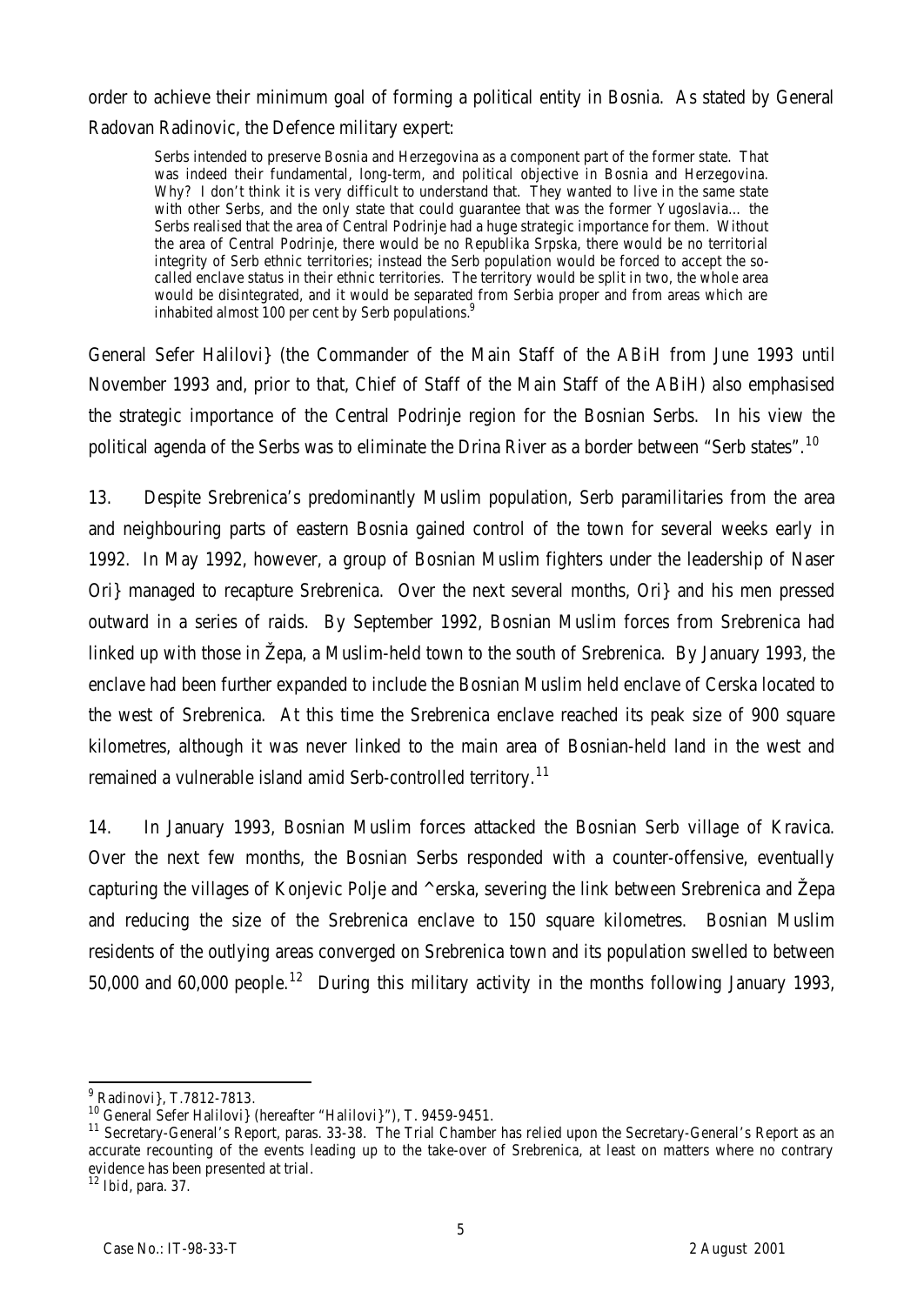there were reports of terror inflicted by Muslims on Serb civilians and by Serbs on Muslim civilians.<sup>13</sup>

15. The Commander of the UN Protection Force ''UNPROFOR'', General Philippe Morillon of France, visited Srebrenica in March 1993. By then the town was overcrowded and siege conditions prevailed. The advancing Bosnian Serb forces had destroyed the town's water supplies and there was almost no running water. People relied on makeshift generators for electricity. Food, medicine and other essentials were extremely scarce. Before leaving, General Morillon told the panicked residents of Srebrenica at a public gathering that the town was under the protection of the UN and that he would never abandon them.<sup>14</sup>

16. Between March and April 1993, approximately 8,000 to 9,000 Bosnian Muslims were evacuated from Srebrenica under the auspices of the UN High Commissioner for Refugees ("UNHCR"). The evacuations were, however, opposed by the Bosnian Muslim government in Sarajevo as contributing to the "ethnic cleansing" of the territory.<sup>15</sup>

17. The Bosnian Serb authorities remained intent on capturing the enclave, which, because of its proximity to the Serbian border and because it was entirely surrounded by Serb-held territory, was both strategically important and vulnerable to capture. On 13 April 1993, the Bosnian Serbs told the UNHCR representatives that they would attack the town within two days unless the Bosnian Muslims surrendered and agreed to be evacuated.<sup>16</sup>

# 3. April 1993: The Security Council Declares Srebrenica a "Safe Area"

18. On 16 April 1993, the UN Security Council responded by passing a resolution, declaring that "all parties and others treat Srebrenica and its surroundings as a " safe area " that should be free from armed attack or any other hostile act."<sup>17</sup> At the same time, the Security Council created two other UN protected enclaves, Žepa and Goražde.<sup>18</sup>

19. The UNPROFOR command in the field was sceptical about the value of the Security Council resolution. UNPROFOR commanders therefore negotiated a cease-fire agreement signed by General Halilovic and General Ratko Mladic (the Commander of the Main Staff of the VRS). This agreement called for the enclave to be disarmed under the supervision of UNPROFOR

 $\overline{a}$ <sup>13</sup> *Ibid.*

<sup>14</sup> *Ibid.* para. 38.

<sup>15</sup> *Ibid.* para. 39.

<sup>16</sup> *Ibid.* para. 54.

<sup>17</sup> UN Doc. S/RES/ 819 (1993).

<sup>18</sup> UN Doc. S/RES/ 824 (1993).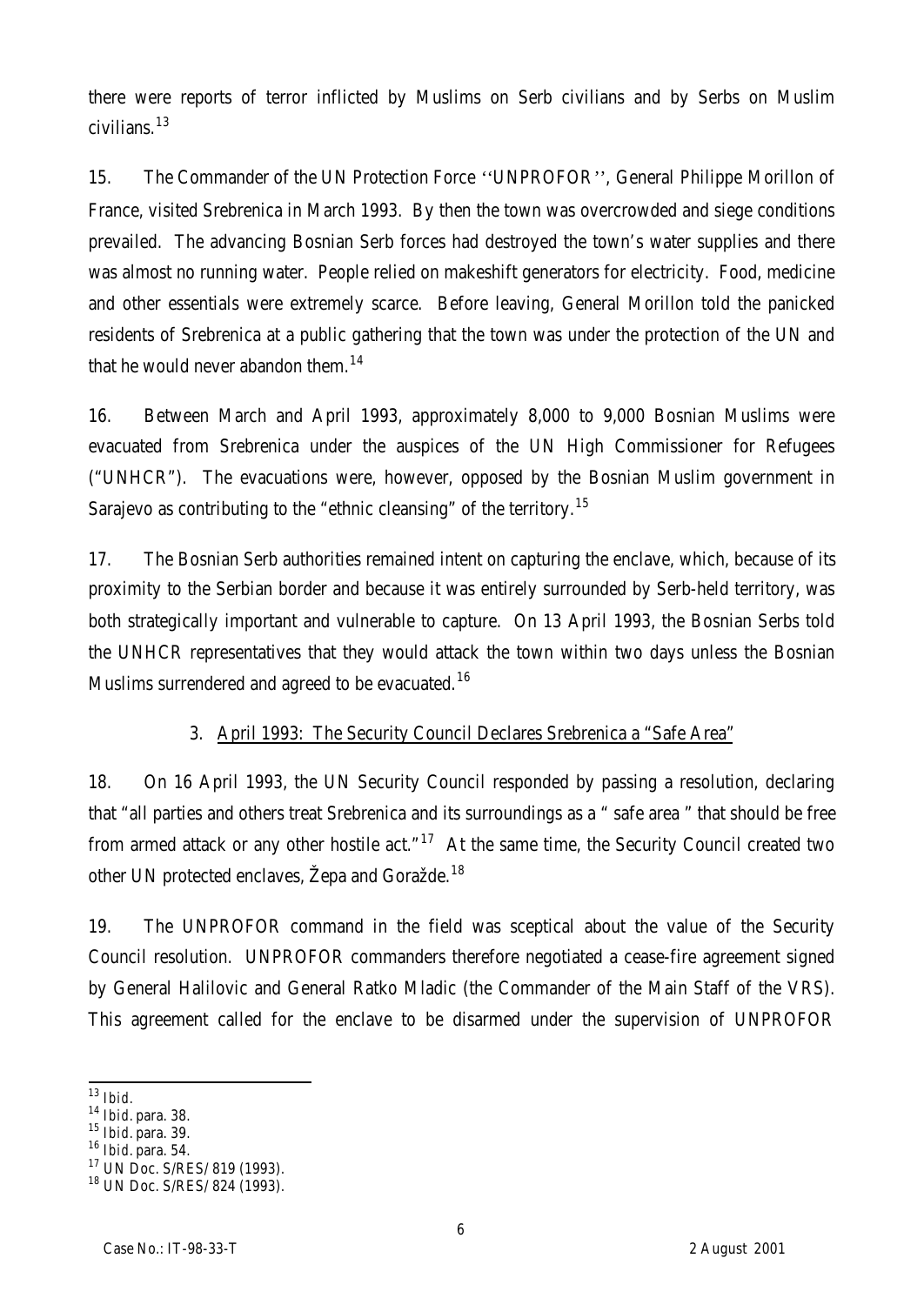troops.<sup>19</sup> However, there was discord about the precise boundaries of the territory subject to the agreement. General Halilovic testified before the Trial Chamber that the agreement covered only the urban area of Srebrenica.<sup>20</sup> This view appears to have been shared by UNPROFOR. The Bosnian Serb authorities, on the other hand, did not consider the agreement to be limited to the urban areas of Srebrenica.<sup>21</sup>

20. On 18 April 1993, the first group of UNPROFOR troops arrived in Srebrenica. Fresh troops were rotated approximately every six months after that. The peacekeepers were lightly armed and at any one time numbered no more than 600 men (a much smaller force than had been originally requested).<sup>22</sup> They established a small command centre (the "Bravo Company compound") in Srebrenica itself and a larger main compound about five kilometres north of the town in Potocari. In addition, the UNPROFOR peacekeepers manned thirteen observation posts ("Ops ) marking the perimeter of the enclave. Most of the time, groups of Bosnian Serb and Bosnian Muslim soldiers also maintained shadow positions near these outposts. In January 1995, a new set of UNPROFOR troops (a battalion from the Netherlands, colloquially referred to as "Dutch Bat") rotated into the enclave.

21. Generally, the Bosnian Serb forces surrounding the enclave were considered well disciplined and well armed.<sup>23</sup> The VRS was organised on a geographic basis and Srebrenica fell within the domain of the Drina Corps. Between 1,000 and 2,000 soldiers from three Drina Corps Brigades were deployed around the enclave. $24$  These Bosnian Serb forces were equipped with tanks, armoured vehicles, artillery and mortars. The unit of the ABiH that remained in the enclave  $-$  the 28<sup>th</sup> Division - was not well organised or well equipped. A firm command structure and communications system was lacking, $25$  some ABiH soldiers carried old hunting rifles or no weapons at all and few had proper uniforms.<sup>26</sup> However, the Trial Chamber also heard evidence that the 28<sup>th</sup> Division was not as weak as they have been portrayed in some quarters.<sup>27</sup> Certainly the

 $\overline{a}$ <sup>19</sup> Secretary-General's Report, paras. 59-65. A preliminary agreement was signed on 18 April 1993, followed by a more comprehensive agreement on 8 May 1993. *See id.* See also Halilovi}, T. 9445, 9448.

<sup>20</sup> Halilovi}, T. 9465.

<sup>21</sup> Secretary-General's Report, para. 60.

<sup>22</sup> *See* Secretary-General's Report, para. 226.

<sup>23</sup> *See* Secretary-General's Report, para. 230.

<sup>24</sup> *See* Secretary-General's Report, para. 230.

<sup>25</sup> *See e.g.*, Secretary-General's Report, para. 230; Colonel Joseph Kingori (hereafter "Kingori"), T. 1813-1814; Major Robert Franken (hereafter "Franken"), T. 2008-2009; Captain Vincentius Egbers (hereafter "Egbers"), T. 2207; Witness C, T. 1150-1151; and General Enver Had`ihasanovi} (hereafter "Had`ihasanovi}"), T. 9509.

<sup>26</sup> *See, e.g.,* Kingori, T. 1813-1814; Franken, T. 2007; Egbers, T. 2206-22094; and Witness C, T. 1150-1151. See also Had`ihasanovi}, T. 9513-9516 and Court Witness Exhibit (hereafter "C") 2, and C 3.

<sup>27</sup> General Radislav Krstic (hereafter "Krsti}") T. 6054.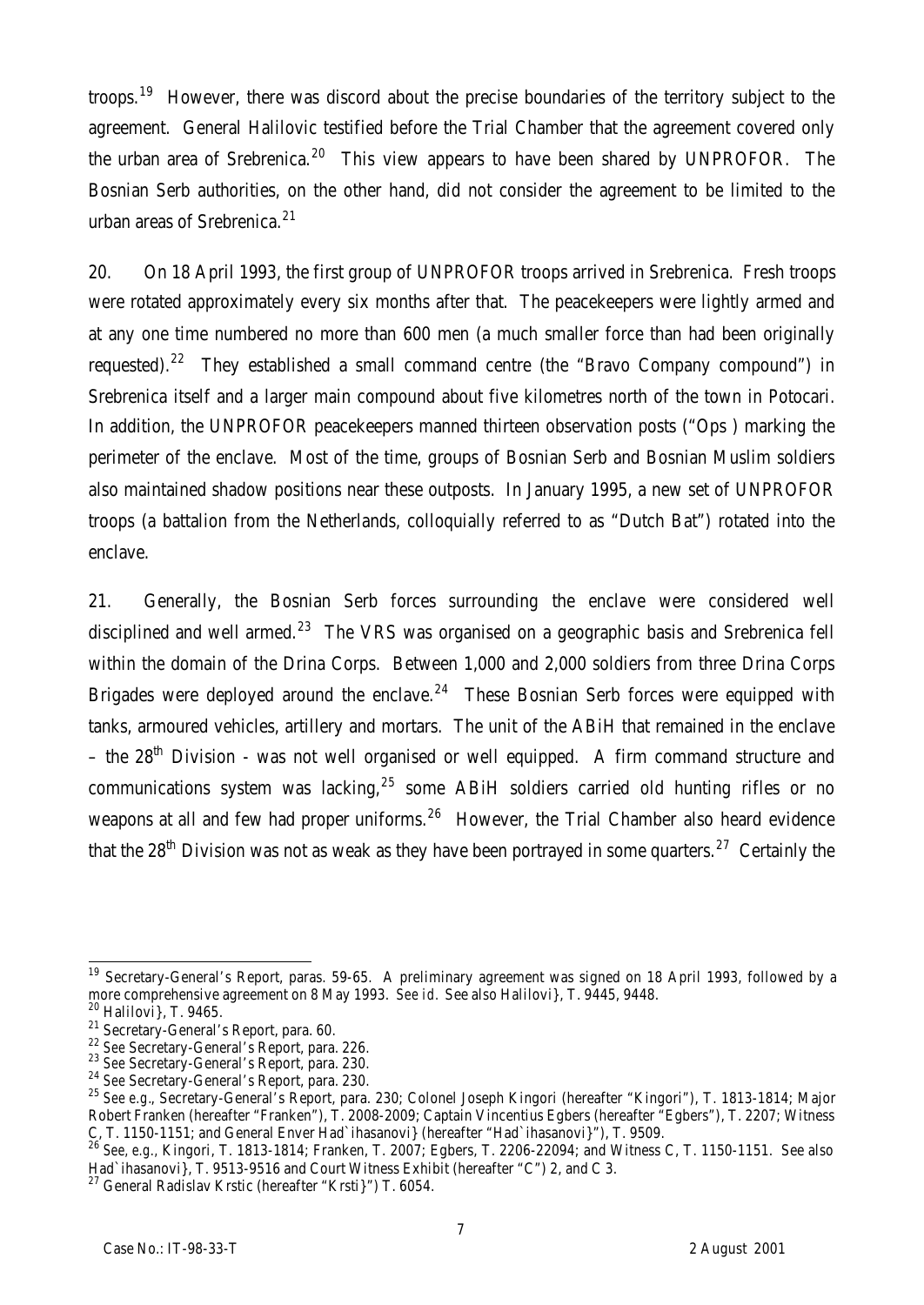number of men in the  $28<sup>th</sup>$  Division outnumbered those in the Drina Corps<sup>28</sup> and reconnaissance and sabotage activities were carried out on a regular basis against the VRS forces in the area.<sup>29</sup>

22. From the outset, both parties to the conflict violated the "safe area" agreement. The Trial Chamber heard evidence of a deliberate Bosnian Serb strategy to limit access by international aid convoys into the enclave.<sup>30</sup> Colonel Thomas Karremans (the Dutch Bat Commander) testified that his personnel were prevented from returning to the enclave by Bosnian Serb forces and that equipment and ammunition were also prevented from getting in. $31$  Essentials, like food, medicine and fuel, became increasingly scarce. Some Bosnian Muslims in Srebrenica complained of attacks by Bosnian Serb soldiers.<sup>32</sup>

23. Insofar as the ABiH is concerned, General Halilovic testified that, immediately after signing the " safe area " agreement, he ordered members of the ABiH in Srebrenica to pull all armed personnel and military equipment out of the newly established demilitarised zone.<sup>33</sup> He also ordered that no serviceable weapons or ammunition be handed over to UNPROFOR. He said this was prompted by bad experiences with the international community in the past.<sup>34</sup> Accordingly, only old and dysfunctional weapons were handed over and anything that was still in working order was retained.<sup>35</sup> In General Halilovi<sup>3</sup>'s view, the agreement on demilitarisation did not oblige the ABIH to surrender anything and the Bosnian Muslims wanted to preserve their weaponry.<sup>36</sup>

24. The Trial Chamber heard credible and largely uncontested evidence of a consistent refusal by the Bosnian Muslims to abide by the agreement to demilitarise the "safe area".<sup>37</sup> Bosnian

j

 $^{28}$  The Trial Chamber heard varying estimates of the number of men in the 28<sup>th</sup> Division. The military expert called by the Defence, General Radinovic, made several estimates: Radinovic, T. 7913 (10,000 men (including about 8,000 armed men); Defence Exhibit (hereafter "D") 160, (hereafter "Radinovic Report"), para. 2.9, (stating that the 28<sup>th</sup> Division consisted of between 10,000 and 12,000 men); and Radinovic, T. 8188-8189 (referring to intelligence information from the Mili}i Brigade suggesting there were between 5,000 and 7,500 men in the  $28<sup>th</sup>$  Division). General Enver Had`ihasanovi}, who in July 1995 was the Chief of Staff of the Main Staff of the ABiH, testified that the  $28<sup>th</sup>$  Division in Srebrenica had 5,803 men, which was 102 % of the actual requirement according to military doctrine. See Had`ihasanovi}, T. 9513; and C 1.

<sup>29</sup> See *e.g*. Defence Witness DF, T. 8507, and T. 8507-8508; and D 30, D 33, D 34, D 35, D 37, D 51, D 54, D 60, D 59, D 62, D 93, and D 94 See also Krstic, T. 7557 (regarding the ABiH's Operation Skakavac ("grasshopper"), involving sabotage activities within a broader area of Bosnia under the control of the VRS, and including the Srebrenica and @epa " safe areas ").

<sup>&</sup>lt;sup>30</sup> See eq. P 122, p. 63, (testimony of Colonel Thomas Karremans (hereafter "Karremans") at the Rule 61 Hearing, stating that after 26 April no convoy came at all); Karremans, T. 3299-3306, 3322-3325; and Captain Johannes Rutten (hereafter Rutten), T. 2104-2107.

 $1$  Karremans, T. 3301-3302.

<sup>32</sup> *See, e.g.,*, Kingori, T. 1811-1812.

<sup>33</sup> Halilovi}, T. 9467.

<sup>&</sup>lt;sup>34</sup> Halilovi}, T. 9466. See also Secretary-General's Report, para. 61.

<sup>35</sup> Halilovi}, T. 9466 and Secretary-General's Report, para. 61.

<sup>36</sup> Halilovi}, T. 9466-9467.

<sup>37</sup> See generally, Krsti}, T. 6033 and Radinovi}, T. 7836 ff.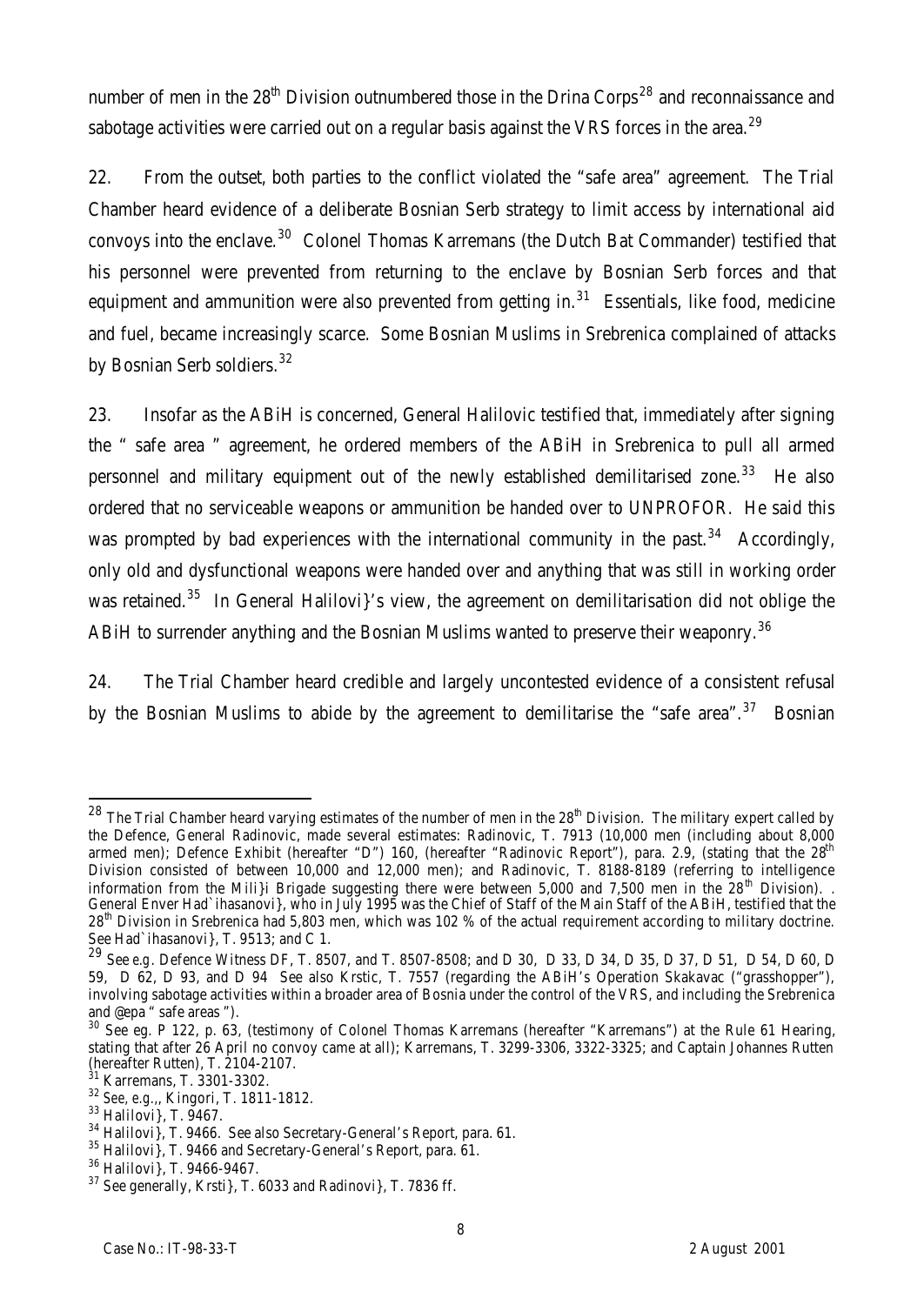Muslim helicopters flew in violation of the no-fly zone;<sup>38</sup> the ABiH opened fire toward Bosnian Serb lines and moved through the "safe area";<sup>39</sup> the 28<sup>th</sup> Division was continuously arming itself<sup>40</sup>; and at least some humanitarian aid coming into the enclave was appropriated by the ABiH. $^{41}$  To the Bosnian Serbs it appeared that Bosnian Muslim forces in Srebrenica were using the "safe area" as a convenient base from which to launch offensives against the VRS and that UNPROFOR was failing to take any action to prevent it.<sup>42</sup> General Halilovi} admitted that Bosnian Muslim helicopters had flown in violation of the no-fly zone and that he had personally dispatched eight helicopters with ammunition for the 28<sup>th</sup> Division. In moral terms, he did not see it as a violation of the "safe area" agreement given that the Bosnian Muslims were so poorly armed to begin with.<sup>43</sup>

25. Despite these violations of the "safe area" agreement by both sides to the conflict, a twoyear period of relative stability followed the establishment of the enclave, although the prevailing conditions for the inhabitants of Srebrenica were far from ideal.

### 4. Early 1995: The Situation in the Srebrenica "Safe Area" Deteriorates

26. By early 1995, fewer and fewer supply convoys were making it through to the enclave.<sup>44</sup> The Dutch Bat soldiers who had arrived in January 1995 watched the situation deteriorate rapidly in the months after their arrival. The already meagre resources of the civilian population dwindled further and even the UN forces started running dangerously low on food, medicine, fuel and ammunition. Eventually, the peacekeepers had so little fuel that they were forced to start patrolling the enclave on foot. Dutch Bat soldiers who went out of the area on leave were not allowed to return and their numbers dropped from 600 to 400 men.

27. There were other ominous signals from the VRS. In March and April, the Dutch soldiers noticed a build-up of Bosnian Serb forces near two of the observation posts, OP Romeo and OP Quebec. The new Bosnian Serb soldiers seemed better equipped and more disciplined.<sup>45</sup> One of

 $\overline{a}$ <sup>38</sup> Radinovi}, T. 7840-7842. See also D 123, D 124, D 125, and D 126 (regarding helicopter flights, and landings in the "safe areas" by the ABiH). Mr. Butler, accepted that Bosnian Muslim military units continued to operate out of the safe area " after its establishment. Butler, T. 5374. See also Had`ihasanovi}, T. 9518.

<sup>39</sup> Defence Witness DA, T. 6874-6875, 6877; and Krstic, T. 6088-6089.

<sup>40</sup>Krstic, T. 5984. See also: D 27, D 47, D 49, D 48, D 74, and D 52 (regarding the procurement of weapons and materiel by the ABiH in the "safe areas"); D 70 (regarding the arrival of soldiers from the 28th Division in @epa); D 44, and D 45 (regarding the use of helicopters to bring in arms to the "safe areas"); and Krstic, T.6008-6013 and

D 39, (regarding the ABiH plan to disarm UNPROFOR and take their weapons).

<sup>41</sup> Krstic, T. 5993-5994. See also D 55, and D 33.

<sup>42</sup> Radinovi}, T. 7840-7842.

<sup>43</sup> Halilovi}, T. 9467-9468.

<sup>44</sup> P 122, pp. 62-66, 67 (testimony of Colonel Karremans).

<sup>45</sup> Captain Leendert van Duijn (hereafter "van Duijn"), T. 1772-1773.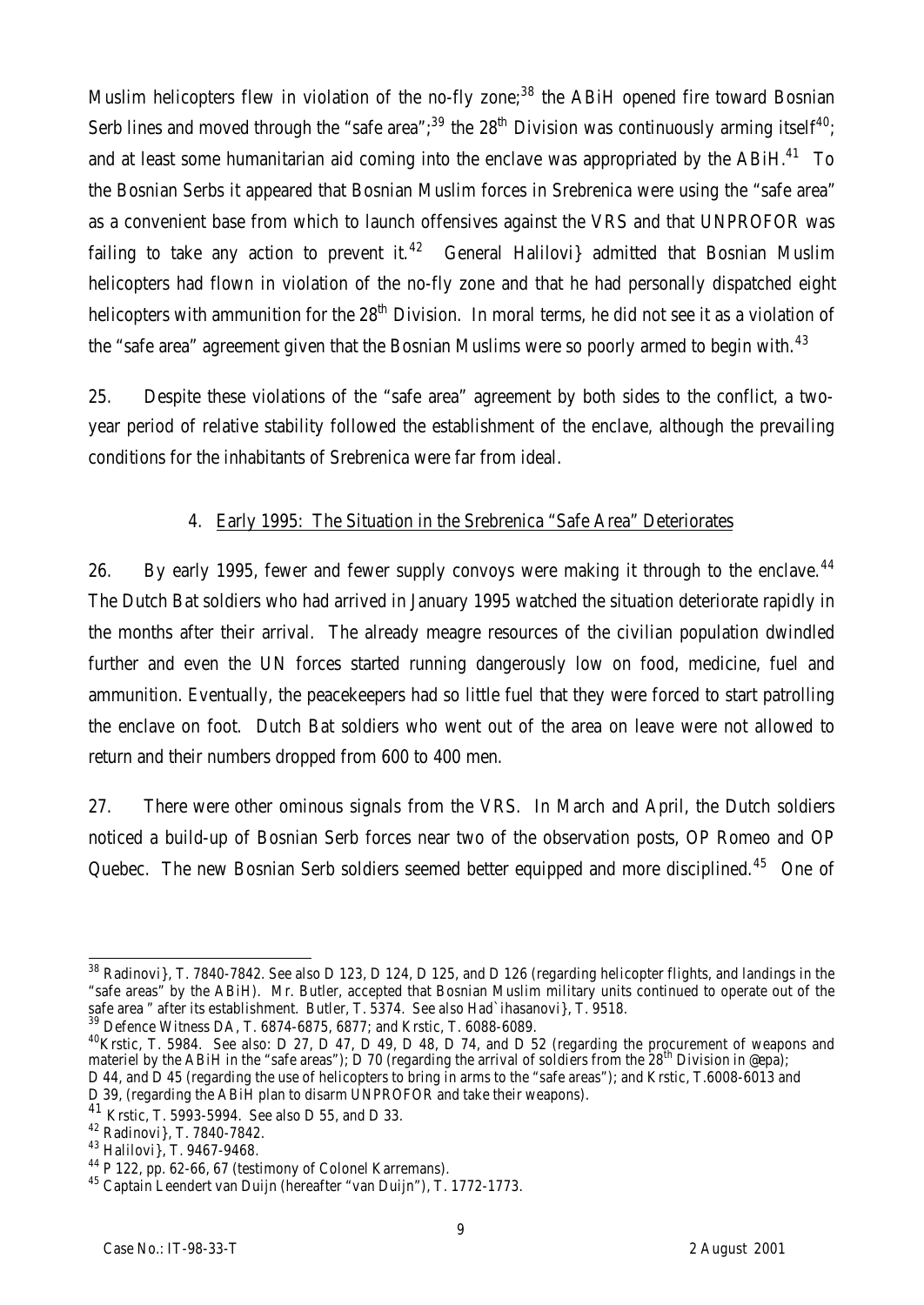the Bosnian Muslim commanders told a Dutch Bat soldier that the Bosnian Serbs had plans to takeover these two OPs.<sup>46</sup>

### 5. Spring 1995: The Bosnian Serbs Plan To Attack the Srebrenica "Safe Area"

28. In March 1995, Radovan Karadžic, President of Republika Srpska ("RS"), reacting to pressure from the international community to end the war and ongoing efforts to negotiate a peace agreement, $47$  issued a directive to the VRS concerning the long-term strategy of the VRS forces in the enclave. The directive, known as "Directive 7", specified that the VRS was to:

[C]omplete the physical separation of Srebrenica from Žepa as soon as possible, preventing even communication between individuals in the two enclaves. By planned and well-thought out combat operations, create an unbearable situation of total insecurity with no hope of further survival or life for the inhabitants of Srebrenica.<sup>48</sup>

Blocking aid convoys was also a part of the plan:

The relevant State and military organs responsible for work with UNPROFOR and humanitarian organisations shall, through planned and unobtrusively restrictive issuing of permits, reduce and limit the logistics support of UNPROFOR to the enclaves and the supply of material resources to the Muslim population, making them dependent on our good will while at the same time avoiding condemnation by the international community and international public opinion.<sup>49</sup>

Just as envisaged in this decree, by mid 1995, the humanitarian situation of the Bosnian Muslim civilians and military personnel in the enclave was catastrophic. In early July 1995, a series of reports issued by the 28<sup>th</sup> Division reflected the urgent pleas of the ABiH forces in the enclave for the humanitarian corridor to be deblocked and, when this failed, the tragedy of civilians dying from starvation.<sup>50</sup>

29. On 31 March 1995, the VRS Main Staff issued Directive 7.1, signed by General Mladic. Directive 7.1 was issued "on the basis of Directive No. 7" and directed the Drina Corps to, *inter* alia, conduct "active combat operations...around the enclaves"<sup>51</sup>

 $\overline{a}$ <sup>46</sup> Van Duijn, T.1774.

<sup>47</sup> P 425.

<sup>48</sup> P 425, p. 10.

<sup>49</sup> *Ibid.,* p. 14.

<sup>50</sup> P 898 (Requesting that constant efforts be made to deblock the humanitarian corridor); P 899 (dated 6 July 1995, reporting that "The situation continues to be exceptionally difficult. The food convoy announced for today has not arrived. The first people to die of hunger in the area of Srebrenica after the demilitarisation were registered today."); P 900 (dated 7 July 1995, reporting that "The humanitarian situation is worrying. Today more civilians have been registered as having died from hunger…"); P 901 (dated 8 July 1995 reporting that "This situation is also dramatic and practically hopeless. The civilian population is dying of hunger…we will very soon be forced to abandon this area because of a lack of food."; P 902 (dated 9 July 1995, reporting that the " humanitarian situation is catastrophic…").  $51$  P 426.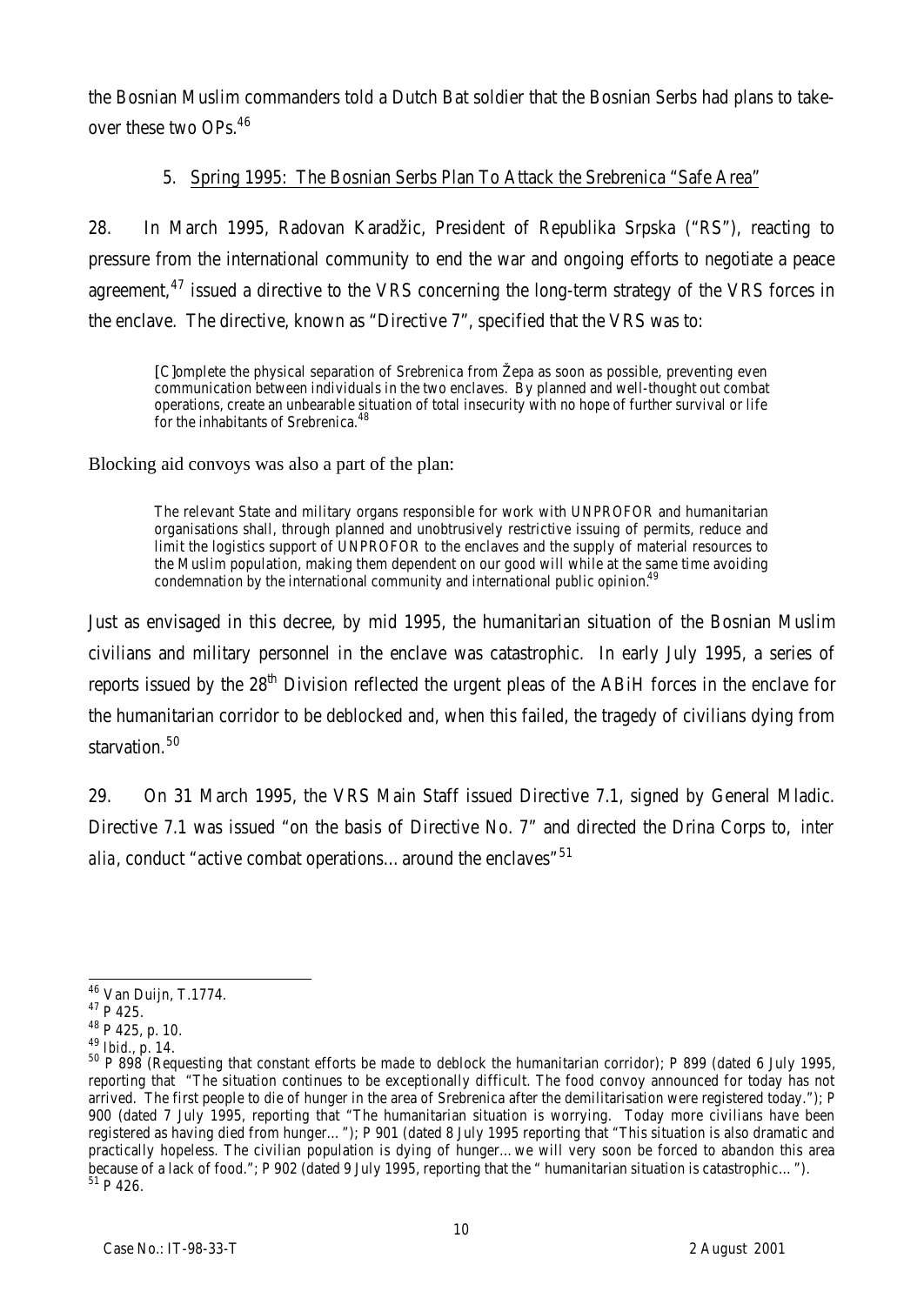30. On 31 May 1995, Bosnian Serb forces captured OP Echo, which lay in the Southeast corner of the enclave. In response to this aggression, a raiding party of Bosniacs attacked the nearby Serb village of Višnjica, in the early morning of 26 June 1995. Although a relatively low intensity attack, some houses were burned and several people were killed.<sup>52</sup> Following this, the thencommander of the Drina Corps, General-Major Milenko @ivanovi}, signed two orders, on 2 July 1995, laying out the plans for the attack on the enclave and ordering various units of the Drina Corps to ready themselves for combat. The operation was code-named "Krivaja 95"<sup>53</sup>

### 6. 6-11 July 1995: The Take-Over of Srebrenica

31. The VRS offensive on Srebrenica began in earnest on 6 July 1995.<sup>54</sup> In the following days, the five UNPROFOR observation posts, in the southern part of the enclave, fell one by one in the face of the Bosnian Serb forces advance. Some of the Dutch soldiers retreated into the enclave after their posts were attacked, but the crews of the other observation posts surrendered into Bosnian Serb custody.<sup>55</sup> Simultaneously, the defending ABiH forces came under heavy fire and were pushed back towards the town.

32. Once the southern perimeter began to collapse, about 4,000 Bosnian Muslim residents, who had been living in a Swedish housing complex for refugees nearby, fled north into Srebrenica town. Dutch Bat soldiers reported that the advancing Bosnian Serbs were "cleansing" the houses in the southern part of the enclave.<sup>56</sup>

33. By the evening of 9 July 1995, the VRS Drina Corps had pressed four kilometres deep into the enclave, halting just one kilometre short of Srebrenica town. Late on 9 July 1995, emboldened by this military success and the surprising lack of resistance from the Bosnian Muslims as well as the absence of any significant reaction from the international community, President Karadži} issued a new order authorising the VRS Drina Corps to capture the town of Srebrenica.<sup>57</sup>

34. On the morning of 10 July 1995, the situation in Srebrenica town was tense. Residents, some armed, crowded the streets. Colonel Karremans sent urgent requests for NATO air support to defend the town, but no assistance was forthcoming until around 1430 hours on 11 July 1995, when NATO bombed VRS tanks advancing towards the town. NATO planes also attempted to bomb VRS artillery positions overlooking the town, but had to abort the operation due to poor visibility.

 $\overline{a}$ <sup>52</sup> Secretary-General's Report, para. 225.

<sup>53</sup> P 428.

<sup>54</sup> P 428, and Radinovi}, T. 7916.

<sup>55</sup> Witness B, T. 844-847.

<sup>56</sup> Witness B, T. 854.

<sup>57</sup> P 432.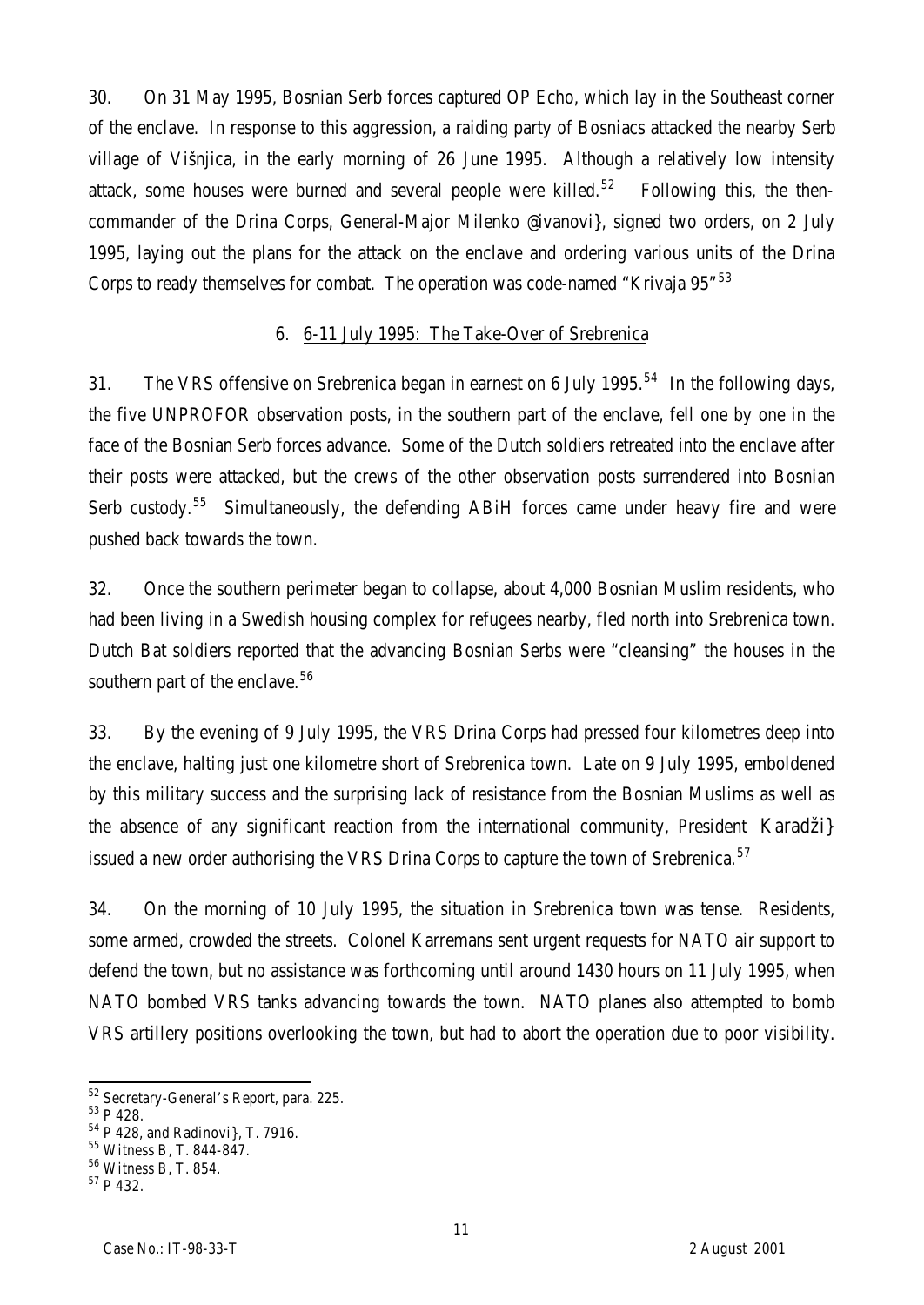NATO plans to continue the air strikes were abandoned following VRS threats to kill Dutch troops being held in the custody of the VRS, as well as threats to shell the UN Poto~ari compound on the outside of the town, and surrounding areas, where 20,000 to 30,000 civilians had fled.<sup>58</sup>

35. The Trial Chamber heard that, although the Bosnian military and political authorities in Srebrenica requested help from the ABiH and the President of Bosnia, Alija Izetbegovic, their pleas went unanswered. In the view of General Halilovi}, the ABiH as a whole was capable of preventing the take-over of Srebrenica, but ABiH forces in the area could not defend Srebrenica without outside assistance.<sup>59</sup> However, military operations in the Sarajevo area were given a higher priority at the critical time.<sup>60</sup> The Defence presented evidence of a "deal" allegedly made between the Bosnian Muslim and Bosnian Serb leaderships whereby Srebrenica was sacrificed by the former in exchange for territory in the Sarajevo area.<sup>61</sup> Undeniably, the enclave was not defended in the manner that would have been anticipated. However, the existence of such a "deal" is hotly contested and does not have a direct bearing on the present case. Any possible territorial exchange agreed upon by the opposing governments neither justifies the atrocities that occurred following the take-over of Srebrenica, nor impacts upon the responsibility of General Krstic for those acts.

36. Late in the afternoon of 11 July 1995, General Mladic, accompanied by General @ivanovi} (then Commander of the Drina Corps), General Krstic (then Deputy Commander and Chief of Staff of the Drina Corps) and other VRS officers, took a triumphant walk through the empty streets of Srebrenica town. The moment was captured on film by Serbian journalist, Zoran Petrovi}. <sup>62</sup>

# 7. The Bosnian Muslim Civilians of Srebrenica

### (a) The Crowd at Poto~ari

37. Faced with the reality that Srebrenica had fallen under Bosnian Serb forces control, thousands of Bosnian Muslim residents from Srebrenica fled to Poto~ari seeking protection within the UN compound. By the evening of 11 July 1995, approximately 20,000 to 25,000 Bosnian Muslim refugees were gathered in Potocari. Several thousand had pressed inside the UN compound itself, while the rest were spread throughout the neighbouring factories and fields. Though the vast

 $\overline{a}$  $58$  P 77/18 (UNMO report-containing the threat made by the Bosnian Serbs that, if NATO action continued, everything inside the enclave would be bombed); and P 403, Mr. R. Butler, *Srebrenica Military Narrative-Operation "Krivaja 95*", 15 May 2000, (hereafter " Butler Report "), para. 3.17.

<sup>59</sup> Halilovi}, T. 9495.

<sup>60</sup> Halilovi}, T. 9453, 9492.

<sup>&</sup>lt;sup>61</sup> The Trial Chamber viewed a film made by Dutch television about the circumstances surrounding the take-over of Srebrenica suggesting such an agreement. See T. 9479 *ff.*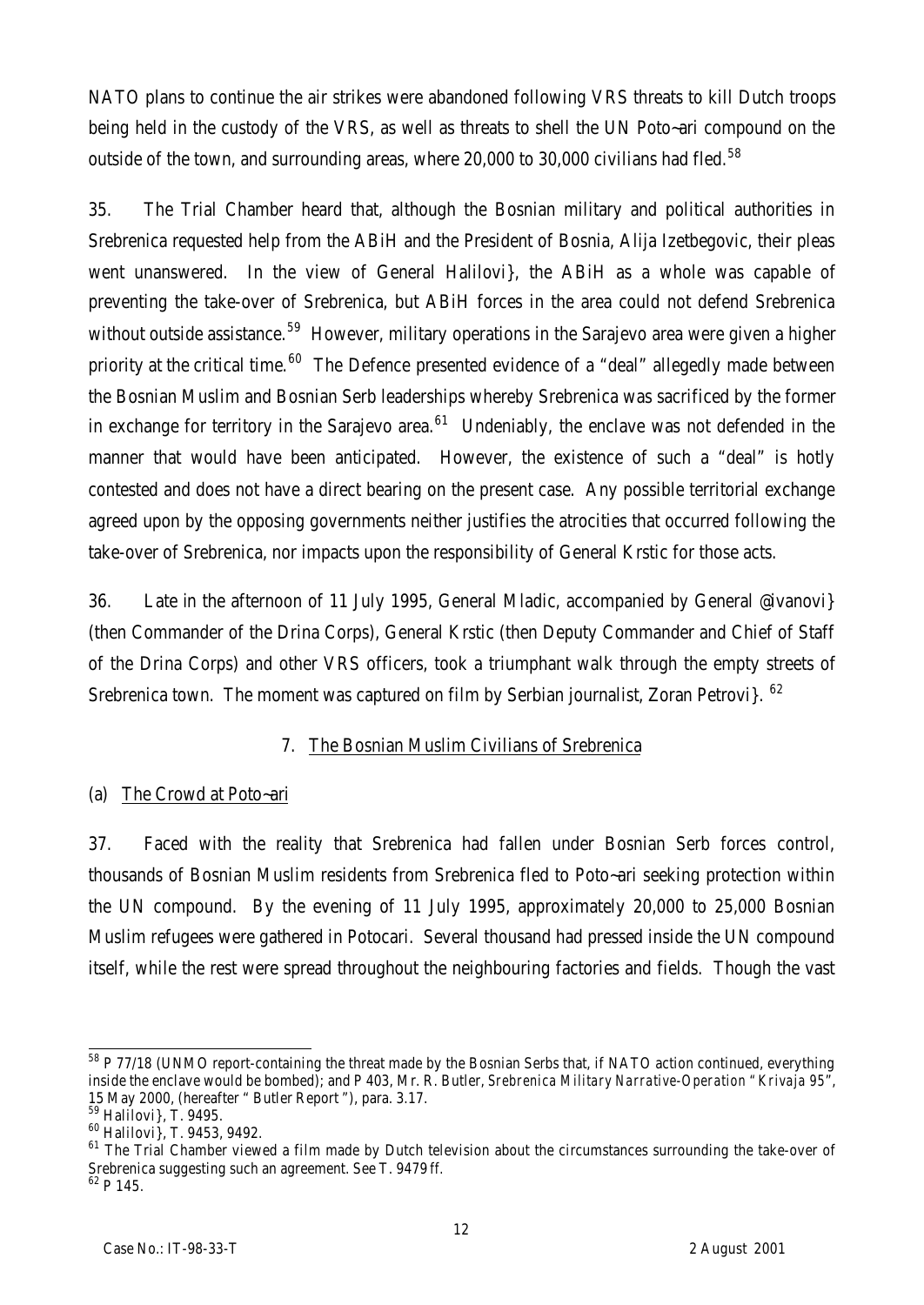majority were women, children, elderly or disabled,<sup>63</sup> witnesses estimated that there were at least 300 men inside the perimeter of the UN compound and between 600 and 900 men in the crowd outside.<sup>64</sup>

### (i) The Humanitarian Crisis in Poto~ari: 11-13 July 1995

38. Conditions in Poto~ari were deplorable. There was very little food or water available and the July heat was stifling. $65$  One of the Dutch Bat officers described the scene as follows:

They were panicked, they were scared, and they were pressing each other against the soldiers, my soldiers, the UN soldiers that tried to calm them. People that fell were trampled on. It was a chaotic situation.<sup>66</sup>

39. One of the fleeing Srebrenica residents settled for the night in the area near the Zinc Factory in Potocari:

I found a cover of a container that they used . . . in that factory, so we used that, covered it, and that was our bed. The baby had its pram, and we left our belongings in the pram or simply lied down on the ground …. As we sat there, snipers would fire every now and then, and all this throng would then move to one side or the other, screaming. Above us was the Pecista village where the Serb soldiers were firing at houses. The sound of that shell, again we would simply dodge to one side or the other with frightened cries, and that is how we spent the night. . . . People were all frightened, people were all hungry, people were scared out of their wits. They didn't know what would happen next, so that those were people who were terrified.<sup>67</sup>

40. On 12 July 1995, the situation in Potocari grew steadily worse. General Mladic appeared accompanied by television crews who filmed him handing out sweets to children. Other than this one televised gesture,<sup>68</sup> General Mladic and his men made no attempt to alleviate the suffering of the refugees who were desperate for food and water.

### (ii) 12-13 July: Crimes Committed in Poto~ari

41. On 12 July 1995, as the day wore on, the already miserable physical conditions were compounded by an active campaign of terror, which increased the panic of the residents, making them frantic to leave. The refugees in the compound could see Serb soldiers setting houses and haystacks on fire:<sup>69</sup>

 $\overline{a}$  $^{63}$  Van Duijn, T. 1741; P 127, pp. 34-35; Witness G, T. 1643.

<sup>64</sup> Franken, T. 2048, 2085.

<sup>65</sup> See, e.g., Captain Eelco Koster (hereafter "Koster"), P 127/A, p. 35-36; Vaasen, T. 1397; Kingori, T. 1833; Karremans, T. 3330-3331.

<sup>66</sup> Van Duijn", T. 1748.

<sup>67</sup> Ms. Camila Omanovi} (hereafter "Omanovi}''), T. 1090-911093.

<sup>&</sup>lt;sup>68</sup> Witnesses testified that once the television cameras were switched off, the sweets were taken away from the children. See Vaasen, T. 1414; Rutten, T. 2125; Witness F, T. 1521.

<sup>69</sup> Rutten, T. 2115; Mandzi}, T.994; Omanovi}, T. 1091-93; van Duijn, T. 1779-1780; Witness G, T. 1638-1642; Ms. Hava Hajdarevi} (hereafter "Hajdarevi}"), T. 2581.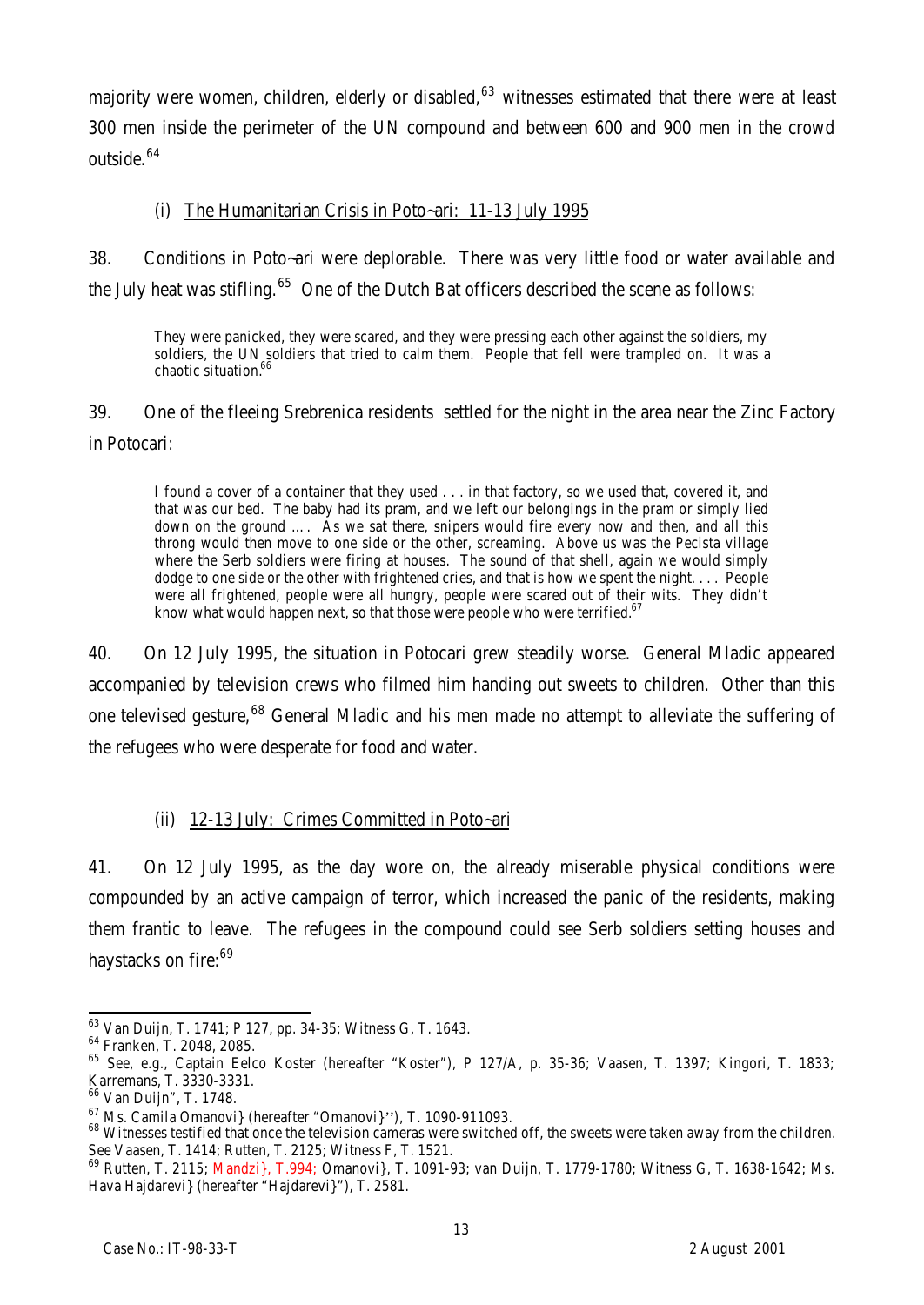We could see nearby houses on fire. They also torched the houses in a selective manner, with the purpose of frightening the population and also so as to prevent them from coming back. It was a very clear message, very clear sign that Srebrenica – that is, that there would be no life for Bosniaks in Srebrenica anymore.<sup>70</sup>

42. Throughout the afternoon of 12 July 1995, Serb soldiers mingled in the crowd. One witness recalled hearing the soldiers cursing the Bosnian Muslims and telling them to leave; that they would be slaughtered; that this was a Serb country.<sup>71</sup> Another witness testified that a soldier cut him in the face. $72$ 

43. Killings occurred.<sup>73</sup> In the late morning of 12 July 1995, a witness saw a pile of 20 to 30 bodies heaped up behind the Transport Building in Potocari, alongside a tractor-like machine.<sup>74</sup> Another testified that, at around 1200 hours on 12 July, he saw a soldier slay a child with a knife in the middle of a crowd of expellees. He also said that he saw Serb soldiers execute more than a hundred Bosnian Muslim men in the area behind the Zinc Factory and then load their bodies onto a truck, although the number and methodical nature of the murders attested to by this witness stand in contrast to other evidence on the Trial Record that indicates that the killings in Poto~ari were sporadic in nature.<sup>75</sup>

44. As evening fell, the terror deepened. Screams, gunshots and other frightening noises were audible throughout the night and no one could sleep.<sup>76</sup> Soldiers were picking people out of the crowd and taking them away: some returned; others did not.<sup>77</sup> Witness T recounted how three brothers – one merely a child and the others in their teens – were taken out in the night. When the boys' mother went looking for them, she found them with their throats slit.<sup>78</sup>

45. That night, a Dutch Bat medical orderly came across two Serb soldiers raping a young woman:

[W]e saw two Serb soldiers, one of them was standing guard and the other one was lying on the girl, with his pants off. And we saw a girl lying on the ground, on some kind of mattress. There was blood on the mattress, even she was covered with blood. She had bruises on her legs. There was even blood coming down her legs. She was in total shock. She went totally crazy."

 $\overline{a}$ <sup>70</sup> Mr. Nesib Mandzi} (hereafter "Mandzi}"), T.994.

<sup>71</sup> Mr. Bego Ademovi}, (hereafter "Ademovi}") T. 1589.

<sup>72</sup> Witness H, T. 1683-87.

<sup>73</sup> Franken. T. 2052; Witness B, T. 908; Witness G, T. 1642-1648; Witness H, T. 1688-92; Ademovi}, T. 1590-97.

<sup>74</sup> Witness H, T. 1688-89.

<sup>75</sup> Ademovi}, T. 1590-1591, 1593-96.

<sup>76</sup> *See, e.g*. Mandzi}, T. 995; Omanovi}, T. 1109-1110; Ms. Mirsada Malagi} (hereafter "Malagi}") T. 1957-1958; Witness H, T. 1692-95, Hajdarevi}, T .2585-2586.

Mandzi}, T. 994; Ademovi}, T. 1598-99; Malagi} T. 1954-1955; Witness H, T. 1692-1695.

<sup>78</sup> Witness T, T. 3432-3434.

<sup>&</sup>lt;sup>79</sup> Lance Corporal David Vaasen (then-Private First Class) (hereafter "Vaasen"), T. 1429-30.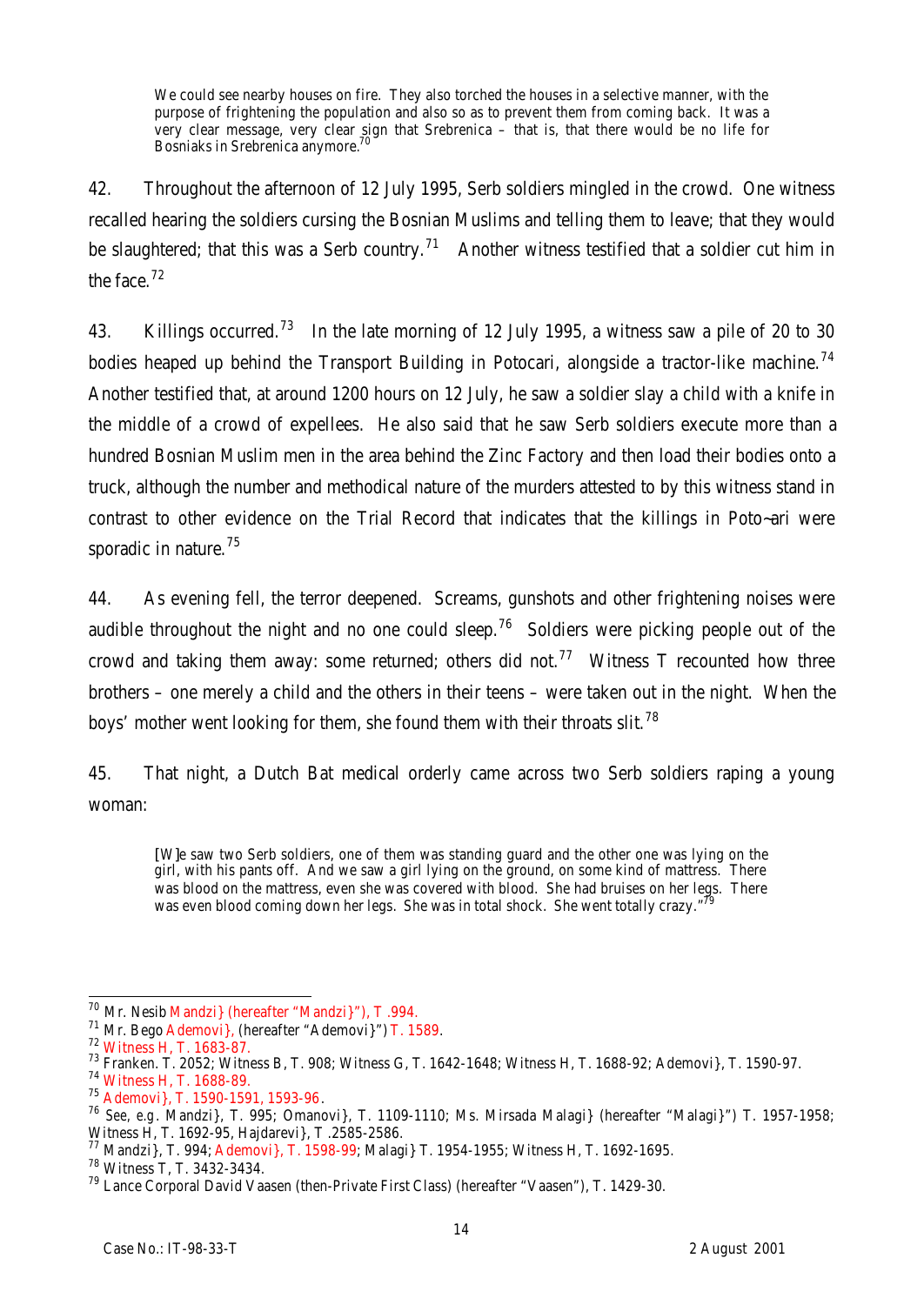46. Bosnian Muslim refugees nearby could see the rape, but could do nothing about it because of Serb soldiers standing nearby.<sup>80</sup> Other people heard women screaming, or saw women being dragged away.<sup>81</sup> Several individuals were so terrified that they committed suicide by hanging themselves.<sup>82</sup> Throughout the night and early the next morning, stories about the rapes and killings spread through the crowd and the terror in the camp escalated.<sup>83</sup>

47. On the morning of 13 July 1995, refugees searching for water came upon clusters of corpses next to a nearby stream. Finding dead bodies in such a prominent place strengthened their resolve to flee as soon as possible.  $84$ 

# (iii) 12-13 July 1995: The Transport of the Bosnian Muslim Women Children and Elderly from Potocari

48. On 12 and 13 July 1995, the women, children and elderly were bussed out of Potocari, under the control of VRS forces, to Bosnian Muslim held territory near Kladanj. When the first group of buses pulled into Potocari in the early afternoon of 12 July 1995, the Srebrenica refugees rushed to board them.<sup>85</sup> Most of the residents did not even know where they were headed. One survivor recounted her experience before the Trial Chamber:

[N]obody asked us . . . . They simply brought the buses. And they knew, because such chaos reigned in Srebrenica, so they knew if they brought those five buses, or any number of vehicles, that people (would) simply set off. Because before that, they had passed such horrible nights . . . . We simply wanted to get away, to get away, only not to stay there. And we didn't even have any other possibility.  $\ldots$  We had no say in the matter."

Some soldiers were hitting and abusing the refugees as they boarded the buses.  $87$ 

49. Witnesses said the buses were overcrowded and unbearably hot. Along the road, some village residents taunted the passengers with the three-fingered Serb salute. Others threw stones at the passing buses. Most of the women, children, and the elderly, however, arrived safely at Tišca.<sup>88</sup>

 $\overline{a}$ <sup>80</sup> Vaasen, T. 1431.

<sup>81</sup> Omanovi}, T. 1132; Ademovi}, T. 1588.

<sup>82</sup> Malagi} T. 1959-1960; Omanovi}, T. 1113, 1117-1119; Witness B, T. 914-915.

<sup>83</sup> Omanovi}, T. 1113; Mandzi},T. 997.

<sup>84</sup> Omanovi}, T. 1114; Witness E, T. 1349; Rutten, T. 2139-2140; see also Franken, T. 2052; Koster, P 127, p.44.

<sup>85</sup> Witness B, T. 894-98.

<sup>86</sup> Omanovi}, T. 1129-30; see also, e.g., Ademovi}, T. 1603 (expellees were not given a choice about whether to stay or where to go).

<sup>&</sup>lt;sup>87</sup> Witness G, T. 1643-1648; see also Kingori, T. 1881-85 (it was forced transport with the destination determined by the Bosnian Serbs).

<sup>&</sup>lt;sup>88</sup> One witness testified about unconfirmed information that suggests approximately 1,000 women, most of them young, did not arrive in Kladanj from Poto~ari. See Malagi}, T. 1991. Fragments of the Trial Record suggest that, at various points throughout the journey, women, particularly young attractive women, were pulled off the buses by Bosnian Serb forces, their ultimate fate unknown. e.g. Witness D, T. 1279-1280. However, the Prosecution did not pursue this matter and did not seek to include this in the criminal conduct for which the defendant was alleged to be responsible.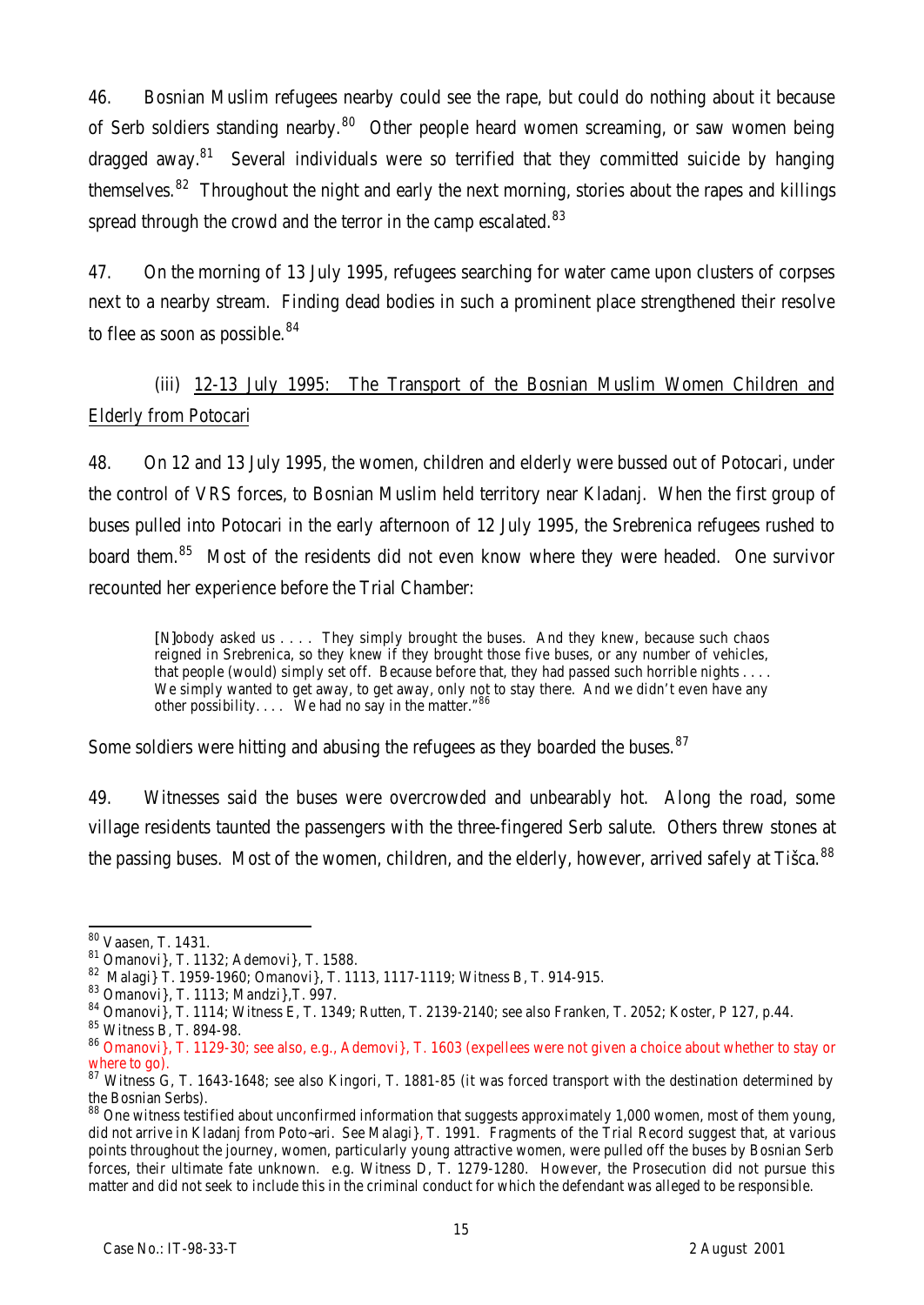After disembarking, they were forced to continue on foot for several kilometres through the "noman's land" between the Bosnian Serb and Bosnian Muslim lines to Kladanj.<sup>89</sup>

50. Dutch Bat soldiers attempted to escort the buses carrying the Bosnian Muslim civilians out of Poto~ari. They succeeded in accompanying the first convoy of refugees on 12 July 1995,<sup>90</sup> but thereafter they were stopped along the way and their vehicles were stolen at gunpoint.<sup>91</sup> When Major Robert Franken, the Deputy Commander of Dutch Bat, was asked, during his testimony, why the Serbs were seising the UNPROFOR vehicles, he answered:

Because they didn't want anybody to be around; that's obvious…they didn't want us to witness whatever would happen.<sup>92</sup>

51. The removal of the Bosnian Muslim civilian population from Poto~ari was completed on the evening of 13 July 1995 by 2000 hours.<sup>93</sup> When UN soldiers visited the town of Srebrenica on 14 July 1995, they said they did not find a single Bosnian Muslim alive in the town.<sup>94</sup>

52. The Trial Chamber finds that, following the take-over of Srebrenica, in July 1995, Bosnian Serb forces devised and implemented a plan to transport all of the Bosnian Muslim women, children and elderly out of the enclave.

# (iv) The Separation of the Bosnian Muslim Men in Poto~ari

53. From the morning of 12 July, Bosnian Serb forces began gathering men from the refugee population in Poto~ari and holding them in separate locations.<sup>95</sup> One Dutch Bat witness saw men being taken to a location in front of the Zinc Factory and, subsequently, that evening, driven away in a lorry.<sup>96</sup> Further, as the Bosnian Muslim refugees began boarding the buses, Bosnian Serb soldiers systematically separated out men of military age who were trying to clamour aboard.<sup>97</sup> Occasionally, younger and older men were stopped as well. These men were taken to a building in Potocari referred to as the "White House".<sup>98</sup>

 $\overline{a}$ <sup>89</sup> Malagi}, T. 1981-82.

<sup>90</sup> Witness C, T. 1187.

<sup>&</sup>lt;sup>91</sup> Franken, T. 2031 (testifying that Dutch Bat lost about 15-16 jeeps); Rutten, T. 2130, 2131, 2154;

Witness G, T. 1650-59.

<sup>92</sup> Franken, T. 2031.

<sup>&</sup>lt;sup>93</sup> P 459 (Report prepared by Colonel Jankovi} of the VRS Main Staff, dated 13 July 1995).

<sup>94</sup> Vaasen, T. 1478.

<sup>95</sup> Witness H, T. 1685, 1695, 1716-1717; Omanovi}, T. 1130-1131.

<sup>96</sup> Van Duijn, T. 1761-1762.

<sup>97</sup> Vaasen, T. 1418-1419; Franken, T. 2038-2039; Witness C, T. 1182; Witness F, T. 1511; Witness G, T. 1643-1644; Omanovi}, T. 1105-1106; Witness E, T. 1350; Malagi}, T. 1966; and Mand`i}, T. 992, 1005-1006. Witness B recalled that the separation process may not have begun until after the first few buses had already been filled up. Witness B, T. 898.

<sup>98</sup> *See, e.g.,* Witness B, T. 898; Kingori, T. 1844-1849, 1857.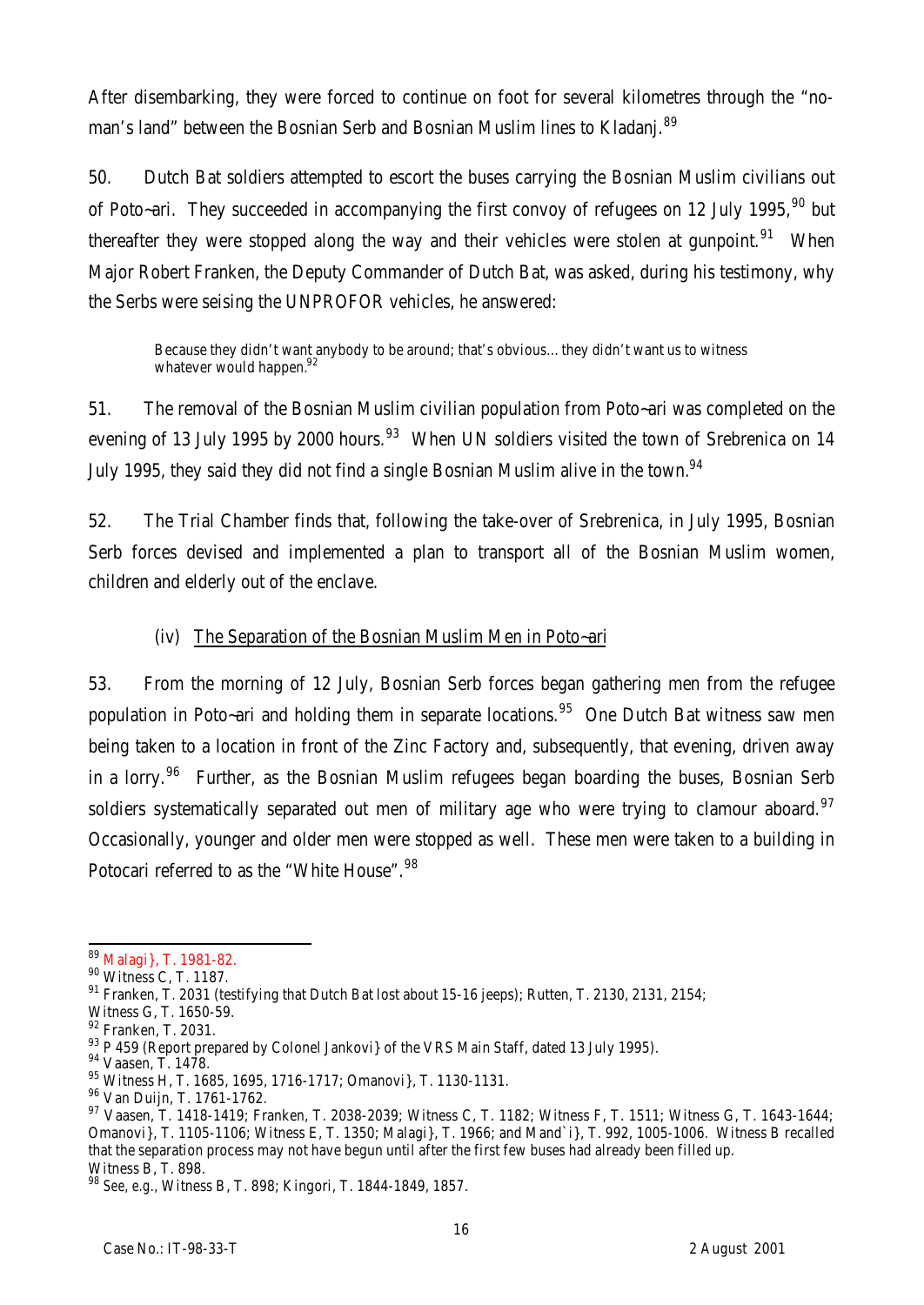54. The way in which the separations were conducted was traumatic for the Bosnian Muslim families involved. Witness I, for example, testified:

I was carrying water to have for my children so that on the road they could have some refreshment, because there were people who were passing out. A Serb soldier grabbed me by the shoulder and said, "Here." I said, "Let me see off my children, at least, to the trucks." He says "You can't." So I gave that canister to a grandchild. And the Serb soldier grabbed me by the shoulder, and I had to go into the house there.<sup>99</sup>

55. Witness DD recalled seeing her young son for the last time as her family tried to board the buses:

[F]rom the left column one of their soldiers jumped out, and he spoke to my child. He told us to move to the right side, and he told my son, "Young man, you should go to the left side." . . . I grabbed him by his hand … And then I begged them, I pleaded with them. Why are you taking him? He was born in 1981. But he repeated his order. And I held him so hard, but he grabbed him . . . [A]nd he took my son's hand, and he dragged him to the left side. And he turned around, and then he told me, "Mommy, please, can you get that bag for me? Could you please get it for me?  $\ldots$  That was the last time I heard his voice."<sup>10</sup>

56. As the buses carrying the women, children and elderly headed north towards Bosnian Muslim-held territory, they were stopped along the way and again screened for men. Witness D, for example, managed to steal aboard a bus in Potocari, but was separated from his family once the bus stopped in Tišca:

I got off the bus too with my child in my arms. My wife had her backpack on her back, and she was supporting my mother because she was old and very frail. My child was five years old. After we had got off the bus and had made just a few steps, I noticed several Serb soldiers. One of those Serb soldiers pulled me by the shoulder and said, " Give the child to your wife and you come with us." I had to do that. So I gave the child to my wife. I tried to turn once again, because I knew that was the last time I would see my child. As a matter of fact, I was about to say something. I wanted to say anything, but then I couldn't. At that moment, the Serb soldier pushed me with his rifle and said, "Move on."<sup>101</sup>

57. As early as the evening of 12 July 1995, Major Franken heard that no men were arriving with the women and children at their destination in Kladani.<sup>102</sup>

58. On 13 July 1995, the Dutch Bat troops witnessed definite signs that the Bosnian Serbs were executing some of the Bosnian Muslim men who had been separated. For example, Corporal Vaasen saw two soldiers take a man behind the White House. He then heard a shot and the two soldiers reappeared alone.<sup>103</sup> Another Dutch Bat officer, saw Serb soldiers execute an unarmed man with a single gunshot to the head. He also heard gunshots 20-40 times an hour throughout the

 $\overline{a}$ <sup>99</sup> Witness I, T. 2371.

<sup>100</sup> Witness DD, T. 5754-55.

<sup>101</sup> Witness D, T. 1261.

<sup>102</sup> Franken, T. 2046-2047.

<sup>103</sup> Vaasen, T. 1438.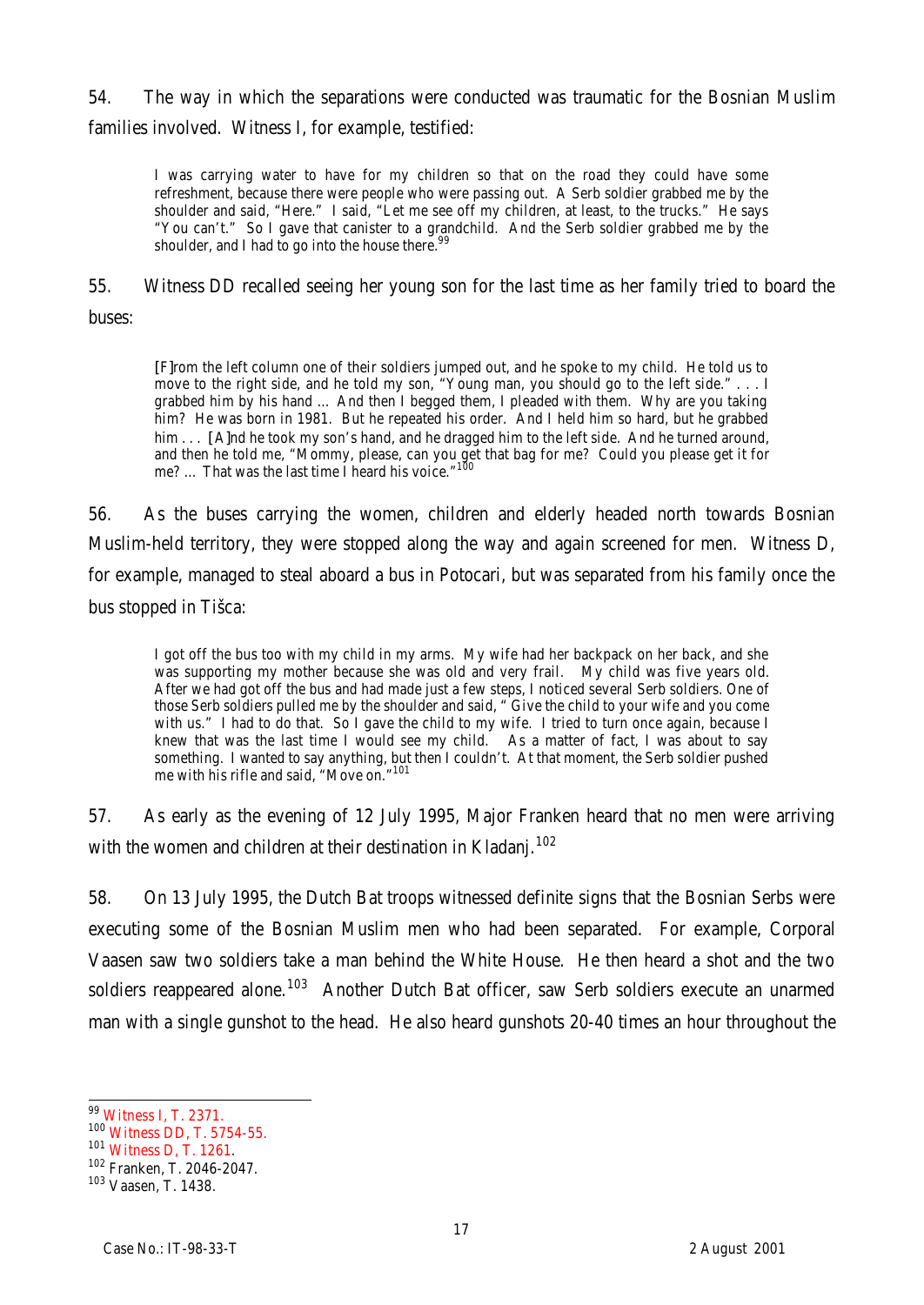afternoon.<sup>104</sup> When the Dutch Bat soldiers told Colonel Joseph Kingori, a United Nations Military Observer<sup>105</sup> ("UNMO") in the Srebrenica area, that men were being taken behind the White House and not coming back, Colonel Kingori went to investigate. He heard gunshots as he approached, but was stopped by Bosnian Serb soldiers before he could find out what was going on.<sup>106</sup>

59. Beginning on the afternoon of 12 July 1995 and continuing throughout 13 July 1995, men detained in the White House were placed on separate buses to the women, children and elderly and were taken out of the Poto~ari compound to detention sites in Bratunac.<sup>107</sup>

### (b) The Column of Bosnian Muslim Men

60. As the situation in Poto~ari escalated towards crisis on the evening of 11 July 1995, word spread through the Bosnian Muslim community that the able-bodied men should take to the woods, form a column together with members of the  $28<sup>th</sup>$  Division of the ABiH and attempt a breakthrough towards Bosnian Muslim-held territory in the north. At around 2200 hours on the evening of 11 July 1995, the "division command", together with the Bosnian Muslim municipal authorities of Srebrenica, made the decision to form the column.<sup>108</sup> The young men were afraid they would be killed if they fell into Bosnian Serb hands in Potocari and believed that they stood a better chance of surviving by trying to escape through the woods to Tuzla.<sup>109</sup>

61. The column gathered near the villages of Jaglici and Šušnjari and began to trek north. Witnesses estimated that there were between 10,000 and 15,000 men in the retreating column.<sup>110</sup> Around one third of the men in the column were Bosnian Muslim soldiers from the 28<sup>th</sup> Division. although not all of the soldiers were armed.<sup>111</sup> The head of the column was comprised of units of the 28<sup>th</sup> Division, then came civilians mixed with soldiers and the last section of the column was the Independent Battalion of the  $28<sup>th</sup>$  Division.<sup>112</sup> A small number of women, children and elderly

 $\overline{a}$ <sup>104</sup> Corporal Groenewegen testimony, P 32, .62. See also Kingori, T. 1852; Franken, T. 2052; and Witness G, T. 1642-48.

<sup>&</sup>lt;sup>105</sup> The role of UNMOs was to monitor violations of cease-fire agreements and also to provide humanitarian support. Unlike UNPROFOR, the UNMOs were unarmed. See Kingori, T. 1799-1800.

<sup>&</sup>lt;sup>106</sup> Kingori, T. 1850-51; see also Franken, T. 2040 (UN soldiers not allowed to investigate sounds emanating from the White House).

<sup>107</sup> See the further discussion on the transportation of the Bosnian Muslim men from Poto~ari *Infra* paras. 156-161.

<sup>&</sup>lt;sup>108</sup> Had`ihasanovi}, T. 9527-9528.

<sup>109</sup> Witness L, T. 2654; Mr. Enver Husic (hereafter " Husic "), T.2640. See also Had`ihasanovi}, T. 9594-9595.

<sup>&</sup>lt;sup>110</sup> Had`ihasanovi}, T. 9528 (putting the number of men in the column at between 12,000 and 15,000 people and the length of the column at between 12 and 15 kilometres).

<sup>111</sup> *See, e.g.*, Butler, T. 5318 (one-third were soldiers, but only 1,000 had weapons);. *Cf.* Witness P, T. 2944 (one-third of the men were armed); Witness S, T. 3240 (about one third of the men were armed with hunting rifles and similar weapons).

 $112$  Had` ihasanovi }, T. 9528.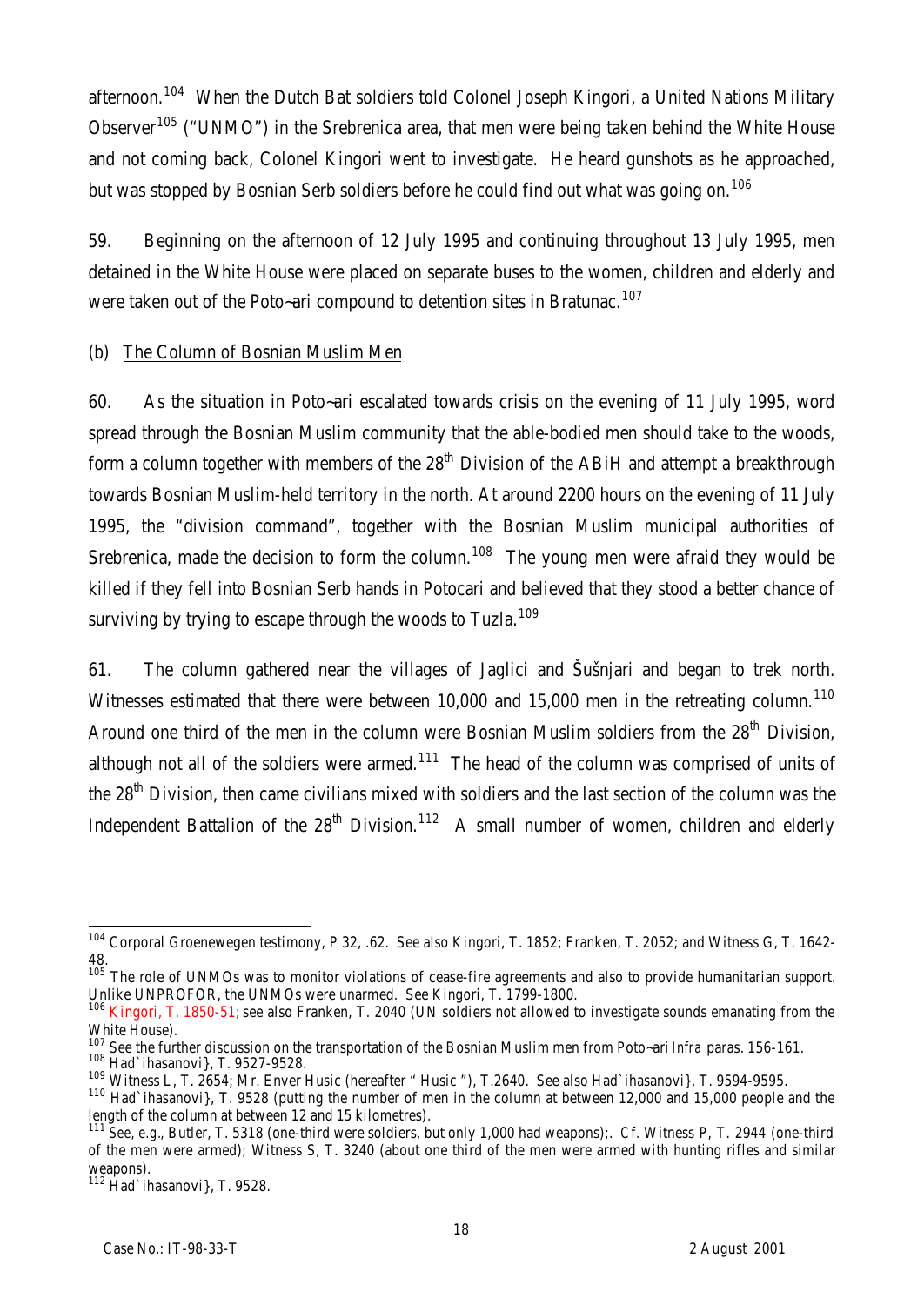travelled with the column in the woods. When subsequently captured by Bosnian Serb forces, they were put on passing buses from Potocari heading towards Kladanj.<sup>113</sup>

62. At around midnight on 11 July 1995, the column started moving along the axis between Konjevic Polje and Bratunac. On 12 July 1995, Bosnian Serb forces launched an artillery attack against the column that was crossing an asphalt road between the area of Konjevic Polje and Nova Kasaba *en route* to Tuzla. Only about one third of the men successfully made it across the asphalt road and the column was split in two parts.<sup>114</sup> Heavy shooting and shelling continued against the remainder of the column throughout the day and during the night. Men from the rear of the column who survived this ordeal described it as a " man hunt ".<sup>115</sup>

63. By the afternoon of 12 July 1995, or the early evening hours at the latest, the Bosnian Serb forces were capturing large numbers of these men in the rear.<sup>116</sup> Witnesses reported a variety of techniques used to trap prisoners. In some places, ambushes were set up<sup>117</sup> and, in others, the Bosnian Serbs shouted into the forest, urging the men to surrender and promising that the Geneva Conventions would be complied with.<sup>118</sup> In some places, Bosnian Serb forces fired into the woods with anti-aircraft guns and other weapons<sup>119</sup> or used stolen UN equipment to deceive the Bosnian Muslim men into believing that the UN or the Red Cross were present to monitor the treatment accorded to them upon capture.<sup>120</sup> In fact, Bosnian Serb forces stripped the captured Muslim men of their personal belongings<sup>121</sup> and, in some cases, carried out random summary executions.<sup>122</sup>

64. The largest groups of Bosnian Muslim men from the column were captured on 13 July 1995; several thousand were collected in or near the Sandili Meadow and on the Nova Kasaba football field. The Trial Chamber heard from men held captive on these fields<sup>123</sup> and from witnesses who passed by them on the buses heading to Kladanj.<sup>124</sup> Aerial reconnaissance photos tendered into

 $\overline{a}$  $^{113}_{11}$  Witness K, T. 2503, 2509.

<sup>114</sup> Had`ihasanovi}, T. 9528-9529.

<sup>115</sup> Had`ihasanovi}, T. 9530.

<sup>116</sup> Butler, T. 5453-5454.

<sup>117</sup> See, e.g., Witness J, T. 2450.

<sup>118</sup> Witness P, T. 2946.

<sup>119</sup> Witness K, T. 2504; Egbers, T. 2224-2225.

<sup>120</sup> Witness M, T. 2766; Witness P, T. 2292-93.

<sup>121</sup> Witness Q, T. 3018; Witness R, T. 3198; Witness O, T. 2866; Witness S, T. 3246-3247.

<sup>122</sup> Witness R, T. 3192-3193, 3198-3202; Witness P, T. 2957; Husic, T. 2634-2635. See also Mr. Andere Stoelinga, T. 2299-2300.

<sup>123</sup> See, e.g., Witness J, T. 2439-2497; Witness K, T. 2497-2571; Witness L, T. 2647-2731; Witness O, T. 2860-2938; Husi}, T. 2598-2646; Witness P, T. 2940-3014; Witness Q, T. 3015-3051.

<sup>&</sup>lt;sup>124</sup> See, e.g., Ademovi}, T. 1607 (1,000 men at the Nova Kasaba football field); Malagi}, T. 1974-75 (long column of prisoners between Sandi}i and Kravica, and a large group in a meadow, with their belongings heaped by the road); Hajdarevi}, T. 2587-2588 (many prisoners with their hands behind their heads near Kravica and Sandi}i); Egbers, T. 2226 (football field at Nova Kasaba was entirely filled with men, sitting on their knees with their hands behind their heads, surrounded by soldiers); Witness Q, T. 3025 (saw crowd of prisoners in Sandi}i from bus); Witness E, T. 1354,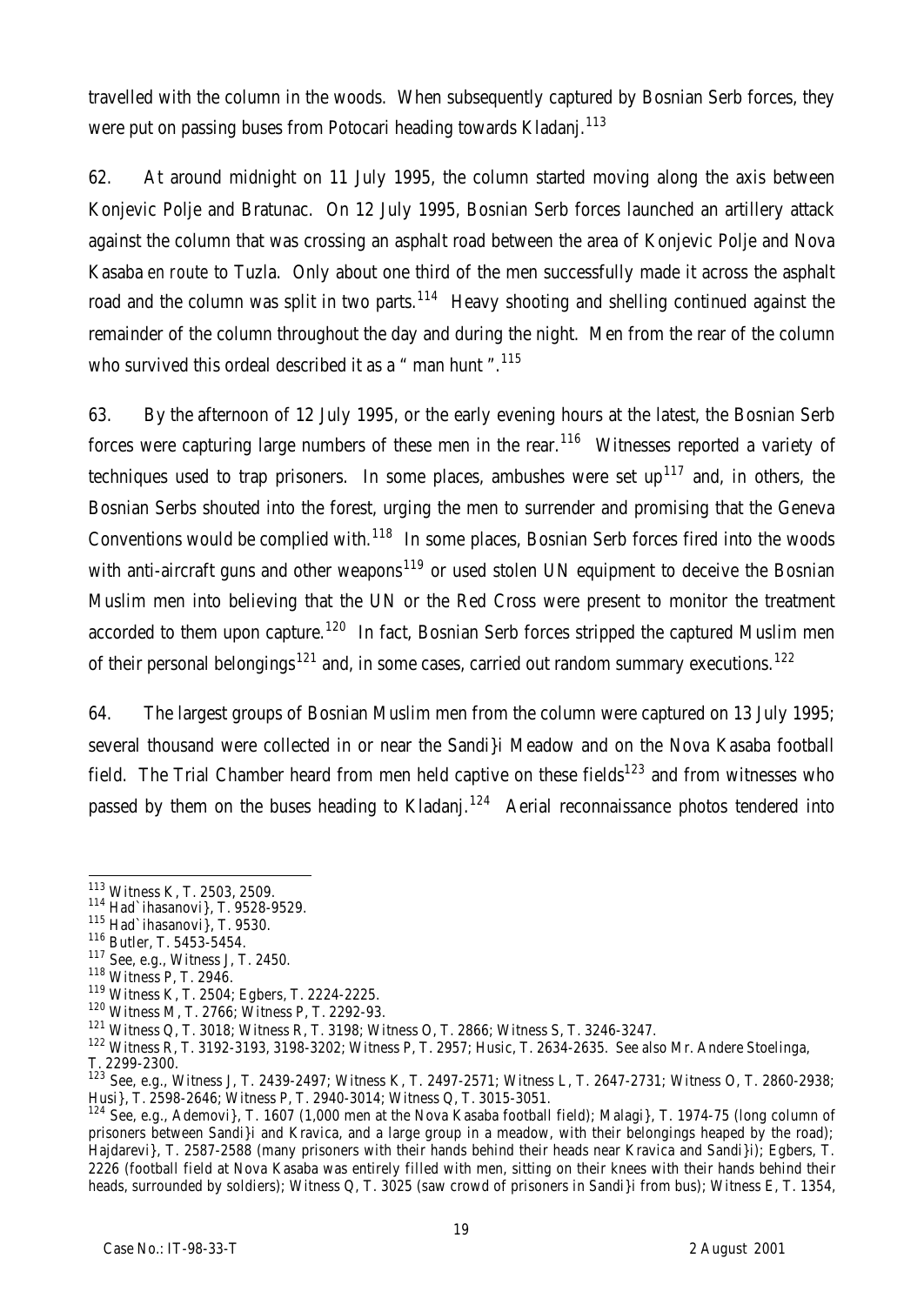evidence by the Prosecution confirm the presence of masses of people in these locations on 13 July 1995.<sup>125</sup>

65. The head of the column waited to see what would happen to the second part of the column. Heavy shooting and shelling continued throughout the day of 12 July 1995 and into the night, and ultimately the head of the column abandoned hope. On 13 July 1995, they continued their journey up along the Kalesija-Zvornik road, where they too were caught in ambushes and suffered further casualties.<sup>126</sup> After one unsuccessful attempt to move forward to the Bosnian Muslim front lines on 15 July 1995, the head of the column finally managed to break through to Bosnian Muslim-held territory on 16 July 1995. ABiH forces attacking from the direction of Tuzla assisted by piercing a line of about one-and-a-half kilometres for the emerging column.<sup>127</sup>

### 8. The Execution of the Bosnian Muslim Men from Srebrenica

66. The Bosnian Muslim men who had been separated from the women, children and elderly in Poto~ari (numbering approximately 1,000) were transported to Bratunac and subsequently joined by Bosnian Muslim men captured from the column. No discernible effort was made to keep the prisoners from Potocari and the men captured from the column in woods separate. These men were held in various locations, such as an abandoned warehouse,  $128$  an old school  $129$  and even in the buses and trucks that had brought them there.<sup>130</sup> During the nights, individual prisoners in Bratunac were called out, and cries of pain and gunfire could be heard.<sup>131</sup> After being detained in Bratunac for between one and three days, the prisoners were transported elsewhere, as the buses used to evacuate the women, children and elderly from Poto~ari became available.

67. Almost to a man, the thousands of Bosnian Muslim prisoners captured, following the takeover of Srebrenica, were executed. Some were killed individually or in small groups by the soldiers who captured them and some were killed in the places where they were temporarily detained. Most, however, were slaughtered in carefully orchestrated mass executions, commencing on 13 July 1995, in the region just north of Srebrenica. Prisoners not killed on 13 July 1995 were subsequently bussed to execution sites further north of Bratunac, within the zone of responsibility of the Zvornik Brigade. The large-scale executions in the north took place between 14 and 17 July 1995.

l

20

<sup>1356 (</sup>a total of approximately 300-400 prisoners at Kravica and in a meadow between Konjevic Polje and Nova Kasaba).

 $^{125}$  P 12/2; P 12/4; Butler, T. 4925-4928; P 490; P 491; P 492; P 493; P 494; P 495; P 496; P 497; and P 498.

<sup>126</sup> Had`ihasanovi}, T. 9529.

<sup>127</sup> Had`ihasanovi}, T. 9529-9530.

<sup>128</sup> Witness N, T. 2801.

<sup>129</sup> Witness I, T. 2374.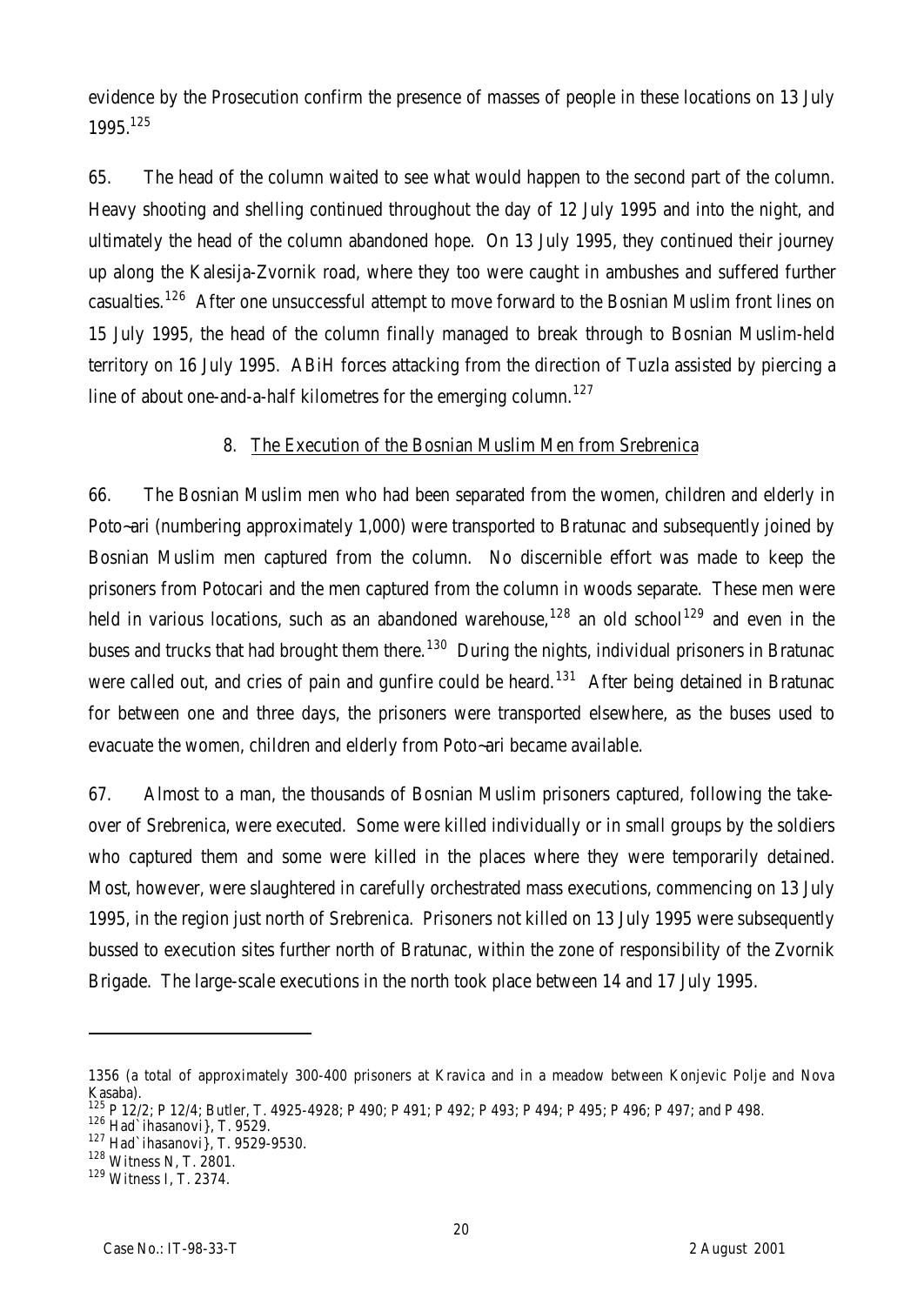68. Most of the mass executions followed a well-established pattern. The men were first taken to empty schools or warehouses. After being detained there for some hours, they were loaded onto buses or trucks and taken to another site for execution. Usually, the execution fields were in isolated locations. The prisoners were unarmed and, in many cases, steps had been taken to minimise resistance, such as blindfolding them, binding their wrists behind their backs with ligatures or removing their shoes. Once at the killing fields, the men were taken off the trucks in small groups, lined up and shot. Those who survived the initial round of gunfire were individually shot with an extra round, though sometimes only after they had been left to suffer for a time.<sup>132</sup> Immediately afterwards, and sometimes even during the executions, earth moving equipment arrived and the bodies were buried, either in the spot where they were killed or in another nearby location.

69. At several of the sites, a few wounded people survived by pretending to be dead and then crawled away. The Trial Chamber heard from some of these survivors about their ordeals. It also heard from a member of the VRS who participated in one of the largest executions, which took place on 16 July 1995.<sup>133</sup>

70. In addition to being an unspeakable human evil, the decision to execute these Bosnian Muslim men is unfathomable in military terms. As Mr. Richard Butler (Chief Warrant Officer Three All Source Intelligence Technician with the United States Army), the Prosecution's military expert, pointed out:

 …it is hard to envision a better bargaining chip in dealing with the political authorities of certainly the BiH government and of the International Community than having 10,000 to 15000 Muslim men in the middle of Poto~ari in a legitimate prisoner of war facility under the control or under the supervision of certainly the UN troops that were there and the ICRC at a point in time. That is the ultimate bargaining chip, to be able to get significant political leverage from people, one would think, and this chip was thrown away for another reason.

#### 9. Forensic Evidence of the Executions

71. The extensive forensic evidence presented by the Prosecution strongly corroborates important aspects of the testimony of survivors from the various execution sites. Commencing in 1996, the Office of the Prosecutor (hereafter "OTP") conducted exhumations of 21 gravesites associated with the take-over of Srebrenica: four in 1996 (at Cerska, Nova Kasaba, Orahovac (also known as Lazete 2) and Branjevo Military Farm (Pilica)); eight in 1998 (Petkovci Dam, Can~ari

l

<sup>130</sup> Witness N, T. 2802; Witness I, T. 2374 (old school).

<sup>131</sup> Witness L, T. 2668; Witness N, T. 2804; Witness Q, T.2957; Witness I, T. 2377.

<sup>132</sup> See, e.g., Witness Q, T. 3033, 3035-3036 ; Witness L, T. 2690 (when a wounded man at the Orahovac site asked to be finished off, the Serb soldier replied "slowly, slowly").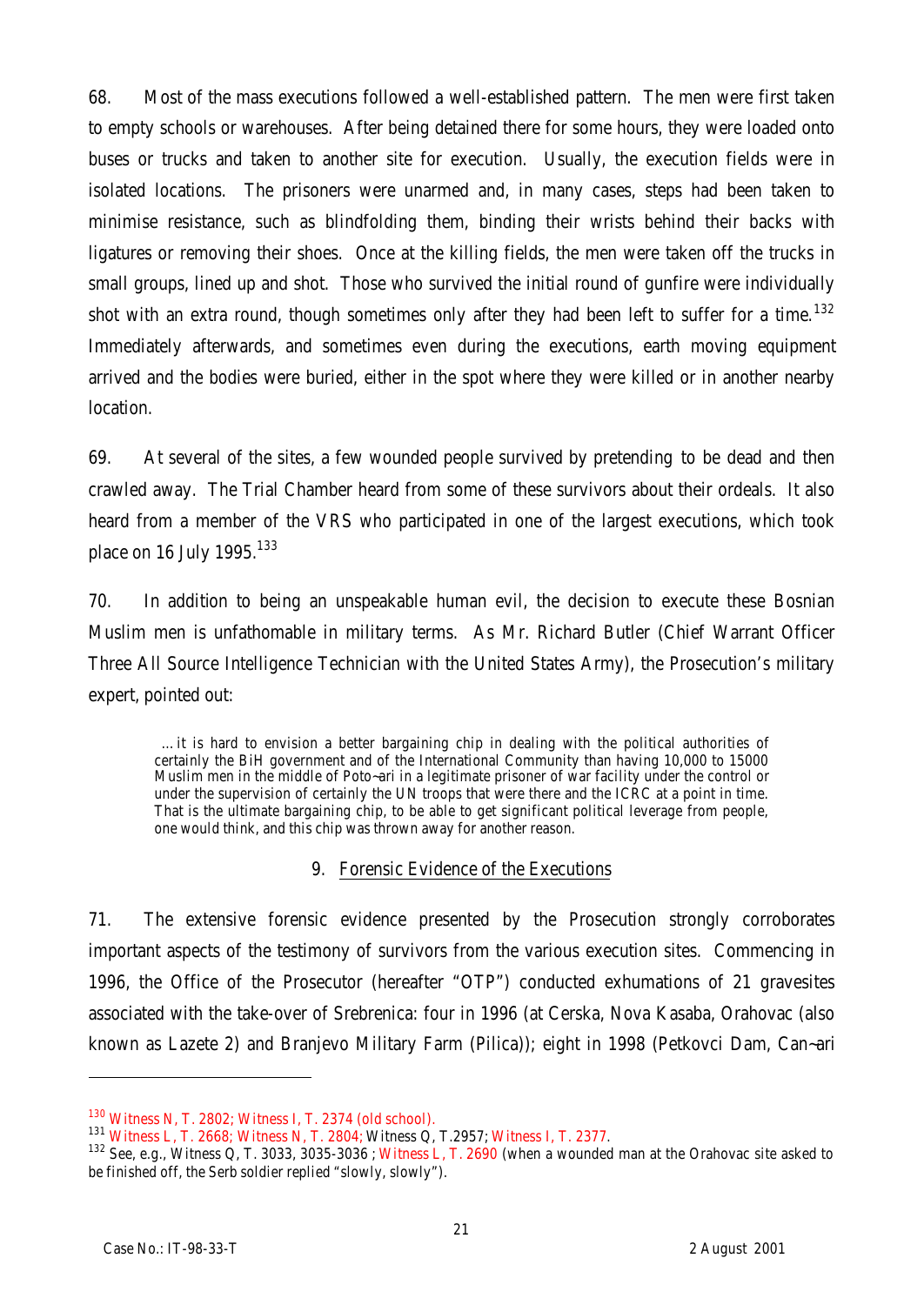Road 12, ^an~ari Road 3, Hod`i}i Road 3, Hod`i}i Road 4, Hod`i}i Road 5, Lipje 2, Zeleni Jadar 5); five in 1999 (Kozluk, Nova Kasaba, Konjevi} Polje 1, Konjevic Polje 2, and Glogova 2); <sup>134</sup> and four in 2000 (Lazete 1, Lazete  $2C<sub>1</sub><sup>135</sup>$  Ravnice and Glogova 1). Of the 21 gravesites exhumed, 14 were primary gravesites, where bodies had been put directly after the individuals were killed. Of these, eight were subsequently disturbed and bodies were removed and reburied elsewhere, often in secondary gravesites located in more remote regions.<sup>136</sup> Seven of the exhumed gravesites were secondary burial sites.<sup>137</sup> The OTP retained ballistics, soil analysis and materials analysis, experts to comparatively examine materials and residues found in the primary and secondary gravesites.<sup>138</sup> As a result of these analyses, links were discovered between certain primary gravesites and certain secondary gravesites and these are considered in further detail below.

72. The Prosecution called eight witnesses to give evidence before the Trial Chamber about the exhumations and the resulting forensic findings.<sup>139</sup> In addition, the Trial Chamber received volumes of written reports prepared by the experts who conducted the OTP investigations. In response, the Defence filed two reports by a forensic expert, Dr. Zoran Stankovic.<sup>140</sup>

73. The forensic evidence supports the Prosecution's claim that, following the take-over of Srebrenica, thousands of Bosnian Muslim men were summarily executed and consigned to mass graves. Although forensic experts were not able to conclude with certainty how many bodies were in the mass-graves, due to the level of decomposition that had occurred and the fact that many

j

<sup>133</sup> See generally the discussion *Infra* paras. 195-253.

<sup>134</sup> See P 140 D. Manning, *Srebvenica Investigation: Summary of Forensic Evidence-Execution Points and Mass Graves*, 16 May 2000 (hereafter "Manning Report") p. 00950906

 $135$  This gravesite is part of the Lazete 2 site exhumed in 1996, but is treated as a separate site for present purposes.

<sup>136</sup> Manning Report, p. 00950925 and D. Manning, *Srebrenica Investigation: Summary of Forensic Evidence-Mass Graves Exhumed in 2000*, February 2001(hereafter "Additional Manning Report") p 7601. The Additional Manning Report was filed as part of the "Motion to Reopen the Prosecutor's Case for the Limited Purpose of Introducing Four Expert Reports and a Summary Report of Fresh Exhumations Evidence" dated 15 March 2001. The Trial Chamber issued an oral order that these four expert's reports be admitted into evidence on 4 April 2001. See T. 9423. The Report was subsequently tendered as P 897.

Additional Manning Report, p. 7601.

<sup>&</sup>lt;sup>138</sup> See P 144 (Laboratory Report on Automated Ballistic Comparison, prepared by United States Bureau of Alcohol, Tobacco and Firearms, Forensic Science Laboratory, 24 February 2000); P 179 (Statement of Antony G. Brown, Palynologist 6 January 1998); P 180 (Statement of Antony G Brown, Palynologist 26 February 1999); P 143 (Report on Textile Investigation, prepared by Ing. S.E. Maljaars, Ministy of Justice, Netherlands Forensic Institute, 11 February 2000). See also Mr. Dean Manning (hereafter "Manning"), T. 3593.

<sup>&</sup>lt;sup>139</sup> Professor Jose Baraybar (hereafter "Baraybar") T. 3781-3895; Professor Helge Brunborg, (hereafter "Brunborg") T. 4036-4100; Dr. John Clark, (hereafter "Clark") T. 3896-3972; Professor William Haglund, (hereafter "Haglund") T. 3723-3780; Dr. Christopher Lawrence, (hereafter "Lawrence") T. 3974-4034 ; Manning, T. 3542-3626, 4141-4150; Mr. Jean-Rene Ruez, (hereafter "Ruez") T. 3465-3541; and Professor Richard Wright, (hereafter "Wright"), T. 3632-3721.

<sup>140</sup> D 172 (*Forensic Opinion* dated 17 October 2000, by Doc. Dr. sc. Med. Zoran Stankovi}, Specialist in Forensic Medicine, permanent Expert for the area of Forensic Medicine pursuant to Ruling No. 740/0373/98 of the Ministry of Justice of Serbia, Institute of Forensic Medicine-VMA (hereafter " Stankovi} Report") and D 172 (*Forensic Opinion* dated 18 April 2001 by Doc. Dr. sc. Med. Zoran Stankovi}, Specialist in Forensic Medicine, permanent Expert for the area of Forensic Medicine pursuant to Ruling No. 740/0373/98 of the Ministry of Justice of Serbia, Institute of Forensic Medicine-VMA, (hereafter "Additional Stankovi} Report").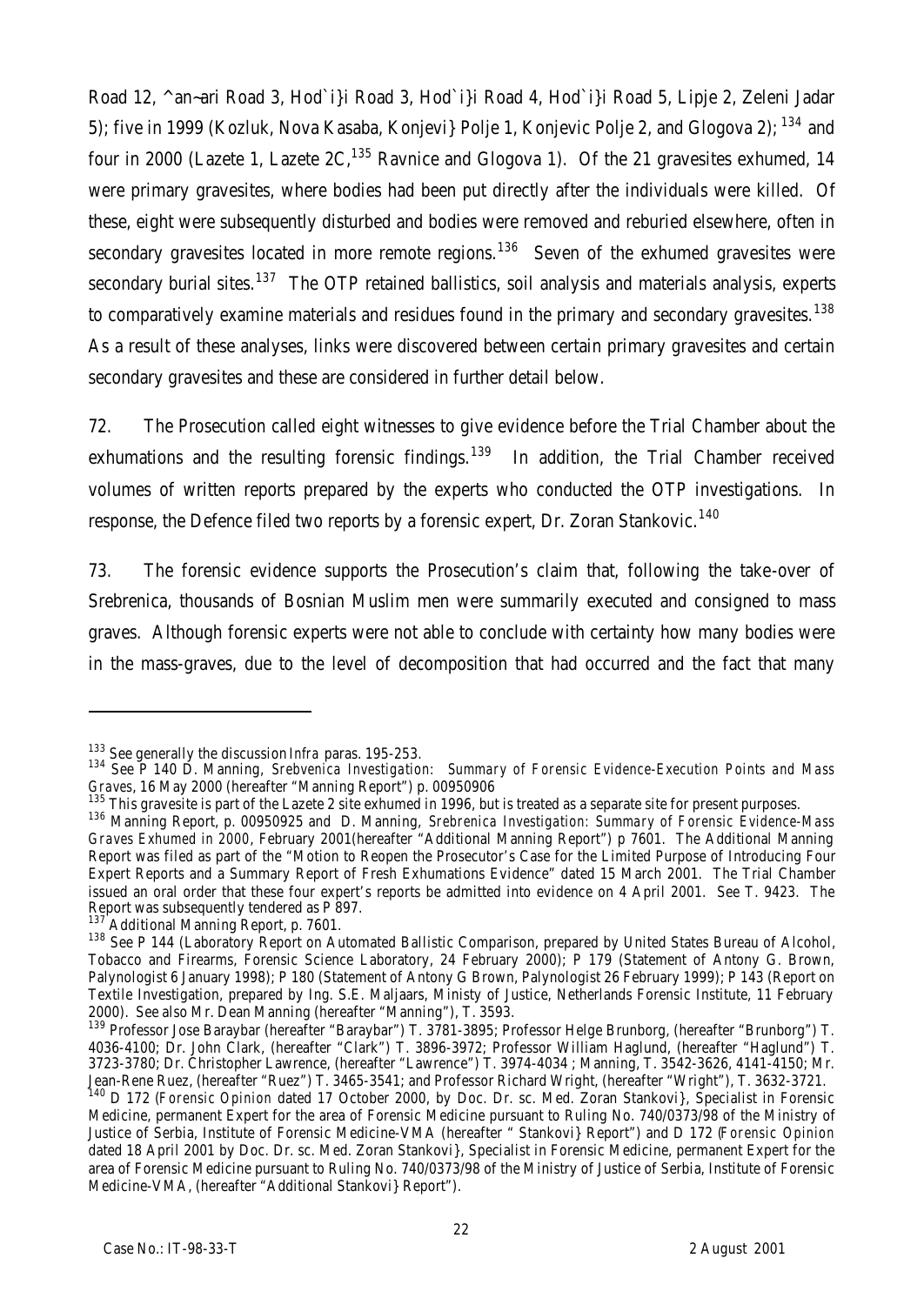bodies were mutilated in the process of being moved from primary to secondary graves by mechanical equipment, the experts were able to conservatively estimate that a minimum of 2,028 separate bodies were exhumed from the mass-graves.<sup>141</sup>

74. Identity documents and belongings, found in most of the exhumed graves, suggest that the victims were linked with Srebrenica. Among the items found were license cards and other papers with references to Srebrenica.<sup>142</sup> In some cases, investigators were able to positively identify bodies in the graves as former Srebrenica residents on the basis of distinctive personal items found with the bodies such as jewellery,  $143$  artificial limbs  $144$  and photographs.  $145$  Other artefacts found at the majority of the gravesites, such as verses from the Koran, suggest the presence of victims with Muslim religious affiliation.<sup>146</sup> It is also of note that the sex distribution of the persons listed as missing from Srebrenica, on the International Committee of the Red Cross (ICRC) list (crossreferenced with other sources), correlates with the sex distribution of the bodies exhumed from the graves.<sup>147</sup> Professor Helge Brunborg, a Prosecution demographics expert, testified that the overwhelming majority of people registered as missing from Srebrenica are men.<sup>148</sup> The forensic examinations of the gravesites associated with Srebrenica reveal that only one of the 1,843 bodies for which sex could be determined was female.<sup>149</sup> Similarly, there is a correlation between the age distribution of persons listed as missing and the bodies exhumed from the Srebrenica graves: 26.4 percent of persons listed as missing were between 13-24 years and 17.5 percent of bodies exhumed fell within this age group; 73.6 percent of persons listed as missing were over 25 years of age and 82.8 percent of bodies exhumed fell within this age group.<sup>150</sup>

75. The results of the forensic investigations suggest that the majority of bodies exhumed were not killed in combat; they were killed in mass executions. Investigators discovered at least 448 blindfolds on or with the bodies uncovered during the exhumations at ten separate sites.<sup>151</sup> At least

 $\overline{a}$ <sup>141</sup> Additional Manning Report p. 7614.

<sup>142</sup> Manning, T. 3579-3580, 3588-3592. Identification items uncovered during the exhumations conducted in 2000 further revealed the presence of individuals listed as missing by the ICRC list cross-referenced with other sources. See Additional Manning Report, p. 7600-7597.

<sup>143</sup> P 132/95, and P 132/95A. See also Manning T. 3580-3582.

<sup>144</sup> P 132/93, and P 132/93A. See also Manning, T. 3583-3584.

<sup>145</sup> P 132/1, and P 132/18. See also Manning, T. 3589-3590, and 3592.

<sup>146</sup> P 132/110. See also Manning, T. 3588-3589. Artefacts demonstrating Muslim religious affiliation were also identified in three of the gravesites exhumed in 2000. Additional Manning Report pp. 7600-7597.

 $^7$  Brunborg, T. 4071.

<sup>148</sup> Brunborg, T. 4070.

<sup>149</sup> Baraybar, T. 3811-3812. Additional Manning Report, p. 7613.

<sup>150</sup> P 276 (H. Brunborg and H. Urdal, The Report on the Number of Missing and Dead from Srebrenica), p. 00926384, Figure 3. This figure only includes exhumations conducted up to the year 2000.

 $\Gamma$ The sites were: the primary grave at Branjevo Military Farm and the related secondary grave of Can~ari Road 12; the primary grave at Orahovac (known as Lazete 2), and the three connected secondary graves at Hod`i}i Road 3, Hod`i}i Road 4 and Hod`i}i Road 5 ; and the Kozluk grave and the associated secondary grave at Can~ari Road 3. Manning T.3569-3570. In addition, during the exhumations conducted in 2000, blindfolds were found at Lazete 2C and Lazete 1. Additional Manning Report, p. 7601.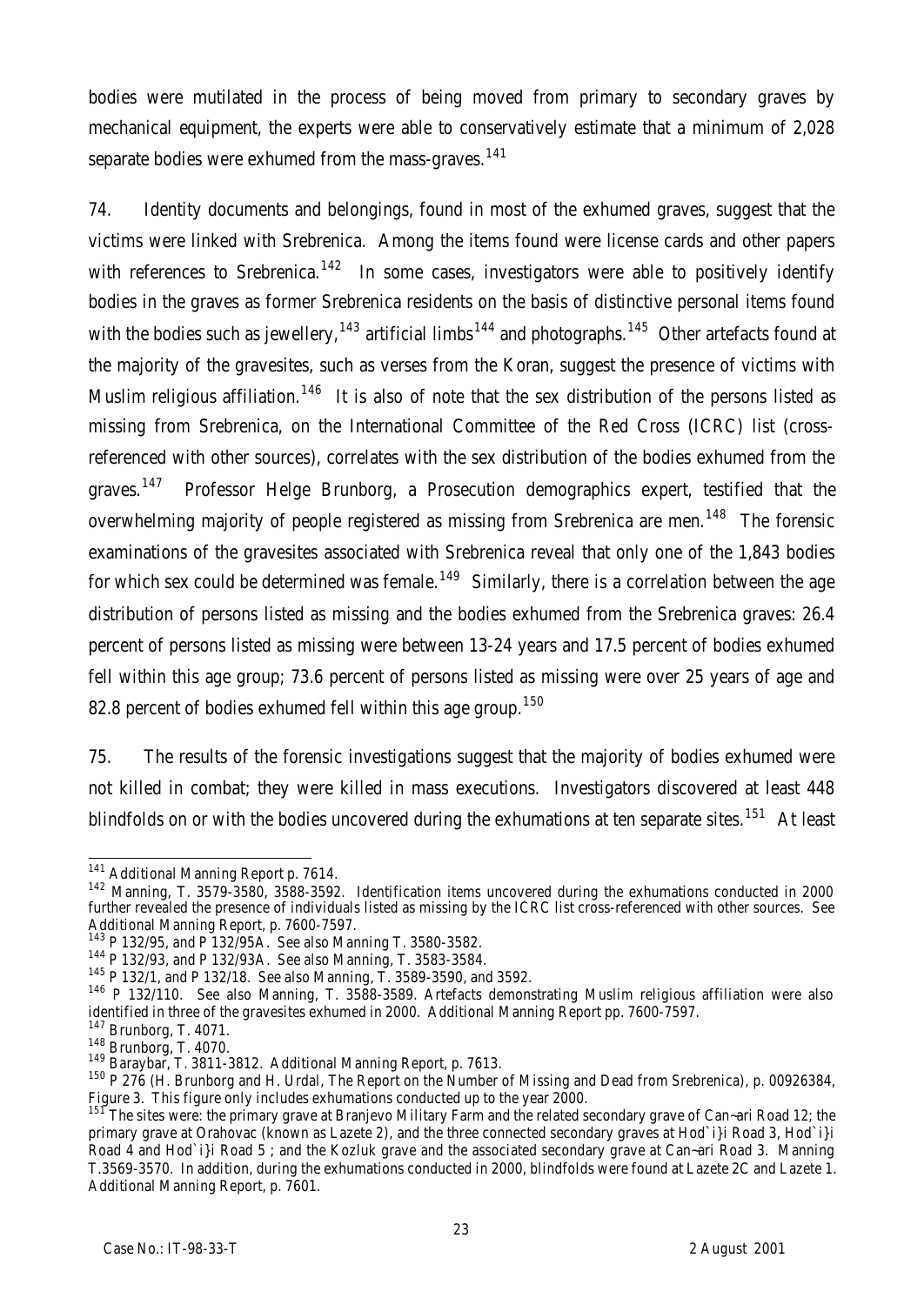423 ligatures were located during exhumations at 13 separate sites.<sup>152</sup> Some of the ligatures were made of cloth and string, but predominately they were made of wire.<sup>153</sup> These ligatures and blindfolds are inconsistent with combat casualties. The Prosecution also relied on forensic evidence that the overwhelming majority of victims located in the graves, for who a cause of death could be determined, were killed by gunshot wounds.<sup>154</sup> The exhumations also revealed that some of the victims were severely handicapped and, for that reason, unlikely to have been combatants.<sup>155</sup>

76. Upon reviewing the Prosecution's forensic evidence, the Defence forensic expert, Dr. Zoran Stankovi}, argued that "some mass graves originated from the bodies of the persons who lost their lives in mutual armed conflicts of the warring sides, and that in some graves, where the cases of sure execution were registered, there were also...bodies killed in combat...".<sup>156</sup> He particularly criticised the methodology employed during some of the Prosecution's forensic investigations into cause of death.<sup>157</sup> Certainly, at those sites where no blindfolds or ligatures were found during exhumations, the evidence that the victims were not killed in combat was less compelling.<sup>158</sup> Significantly, some of the gravesites located in the Nova Kasaba and Konjevic Polje area, where intense fighting took place between the Bosnian Serb and Bosnian Muslim forces, on 12 and 13 July 1995, were amongst those where very few blindfolds and ligatures were uncovered.<sup>159</sup> The Defence expert, Dr. Stankovi} did not however, fundamentally challenge the substantive findings of the Prosecution experts and accepted that the exhumations were conducted by experts with "substantial professional experience and adequate technical, scientific and moral integrity."<sup>160</sup>

77. The Trial Chamber cannot rule out the possibility that a percentage of the bodies in the gravesites examined may have been of men killed in combat. Overall, however, the forensic evidence presented by the Prosecution is consistent with the testimony of witnesses who appeared

 $\overline{a}$ <sup>152</sup> The sites were: the primary grave at Cerska; the primary grave of Nova Kasaba exhumed in 1996; the primary grave of Orahovac (Lazete 2) and its related secondary site of Hod`i}i Road 5; the primary grave of Branjevo Military Farm, and the related secondary grave at Can~ari Road 12; the primary site of Petkovci Dam and its related site of Liplje 2; the primary grave of Kozluk and its associated secondary grave of Can~ari Road 3; and the secondary site of Zeleni Jadar 5. Manning, T. 3579-3576. In addition, during the exhumations conducted in 2000, ligatures were found at Lazete 2 C, and Glogova 1. Additional Manning Report, p 7601.

<sup>153</sup> Manning, T. 3576.

<sup>&</sup>lt;sup>154</sup> Manning, T. 3565. The results of the additional exhumations conducted in 2000 continued to reflect this pattern. See Additional Manning Report.

 $155$  See e.g. P 219 (an individual with a prosthetic leg and his hands tied behind his back). See generally, Lawrence, T. 3987-3989; and Clark, T. 3912-3913, 3939-3940.

<sup>156</sup> Stankovi} Report, p 13. See also Additional Stankovi} Report, p 8174.

<sup>157</sup> Stankovi Report, p 10-11.

<sup>158</sup> Clark, T. 3958.

<sup>&</sup>lt;sup>159</sup> Manning Report, T. p. 00950924. See also the Additional Manning Report p. 7606 (regarding the Ravnice primary grave, which is also located close to the Konjevic Polje to Bratunac Road, and in which no ligatures or blindfolds were uncovered. In addition, this is an undisturbed primary gravesite, which further suggests that the victims may have been combat casualties. See the discussion *Infra* para. 78).

<sup>160</sup> Stankovi} Report, at p. 11.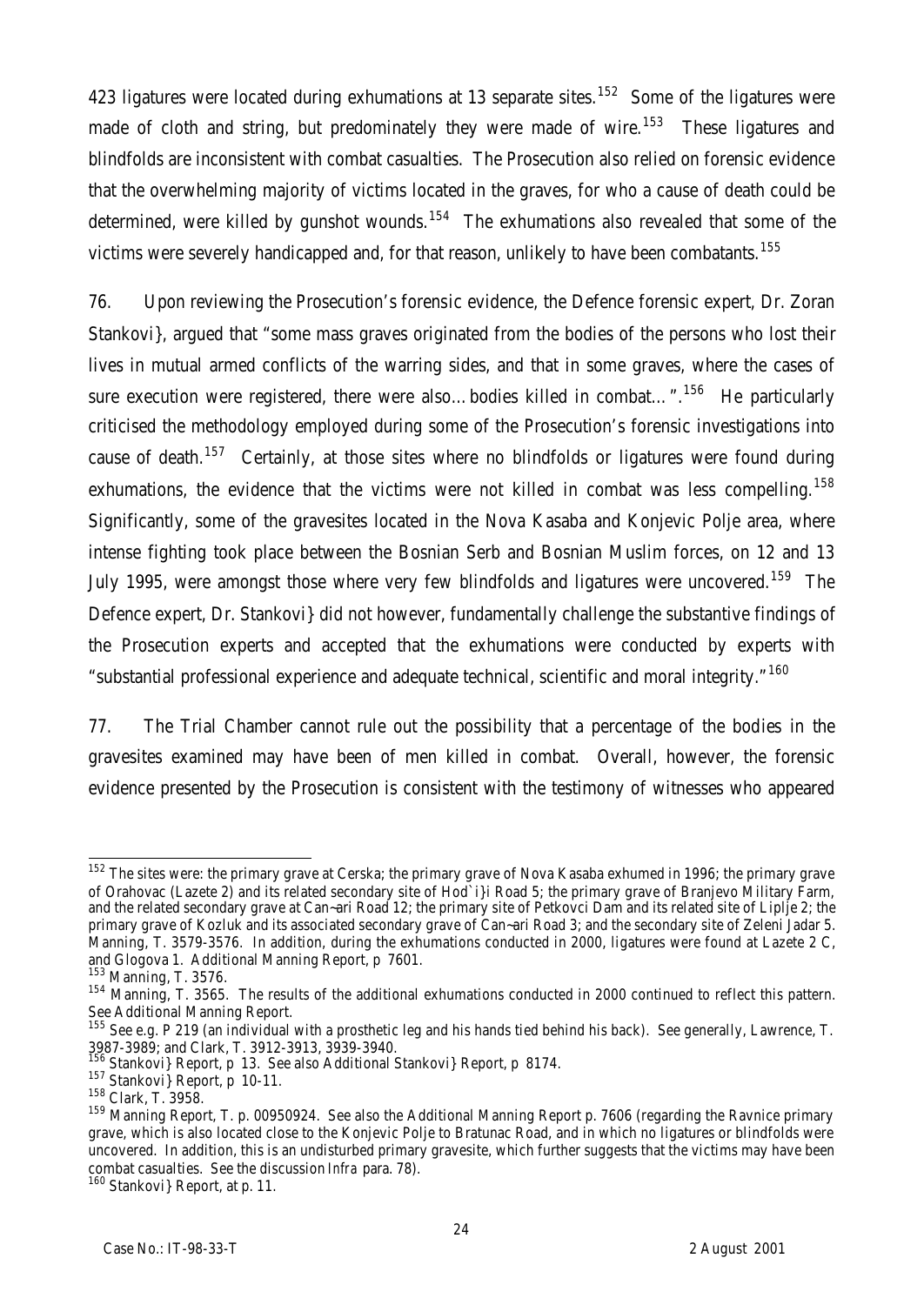before the Trial Chamber and recounted the mass execution of thousands of Bosnian Muslim men at ^erska Valley, Kravica Warehouse, Orahovac, Branjevo Farm, Petkovci Dam and Kozluk.<sup>161</sup>.

78. Most significantly, the forensic evidence presented by the Prosecution also demonstrates that, during a period of several weeks in September and early October 1995, Bosnian Serb forces dug up many of the primary mass gravesites and reburied the bodies in still more remote locations.<sup>162</sup> Forensic tests have linked certain primary gravesites and certain secondary gravesites, namely: Branjevo Military Farm and Can~ari Road 12; Petkovci Dam and Liplje 2; Orahovac (Lazete 2) and Hod`i}i Road 5; Orahovac (Lazete 1) and Hod`i}i Road 3 and 4; Glogova and Zeleni Jadar 5; and Kozluk and Can~ari Road 3.  $^{163}$  The reburial evidence demonstrates a concerted campaign to conceal the bodies of the men in these primary gravesites, which was undoubtedly prompted by increasing international scrutiny of the events following the take-over of Srebrenica. Such extreme measures would not have been necessary had the majority of the bodies in these primary graves been combat victims. The Trial Chamber also notes that General Krstic himself did not contest the exhumation evidence presented by the Prosecution about the existence of the mass graves containing the bodies of "victims of Srebrenica".<sup>164</sup>

79. Overall the Trial Chamber finds that the forensic evidence presented by the Prosecution provides corroboration of survivor testimony that, following the take-over of Srebrenica in July 1995, thousands of Bosnian Muslim men from Srebrenica were killed in careful and methodical mass executions.

# 10. The Number of Men Executed by the Bosnian Serb Forces Following the Take-over of Srebrenica in July 1995

80. It is impossible to determine with precision the number of Bosnian Muslim men killed by Bosnian Serb forces following the take-over of Srebrenica in July 1995. During the course of the exhumations conducted by the OTP, the process of identifying the number of bodies was complicated by the fact that, in the course of being removed from primary gravesites to secondary gravesites, the corpses were broken up and body parts became intermingled. However, as already noted, experts were able to conservatively determine that the minimum number of bodies in the graves exhumed was 2028.<sup>165</sup> Although the Trial Chamber cannot dismiss the possibility that some

 $\overline{a}$ <sup>161</sup> The statistics relating to the forensic examinations conducted at these individual gravesites will be considered more closely in the Part IIB.

<sup>162</sup> Ruez, T. 3534.

<sup>163</sup> Manning, T. 3614-3615 and see also Additional Manning Report p. 7601.

<sup>164</sup> Krstic, T. 6489.

<sup>&</sup>lt;sup>165</sup> As Baraybar (a Prosecution forensic expert) pointed out, the minimum number of individuals within the grave is a very conservative estimate. Baraybar, T. 3811.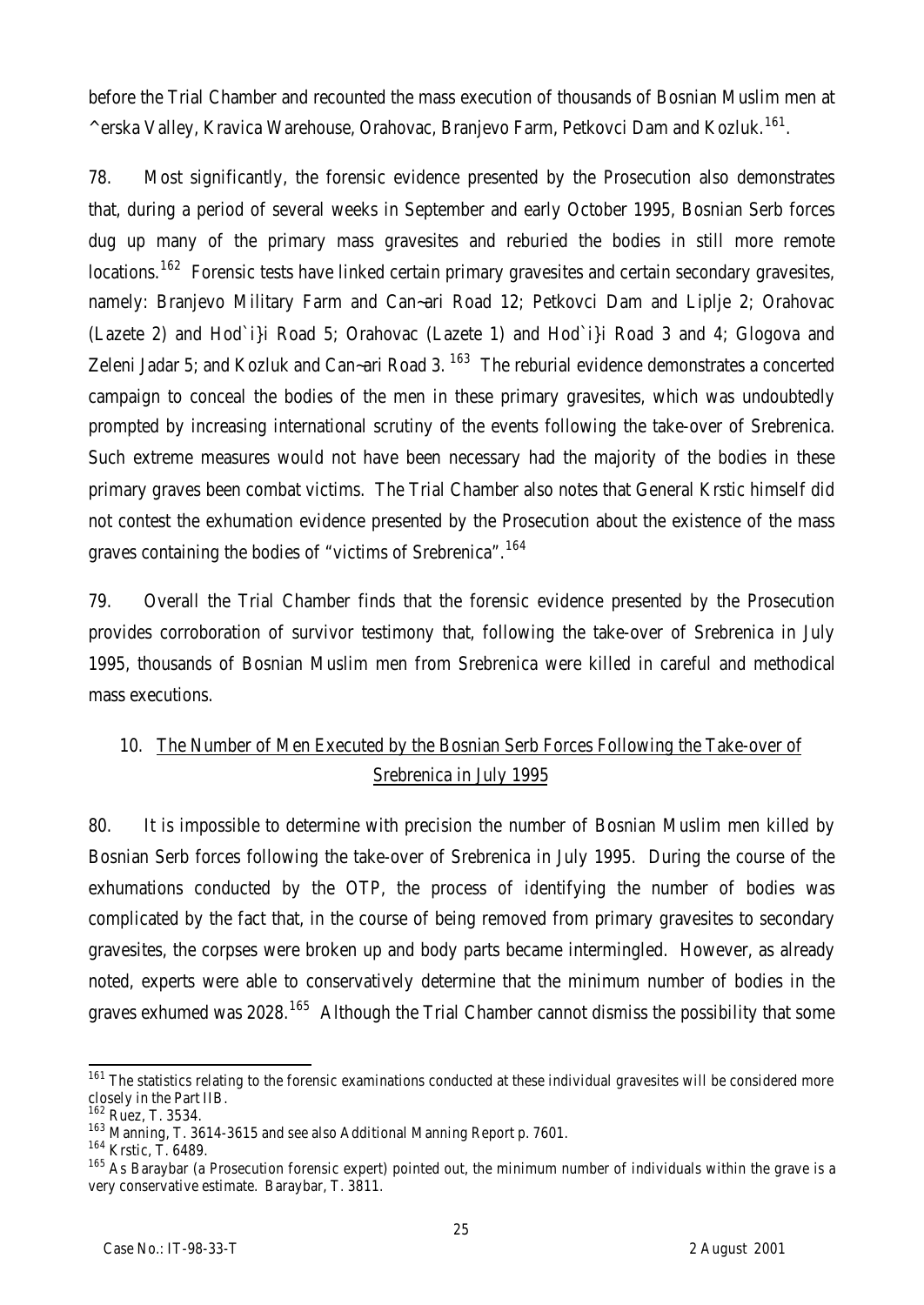of the exhumed bodies were killed in combat, it accepts that the majority of the victims were executed. Eighteen additional graves linked with Srebrenica have been located but not yet exhumed. Based on preliminary examinations conducted by the OTP, all of these sites contain human remains and it is expected that the total number of bodies found and linked with Srebrenica will significantly increase as these sites are exhumed.<sup>166</sup>

81. The number of people still listed as missing from Srebrenica in July 1995 provides further guidance as to the likely number of men executed. Professor Brunborg testified that, conservatively estimated, a minimum of 7,475 persons from Srebrenica are still listed as missing, based on the cross-referencing of ICRC lists and other sources and that it is likely that the vast majority of these missing people are deceased.<sup>167</sup> In determining the number of people missing following the takeover of Srebrenica, checks were made to ensure that people who were listed as missing prior to July 1995 were excluded. In particular, steps were taken to exclude ABiH soldiers who were reported as killed, wounded, captured or missing in action prior to July 1995 to the extent that was possible. In over 180 cases, however, this could not be done with certainty due to a lack of adequate personal data about the missing persons.<sup>168</sup>

82. Nonetheless, the evidence given by witnesses, as corroborated by the forensic and demographics evidence presented by the OTP, strongly suggests that well in excess of 7,000 people went missing following the take-over of Srebrenica. The correlation between the age and sex of the bodies exhumed from the Srebrenica graves and that of the missing persons support the proposition that the majority of missing people were, in fact, executed and buried in the mass graves.

83. There are other indications on the Trial Record that Bosnian Serb forces executed thousands of Bosnian Muslim men following the take-over of Srebrenica. Estimates of the number of prisoners detained and killed at diverse locations throughout the Drina Corps zone of responsibility between 13 and 16 July 1995 will be considered in Part II B. There are also fragments of information from VRS communications about the possible magnitude of the executions. An intercepted conversation, at 1730 hours on 13 July 1995, indicates that about 6,000 men had been captured from the Bosnian Muslim column by that time.<sup>169</sup> Consistent with this, around 14 July,

 $\overline{a}$ <sup>166</sup> Baraybar, T. 3844. Four additional gravesites were exhumed in 2,000, reducing the number of unexhumed sites from 22 to 18. Prosecution experts estimate that a minimum of 2,571 further bodies are located in probed, but as yet, unexhumed gravesites. On the basis of their investigations to date, the Prosecution estimates that the total number of bodies detected in the mass graves is 4,805. See Additional Manning Report, p. 7614. This estimate was, however, contested by the Defence. See Additional Stankovi} Report, p. 8179.

<sup>&</sup>lt;sup>167</sup> Brunborg, T. 4067. The final list prepared by the OTP refers to 7,481. This discrepancy is explained by the fact that information from the International Committee of the Red Cross revealed that six people on the list have been found alive, but the ICRC was not at liberty to disclose the names.

<sup>&</sup>lt;sup>168</sup> Brunborg, T. 4078-4079.

<sup>&</sup>lt;sup>169</sup> P 523.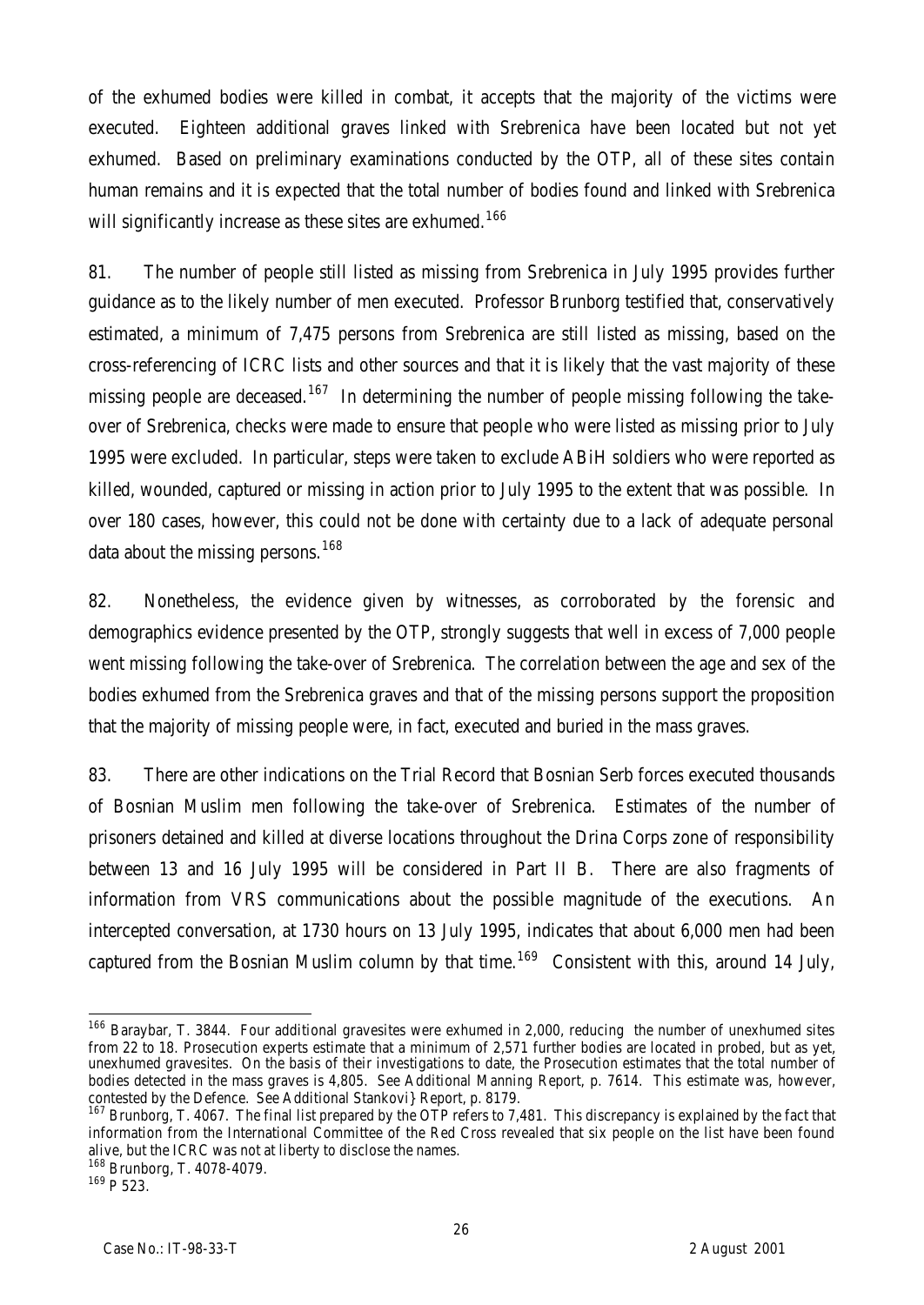Colonel Radislav Jankovi} (from the VRS Main Staff), during a conversation with a Dutch Bat officer about the attempted breakthrough by the  $28<sup>th</sup>$  Division, stated that the VRS had already taken 6,000 prisoners of war.<sup>170</sup> Other intercepted VRS conversations reveal that, on 15 July 1995, midway through the executions, at least 3,000-4,000 Bosnian Muslim prisoners were being detained by the VRS.<sup>171</sup> Further, on 18 July 1995, two unidentified Bosnian Serbs were heard in an intercepted conversation reflecting on the recent events in Eastern Bosnia, including matters relating to the Bosnian Muslim column.<sup>172</sup> One participant said that of the 10,000 military aged men who were in Srebrenica, "4,000-5,000 have certainly kicked the bucket". Mr. Butler pointed out that this number was too high to refer only to combat casualties and concluded that this figure must include the men who were executed in the zone of the Zvornik Brigade.<sup>173</sup>

84. The Trial Chamber is satisfied that, in July 1995, following the take-over of Srebrenica, Bosnian Serb forces executed several thousand Bosnian Muslim men. The total number is likely to be within the range of 7,000 -8,000 men.

### 11. A Plan to Execute the Bosnian Muslim Men of Srebrenica

85. A concerted effort was made to capture all Muslim men of military age. In fact, those captured included many boys well below that age and elderly men several years above that age that remained in the enclave following the take-over of Srebrenica. These men and boys were targeted regardless of whether they chose to flee to Poto~ari or to join the Bosnian Muslim column. The operation to capture and detain the Bosnian Muslim men was well organised and comprehensive. The Trial Chamber did, however, hear evidence of some exceptions to this general plan. In particular, on 15 and 16 July 1995, during intensive combat between the Bosnian Muslim column and the Zvornik Brigade, the Commander of that Brigade, Colonel Pandurevi}, without consultation with his superiors, made a decision to let a portion of the men in the armed head of the Bosnian Muslim column through to Tuzla.<sup>174</sup> However, this decision was apparently made out of desperation and in light of the Zvornik Brigade's inability to contain the column.

86. There is also evidence that some wounded Bosnian Muslim men were accorded proper treatment and evacuated under medical supervision.<sup>175</sup> This, argued the Defence, was evidence that the Bosnian Serb forces did not intend to kill all of the military aged Bosnian Muslims of

 $\overline{a}$ <sup>170</sup> Franken, T. 2050.

<sup>&</sup>lt;sup>171</sup> P 478 (A conversation intercepted at 1000 hours in which Colonel Beara stated he still had 3,500 "parcels" to distribute.); P 675 (Interim Combat Report dated 18 July 1995, sent by the Commander of the Zvornik Brigade stating that "someone brought in 3,000 Turks of military age and placed them in schools in the municipality").  $172$  P 684.

<sup>173</sup> Butler, T. 5205.

<sup>174</sup> Butler, T. 5105, 5128-5120, 5520-5522.

<sup>175</sup> Butler, T. 5513.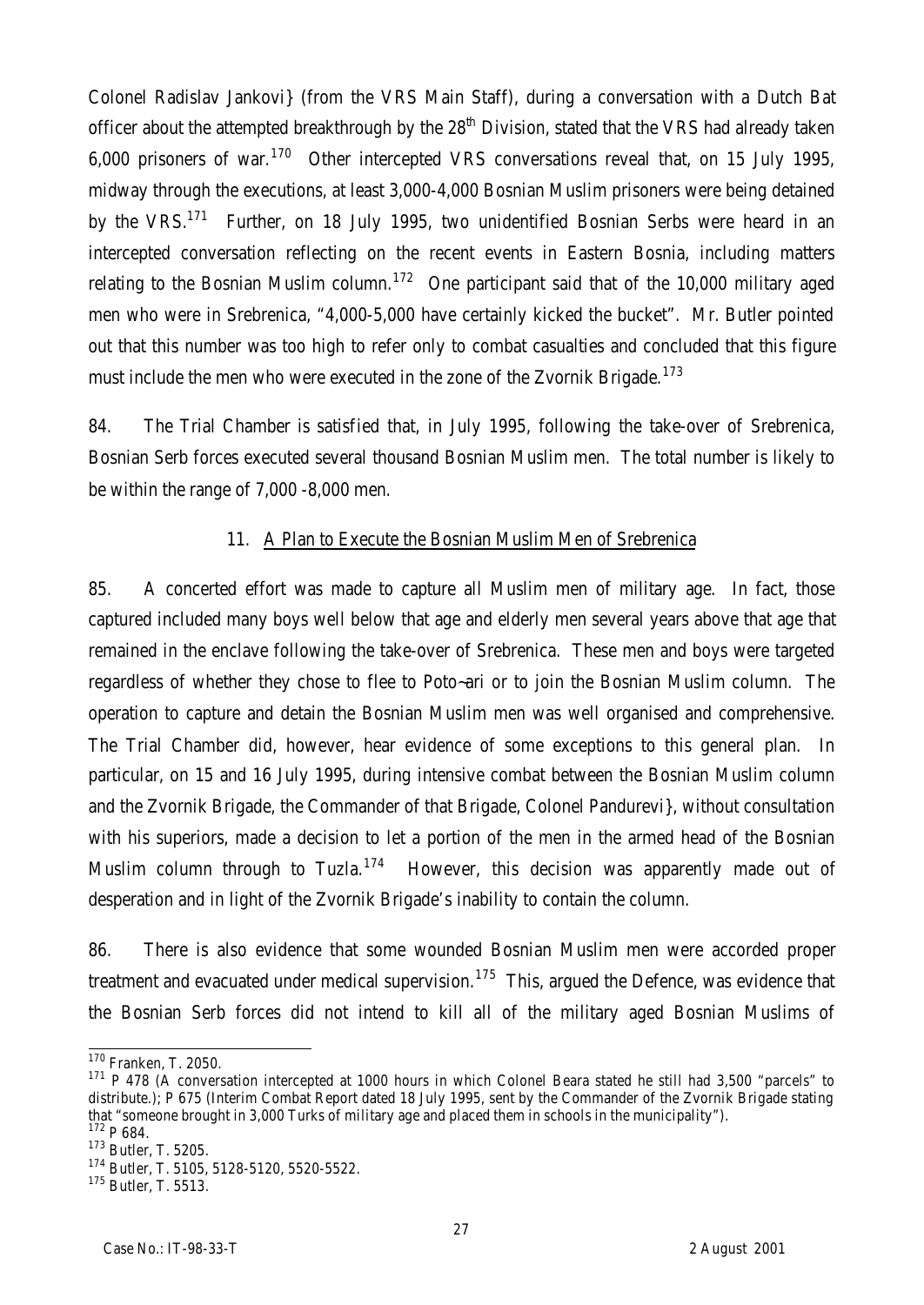Srebrenica, but rather only those who posed a potential military threat.<sup>176</sup> The treatment accorded to these men stands out as an anomaly in the treatment of the Bosnian Muslim men following the take-over of Srebrenica in July 1995. It may perhaps be explained, to some degree, as a strategy on the part of the Bosnian Serbs to avoid attracting international suspicion, especially given that UN personnel were present in the enclave watching the treatment accorded to some of these wounded men in the first few days after the take-over of Srebrenica. For example, on 13 July, a report prepared by Colonel Jankovi} of the Main Staff noted that over 50 wounded Bosnian Muslims had been placed in the Bratunac hospital and that an UNPROFOR officer had stayed at the hospital to ensure the men were accorded proper treatment. Colonel Jankovi}, however, was determined to " send him away tomorrow, under the pretext that his help is not necessary." $177$  The evidence that a small number of wounded Bosnian Muslims were accorded proper treatment does not diminish the overwhelming evidence showing that the Bosnian Serb forces went to great lengths to seize Bosnian Muslim men at virtually every opportunity, whether or not they posed a military threat, <sup>178</sup> collected them together in detention centres and subsequently executed them.

87. The Trial Chamber finds that, following the take over of Srebrenica in July 1995, the Bosnian Serbs devised and implemented a plan to execute as many as possible of the military aged Bosnian Muslim men present in the enclave.

### 12. Widespread Knowledge of the Crimes

88. As early as 14 July 1995, reports of missing Bosnian Muslim men from Srebrenica began to surface in the international media.<sup>179</sup> Around 15 July 1995, Witness DE, a Drina Corps officer, saw a television film clip showing captured men on a football pitch, presumably Nova Kasaba, while visiting Belgrade.<sup>180</sup> By 18 July 1995, news of the missing Bosnian Muslims from Srebrenica had

<sup>178</sup> See for example, the discussion *Infra* para. 216 about the capture of Bosnian Muslim men from buses at Ti{}a.

180 Defence Witness DE, T. 7736.

 $\overline{a}$  $\frac{176}{12}$  Final Submissions of the Accused, 21 June 2001 (hereafter "Defence Final Brief"), para. 140.

<sup>&</sup>lt;sup>177</sup> P 459. Colonel Jankovic further noted "I think if we want to take over the enclaves of @epa and Gora`de in the same way, it will be necessary to present the operation in Srebrenica in the media, so as to show that we had rendered adequate treatment to the civilians, and even to soldiers who surrendered their weapons." There is evidence that, following the period of the mass-executions, wounded Bosnian Muslim men, who were in VRS custody, were properly treated. In a communication on 17 July 1995, the Commander of the Zvornik Brigade sought assistance from the Drina Corps Command to arrange for the removal of wounded Bosnian Muslim prisoners from the Bratunac health centre to Bijeljina. See P 370. Mr. Butler also testified that, by 22 July 1995, the policy of executing the Muslim prisoners had been abandoned. See Butler, T. 5233-5234, 5340, 5525-5526. Such a policy change is not surprising. By this time, word that the Bosnian Serbs had orchestrated mass executions of Bosnian Muslim men following the take-over of Srebrenica had been widely publicised.

 $179$  See e.g. P 113-3, dated 14 July 1995 (story from China); P 114/1, dated 17 July 1995 (story from Banja Luka entitled "Zametica Denies Maltreatment of Srebrenica Muslims"); P 113/5, dated 24 July 1995, (story entitled "Mazowiecki on Serb Human Rights Abuses re Srebrenica Missing"; P 113/6 dated 27 July 1995 (story regarding Mazowiecki's resignation as UN envoy on the grounds that he could no longer take part in the "fictional" defence of human rights in the former Yugoslavia).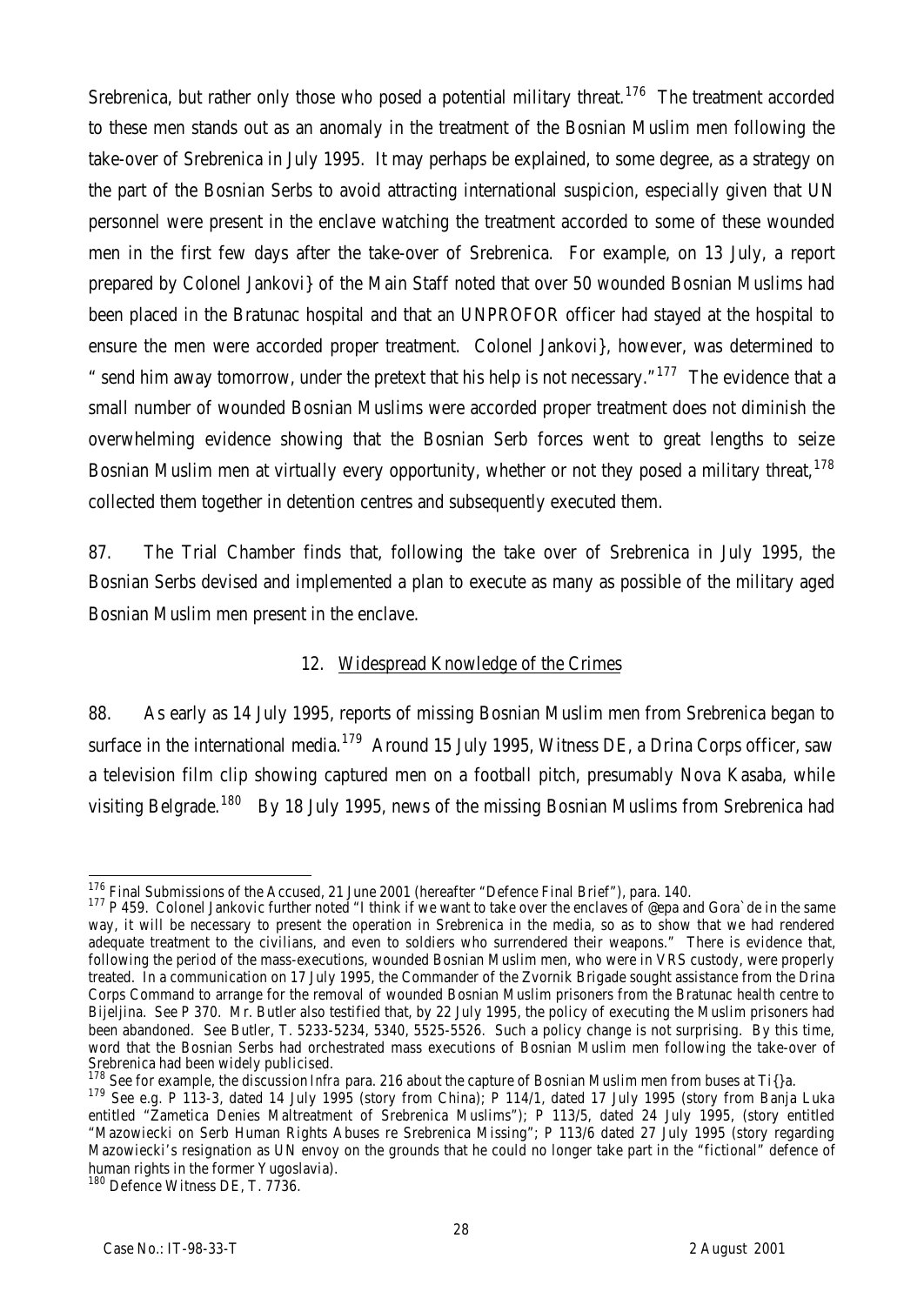become so widespread that the UN Secretariat wrote to the Special Representative of the Secretary General in Bosnia stating:

You will, no doubt, have read and heard the extensive reports of atrocities committed by the Bosnian Serbs during their recent take-over of Srebrenica. While many of these reports emerge from refugees, they are widespread and consistent, and have been given credence by a variety of international observers, including UNHCR. <sup>181</sup>

89. Shortly thereafter, the missing Bosnian Muslim men became a factor in the negotiations between the VRS and the ABiH at @epa, the other UN "safe area" that had come under attack by the VRS on 14 July 1995, following the take-over of Srebrenica. During the course of negotiations between the opposing parties at @epa, Bosnian Muslim representatives wanted guarantees that the men who were evacuated would be transported in safety and specifically cited the missing men of Srebrenica as an example of why the Bosnian Serb authorities could not be trusted.<sup>182</sup> The Bosnian Muslim representatives refused Bosnian Serb demands for an " all for all " prisoner-exchange until the Bosnian Serbs accounted for the 6,800 men they believed were missing from Srebrenica at that time. $183$ 

### 13. The Impact of the Crimes on the Bosnian Muslim Community of Srebrenica

90. The impact of these events on the Bosnian Muslim community of Srebrenica has been catastrophic. Most families were dismembered and irreparably rent. In the words of one former Srebrenica resident:

With the fall of Srebrenica . . . from the face of the earth were wiped off three generations of men in the cruellest way possible. I can corroborate it by a fresh example from my family. My fatherin-law, Omer Malagi}, born in 1926, his three sons, one of whom was my husband, Salko Malagi}, born in 1948. His two brothers, Osman Malagi}, born in 1953 ; Dzafer Malagi} born in 1957. His three grandsons, that is my two sons Elvir Malagi} born in 1973 ; Admir Malagi} born in 1979; and my brother-in-law's son, Samir Malagi}'s son, born in 1975. There are hundreds of such families in Srebrenica...

91. In a patriarchal society, such as the one in which the Bosnian Muslims of Srebrenica lived,<sup>185</sup> the elimination of virtually all the men has made it almost impossible for the Bosnain Muslim women who survived the take-over of Srebrenica to successfully re-establish their lives. Often, as in the case of Witness DD, the women have been forced to live in collective and

 $\overline{a}$ <sup>181</sup> Secretary-General's Report, para. 390.

<sup>182</sup> Secretary-General's Report, para. 416.

<sup>183</sup> Secretary-General's Report, para. 400.

<sup>184</sup> Malagi}, T. 1983-84.

<sup>185</sup> Witness DD, T. 5778 (testifying that her husband was the head of the household and was responsible for decision making on most matters, including the financial affairs of the family. Witness DD also testified that this system was typical of all families living in her community); Ms. Jasna Zecevi}, (hereafter "Zecevi}"), T.5776, 5778-5779. (The witness, the director of Vive Zene (a non-governmental organisation that provides psychosocial support for many Bosnian Muslim women and children who survived the take-over of Srebrenica) described the pre-war Srebrenica community as having a traditional patriarchal structure.)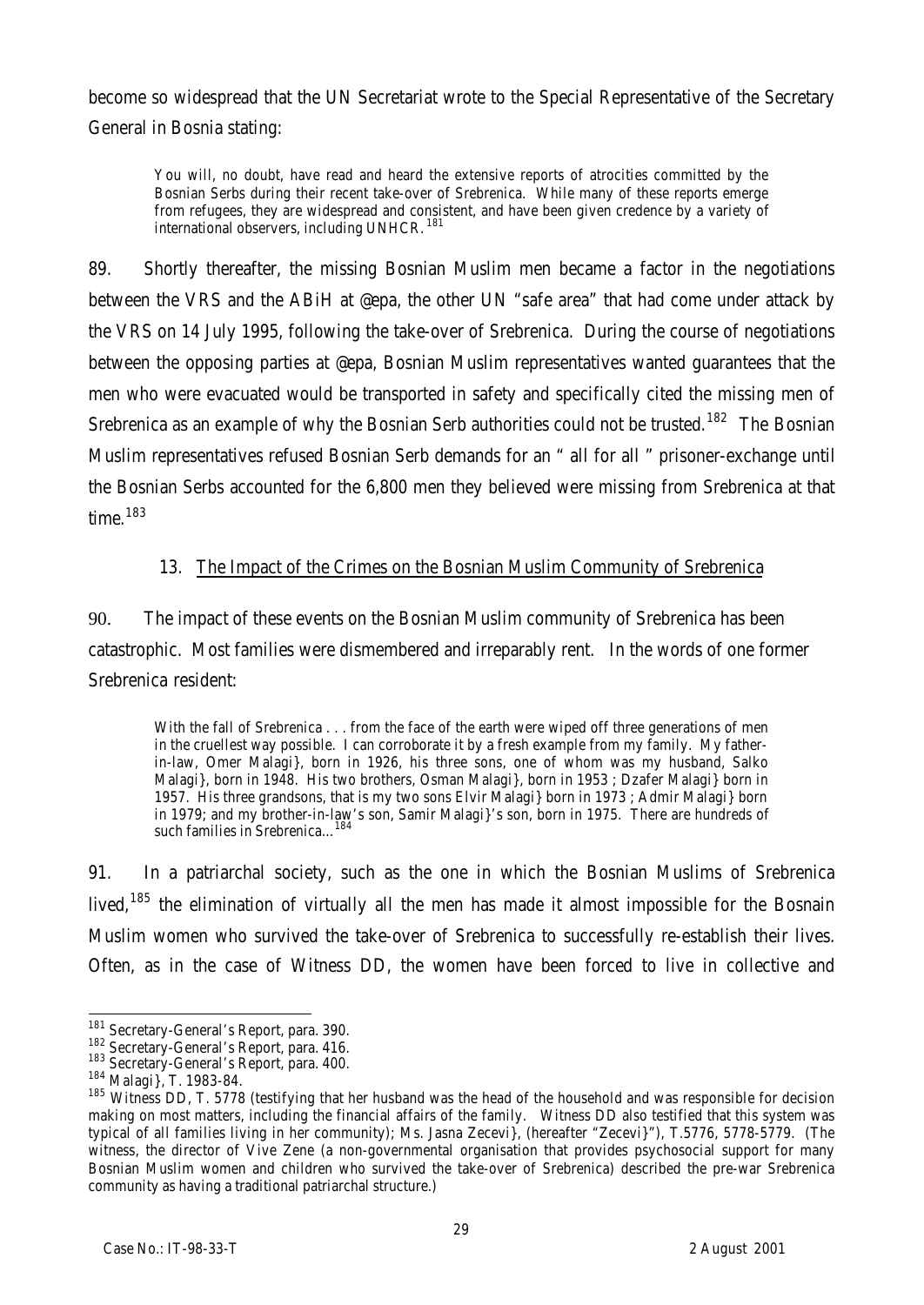makeshift accommodations for many years, with a dramatically reduced standard of living.<sup>186</sup> The pain and fear associated with having so many loved ones torn away makes it very difficult for those who survived to think of returning home (even if that were possible in practical terms) or even to exist as a cohesive family unit. In Witness DD's words:

...sometimes I also think it would be better if none of us had survived. I would prefer it.  $^{187}$ 

The director of Vive Zene, a non-governmental organisation that provides psychosocial support for many women and children who survived the take-over of Srebrenica, testified that the vast majority of Bosnian Muslim women refugees have been unable to find employment.<sup>188</sup> Further, women forced to become the head of their households following the take-over of Srebrenica have great difficulties with the unfamiliar tasks of conducting official family business in the public sphere.<sup>189</sup>

92. Similarly, the adolescent survivors from Srebrenica face significant hurdles as they enter adult-hood. Few are employed<sup>190</sup> and returning to Srebrenica is not something these young people even talk about. As the Director of Vive Zene explained:

...their dream is just to go outside, far away from Bosnia. Just that.  $191$ 

Younger children who survived the take-over of Srebrenica have also developed adjustment problems, such as low levels of concentration, nightmares and flashbacks.<sup>192</sup> The absence of male role models is another factor that will inevitably have significant implications for Bosnian Muslim children from Srebrenica in years to come.<sup>193</sup>

93. The Trial Chamber heard that the survivors of Srebrenica have unique impediments to their recovery and staff members at Vive Zene speak of the "Srebrenica Syndrome'' as a new pathology category.<sup>194</sup> One of the primary factors giving rise to the syndrome is that, with few exceptions, the fate of the survivor's loved ones is not officially known: the majority of men of Srebrenica are still listed as missing. For Bosnian Muslim women it is essential to have a clear marital status, whether widowed, divorced or married: a woman whose husband is missing does not fit within any of these categories.<sup>195</sup> Moreover, on a psychological level, these women are unable to move forward with the process of recovery without the closure that comes from knowing with certainty what has

 $\overline{a}$ <sup>186</sup> Witness DD, T. 5759-5760; Zecevi}, T. 5779-5784.

<sup>187</sup> Witness DD, T. 5761. See also Zecevi}, T. 5791-5793.

<sup>188</sup> Zecevi}, T. 5783-5784

<sup>189</sup> Zecevi}, T. 5787.

<sup>190</sup> Zecevi}, T. 5791.

<sup>191</sup> Zecevi}, T. 5797.

<sup>&</sup>lt;sup>192</sup> Ms. Teufika Ibrahimefendi} (hereafter "Ibrahimefendi}"), (co-ordinator of the Vive Zene multidisciplinary team), T. 5820-5826.

<sup>&</sup>lt;sup>193</sup> Zecevi}, T. 5797.

<sup>194</sup> Ibrahimefendi}, T. 5817-5818.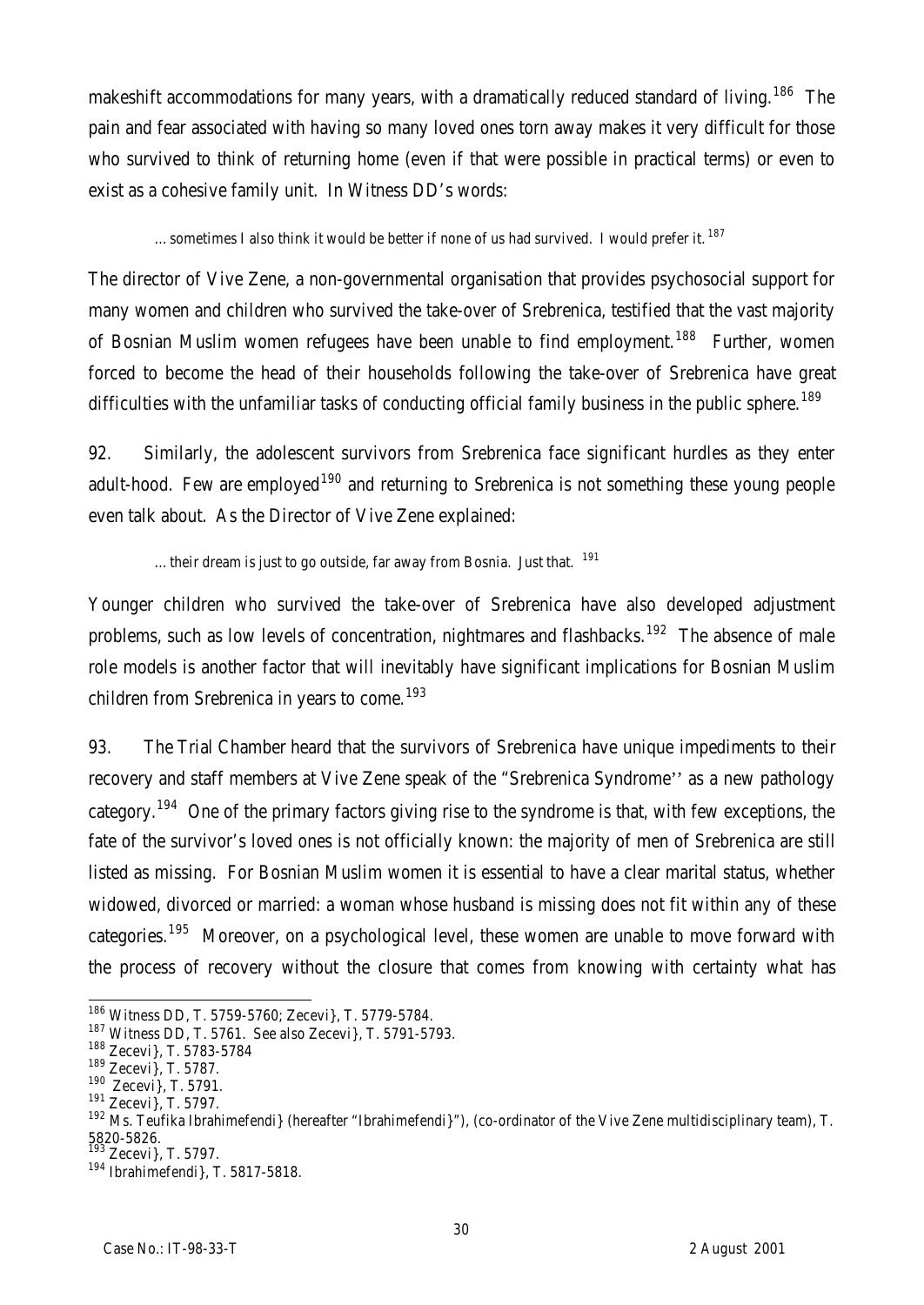happened to their family members and properly grieving for them.<sup>196</sup> The Trial Chamber also heard of the collective guilt experienced by women because they survived the events in Poto~ari and their husbands, brothers and fathers did not.<sup>197</sup> The level of trauma experienced by the women and children who were transported out of Srebrenica was assessed by Vive Zene as being "exceptionally high" and this, in large part, was attributed to the fact that the women and men had been separated following the take-over of Srebrenica.<sup>198</sup> This heartbreak and anguish is no better reflected than in the words of Witness DD whose young son was torn away from her in Poto~ari:

…I keep dreaming about him. I dream of him bringing flowers and saying, "Mother, I've come" I hug him and say, "Where have you been, my son?" and he says, "I've been in Vlasenica all this time". $199$ 

94. When asked why he thought the mass executions of Bosnian Muslim men took place following the take-over of Srebrenica, General Halilovic suggested that:

Methodologically speaking, Srebrenica is no different from some other parts of Bosnia-Herzegovina. It is true that it is significantly different in terms of the numbers of people that were executed. As to why it took place in the Drina River valley, I think the reasons can be found in the decisions issued by the Serbian Assembly in Banja Luka…I think that today there are more than 60 settlements of Bosniak population mainly who wish to go back to their homes, but those who were executed no longer have any chance of going back home, and that area was removed from the face of the earth. It was cleansed... and [it was] an area which was between two Serb states. <sup>200</sup>

### 14. Conclusions

95. Almost without exception, the witnesses who appeared before the Trial Chamber did not seriously contest that, following the take-over of Srebrenica, the mass killings described above actually occurred outside of combat activities and on the basis of orders given by high level Bosnian Serb officers or officials.<sup>201</sup> Nonetheless, in the words of Nuremberg Prosecutor Telford Taylor, it is "important that these incredible events be established by clear and public proof, so that no one can ever doubt that they were fact and not fable...".<sup>202</sup> It is therefore imperative to document these "incredible events" in detail.

l

<sup>195</sup> Zecevi}, T. 5785-5786.

<sup>196</sup> Zecevi}, T. 5792.

<sup>197</sup> Zecevi}, T. 5793; Ibrahimefendi}, T. 5841.

<sup>198</sup> Teufika Ibrahimefendi}, T. 5814-5815.

<sup>199</sup> Witness DD, T. 5769.

<sup>200</sup> Halilovi}, T. 9500.

<sup>&</sup>lt;sup>201</sup> *Cf.* however, the comments of the Defence military expert, General Radinovic, "Mass casualties on the Muslim side are a result of actions which should be classified as combat activities, and not violence against civilians" D 160 (Prof. Dr. Radovan Radinovic, *Military Expert Testimony of Srebrenica*, 17 October 2000. (hereafter "Radinovi} Report"), para. 5.9.

<sup>&</sup>lt;sup>202</sup> Trials of War Criminals before the Nuernberg Military Tribunals under Control Council Law No. 10, Nuernberg, October 1946-April 1949, Volume I, p. 27.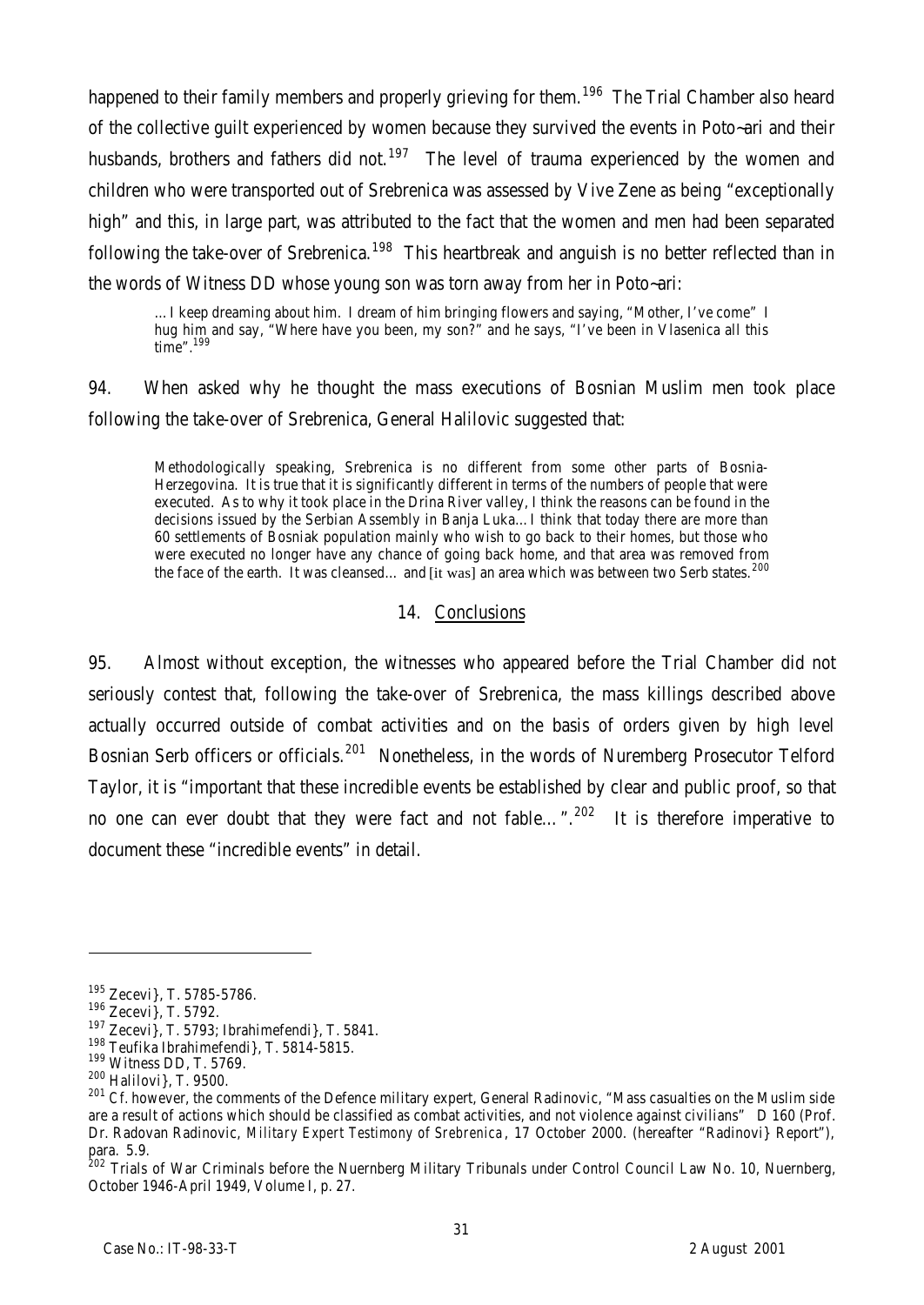96. However, the central issue in this case is the role that one man, General Krstic, played in the criminal acts and whether he is legally responsible for conduct that amounts to war crimes, crimes against humanity or genocide. The Trial Chamber now turns to the evidence linking, first, the Drina Corps as a whole to the criminal acts committed following the take-over of Srebrenica and, then, to the precise role that General Krstic played in these events.

## **B. The Role of the Drina Corps in the Srebrenica Crimes**

#### 1. Preliminary Matters

97. Prior to examining the role the Drina Corps played in the events following the take-over of Srebrenica, the Trial Chamber will first address preliminary matters relating to the formation and operation of the Drina Corps, as well as the nature of the evidence presented by the Prosecution linking the Drina Corps to the crimes in this case. This analysis will provide an important backdrop to the remainder of the Judgement, which addresses the central issue in this case: the criminal responsibility of General Krstic, both individually and as a senior officer of the Drina Corps, for the Srebrenica crimes.

#### (a) Background to the Drina Corps

98. The Drina Corps of the VRS was formed in November 1992, with the specific objective of "improving" the situation of Bosnian Serb people living in the Middle Podrinje region, of which Srebrenica was an important part.<sup>203</sup> It was organised along the lines of the former JNA Corps<sup>204</sup> and, as was the case with the VRS generally, JNA operating methodologies were almost completely adopted.<sup>205</sup> The Drina Corps Headquarters was established first in Han Pijesak and later moved to Vlasenica.<sup>206</sup> A map depicting the zone of responsibility of the Drina Corps is annexed to this Judgement.

99. General Živanovic assumed the role of Drina Corps Commander at the time of its formation. In addition to the Commander, the Drina Corps also had a Chief of Staff and three Assistant Commanders. As will be discussed further below, in July 1995, General Krstic was the Chief of Staff of the Drina Corps until his appointment as Corps Commander. Lieutenant Colonel Vujadin Popovic was Assistant Commander for Security; Colonel Slobodan Cerovic was Assistant Commander for Moral, Legal and Religious Affairs; and Colonel Lazar Acamovic was Assistant

 $\overline{a}$ <sup>203</sup> Radinovi} Report, para. 2.3.

<sup>204</sup> Butler Report, para. 1.

<sup>205</sup> Butler T. 4746.

<sup>206</sup> Radinovi}, T. 7830, 7854.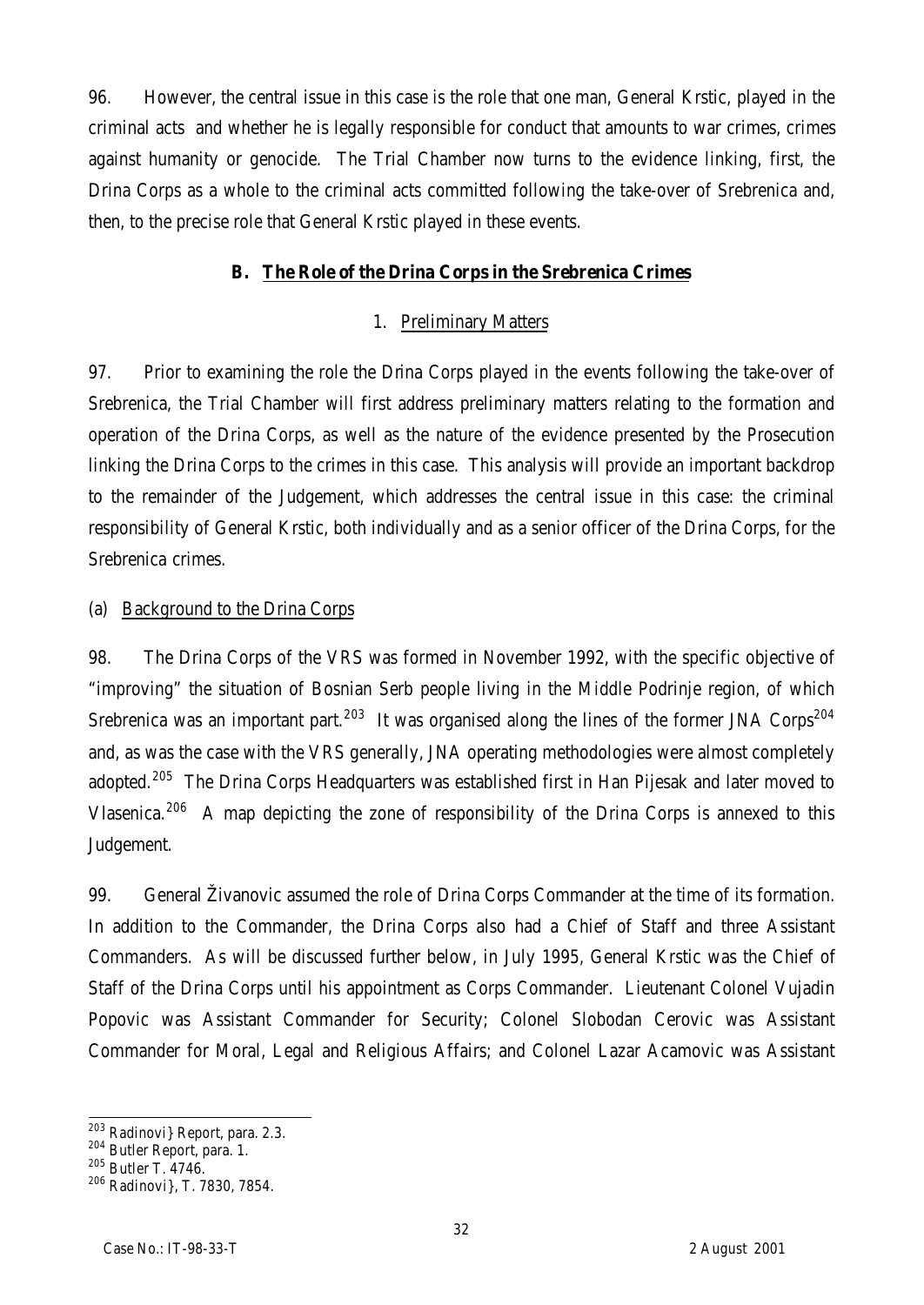Commander for Rear Services (or Logistics).<sup>207</sup> A chart showing relevant Drina Corps personnel as of July 1995 is annexed to this Judgement.

100. In July 1995, the Drina Corps was composed of the following subordinate Brigades: Zvornik Brigade; <sup>1st</sup> Bratunac Light Infantry Brigade ("Bratunac Brigade"); 1<sup>st</sup> Vlasenica Light Infantry Brigade ("Vlasenica Brigade"); 2<sup>nd</sup> Romanija Motorized Brigade ("2<sup>nd</sup> Romanija Brigade") 1<sup>st</sup> Bira} Infantry Brigade ("Bira} Brigade"); 1<sup>st</sup> Mili}i Light Infantry Brigade ("Mili}i Brigade"); 1<sup>st</sup> Podrinje Light Infantry Brigade ("1<sup>st</sup> Podrinje Brigade"); 5<sup>th</sup> Podrinje Light Infantry Brigade ("5<sup>th</sup> Podrinje Brigade") and the 1<sup>st</sup> Skelani Separate Infantry Battalion ("Skelani Battalion").<sup>208</sup> These Brigades had combat capabilities and were supported by the 5<sup>th</sup> Mixed Artillery Regiment, the 5<sup>th</sup> Engineers Battalion, 5<sup>th</sup> Communications Battalion and the 5<sup>th</sup> Military Police battalion.<sup>209</sup>

101. The Drina Corps came under the Command of the Main Staff of the VRS, along with the 1<sup>st</sup> and 2<sup>nd</sup> Krajina Corps, the East Bosnia Corps, the Hercegovina Corps and the Sarajevo-Romanija Corps. Two units were also directly subordinated to the Main Staff: the 10<sup>th</sup> Sabotage Detachment (a unit primarily used for wartime sabotage activities) and the  $65<sup>th</sup>$  Protective Regiment (a unit created to provide protection and combat services for the Main Staff.) $^{210}$  In July 1995, the Commander of the Main Staff was General Mladic. In turn, the Main Staff was subordinate to President Karad`i}, the Supreme Commander of the VRS.<sup>211</sup>

## (b) Codes and Numbers Used by the Drina Corps in July 1995

102. Much of the evidence presented to the Trial Chamber took the form of military orders and reports issued by the VRS during July and August 1995, as well as conversations between Drina Corps and other VRS personnel that were intercepted by members of the ABiH during that period. Code-names and numbers were frequently employed throughout this documentary and intercept evidence. Some explanation of these codes is necessary before proceeding to analyse the evidence.

103. There was no dispute between the parties about the code names used to refer to relevant Drina Corps subordinate Brigades, as well as the Drina Corps Headquarters. Specifically:"Palma"

 $\overline{a}$ <sup>207</sup> Butler Report para. 2.3.

<sup>208</sup> D 149.

<sup>209</sup> Radinovi}, T. 7858-7859.

<sup>210</sup> Radinovi}, T. 7827.

<sup>211</sup> D 147.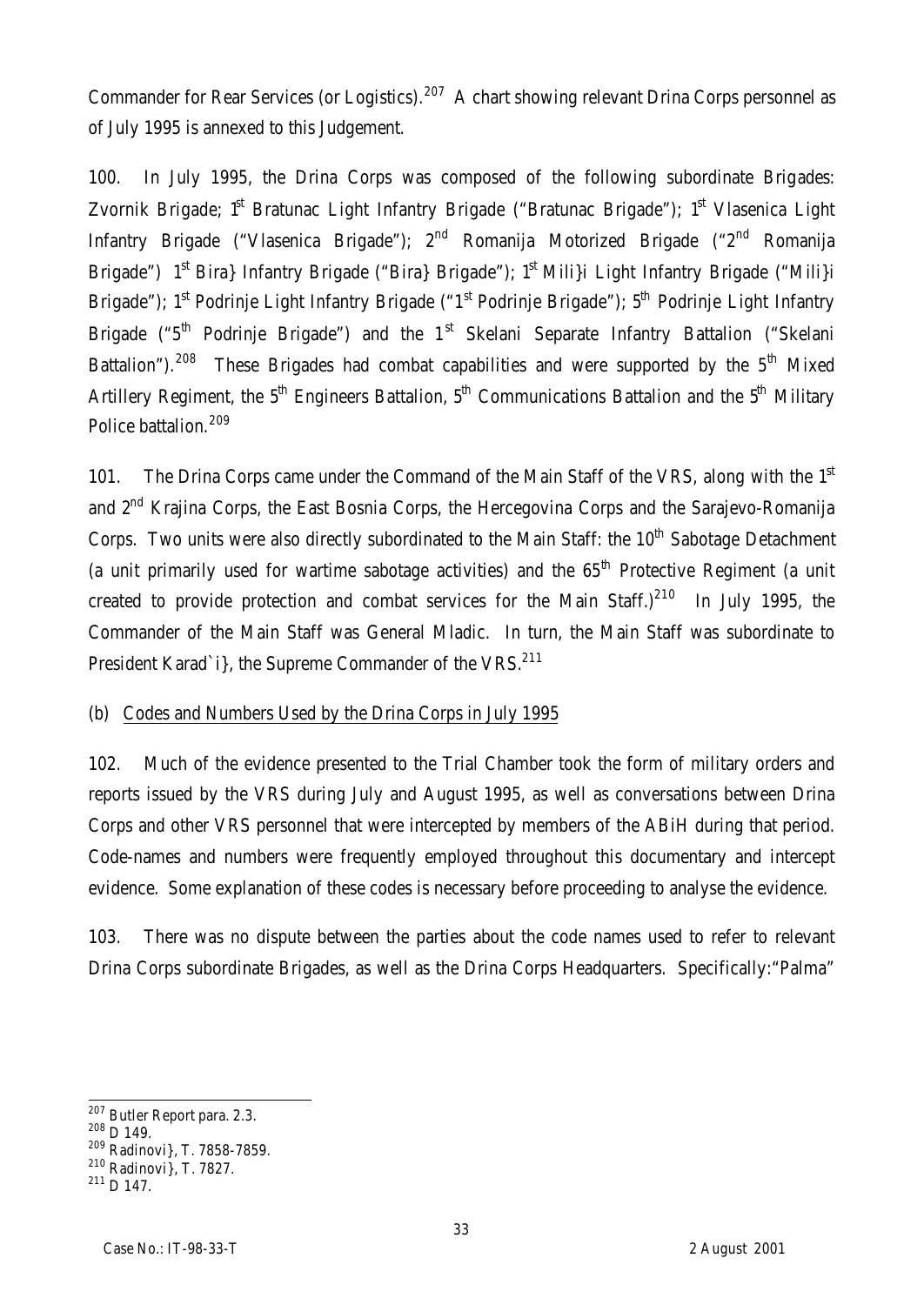was the Zvornik Brigade;<sup>212</sup> "Badem" was the Bratunac Brigade;<sup>213</sup> and "Zlatar" was the Command of the Drina Corps.<sup>214</sup>

104. Examination of the evidence as a whole reveals that "Zlatar 385" was a telephone number associated with General Krstic during July 1995. In an intercepted telephone conversation at 0954 hours on 14 July 1995, General @ivanovi} advised Colonel Ljubisa Beara, the head of Security of the VRS Main Staff, to contact Zlatar 385 about some assistance that Colonel Beara was seeking.<sup>215</sup> A few minutes later, a conversation was intercepted between Colonel Beara and General Krstic in which Colonel Beara raised the same request with General Krstic.<sup>216</sup> In addition, on 18 July 1995 at 0716 hours, General Krstic called and asked for Colonel Cerovi} to be connected to extension 385. This was done and General Krstic and Colonel Cerovi} subsequently conversed.<sup>217</sup> further confirming that "385" was General Krstic's telephone extension during July 1995.

#### (c) Reliability of Intercepted Communications

105. Prominently featured in the evidence presented by the Prosecution in this case, were transcriptions of conversations between VRS personnel in July and August 1995 that were intercepted by intelligence officers from the ABiH. These documents were handed over to the OTP by the Bosnian government. Monitoring enemy communications was a standard military practice, employed by both parties to the conflict, the objective being to discover the plans and movements of the opposing side in order to take pre-emptory action.<sup>218</sup> Although the VRS did have secure means of sending communications, the Trial Chamber heard evidence that these systems were not always functional and that often unsecured lines were used for expediency; secured communications took much longer to prepare and send.<sup>219</sup> The Prosecution relied upon intercept evidence as proof of key elements of its case. The reliability of these intercepted conversations, however, was the subject of strenuous debate between the parties.

106. A former employee from the OTP, who worked on compiling the intercept database, testified about the procedures established to test the accuracy of the intercept evidence received by

 $\overline{a}$ 

<sup>&</sup>lt;sup>212</sup> Krstic, T. 6668.

<sup>213</sup> Krstic, T. 6841.

<sup>214</sup> Defence Witness DB, T. 7108.

<sup>215</sup> P 472.

<sup>216</sup> P 478.

<sup>217</sup> P 680.

<sup>218</sup> Witness U, T. 4159 and Defence Witness DC, T7518-7519.

<sup>&</sup>lt;sup>219</sup>Butler, T. 5190-5192. Krstic, T. 6673, P 750 (VRS document from 1992 referring to security problems caused by frequent use of Motorolas); P 825 (also referring to problems caused by the use of Motorolas within the VRS); Defence Witness DB, T. 7202-7203 (agreeing that lack of attention to security concerns in communications was a problem within the VRS).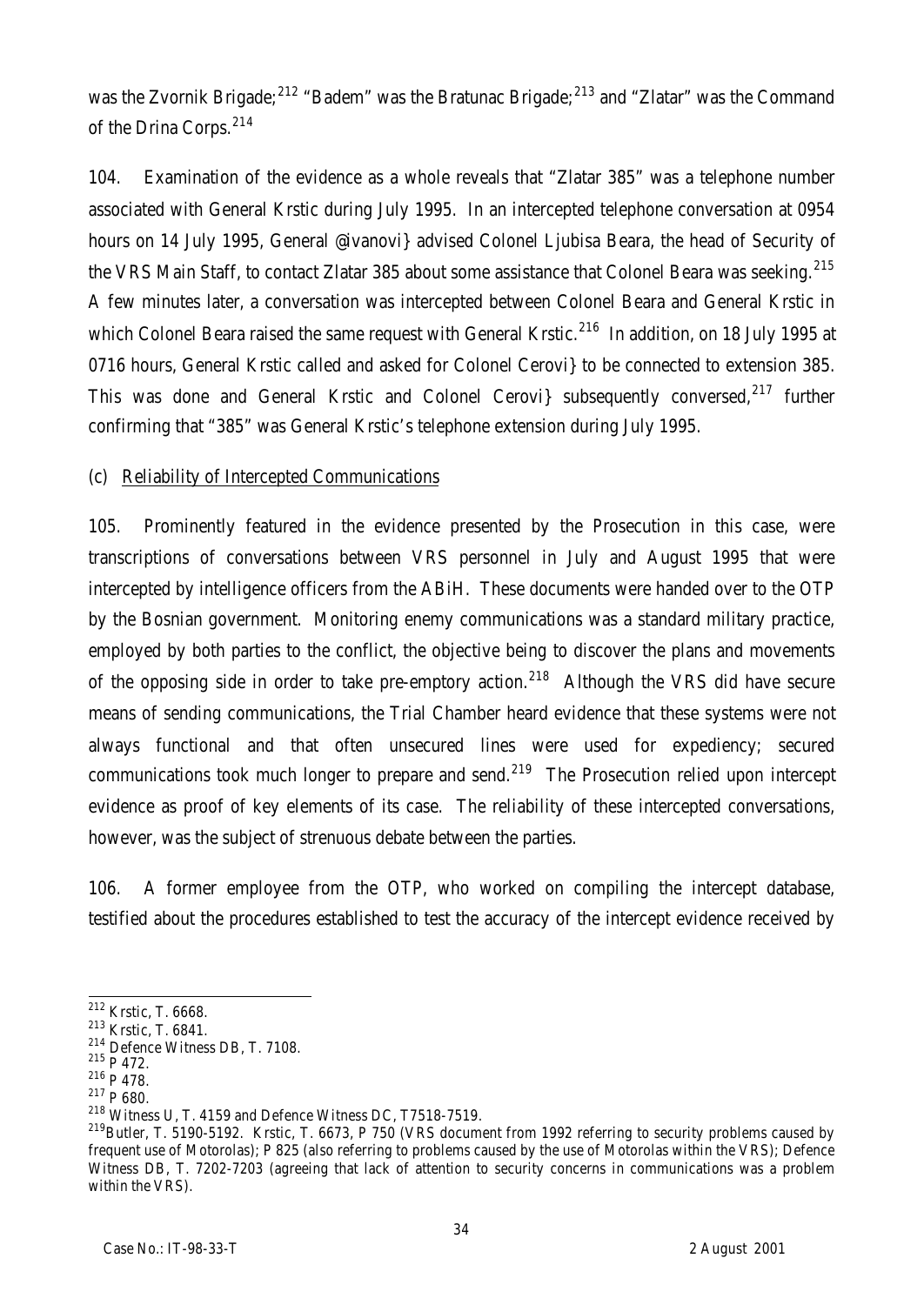the OTP from the Bosnian Government.<sup>220</sup> The "intercept project", as it became known, was handled by a team of analysts, investigators, translators and others with language skills, who collected, assembled, analysed and translated the material that had been provided to the OTP in its original Bosnian/Croatian/Serbian (hereafter "B/C/S") form. Both the ABiH and the State Security Services of Bosnia provided intercept material to the OTP.<sup>221</sup>

107. Additionally, a number of Bosnian Muslim witnesses, who were involved in intercepting and transcribing the VRS conversations, testified before the Trial Chamber about the methods employed.<sup>222</sup> The contents of the conversations were first recorded on tape by Bosnian Muslim interceptors, then transcribed onto a piece of paper or into a notebook and finally typed out on a computer and sent to Headquarters.<sup>223</sup> Although the transcribers generally made a note of the time at which the conversation commenced, the date was not always recorded for each conversation. However, dates could usually be ascertained by looking back through the notebooks to find the last recorded date and then tracking the times at which the subsequent conversations occurred, to determine when a new day had begun.<sup>224</sup> The Trial Chamber viewed several of the original notebooks in which intercepted conversations were transcribed.

108. Very often the participants in the conversations identified themselves by name, or their identities could be ascertained from the context of the conversation. In addition, the Bosnian Muslim interceptors became familiar with the voices of the VRS participants in the conversations over the course of time. Witness U said that he had been monitoring conversations for almost two years prior to July 1995 and was very familiar with the voices of the participants in the conversations he was intercepting.<sup>225</sup> When participants could not be identified, they were referred to as "X" and "Y".<sup>226</sup> On some occasions a single conversation was monitored by different intercept operators working in different locations which, in the Trial Chamber's view, is a factor supporting the authenticity of these communications.<sup>227</sup>

109. The Trial Chamber was told that all possible measures were taken to ensure the accuracy of the transcribed conversations. According to Witness W:

 $\overline{a}$ <sup>220</sup> Ms. Stephanie Frease (hereafter "Frease"), T. 8925-8927.

<sup>221</sup> Frease, T. 8926.

<sup>222</sup> Witness U, T. 4154-4206; Witness V, T. 4206-4253; Witness W, T. 4254-4324; Witness X, T. 4325-4383; Witness Y, T. 4394-4447; Witness Z, T. 4447-4484, 8755-8774; Witness AA, T. 4487-4560; Witness BB, T. 4573-4670, 8710- 8748; Witness CC, T. 4689-4713.

<sup>223</sup> Witness U, T. 4169; Witness V, T. 4210-4212; Witness W, T. 4261; Witness Y, T. 4398-4399; Witness Z, T. 4455; Witness AA, T. 4494-4495; Witness BB, T. 4576.

<sup>224</sup> Witness AA, T. 4499-4505.

<sup>225</sup> Witness U, T. 4169-4170. See also Witness X, T. 4333; Witness Y, T. 4400; Witness AA, T. 4496-4497.

<sup>226</sup> Witness W, T. 4270.

<sup>227</sup> Witness AA, T. 4550.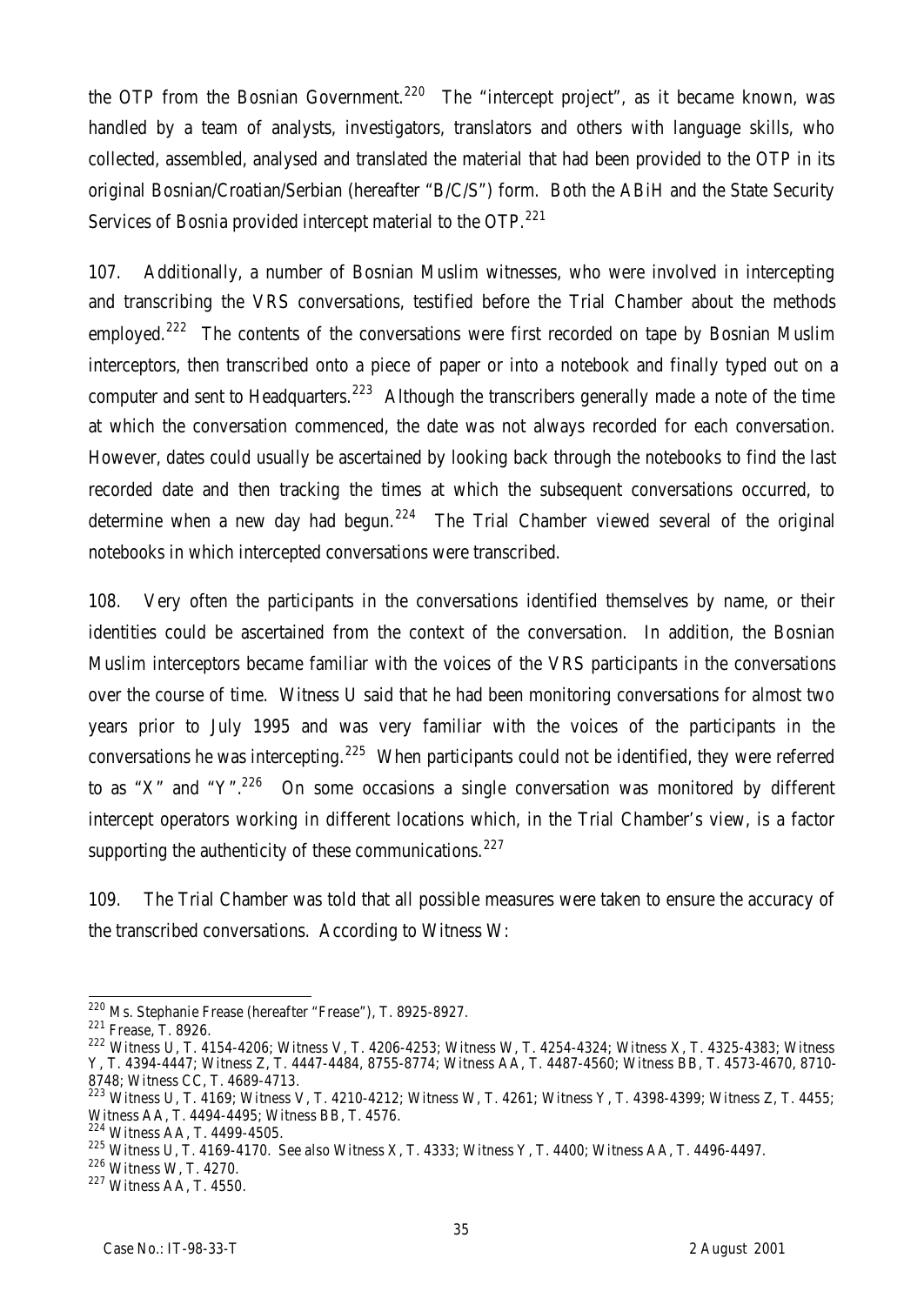It was essential that every word, literally every word be recorded and that it should be audible, properly heard. You couldn't guess because these were serious matters, and anything that was not sufficiently clear  $\ldots$  any word not heard well enough was not recorded. $^{228}$ 

Nonetheless, Witness Z conceded:

We did our best to be as precise as possible. However, there are many, many reasons why that was very difficult to achieve.<sup>229</sup>

110. In the event that a particular word could not be understood, the transcriber rewound the tape until it became clear and, if necessary, sought assistance from a colleague. If this was unsuccessful, the missing words were indicated with three dots or a question mark.<sup>230</sup> These gaps in conversation reflected the fact that, usually, one of the participants in the conversation could be heard more clearly than the other one.<sup>231</sup> On some occasions the version of a conversation recorded in the notebook differed from the typewritten text. Witness Z explained that the person doing the typing may have requested clarification of some portion of the conversation and, accordingly, the tape would be replayed.<sup>232</sup> The typist could only change the contents of a conversation with the approval of the original transcriber or after personally listening to the tape.<sup>233</sup>

111. The Defence objected that the Bosnian Muslim interceptors were not properly trained for the work that they were doing and had inadequate technology at their disposal. As a result, it was argued, the intercepts were filled with assumptions as to what had been said during the course of the conversation.<sup>234</sup> Prosecution Witness Y conceded that some of the soldiers intercepting conversations for the ABiH were better trained than others.<sup>235</sup>

112. General Radinovic testified that, although the VRS used intercepted radio communications in their intelligence work, he did not consider them to have a high degree of reliability.<sup>236</sup> There was, however, evidence to the contrary. A VRS document dating back to 1993 indicates that radio reconnaissance platoons, or intercepting groups, had provided the VRS command structure with about 70 percent of all intelligence data gathered, which shows how heavily they relied upon the interception procedure.<sup>237</sup> Indeed the Trial Chamber heard evidence that the VRS was relying on information obtained from intercepted ABiH communications during the events in Srebrenica. For example, a Daily Combat Report of the Zvornik Brigade on 14 July 1995 refers to information

 $\overline{a}$ <sup>228</sup> Witness W, T. 4269.

<sup>&</sup>lt;sup>229</sup> Witness Z, T. 4472.

 $^{230}$  Witness Y, T. 4400; Witness Z, T. 4456; Witness AA, T. 4495.

<sup>&</sup>lt;sup>231</sup> Witness Y, T. 4442.

 $^{232}$  Witness Z, T. 4466. See also Witness BB, T. 4577-4578.

<sup>&</sup>lt;sup>233</sup> Witness Z, T. 4470.

<sup>&</sup>lt;sup>234</sup> Defence Witness DB, T. 7113-7114

<sup>235</sup> Witness Y, T. 4435

<sup>236</sup> Radinovi}, T. 8485, T. 9369.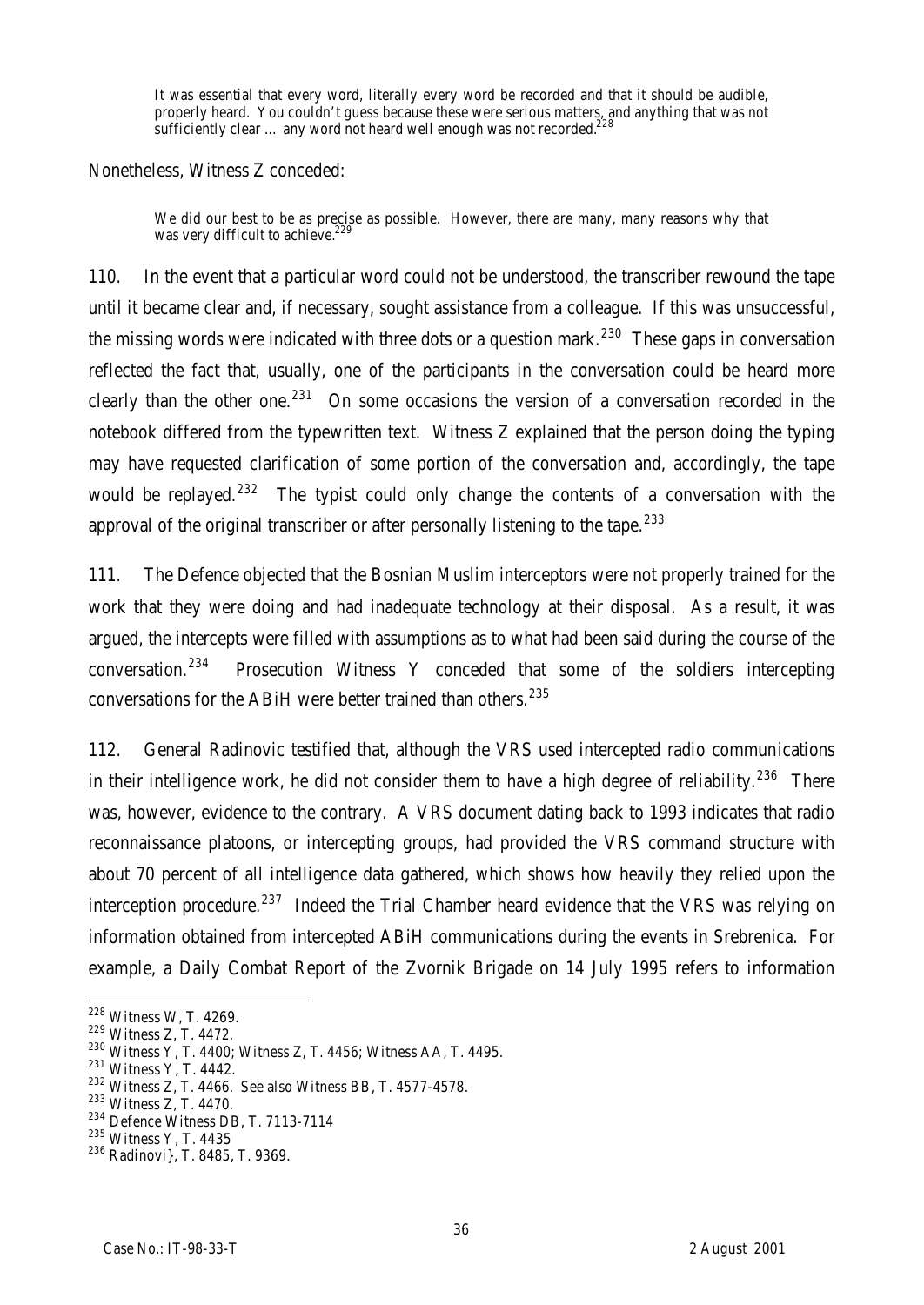about the Bosnian Muslim column (which at that time was fleeing the enclave towards Tuzla) obtained from intercepted conversations between the military leaders of the column and personnel from the  $2^{nd}$  Corps located in Tuzla.<sup>238</sup>

113. The Trial Chamber also heard evidence that the VRS was constantly concerned about the possibility of their communications being overheard. In 1992, the VRS noted:

So far we have registered nine enemy interception groups, exceptionally well manned and equipped.<sup>239</sup>

Defence Witness DB (who in July 1995 was a communications officer in the Drina Corps) agreed that the lack of attention paid to securing communications in the VRS was a problem and he did not dispute that the ABiH did intercept communications being made during the Srebrenica and @epa operations.<sup>240</sup> Defence Witness DC, who was also an officer in the Drina Corps in July 1995, agreed that intercepted communications, although not always trustworthy and reliable, could be useful sources of information.<sup>241</sup>

114. General Radinovi} argued that, in order to be considered a reliable source of information, the intercepts would have to be collated, cross-checks made between the tapes and the notebooks, and military experts, linguists and so on called in to assess them.<sup>242</sup> The Trial Chamber accepts that the OTP did in fact diligently check and cross-reference the intercept material as part of the "intercept project". In order to determine whether the material was reliable and genuine, the OTP looked at the internal consistency between the notebooks and the printouts of each conversation. Transcripts of a single conversation, which was recorded by two or more interceptors, were also compared. The OTP also embarked on a process of corroborating the intercepts with information obtained from other sources, such as documents acquired from the VRS, the RS Ministry of Defence and UNPROFOR, as well as aerial images.<sup>243</sup> A former OTP employee assigned to the "intercept project" testified that, as a result of this corroboration process, she became convinced that the intercepts were "absolutely reliable".<sup>244</sup> Although, at times, the OTP was unable to determine the significance of some aspects of the conversations, there was no information in the intercepted

<sup>&</sup>lt;sup>237</sup> P 750 (Analysis of combat readiness of RS Army in 1992). See also P 827 (dated 23 July 1995, intelligence report on electronic surveillance.)

<sup>238</sup> P 548

<sup>239</sup> P 750, 1992. Also P 825.

<sup>240</sup> Defence Witness DB, T. 7201-7203.

<sup>241</sup> Defence Witness DC, T. 7519-7520.

<sup>242</sup> Radinovi}, T. 9339-9341.

<sup>243</sup> Frease, T. 8931-8932, T. 8938-8939.

<sup>244</sup> Frease, T. 8939.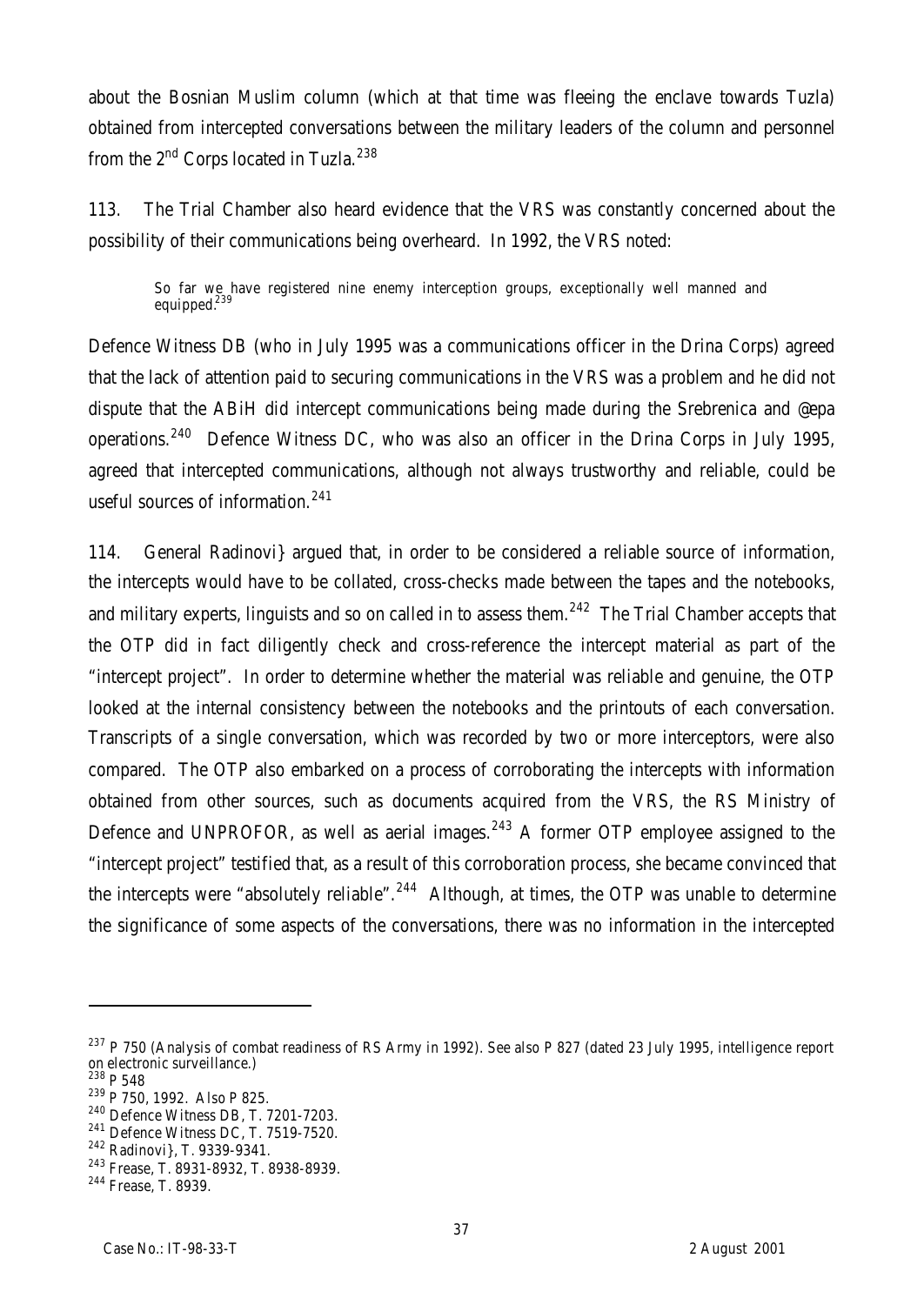conversations that was completely at odds with the other evidence uncovered by the  $\text{OTP}^{245}$ Meticulous procedures were used by the OTP for tracking the dates of the intercepted conversations and the former OTP employee who appeared before the Trial Chamber testified with "absolute certainty" that the dates ascribed to the individual conversations were accurate.<sup>246</sup>

115. The testimony of Mr. Butler provided corroboration of the careful consideration given to the intercept evidence during the course of the OTP's investigation. Initially, in the course of preparing his expert military report, Mr. Butler viewed the intercepts with some scepticism.<sup>247</sup> However, after detailed examination of the complete body of intercept evidence, he was convinced that they were reliable and, to the extent that he was able to draw firm conclusions from the individual conversations, he incorporated them into his military analysis.

116. On the whole, the Trial Chamber considers the intercepted communications to be a reliable source of evidence. All possible measures were taken by the Bosnian Muslim interceptors to ensure the accuracy of the recorded conversations, as would be expected in any prudent army. This fact was reinforced by the measures taken by the OTP to verify the reliability of the intercepted evidence as part of the "intercept project". The Trial Chamber accepts that, often, aspects of the intercepted conversations can be corroborated by other evidence of events occurring at the time and it is impossible for the Chamber to imagine that this level of documentable detail could have been completely manufactured by the Bosnian Muslim interceptors. For example, on 16 July 1995 a conversation was recorded regarding a request made by Colonel Popovi} for 500 litres of diesel fuel.<sup>248</sup> Written records obtained from the Zvornik Brigade confirm that 500 litres of diesel fuel were in fact released to Colonel Popovi on 16 July 1995.<sup>249</sup> The Trial Chamber is satisfied that the intercept evidence is a reliable source of information. The weight and meaning attributable to each intercepted conversation will be considered on a case by case basis and in light of the wider context in which the conversation took place. Certainly, several of the intercepts tendered by the Prosecution were extremely fragmented, with numerous gaps where transcribers were unable to determine what was being said with precision. In those specific cases, the Trial Chamber has obviously not been able to draw any firm conclusions from the intercepts.

117. Having considered preliminary matters relating to the establishment and formation of the Drina Corps, as well as the nature of the evidence presented in this case, the Trial Chamber now

 $\overline{a}$ <sup>245</sup> Frease, T. 8993.

<sup>246</sup> Frease, T. 8939-8944, T. 8947.

<sup>&</sup>lt;sup>247</sup> Butler, T. 5207.

<sup>&</sup>lt;sup>248</sup> P 620. <sup>249</sup> P 619.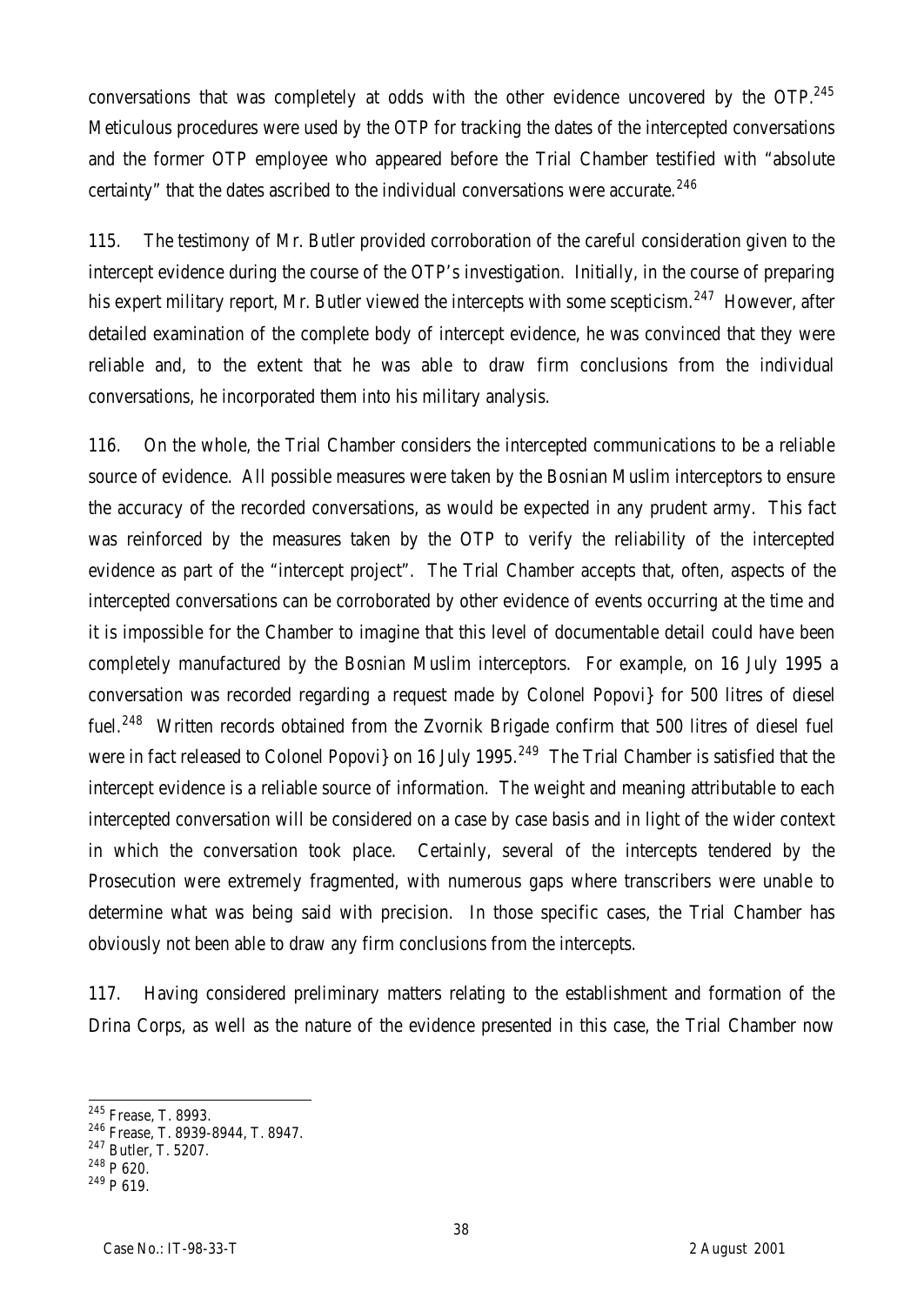considers the Drina Corps' role in the commission of the crimes that occurred following the takeover of Srebrenica in July 1995.

# 2. Krivaja 95

118. The Drina Corps was the VRS military formation tasked with planning and carrying out operation Krivaja 95, which culminated in the capture of Srebrenica town on 11 July 1995. However, the Indictment against General Krstic does not allege that the military invasion of the Srebrenica "safe area" was itself a violation of international law. Rather, it is the events that followed the military assault, namely the bussing of the women, children and elderly out of the Srebrenica enclave and the wholesale slaughter of the military aged men from Srebrenica that are the focus of this case. Nonetheless, the role of the Drina Corps in Krivaja 95 provides an important backdrop to the Trial Chamber's consideration of the acts that followed.

## (a) The Objective of Krivaja 95

119. The precise objective of Krivaja 95 was the subject of argument between the parties during the course of the trial. There was no dispute that the initial plan did not include taking the town of Srebrenica.<sup>250</sup> Despite the fact that Srebrenica was a "to be or not to be" issue for the VRS, an assessment had been made by the VRS command that conditions were not right at that moment for capturing Srebrenica town.<sup>251</sup> The Defence, however, argued that the plan for Krivaja 95 was limited to effectively separating the two enclaves of Srebrenica and @epa (with no significant modification of the "safe area" boundaries) and represented a direct response to the military offensives being conducted by the ABiH in the area of the enclave.<sup>252</sup> The Prosecution disputed this, claiming that the objective of Krivaja 95 was not only to split Žepa and Srebrenica, but also to reduce each enclave to its urban core. Shrinking the enclaves, the Prosecution contended, would undoubtedly trigger a humanitarian crisis and force the UN to abandon the " safe area " concept, which had proved such a thorn in the side of the Bosnian Serbs.  $253$ 

 $\overline{a}$ <sup>250</sup> Butler, T. 4811.

<sup>251</sup> Radinovi}, T. 8467-8468, Radinovic Report, para. 2.7.

<sup>252</sup> Krstic, T. 6124-6125, and Defence Witness DC, T. 7436. A "Spring Offensive", the aim of which was to militarily defeat the VRS, was planned and implemented by the ABiH prior to the takeover of Srebrenica, See Krstic, T 6049, 6054, Radinovi}, T. 7844-7846, and D 66, D 67, D 88, D 89, D 90. Operation Skakavac (" grasshopper ") was implemented by the ABiH in the lead up to the Spring Offensive, and involved planning and executing sabotage activities within the broader area of Bosnia under the control of the VRS, including eastern Bosnia. Krstic, T. 7557, and 6013.

<sup>&</sup>lt;sup>253</sup> Butler, T. 4804-18; and Dannatt, T. 5576-5577, 5614. In its Final Brief, the Defence appears to have accepted that this was in fact the goal of Krivaja 95. See Defence Final Brief, para. 149.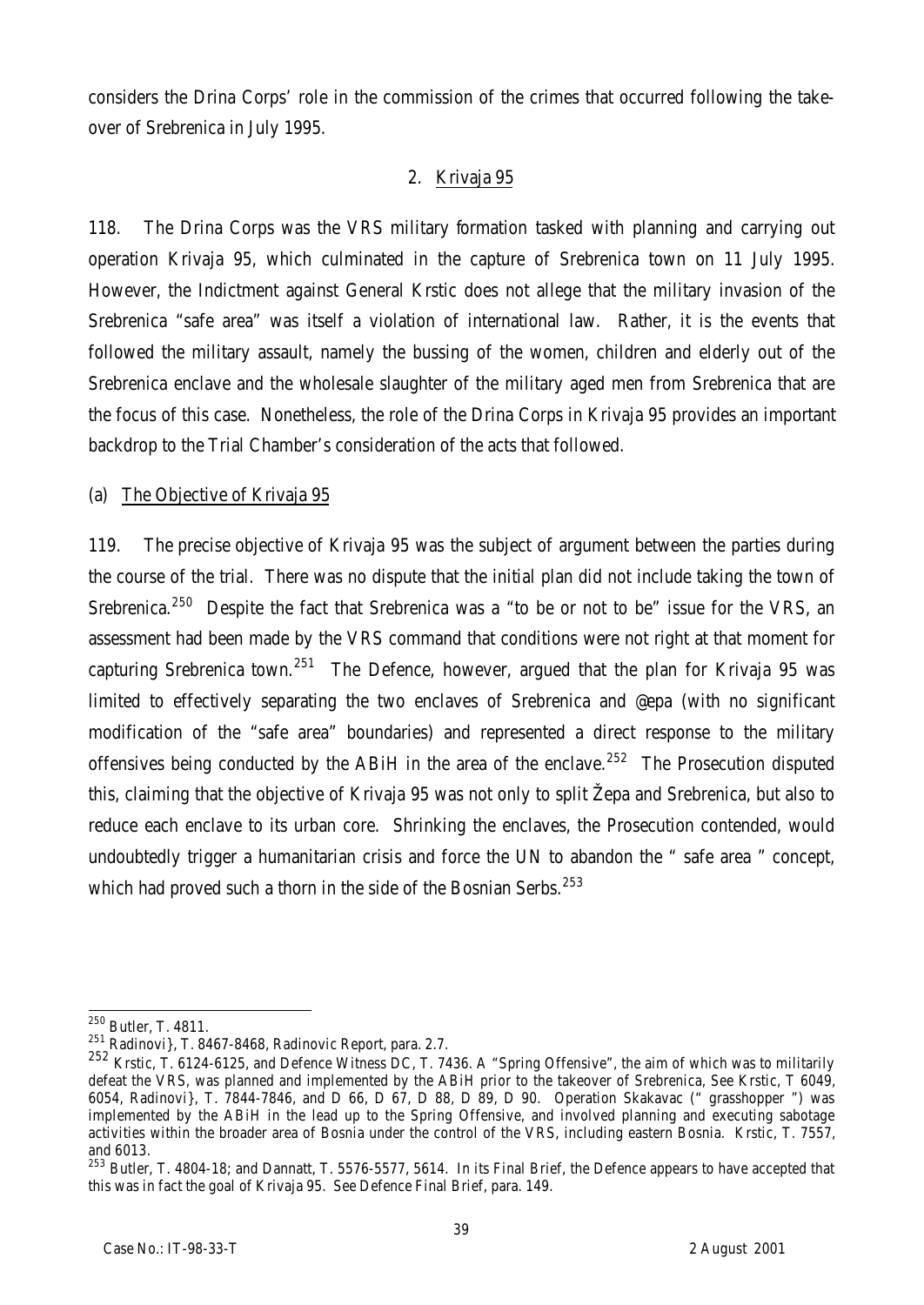120. The Prosecution's argument is supported by reference to the documentation prepared by the Drina Corps Command for Krivaja 95.<sup>254</sup> The plan specifically directed the Drina Corps to "split apart the enclaves of @epa and Srebrenica and to reduce them to their urban areas". The plan also refers to "reducing the enclaves in size" and specified that the Drina Corps was to "improve the tactical positions of the forces in the depth of the area, and to create conditions for the elimination of the enclaves".<sup>255</sup> The Defence argued that the reference to eliminating the enclaves was directed to a separate and future operation and not to the immediate campaign.<sup>256</sup> Nonetheless, the Trial Chamber is persuaded that, although the initial aim of Krivaja 95 was limited, it was an important step towards ultimately establishing Bosnian Serb control over Srebrenica. The Trial Chamber has no doubt that, consistent with the March 1995 directive issued by President Karad`i} mandating the blocking of aid convoys into the enclave,  $257$  plunging the Bosnian Muslim residents into a humanitarian crisis was an integral component of the long-term VRS strategy for Srebrenica. On its face, however, the plan for Krivaja 95 certainly did not include a VRS scheme to bus the Bosnian Muslim civilian population out of the enclave, nor to execute all the military aged Bosnian Muslim men, as ultimately happened following the take-over of Srebrenica.

121. The Trial Chamber finds that the plan for Krivaja 95 was aimed at reducing the "safe area" of Srebrenica to its urban core and was a step towards the larger VRS goal of plunging the Bosnian Muslim population into humanitarian crisis and, ultimately, eliminating the enclave.

## (b) The Shelling of Srebrenica: Terrorisation of the Civilian Population

122. Numerous witnesses gave evidence that, during Operation Krivaja 95, the VRS shelled the Srebrenica enclave intensively with the apparent intent to terrify the populace.<sup>258</sup> Evidence suggests that shelling commenced on 6 July 1995, as Krivaja 95 got under way.<sup>259</sup> On 8 July 1995, an eyewitness saw columns of refugees coming under VRS (Drina Corps) artillery fire.<sup>260</sup> On 9 July 1995, a Dutch Bat platoon commander saw VRS tanks firing in the direction of Srebrenica town, even though there were only refugees and a UN base in the vicinity.<sup>261</sup> Again on 10 July 1995, despite the military success that had already been achieved by the VRS, shelling continued all that day and the next. Shells fired by the VRS hit a hospital where 2,000 civilians had gathered for

 $\overline{a}$  $^{254}$  P 428.

<sup>255</sup> P 428.

<sup>256</sup> Krstic, T. 6394 and Radinovi}, T. 7896-7897.

<sup>257</sup> P 425

<sup>258</sup> Kingori, T. 1914-1916; Egbers, T. 2214; Witness B, T. 852; Witness C, T. 1152-53. See also P 77/1, P 77/3, P 77/6, P 77/8, P 77/12, Secretary-General's Report, para. 283.

<sup>&</sup>lt;sup>259</sup> Witness B, T. 841; Kingori, T. 1826-1829; Karremans, T. 3317, 3327-3328.

<sup>260</sup> Mandzic, T. 949-950.

<sup>261</sup> Egbers, T. 2215. See also van Duijn, T. 173101733.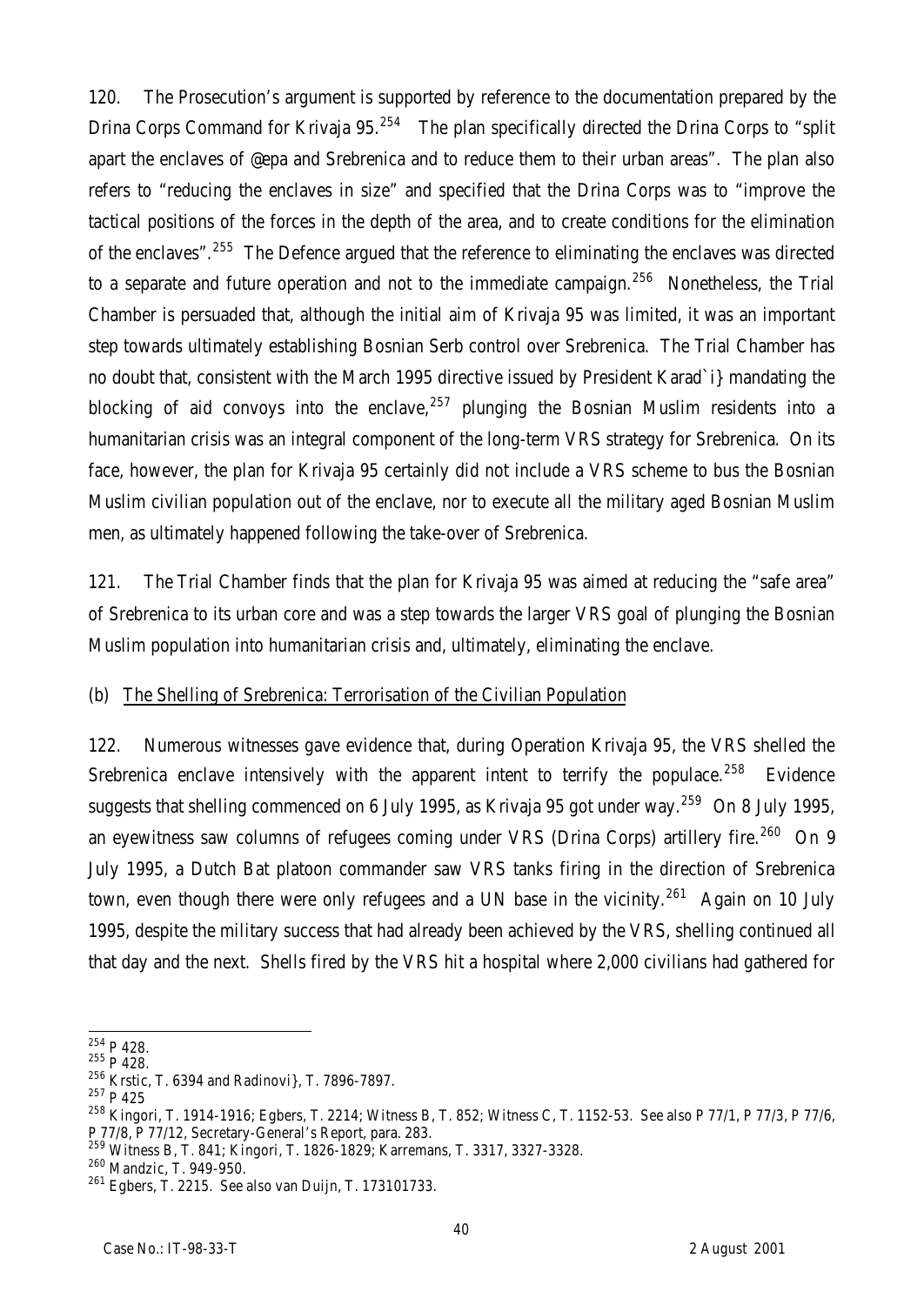refuge and six of them were killed.<sup>262</sup> An UNMO who witnessed the unfolding events that day remarked upon the intensity of the shelling:

[a]t times we could count over a hundred shells landing in the same place. You know, a continuous shelling of up to a hundred shells in the same area, and this is quite high intensity, considering the size of those villages.<sup>263</sup>

123. Thousands of residents, desperate for protection, crowded around the UNPROFOR Bravo Company compound in Srebrenica, eventually forcing their way inside. The chaotic scene was exacerbated when mortar shells landed inside the compound around noon, wounding several people.<sup>264</sup> Following the shelling of Bravo Company and with the encouragement of the Dutch Bat troops, Bosnian Muslim residents from Srebrenica began to move north towards Potocari. Shells fell alongside the road and VRS forces were seen bringing up the rear of the crowd. Many witnesses believed this was a deliberate attempt to "herd" the crowd out of Srebrenica.<sup>265</sup> The VRS also embarked upon a campaign of burning Bosnian Muslim houses to ensure there would be no possibility of their former occupants returning.<sup>266</sup> Further evidence that Srebrenica town was extensively shelled and that civilians came under fire was provided in combat reports filed by the  $28<sup>th</sup>$  Division of the ABiH in the days immediately following the commencement of Krivaia 95.<sup>267</sup>

124. General Krstic<sup>268</sup> and several other Defence witnesses who took part in Krivaja 95,  $269$  denied that Srebrenica was shelled, or that civilians were deliberately targeted by the Drina Corps during Krivaja 95. One Defence witness stated that:

The town of Srebrenica was not shelled at all. Not a single shell fell on the urban part of town, not a single building was damaged when we entered the town on the  $11<sup>th</sup>$  of July.<sup>270</sup>

Mr. Richard Butler, the Prosecution's military expert, expressed the view that shells did not target the civilians of Srebrenica.<sup>271</sup> However, he subsequently clarified his position, stating there was no

<sup>266</sup> Witness B, T. 854-855; Mandzi}, T. 949, 957.

 $\overline{a}$  $^{262}_{22}$  See P 77/12, (UNMO report from 10 July 1995) ; Secretary-General's Report para. 283.

<sup>263</sup> Kingori, T.1827, P 77, 989-903.

<sup>264</sup> Witness B, T. 855-857 ; Mandzi}, T. 958-960; Witness C, T. 1159-61.

<sup>265</sup> Witness B, T. 858; Mandzi, T. 980; Omanovi}, T. 1082; Vaasen, T. 1392; Egbers, T. 2220; Witness C, T. 1161.

<sup>&</sup>lt;sup>267</sup> P 899 (report dated 6 July 1995 stating that "hundreds of shells have fallen on the lines of defence and civilian targets"); P 900 (report dated 7 July 1995, stating that "the aggressor has subjected the line of defence…to strong sniping and fire… and had frequently engaged in random tank artillery fire against both the line of defence and civilian targets…"); P 901 (report dated 8 July 1995 stating that "An enemy tank from the Kula is destroying the centre of Srebrenica on a daily basis and at 1300 hours the enemy fired three guided missiles from that position on the town centre, causing enormous material damage."); P 902 (report dated 9 July 1995 stating that "the aggressor is conducting an infantry attack…and the whole "safe area" came under fierce fire from all calibre. The town centre itself is being constantly shelled."); P 903 (report dated 10 July 1995, stating that civilian targets in the area were being attacked and that "the centre of town is being continually ravaged by artillery fire…").

<sup>&</sup>lt;sup>268</sup> Krstic, T. 6462-6464 (denying that Srebrenica was shelled on 11 July 1995).

<sup>269</sup> Radinovi}, T. 821, T. 8232-8234, 8237-8238; Defence Witness Mr. Zeljko Borov~anin, (hereafter "Borov~anin") T. 7011-7022, T. 7028-7029; Defence Witness DB, T. 7080; Defence Witness DC, T. 7441- 7442.

<sup>270</sup> Defence Witness DC, T. 7441-744.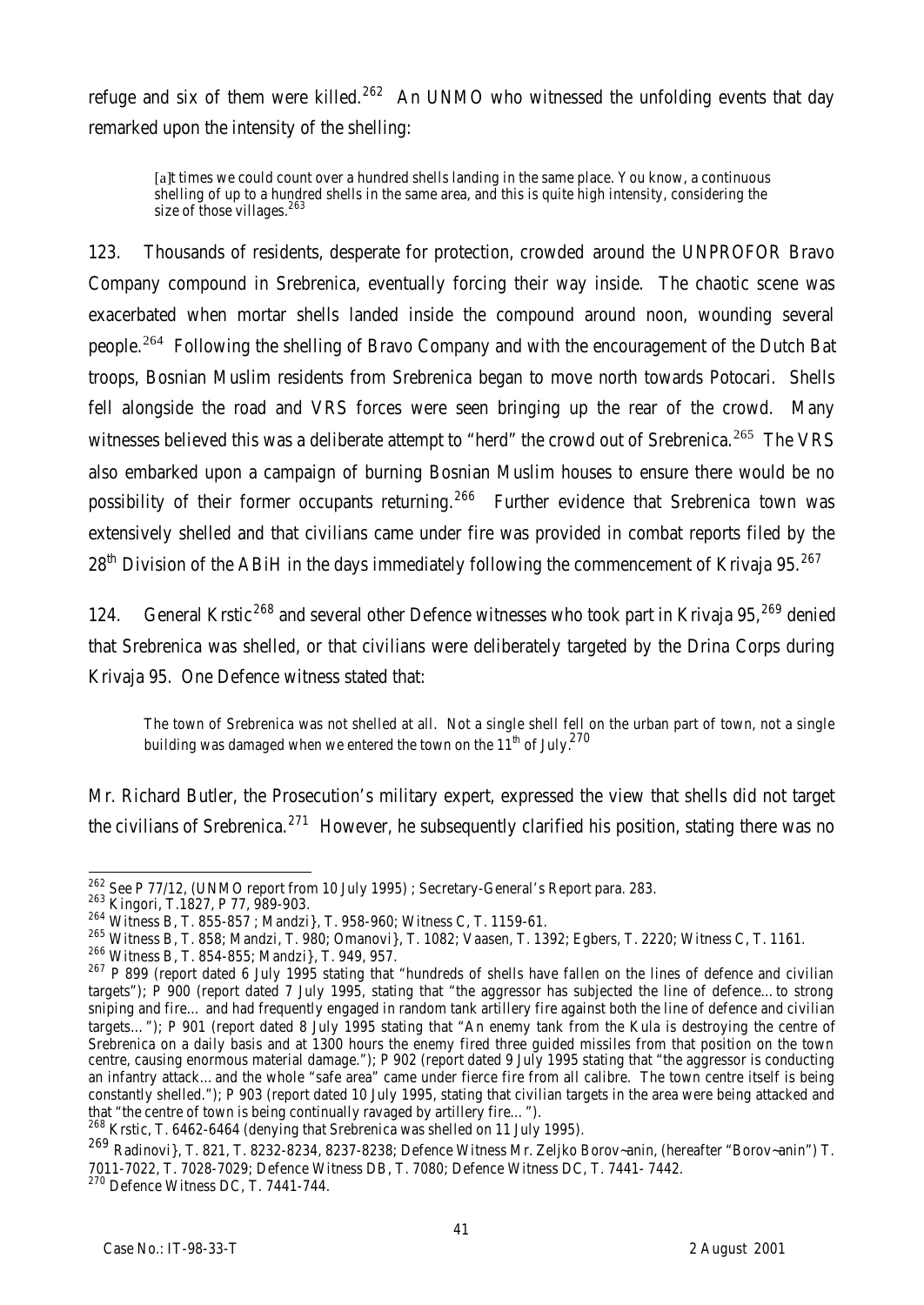evidence that shells were fired directly at civilians by the VRS, and he did not dispute the testimony of the Dutch Bat soldiers and other witnesses about the impact of the shelling upon the civilians.<sup>272</sup> Mr. Butler did, however, say that there is little evidence of the calibre of shells fired or the extent of the damage caused.<sup>273</sup>

125. While the Prosecution may not have conclusively established the precise number of shells fired, or the type of artillery used, the Trial Chamber finds that the shelling of Srebrenica carried out by the Drina Corps, on 10 and 11 July 1995, by which time the original objectives of Krivaja 95 had already been achieved, was calculated to terrify the Bosnian Muslim population and to drive them out of Srebrenica town.

# 3. Involvement of Drina Corps Personnel in the Events at Poto~ari: 11-13 July 1995

# (a) Transport of the Bosnian Muslim Civilians out of Poto~ari

# (i) Meeting at Hotel Fontana on 11 July 1995 at 2000 Hours

126. As the humanitarian crisis in Poto~ari escalated, at around 2000 hours on 11 July 1995, General Mladic summoned UNPROFOR leaders for the first of three meetings with VRS officials at the Hotel Fontana in Bratunac.<sup>274</sup> General Mladic led the meeting, which lasted approximately one hour. General @ivanovi}, then-Commander of the Drina Corps, was present along with other Drina Corps officers, including Lieutenant Colonel Svetozar Kosoric, the Drina Corps Chief of Intelligence, and Captain First Class Momir Nikoli}, the Assistant Commander for Intelligence and Security of the Bratunac Brigade.<sup>275</sup> Colonel Karremans stated that there were about 10,000 women and children within the Poto~ari compound and sought assurances that Dutch Bat and the Bosnian Muslim population would be allowed to withdraw from the area. General Mladic stated that the Bosnian Muslim civilian population was not the target of his actions and, subsequently, asked whether UNPROFOR would be able to provide any buses for their transportation out. Colonel Karremans replied that he thought that could be arranged.<sup>276</sup>

127. During the meeting, General Mladic asked the UNPROFOR leaders to put him in contact with a representative of the ABiH, as well as Bosnian Muslim civilian representatives. At this point, the VRS appeared to have no idea where the ABiH was. The 28<sup>th</sup> Division had disengaged

<sup>271</sup> Butler, T. 5318.

<sup>272</sup> Butler, T. 5480-5481.

<sup>273</sup> Butler, T. 5317.

<sup>274</sup> Witness B, T. 860, 881.

<sup>275</sup> Butler Report, para. 4.3.

<sup>&</sup>lt;sup>276</sup> P 39 (transcript of Hotel Fontana meeting on 11July 1995 at 2030 hours).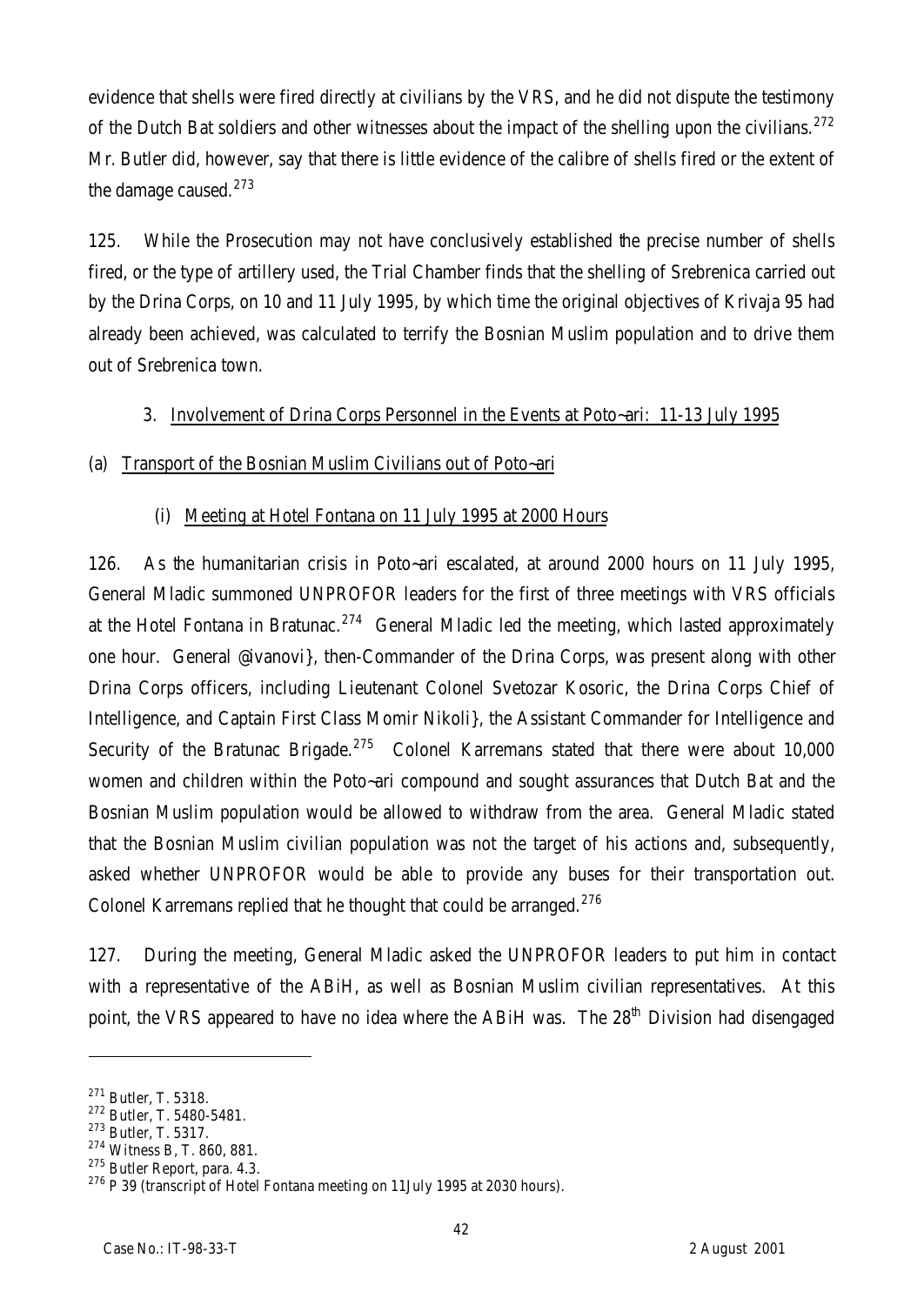from the VRS in the southern part of the enclave and the VRS had not yet realised that ABiH troops were rallying in the column to make a push towards Tuzla. Like General Mladic, however, Colonel Karremans had no idea how to get in contact with military or civilian leaders of Srebrenica. The meeting concluded with General Mladic telling Colonel Karremans to return later that same evening at 2300 hours for a second meeting.

## (ii) Meeting at the Hotel Fontana on 11 July 1995 at 2300 Hours

128. As General Mladic had directed, the second meeting convened at the Hotel Fontana took place around 2300 hours that same evening. General Mladic again presided at the meeting. This time General @ivanovi} was not present but General Krstic was.<sup>277</sup> Colonel Kosori} and Major Nikoli} from the Drina Corps were also in attendance at this meeting. The Dutch Bat representatives arrived with a schoolteacher named Nesib Mandzi}, an unofficial Bosnian Muslim representative who was plucked from the crowd in Poto~ari.<sup>278</sup> The consensus of the UN and Bosnian Muslim participants in the meeting was that General Mladic was putting on a show calculated to intimidate them. As the meeting began, the death cries of a pig being slaughtered just outside the window could be heard in the meeting room. The Prosecution witnesses all thought this grisly interruption was deliberately designed to frighten them.<sup>279</sup> General Mladic then placed the broken signboard from the Srebrenica Town Hall on the table. Mr. Mandzi} thought this too was meant to symbolise the fact that the Bosnian Serbs had taken Srebrenica and the Bosnian Muslims could no longer stay there.<sup>280</sup>

129. Plans to transport the Bosnian Muslim civilians out of the enclave crystallised at this second meeting. The Dutch Bat officer present stated that between 15,000 and 20,000 refugees, mostly women, children and elderly, had gathered in and around Poto~ari by that time and recounted the developing humanitarian crisis.<sup>281</sup> General Mladic stated that he would provide the vehicles to transport the Srebrenica refugees out of Poto~ari.<sup>282</sup>

130. Although General Mladic said that the population had to choose whether to stay or, if they were not staying, where to go, he used threatening language. He demanded that all ABiH troops within the area of the former enclave lay down their arms and made it clear that, if this did not happen, the survival of the Bosnian Muslim population would be in danger. General Mladic said he

 $\overline{a}$ <sup>277</sup> Witness B, T. 884-885; Mandzi}, T. 973-974.

<sup>278</sup> Mandzi}, T. 964-966.

<sup>279</sup> Witness B, T. 885; Witness C, T. 1169; Mandzi}, T. 976.

<sup>280</sup> Mandzi}, T. 975-976. See also Witness C, T. 1169-1170.

<sup>&</sup>lt;sup>281</sup> P 40 (transcript of the Hotel Fontana Meeting on 11 July 1995 at 2300 hours).

<sup>282</sup> Witness B, T. 887.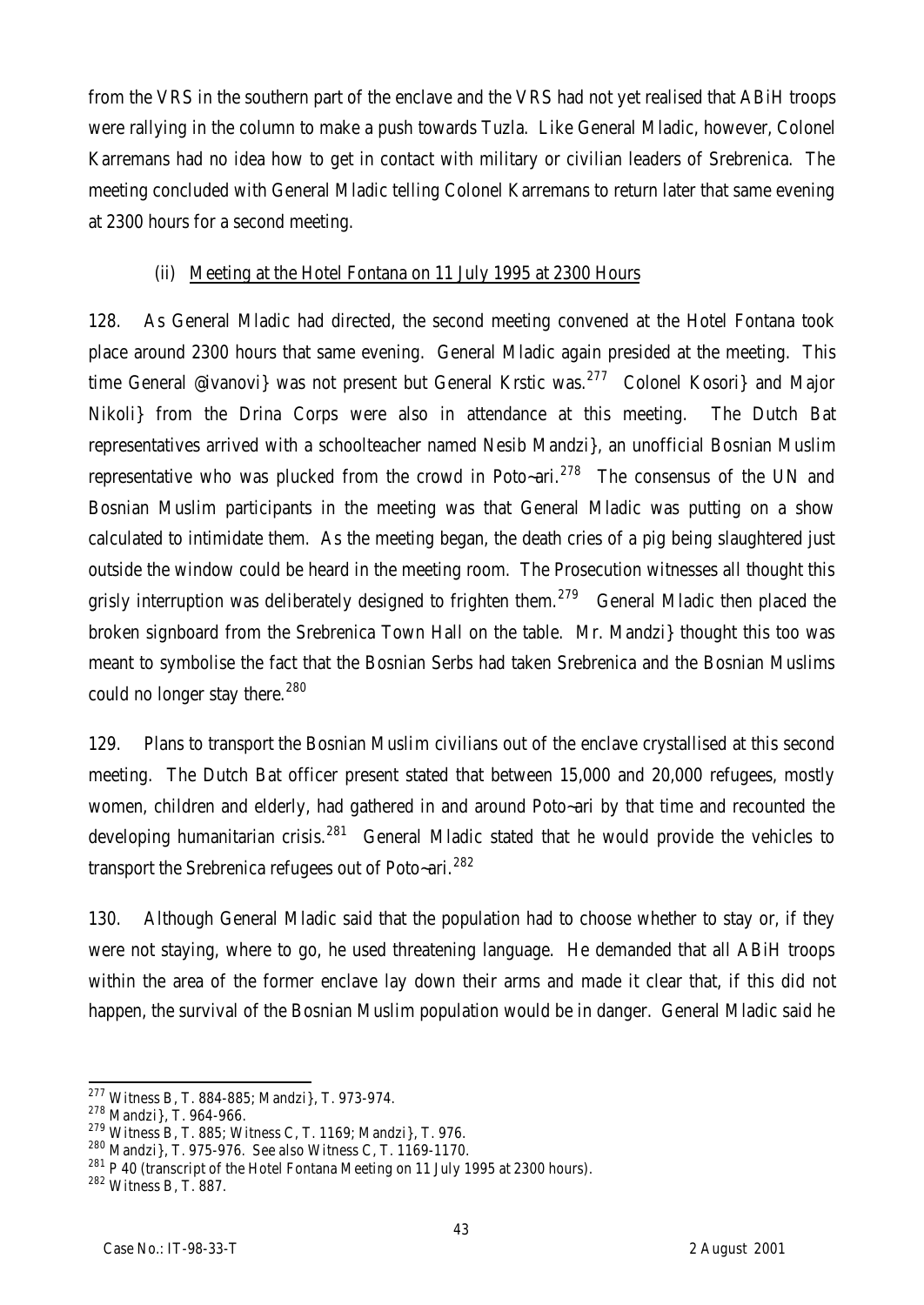wanted a clear position on whether the Bosnian Muslims wanted to "survive, stay, or disappear". Turning to Mr. Mandzi}, General Mladic said:

Do you understand me Nesib…And the future of your people is in your hands…not only in this territory.<sup>283</sup>

Mr. Mandzi} was in an untenable position. He pleaded with General Mladic that he did not know where the 28<sup>th</sup> Division was and, in any event, had no power to commit the ABiH to any course of action. Nor did he have the authority to negotiate on behalf of the civilian population. His explanations, however, fell on deaf ears. General Mladic concluded the meeting, saying:

That is your problem, bring people who can secure the surrender of weapons and save your people from destruction.<sup>284</sup>

To those present at the meeting that night it seemed clear that staying would not be an option for the Bosnian Muslim civilians of Srebrenica.<sup>285</sup> General Mladic scheduled a follow-up meeting for the next morning.

#### (iii) Meeting at the Hotel Fontana on 12 July 1995 at 1000 Hours

131. On 12 July 1995 at about 1000 hours, General Mladic convened the third and final meeting to discuss the fate of the Srebrenica Muslims. Once again, General Mladic dominated the meeting, with General Krstic sitting at his side.<sup>286</sup> In addition, Colonel Popovi} joined Colonel Kosori} as a representative of the Drina Corps at the meeting. By this time, the VRS had obtained information about the existence of the Bosnian Muslim column attempting to break out of the former enclave.<sup>287</sup> The Dutch Bat representatives, still unable to contact the official Bosnian Muslim military or civilian leaders of Srebrenica, had again brought Mr. Mandzi}, along with two more unofficial representatives from the Potocari refugees: Ms. Camila Omanovi}, an economist; and Mr. Ibro Nuhanovi}, a businessman.

132. General Mladic again made it clear that survival of the Srebrenica Muslims was conditional upon a military surrender. He said:

…you can either survive or disappear…For your survival, I request: that all your armed men who attacked and committed crimes-and many did-- against our people, hand over their weapons to the Army of the Republika Srpska…on handing over weapons you may…choose to stay in the

 $\overline{a}$ <sup>283</sup> P 40.

 $^{284}$  P 40.

<sup>285</sup> Witness B, T. 887; Mandzi}, T. 970, Krstic, T. 6295.

<sup>286</sup> Mandzi}, T. 987-989.

<sup>287</sup> See the discussion *supra* para. 162.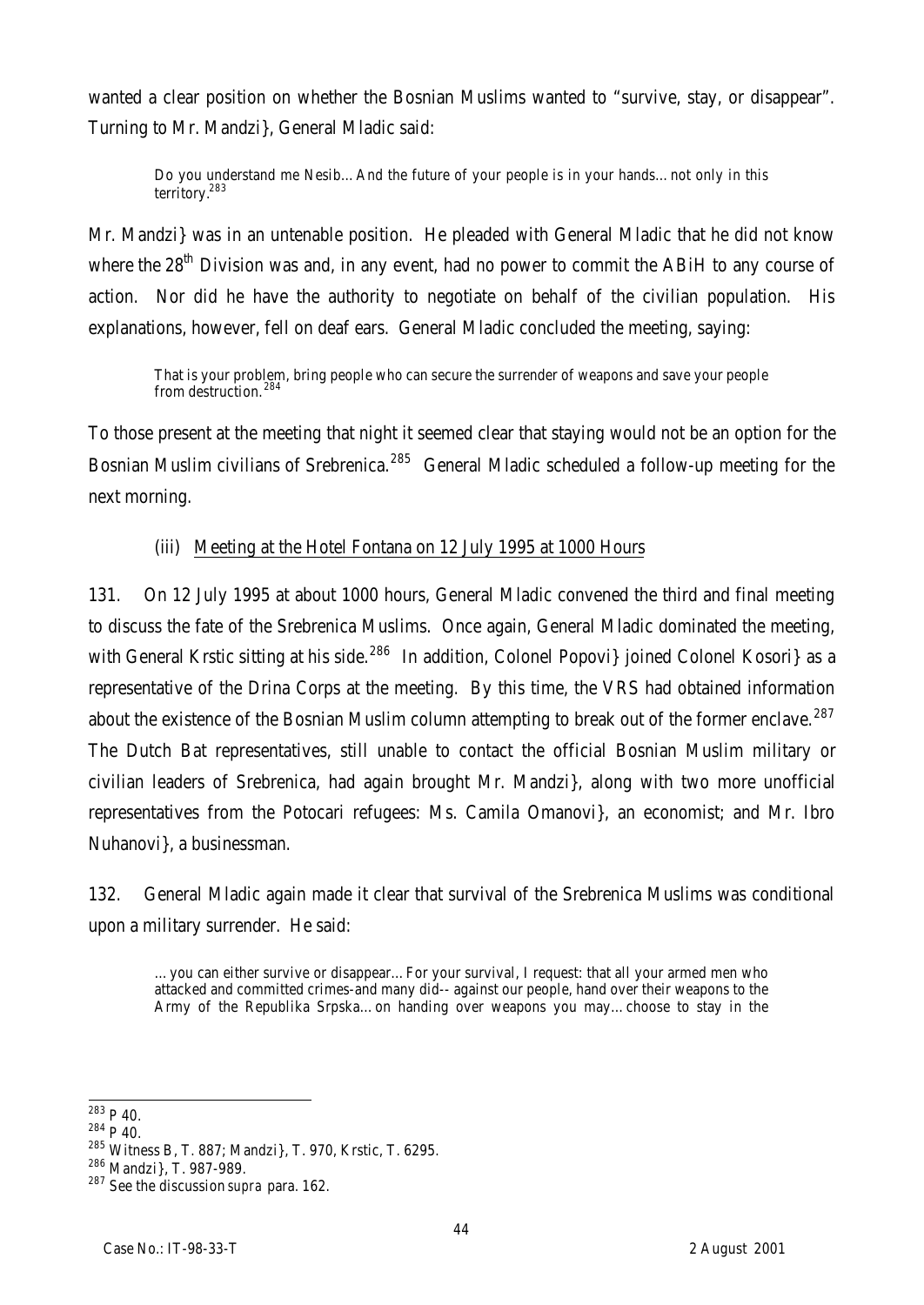territory….or, if it suits you, go where you want. The wish of every individual will be observed, no matter how many of you there are.<sup>288</sup>

General Mladic stated that he would provide the vehicles, but that the fuel would have to be provided by someone else and suggested that UNPROFOR assume responsibility for this.<sup>289</sup>

133. Mr. Mandzi} and Ms. Omanovi} both testified before the Trial Chamber that the clear message conveyed by General Mladic in this meeting was that the Bosnian Muslim refugees could only survive by leaving Srebrenica.<sup>290</sup>

134. General Mladic also informed those present that all men between the ages of about 17 and 70 would have to be separated and screened to separate out possible "war criminals".<sup>291</sup>

## (iv) Organisation of the Buses

135. After the meeting at the Hotel Fontana on the morning of 12 July 1995, two of the Dutch Bat soldiers went back to Bratunac to meet with VRS officials to work out an evacuation plan. As it turned out there was no need for such a meeting. By around noon on 12 July 1995, dozens of buses and trucks were arriving in Potocari to collect the Bosnian Muslim women, children and elderly. The VRS had already made all the necessary arrangements.<sup>292</sup>

136. The Defence argued that Drina Corps personnel were not involved in the removal of the Bosnian Muslim civilians from Poto~ari following the take-over of Srebrenica. However, there is abundant evidence showing the participation of the Drina Corps in this operation.

137. Early in the morning of 12 July 1995, General @ivanovi} signed an order addressed to all the subordinate units of the Drina Corps directing that "all buses and mini-buses belonging to the VRS be secured for use by the Drina Corps," arrive at the Bratunac stadium by 16.30 hours and follow instructions about locations for fuel distribution.<sup>293</sup> The order further stated that the Drina Corps Command had sent a message to the RS Ministry of Defence asking for private buses to be mobilised. The same morning, the RS Ministry of Defence sent three orders to its local secretariats directing them to procure buses and send them to Bratunac.<sup>294</sup>

 $\overline{\phantom{a}}$  $^{288}$  P 49 (transcript of Hotel Fontana meeting on 12 July 1995 at 10.00 hours).

<sup>289</sup> *Ibid*.

<sup>290</sup> Mandzi}, T.1043; Omanovi}, T. 1129-1130, 1135.

<sup>291</sup> Mandzi}, T.899; Witness C, T. 1174-1175; Karremans, P 122, p. 13.

<sup>292</sup> Witness B, T. 894-895.

<sup>&</sup>lt;sup>293</sup> P 436 (which is stamped as having been received by the command of the Zvornik Brigade at 0835 hours on the morning of 12 July 1995).

<sup>294</sup> P 404/126, P 404/127, P 404/128.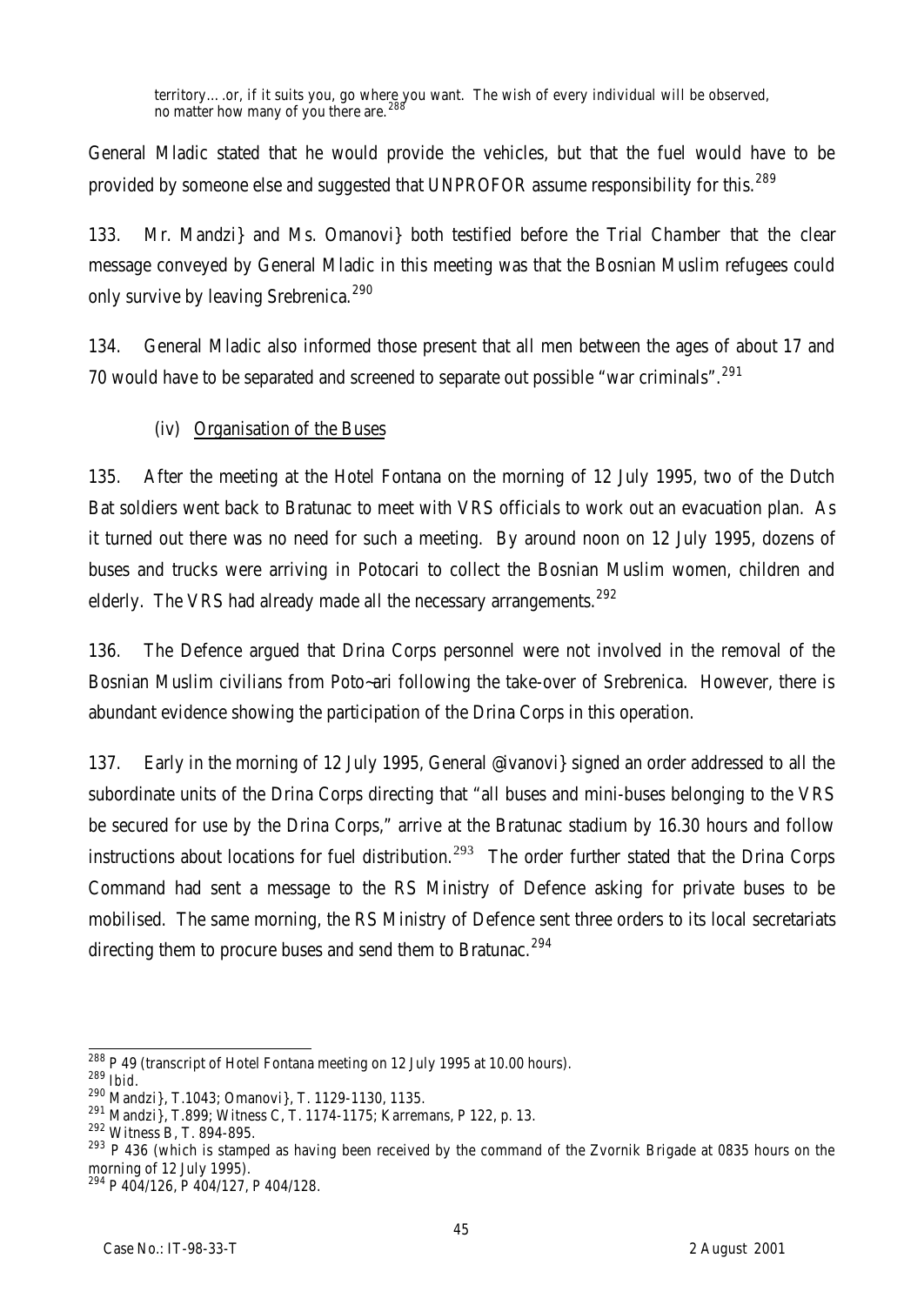138. Intercepted conversations throughout 12 and 13 July 1995 reveal that other Drina Corps officers were also working on matters relating to the transportation. These include the Drina Corps Chief of Transportation, Lieutenant Colonel Rajko Krsmanovi},<sup>295</sup> and Major Momir Nikoli}, the Assistant Commander for Intelligence and Security Affairs of the Drina Corps Bratunac Brigade.<sup>296</sup> The specific involvement of General Krstic in the organisation of the buses is considered below in Part II C.

139. Logs seized from the Bratunac Brigade show that this Brigade was monitoring fuel disbursements to buses and trucks on 12 and 13 July 1995.<sup>297</sup> The Trial Chamber accepts that the Drina Corps command must have been informed about the enormous quantities of fuel being disbursed given the scarcity of this precious commodity in Eastern Bosnia at the time.

140. Although the Drina Corps ultimately managed to find enough buses it was a scramble. Up until the evening of 11 July 1995, General Mladic had appeared to be working on the assumption that the buses to move the civilians out of Poto~ari would be provided by the UN. This was logical given the limited resources of the VRS and particularly the scarcity of buses and fuel in Eastern Bosnia at the time. The Drina Corps, after requesting buses from the Ministry of Defence in the early morning hours of 12 July 1995, succeeded in gathering the number of vehicles required for the transport of the entire population of women, children and elderly within a 48 hour period. The Prosecution expert, Mr. Butler, testified that an operation of this size –moving in the vicinity of 25,000 people – would normally have to be planned days in advance.<sup>298</sup>

141. On the evening of 13 July 1995, Colonel Jankovi}, a VRS Main Staff officer, prepared a "wrap-up" report about the transportation of the Bosnian Muslim civilians out of Poto~ari, which was sent to the Drina Corps Intelligence Department, further confirming that the Drina Corps was an interested party in the transportation operation.<sup>299</sup>

142. The Trial Chamber finds that the Drina Corps was instrumental in procuring the buses and other vehicles that were used to transport the Bosnian Muslim women, children and elderly out of the Poto~ari compound on 12 and 13 July 1995, as well as the fuel needed to accomplish this task.

 $\overline{a}$  $^{295}$  P 435 (intercepted communication from 0735 hours on 12 July 1995 relating to the procurement of buses); P 440 (intercept at 12.10 hours on 12 July 1995 in which General Krstic ordered Colonel Krsmanovi} to start the buses moving.); P 441 (intercept dated 12 July 1995 at 12.12 hours in which Colonel Krsmanovi} is involved with trailer trucks); P 452 (intercepted conversation at 11.10 hours on 13 July 1995, showing Colonel Krsmanovi} monitoring the movement of the bus fleet out of Poto~ari).

<sup>296</sup> P 450, Butler, T. 4849-4851. <sup>297</sup> P 404/159; P 404/160.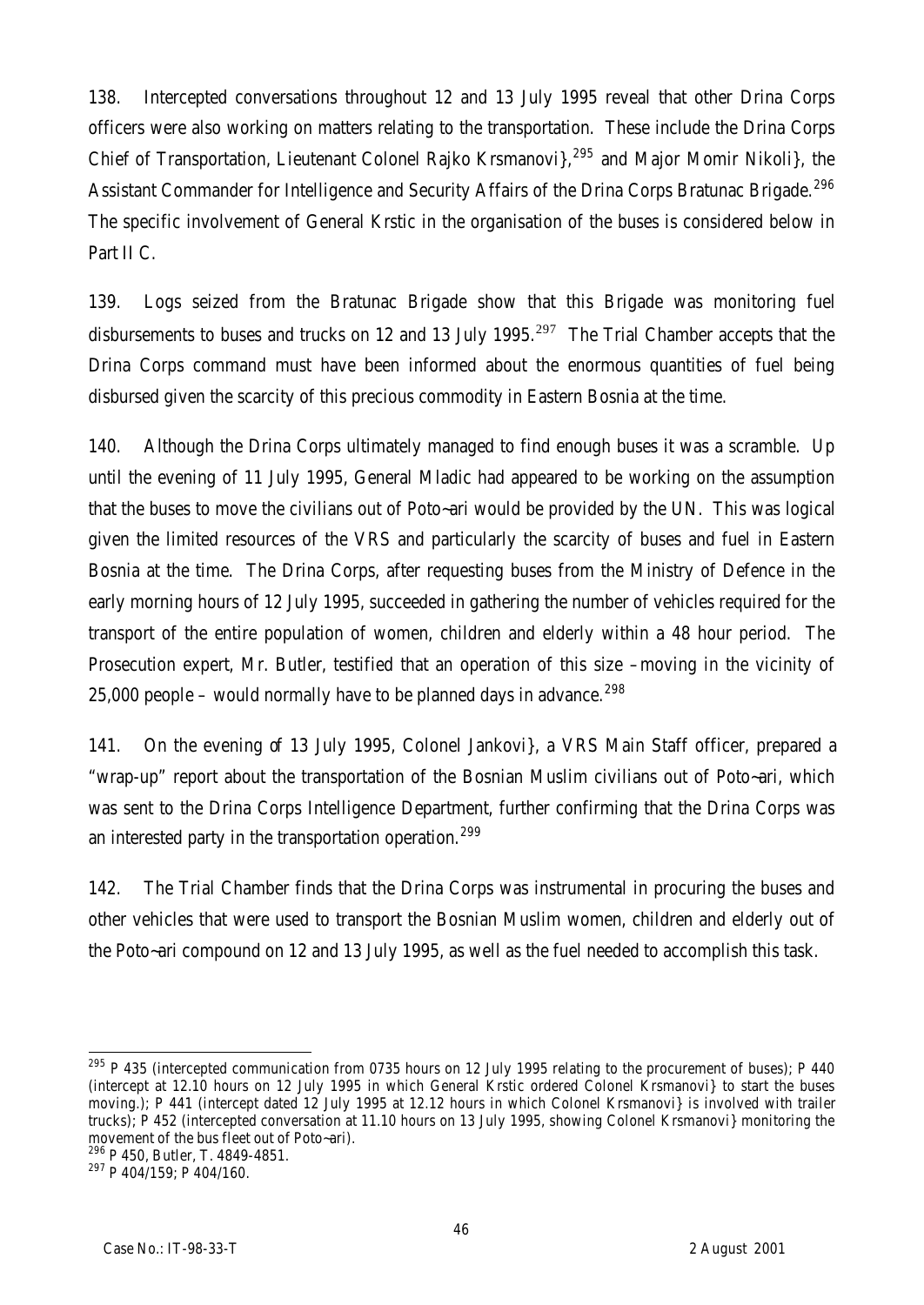#### (v) The Presence of Drina Corps Officers in Poto~ari on 12 and 13 July 1995

143. On 12 and 13 July, as the evacuation of the Bosnian Muslim women, children and elderly proceeded, many witnesses saw General Mladic in and around the compound in Poto~ari, as well as other Main Staff officers.<sup>300</sup> Although it appeared that General Mladic was in charge of the transportation operation during the time he was there,  $301$  there is also compelling evidence that Drina Corps personnel were present in Poto~ari, on 12 and 13 July 1995, to assist with moving the Bosnian Muslim civilians out of the enclave. The presence of General Krstic in Poto~ari on 12 and 13 July 1995 is considered in Part II C below. However, among the other Drina Corps Command Staff identified by witnesses in Poto~ari, on 12 and 13 July 1995 were: the Corps Commander, General @ivanovi};<sup>302</sup> the Assistant Commander for Security, Colonel Popovic;<sup>303</sup> the Assistant Commander for Rear Services, Colonel Lazar Acamovic;<sup>304</sup> and the Chief of Intelligence, Colonel Kosoric.<sup>305</sup> On 12 July 1995, a Dutch Bat soldier spoke to Colonel Kosori} about arranging for Dutch Bat troops to accompany a convoy of Bosnian Muslim refugees from Poto~ari.<sup>306</sup> Eyewitnesses also identified six persons, all of whom appear on the roster of the Drina Corps' Bratunac Brigade, as being present in Poto~ari at the time when the women, children and elderly were moved out.<sup>307</sup> One of these, Major Momir Nikoli} (the Bratunac Brigade Assistant Commander for Intelligence and Security), was known to Dutch Bat/UNMOs in the area as a

j

 $^{31}$  Karremans, T. 3372-3373.

<sup>298</sup> Butler, T. 5396.

<sup>299</sup> P 459.

<sup>&</sup>lt;sup>300</sup> Witness B, T. 901 (presence of General Mladic and Colonel Jankovi}, an intelligence officer from the VRS Main Staff); Mandzi}, T. 990 (presence of General Mladic on 12 July 1995); Omanovi}, T. 1104 (presence of General Mladic on 12 July 1995); Witness C (presence of General Mladic on 12 July 1995); Witness E (presence of General Mladic on 13 July 1995); Vaasen T. 1417, 1437, 1465 (presence of General Mladic on 12 July 1995 and presence of Colonel Jankovi} on 12 and 13 July 1995); Witness F, T. 1520, 1540 (presence of General Mladic on "first" and "second" days); Witness H, T. 1708 (presence of General Mladic on 12 July 1995); van Duijn, T. 1749-1750 (presence of General Mladic and Colonel Jankovi} on 12 July 1995); Kingori, T. 1841 (presence of General Mladic on 12 July 1995); Malagi}, T. 1964, (presence of General Mladic on 12 July 1995); Franken, T. 2049 (presence of Colonel Jankovi} on 13 July 1995); Karremans, T. 3355-3356 (presence of General Mladic in Poto~ari on 12 and 13 July 1995 along with Colonel Jankovi}).

<sup>302</sup> Van Duijn, T. 1749-1750 (General @ivanovi} was with General Mladic in Poto~ari on 12 July 1995); Kingori, T. 1846-1847 (presence of General @ivanovi} in Poto~ari with a group of other officers); Rutten, T .2128, 2161 (presence of General @ivanovi} in one of the cars accompanying General Mladic near the compound and presence of General @ivanovi} in front of the compound on 13 July 1995.)

<sup>303</sup> Kingori, T. 1880; Rutten, T. 2152. P 58 (a still photograph taken from the footage of an interview filmed by a television crew in Poto~ari on 12 July 1995) also confirms the presence of Colonel Popovi}.

<sup>&</sup>lt;sup>304</sup> Franken, T. 2028, 2084 (presence of Colonel A}amovi} outside the gate of the compound on 12 July 1995, his involved in the co-ordination and logistics of the transportation, and his presence in the company of General Krstic around 2-3pm on 12 July 1995); Witness B, T. 911-914 and Kingori, T. 1875-1876 (presence of Colonel A}amovi} on 13 July 1995).

<sup>&</sup>lt;sup>305</sup> Witness C, T. 1187. P 136 (video of an interview given by Zoran Kovacevic, the Commander of one of the companies in the Bratunac Brigade, in Poto~ari on 12 July 1995), shows Colonel Kosori} in the background. See also Butler, T. 4845-4846.

<sup>306</sup> Witness C, T. 1187.

<sup>307</sup> The individuals are: Steten Petrovi}, Captain Nikoli}, Sergeant Zoran Milosavljevi}, Slavoljub Grujici}, Goran Raki}, and Zoran Spaji}. See P 454 and Butler, T. 4861-4865.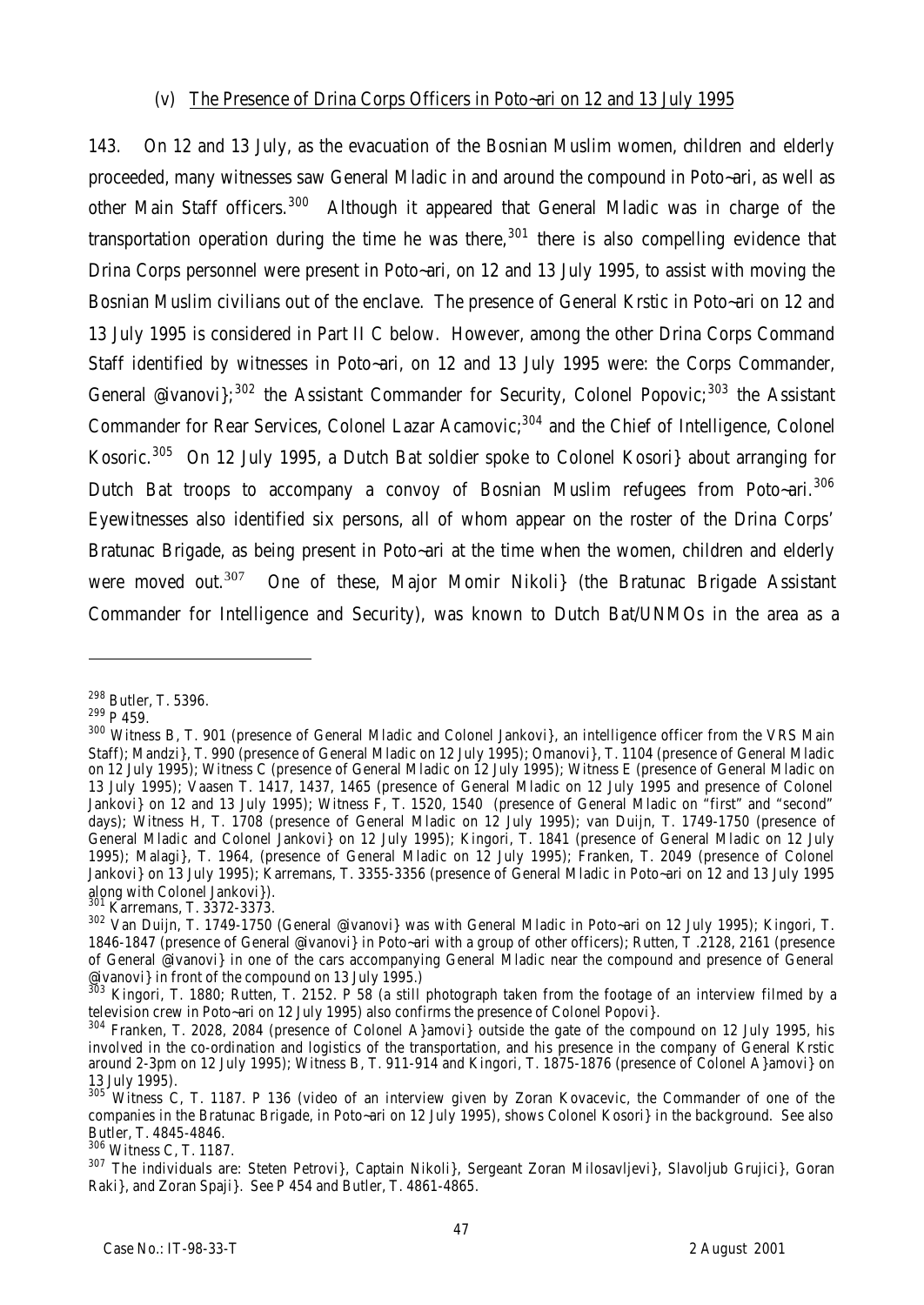liaison officer prior to the take-over of Srebrenica.<sup>308</sup> Major Nikoli} was seen in Poto~ari on both 12<sup>309</sup> and 13 July 1995.<sup>310</sup>

144. The Trial Chamber finds that Drina Corps Command officers and units were present in Poto~ari monitoring the transportation of the Bosnian Muslim civilians out of the area on 12 and 13 July 1995.<sup>311</sup>

# (vi) A Forced or Voluntary Movement?

145. General Radinovi} testified for the Defence that the flight of the women, children and elderly from Poto~ari was voluntary and could in no way be viewed as a forced movement.<sup>312</sup> He acknowledged that fear was a factor in their decision to leave, but insisted this was the case in all wars. During the war in Bosnia, as elsewhere, the mass movement of civilian populations was a regular occurrence whenever enemy forces captured territory.<sup>313</sup> Mr. Butler, the Prosecution's expert, agreed that the flight of civilians from conflict zones is a recognised phenomenon of war and often represents a rational choice on the part of the civilians.<sup>314</sup> Indeed, as already noted, in 1993 the UNHCR had assisted the evacuation of many thousands of Bosnian Muslims from Srebrenica.

146. Certainly, faced with the reality of their disastrous situation by the evening of 11 July 1995, the Srebrenica refugees in Poto~ari were clamouring to get out of the enclave. As Colonel Karremans said at the first meeting held at the Fontana Hotel at 2030 hours on 11 July 1995, many of the Bosnian Muslim women in the compound had already told Dutch Bat that they were waiting for buses to arrive so they could escape.  $315$ 

147. Overwhelming evidence presented during the course of the Trial, however, demonstrates that, in July 1995, the Bosnian Muslim population of Srebrenica was not faced with a genuine choice as to whether to leave or to remain in the area. The shelling of Srebrenica, particularly on 10 and 11 July 1995, and the burning of Bosnian Muslim homes was calculated to terrify the population and make them flee the area with no hope of return. Further, it was General Mladic who initiated the meetings at the Hotel Fontana when he made it abundantly clear that he wanted the

 $\overline{a}$ <sup>308</sup> Kingori, T. 1804; Franken, T. 2012.

 $309$  Witness F, T. 1525 (presence of Major Nikoli } on "the day that Serb soldiers came in" to Poto~ari); Kingori, T.1836-1837, 1883; and Rutten, T. 2119-2121 (presence of Major Nikoli} in Poto~ari on 12 July 1995, as the buses were coming in); Koster, T. 3403.

<sup>310</sup> Kingori, T. 1874; Karremans, T. 3356.

<sup>311</sup> See also the further discussion of the activities of these officers in Poto~ari, *Infra* paras. 352-353.

<sup>312</sup> Radinovi}, T. 7962-7963.

<sup>313</sup> Radinovi}, T. 7962-7963.

<sup>314</sup> Butler, T. 5507-5508.

 $315$  P 39, p. 11.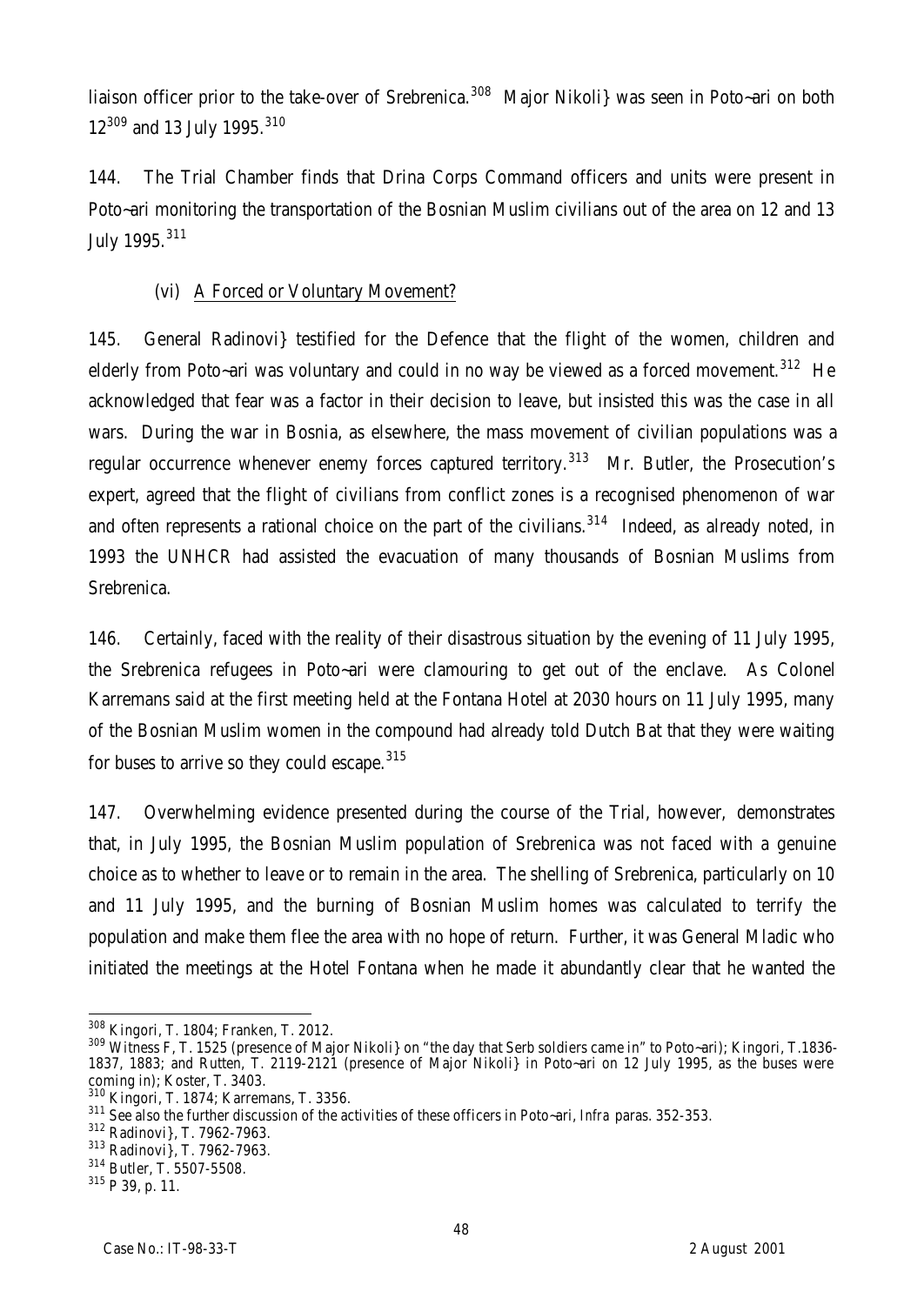Bosnian Muslims out of the area. On 12 July 1995, as the bus convoys were being organised, General Mladic was heard to say during an intercepted conversation:

They've all capitulated and surrendered and we'll evacuate them all – those who want to and those who don't want to.<sup>316</sup>

Certainly, the Bosnian Muslim refugees were not consulted or given a choice about their final destination. An UNMO in the Srebrenica area testified to an incident he witnessed in which Serb soldiers threatened to shoot an elderly woman if she did not leave Srebrenica, despite her pleas to remain. As a result of this threat and to ensure her safety, the UNMO physically removed the woman from the Srebrenica hospital where she had been and took her to Poto~ari.<sup>317</sup> All of these factors, against the backdrop of the terror campaign waged by the VRS against the refugees in Poto~ari, make it clear that the Bosnian Serbs wanted the area cleansed of Bosnian Muslims.

148. Yet the VRS sought to make the flight of the Srebrenica residents look like a voluntary movement. On 14 July 1995, the UN Security Council expressed concern about the forced relocation of civilians from the Srebrenica "safe area" by the Bosnian Serbs, asserting it was a clear violation of their human rights. $318$  On 17 July 1995, in the face of growing international condemnation, Major Franken, the Deputy Commander of Dutch Bat, met with a VRS delegation to discuss the situation of wounded Bosnian Muslims in the area of the former enclave. During the meeting, he and the unofficial Bosnian Muslim representative Mr. Mandzi}, who was also present, were told to sign a declaration specifying that the transfer of the Bosnian Muslim civilians from Poto~ari was voluntary, supervised and escorted by UNPROFOR and carried out by the VRS without any irregularities.<sup>319</sup> VRS officers made it clear to Major Franken that he was required to sign the declaration in order to ensure that 59 wounded patients could be promptly evacuated by the International Committee of the Red Cross (ICRC).<sup>320</sup> When he testified before the Trial Chamber, Major Franken described his forced assent to the declaration as "worthless".<sup>321</sup> In reality, he said General Mladic "ordered the population to go to Kladani, period".<sup>322</sup> General Krstic, during an

 $\overline{a}$  $\frac{316}{10}$  P 445 (conversation intercepted by the ABiH between General Mladic and an unidentified person).

<sup>317</sup> Kingori, T. 1886-1887.

<sup>&</sup>lt;sup>318</sup> P 113 (press release from Security Council). See also P 113/1 (statement by UNHCR referring to the wholesale removal of Srebrenica residents as "one of the most blatant examples of ethnically motivated forced displacement seen yet in the war.")

<sup>319</sup> P 47, Franken, T. 2054-2056, 2059-2062, Mandzi}, T. 1007-1016.

<sup>320</sup> Franken, T. 2062.

<sup>321</sup> Franken, T. 2062.

<sup>322</sup> Franken, T. 2060.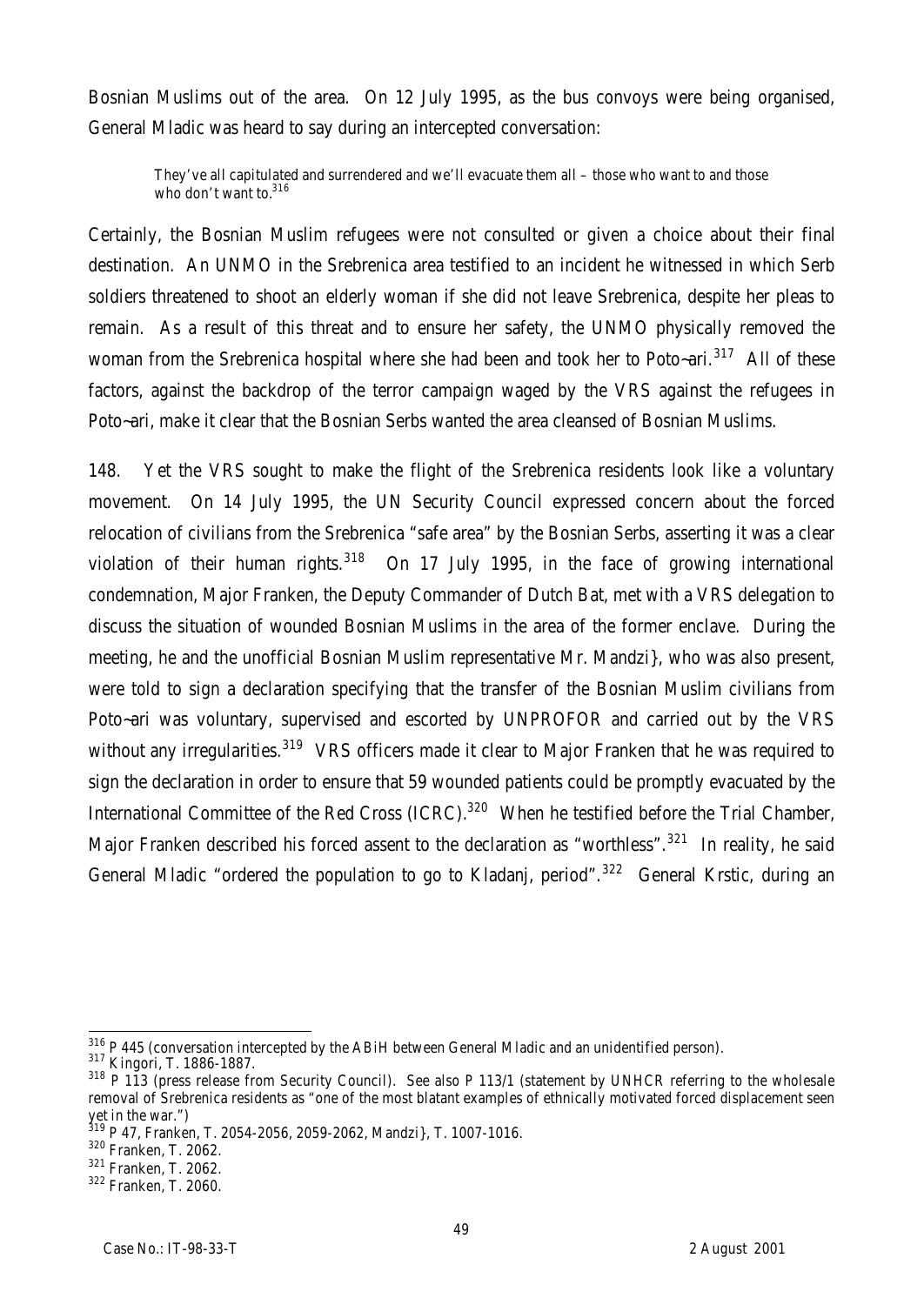interview with the OTP shortly after his arrest, acknowledged that it was a forced movement of the population, although he denied that he was involved.<sup>323</sup>

149. The Trial Chamber finds that, on 12 and 13 July 1995, the Bosnian Muslim civilians of Srebrenica who were bussed out of Poto~ari were not making a free choice to leave the area of the former enclave. The Drina Corps personnel involved in the transportation operation knew that the Bosnian Muslim population was being forced out of the area by the VRS.

## (b) The Crimes Committed in Poto~ari on 12-13 July 1995

150. On 12 and 13 July 1995, upon the arrival of Serb forces in Poto~ari, the Bosnian Muslim refugees taking shelter in and around the compound were subjected to a terror campaign comprised of threats, insults, looting and burning of nearby houses, beatings, rapes, and murders.<sup>324</sup> Drina Corps officers were present in Poto~ari on 12 and 13 July 1995 $325$  and, in addition, Drina Corps units were seen in the vicinity of Poto~ari on 12 and 13 July 1995.<sup>326</sup> The Petrovic video of the Poto~ari area, filmed on 13 July 1995, shows an armoured personnel carrier with a military registration number matching that of a vehicle assigned to the Command of the Bratunac Brigade.<sup>327</sup>

151. There was also an array of non-Drina Corps Serb forces present in Poto~ari on 12 and 13 July 1995. There were VRS Main Staff officers reporting directly to General Mladic.<sup>328</sup> Some eyewitnesses also reported seeing members of the paramilitary group Arkan's Tigers in Potocari.<sup>329</sup> Other witnesses said that some of the Bosnian Serb soldiers appeared to be "irregulars" or "Rambo types".<sup>330</sup> Serb military police wearing blue uniforms with black belts and driving police vehicles were identified,<sup>331</sup> as well as a person who identified himself as Captain Mane from the police and his commander who went by the code name of "Stalin".<sup>332</sup> Witnesses spoke of soldiers dressed in black who appeared to be operating under their own command structure,  $333$  a unit that had dogs with

 $\overline{a}$  $323$  P 399, p. 32. During his testimony before the Trial Chamber, however, General Krstic maintained that the movement of the Bosnian Muslim women, children and elderly from Poto~ari was an "evacuation". Krstic, T. 6217 and 6295-6296.

<sup>324</sup> See *supra* paras. 41-47.

<sup>325</sup> See *supra* paras. 143-144.

<sup>326</sup> See generally Butler, T. 4855-4866.

<sup>&</sup>lt;sup>327</sup> P 460 (still photo from the video) and Butler, T. 4856.

<sup>&</sup>lt;sup>328</sup> See *supra* para. 143 (regarding the activities of Major Jankovi} from the VRS Main Staff).

<sup>329</sup> Vaasen, T.140-5-06; Kingori, T.1918-19.

<sup>330</sup> Franken, T. 2030, 2034, 2064 (both regular and irregular troops); Witness F, T. 1562 (separate group of disorganised soldiers arrived later and were smoking, drinking, and looting); Rutten, T. 2116 (the first Serb soldiers who entered the compound were "Rambo types").

<sup>331</sup> Witness F, T. 1505; Kingori, T.1836,

<sup>332</sup> Van Duijn, T. 1742-1744. "Stalin" was identified as a person known as Jevic from the MUP Reserve Battalion. See P 73 and van Duijn T. 1764. See also Rutten, T. 2123.

<sup>333</sup> Witness F, T. 1544; Witness H, T. 1684, Kingori, T. 1836. Kingori speculated that the soldiers in black were from "Arkan's brigade". Kingori, T. 1919.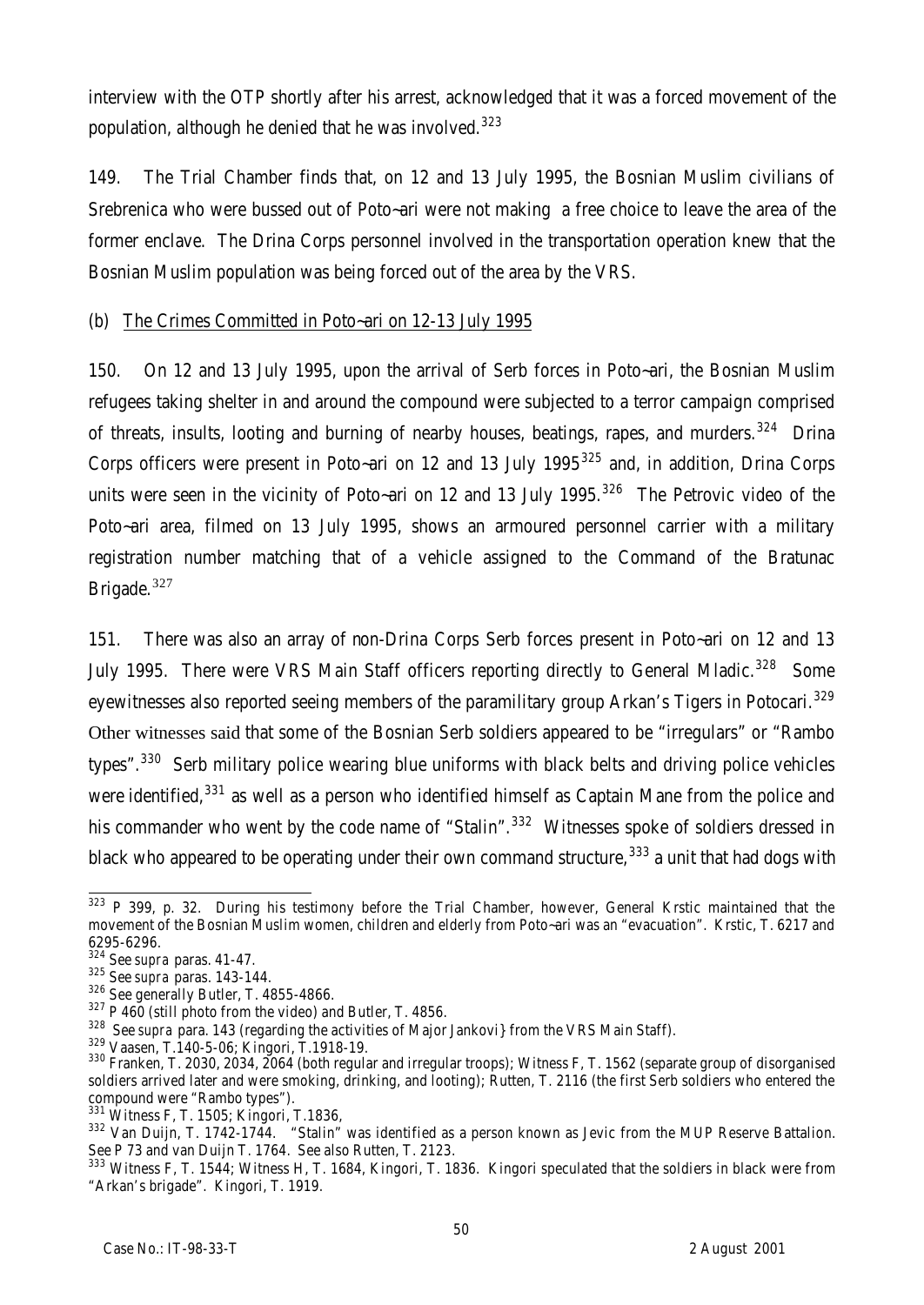them<sup>334</sup> and soldiers dressed in a combination of camouflage and civilian clothing.<sup>335</sup> Numerous witnesses, who reported the presence of "VRS soldiers" in green camouflage uniforms in Potocari, were not able to identify them as belonging to any particular unit.<sup>336</sup> These disparate groups all appeared to have their own commanding officers. $337$  While Bosnian Muslim witnesses were sometimes able to recognise individual Serb soldiers, suggesting that at least some units were from the local area,<sup>338</sup> there was evidence that Serb forces from outside the Srebrenica area had also been brought in.<sup>339</sup> Colonel Karremans, the Commander of Dutch Bat recalled hearing that General Mladic brought new troops into the enclave, including militia and Arkan's Brigade, a few days prior to the commencement of Krivaja 95.<sup>340</sup>

152. Not surprisingly, given the chaos that enveloped the Poto~ari compound on 12 and 13 July 1995, most witnesses were unable to specify which units were responsible for the crimes committed during those days. Many witnesses heard screams, gunshots and stories of murder, without directly observing the crimes themselves.<sup>341</sup>

153. The Trial Record suggests that non-Drina Corps troops were highly visible perpetrators of the opportunistic crimes committed as part of the terror campaign in Poto~ari. One witness saw "Rambo types" burning houses and crops on the hillside around Poto~ari on 12 July and, later that night, threaten to slit the throat of a young wounded Bosnian Muslim man. $342$  Only one witness directly implicated the Drina Corps in any of the mistreatment. A Dutch Bat soldier testified that members of the Drina Wolves, a sub-unit of the Zvornik Brigade, went inside houses in the vicinity of the compound and "started to plunder those houses". He identified the men as belonging to the

j  $334$  Witness H, T. 1689; Franken, T. 2036. See also Egbers, T. 2263 (testifying about the presence of a unit with German Shepherd dogs at a school where he was detained by Bosnian Serbs after being stopped at a road block south of Nova Kasaba on 13 July 1995; and Corporal Martin Van der Zwan (hereafter "Van der Zwan"), T. 2327, 2336-2338 (who was also detained by a special purpose unit with German Shepherd dogs following the capture of OP Uniform. One of the dog handlers came from Sarajevo.)

<sup>335</sup> Van Duijn, T. 1739.

<sup>336</sup> See, *e.g.*, Mandzi}, T.1006; Omanovi}, T.1103-05, 1127; Rutten, T.2149; Egbers, T.2150; Witness N, T.2787; Ademovi}, Malagi}, T.1966-67, T.1957; Hajdarevi}, T.2575; Witness H, T.1683-87.

<sup>337</sup> Vaasen, T. 1407.

<sup>338</sup> Witness D, T. 1263 (soldiers spoke with the usual accent from the region); Witness E, T. 1346, 1372 (recognised a policeman he knew prior to the war); Ademovi}, T. 1586-7 (recognised a former colleague and an acquaintance); Witness H, T. 1684 (recognised an acquaintance); Malagi}, T. 1953, 1963, 1969 (recognised several people she knew from the area, including a former policeman and soldiers dressed in camouflage.)

<sup>339</sup> Mandzi}, T. 1013 (many young soldiers he had not seen in the area before); Witness D, T. 1250 (the soldiers dressed differently from soldiers around Srebrenica, and spoke with an accent similar to Montenegrins. See also Egbers, T. 2263 (who, while being detained by Bosnian Serbs near Nova Kasaba on 13 July 1995, spoke to a person named Milanic who said he had been deployed to Srebrenica from Sarajevo with his unit); and Van der Zwan, T. 2319-2320 (who, during the time the OP Uniform was taken over, identified four soldiers wearing the badge of the Krajina Serbs, one of whom said he was from Knin).

<sup>340</sup> Karremans, T. 3378-3379.

<sup>341</sup> Mandzi}, T. 995; Omanovi}, T. 1104, 1117, 1125; Witness C, T. 1183; Vaasen, T. 1433.

<sup>&</sup>lt;sup>342</sup> Rutten, T. 2116-2117. See also Witness F, T. 1499 (soldiers in black were "cleansing" all the houses very thoroughly.)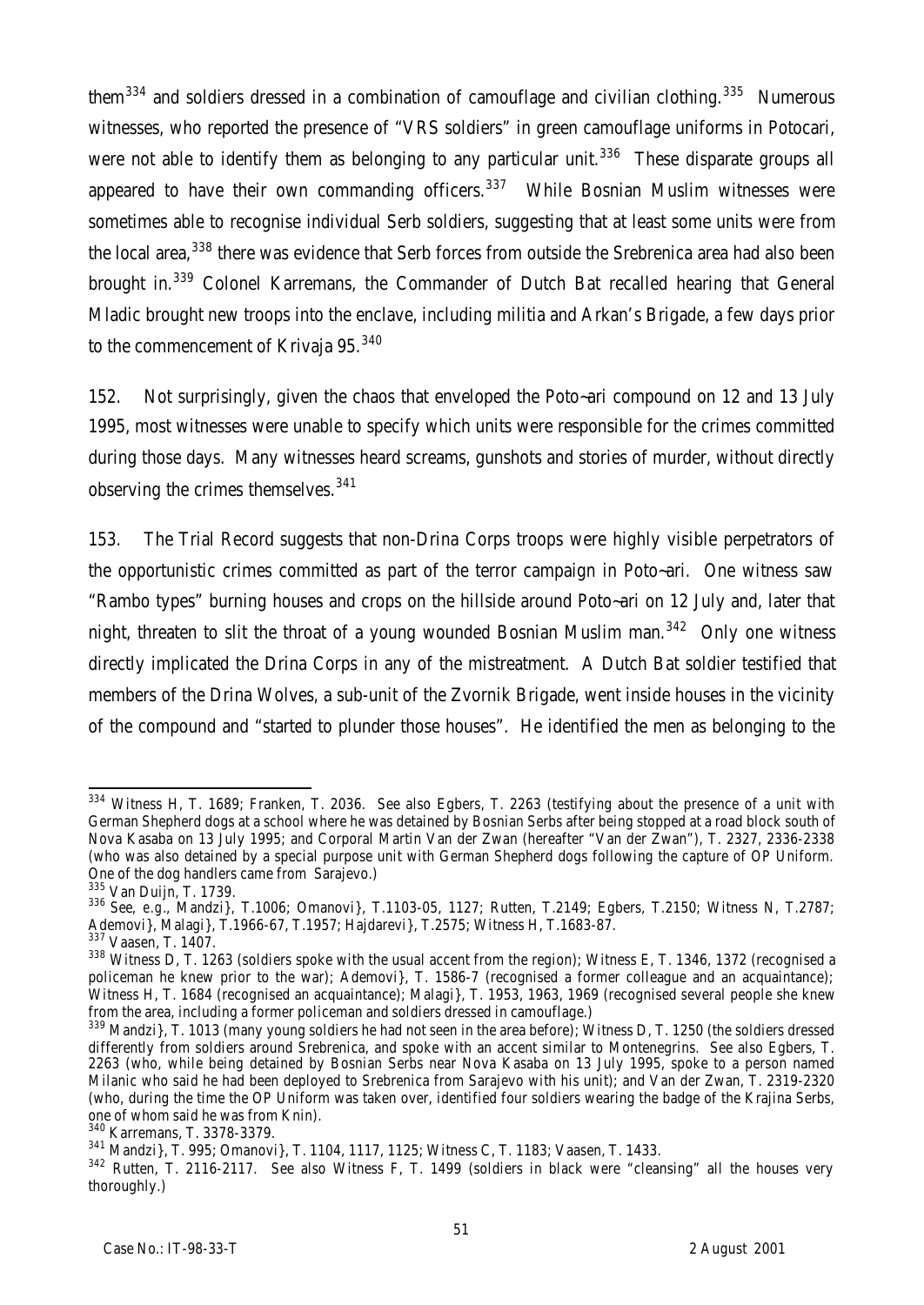Drina Wolves because he saw them wearing the Drina Wolves insignia depicting a wolf's head.<sup>343</sup> The witness heard screams from inside one of the houses and a burst of fire from an AK-47. The witness concluded that the Bosnian Muslim refugees inside the house were being killed.<sup>344</sup> Although this witness was confident about his identification of the Drina Wolves in this criminal activity, the Trial Chamber heard no other evidence corroborating the participation of this unit in the crimes. Furthermore, the same witness testified that he saw soldiers wearing HVO (*i.e.* Bosnian Croat forces) insignia in Poto~ari and there is no other support for the notion that these forces played any part in the events in Srebrenica.<sup>345</sup> Accordingly, the Trial Chamber cannot discount the possibility that this witness, although on the whole credible, was mistaken in his identification of the unit involved in the crimes he described. Indeed, upon cross-examination, the witness accepted that he was not close enough to directly observe whether the unit plundering the houses was from the Drina Corps. He merely thought it was the unit of the Drina Wolves that he had seen earlier.<sup>346</sup>

154. In the absence of direct identification evidence, the Prosecution was left to rely on the fact that regular soldiers in green camouflage uniforms, of the type usually worn by the Drina Corps including General Krstic,  $347$  were involved in the commission of crimes in Poto~ari.  $348$  However, the Trial Chamber cannot discount the possibility that there were also non-Drina Corps troops in Poto-ari wearing this standard military uniform.<sup>349</sup>

155. The evidence suggests that the various Serb units who entered Poto~ari had each been assigned a designated role in the well co-ordinated Serb campaign waged there between 12 and 13 July 1995. A Dutch Bat soldier recounted before the Trial Chamber that Poto~ari:

… was a well-prepared stage. Everybody had been assigned a task, everybody knew his position. There were people who had to guard the compound, who had to guard the surroundings. There were units who had to clear out the houses, and there were other units who had to do the interrogations…It was indeed well organised…<sup>350</sup>

 $\overline{a}$ <sup>343</sup> Vaasen, T. 1407.

<sup>344</sup> Vaasen, T. 1408 *ff.*

<sup>345</sup> Vaasen, T. 1457.

<sup>346</sup> Vaasen, T. 1470.

<sup>347</sup> Kingori, T. 1839; Franken, T. 2064-2065.

<sup>348</sup> Witness F, T. 1503 (soldiers in camouflage uniforms were looting houses); Ademovi}, T. 1589 (soldiers wearing camouflage (but without insignia) threatening to slaughter the Bosnian Muslim refugees and a soldier wearing camouflage killed a baby with a knife); Witness G, T. 1647-1648 (soldiers in green camouflage kicking Bosnian Muslim men who were boarding buses); Rutten, T. 2137-2138, (as the witness, a Dutch Bat soldier, tried to enter a room where Bosnian Muslim men were being interrogated, he had a weapon put to his face by a Serb soldier wearing green camouflage), T. 2152 (saw soldiers in green camouflage taking Deutsche marks from Bosnian Muslims), T. 2196- 2197 (saw a Serb soldier in camouflage uniform chasing a woman who had run out of a house).

<sup>&</sup>lt;sup>349</sup> Indeed, one witness encountered Serb soldiers in green camouflage uniform near Nova Kasaba on 13 July 1995 and was told by their commander (Major Zoran Malini}) that he and his unit had been deployed from Sarajevo. Egbers, T. 2241.

<sup>&</sup>lt;sup>350</sup> Witness F, T. 1513.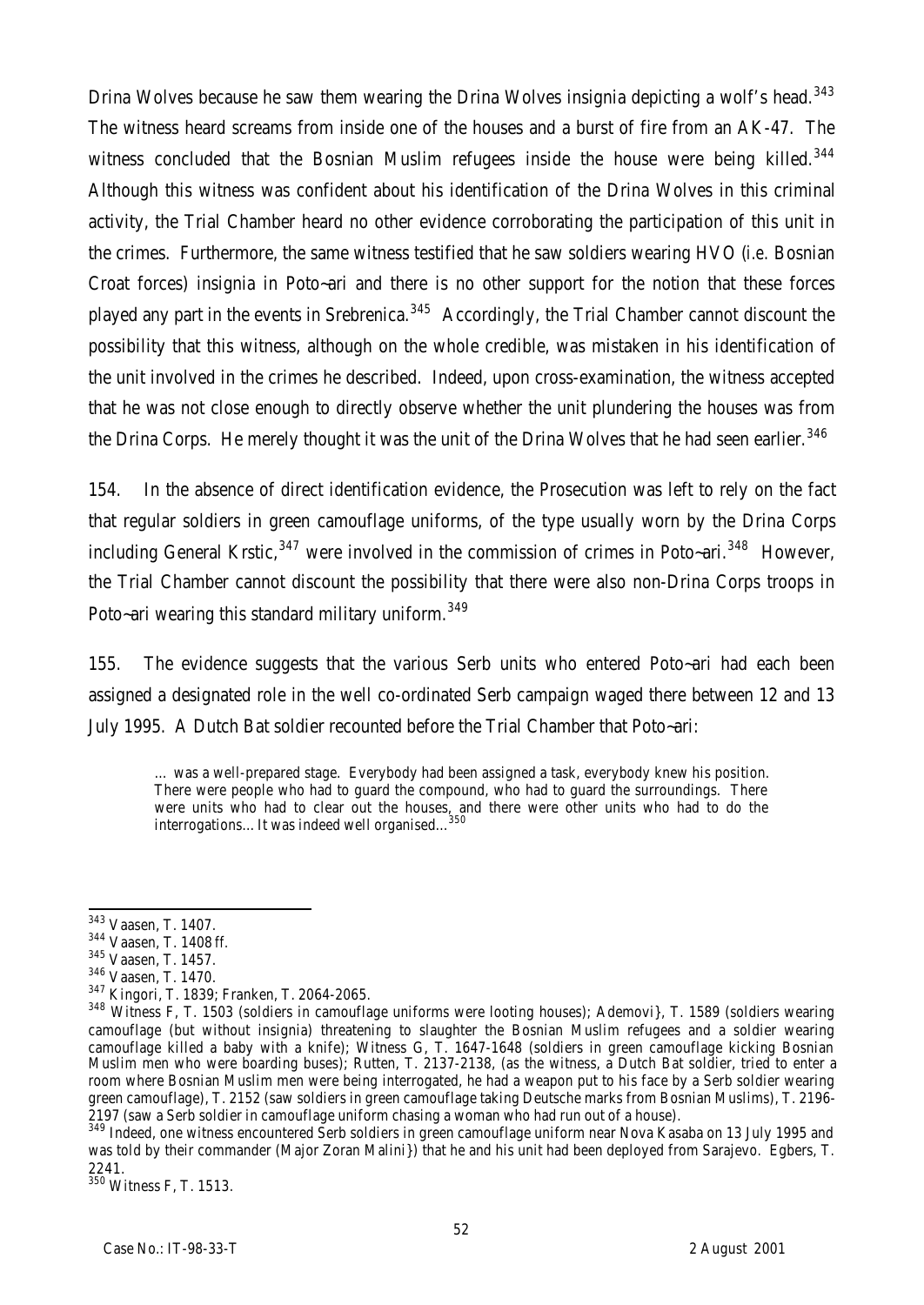Although the Trial Chamber cannot conclude with certainty the extent of the assignment given to the Drina Corps within this well-planned operation, the record does establish that Drina Corps officers were heavily involved in organising and monitoring the transportation of the Bosnian Muslim women, children and elderly from Poto~ari. This appears to have been one of the more disciplined aspects of the Poto~ari operation. One witness recalled that:

…during the deportation of the Muslim refugees, there was some kind of discipline. But for the rest of it, there was no discipline.<sup>351</sup>

The absence of any substantial direct evidence showing the involvement of Drina Corps troops in the opportunistic crimes committed against Bosnian Muslim civilians in Poto~ari, tends to suggest that the majority of these crimes were committed by irregular Serb forces that had entered the area on 12 July 1995. Nonetheless, as Prosecution witnesses testified, Drina Corps officers present in and around the Poto~ari compound could not but have been aware of the deteriorating situation of Bosnian Muslims who had gathered there and the mistreatment occurring at the hands of other Serb forces who were present in the area.<sup>352</sup> By all accounts, the harassment of the Srebrenica refugees by the Serb forces was too widespread and pervasive to be overlooked. These Drina Corps officers did nothing to prevent the criminal conduct.<sup>353</sup> Accordingly, the Trial Chamber finds that Drina Corps officers and units present in Poto~ari on 12 and 13 July 1995 must have been aware of the catastrophic humanitarian situation confronting the Bosnian Muslim refugees, as well as the general mistreatment being inflicted by Serb forces, but took no action in response.

#### (c) The Separation of the Men in Poto~ari

156. At the Hotel Fontana meeting on 12 July 1995, General Mladic had said that military-aged men in the crowd at Potocari would be screened for war crimes. $354$  The Prosecution's military experts accepted that it was not inherently unreasonable or criminal for the Bosnian Serbs to conduct such screening given widespread and plausible allegations that Bosnian Muslim raiders from Srebrenica had committed war crimes against Bosnian Serb villages.<sup>355</sup> Indeed, the Drina Corps Bratunac Brigade had prepared a list, dated 12 July 1995, of 387 suspected Bosnian Muslim war criminals in the Srebrenica enclave.<sup>356</sup> Throughout the war, large-scale prisoner exchanges were conducted between the Bosnian Serbs and Bosnian Muslims and a new infusion of Bosnian

 $\overline{a}$ 

<sup>&</sup>lt;sup>351</sup> Vaasen, T. 148.

 $352$  Witness F, T. 1564.

<sup>353</sup> Witness F, T. 1912-1913.

<sup>354</sup> See the discussion *supra* para. 134.

<sup>355</sup> Butler, T. 5397-5398.

<sup>356</sup> Butler Report para. 5.19.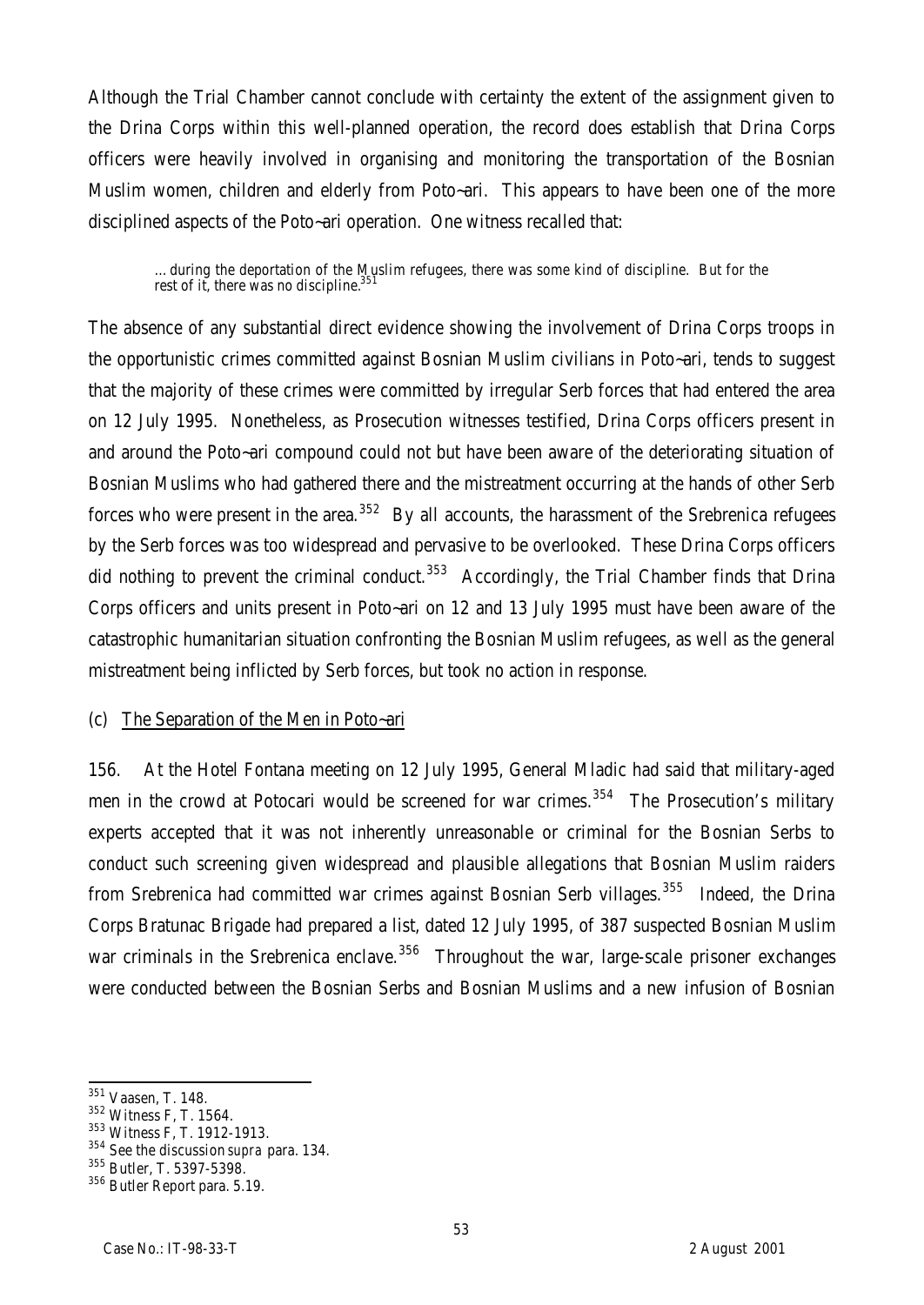Muslim prisoners would have been a potentially useful bargaining tool for the Bosnian Serbs in future exchange negotiations.<sup>357</sup>

157. Consistent with this, the men and boys in Potocari were separated from the women, children and elderly and taken to the White House for interrogation. Contrary to the claims made by General Mladic and other Serb soldiers that these men would be screened and ultimately exchanged for Bosnian Serb prisoners of war, <sup>358</sup> when they were taken to the White House they were forced to leave their belongings, including their wallets and identification papers, in a large pile outside the building prior to entering.<sup>359</sup> The Trial Chamber also heard evidence that some of the men detained at the White House were killed and mistreated in sporadic attacks<sup>360</sup> and, more generally, that all of the Bosnian Muslim men who were separated were held in appalling conditions.<sup>361</sup>

158. Again, the Trial Record is not clear as to which Serb units were involved in the separation and detention of the Bosnian Muslim men in Poto~ari. One witness recalled that police with dogs were involved in the process of separating the men, which may suggest the involvement of the 65<sup>th</sup> Protection Regiment.<sup>362</sup> Another implicated the bodyguards of General Mladic in a shooting incident in the vicinity of the White House.<sup>363</sup> More generally, witnesses reported well-organised and well-dressed soldiers in and around the White House.<sup>364</sup> Some witnesses specifically recalled that all the soldiers around the White House wore green camouflage uniforms<sup>365</sup> although, again, the Trial Chamber is unable to thereby conclude that they were Drina Corps troops. Certainly though, Drina Corps Officers were involved in procuring the buses and overseeing their journey out of the enclave, giving rise to an inference that they also played a part in boarding the Bosnian Muslim refugees onto the buses. Drina Corps officers were also seen in the vicinity of the White House during the time the separated men were detained there.<sup>366</sup> They must have been aware that the Bosnian Muslim men's belongings had been taken from them and piled out in front of the White House, as well as the terrible conditions in which these men were kept. By the late afternoon of 12 July 1995, terror in the Poto~ari compound had developed to such intensity that Major Franken was prompted to draw up a list containing the names of the men in and around the compound. In his view, the conduct of the VRS signalled to all who were present that the survival of the men was at

<sup>359</sup> Kingori, T. 1850-53; Witness F, T. 1511-1512; Malagi}, T. 1974; Franken, T. 2039.

<sup>365</sup> Rutten, T. 2153; Witness N, T. 2797.

 $\overline{a}$ <sup>357</sup> Dannatt, T. 5616-5617; Butler, T. 5389.

<sup>358</sup> Kingori, T. 1854; Rutten, T. 2195-2196; Franken, T. 2051; van Duijn, T. 1769-70, 1780, 1786.

<sup>360</sup> See the discussion *supra* para. 58.

<sup>361</sup> Kingori, T. 1844.

<sup>&</sup>lt;sup>362</sup> Witness T. 3437, and Defence Final Brief, para. 292.

<sup>&</sup>lt;sup>363</sup> Witness C, T. 1183.

<sup>364</sup> Witness C, T. 1183.

<sup>366</sup> Kingori, T. 1846-1849 (identifying Major Nikoli}, Colonel Popovi}, and General @ivanovi} as present at the White House) and Rutten, T. 2152 (identifying General @ivanovi} as present at the White House). The presence of General Krstic at the White House is considered *Infra* paras. 365-367.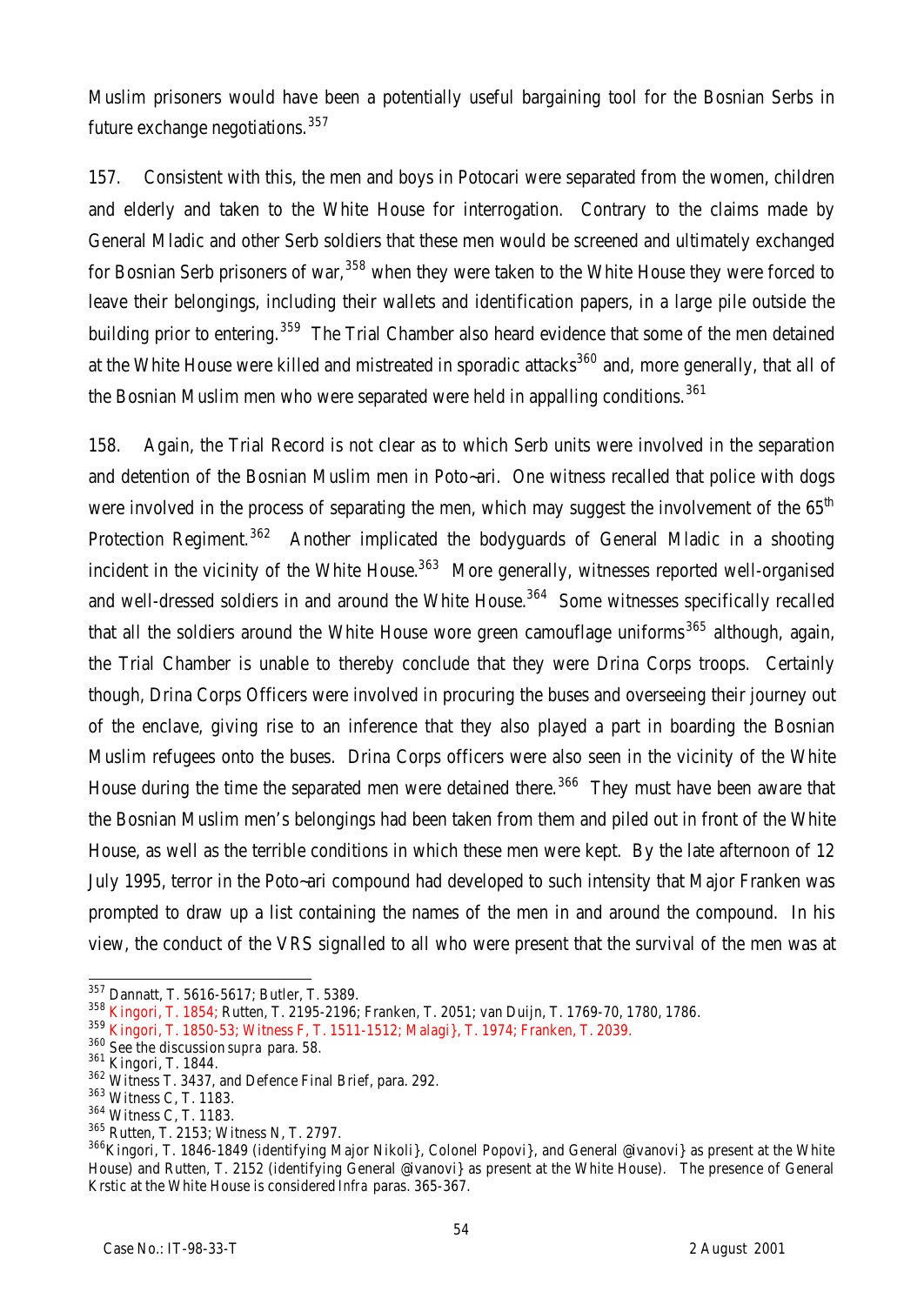risk and Major Franken made his list in an effort to safeguard their lives by establishing a record of their presence in the compound.<sup>367</sup> The Drina Corps officers present must have also known that there was a terrible uncertainty about what was going to happen to the separated men. One Dutch Bat witnesses summed it up in this way:

[Y]ou could see the total fear, and I never thought that it really existed, but you could even smell death there because it was total fear, what you saw on the faces of the men and the young boys.<sup>368</sup>

159. Beginning on the afternoon of 12 July 1995 and continuing throughout 13 July 1995, men detained in the White House were bussed out of the Poto~ari compound to detention sites in Bratunac.<sup>369</sup> Colonel Kingori testified that:

…the men who were being taken from that white building, the ones who had been put together earlier. They were put on their own buses, different from the ones carrying the women and children and we did not know where there destination was…<sup>370</sup>

Ithe men who had been separated] could [sic] shout and say, 'You know these people are going to kill us, and then you are not doing anything about it.' …Something bad was actually going to be done to them. You know we could see it…you could see there was a lot of fear. They were crying, You know, men –you can imagine men crying in front of you and seeking assistance from you, assistance which you cannot give--it had gone beyond my control.<sup>371</sup>

Drina Corps officers present in the compound, particularly those in the vicinity of the White House, must have known that the separated men from Poto~ari were bussed out to detention sites in Bratunac. Indeed, the fact that the buses transporting the Bosnian Muslim men from Poto~ari were diverted from the transportation of the women, children and elderly, which the Drina Corps was overseeing, to carry out this task made that knowledge on their part inevitable.<sup>372</sup>

160. Later, after all of the Bosnian Muslim civilians had gone from Poto~ari, the piles of personal effects, including identity cards, that had been taken from the Bosnian Muslim men and boys were set on fire.<sup>373</sup> At that point Dutch Bat soldiers were certain that the story about screening for war criminals could not be true: something more ominous was afoot.<sup>374</sup> The Chamber accepts that, at the stage when the Bosnian Muslim men were divested of their identification *en masse*, it must have been apparent to any observer that the men were not being screened for war crimes. In the absence of personal documentation, these men could no longer be accurately identified for any purpose. Rather, the removal of their identification could only be an ominous signal of atrocities to come. However, the evidence suggests that the destruction of the identity documents did not occur until

 $\overline{a}$ 

<sup>&</sup>lt;sup>367</sup>Franken, T. 2096-2097

<sup>368</sup> Rutten, T. 2149-2150.

<sup>369</sup> Witness G, T. 1646; Kingori, T. 1855; Egbers, T. 2233.

<sup>370</sup> Kingori, T. 1855

<sup>371</sup> Kingori, T. 1856-1857.

<sup>372</sup> Vaasen, T. 1439-1440; Witness L, T. 2662; Witness P, T. 2956.

<sup>373</sup> Rutten, T. 2136; Witness F, T. 1541-1542; van Duijn, T. 1786.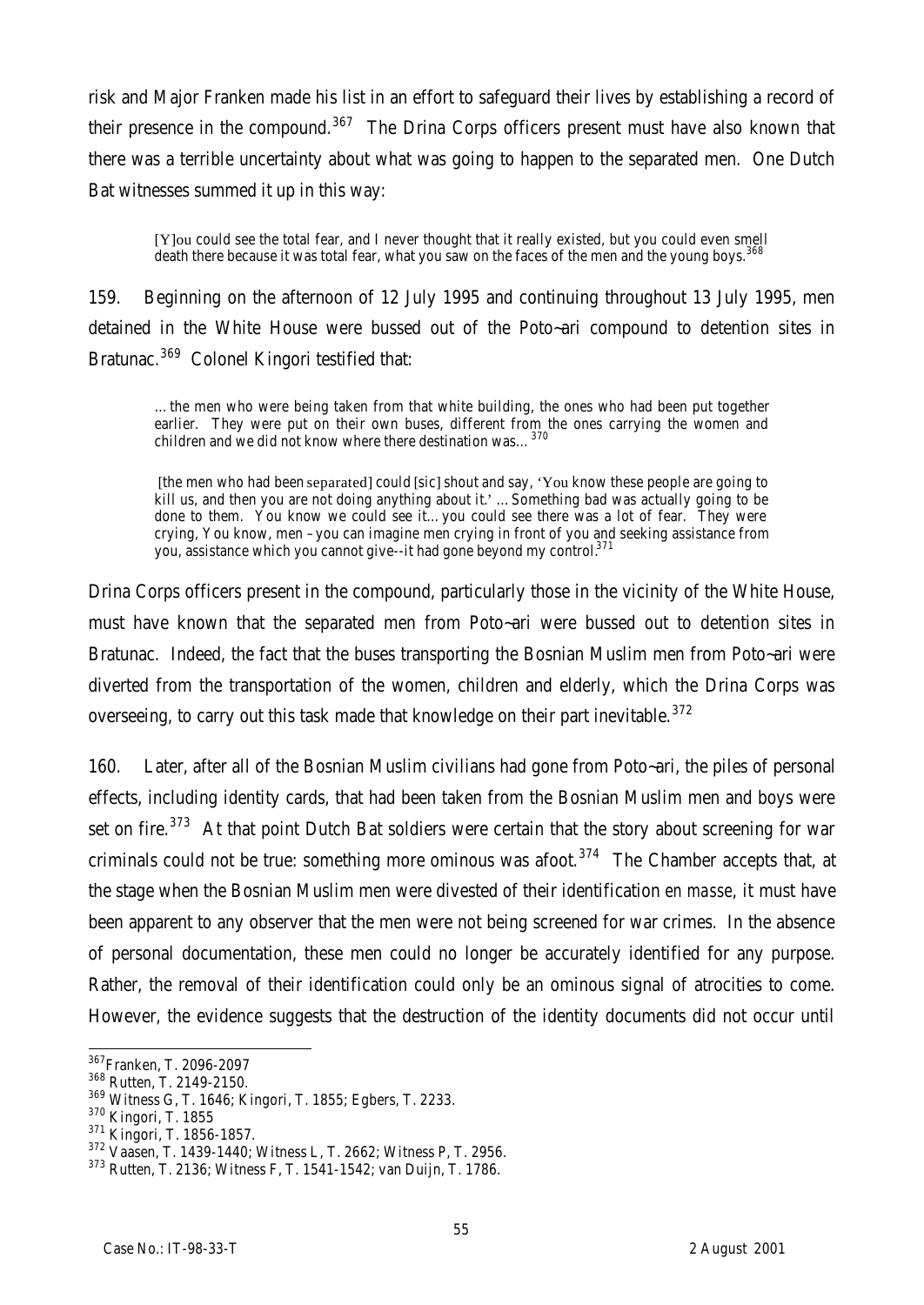the late afternoon or evening of 13 July 1995. On the basis of the evidence presented, the Trial Chamber is unable to positively conclude that any Drina Corps personnel were still in the compound at the time the personal belongings taken from the Bosnian Muslim men detained in the White House were burned.

161. The Trial Chamber finds that Drina Corps personnel present in the Poto~ari compound, on 12 and 13 July 1995, knew that the Bosnian Muslim men, who were separated from the women, children and elderly, were not treated in accordance with accepted practice for war crimes screening and that there was a terrible uncertainty about what the fate of these men would be. The Drina Corps Command also knew that the separated men from Poto~ari were bussed out to detention sites in Bratunac using busses that had been diverted from the transportation of the women, children and elderly, which the Drina Corps was overseeing.

## 4. Involvement of the Drina Corps in Action against the Bosnian Muslim Column

162. Immediately following the take-over of Srebrenica, the whereabouts of the 28<sup>th</sup> Division of the ABiH were unknown.<sup>375</sup> This was of great concern to the VRS, as was the possibility that forces of the 2<sup>nd</sup> Corps of the ABiH attacking from the direction of Tuzla and Kladanj would link up with elements of the  $28<sup>th</sup>$  Division.<sup>376</sup> Radio intercepts indicate that the VRS first became aware of the formation of the column around 0300 hours on 12 July 1995.<sup>377</sup> At the Hotel Fontana meetings on 11 and 12 July 1995, General Mladic had attempted to secure the surrender of the ABiH forces in the area of the former enclave. He was, however, unsuccessful and, in the ensuing days, VRS units, including units of the Drina Corps that were not engaged in the @epa campaign, were assigned to block the column.<sup>378</sup> In addition to these Drina Corps units, non-Drina Corps units, including a Special Brigade of the police units of the RS Ministry of the Interior (*Ministarstvo Unutrašnih Poslova*, or MUP), elements of the Military Police Battalion of the 65<sup>th</sup> Protection Regiment and subsequently elements of the municipal police, also took action to block the column.<sup>379</sup> Over the course of 12 and 13 July 1995, a series of intercepted conversations track the developing knowledge of the Drina Corps,  $380$  and the VRS generally,  $381$  about the column.

<sup>374</sup> Rutten, T. 2195; Franken, T.2051; van Duijn, T. 1769-70, 1780, 1786.

<sup>375</sup> Radinovi}, T. 7951-7952.

<sup>376</sup> Radinovic Report, paras. 4.17-4.18.

<sup>377</sup> Butler, T. 4929-4930; P 500; P 501; P 502; and P 503.

<sup>378</sup> Radinovic Report, para. 3.26.

<sup>379</sup> D 98, P 830, P 507, P 503, P 404/2/114, P 878, P 502, P 404/2/115, D 165, P 508, P 487, P 404/61, P 504, P 507; also P 511, and generally Butler, T. 4871-4872. See also Radinovic Report, para. 3.26.

<sup>380</sup> P 507 (intercepted conversation on 12 July 1995 involving an officer at the Drina Corps Headquarters and discussing MUP involvement in the operations relating to the column). See also Butler T. 4944-4945; P 508 (intercept dated 12 July 1995 at 11.56 hours involving officers from the 1<sup>st</sup> Bratunac Light Infantry Brigade, and the Drina Corps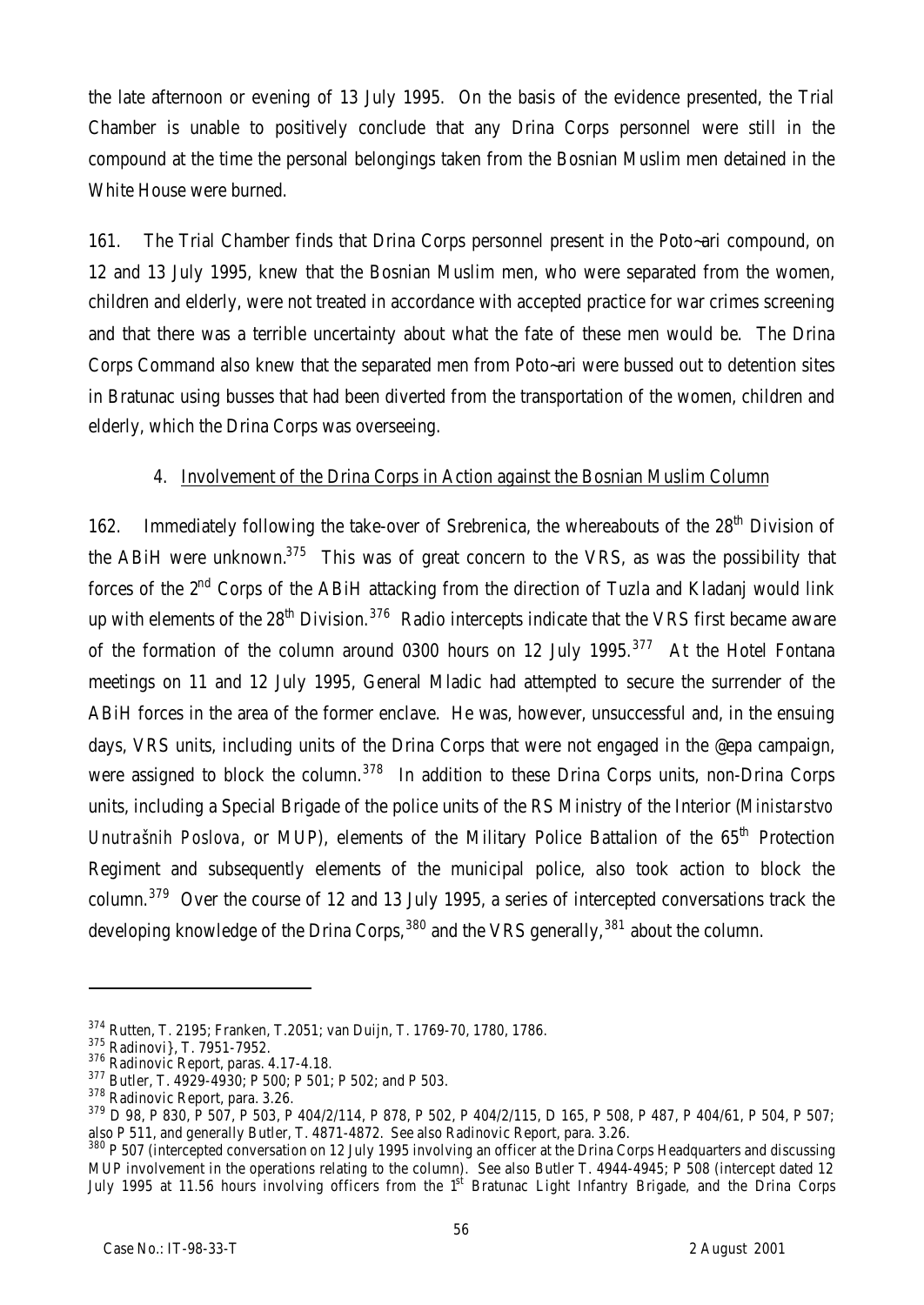163. About one third of the Bosnian Muslim column was comprised of soldiers from the 28<sup>th</sup> Division, and about two-thirds were Bosnian Muslim civilian men from Srebrenica.<sup>382</sup> The military experts for both the Prosecution and the Defence agreed that, under VRS regulations, the column qualified as a legitimate military target.<sup>383</sup> Certainly the Indictment in this case does not allege that the combat activities against the column were deliberately or indiscriminately directed against civilians in the column. However, thousands of Bosnian Muslim men were also captured from the column, most of them civilians, transferred to detention sites, and subsequently executed. Consequently, the knowledge the Drina Corps had of the column, as well as Drina Corps involvement in action taken against it, particularly the capture of Bosnian Muslim prisoners, forms a critical backdrop to the Trial Chamber's findings on the criminal responsibility of General Krstic for the Srebrenica crimes.

#### (a) Combat against the Column

164. As the Bosnian Muslim column attempted to break out of the enclave, it first moved through the area of responsibility of the Bratunac Brigade. The 13 July 1995 Combat Report sent by the Bratunac Brigade to the Drina Corps Command discussed military activities related to encircling and crushing groups of Bosnian Muslims attempting to escape the area.<sup>384</sup> The combat against the column in the Bratunac zone of responsibility, however, appears to have been of low intensity.<sup>385</sup>

165. Leaving the area of the Bratunac Brigade, the column moved up towards the Zvornik Brigade's zone of responsibility. On 12 July 1995 at 16.40 hours, the Chief of Staff of the Zvornik Brigade, Major Dragan Obrenovi}, was heard in an intercepted conversation discussing matters relating to the column and the activities of the MUP who were deployed to ambush the column along the Konjevi}-Polje road.<sup>386</sup> In a conversation at 20.35 hours on 13 July 1995, Major Obrenovi} is again heard reporting on the movement of the column to an unidentified General.<sup>387</sup> The General ordered Major Obrenovi} to take urgent steps to ensure he did not "let anything

<sup>384</sup> P 488.

Command and discussing the movement of the column); P 509 (intercept on 12 July 1995 at 13.45 hours involving an officer at the Drina Corps Command and discussing complications in the area where the 4<sup>th</sup> Battalion was deployed): and P 511 (intercepted conversation on 12 July 1995 at 16.40 hours involving Major Obrenovi}, the Chief of Staff of the Zvornik Brigade, discussing the movement of the column and the police ambushes that had been set along the Konjevi} Polje-Hrncici stretch.).

<sup>381</sup> P 500 (intercept between unidentified subscribers at 0603 hours on 12 July 1995); P 502 (intercept between unidentified subscribers at 06.56 hours on 12 July 1995); P 506 (intercept on 12 July 1995 discussing the location of the column); P 515 (intercepted conversation on 13 July 1995 at 09.10 hours involving Colonel Beara, Security Chief of the Main Staff, and discussing Bosnian Muslim prisoners in Konjevi} Polje)

<sup>382</sup> See *supra* para. 61.

<sup>383</sup> Radinovic Report, para. 3.25; and Butler, T. 4921.

<sup>385</sup> Butler, T. 4993.

<sup>386</sup> P 511; Butler, T. 4949-4951.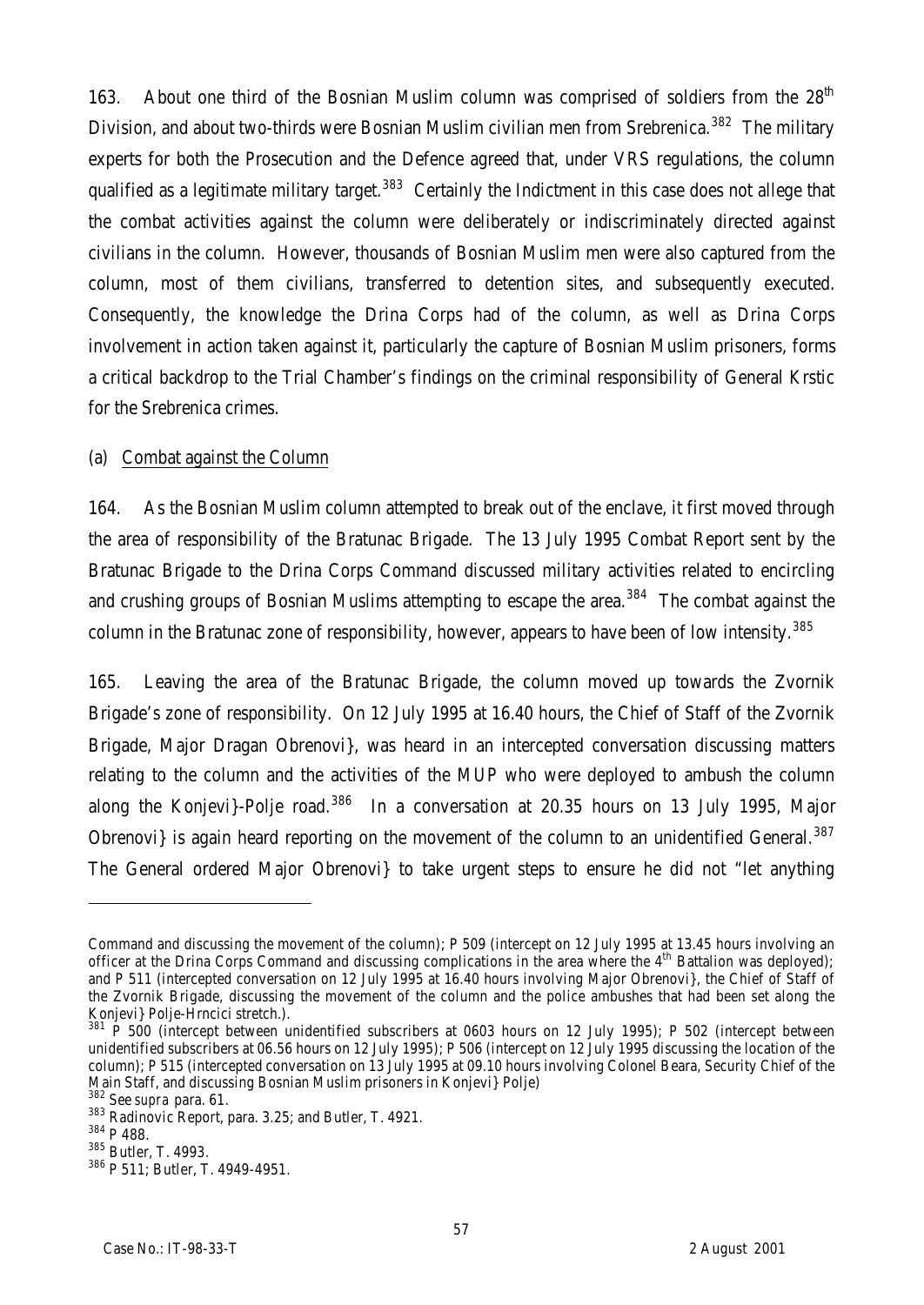through". On 13 July 1995, the Zvornik Brigade reported to the Command of the Drina Corps that troops not engaged for @epa were being deployed to deal with the enemy forces known to be moving out of Srebrenica and towards Tuzla. Clashes between the Zvornik Brigade and the  $2^{nd}$ Corps of the ABiH from Tuzla were also noted.<sup>388</sup> The Daily Combat report sent to the Drina Corps Command by the Zvornik Brigade on 14 July 1995 reveals that clashes with the  $2<sup>nd</sup>$  Corps continued and, in addition, the Zvornik Brigade encountered the Bosnian Muslim column at around 18.00 hours.<sup>389</sup> Later that same day, the Zvornik Brigade reported to the Drina Corps Command, in an Interim Combat Report, that the Bosnian Muslim column had broken through the defences of the Zvornik Brigade.<sup>390</sup> By 10.00 hours on 15 July 1995, the Zvornik Brigade was aware of the presence of a column "of between four and five thousand".<sup>391</sup> The Daily Combat Report sent to the Drina Corps Command by the Zvornik Brigade on 15 July 1995 reported heavy combat with the Bosnian Muslim column, as well as the actions of Bosnian Muslim forces who were attacking the front line in an effort to assist the column in breaking through.<sup>392</sup> An Interim Combat Report of the same date states that the Zvornik Brigade was completely engaged by enemy forces.<sup>393</sup> On 16 July 1995, Lieutenant Colonel Vinko Pandurevi}, the Commander of the Zvornik Brigade, reported that, in view of the enormous pressure on his Brigade, he had taken a unilateral decision to open up a corridor to allow about 5,000 unarmed members of the Bosnian Muslim column to pass through.<sup>394</sup> Following this, on 17 and 18 July 1995, Zvornik Brigade units engaged in pockets of combat with Bosnian Muslim stragglers who remained in the zone of responsibility.<sup>395</sup>

166. Undisputed evidence thus demonstrates that the Drina Corps subordinate Brigades, particularly the Bratunac and Zvornik Brigades, engaged in combat with the column as it attempted to break-through to Bosnian Muslim held territory. These Brigades were continuously reporting to the Drina Corps Command about matters relating to the column between 12 and 18 July 1995.

l

390 P 550 (Zvornik Brigade Interim Combat Report, 14 July 1995).

<sup>392</sup> P 597.

<sup>387</sup> P 542.

<sup>388</sup> P 540, (Zvornik Brigade Daily Combat Report 13 July 1995).

<sup>389</sup> P 548 (Zvornik Brigade Daily Combat Report, 14 July 1995). See also P 555 (intercepted conversation at 09.10 hours on 14 July 1995 in which the duty officer of the Zvornik Brigade informs General @ivanovi} about the size of the column and the threat posed by it.); P 556 (intercepted conversation at 20.38 hours on 14 July 1995 between the duty officer of the Zvornik Brigade and General @ivanovi} about the column).

<sup>&</sup>lt;sup>391</sup> P 607 (Intercept between Colonel Pandurevi) and a person named "Mijatovi}", 15 July 1995)

<sup>393</sup> P 609; Butler, T. 5115.

<sup>394</sup> P 614 (Zvornik Brigade Interim Combat Report, 16 July 1995).

<sup>&</sup>lt;sup>395</sup> P 641 (Zvornik Brigade Combat Report for 17 July 1995, sent to the Command of the Drina Corps); P 675 (Zvornik Brigade Interim Combat Report for 18 July 1995, sent to the Command of the Drina Corps); and P 676 (Zvornik Brigade Combat Report for 18 July 1995 sent to the Command of the Drina Corps); P 694 (intercepted conversation on 19 July 1995 at 08.12 hours in which Colonel Pandurevi} speaks of chasing 150 Muslims remaining within his zone of responsibility.) See also Butler Report, para. 7.74.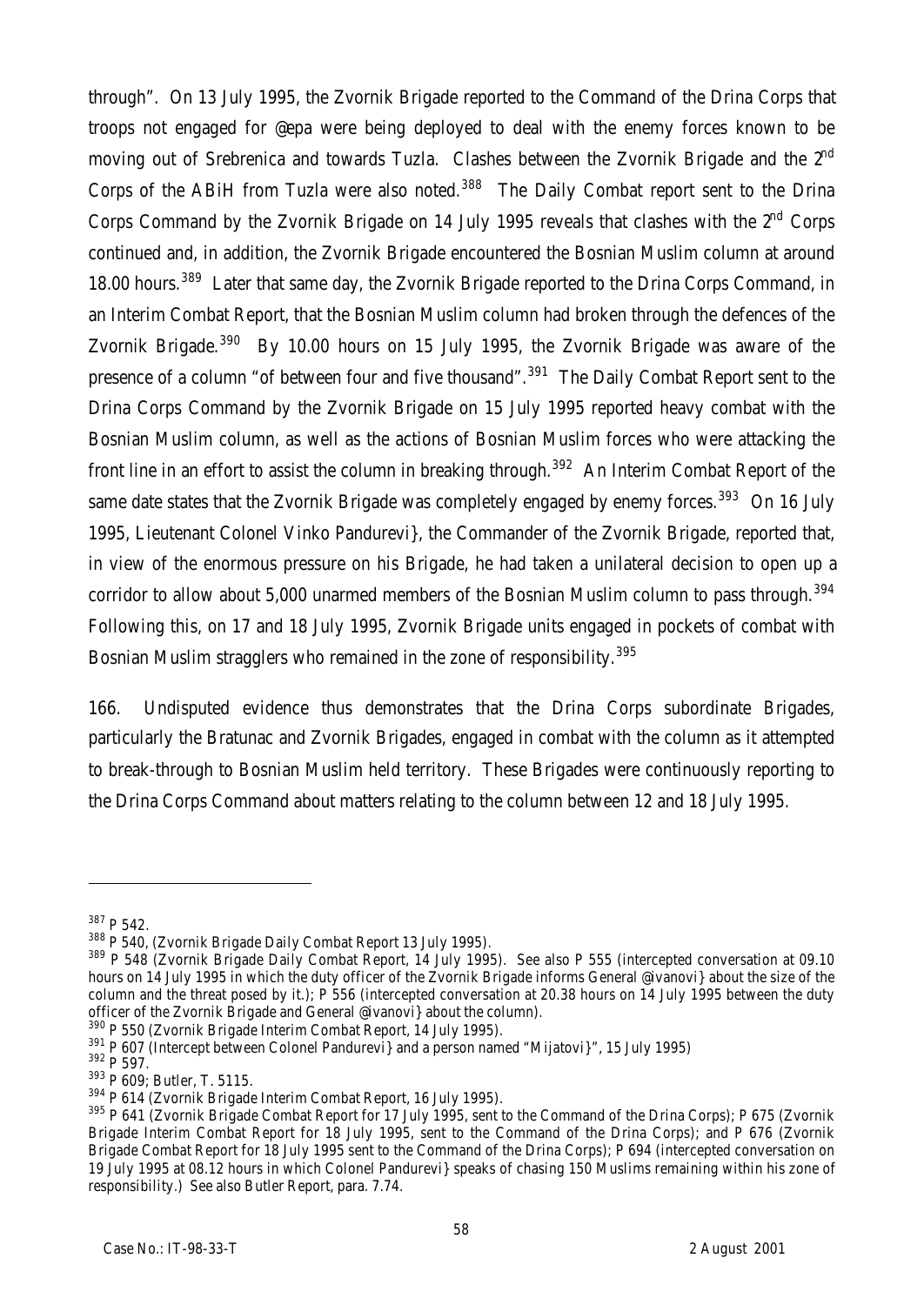#### (b) Capture of Bosnian Muslim Men from the Column

167. Mr. Butler calculated that, from the afternoon of 12 July 1995, or the early evening at the latest, the Bosnian Serbs were capturing, within the zone of responsibility of the Drina Corps, large numbers of the men from the column.<sup>396</sup> How much the Drina Corps knew about the capture of the men and the involvement of Drina Corps units in these events, proved to be the subject of a critical debate between the parties in the case.

## (i) General Knowledge that Bosnian Muslim Men were Being Captured from the Column

168. There is persuasive evidence that the Drina Corps Command knew that prisoners were being captured from the column from 12 July 1995 onwards. An intelligence report prepared by the Zvornik Brigade on 12 July 1995 and received by the Drina Corps Command in the early morning hours of 13 July 1995, expressly referred to the fact that Bosnian Muslims in the column were "fleeing in panic, without any control, in groups or individually and giving themselves up to the MUP/Ministry of the Interior/ or the VRS/Republika Srpska Army."<sup>397</sup> On 13 July 1995, the contents of this report were subsequently conveyed by the Drina Corps Intelligence Department to, *inter alia*, the Main Staff and the MUP, in a document that stated "*our* soldiers were using megaphones asking them to surrender" (emphasis added).<sup>398</sup>

169. Certainly the Drina Corps Command was well aware of the general VRS plan to capture the Bosnian Muslim men trying to breakthrough to Tuzla. Indeed, the Drina Corps Command received direct orders from the Main Staff to take prisoners from the Bosnian Muslim column. On 13 July 1995,<sup>399</sup> in an attempt to forewarn Drina Corps Brigades who were in the approaching column's line of attack, Lieutenant Colonel General Milan Gvero, the Main Staff Assistant Commander for Moral Legal and Religious Affairs, issued an order about the column to the Drina Corps Command.<sup>400</sup> The order was also sent to the Drina Corps Forward Command Post (hereafter "FCP") and directly to the relevant subordinate Brigades, namely the Zvornik Brigade, the Bira} Brigade and the Vlasenica Light Infantry Brigade. General Gvero described the column as comprised of "hardened criminals and cut-throats, who will stop at nothing in order to avoid capture and escape to Bosnian Muslim controlled territory." The Corps and Brigade commands were ordered to use all available manpower in "discovering, blocking, disarming and capturing" men from the column. To this end, the Drina Corps was ordered to set ambushes along the Zvornik-Crni Vrh-Sekovici-Vlasenica road. General Gvero specified the procedure to be followed when Bosnian

 $\overline{a}$  $^{396}_{11}$  Butler T. 5453.

 $397 P8.$ 

<sup>398</sup> P 739.

 $399$  This date was identified by Butler, T.4 968.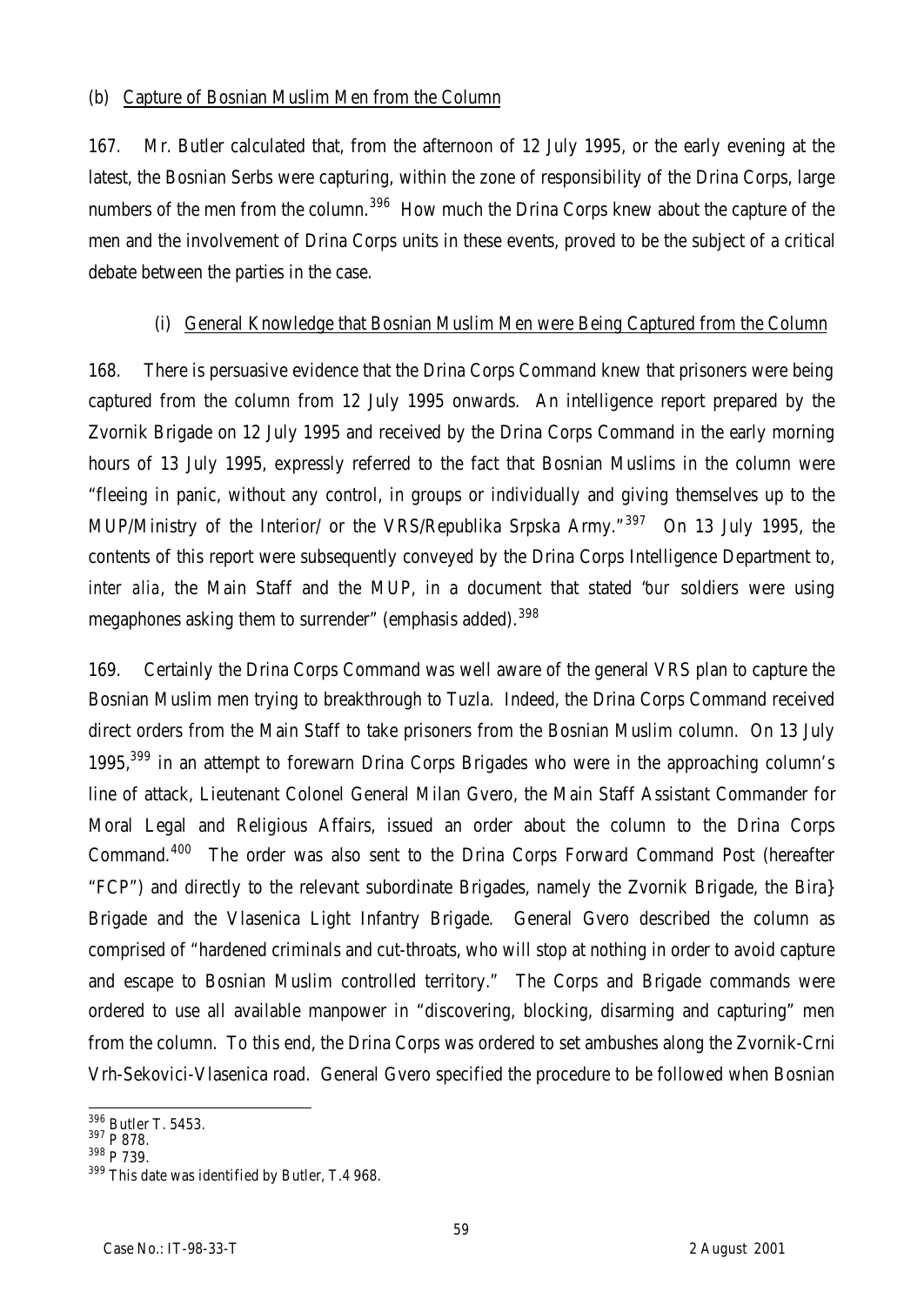Muslims from the column were captured, one aspect of which was reporting immediately to the "Superior Command." Later that same day, General @ivanovi} issued an order at 16.00 hours largely reproducing the order sent by General Gvero.<sup>401</sup>

170. The Trial Chamber finds that, from 12 July 1995, the Drina Corps Command knew Bosnian Muslim prisoners were being taken from the column by Bosnian Serb forces within its zone of responsibility. The Drina Corps Command was informed of the Main Staff policy of blocking and capturing the Bosnian Muslim men in the Column and the Main Staff had directed that Drina Corps units be deployed in setting ambushes for the column.

# (ii) 13 July 1995: Participation in the Capture of Prisoners along the Bratunac-Konjevi} Polje Road

171. The vast majority of prisoners were seized along the road between Bratunac and Konjevi} Polje on 13 July 1995. An intercepted conversation on that day indicates that about 6,000 men had been captured by 1730 hours.<sup>402</sup> Witnesses estimated that between 1,000 and 4,000 Bosnian Muslim men captured from the column were detained in the Sandi}i Meadow on 13 July 1995.<sup>403</sup> The soldiers guarding the men forced them to drop their belongings into big piles and to hand over their valuables. Late in the afternoon of 13 July 1995, General Mladic visited the meadow and told the men that they would not be hurt but would be exchanged as prisoners of war and that their families had been transported safely to Tuzla.<sup>404</sup> The Bosnian Serb forces on the scene began shepherding the men out of the meadow. Some were put on buses or marched towards the nearby Kravica Warehouse.<sup>405</sup> Others were loaded on buses and trucks and taken to Bratunac and other nearby locations.<sup>406</sup> In addition, an estimated 1,500 and 3,000 men captured from the column were held prisoner on the Nova Kasaba football field on 13 July 1995.<sup>407</sup> As in the Sandi i meadow, the men at Nova Kasaba were forced to turn over their valuables and abandon their belongings.<sup>408</sup> General Mladic visited that field in the afternoon of 13 July 1995 as well, but this time he told the prisoners that the Bosnian Muslim authorities in Tuzla did not want them and so they would be sent

<sup>400</sup> P 532.

<sup>401</sup> P 462.

<sup>402</sup> P 523.

<sup>&</sup>lt;sup>403</sup> Compare Witness K, T. 2503, 2508 (originally 1,000 people, increasing to 3,500 or 4,000 in a few hours); Witness L, T. 2659 (2,000 to 2,500 people); Husi}, T. 2619 (1,000 people); Witness J, T. 2451 (2,000 people); Witness O, T. 2874 (1,000 to 2,000 people).

<sup>404</sup> Witness J, T. 2459; Witness K, T. 2509; Witness L, T. 2660-2661.

<sup>405</sup> Witness K, T. 2510; Witness J, T. 2461.

<sup>406</sup> Witness O, T. 2871.

<sup>407</sup> Witness P, T. 2950-2951; Witness Q, T. 3022.

<sup>408</sup> Witness P, T. 2950.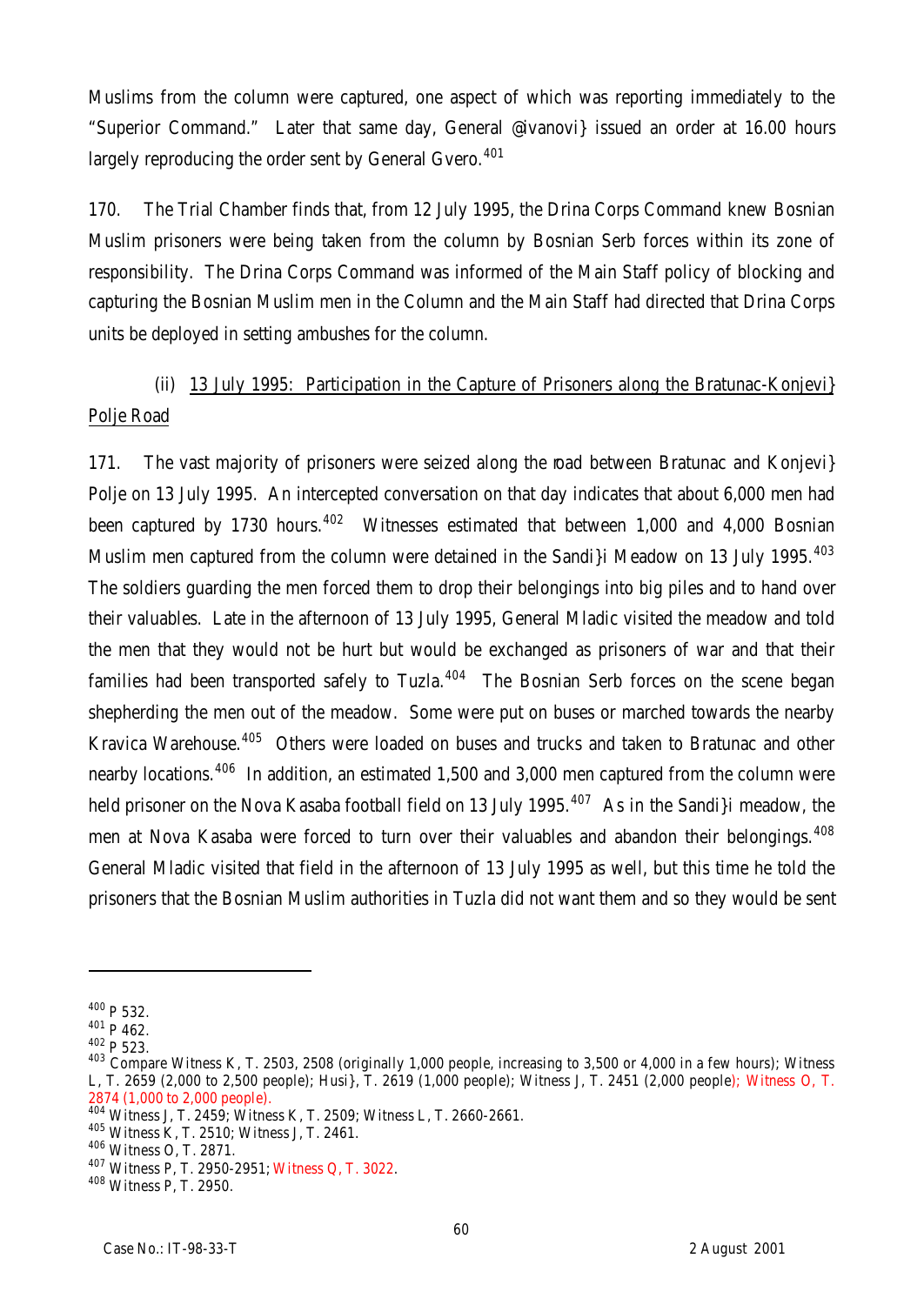somewhere else.<sup>409</sup> Most of the men at Nova Kasaba were subsequently loaded into buses and trucks and taken to Bratunac and other holding sites.<sup>410</sup>

172. The evidence conclusively establishes that, on 13 July 1995, MUP forces were deployed along the stretch of road between Konjevi} Polje and Bratunac where the bulk of the Bosnian Muslim prisoners were captured from the column. $411$  The Prosecution argued that Drina Corps units were also present there, but the Defence adamantly denied this.

173. A video taken by Serb journalist, Zoran Petrovi}, in the company of Lieutenant Colonel Ljubisa Borov~anin, the Deputy Commander of a Special MUP Brigade, recorded the activity along the Bratunac-Konjevi} Polje road on 13 July 1995.<sup>412</sup> Mr. Butler presented circumstantial evidence indicating that military equipment shown in the film belonged to units of the Drina Corps, specifically the  $4<sup>th</sup>$  Battalion of the Bratunac Brigade (a Zvornik Brigade unit, that at the time was functioning as a Bratunac Brigade unit) and the  $2^{nd}$  Romanija Brigade.<sup>413</sup> However, this evidence is not sufficiently reliable to support a firm conclusion by the Trial Chamber that these Drina Corps units were engaged in the capture of Bosnian Muslim men along that stretch of road. For example, during his testimony, Mr. Butler suggested that a photograph of soldiers wearing flak jackets who were guarding a group of Bosnian Muslim prisoners in Sandi}i probably belonged to the 4<sup>th</sup> Battalion of the Bratunac Brigade. He drew this conclusion based upon information the OTP uncovered during the course of its investigations about the equipment inventories of the various units in the area.<sup>414</sup> However, when Mr. Butler was recalled during the Prosecution's rebuttal case, he informed the Chamber that ongoing investigations had revealed that the individuals in the photograph were members of a police unit and not in fact members of the army.<sup>415</sup> Similarly, during his initial testimony, Mr. Butler concluded that the army owned a tank shown in the Petrovi} video.<sup>416</sup> During rebuttal, the Prosecution filed a stipulation, with the agreement of the Defence, that a witness would testify that the tank in question belonged to a police unit.<sup>417</sup>

174. The Prosecution also relied upon general evidence that army units, in addition to the MUP, were present along the Bratunac-Konjevic Polje road on 13 July 1995. First, Mr. Butler doubted

 $\overline{a}$  $^{409}$  Witness P, T. 2953-2954. See also Witness Q, T. 3013-15.

<sup>410</sup> Witness P, T. 2955-2956

<sup>411</sup> In addition to the video showing the presence of the MUP along this stretch of road on 13 July and discussed *Infra* para. 173, an intercepted conversation on 12 July 1995 at 16.40 hours reveals that the civilian police were involved in setting up an ambush in Konjevic Polje. See P 512. An order issued by the Main Staff in the late evening of 12 July 1995 also noted that organs of the MUP had been assigned to "secure the communication Bratunac-Konjevi} Polje." See D 165. General Krstic agreed that the MUP were present in this area. Krstic, T. 6416.  $412 P3$ .

<sup>413</sup> Butler, T. 4925-4931.

<sup>414</sup> P 493, and Butler T. 4926-4927.

<sup>415</sup> Butler, T. 9181.

<sup>416</sup> P 3 video still number 491.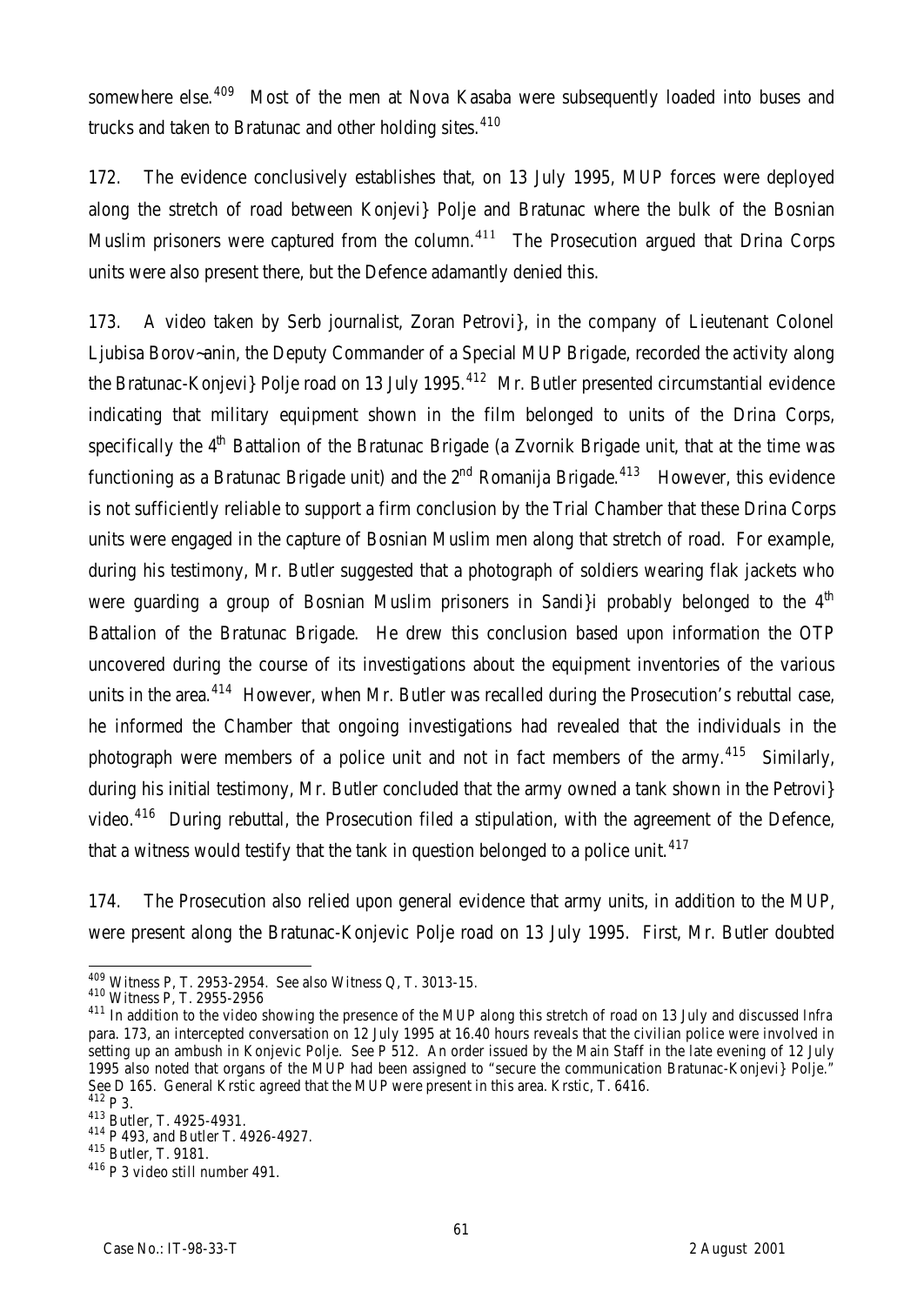whether the entire stretch of road between Bratunac and Konjevic Polje could have been secured by the MUP, given the breadth of the area involved and the limited number of MUP formations known to be present.<sup>418</sup> Second, Mr. Butler testified that, when interviewed by the OTP, the police who were filmed by Petrovi} guarding the Bosnian Muslim prisoners in Sandi}i on 13 July 1995, confirmed that there were army members with them in the Sandi i meadow area that day.<sup>419</sup> The Bosnian Muslim men who made it through to Tuzla after being caught up in the second part of the column, stated that both the MUP and the VRS were engaged in capturing Bosnian Muslim men.<sup>420</sup> The women, children and elderly who had been bussed from Poto~ari to Kladanj also told members of the ABiH, who met them upon their arrival, that they had seen dead men lying by the road and also claimed that the army had been involved. $421$  Witnesses captured in several locations remembered only seeing "Bosnian Serb soldiers," in green camouflage uniforms, without knowing which unit they came from.<sup>422</sup> Some remembered blue camouflage uniforms<sup>423</sup> and police cars.<sup>424</sup> Other witnesses recounted rumours that members of the paramilitary group, called Arkan's Tigers, were in the area;<sup>425</sup> some reported seeing Bosnian Serb soldiers dressed in stolen UN uniforms.<sup>426</sup> There was, however, virtually no evidence demonstrating that units of the Drina Corps were amongst these army forces. The only exception is one eyewitness who recalled seeing a truck with a wolf's head on the door, the emblem of the Drina Corps, at the football field in Nova Kasaba, where captured men were collected.<sup>427</sup>

175. Although there is some persuasive force in the arguments and evidence presented by the Prosecution, the Trial Chamber is unable to conclude, beyond a reasonable doubt, that Drina Corps units participated in the capture of the thousands of Bosnian Muslim men from the column who were taken along the Bratunac-Konjevi} Polje Road on 13 July 1995.

176. Although the Prosecution was unable to identify specific Drina Corps units along the Bratunac-Konjevi} Polje road on 13 July 1995, there is strong evidence that the Corps Command knew that thousands of Bosnian Muslim prisoners had been captured along that stretch of road throughout the day. A series of intercepted conversations show close co-operation and co-

<sup>417</sup> Stipulation 890, T. 9186.

<sup>418</sup> Butler, T. 9201.

<sup>419</sup> Butler, T. 9182.

<sup>420</sup> Had`ihasanovi}, T. 9604.

<sup>421</sup> Had`ihasanovi}, T. 9605.

<sup>422</sup> Witness K, T. 2506-2507; Witness L, T. 2657; Witness O, T. 2867.

<sup>423</sup> Witness P, T. 2948-2949; Witness S, T. 3247.

<sup>424</sup> Witness O, T. 2868.

<sup>425</sup> Witness L, T. 2658.

<sup>426</sup> Husi}, T. 2609-2613; Witness K, T.2517.

<sup>427</sup> Egbers, T. 2237.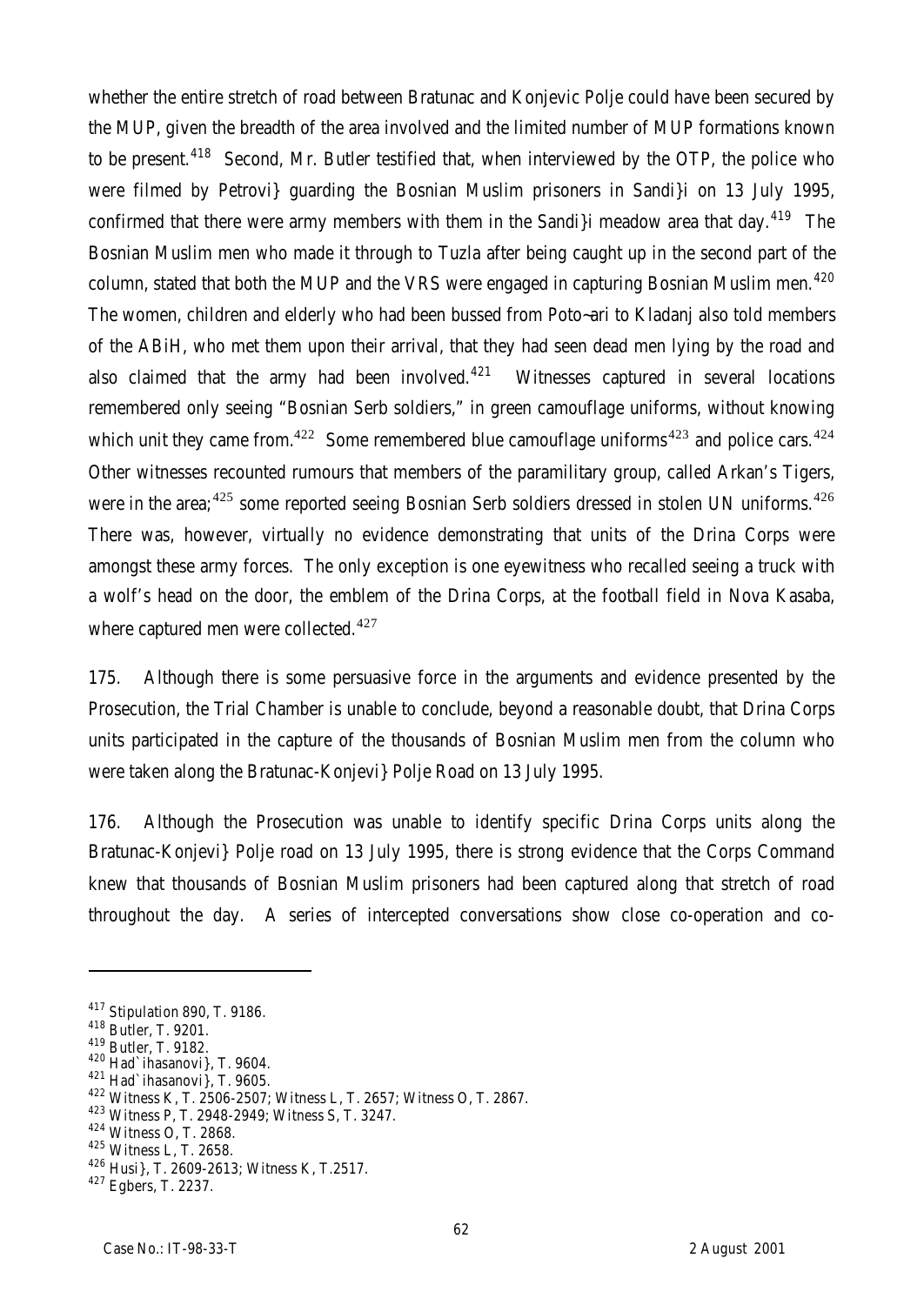ordination between MUP units and Drina Corps units, particularly the Engineers Battalion, <sup>428</sup> who were jointly engaged in action to block the Bosnian Muslim column.<sup>429</sup> The Drina Corps Command was also in contact with the MUP unit along the Bratunac-Konjevi} Polje road, monitoring their progress. A conversation, intercepted on 13 July 1995 at 2040 hours, reveals that General Krstic spoke to Colonel Borov~anin, the Deputy Commander of the MUP unit, asked how things were going and stated that he would be in touch.<sup>430</sup>

177. Also on 13 July 1995 at 2100 hours, a conversation was recorded involving Colonel Krsmanovi}, the Drina Corps Chief of Transportation Services.<sup>431</sup> Colonel Krsmanovi}, who on 12 July 1995 had been involved in procuring the buses for the transportation of the Bosnian Muslim civilians out of Poto~ari, told the other participant in the conversation that there were "700 people in Sandi}i village" and that "(t)he buses need to stop there, load 10 pieces and bring them here to me." Between 1,000 and 4,000 Bosnian Muslim prisoners taken along the Bratunac-Konjevic Polje road were detained in the Sandi}i Meadow throughout 13 July 1995. It is difficult to attribute any precise meaning to the statement Colonel Krsmanovi} made about loading "10 pieces". At a minimum, however, the conversation shows that Colonel Krsmanovi} was still involved in directing the movement of buses in the area of the former enclave one hour after the transport of the Bosnian Muslim women, children, and elderly had been completed on the evening of 13 July 1995. More particularly, Colonel Krsmanovi} was directing the movement of buses in the very areas where thousands of Bosnian Muslim prisoners had been collected on 13 July 1995 and at the time when they were being transported to holding sites in Bratunac.

178. The Trial Chamber finds that the Drina Corps Command knew that thousands of Bosnian Muslim prisoners had been captured along the Bratunac-Konjevic Polje Road on 13 July 1995. The Trial Chamber further finds that an officer in the Drina Corps Command was still involved in directing the movement of buses in the area of the former enclave where the prisoners were being held, despite the fact that the transportation of the Bosnian Muslim women, children and elderly out of the enclave on the evening of 13 July 1995 had already been completed an hour earlier.

 $\overline{a}$  $^{428}$  P 504 (intercepted conversation on 12 July 1995 at 0740 hours in which one participant stated "...the police in Konjevic Polje have been told to [sic} the same as the Engineering Battalion are doing, and that he can give orders to them through the commander of the Engineering Battalion."); P 505 (intercepted conversation on 12 July at 07.48 hours during which one participant refers to a person from the MUP and states "One of his companies is up there next to our man with the bulldozers, over there in/?Konjevic Polje/ and has the task of doing whatever he does. So you can give orders what to do through the commander."

<sup>429</sup> See the further discussion *Infra* para. 287.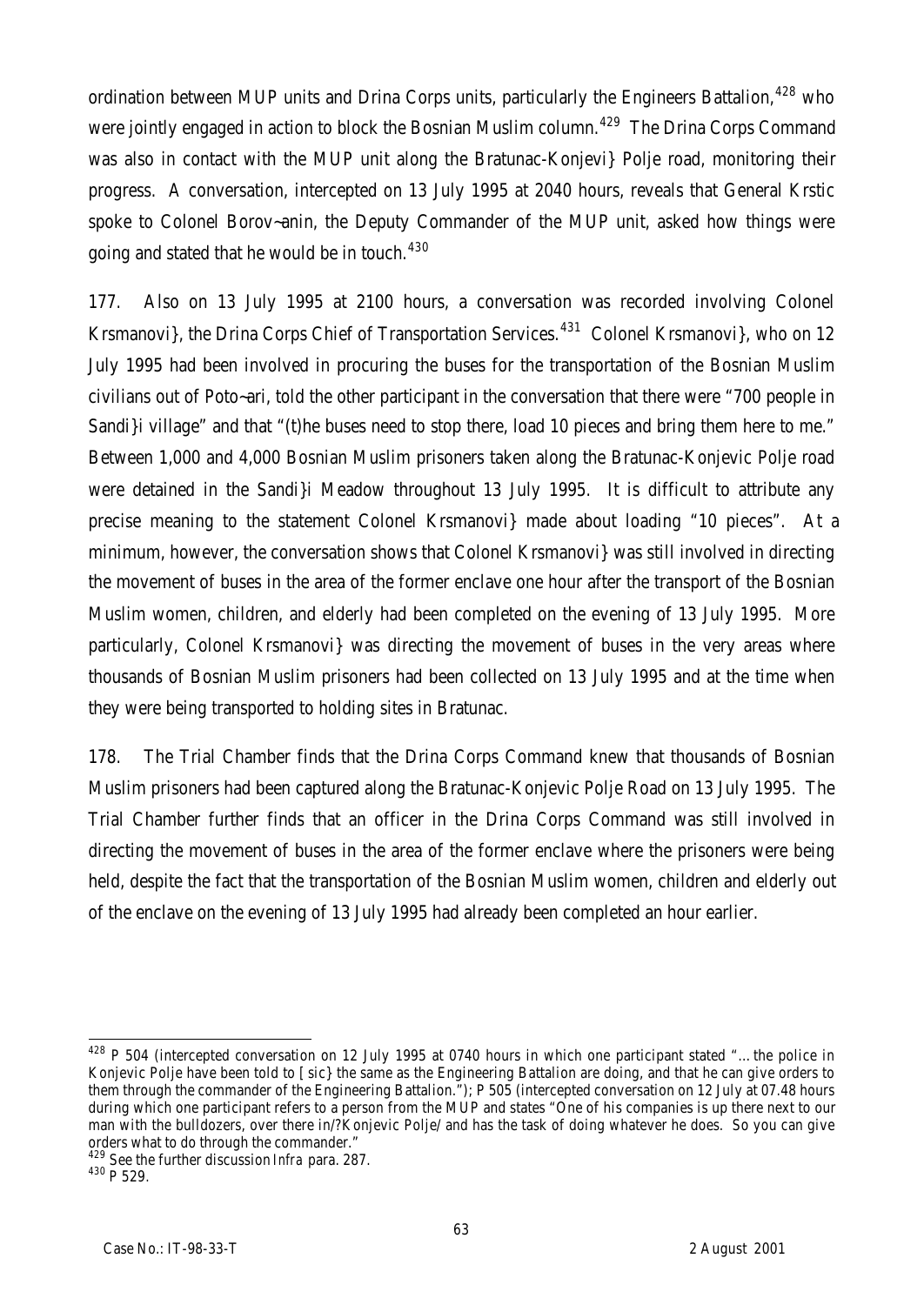(iii) 12-15 July 1995: Involvement with the Detention of Bosnian Muslim Prisoners in

# **Bratunac**

179. Most of the Bosnian Muslim men separated at Potocari and captured from the woods were held in Bratunac for one to three days before being transferred to other detention and execution sites. Evidence that Drina Corps units knew about the detention of men in Bratunac, though circumstantial, is persuasive.

180. The town of Bratunac is in the zone of the Bratunac Brigade of the Drina Corps.<sup>432</sup> The arrival of many thousands of military aged Bosnian Muslim men could not have escaped the attention of the Brigade Command. In fact, a Bratunac Brigade military police log on 14 and 15 July 1995 reveals that military police from the Bratunac Brigade "were engaged in the escort of Bosnian Muslim refugees."<sup>433</sup> Since the women, children and elderly had already been transported from Potocari by the night of 13 July 1995, it appears likely that this referred to an assignment to escort the busses of male prisoners as they commenced their journey up north towards the Zvornik Brigade.<sup>434</sup> The Prosecution also relied on the presence of soldiers in green camouflage at the detention sites in Bratunac as evidence that Drina Corps troops were present there.<sup>435</sup> However, as previously noted, this evidence, of itself, is insufficient to establish the involvement of the Drina Corps.

181. The Trial Chamber finds that the Drina Corps Bratunac Brigade could not but have known that thousands of Bosnian Muslim prisoners were being detained in Bratunac between 12-15 July 1995. The Trial Chamber also accepts the evidence adduced by the Prosecution showing that Bratunac Brigade military police were engaged in escorting these prisoners to northern detention sites on 14 and 15 July 1995.

182. Mr. Butler further concluded that the Drina Corps Command must have been involved in making the arrangements to detain the men at Bratunac. He based this conclusion on the fact that the resources involved were over and above those owned by the Bratunac Brigade and that an intensive level of co-ordination with the Command level of the Corps would have been required.<sup>436</sup> However, the Trial Chamber is unable to make any specific finding that the Drina Corps Command

<sup>431</sup> P 530.

<sup>432</sup> Butler, para. 6.11.

<sup>433</sup> P 404 /2 (tab 61) (Military Police log for 14 and 15 July 1995).

<sup>434</sup> Butler, Report para. 6.33 & fn. 206.

<sup>435</sup> Witness G, T. 1653-1658.

<sup>436</sup> Butler, T. 5408.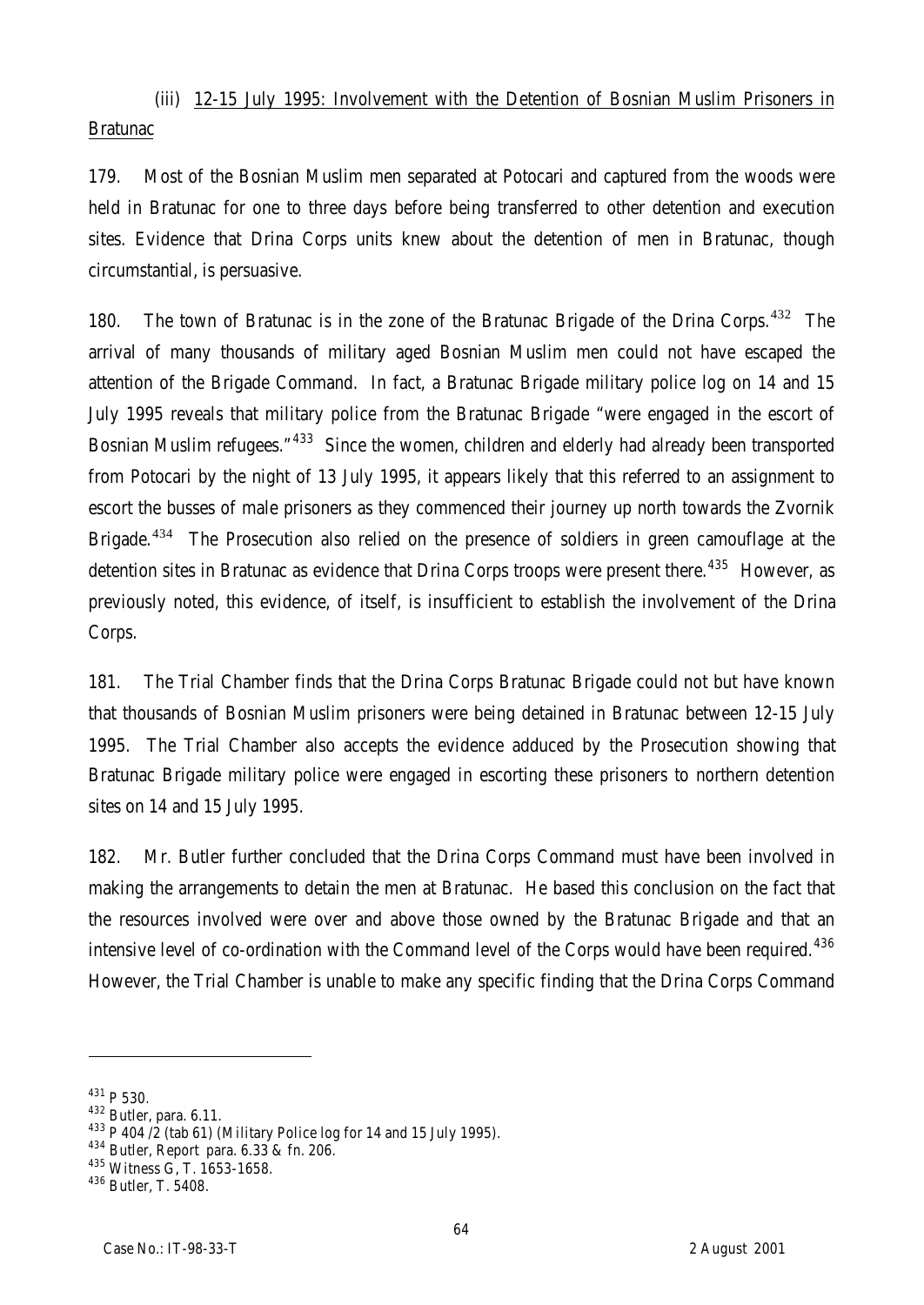was involved in making the arrangement to detain the men in Bratunac based only on theories as to how such a task would normally be carried out.

183. Nonetheless, the Prosecutor made a compelling argument that the Drina Corps Command must have known the Bosnian Muslim prisoners were being detained in Bratunac on the nights between 12 and 15 July 1995. Certainly, the Bratunac Brigade Command would be expected to have informed the Drina Corps Command about the arrival of thousands of military-aged Bosnian Muslim men within its zone of responsibility. This is especially so given that the whereabouts of the 28<sup>th</sup> Division was an issue of great concern to the Drina Corps units involved in preparing for the operation in @epa. $437$ 

184. The Trial Chamber also notes that many men were transported to Bratunac from Potocari at the same time that Drina Corps troops were present and actively engaged in organising the buses for transporting the Bosnian Muslim civilians out of the compound. Throughout the trial, the Prosecution relied upon the fact that the Drina Corps Command had procured the buses for the transportation of the women, children and elderly out of Poto~ari, to support an inference that they must have also known about the transport of the Bosnian Muslim prisoners to detention and execution sites, including those in Bratunac, between 12 and 17 July 1995. The timing of the events suggests that the same buses used to transport the women, children and elderly were used to transport the Bosnian Muslim prisoners. Certainly, it is clear from eyewitness testimony that buses used to transport the men from Potocari to Bratunac on 12 and 13 July 1995 had to be diverted from the parallel task of transporting the women, children and elderly to Kladani.<sup>438</sup> Further, it was not until the bussing of the women, children and elderly from Potocari was finished in the evening of 13 July 1995, thus making the entire convoy of buses and trucks available, that the transportation of the men from Bratunac to the detention and northern execution sites in zone of the Zvornik Brigade commenced. Officers in the Drina Corps Command had co-ordinated the procurement of the buses in the first place and were monitoring the transport of the women, children and the elderly out of the enclave. They must have known that, first, the buses were being diverted to the parallel task of transporting the Bosnian Muslim men from Poto~ari to Bratunac on 12 and 13 July 1995 and, second, that they were subsequently used to transport the men up north to the zone of responsibility of the Zvornik Brigade after the transport of the women, children and elderly was completed. Buses were scarce in Eastern Bosnia during July 1995. The Drina Corps had scrambled to obtain the requisite number of buses on 12 July 1995 casting its net far and wide, including calling upon

 $\overline{a}$  $^{437}$  The Defence argued that, even if subordinate Brigades of the Drina Corps had knowledge, of, or were involved in the executions, this information was not transmitted to the Corps Command, because there was a parallel chain of command involving the VRS Main Staff in operation. The issue of how the Drina Corps chain of command was operating during July 1995 is considered *Infra* paras. 262-276.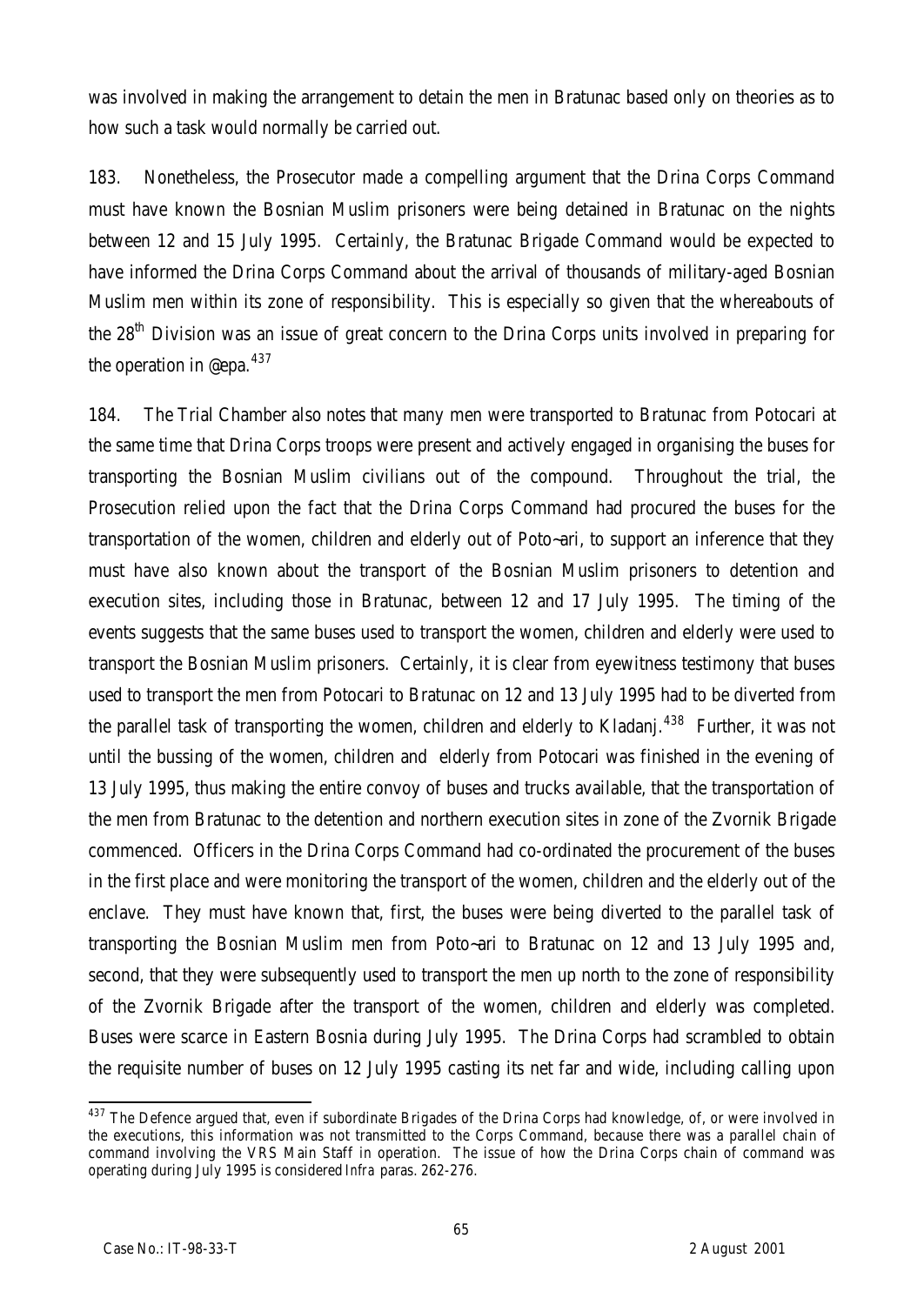the resources of private companies. One witness who saw the long line of buses transporting the Bosnian Muslims out of Poto~ari remarked how strange it was to see them given that, in the three years prior, there had barely been a single vehicle in the enclave.<sup>439</sup> It is difficult to imagine that different buses were then acquired to transport the thousands of Bosnain Muslim prisoners to detention and executions sites. An eyewitness testified that some of the buses that arrived to transport the Bosnian Muslim women, children and elderly from Poto~ari, bore the inscriptions of companies in the region such as "Sembrija Transport" from Bijeljina, and "Drina Trans" from Zvornik.<sup>440</sup> Mr. Erdemovi} then testified that one of the buses used to transport Bosnian Muslim men to an execution site on 16 July 1995 bore the inscription of a Zvornik transportation company.<sup>441</sup> This is consistent with the notion that the buses originally procured by the Drina Corps were still in use. As previously noted, intercept evidence also suggests that the Drina Corps Transportation Chief was involved in directing the movement of buses subsequent to the conclusion of the transportation of the Bosnian Muslim women, children and elderly from the enclave. Overall, the Trial Chamber is satisfied that the buses procured by the Drina Corps were used for the transportation of Bosnian Muslim prisoners to detention and execution sites. It follows from this that, on 12 and 13 July 1995, the Drina Corps Command must have been informed about the diversion of the buses from their original task of transporting the Bosnian Muslim women, children and elderly into transporting men from Poto~ari to Bratunac. The Trial Chamber also finds that, from the evening of 13 July 1995, the Drina Corps must have known that their buses had been put to further use in dealing with the Bosnian Muslim prisoner population remaining within its zone of responsibility.

185. Another factor supporting the proposition that the Drina Corps Command knew of the Bosnian Muslim prisoners detained at Bratunac is that, as Mr. Butler pointed out, it was very likely that the prisoner convoys leaving from Bratunac would have had to obtain route clearance from the Drina Corps for their journey up into the zone of the Zvornik Brigade since combat was ongoing in that area. $442$ 

186. The Trial Chamber finds that the Drina Corps Command had knowledge of both the fact that Bosnian Muslim men were being detained in Bratunac between 12 and 15 July 1995 and that, from the evening of 13 July 1995, they were transported to detention sites in the north, following completion of the removal of the Bosnian Muslim women, children and elderly.

<sup>438</sup> See the discussion *supra* para. 159.

<sup>439</sup> Malagi}, T. 1992.

<sup>440</sup> Mandzi}, T. 1000. Other witnesses said some of the buses came from companies in Serbia. See Malagi}, T. 1992.

<sup>441</sup> See *Infra* paras. 239.

<sup>442</sup> Butler Report, para. 6.34.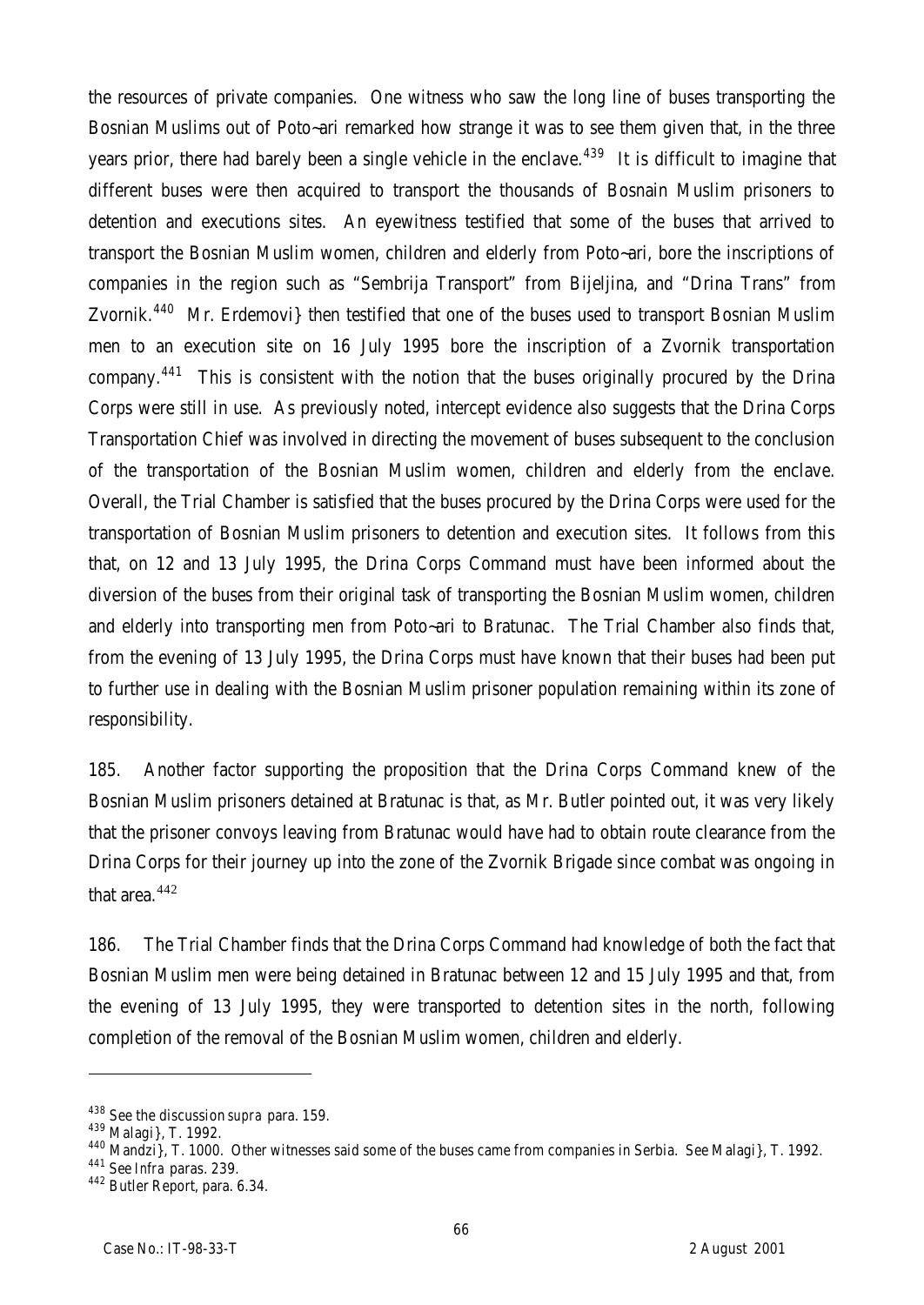# (iv) 13-16 July 1995: Zvornik Brigade Knowledge of Bosnian Muslim Prisoners detained in its Zone of Responsibility

187. There is evidence that, from 13 July 1995, the Zvornik Brigade was aware of the plans to distribute, throughout the Zvornik area, the thousands of Bosnian Muslim men being detained temporarily in Bratunac. Vehicle records<sup>443</sup> show that, on 13 July 1995, an Opel "Record", assigned to the Command of the Zvornik Brigade, travelled from the Zvornik Brigade headquarters to Orahovac (where a mass execution took place on 14 July 1995 $^{444}$ ) and Bratunac (where the Bosnian Muslim men were being detained at that time). On 14 July 1995, the vehicle visited Orahovac two more times and also went to Rocevic (where Prosecution investigators believe Bosnian Muslim men were subsequently detained in a school<sup>445</sup>). On 15 July 1995, it went to Kozluk (a known crime scene between 15 and 17 July 1995), Kula (where men were detained in the Pilica school on 14 and 15 July 1995), Pilica (where a mass execution took place on 16 July 1995<sup>446</sup>) and Rocevic. On 16 July 1995, it went to Kozluk, Pilica, Rocevic and Kravica. As is readily apparent, the timing and location of these visits correlate strongly to the timing and location of the detentions and mass executions.

188. The Defence argued that the Opel "Record" is known to have been the personal vehicle of Colonel Beara of the Main Staff and that he was responsible for these scouting visits.<sup>447</sup> However, the documentation for the vehicle demonstrates that the vehicle was operated by three members of the Zvornik Brigade military police company.<sup>448</sup> Even if Colonel Beara was involved in directing the trips, the Zvornik Brigade must have known it was being utilised for this purpose.

189. In a conversation intercepted on 14 July 1995 at 21.02 hours, the Zvornik Brigade duty officer was heard speaking to Colonel Beara, the Security Chief of the Main Staff, about "big problems...with the people, I mean, with the parcel. $1449}$  Mr. Butler confirmed that the word "parcel" was used throughout the intercepted conversations to describe the prisoners taken from the Bosnian Muslim column as opposed to the column itself.<sup>450</sup> This intercept is further evidence that the Zvornik Brigade was fully aware of the existence of the Bosnian Muslim prisoner population within its zone.

<sup>450</sup> Butler, T. 5056.

 $\overline{a}$ <sup>443</sup> P 543.

<sup>444</sup> See the discussion *Infra* paras. 220-225.

<sup>445</sup> Butler, T. 5029.

<sup>446</sup> See the discussion *Infra* paras. 233-248.

<sup>447</sup> Defence Final Brief, para. 312

<sup>448</sup> P 543, Butler Report para. 6.34, Butler, T. 5027.

<sup>&</sup>lt;sup>449</sup> P 559. See also P 561 (intercepted conversation on 14 July 1995 at 2227 hours in which the Zvornik Brigade duty officer stated "This packet has done most to ruin us and since this morning we have been reporting on the numbers of people" at which point the other participant in the conversation cuts him off.)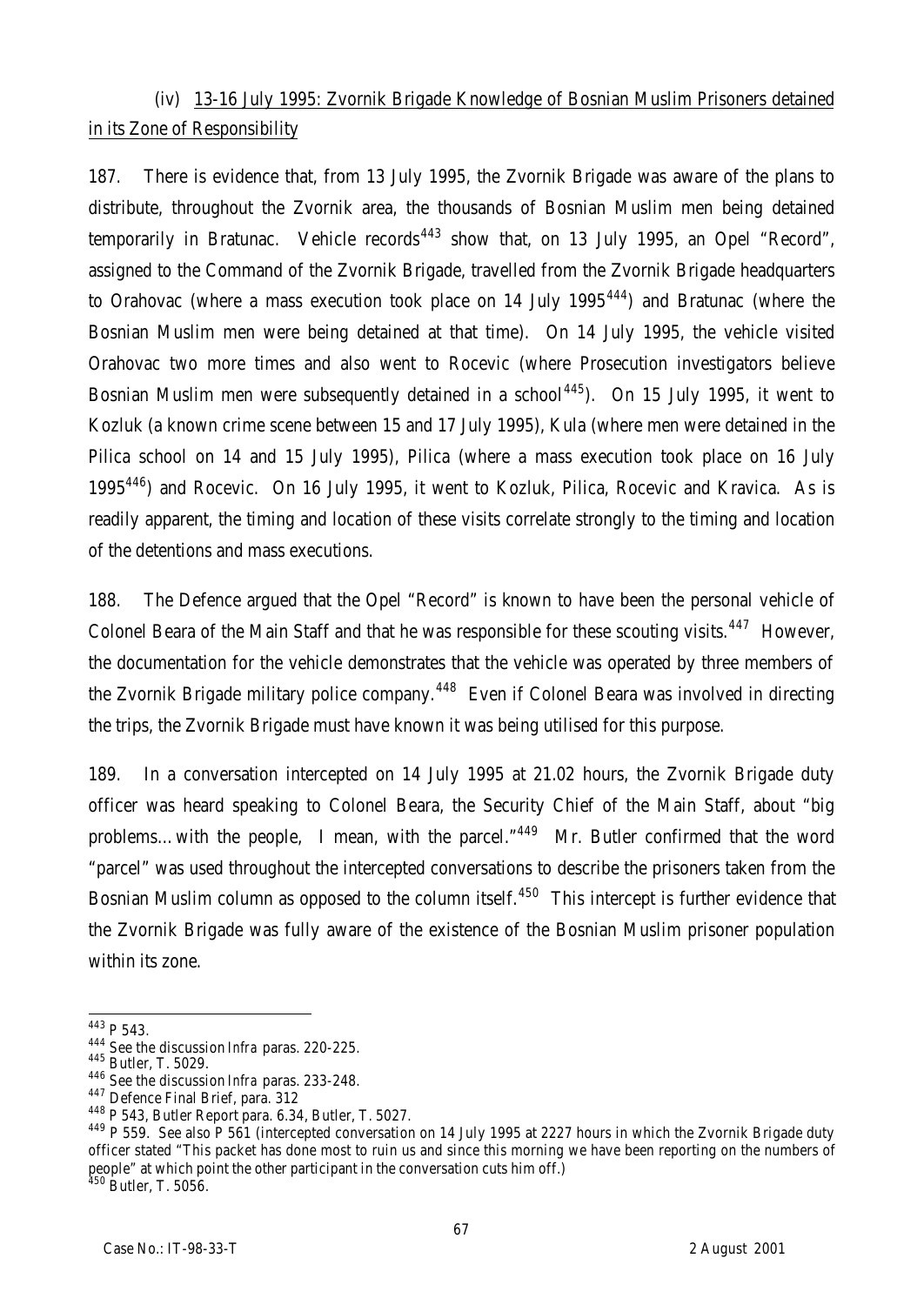190. By 15 July 1995, Colonel Pandurevi}, the Commander of the Zvornik Brigade, was complaining loudly to the Drina Corps command about the "additional burden" on his Brigade caused by the thousands of Bosnian Muslim prisoners distributed throughout Zvornik.<sup>451</sup>

191. The Trial Chamber finds that, from 13 July 1995, the Zvornik Brigade became aware of plans to transport Bosnian Muslim prisoners to its zone of responsibility and began locating detention sites for them. From 14 July 1995, the Zvornik Brigade knew that thousands of Bosnian Muslim prisoners were distributed throughout Zvornik.

# (v) Capture of Prisoners during Drina Corps Sweep Operation in the Former Enclave

192. Pursuant to an order issued by General Krstic on 13 July 1995, Drina Corps units were also involved in conducting sweep operations in the area of the former enclave. Three subordinate units of the Drina Corps, namely Bratunac Brigade, the Skelani Separate Battalion and the Mili}i Brigade, were directed to conduct search operations in and around the former enclave of Srebrenica for Bosnian Muslim stragglers and to report back to General Krstic by 17 July 1995 on their efforts.<sup>452</sup> In response, Colonel Ignjat Milanovi}, the Drina Corps Chief of Anti-Aircraft Defence, reported back to General Krstic on the situation within the zones of the Bratunac Brigade, the Mili}i Brigade and the Skelani Separate Battalion on 15 July 1995.<sup>453</sup> Colonel Milanovi} wrote that he had acquainted himself with the situation to the east of the Mili}i-Konjevi} Polje-Bratunac road and that large groups of enemy soldiers were still present in this area. He indicated that the Bratunac Brigade was still searching this terrain. Colonel Milanovi} proposed, in the absence of available personnel from the Drina Corps Command, the appointment of the Commander of the Bratunac Brigade, Colonel Blagojevi}, as the commander of the forces engaged in sweeping the terrain. General Krstic subsequently accepted this proposal.<sup>454</sup> Accordingly, the Bratunac Brigade Daily Combat Report for 16 July 1995 stated that the Brigade Commander had visited all the units blocking the enemy retreat and listed them (the  $1<sup>st</sup>$  Mili}i Light Infantry Brigade, units of the 65<sup>th</sup> Protection Regiment, parts of the MUP and the Drina Corps 5<sup>th</sup> Engineer Battalion), defined their tasks and organised their joint action and communication.<sup>455</sup>

193. Nonetheless, the Prosecution conceded it did not have any evidence about the numbers of prisoners taken as a result of the sweep operations ordered by General Krstic, although Mr. Butler maintained that there is evidence showing that prisoners were being taken in the area after 15 July

 $\overline{a}$  $^{451}$  P 609 (Interim Combat Report of the Zvornik Brigade, 15 July 1995).

<sup>452</sup> P 463.

<sup>453</sup> P 537.

<sup>454</sup> Krstic, T. 6700-6701.

<sup>455</sup> P 539.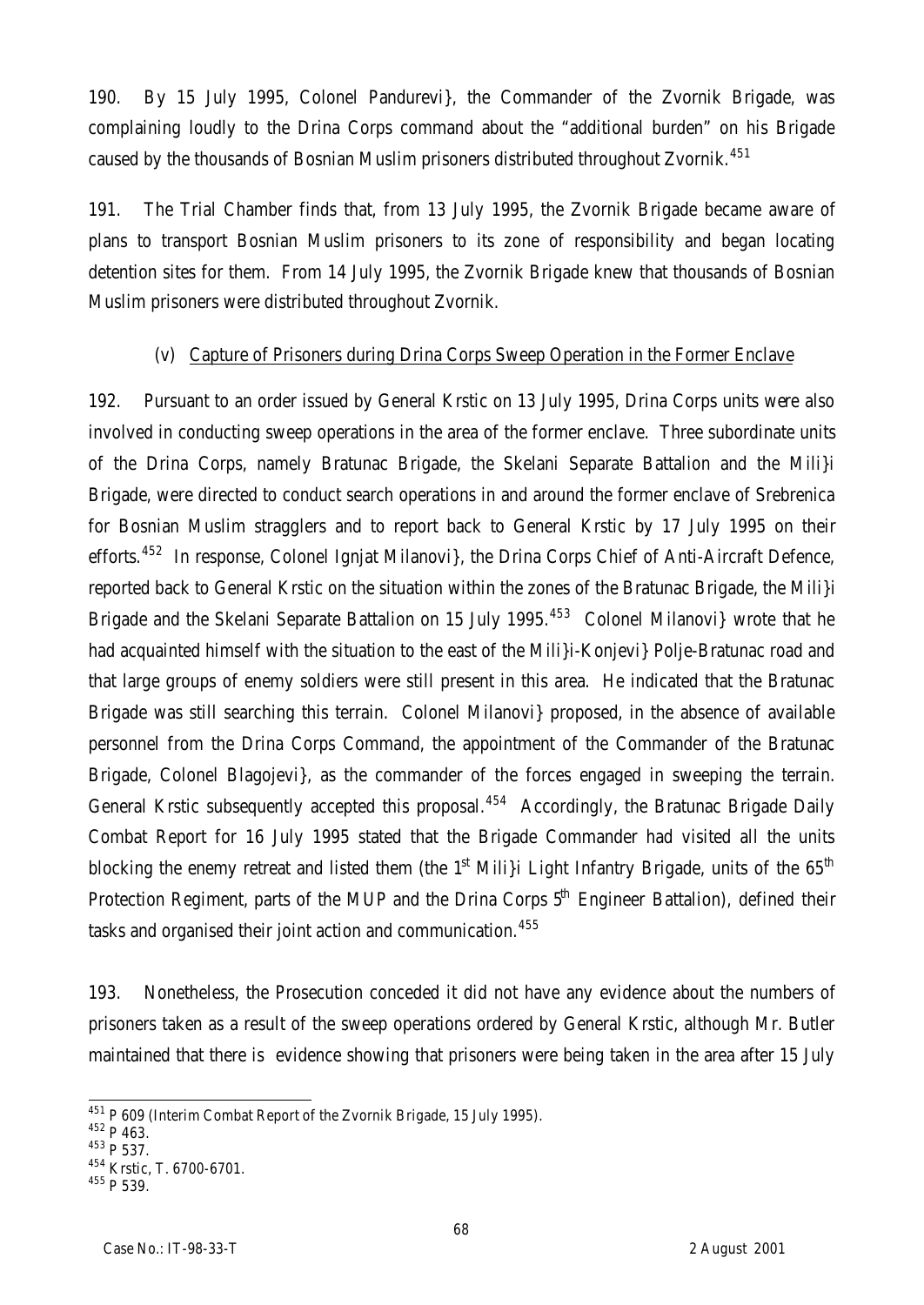1995.<sup>456</sup> Although General Krstic agreed that, pursuant to his 13 July 1995 order, the area being searched by Drina Corps troops coincided with the route traversed by the column, he pointed out that the search took place on 14 July 1995 after the column had already passed through.<sup>457</sup>

194. The Trial Chamber is unable to make any specific finding about the capture of Bosnian Muslim prisoners during the sweep operations conducted pursuant to the 13 July 1995 search order issued by General Krstic. The manner in which the order was implemented, however, demonstrates that Drina Corps forces were operating hand in hand with non-Drina Corps forces, whether military (the  $65<sup>th</sup>$  Protection Regiment) or non-military (the MUP).

# 5. Involvement of the Drina Corps in the Mass Executions

195. The vast amount of planning and high-level co-ordination that had to be invested in killing thousands of men in a few days is apparent from even the briefest description of the scale and the methodical nature in which the executions were carried out. The Trial Chamber now turns to the evidence presented by the Prosecution, including vehicle records, personnel records and radio intercepts, linking the Drina Corps with the various known execution sites for the Bosnian Muslim men from Srebrenica between 13 and 17 July 1995.

#### (a) The Morning of 13 July 1995: Jadar River Executions

196. A small-scale execution took place at Jadar River on 13 July 1995. Witness S, who survived this execution, testified before the Trial Chamber. Witness S recounted being captured near Konjevic Polje in the early morning hours of 13 July 1995 from where he was taken to a hut in front of a school building.<sup>458</sup> From there he was taken across a meadow to the front of a house where four uniformed men proceeded to interrogate him.<sup>459</sup> As this was happening, between about 7.00 and 9.00 hours in the morning of 13 July 1995,<sup>460</sup> Witness S observed buses loaded with women and children going past.<sup>461</sup> Witness S was moved on to yet another house<sup>462</sup> and, subsequently, to a warehouse on the banks of the Jadar River, where his Serb captors beat him.<sup>463</sup> Later, a bus arrived in front of the warehouse<sup>464</sup> and Witness S, along with 16 other men, was

 $^{456}$  Butler, T. 5369.

<sup>457</sup> Krstic, T. 7360.

<sup>458</sup> Witness S, T. 3245-3250. P 177 ( a photograph of the hut).

<sup>459</sup> Witness S, T. 3255-3256.

<sup>460</sup> Witness S, T. 3261.

<sup>461</sup> Witness S, T. 3258.

<sup>462</sup> Witness S, T. 3262.

<sup>463</sup> Witness S, T. 3264, 3274.

<sup>464</sup> Witness S, T. 3271.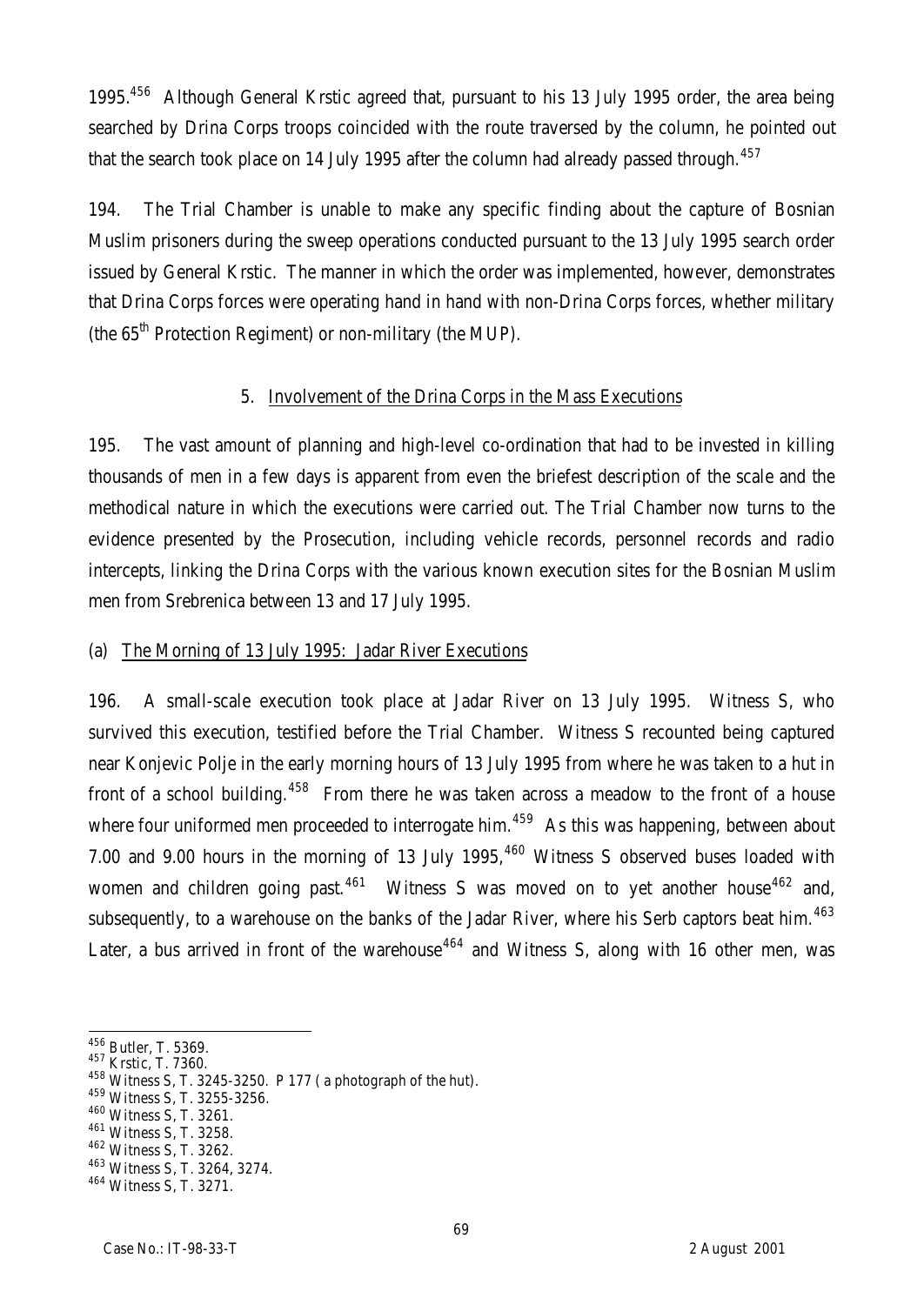transported a short distance to a spot on the banks of the Jadar River.<sup>465</sup> The men were then lined up and shot.<sup>466</sup> Witness S, after being hit in the hip by a bullet, sprang in to the River and managed to escape.<sup>467</sup> The execution at Jadar River took place prior to midday, on 13 July 1995.<sup>468</sup>

197. Evidence directly implicating the Drina Corps in the Jadar River execution is slim. Witness S was unable to specifically identify any of the people involved in his detention or the executions as belonging to the Drina Corps. Certainly it appears that army personnel, in addition to police.<sup>469</sup> may have been involved. At the hut in front of the school building, and later in the warehouse, Witness S saw soldiers in camouflage uniforms.<sup>470</sup> He was also interrogated by a moustached man wearing a soldier's camouflage uniform.<sup>471</sup> This interrogator revealed that he had been in command of the Srebrenica operation in 1993.<sup>472</sup>

198. The Prosecution identified the area where Witness S had been interrogated as near the headquarters and COMS (communication) building of the Drina Corps 5<sup>th</sup> Engineering Battalion. Involvement of this Battalion in the Jadar River executions was, however, strongly contested by Defence Witness DE, an officer in the 5<sup>th</sup> Engineers Battalion in July 1995, who testified that the premises identified by Witness S were utilised by other units who had no command relationship with the Engineers Battalion.<sup>473</sup> Indeed a series of intercepted conversations from 12 July 1995 reveal that a MUP company was in the area of the Drina Corps  $5<sup>th</sup>$  Engineers Battalion on that day. However, the intercepts also indicate that this MUP unit could receive orders through the Drina Corps Engineers that day, thereby refuting Witness DE's claim that the Engineers had no connection with this MUP unit.<sup>474</sup>

199. Mr. Butler further pointed out that Colonel Milanovi}, the Drina Corps Chief of Anti-Aircraft Defence in July 1995 and previously the Chief of Staff of the Bratunac Brigade in 1992- 1993, was heard in several intercepted conversations on 13 July 1995 trying to acquire bulldozers or backhoes. The Prosecution argued this equipment was probably related to executions in either the Jadar River, or subsequently in Cerska valley, but could not specify which.<sup>475</sup>

<sup>465</sup> Witness S, T. 3275.

<sup>466</sup> Witness S, T. 3276-3277.

<sup>467</sup> Witness S, T. 3277-3281.

<sup>468</sup> Witness S, T. 3286.

<sup>469</sup> Witness S testified that a man he knew previously was amongst the executioners at Jadar River. Witness S, T. 3267. The Prosecution has interviewed this person, who revealed that he was a part of the 2<sup>nd</sup> Police company, an intervention unit formed out of the Zvornik CSB (municipal police).

<sup>470</sup> Witness S, T. 3251, 3254, 3272-3273

<sup>471</sup> Witness S, T. 3259-3260.

<sup>&</sup>lt;sup>472</sup> Witness S, T. 3260.

<sup>473</sup> Defence Witness DE, T. 7683-7684.

<sup>474</sup> P 502, P 503, P 504, P 505.

<sup>475</sup> P 517; P 521; Butler, T. 4775.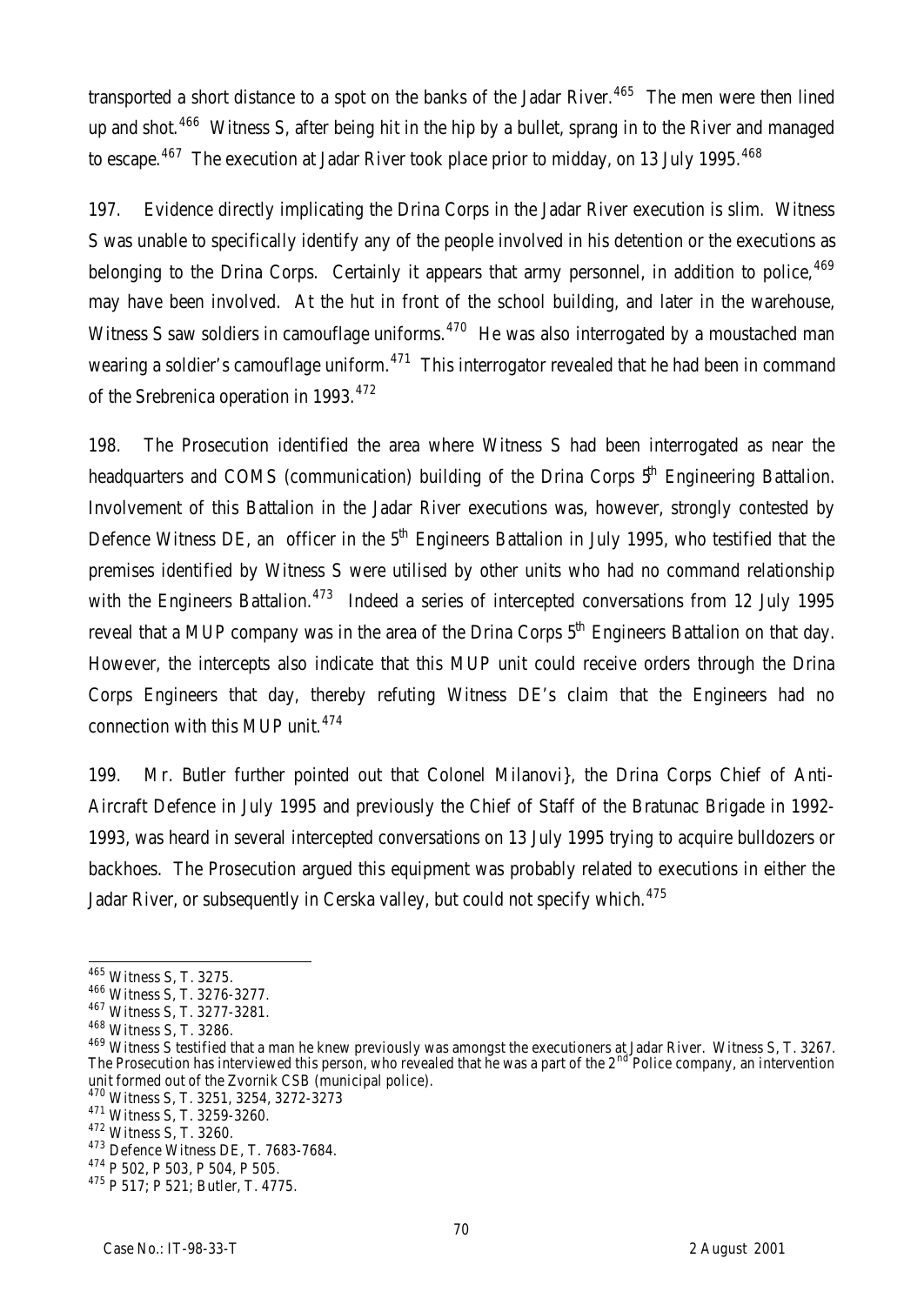200. On balance, the Trial Chamber finds that the evidence presented is insufficient to support a finding that the Drina Corps was involved in the Jadar River execution on the morning of 13 July 1995. It is possible that the army personnel Witness S recalled were non-Drina Corps units in light of the fact that many non-local units were in the area following the take-over of Srebrenica.<sup>476</sup> Similarly, the Prosecution was unable to conclusively establish that the engineering equipment referred to by Colonel Milanovi} was used to bury the prisoners at this execution site. While the fact that prisoners were being interrogated near buildings utilised by the  $5<sup>th</sup>$  Engineering Battalion may support an inference that this Drina Corps unit knew that several Bosnian Muslim prisoners had been taken by Bosnian Serb forces, it is insufficient to demonstrate that the Engineering Battalion thereby knew of, or was involved in, their subsequent execution.

#### (b) The Afternoon of 13 July 1995: Cerska Valley Executions

201. The first of the large-scale executions happened on the afternoon of 13 July 1995. Witness M, who was hiding in the woods, saw two or three buses followed by an armoured personnel carrier (hereafter "APC") and a backhoe driving towards Cerska at around 1400 hours. Afterwards, he heard small arms fire for about half an hour. The buses and the APC then returned along the same road, but the excavator remained there longer.<sup>477</sup> Some of the men with whom Witness M hid in the woods later told him that they saw a pool of blood on the road to Cerska on 13 July 1995.<sup>478</sup> Some weeks after, Witness M and his companions came across a mass grave near Cerska, which they believed contained the bodies of victims from the 13 July 1995 executions.  $479$ 

202. Witness M's testimony as to the fact (if not the precise timing) of the execution at Cerska Valley is corroborated by physical evidence. Aerial photos show that the earth in this spot was disturbed between 5 July and 27 July 1995.<sup>480</sup> Between 7 and 18 July 1996, investigators from the OTP, in conjunction with a team from Physicians for Human Rights, exhumed a mass grave to the southwest of the road through the Cerska Valley from the main road from Konjevic Polje to Nova Kasaba.<sup>481</sup> It appeared from the location of shell casings that the victims had been placed on the roadside while their executioners stood across the road. Soil from the northeast side of the road was used to cover the bodies where they fell. One hundred and fifty bodies were recovered from the mass grave and the cause of death for 149 was determined to be gunshot wounds. All were male, with a mean age from 14 to 50 and 147 were wearing civilian clothes. Forty-eight wire ligatures were recovered from the grave, about half of which were still in place binding the victims hands

 $\overline{a}$ <sup>476</sup> See the discussion regarding the presence of such units in Poto~ari, *supra* para. 151.

<sup>477</sup> Witness M, T. 2737-39.

<sup>478</sup> Witness M, T. 2746.

<sup>479</sup> Witness M, T. 2752.

<sup>480</sup> Ruez, T. 689, P 16/2.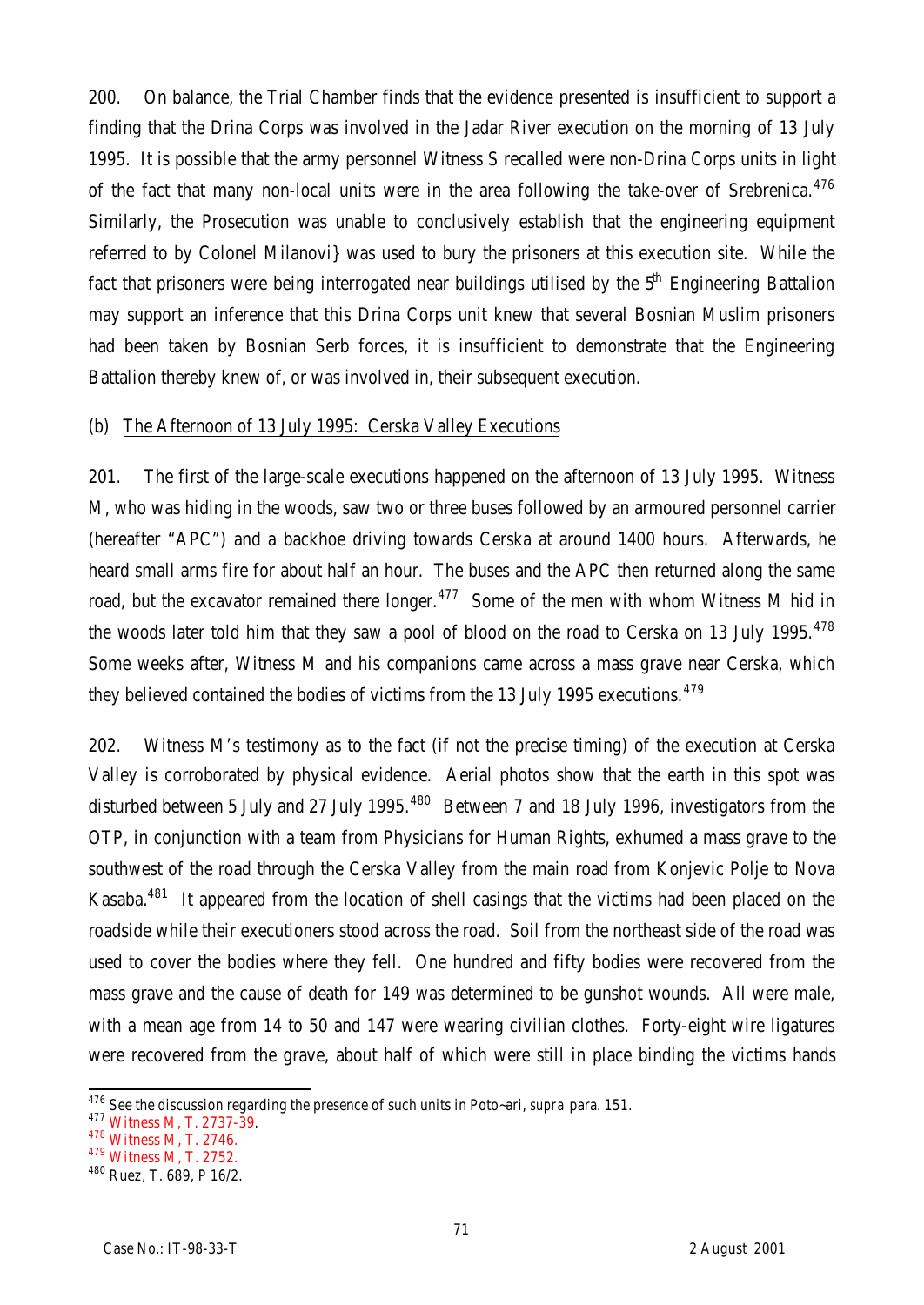behind their backs.<sup>482</sup> Experts were able to positively identify nine of the exhumed bodies as persons listed as missing following the take-over of Srebrenica. All were Bosnian Muslim men.<sup>483</sup>

203. The Prosecution sought to prove Drina Corps involvement in the Cerska Valley executions from circumstantial proof. First, the Cerska Valley road is in the zone of operations of the Drina Corps, specifically either the Milici Brigade or the Vlasenica Brigade.<sup>484</sup> Second, Witness M's eyewitness account of the buses followed by an earth loader driving up the Cerska Valley road into a wooded area, roughly corresponds in time to intercepted communications on 13 July 1995 in which Colonel Milanovi}, the Drina Corps Chief of Anit-Aircraft Defence, asked for engineering equipment to be sent to Konjevi} Polje.<sup>485</sup> The Prosecution also relied upon the fact that the executions at Cerska Valley appeared to be planned in advance and were well-organised, to suggest co-ordination at the level of the Corps Command. The convoy to the Cerska Valley execution site included digging equipment and the Cerska Valley detention site had an adequate number of guards.

204. The Trial Chamber does not consider the intercept evidence, which loosely corresponds with the events in the Cerska Valley, together with arguments based upon the scale and planning required for this crime, sufficient to implicate the Drina Corps in its commission and is unable to conclude that Drina Corps units were involved in the Cerska Valley executions on 13 July 1995.<sup>486</sup>

# (c) Late Afternoon of 13 July 1995: Kravica Warehouse

205. Between 1,000 and 1,500 Bosnian Muslim men from the column fleeing through the woods, who had been captured and detained in Sandi i Meadow, were bussed or marched to the Kravica Warehouse on the afternoon of 13 July 1995.<sup>487</sup> At around 18.00 hours, when the warehouse was full, the soldiers started throwing grenades and shooting directly into the midst of the men packed inside. Witness J, a survivor, recalled:

all of a sudden there was a lot of shooting in the warehouse, and we didn't know where it was coming from. There were rifles, grenades, bursts of gunfire and it was – it got so dark in the warehouse that we couldn't see anything. People started to scream, to shout, crying for help. And

<sup>481</sup> Manning Report, p. 00950937.

<sup>482</sup> P 206/1 (W. Haglund, Forensic Investigation of the Cerska Grave Site), pp. vii-viii.

<sup>483</sup> Manning Report, p. 00950938.

<sup>484</sup> Butler, T. 5003; Butler Report para. 6.14.

<sup>485</sup> P 517; P 521; and Butler Report, para. 6.15 & fn. 186 & 187.

<sup>&</sup>lt;sup>486</sup> The paucity of evidence implicating the Drina Corps in the commission of the mass executions on 13 July stands in contrast to the substantial evidence implicating the Drina Corps in the commission of the mass executions from 14 July onwards as discussed *infra.*

<sup>487</sup> Witness K, T. 2520.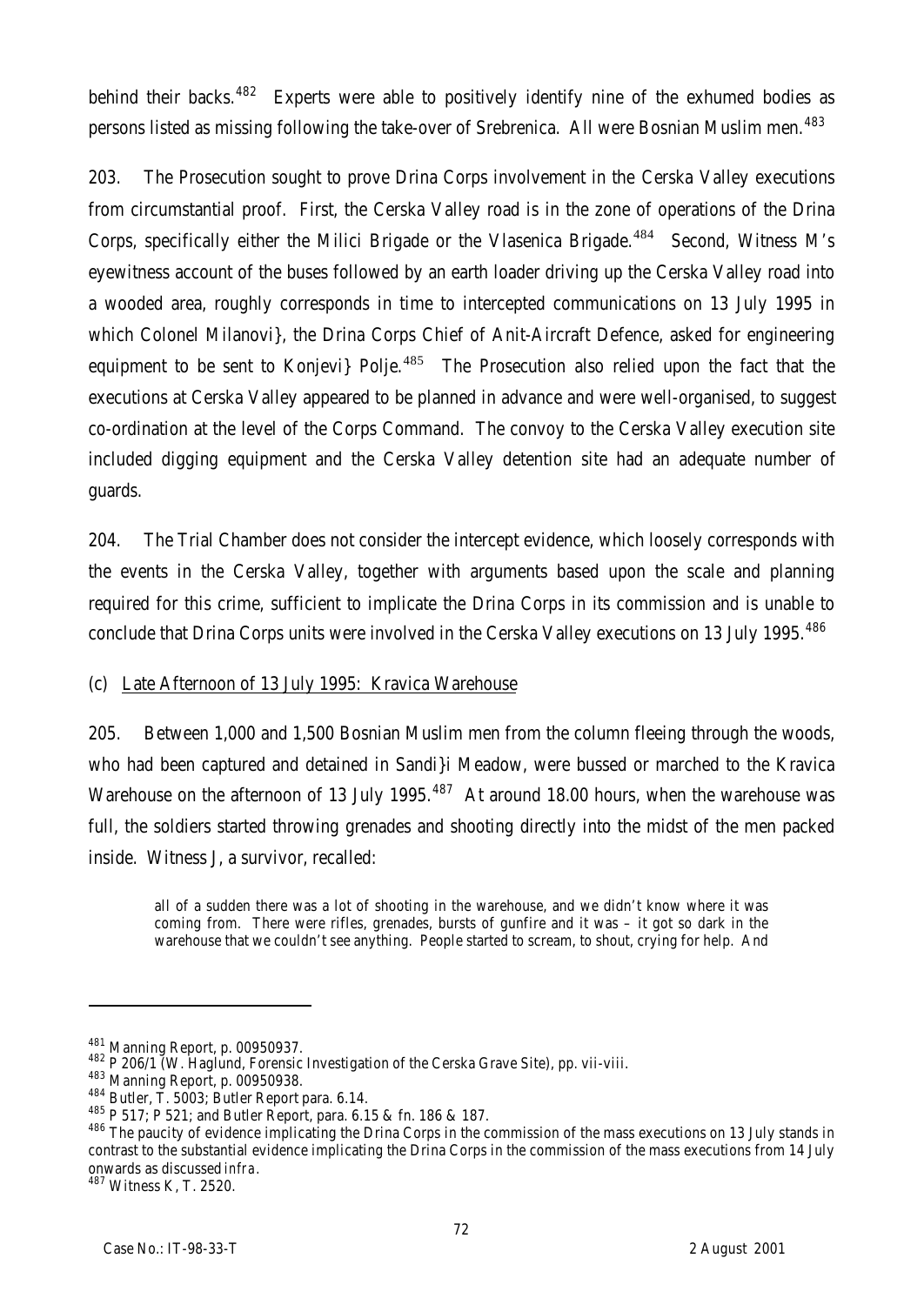then there would be a lull, and then all of a sudden it would start again. And they kept shooting like that until nightfall in the warehouse. $^{488}$ 

Witness K, another survivor, could not find words to describe the massacre:

It is hard for me to describe it. I haven't seen anything like it in any of the horror movies that I saw. This was far worse than any film.  $489$ 

206. Guards surrounding the building killed prisoners who tried to escape through the windows.<sup>490</sup> By the time the shooting stopped, the warehouse was filled with corpses. Witness J recalled that "(n)owhere could you stand on the concrete floor without stepping on a dead body. The dead bodies had covered the entire concrete."<sup>491</sup> Witness K, who was only slightly wounded, described crossing the warehouse to make his escape through a window after the shooting stopped:

I was not even able to touch the floor, the concrete floor of the warehouse… After the shooting, I felt a strange kind of heat, warmth, which was actually coming from the blood that covered the concrete floor, and I was stepping on the dead people who were lying around. But there were even people who were still alive, who were only wounded, and as soon as I would step on him, I would hear him cry, moan, because I was trying to move as fast as I could. I could tell that people had been completely disembodied, and I could feel bones of the people that had been hit by those bursts of gunfire or shells, I could feel their ribs crushing. And then I would get up again and  $control$ <sub>continue</sub>  $(1, 1, 492)$ 

207. Soon after Witness K crawled out the window, he was shot by a Serb soldier still standing guard. He fell to the ground and lay quietly, pretending to be dead, until the morning. He then escaped while the soldiers were otherwise occupied. Witness J somehow escaped injury and spent the night inside the warehouse hiding under a dead body. The next morning, the soldiers called out to see if any of the wounded men were still alive. Upon identifying some wounded prisoners, the guards made some of them sing Serb songs and then they killed them.<sup>493</sup> After the last one had been killed, an excavator began taking the bodies out of the warehouse. A water tank was used to wash the blood off the asphalt.<sup>494</sup>

208. Other evidence corroborates the survivors' testimony.<sup>495</sup> An aerial reconnaissance photo, taken on 13 July 1995 at 14.00 hours, shows two buses outside the Warehouse, just as Witness K remembered.<sup>496</sup> In addition, the OTP sent a team of experts to examine the warehouse on 30

<sup>&</sup>lt;sup>488</sup> Witness J, T. 2464.

 $^{489}$  Witness K, T. 2524.

<sup>490</sup> Witness K, T. 2530, 2532.

<sup>491</sup> Witness J, T. 2469.

<sup>492</sup> Witness K, T. 2526.

<sup>493</sup> Witness J, T. 2464-65; Witness K, T. 2535.

<sup>494</sup> Witness K, T. 2536.

<sup>495</sup> See also Witness Q, T. 3026 (testifying that he saw bodies outside the Kravica Warehouse as he was being transported by bus from Nova Kasaba to Bratunac).

<sup>&</sup>lt;sup>496</sup> P 8/1; Witness K, T. 2514-2515.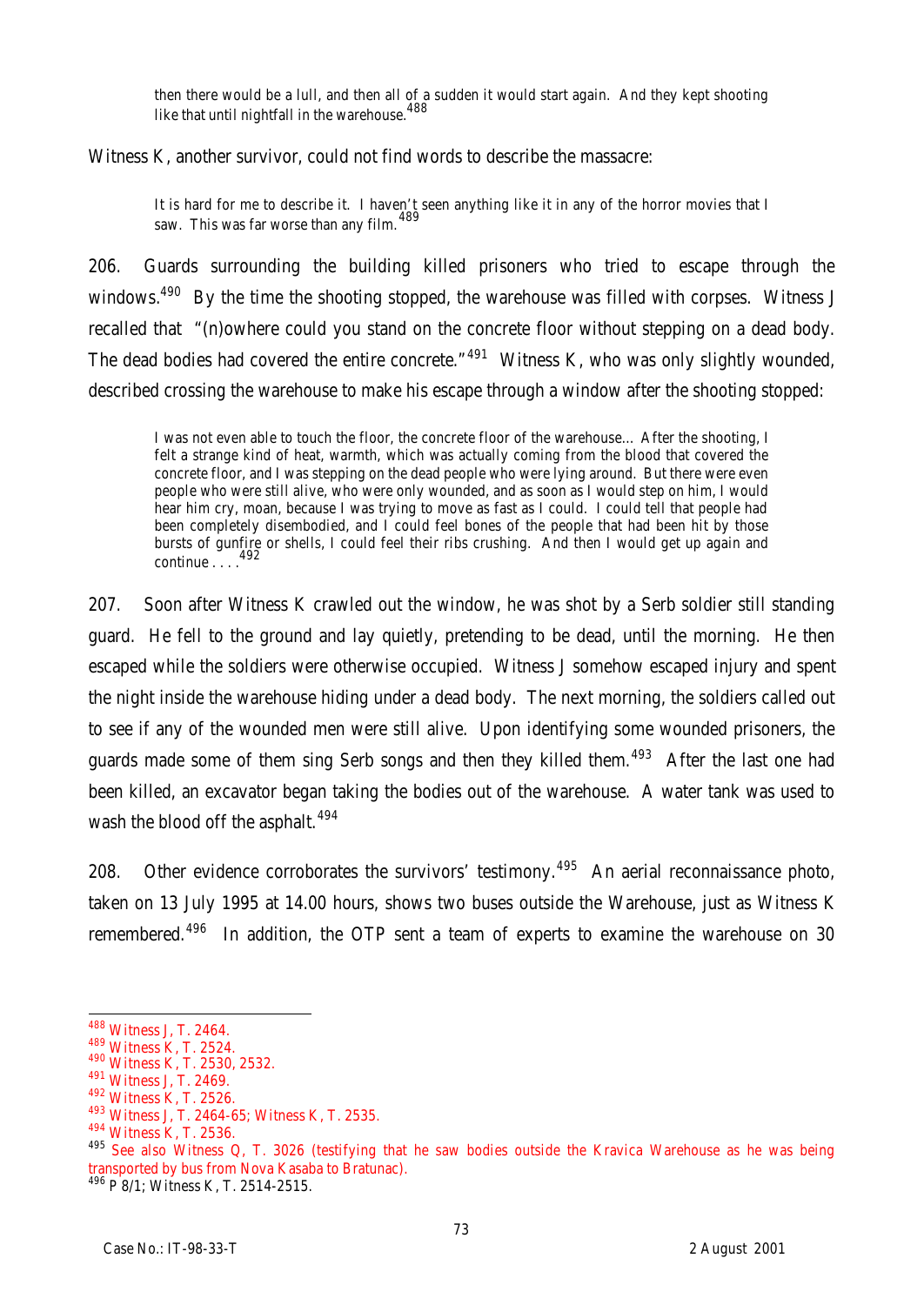September 1996.<sup>497</sup> Analyses of hair, blood and explosives residue, collected at the Kravica Warehouse, provide strong evidence of the killings. Experts determined the presence of bullet strikes, explosives residue, bullets and shell cases, as well as human blood, bones and tissue adhering to the walls and floors of the building.<sup>498</sup>

209. Forensic evidence presented by the Prosecutor suggests a link between the Krivaca Warehouse, the primary mass grave known as Glogova 2, and the secondary grave known as Zeleni Jadar 5. These links were made by matching two shell cases found at the warehouse with shell cases found at the Zeleni Jadar 5 gravesite, which demonstrates that either the shell cases were fired by the same weapon (which must have been present at each site), or that the shell cases were transported from one site to another.<sup>499</sup> In turn, forensic tests link Zeleni Jadar 5 with the primary grave of Glogova 2.<sup>500</sup> The Glogova 2 gravesite was exhumed by the OTP between 11 September and 22 October 1999. A minimum number of 139 individuals were found. The sex of the victims could be determined in 109 cases and all were male. Predominately the victims died of gunshot wounds and in 22 cases there was evidence of charring to the bodies. No ligatures or blindfolds were uncovered.<sup>501</sup> The OTP exhumed the Zelenia Jadar 5 site between 1 and 21 October 1998.<sup>502</sup> Of at least 145 individuals in the grave, 120 were determined to be male with the remainder undetermined, and the predominant cause of death was gunshot wounds. Two ligatures were recovered, but no blindfolds were found.<sup>503</sup>

210. Exhumations conducted between 7 August and 20 October 2000 at the primary gravesite of Glogova 1 also revealed matches between broken masonry and door frames, and other artefacts found at both the gravesite and at the Kravica Warehouse execution site, suggesting that some of the victims from the Kravica Warehouse were buried there.<sup>504</sup> The bodies of at least 191 individuals were located, but autopsies had not been finalised prior to the close of this trial.<sup>505</sup> In one of the subgraves at this site, 12 individuals bound with ligatures were found, along with evidence of blindfolds on three bodies.<sup>506</sup>

<sup>&</sup>lt;sup>497</sup> Manning, T. 3616

<sup>498</sup> P 181/1; P 181/2; P 181/3; P 181/4; P 150; and P 97. See also Manning, T. 3616-3625.

<sup>499</sup> Manning, T. 3597; Manning Report, p. 00950916.

<sup>500</sup> Manning Report, p. 00950983.

<sup>501</sup> Manning Report, p. 00950980.

<sup>502</sup> Manning Report, p. 00950984.

<sup>503</sup> Manning Report, p. 00950984-5.

<sup>504</sup> Additional Manning Report, p 7604.

<sup>505</sup> Additional Manning Report, p 7604-7603.

<sup>506</sup> Additional Manning Report, p 7602.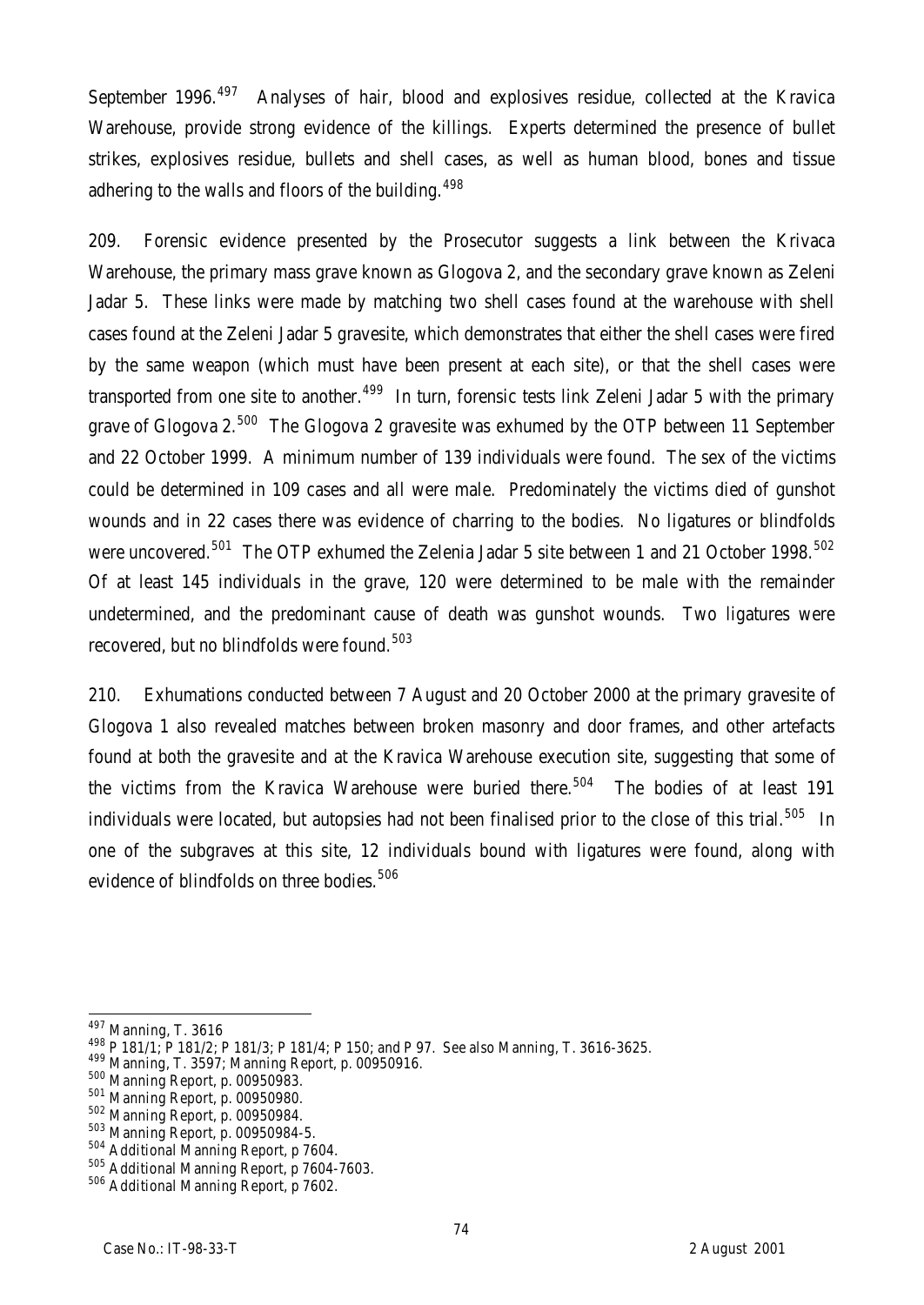211. One of the few survivors said the soldiers outside the Warehouse were Bosnian Serbs wearing camouflage uniforms, but could not identify the specific unit they came from.<sup>507</sup> The Trial Chamber also heard evidence that one individual, (hereafter "OA"), who was a member of the Drina Corps in July 1995, was informed sometime prior to 20 July 1995 that members of the army and the police had committed crimes in the Kravica Warehouse.<sup>508</sup> Primarily, however, the Prosecution was left to rely upon three categories of circumstantial evidence that Drina Corps troops were involved in the Kravica Warehouse executions.

212. First there is evidence that Drina Corps units were in the vicinity where the executions was carried out. In particular, the bodies were taken from the Kravica Warehouse to the gravesite in Glogova, which is less than 400 meters from the command post of the 1<sup>st</sup> Infantry Battalion of the Bratunac Brigade.<sup>509</sup> There is also an annotation in the Bratunac Military Police Platoon orders book discussing a military police detachment sent to provide security to public utility workers at Glagova on 19 July 1995.<sup>510</sup> The Prosecution argued that this may have been related to the burial of victims from the Kravica Warehouse. As already described, the bodies of victims from the Krivaca Warehouse were subsequently buried in a gravesite at Glagova.

213. Second, the Prosecution argued that the Krivaca Warehouse execution was well organised and involved a substantial amount of planning, requiring the participation of the Drina Corps Command. The Prosecution maintained that the Kravica Warehouse victims came from preliminary prisoner collection sites such as the Sandi}i meadow and Nova Kasaba football field which had to be set up well in advance as holding places for so many prisoners. Similarly, the Prosecution argued that the Kravica Warehouse must have been pre-designated as a holding site, since a concerted effort was made to bring prisoners there from several different intermediate sites on the afternoon of 13 July 1995. The Prosecution further suggested that the Drina Corps would have had to authorise the diversion of buses from the transportation of the Bosnian Muslim civilians out of Potocari for this purpose.

214. Third, Mr. Butler relied upon the arrival of a bucket-loader after the killings to collect the bodies as evidence of knowledge at either the Brigade or the Corps level, since those are the levels

 $\overline{a}$ <sup>507</sup> Witness K, T. 2517.

<sup>508</sup> This individual was subpoenaed to appear as a witness for the Prosecution but was unable to appear for medical reasons. However, the Trial Chamber permitted the Prosecution to call one of its investigators, Mr. Jan Kruszewski (hereafter "Kruszewski"), who was present when "OA" was interviewed by the OTP. The Chamber also admitted into evidence the contemporaneous notes of Kruszewski (P 887), and the transcript of the interview given by "OA" (P 886). <sup>509</sup> Butler, T. 5001-03.

<sup>510</sup> P 404/2 tab 61; and Butler, para. 6.27 & fn.204.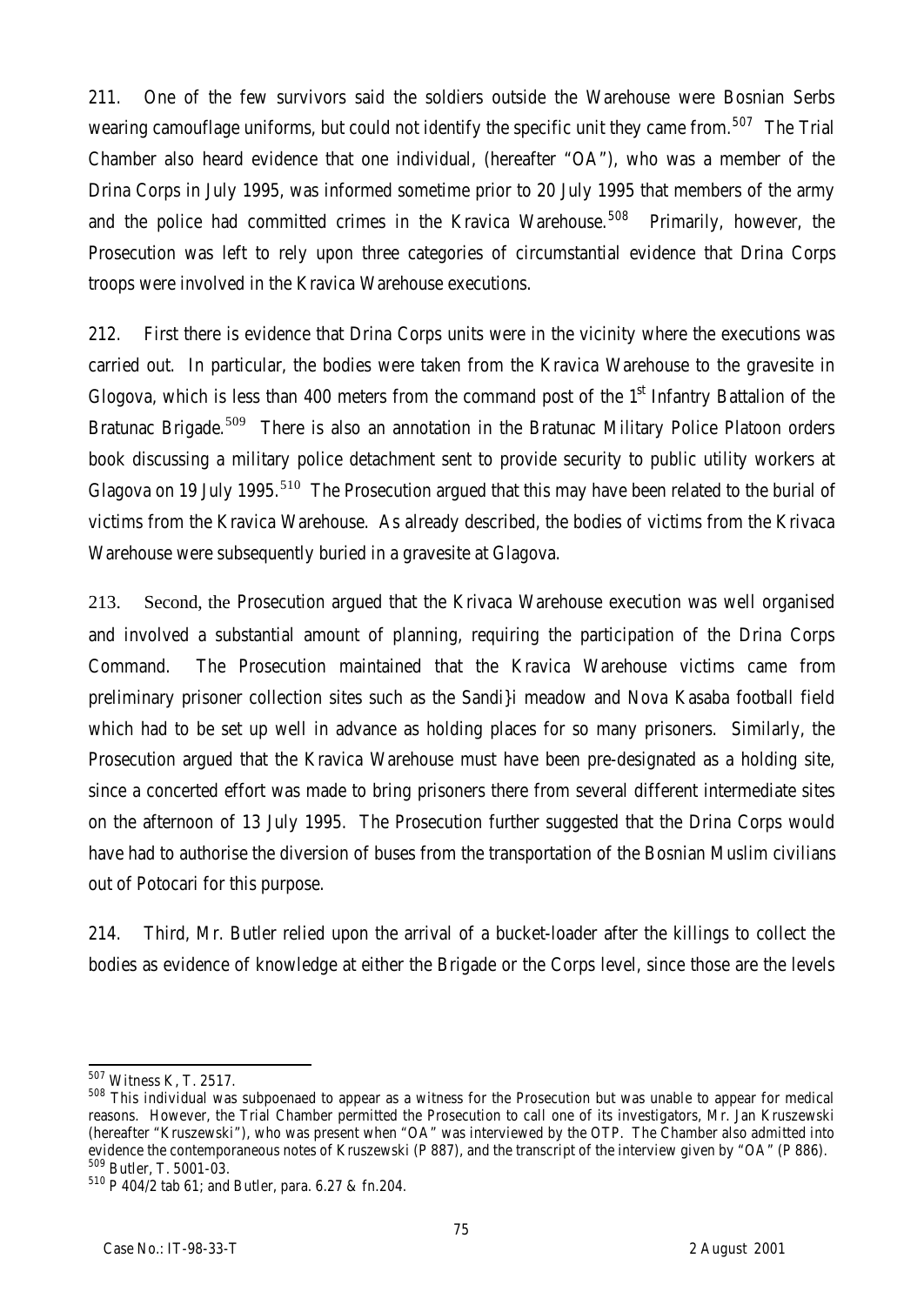at which the allocation of heavy equipment must be made.<sup>511</sup> However, there was no direct evidence that the equipment belonged to, or had been procured by, a unit of the Drina Corps.

215. Overall, the evidence presented does not support a finding beyond a reasonable doubt that Drina Corps troops were involved in the executions at the Kravica Warehouse. The Trial Chamber does, however, find that the Drina Corps Command must have known that prisoners were transported to the Kravica Warehouse given that buses were diverted from the transportation of the Bosnian Muslim women, children and elderly from Poto~ari for this purpose. Furthermore, given the proximity of the Drina Corps Bratunac Brigade to the execution and burial sites and the massive scale of the executions, the Trial Chamber is satisfied that, by the evening of 13 July 1995, the Drina Corps must have been well aware of the fact that the executions had taken place at the Kravica Warehouse. The Warehouse was situated on the main road between Bratunac and Konjevi}-Polje, which was heavily utilised by military vehicles that day. Some of the Bosnian Muslim refugees reported that, on 13 July 1995, as the busses they were travelling on passed through Kravica, they saw the bodies of men lying down in the meadow and others lined up with their hands tied behind their necks.<sup>512</sup> The noise and high levels of activity associated with this massive scale crime could not have escaped the attention of the Drina Corps.

#### (d) 13-14 July 1995: Tišca

216. As the buses crowded with Bosnian Muslim women, children and elderly made their way from Poto~ari to Kladanj, they were stopped at Tišca, searched, and the Bosnian Muslim men found on board were removed from the bus. The evidence of Witness D, who was separated from his family at the Tišca checkpoint on 13 July 1995, reveals a well-organised operation in Ti{}a. From the checkpoint, Witness D was taken to a nearby school, where a number of other prisoners were being held. An officer directed the soldier escorting Witness D towards a nearby school where many other prisoners were being held. At the school, a soldier on a field telephone appeared to be transmitting and receiving orders. Sometime around midnight, Witness D was loaded onto a truck with 22 other men with their hands tied behind their backs.<sup>513</sup> At one point the truck carrying Witness D stopped and a soldier on the scene said: "Not here. Take them up there, where they took people before.<sup>"514</sup> The truck reached another stopping point and the soldiers came around to the back of the truck and started shooting the prisoners.<sup>515</sup> Witness D, who had managed to untie his

 $\overline{a}$ <sup>511</sup> Butler, T. 5000-5001.

<sup>512</sup> Witness D, T. 1259; Witness E, T. 1354-1355. See also Malagi}, T. 1976.

<sup>513</sup> Witness D, T. 1291.

<sup>514</sup> Witness D, T. 1293.

<sup>515</sup> Witness D, T. 1295.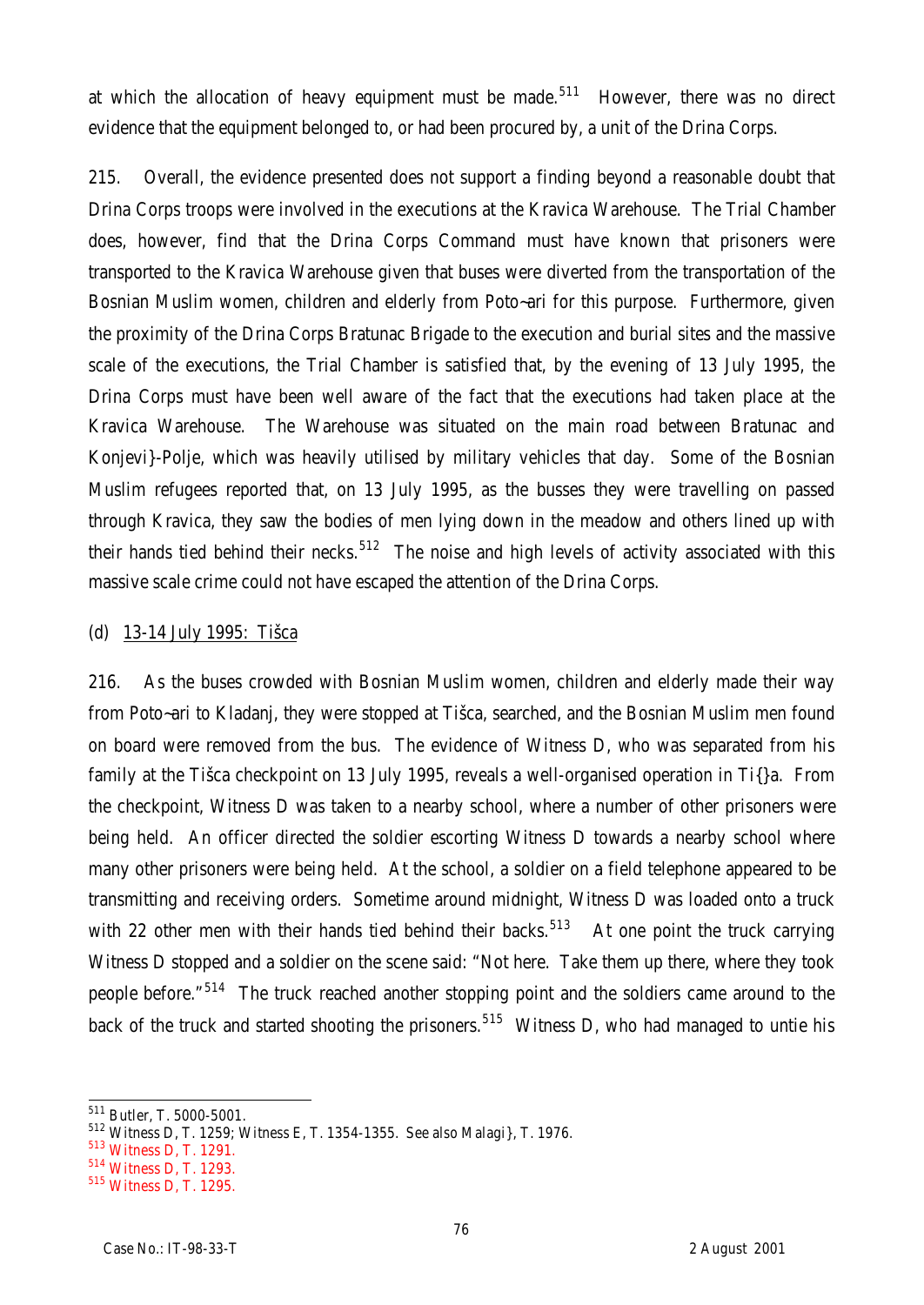hands, leaped from the truck and fled into the woods, narrowly escaping the gunfire. After an arduous journey through the woods, he eventually reached safety.<sup>516</sup>

217. There is evidence that Drina Corps personnel were present in  $Ti\$ a on 12 July 1995. Witness C, a Dutch Bat officer escorting one of the first convoys of buses and trucks, came across Major Sarkic, the Chief of Staff of the Mili}i Brigade, at the Ti{}a checkpoint. Major Sarki} told Witness C that he had been ordered by the Drina Corps Command to send people from his unit to Ti{}a. Major Sarki} expressed discontent about this assignment, in light of the other work he had to do in order to secure the enclave. Witness C also said it was clear to him that Major Sarki} was trying to avoid discussing what was being done with the men taken off the buses. At that time, Witness C was already contemplating the terrible possibility that the men may have been taken somewhere for execution and later informed his battalion about what he had seen in Ti{}a.<sup>517</sup>

218. However, it is not clear from Witness C's testimony what Major Sarki}'s troops had been tasked to do at Ti $\{\}$ a. He simply said that his men had been ordered to Ti $\{\}$ a "to escort this group of people".<sup>518</sup> Witness C said that he did not make any inquiries into exactly what Sarki}'s men were doing with the Bosnian Muslim prisoners.<sup>519</sup> Whether troops from the Mili}i Brigade were actually involved in taking the men from Ti{}a to the execution sites remains unclear.

219. The Trial Chamber finds that the Prosecution has failed to prove that Drina Corps units either knew of, or were involved in, the subsequent executions of the Bosnian Muslim men screened at Ti{}a. Certainly though, the Mili}i Brigade knew that Bosnian Muslim men were being pulled off the buses at Ti{}a and taken to separate sites.

# (e) 14 July 1995: Grbavci School Detention Site and Orahovac Execution site

220. A large group of the prisoners who had been held overnight in Bratunac were bussed in a convoy of 30 vehicles to the Grbavci school in Orahovac early in the morning of 14 July 1995.<sup>520</sup> When they got there, the school gym was already half-filled with prisoners who had been arriving since the early morning hours<sup>521</sup> and, within a few hours, the building was completely full. Survivors estimated that there were 2,000 to 2,500 men there, some of them very young and some quite elderly, although the Prosecution suggested this may have been an over-estimation and that

<sup>516</sup> Witness D, T. 1297-1299

<sup>517</sup> Witness C, T. 1190-1196.

<sup>&</sup>lt;sup>518</sup> Witness C, T. 1193.

<sup>519</sup> Witness C, T. 1229.

<sup>520</sup> Witness L, T. 2665, T. 2674.

<sup>521</sup> Witness N, T. 2820 (arrived from Bratunac in the early morning of 14 July 1995).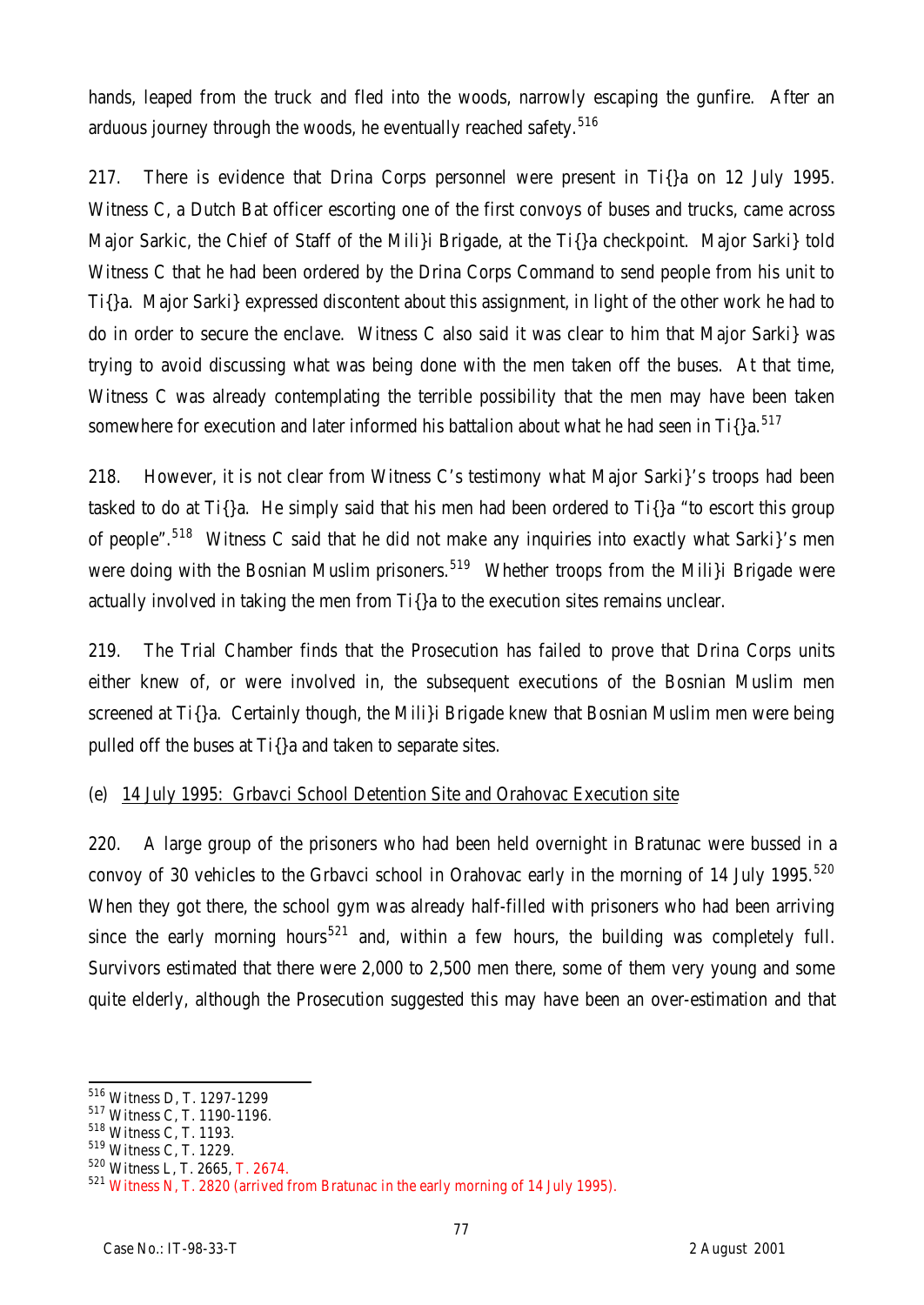the number of prisoners at this site was probably closer to  $1,000$ .<sup>522</sup> The gym was packed and stifling; occasionally the quards would shoot at the ceiling to quiet the panicked prisoners.<sup>523</sup> Some prisoners were taken outside and killed. At some point, a witness recalled, General Mladic arrived and told the men: "Well, your government does not want you, and I have to take care of you".<sup>524</sup>

221. After being held in the gym for several hours, the men were led out in small groups to the execution fields that afternoon. Each prisoner was blindfolded and given a drink of water as he left the gym.<sup>525</sup> The prisoners were then taken in trucks to the execution fields less than one kilometre away. The men were lined up and shot in the back; those who survived the initial gunfire were killed with an extra shot.<sup>526</sup> Two adjacent meadows were used; once one was full of bodies, the executioners moved to the other.<sup>527</sup> While the executions were in progress, the survivors said, earth-moving equipment was digging the graves.<sup>528</sup> Witness N, who survived the shootings by pretending to be dead, reported that General Mladic drove up in a red car and watched some of the executions.<sup>529</sup>

222. The forensic evidence supports crucial aspects of the survivors' testimony. Aerial photos show that the ground in Orahovac was disturbed between 5 and 27 July 1995<sup>530</sup> and again between 7 and 27 September 1995.<sup>531</sup> Two primary mass graves were uncovered in the area, and were named "Lazete-1" and "Lazete-2" by investigators. The Lazete 1 gravesite was exhumed by the Prosecution between 13 July and 3 August 2000. All of the 130 individuals uncovered, for whom sex could be determined, were male. One hundred and thirty eight blindfolds were uncovered in the grave.<sup>532</sup> Identification material for twenty-three individuals, listed as missing following the fall of Srebrenica, was located during the exhumations at this site.<sup>533</sup> The gravesite Lazete 2 was partly exhumed by a joint team from the OTP and Physicians for Human Rights between 19 August and 9 September 1996 and completed in 2000. All of the 243 victims associated with Lazete 2 were male and the experts determined that the vast majority died of gunshot injuries.<sup>534</sup> In addition, 147 blindfolds were located. One victim also had his legs bound with a cloth sack.<sup>535</sup> Twenty-one

 $\overline{a}$  $522$  Witness N, T. 2822 (estimating there were about 2,500 men in the gym). Cf. Witness L, T. 2676-2677 (estimating there were at least 700 or 800 men) and Prosecution Closing Arguments, T. 9851.

<sup>523</sup> Witness L, T. 2683; Witness N, T. 2823.

<sup>524</sup> Witness N, T .2822.

<sup>525</sup> Witness L, T. 2685-86; Witness N, T. 2824.

<sup>526</sup> Witness N, T. 2824-25.

<sup>&</sup>lt;sup>527</sup> Witness L, T. 2698, 2703-2705.

<sup>528</sup> Witness L, T. 2697-99; Witness N, T. 2825.

<sup>529</sup> Witness N, T. 2825.

<sup>530</sup> Ruez, T. 3476--50; P 162/2.

<sup>531</sup> Ruez, T. 3477; P 162/4 and 5.

<sup>532</sup> Additional Manning Report, p. 7601.

<sup>533</sup> Additional Manning Report, p. 7600. <sup>534</sup> Additional Manning Report, p. 7608.

<sup>&</sup>lt;sup>535</sup> Manning Report, p. 00950952 and Additional Manning Report p. 7607.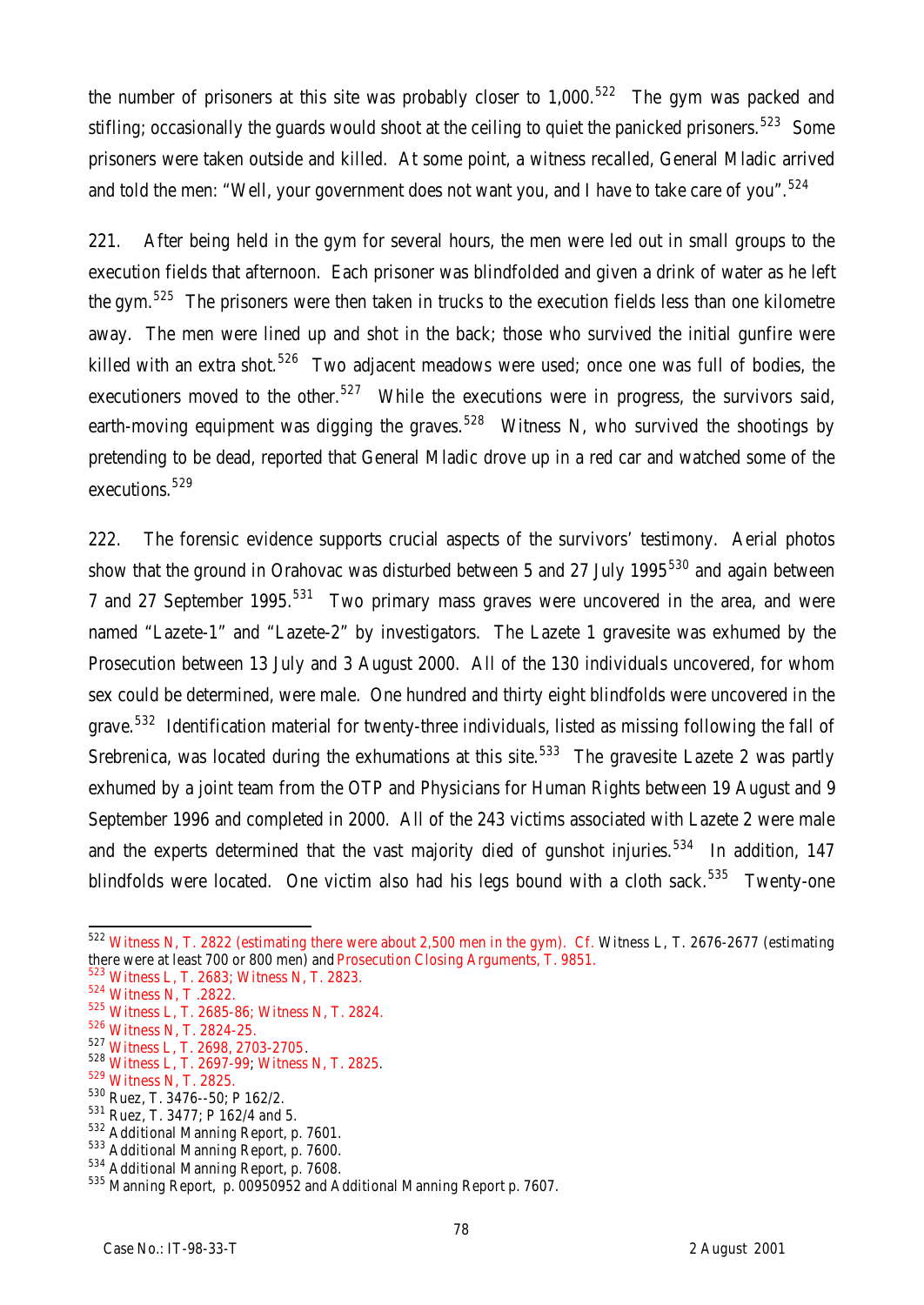individuals, listed as missing following the take-over of Srebrenica, were positively identified during the first exhumation of the Lazete 2 gravesite; all of them were Bosnian Muslim men.<sup>536</sup> Identification documents for a further four men listed as missing following the fall of Srebrenica were uncovered during the exhumations at this site in 2000.<sup>537</sup> On 11 April 1996, investigators from the OTP uncovered numerous strips of cloth in a "rubbish" site in the grounds of the Grbavci School next to the gymnasium. These cloth strips were indistinguishable from the blindfolds uncovered during the exhumation of the Lazete 2 gravesite.<sup>538</sup>

223. Forensic analysis of soil/pollen samples, blindfolds, ligatures, shell cases and aerial images of creation/disturbance dates, further revealed that bodies from the Lazete 1 and Lazete 2 graves were removed and reburied at secondary graves named Hodžici Road 3, 4 and 5.<sup>539</sup> Aerial images show that these secondary gravesites were created between 7 September and 2 October 1995<sup>540</sup> and all of them were exhumed by the OTP in  $1998<sup>541</sup>$  Following a similar pattern to the other Srebrenica related gravesites, the overwhelming majority of bodies at Hodžici Road 3, 4 and 5 were determined to be male and to have died of gunshot wounds.<sup>542</sup> Although only one ligature was located during exhumations at these three sites.<sup>543</sup> a total of 90 blindfolds were found. The total minimum number of individuals exhumed at the three gravesites was 184.<sup>544</sup>

224. Substantial evidence links the executions at Orahovac to the Zvornik Brigade. First, Orahovac is located within the zone of responsibility of the  $4<sup>th</sup>$  Battalion of the Zvornik Brigade. Second, as previously noted, an Opel "Record" belonging to the Zvornik Brigade visited this area on 13 and 14 July 1995. Third, at some point late in the evening of 13 July 1995, a detachment of military police from the Zvornik Brigade was dispatched to Orahovac.<sup>545</sup> It appears that the personnel roster was later altered to conceal this fact. The originally pencilled text was erased, but the words "O-Orahovac" are still visible. The letter "O" was written next to 10 names, then erased and replaced with other letters, in what must have been an attempt to conceal their involvement in the crimes.<sup>546</sup> Fourth, one of the Orahovac survivors recognised the voice of a former colleague, Gojko Simic, among the executioners.<sup>547</sup> Personnel records show that a Gojko Simic matching the

 $\overline{a}$ <sup>536</sup> Manning Report, p. 00950953.

<sup>537</sup> Additional Manning Report, p. 7598.

<sup>538</sup> Manning Report, p. 00950952.

<sup>539</sup> Manning Report, p. 00950951, and Additional Manning Report, p. 7611.

<sup>540</sup> P 167/1, P 167/4, P 167/5, P 167/6, and P167/7, Ruez, T. 3502-3503. Ruez also discussed the likely disturbance dates for additional, but as yet unexhumed, secondary burial sites along the Hod`i}i Road. See T. 3499-3506.

<sup>541</sup> Manning Report, p. 00950950.

<sup>542</sup> Manning Report, p. 00950955-6, 00950959, 00950962-3.

<sup>543</sup> Manning Report, p. 00950960. (This ligature was found at Hodžici Road 5)

<sup>544</sup> Manning Report, p. 00950956, 00950960, 00950963.

<sup>545</sup> P 567, Butler Report, para. 7.8; 7.16, Butler, T. 5067-5068.

<sup>546</sup> P 568, Butler, T. 5069-5073, P 569.

<sup>547</sup> Witness L, T.2694.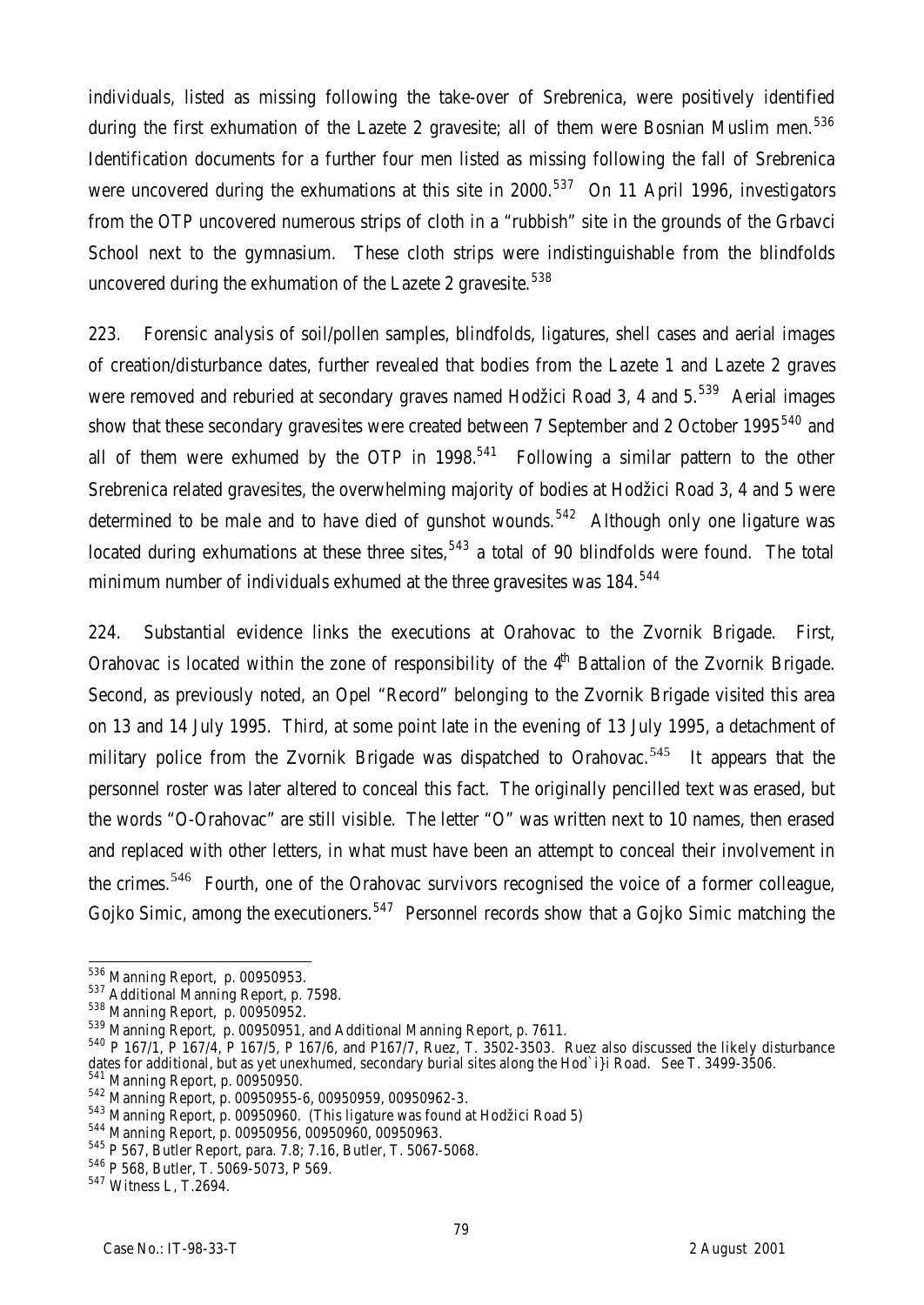description given by the survivor was the Commander of the Heavy Weapons Platoon of the  $4<sup>h</sup>$ Infantry Battalion of the  $1<sup>st</sup>$  Zvornik Infantry Brigade.<sup>548</sup> The witness heard Simic tell the other executioners: "Collect your ammunition and let's go to the meadow to kill the men."<sup>549</sup> Fifth, records of the Zvornik Brigade's Engineer Company reflect the presence of a number of vehicles in Orahovac on 14 July 1995: a TAM 75 (small size transportation vehicle<sup>550</sup>), which made two roundtrips between the base and Orahovac; a Mercedes 2626 which towed an excavator to the village of Križevici (located one kilometre from Orahovac); one excavator, which went from the base to Orahovac, spent six hours digging and then returned to base; and an excavator-loader that went from the base to Orahovac and spent 5 hours working.<sup>551</sup> The Zvornik Brigade's fuel dispersal log shows that 200 litres of diesel fuel were distributed to the Engineer Company on 14 July 1995.<sup>552</sup> In addition, the Engineer Company Daily Orders Journal lists the following items on both 15 and 16 July 1995: work with BGH-700 (excavator) in Orahovac; work with ULT 220 (loader) in Orahovac.<sup>553</sup> Zvornik Brigade vehicle utilisation records also show that, on 15 and 16 July 1995, one ULT 220 (loader) was operating for five hours at Orahovac and a TAM 75 truck made three or four trips between the base and Orahovac.<sup>554</sup> Also on 15 July 1995, 40 litres of diesel fuel were disbursed to the Rear Services Battalion, operating out of Orahovac and, on 16 July 1995, a Mercedes truck towed an excavator with a trailer between the base and Orahovac, and a TAM 75 truck made two trips to Kozluk.<sup>555</sup> This evidence is consistent with accounts given by survivors who stated there were large vehicles shining lights on the execution site.<sup>556</sup>

225. The Trial Chamber finds that the Drina Corps Zvornik Brigade participated in the execution of Bosnian Muslim men at Orahovac on 14 July 1995. Members of the military police company of the Zvornik Brigade were present immediately prior to the executions, presumably for such purposes as guarding the prisoners and then facilitating their transportation to the execution fields. Personnel from the  $4<sup>h</sup>$  Battalion of the Zvornik Brigade were present at Orahovac during the executions, assisting in their commission. Further, machinery and equipment belonging to the Engineers Company of the Zvornik Brigade was engaged in tasks relating to the burial of the victims from Orahovac between 14 and 16 July 1995.

 $^{548}_{-2}$ Butler, T. 5066, 5074-5081.

<sup>549</sup> Witness L, T. 2698.

<sup>550</sup> Butler, T. 5085.

<sup>551</sup> P 582, P 643, 580; Butler, T. 5082-5086; and Butler Report para. 7.20.

<sup>552</sup> P 645

<sup>553</sup> P 584; Butler, T. 5082-5083, 5087; and Butler Report, para. 7.22, 7.25, 7.27.

<sup>554</sup> P 589, P 582; Butler, T. 5085-5090; and Butler Report, para. 7.23.

<sup>555</sup> P 645; Butler Report, para. 7.27; P 643, P 582.

<sup>556</sup>Witness L, T. 2699-2700; Witness N, T. 2828.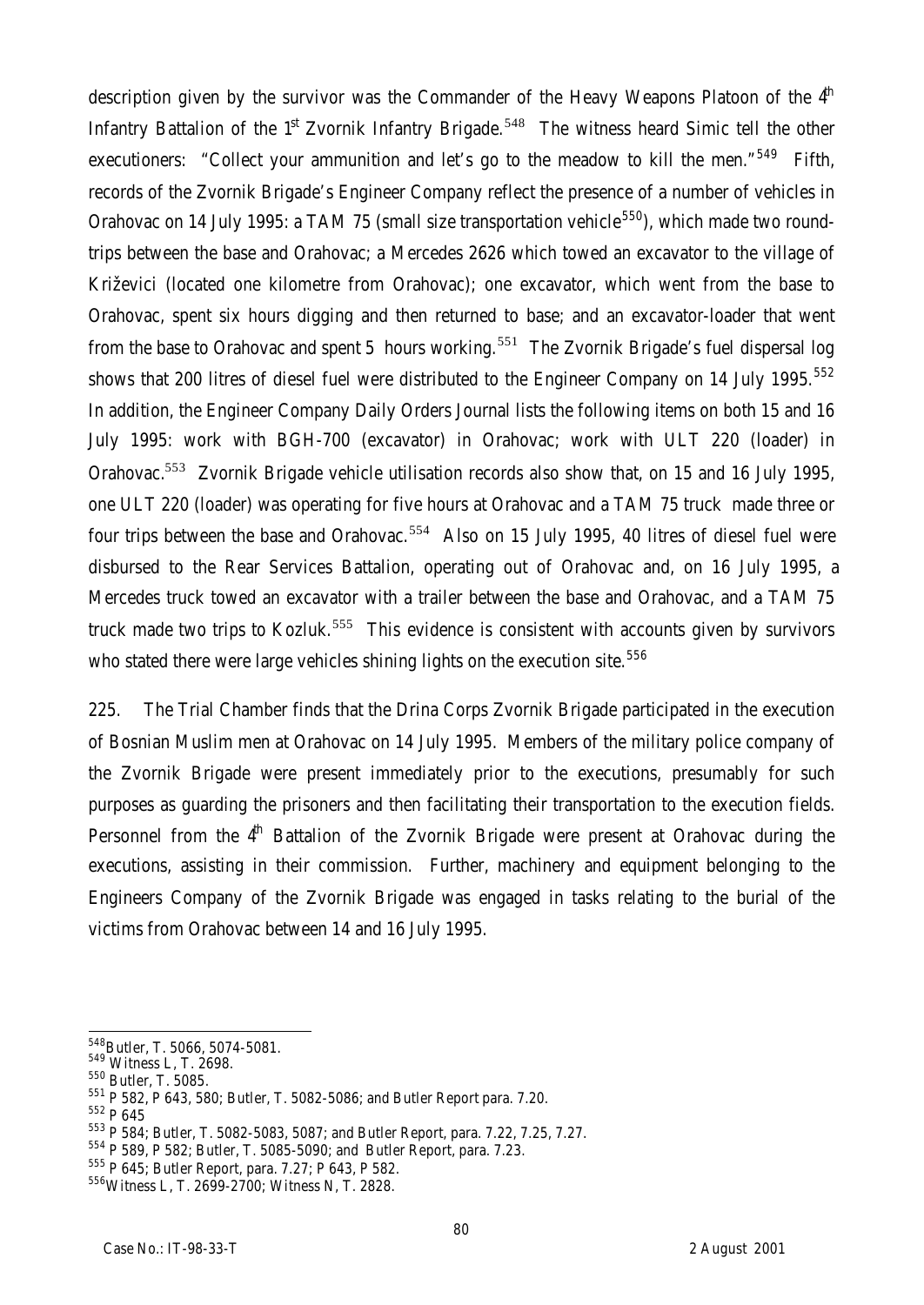#### (f) 14 - 15 July 1995: Petkovci School Detention Site and Petkovci Dam Execution Site

226. Another large group of about 1,500-2000 prisoners from Bratunac was driven north to the Petkovci School on the afternoon of 14 July 1995. As at the other detention sites, the conditions at Petkovci School were deplorable. It was extremely hot and crowded, the men had no food or water and some prisoners became so thirsty they resorted to drinking their own urine.<sup>557</sup> Periodically, soldiers came in and beat the prisoners or called them out to be killed. A few prisoners discussed trying to escape but the others said it was better to remain; that surely the Red Cross was monitoring the situation and they would not all be killed.<sup>558</sup> Eventually, however, the men were called out in small groups. They were told to strip to the waist, take off their shoes and their hands were tied behind their backs.<sup>559</sup> Sometime during the night of 14 July 1995, the men were taken in trucks to a stony area near the Petkovci Dam. As soon as they saw their destination the prisoners recognised their fate. Witness P recalls seeing a large "field" already filled with dead men lying face down with their hands tied behind them.

227. Groups of five or ten prisoners were taken off the trucks. They were then lined up and shot. Some begged for water before being killed, but none was provided. Witness O recalled what he expected to be his final moments:

I was really sorry that I would die thirsty, and I was trying to hide amongst the people as long as I could, like everybody else. I just wanted to live for another second or two. And when it was my turn, I jumped out with what I believe were four other people. I could feel the gravel beneath my feet. It hurt. . . . I was walking with my head bent down and I wasn't feeling anything. . . . And then I thought that I would die very fast, that I would not suffer. And I just thought that my mother would never know where I had ended up. This is what I was thinking as I was getting out of the truck 560

In fact Witness O was only wounded and lay still expecting another round of gunfire to end his life.<sup>561</sup> When the soldiers were finished with a round of killing, they laughed and made jokes: "Look at this guy, he looks like a cabbage."<sup>562</sup> Then they walked around killing the wounded.<sup>563</sup> Witness O almost called out for the soldiers to put him out of his misery:

I was still very thirsty. But I was sort of between life and death. I didn't know whether I wanted to live or to die anymore. I decided not to call out for them to shoot and kill me, but I was sort of praying to God that they'd come and kill me. But I decided not to call them and I was waiting to  $die.<sup>564</sup>$ 

 $\overline{a}$ <sup>557</sup> Witness P, T.2960-2961; Witness O, T. 2902-2903

<sup>558</sup> Witness O, T. 2905.

<sup>559</sup> Witness O, T. 2904; Witness P, T. 2968-69.

<sup>560</sup> Witness O, T. 2911-12.

<sup>561</sup> Witness O, T. 2912-14.

<sup>562</sup> Witness O, T. 2914; see also Witness P, T. 2977

<sup>563</sup> Witness O, T. 2914-16; Witness P, T. 2976.

<sup>564</sup> Witness O, T. 2916.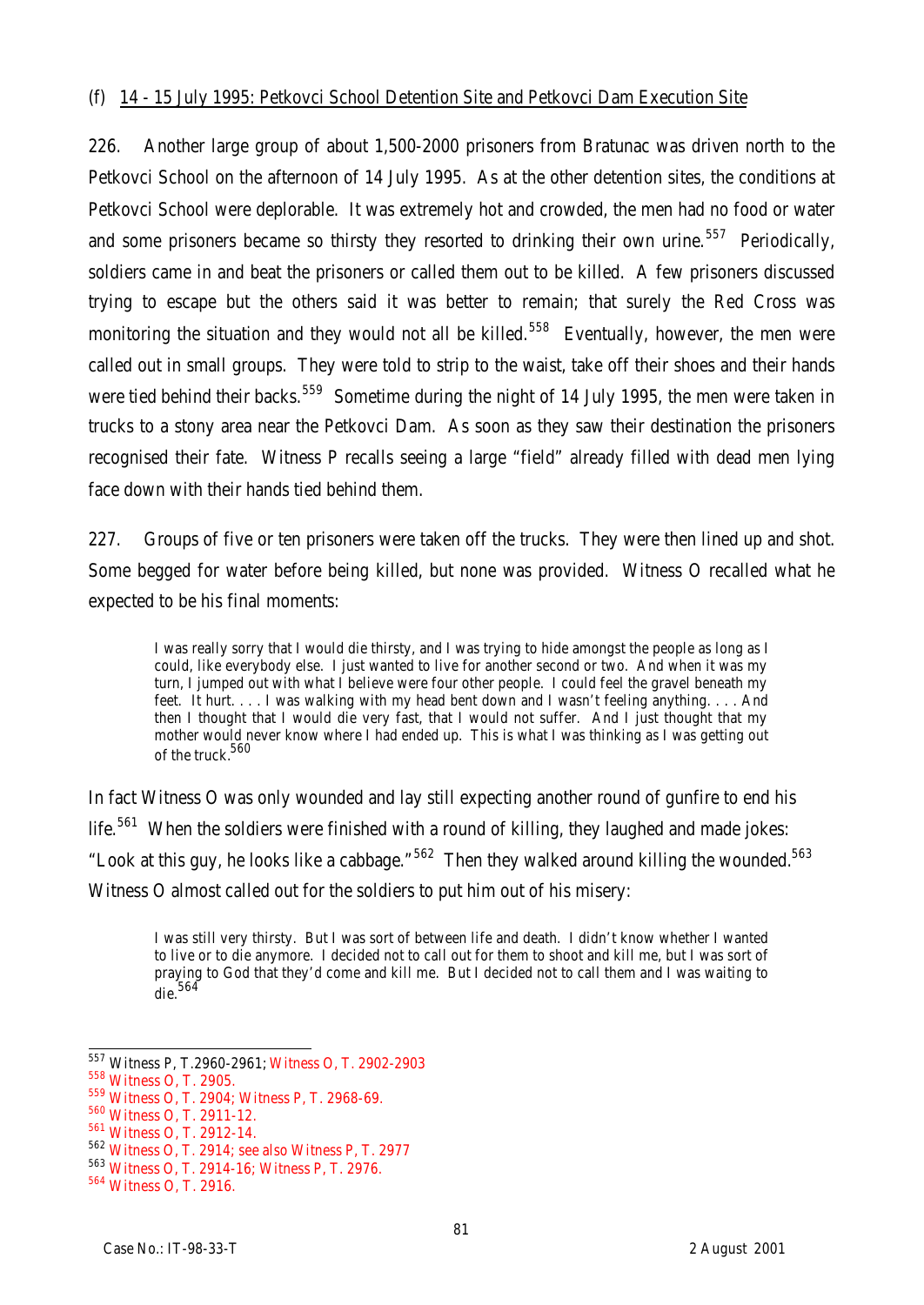228. After the soldiers had gone, however, Witness O was still alive. Another man, Witness P, was also alive a few rows ahead of him and they helped untie each other. Together they crawled across the field of bodies to hide in the woods nearby.<sup>565</sup> They spent the night on a hill overlooking the "field" and, in the morning, they looked down at between 1,500-2,000 bodies in the "field".<sup>566</sup> By then mechanical loaders had arrived and were collecting the bodies.<sup>567</sup>

229. The accounts given by the survivors are supported by forensic and other evidence. Aerial images show that earth around the Petkovci Dam site was first disturbed between 5 and 27 July 1995, and then again between 7 and 27 September 1995.<sup>568</sup> A team of investigators from the OTP exhumed a gravesite at the Petkovci Dam between 15 and 25 April 1998.<sup>569</sup> Experts determined that this gravesite had been "robbed", using a mechanical excavator that resulted in "grossly disarticulated body parts" throughout the grave.<sup>570</sup> The minimum number of individuals located within this grave was 43, but only 15 could be identified as male with the remainder undetermined. Six body parts showed definite gunshot wounds, with a further 17 showing probable or possible gunshot wounds.<sup>571</sup> One ligature was located on the surface of the grave and one "possible" blindfold was found loose in the grave.<sup>572</sup>

230. Forensic tests show that a mass grave site known as Liplje 2 is a secondary gravesite associated with the primary gravesite at Petkovci Dam and this gravesite was exhumed by the OTP between 7 and 25 August 1998.<sup>573</sup> Aerial images reveal that Liplie 2 was created between 7 September and 2 October 1995.<sup>574</sup> Traces of mechanical teeth marks and wheel tracks show the grave was dug by a wheeled front loader with a toothed bucket.<sup>575</sup> A minimum number of 191 individuals were located in this grave with 122 determined to be male, and the remainder undetermined. Where cause of death could be determined, gunshot wounds predominated.<sup>576</sup> While 23 ligatures were uncovered, no definite blindfolds were found.<sup>577</sup>

231. The Zvornik Brigade was also much in view in the area of Petkovci and the Dam on 15 July 1995. The execution site at the Petkovci Dam is located less than two kilometres from the

<sup>565</sup> Witness O, T. 2917-18.

<sup>566</sup> Witness P, T. 2983

<sup>567</sup> Witness O, T. 2925; Witness P, T. 2981.

<sup>568</sup> P 163/2, and P 163/3. Manning Report, p. 00950965. Ruez, T.3480-3482.

<sup>569</sup> Manning Report, p. 00950966.

<sup>570</sup> Wright, T. 3653-3659.

<sup>571</sup> Manning Report, p. 00950966.

<sup>572</sup> Manning Report, p. 00950967.

<sup>573</sup> Manning Report, p. 00950965.

<sup>574</sup> P 168/2 and P 168/3, Ruez, T. 3508-3509. Ruez also discussed possible disturbance dates for other, as yet unexhumed, gravesites in this location. See T. 3506-3511.

<sup>575</sup> Manning Report, p. 00950970.

<sup>576</sup> Manning Report, p. 00950970-0090971.

<sup>577</sup> Manning Report, p. 00950971.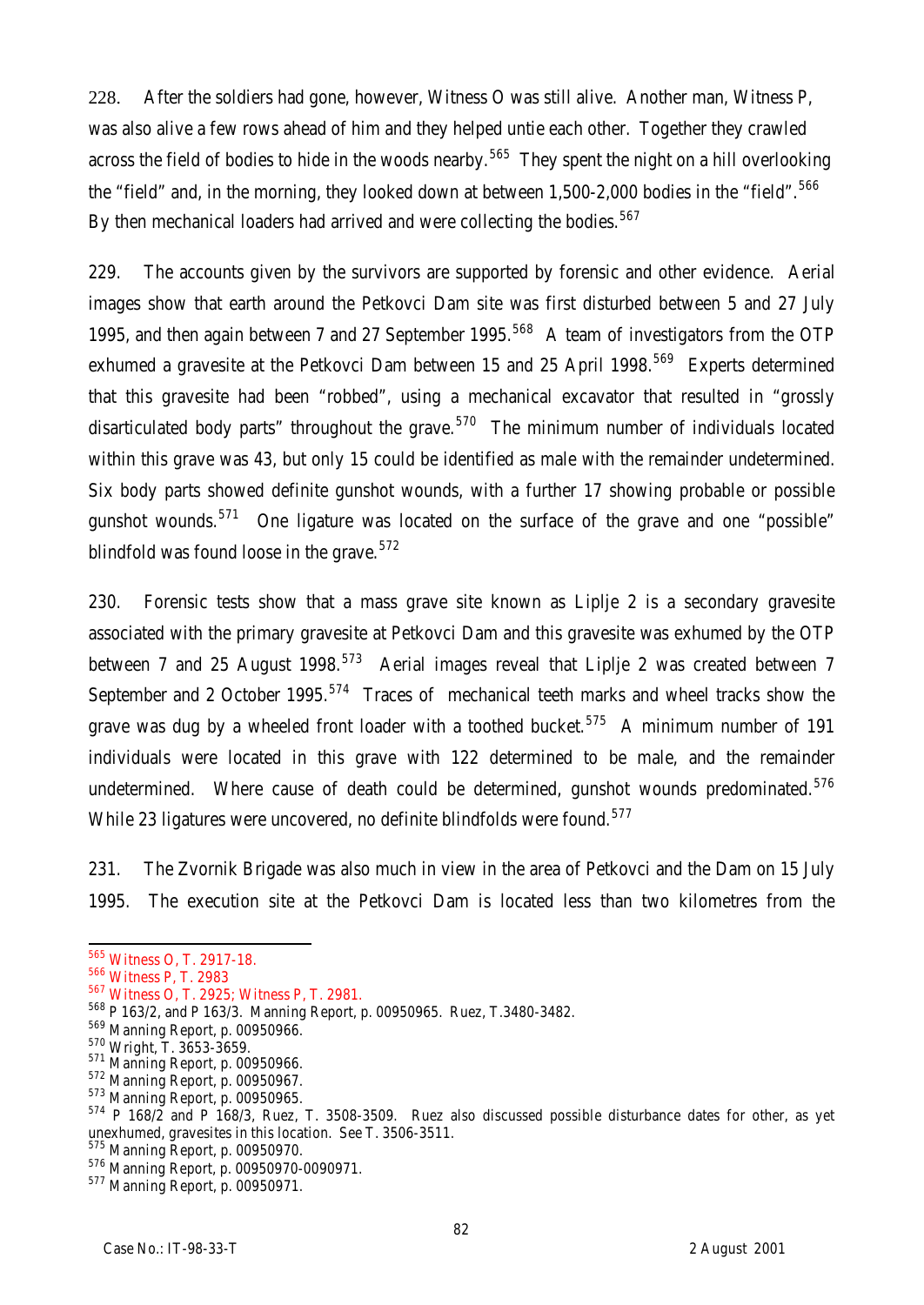command post of the Zvornik Brigade's 6<sup>th</sup> Infantry Battalion in Baljkovica.<sup>578</sup> Further, the Zvornik Brigade Daily Orders record shows that, on 15 July 1995, the Zvornik Brigade Engineer Company was assigned to work with an ULT and an excavator in Petkovci,<sup>579</sup> although vehicle records do not show that any of the Engineer Company's earthmoving equipment was at the Petkovci execution site. However, vehicle records for the  $6<sup>th</sup>$  Infantry Battalion of the Zvornik Brigade show that two trucks made a total of 10 roundtrips between Petkovci and the Dam on 15 July 1995, with two members of the  $6<sup>th</sup>$  Infantry Battalion assigned as drivers of the vehicles.<sup>580</sup>

232. The Trial Chamber finds that drivers and trucks from the  $6<sup>th</sup>$  Infantry Battalion of the Zvornik Brigade were used to transport the prisoners from the detention site to the execution site at Petkovci Dam on 15 July 1995 and that the Zvornik Brigade Engineer Company was assigned to work with earthmoving equipment to assist with the burial of the victims from Petkovci Dam.

#### (g) 14 - 16 July 1995: Pilica School Detention Site and Branjevo Military Farm Execution Site

233. On 14 July 1995, more prisoners from Bratunac were bussed northward to a school in the village of Pilica, north of Zvornik. As at other detention facilities, there was no food or water and several men died in the school gym from heat and dehydration.<sup>581</sup> The men were held at the Pilica School for two nights.<sup>582</sup> On 16 July 1995, following a now familiar pattern, the men were called out of the school and loaded onto buses with their hands tied behind their backs.<sup>583</sup> They were then driven to the Branjevo Military Farm, where groups of 10 were lined up and shot.<sup>584</sup>

234. Mr. Drazen Erdemovi} was a member of the VRS  $10<sup>th</sup>$  Sabotage Detachment (a Main Staff subordinate unit) and participated in the mass execution.<sup>585</sup> Mr. Erdemovi} appeared as a Prosecution witness and testified:

The men in front of us were ordered to turn their backs. When those men turned their backs to us, we shot at them. We were given orders to shoot.<sup>586</sup>

Mr. Erdemovi} said that all but one of the victims wore civilian clothes and that, except for one person who tried to escape, they offered no resistance before being shot.<sup>587</sup> Sometimes the

 $\overline{a}$  $^{578}_{--}$  P 2, P 590, Butler, T. 5101.

<sup>579</sup> P584, Butler T. 5086-5087, Butler Report, para. 7.33-7.34.

<sup>580</sup> P 591, P 594, P 592, P 593, Butler, T. 5093-5103, Butler Report, para. 7.35.

<sup>581</sup> Witness Q, T. 3036.

<sup>582</sup> Witness Q, T. 3039.

<sup>583</sup> Witness Q, T. 3040.

<sup>584</sup> Witness I, T. 2390-92.

<sup>585</sup> Mr. Erdemovi} was indicted for one count of crimes against humanity or alternatively a violation of the laws and customs of war. He entered a guilty plea to the count of crimes against humanity and was convicted for his role in the executions at Branjevo Military Farm. The Trial Chamber sentenced him to 10 years imprisonment. Following an appeal, this sentence was subsequently revised to five years for violations of the laws or customs of war. See *Prosecutor* v *Erdemovic*, Case No.: IT-96-22-T*bis*, *Sentencing Judgement*, 5 March 1998.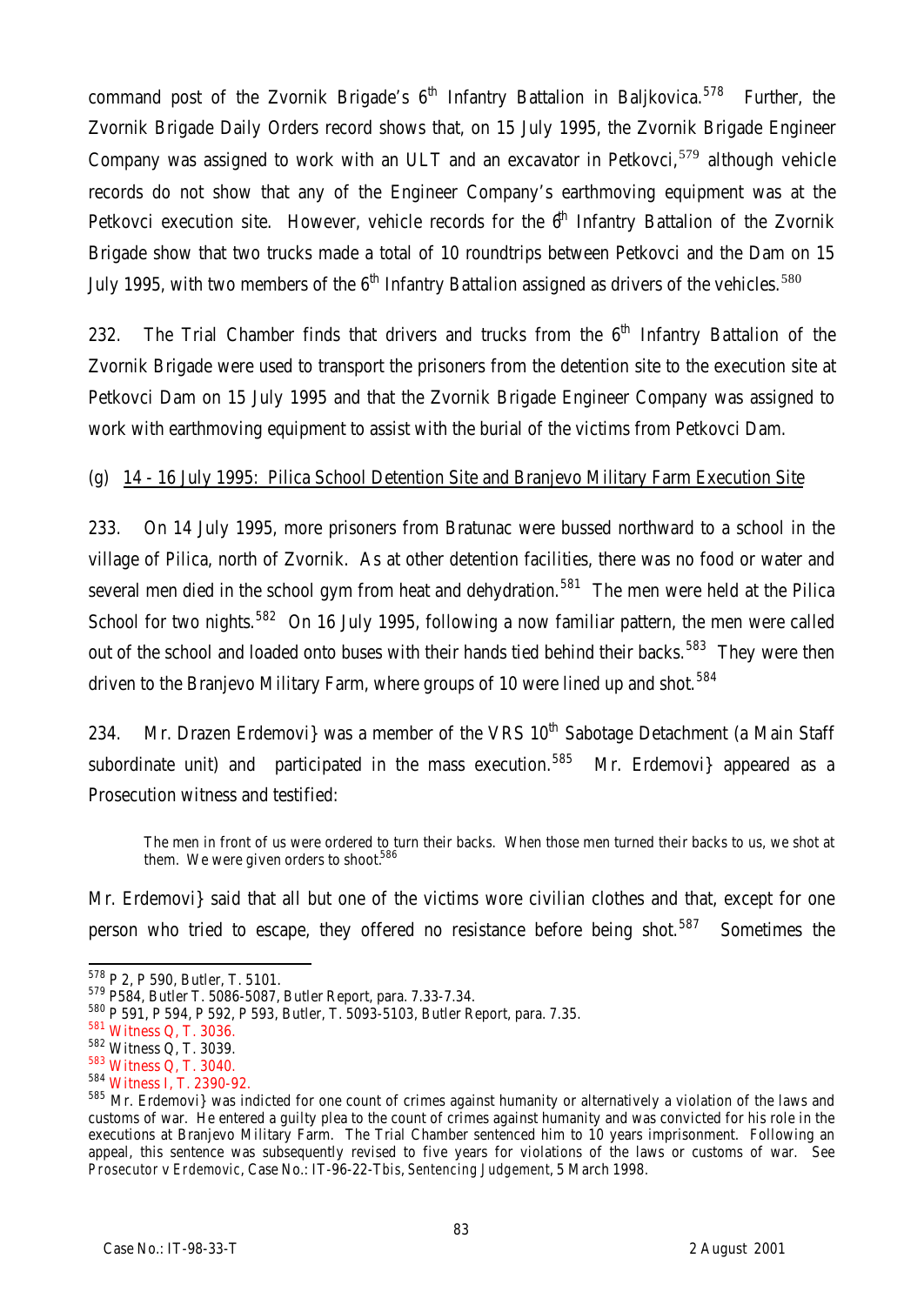executioners were particularly cruel. When some of the soldiers recognised acquaintances from Srebrenica, they beat and humiliated them before killing them.<sup>588</sup> Mr. Erdemovi} had to persuade his fellow soldiers to stop using a machine gun for the killings; while it mortally wounded the prisoners it did not cause death immediately and prolonged their suffering.<sup>589</sup>

235. One of the survivors, Witness Q, recalled the moment when he was confronted by the firing squad:

When they opened fire, I threw myself on the ground. . . . And one man fell on my head. I think that he was killed on the spot. And I could feel the hot blood pouring over me. . . . I could hear one man crying for help. He was begging them to kill him. And they simply said "Let him suffer. We'll kill him later."<sup>590</sup>

236. Between 1,000 and 1,200 men were killed in the course of that day at this execution site.<sup>591</sup> The next day, Witness Q, who had crawled to safety and was hiding nearby, heard heavy machinery going back and forth from the killing field. $592$ 

237. The testimony of the survivors has other support in the Trial Record. Aerial photographs, taken on 17 July 1995, of an area around the Branjevo Military Farm, show a large number of bodies lying in the field near the farm, as well as traces of the excavator that collected the bodies from the field.<sup>593</sup> The Branjevo Military Farm gravesite (also known as the Pilica gravesite) was exhumed between 10 and 24 September 1996 by the OTP and a team from Physicians for Human Rights.<sup>594</sup> Where the sex of the bodies could be determined it was male and where cause of death could be determined it was gunshot wounds. Eighty-three ligatures and two cloth blindfolds were located<sup>595</sup> and, in this grave, positive identification was made for 13 individuals who were missing following the take-over of Srebrenica: all of them Bosnian Muslim men.<sup>596</sup>

238. On the basis of forensic examinations, a gravesite known as Cancari Road 12 was determined to be a secondary grave associated with the primary site at Branjevo Military Farm.<sup>597</sup> Aerial images show this secondary grave was created between 7 and 27 September 1995 and back

<sup>586</sup> Erdemovi}, T. 3126.

<sup>587</sup> Erdemovi}, T. 3138.

<sup>588</sup> Erdemovi}, T. 3135.

<sup>589</sup> Erdemovi}, T. 3128.

<sup>590</sup> Witness Q, T. 3041-42.

<sup>591</sup> Erdemovi}, T. 3130, 3132; see also Witness I, T. 2392 (1,000 to 1,500 dead).

<sup>592</sup> Witness Q, T. 3045.

<sup>593</sup> P 24/2, P 24/4; Ruez, T. 3486.

<sup>594</sup> Manning Report, p. 00950943.

<sup>595</sup> Manning Report, p. 00950944.

<sup>596</sup> Manning Report, p. 00950944.

<sup>597</sup> Manning Report, p. 00950942, T. 3605 (ligatures and blindfolds from the Branjevo Military Farm were matched to items found in Can~ari Road 3 and 12.).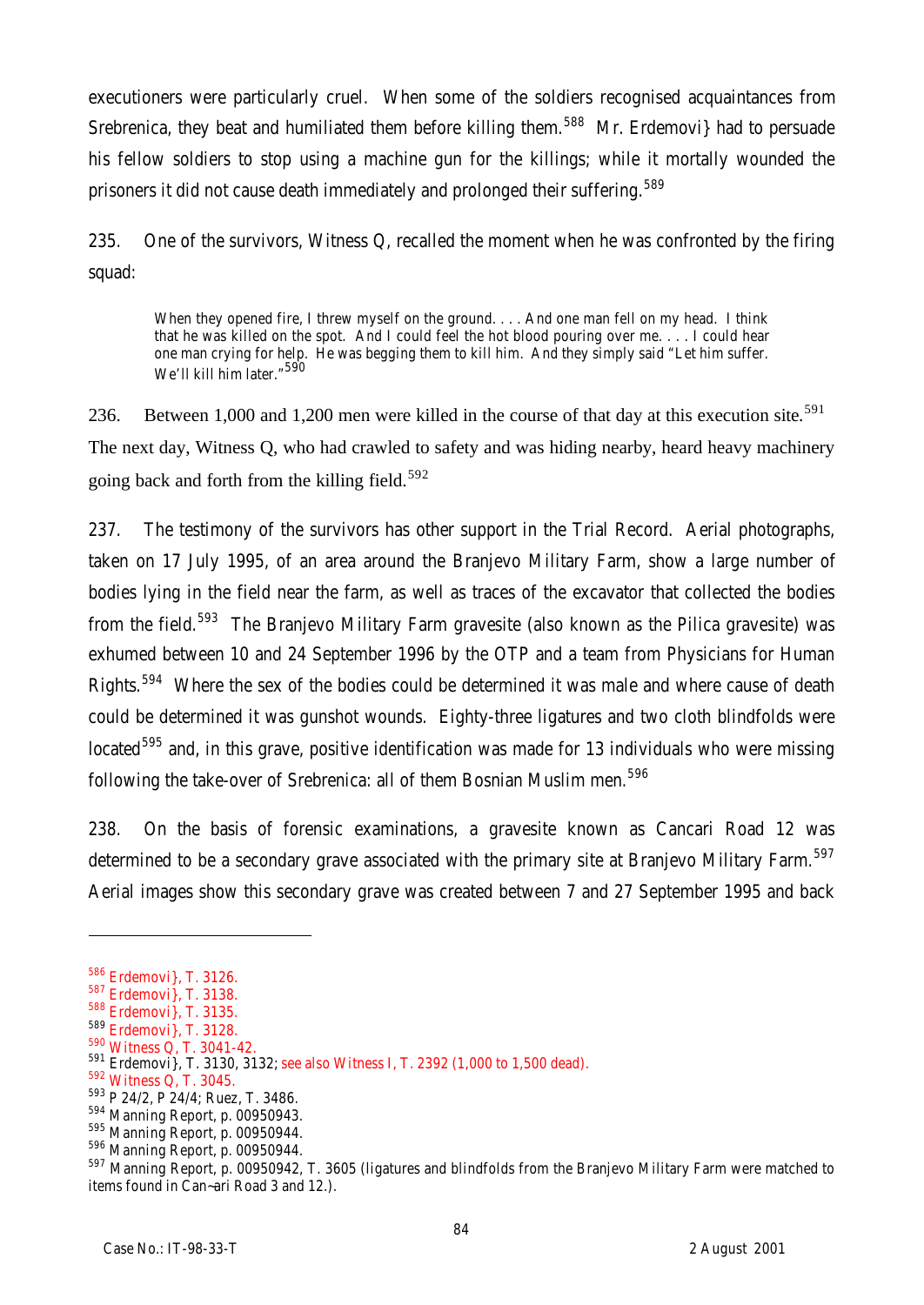filled prior to 2 October 1995.<sup>598</sup> The bodies of 174 individuals were uncovered and, again, where the sex and cause of death of the victims could be determined, it was male and gunshot wounds respectively.<sup>599</sup> Sixteen ligatures and eight blindfolds were also uncovered in this grave.<sup>600</sup> One individual was positively identified as a Bosnian Muslim man listed as missing following the takeover of Srebrenica.<sup>601</sup>

239. There is compelling evidence that Drina Corps units were connected with the atrocities at Branjevo Farm. Mr. Erdemovi} and the other members of his unit received orders relating to the executions on the morning of 16 July 1995. They first stopped at the Zvornik Brigade headquarters, where they met a Lieutenant Colonel who, although wearing a VRS uniform, did not have any insignia denoting the unit he belonged to.<sup>602</sup> Two military police officers wearing Drina Corps insignia accompanied the Lieutenant Colonel.<sup>603</sup> The Defence suggested that the description of this person given by Mr. Erdemovi} accords with the physical appearance of Colonel Beara, the Main Staff Chief of Security.<sup>604</sup> The Prosecution, on the other hand, pointed to the fact that he was accompanied by Drina Corps military police and was able to give orders to personnel at the Farm and so concluded that he must have been a Drina Corps officer.<sup>605</sup> The Lieutenant Colonel and the police officers went with Erdemovi} and his fellow-soldiers from the 10<sup>th</sup> Sabotage Detachment to the Branjevo Military Farm. The Lieutenant Colonel then left.<sup>606</sup> About half an hour after his departure, buses began to arrive carrying the Bosnian Muslim men, some of whom were blindfolded and had their hands tied. The buses that brought the prisoners to Branjevo Farm displayed the markings of "Centrotrans Sarajevo" and "Drinatrans Zvornik" transportation companies.<sup>607</sup> These buses must have been the ones originally procured by the Drina Corps for the transportation of the Bosnian Muslim women, children and elderly from Poto~ari. The fact that the Bosnian Muslim men were not transported to detention sites until after the transportation of the women, children and elderly was finished supports this conclusion, as does the fact that the Drina Corps are known to have procured buses from, *inter alia*, Zvornik.<sup>608</sup> Mr. Erdemovi} also testified that policemen wearing the insignia of the Drina Corps military police escorted the buses of

 $^{598}$  P 169/25, P 169/26 and P169/27; Ruez, T. 3523-3524; Manning Report, p. 00950943. Ruez also discussed possible disturbance dates for other, as yet unexhumed gravesites along the Can~ari road. See T. 3511-3525.

<sup>599</sup> Manning Report, p. 00950947-8.

<sup>600</sup> Manning Report, p. 00950948.

<sup>601</sup> Manning Report, p. 00950949.

<sup>602</sup> Erdemovi}, T. 3116-3123. <sup>603</sup> Erdemovi}, T. 3121.

<sup>604</sup> Krstic, T. 6330, 6333.; Defence Final Brief, para. 312.

<sup>605</sup> Prosecutor's Final Trial Brief, 21 June 2001 (hereafter "Prosecution Final Brief"), para. 347.

<sup>606</sup> Erdemovi}, T. 3122-3124.

<sup>607</sup> Erdemovi} T. 3127.

<sup>&</sup>lt;sup>608</sup> P 435 (radio intercept at 07.35 hours on 12 July 1995 in which General Krstic ordered Lieutenant Colonel Krsmanovic, the Drina Corps Transport Officer, to procure 50 buses from Pale, Vi{egrad, Rogatica, Sokolac, Han Pijesak, Vlasenica, Mili}i, Bratunac and Zvornik.)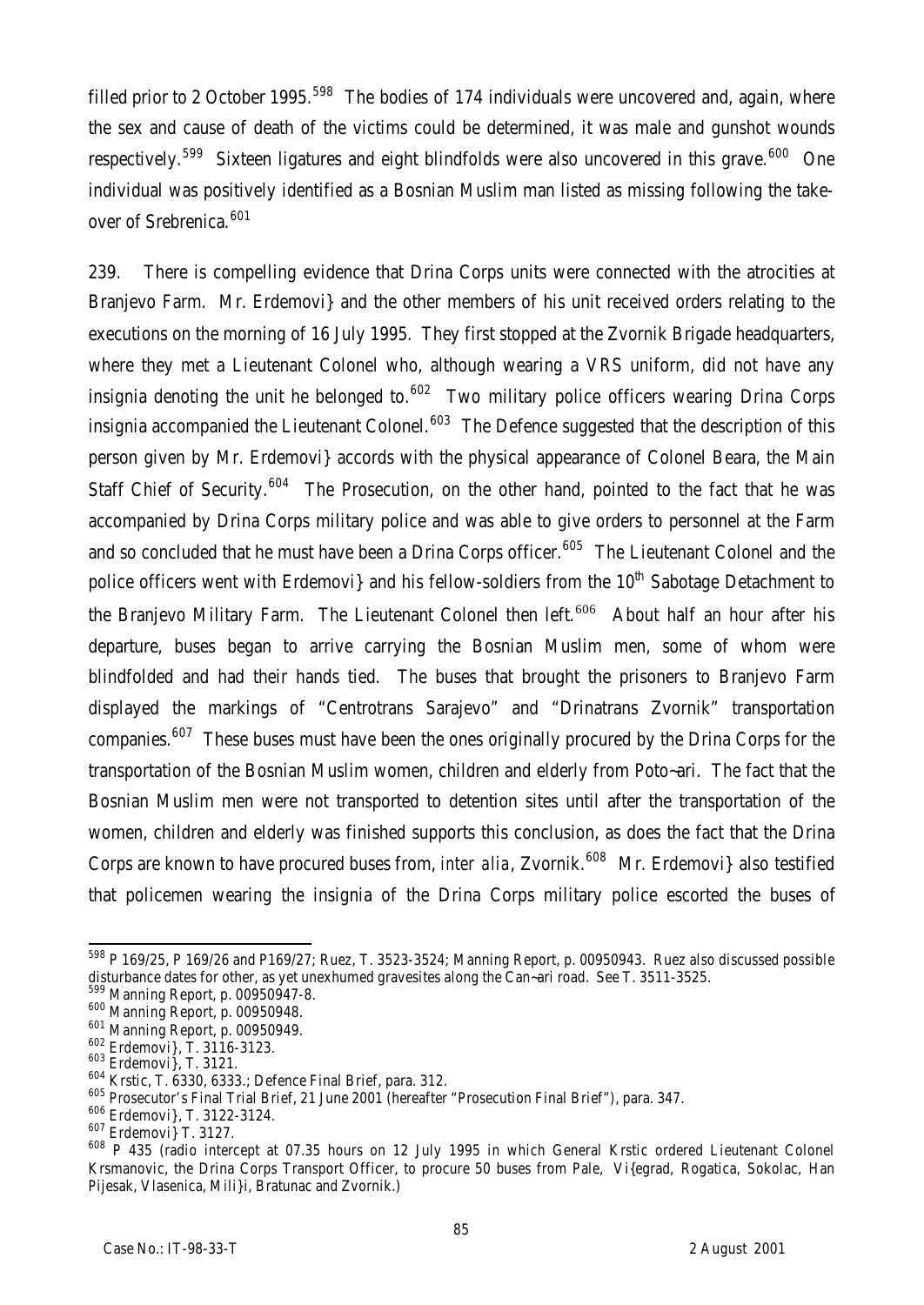prisoners.<sup>609</sup> Upon reaching the Farm, these Drina Corps military police began unloading the Bosnian Muslim men ten at a time to be then taken away and executed.<sup>610</sup>

240. The shootings began at 10.00 hours and continued until 1500 hours.<sup>611</sup> Mr. Erdemovi explained that around ten soldiers, whom he was told were from Bratunac, joined his unit between 13.00 and 14.00 hours to assist with the shootings.<sup>612</sup> These men were dressed in VRS uniforms and it was clear to Mr. Erdemovi} that they knew some of the Bosnian Muslim men from Srebrenica, suggesting that they were local people.<sup>613</sup> The Prosecution was, however, unable to identify any particular member of the Bratunac Brigade present at Branjevo Farm during the executions.<sup>614</sup> The Lieutenant Colonel, who had been there earlier, returned to the Branievo Farm with the Drina Corps military police who accompanied the last bus of Bosnian Muslim prisoners.<sup>615</sup> The participation of personnel from the Bratunac Brigade in the executions in the Zvornik Brigade zone of responsibility on 16 July is further corroborated by a Zvornik Brigade Interim Combat Report dated 16 July 1995 stating that, in addition to the regular troops of the Zvornik Brigade, forces operating under the Brigade's command included two platoons from the Bratunac Infantry Brigade.<sup>616</sup>

241. It is important to note that the Branjevo Farm itself was under the direct authority and control of the  $1<sup>st</sup>$  Infantry Battalion of the Zvornik Brigade.<sup>617</sup> Further, Zvornik Brigade vehicle records show an ULT 220 in operation at Branjevo for eight-and-a-half hours on 17 July 1995 and that a truck towed a "BG-700" that day.<sup>618</sup> Although there are no utilisation records for a BGH-700 excavator, the Fuel Dispersal Log reveals that 100 litres of diesel fuel were disbursed to a BGH-700 on 17 July 1995.<sup>619</sup> The Daily Orders Journal of the Zvornik Brigade Engineering Company records work assignments of an ULT 220 in Branjevo and transportation of a BGH-700 to Branjevo on 17 July 1995.<sup>620</sup> Aerial photographs show an excavator digging a hole at Branjevo on 17 July 1995.<sup>621</sup>

242. There is also evidence implicating the Drina Corps Command itself in the Branjevo Farm executions. At around 1400 hours on 16 July 1995, a series of interconnected conversations were

 $\overline{a}$ <sup>609</sup> Erdemovi}, T. 3129.

<sup>610</sup> Erdemovi}, T. 3129-3130.

<sup>611</sup> Erdemovi}, T. 3130.

<sup>612</sup> Erdemovi}, T. 3132, T. 3141.

<sup>613</sup> Erdemovi}, T. 31330-3134.

<sup>614</sup> Butler, T. 9194.

<sup>615</sup> Erdemovi}, T. 3138-3139. <sup>616</sup> P 614; Butler, T. 5342-5345.

<sup>617</sup> P 616; Butler, T.5133 and Butler Report, para. 7.46.

<sup>618</sup> P 646.

<sup>619</sup> P645; Butler, T. 5169 and Butler Report, para. 7.43.

<sup>620</sup> P 642; Butler, T. 5168 and Butler Report, para. 7.44.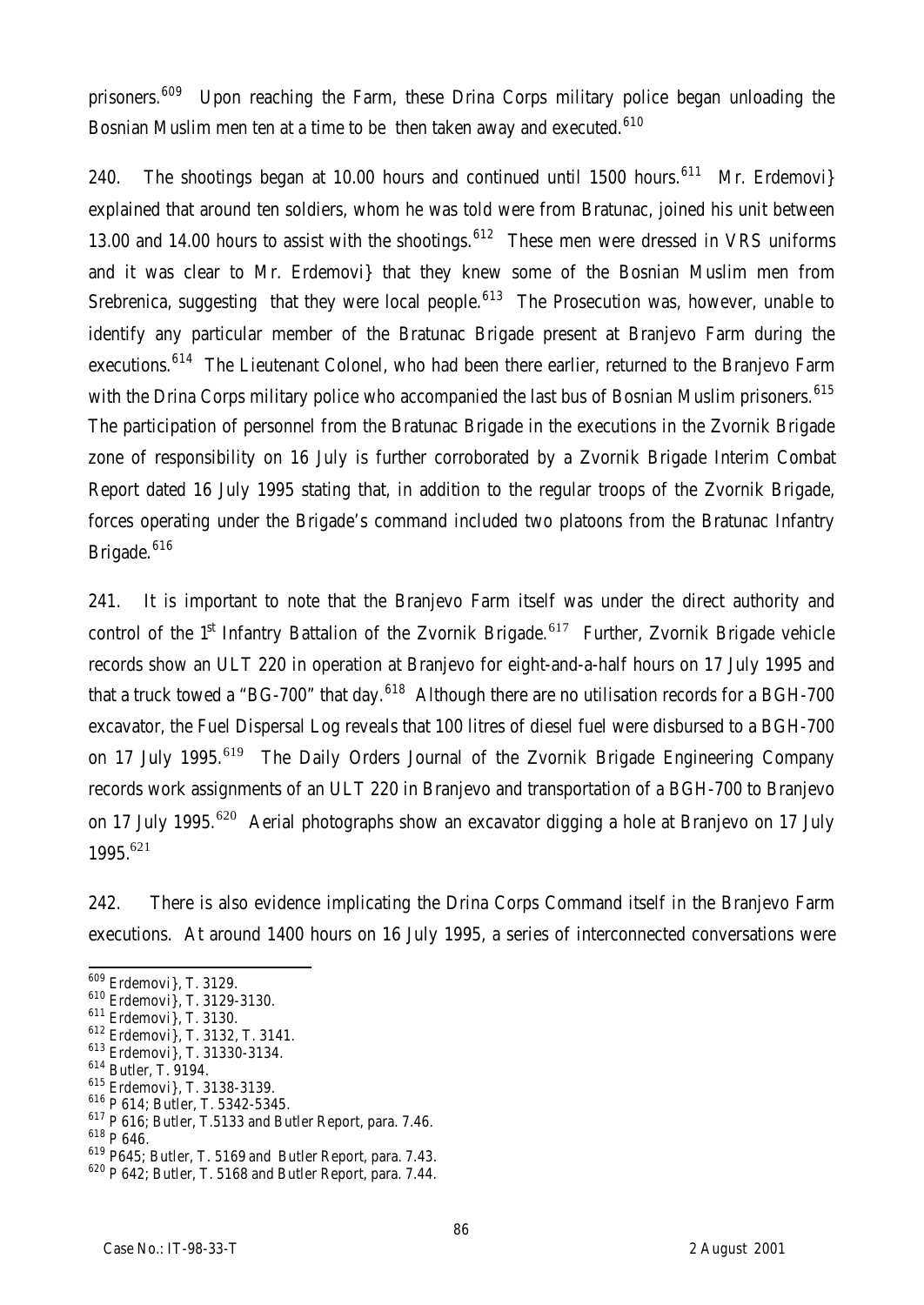intercepted relating to the executions. To begin, the duty officer at "Palma" (the Zvornik Brigade) called "Zlatar" (Drina Corps Headquarters) urgently requesting "500 litres of D 2" (diesel fuel) to be released to Colonel Popovi}.<sup>622</sup> The Zvornik Brigade duty officer stressed that unless he received the fuel, Colonel Popovi} would stop the work he was doing. Later in the conversation "Palma" stipulated to "Zlatar" that "(t)he bus loaded with oil is to go to Pilica village" and that Colonel Krsmanovi}, the Drina Corps Chief of Transportation, was to arrange the transportation. This fuel, the Prosecution argued, was necessary for the transport of Bosnian Muslim prisoners from Pilica to the execution site at the Branievo Military Farm.<sup>623</sup> Records for 16 July 1995 confirm that 500 litres of diesel fuel was dispatched for Colonel Popovi} and the Drina Corps Command<sup>624</sup> is listed as the "recipient' on this document.<sup>625</sup> Mr. Butler concluded from the timing of the executions and burials and the fact that the fuel was to be sent to Pilica Village where the Pilica school is located, that the fuel was most likely used for transporting the prisoners to the execution site at Branjevo Farm.<sup>626</sup>

243. The Trial Chamber finds that members of the Bratunac Brigade arrived at Branjevo Farm during the course of the afternoon on 16 July 1995 and participated in the killings.<sup>627</sup> The Trial Chamber also finds that Drina Corps military police were engaged in guarding the Bosnian Muslim prisoners in the buses that took them to the Farm and that Zvornik Brigade equipment was used for activities relating to the burial of the victims. Finally, the Trial Chamber accepts the intercept evidence demonstrating that Colonel Popovi} was involved in organising fuel to transport the Bosnian Muslim prisoners to the execution site at Branjevo Farm and that the allocation of fuel was co-ordinated through the Drina Corps Command.

#### (h) 16 July 1995: Pilica Cultural Dom

244. Mr. Erdemovi} testified that, at around 1500 hours on 16 July 1995, after he and his fellow soldiers from the 10<sup>th</sup> Sabotage Detachment had finished executing the prisoners at the Branjevo Military Farm, they were told that there was a group of 500 Bosnian Muslim prisoners from

 $621$  Butler, T. 5169; Butler Report, para. 7.45 & fn.268; P 24/2 and 24/3.

<sup>622</sup> P 620.

<sup>623</sup> Prosecution Final Brief para. 354; Butler, T 5139 and Butler Report, para. 9.20.

<sup>624</sup> P 619. Although the English translation on this document actually refers to "Drina Corps Commander", the B/C/S abbreviation "KDK" has consistently been translated as Drina Corps Command in other documents in the case, and so the Trial Chamber adopts that interpretation in relation to this document also. The Prosecution expressly accepted that the translation on the document was incorrect to this extent. See Prosecution Closing Statement, T. 9954. <sup>625</sup> P 619.

<sup>626</sup> Butler, T. 5139.

<sup>&</sup>lt;sup>627</sup> See also the discussion *Infra* paras 380-387 regarding the deployment of members from the Bratunac Brigade to assist in the executions on 16 July 1995.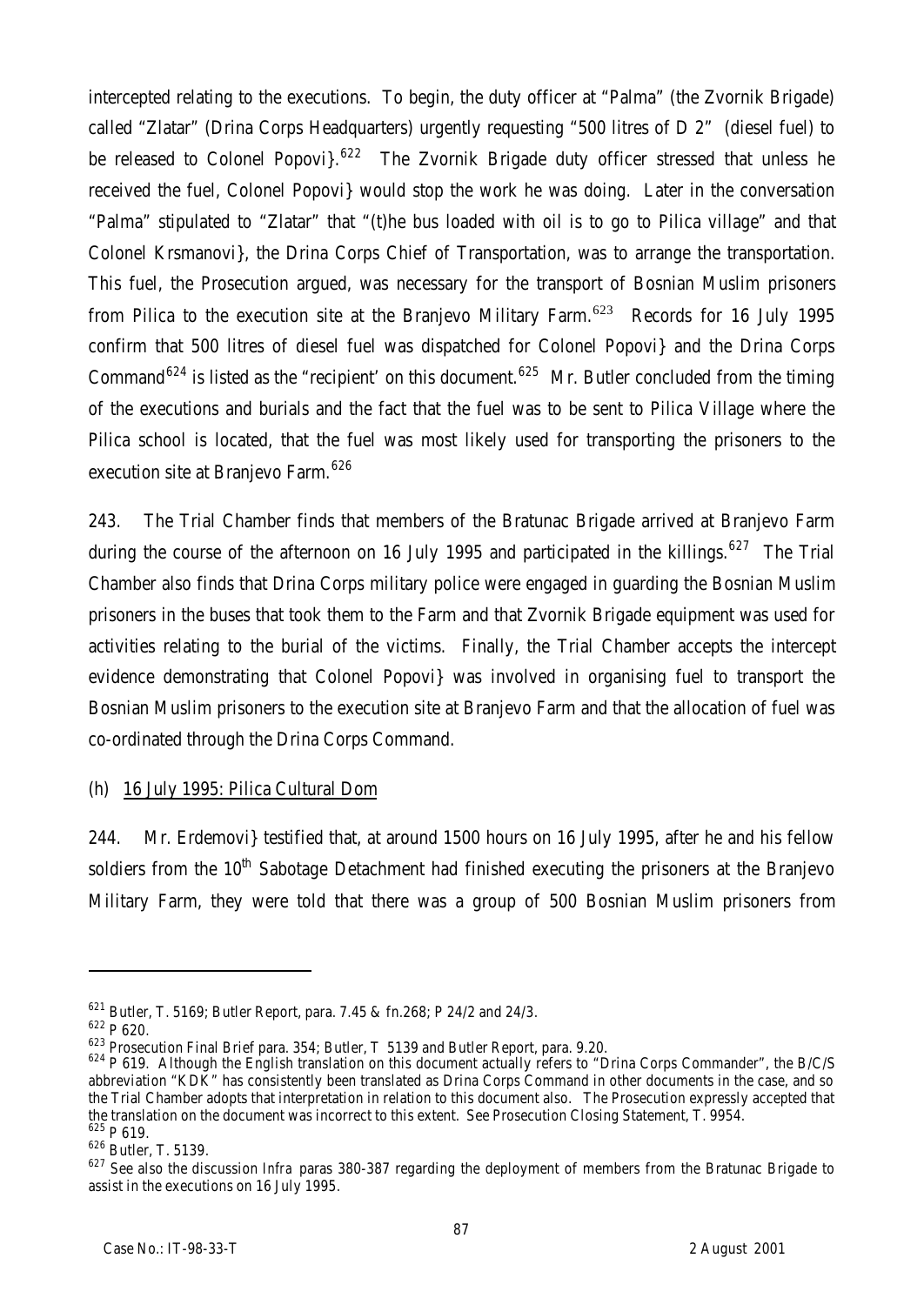Srebrenica trying to break out of a nearby club.<sup>628</sup> Mr. Erdemovi} and the other members of his unit refused to carry out any more killings. They were then told to attend a meeting with the Lieutenant Colonel at a café in Pilica. Mr. Erdemovi} and his fellow-soldiers travelled to the café as requested and, as they waited, they could hear shots and grenades being detonated.<sup>629</sup> The sounds lasted for approximately 15-20 minutes after which a soldier from Bratunac entered the café to inform those present that "everything was over".<sup>630</sup> No survivors from the Pilica Cultural Dom execution site appeared before the Trial Chamber.

245. The OTP sent a team of experts to conduct a forensic examination of the Pilica Dom between 27 and 29 September 1996, and again on 2 October 1998.<sup>631</sup> As with the forensic tests conducted at the Krivaca warehouse, analyses of hair, blood and explosives residue, collected at the Pilica Dom, provide strong evidence that mass executions had occurred in this location. Experts determined the presence of bullet strikes, explosives residue, bullets and shell cases, as well as human blood, bones and tissue adhering to the walls, ceilings and floors.<sup>632</sup>

246. The Pilica Cultural Centre is in the Drina Corps zone of responsibility.<sup>633</sup> The Prosecution also relied upon the evidence of Mr. Erdemovi} to establish that the same soldiers from Bratunac, who had arrived to assist the 10<sup>th</sup> Sabotage Detachment with the Branjevo Farm killings, carried out killings at the Pilica Cultural Dom. According to Mr. Erdemovi} these soldiers from Bratunac left the Farm as soon as the executions there were finished and travelled to another location to continue with the killings.<sup>634</sup> As already noted, the presence of the Bratunac Brigade, in the Zvornik Brigade zone of responsibility finds support in a Zvornik Brigade Combat Report from 16 July 1995, which indicates that personnel from the Bratunac Brigade were operating under the command of the Zvornik Brigade that day.<sup>635</sup> In addition, the Bratunac Brigade Military Police Platoon log for 16 July 1995 indicates that "one police patrol remained in Pilica to secure and watch over the Bosnian Muslims."<sup>636</sup> Mr. Butler argued that, since there was no combat in the Pilica area at that time, the Bratunac Brigade police must have been guarding the Bosnian Muslim men at Pilica who were subsequently executed in the late afternoon or early evening hours of 16 July 1995. $637$ 

 $\overline{a}$ <sup>628</sup> Erdemovi}, T. 3140.

<sup>629</sup> Erdemovi}, T. 3143-3144.

<sup>630</sup> Erdemovi}, T. 3148-3149.

<sup>&</sup>lt;sup>631</sup> Manning, T. 3619.

<sup>632</sup> P 181/1; P 181/2; P 182/3; P 182/4; P 150; and P 97. See also Manning, T. 3616-25

<sup>633</sup> Butler, T. 5132-5136.

<sup>634</sup> Erdemovi}, T. 3140-3141.

<sup>635</sup> P 614; Butler, T. 5342-5345; Butler Report, para. 7.49 & fn. 272.

<sup>&</sup>lt;sup>636</sup> P 618 (extract from the daily orders book of the military police platoon of the Bratunac Brigade for 17 July 1995, recording events that took place on 16 July 1995).

<sup>637</sup> Butler, T. 5136-5137.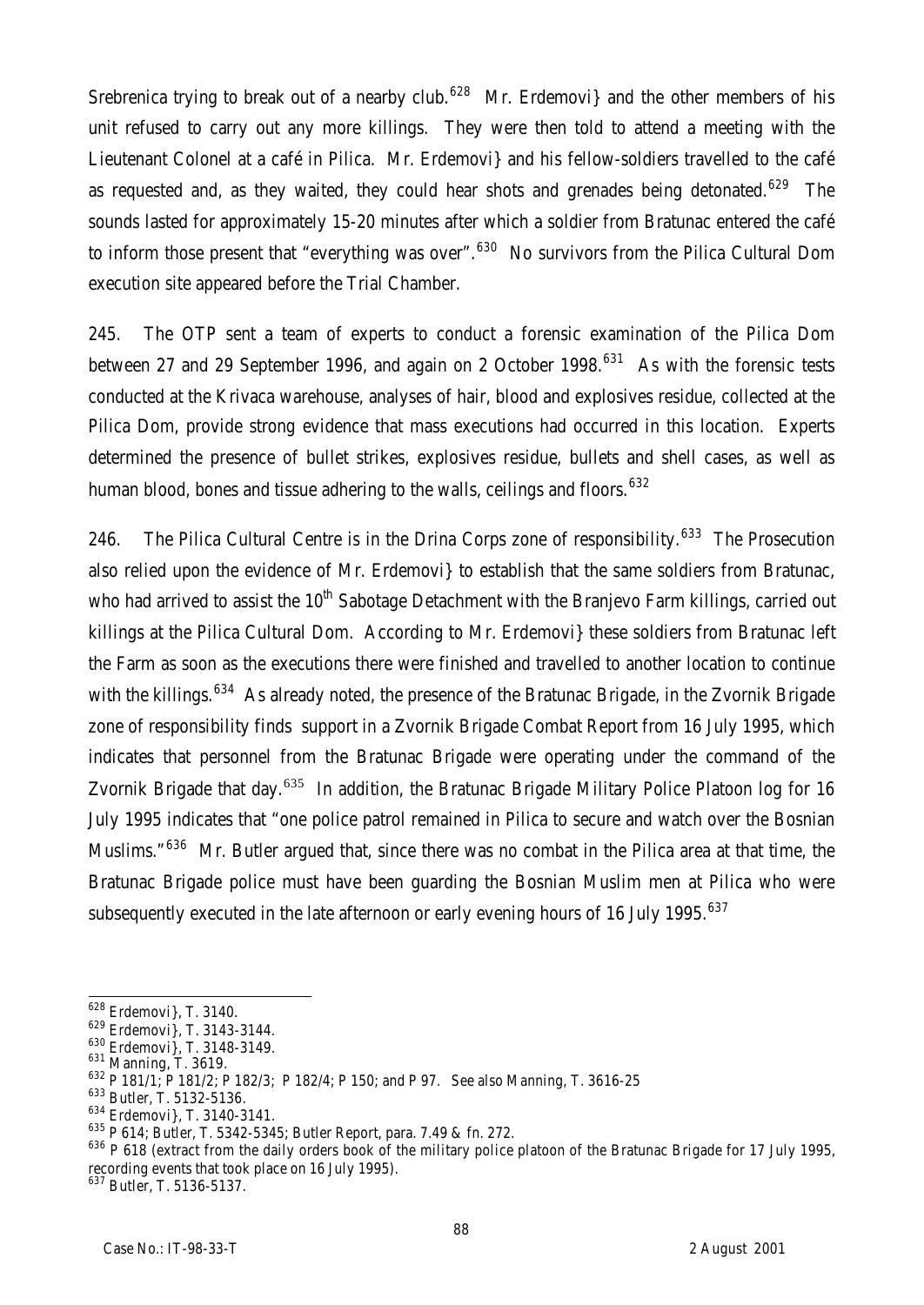247. The Prosecution also adduced some evidence that the Drina Corps Command knew about the prisoners in the Pilica Cultural Dom and was involved in co-ordinating action relating to them. A conversation was intercepted at 1111 hours on 16 July 1995 between Colonel Beara, the Security Chief of the VRS Main Staff and Colonel Cerovi}, the Drina Corps Assistant Commander for Moral, Legal and Religious Affairs. Colonel Beara stated that "triage" had to be done on the prisoners.<sup>638</sup> The Prosecution argued that Colonel Beara and Colonel Cerovi} must have been referring to the prisoners in the Pilica Cultural Dom: at around this time the executions at the Branjevo Military Farm were already underway, but the prisoners in the Pilica Cultural Dom were still alive. Both parties agreed that the military term "triage" is used to describe the separation and further treatment of the sick and wounded.<sup>639</sup> The reference to "triage" remains an unexplained aspect of the conversation and Mr. Butler conceded that attributing any particular meaning to it would be speculation.<sup>640</sup> The Defence, by contrast, argued this reference to "triage" demonstrates an intent to spare some of the prisoners from the fate of the others.<sup>641</sup>

248. The Trial Chamber accepts the forensic evidence showing that executions took place at the Pilica Cultural Dom, as well as the evidence linking the Bratunac Brigade to these crimes. The Trial Chamber cannot attribute any particular meaning to the conversation between Colonel Beara and Colonel Cerovi}. The most the Trial Chamber can conclude from this conversation is that, on 16 July 1995, a Drina Corps officer was discussing matters relating to Bosnian Muslim prisoners with Colonel Beara, who both parties identified as having been involved in the executions.

#### (i) Kozluk

249. In 1999, the OTP exhumed a grave near the town of Kozluk. Information obtained from a community of refugees in Germany about rumoured killings led to the identification of the Kozluk site and investigations carried out at the site confirm that mass executions had occurred there. According to the OTP investigator's conversations with the refugees, about 500 prisoners were forced to sing Serb songs while being driven on army trucks to the Kozluk site, where they were killed by an execution squad.<sup>642</sup> However, the Trial Chamber heard no direct testimony about these events and the Prosecution was unable to specify the timing of crimes committed in this location.

250. The minimum number of bodies uncovered from the Kozluk grave was 340 and all the individuals for whom sex could be determined were male. Gunshot wounds were the overwhelming cause of death for those bodies in which a cause could be ascertained. A number of

 $\overline{a}$ <sup>638</sup> P 627.

<sup>&</sup>lt;sup>639</sup> Krstic, T. 6754.

<sup>640</sup> Butler, T. 5357-5378.

<sup>641</sup> Defence Final Brief, para. 158.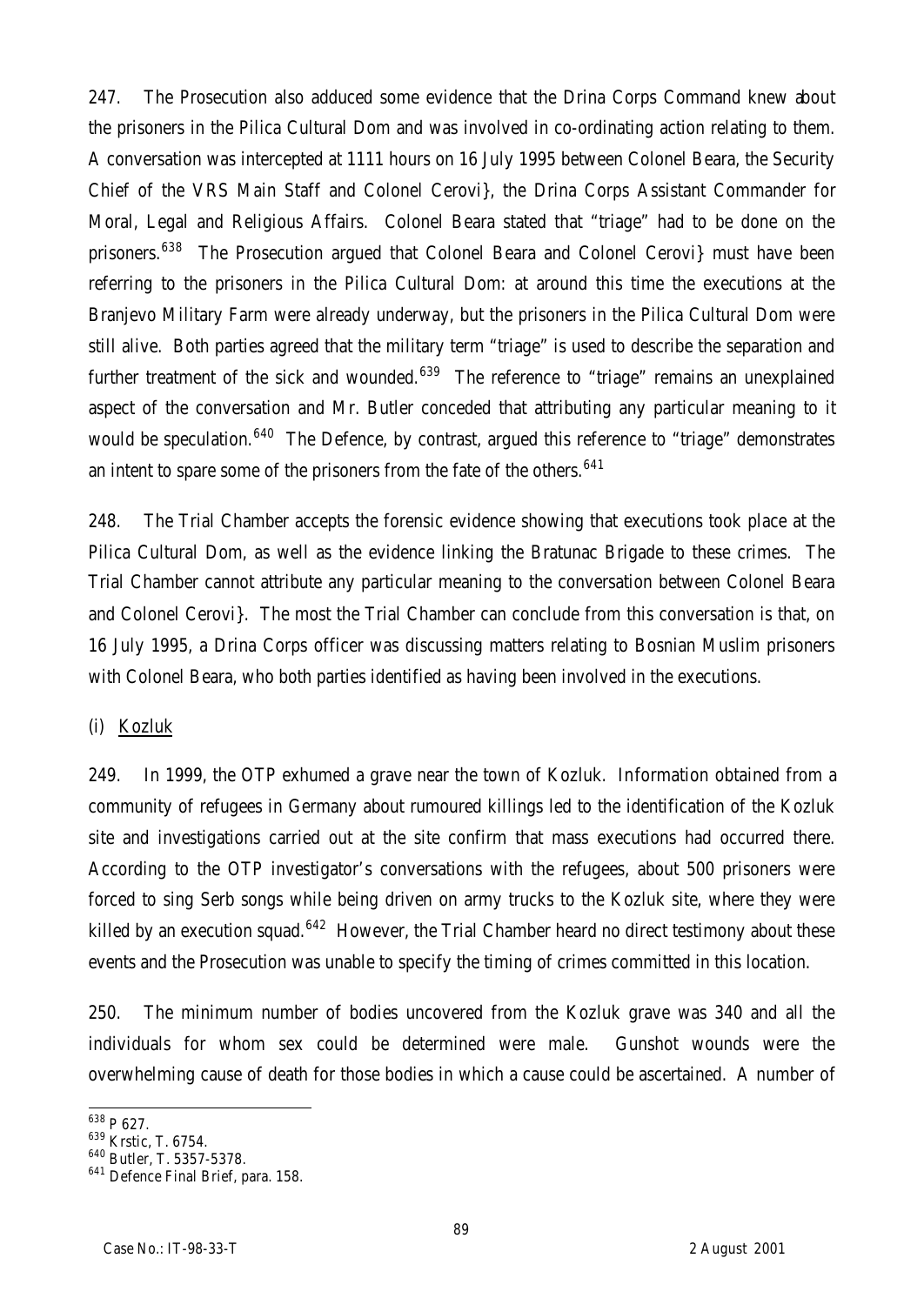bodies showed signs of pre-existing disability or chronic disease ranging from arthritis to amputations.<sup>643</sup> Fifty-five blindfolds and 168 ligatures were uncovered.<sup>644</sup> Aerial images show that the Kozluk mass gravesite was created between 5 and 17 July 1995<sup>645</sup> and that it was disturbed again between 7 and 27 September 1995.<sup>646</sup>

251. The Prosecution's forensic experts have linked the Kozluk primary grave with the secondary grave at Cancari Road 3, which was exhumed by the OTP between 27 May and 10 June 1998.<sup>647</sup> Aerial photographs show the Cancari Road 3 gravesite was first excavated after 27 September 1995, and back filled prior to 2 October 1995.<sup>648</sup> In addition to the usual analyses of soil, material and shell cases, the link between the two graves was established by the presence at both sites of fragments of green glass bottles and bottle labels known to have come from the Vetinka bottling factory near the Kozluk mass grave.<sup>649</sup> All of the bodies for which sex could be determined were male and gunshot wounds were the predominant cause of death for those individuals for which a cause could be ascertained.<sup>650</sup> Eight blindfolds and 37 ligatures were located during the exhumation.<sup>651</sup>

252. The Kozluk execution site is located within the zone of responsibility of the Zvornik Brigade<sup>652</sup> and there is evidence linking this Brigade with the Kozluk site on 16 July 1995 and in the days immediately following. On 16 July 1995, an excavator-loader belonging to the Zvornik Brigade operated for eight hours in Kozluk.<sup>653</sup> A truck belonging to the Zvornik Brigade made two trips between Orahovac and Kozluk on that same day. $654$  A bulldozer operated in Kozluk for 1.5 hours on 18 July 1995 and another hour on 19 July 1995.<sup>655</sup> The Zvornik Brigade Engineer Company Orders Journal shows assignments on 18 July 1995 to improve the trench in Kozluk and the transport of a bulldozer to Kozluk.<sup>656</sup>

253. The Trial Chamber is persuaded that the Zvornik Brigade excavators and bulldozers operating in the Kozluk area from 16 July 1995 were involved in work related to the burial of

<sup>642</sup> Ruez, T. 500, 783-788.

<sup>643</sup> Manning Report, p. 00950973.

<sup>644</sup> Manning Report, p. 00950974.

<sup>645</sup> P 164/1; Ruez, T. 3482; Manning Report, p. 00950975.

<sup>646</sup> P 164/3; Ruez, T. 3434-3484; and Manning, T. 3603-3608.

<sup>647</sup> Manning Report, p. 00950976.

<sup>648</sup> Manning Report, p. 00950975.

<sup>649</sup> Manning T. 3609-3614.

<sup>650</sup> Manning Report, p. 00950976-00950977

<sup>651</sup> Manning Report, p. 00950977.

<sup>652</sup> P 2; Butler Report, para. 7.53. Kozluk is the garrison area of the "Podrinje Detachment" (Drina Wolves).

<sup>653</sup> P 580; Butler, T. 5082-5083.

<sup>654</sup> P 582; Butler, T. 5085-5086.

<sup>655</sup> P 404/tab 281.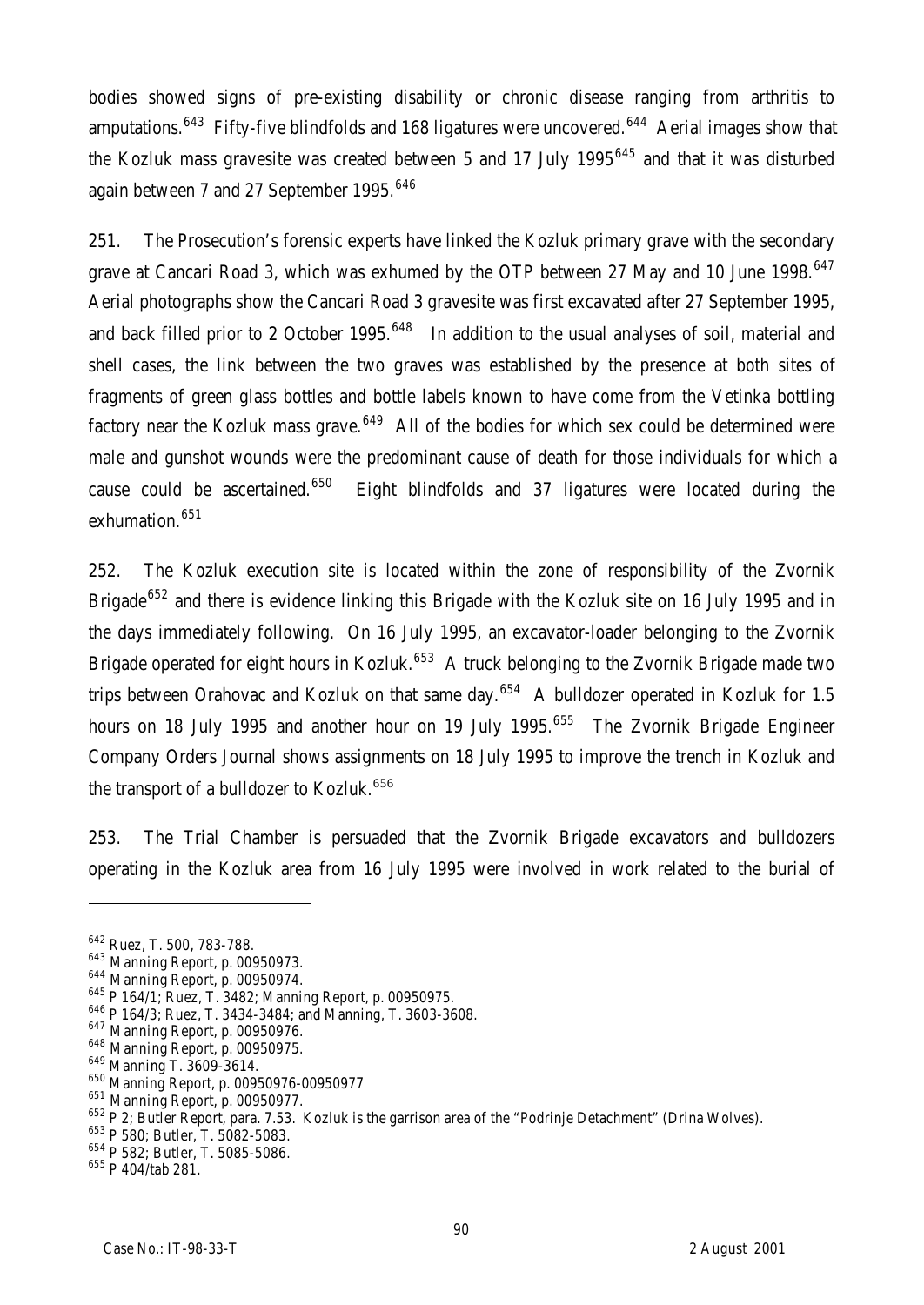victims from the Kozluk execution site. The executions in Kozluk must have occurred between 14 July and 17 July 1995, given that aerial images show the mass grave in the Kozluk area was created prior to 17 July 1995 and the prisoners were not transported to the zone of responsibility of the Zvornik Brigade until 14 July 1995. The location of Kozluk, between the Petkovci Dam and the Branjevo Military Farm, also suggests that the executions were likely to have taken place around 15-16 July 1995. Such a finding fits with the overall sequence of the northern executions: the crimes at Orahovac occurred on 14 July 1995; the crimes at Petkovci Dam, located to the north of Orahovac occurred on 15 July 1995; and the crimes at Branjevo Military Farm and the Pilica Dom, both of which are located to the north of Kozluk, occurred on 16 July 1995. The Trial Chamber finds that this extensive amount of Zvornik Brigade engineering work at Kozluk around this time was connected to the burial of bodies in the Kozluk grave.

# (j) Smaller Scale Executions following the Mass Executions

254. In addition to the planned mass executions described, the Trial Chamber heard evidence about smaller scale executions in which small groups of Bosnian Muslim stragglers trying to escape the enclave were killed on location after capture by the VRS. $657$  Witness R was captured on 19 July 1995 with a group of about 11 stragglers and escaped being executed along with all the others at a location known as Nezuk within the zone of responsibility of the Zvornik Brigade.<sup>658</sup>

255. The Prosecution argued that these executions were carried out by the  $16<sup>th</sup>$  Krajina Brigade which, at the time, was operating under the command of the Zvornik Brigade. An eyewitness identified Serb soldiers with yellow patches on the sleeve of their left arm reading "Krajisnik" or "Krajisnici".<sup>659</sup> The Zvornik Brigade Daily Combat Report to the Drina Corps Command on 19 July reveals the presence of the 16<sup>th</sup> Krajina Brigade amongst the Zvornik Brigade's available units. This Report also stated that 13 Muslim soldiers had been eliminated that day, which approximates the number killed at Nezuk.<sup>660</sup> Other records indicate that a unit from the  $1<sup>st</sup>$  Krajina Corps had been deployed to the zone of the Zvornik Brigade to operate under the command of the Zvornik Brigade from about 16 July 1995 and that they remained there until about 22 July 1995.<sup>661</sup>

<sup>656</sup> P 404/4 (tab 214); Butler Report, para. 7.58 & fn.282.

<sup>&</sup>lt;sup>657</sup> See generally Witness R, T 3196-3206. The Prosecution also relied upon documents seised from the Zvornik Brigade which indicated that Muslim men were in their custody who are now on the ICRC missing persons list to demonstrate that the Zvornik Brigade killed captured Bosnian Muslim prisoners fleeing from Srebrenica following the mass executions. See P 707, P 706, Butler, T. 5227-5233. However, the Trial Chamber is unable to make any specific finding on the basis of the evidence presented.

<sup>658</sup> Witness R, T. 3200-3202, Butler, T. 5227.

<sup>659</sup> Witness R, T. 3205-3206, 3229-3230.

<sup>660</sup> P 693.

<sup>661</sup> P 404 (tab 430 and tab 432); Butler Report para. 10.10.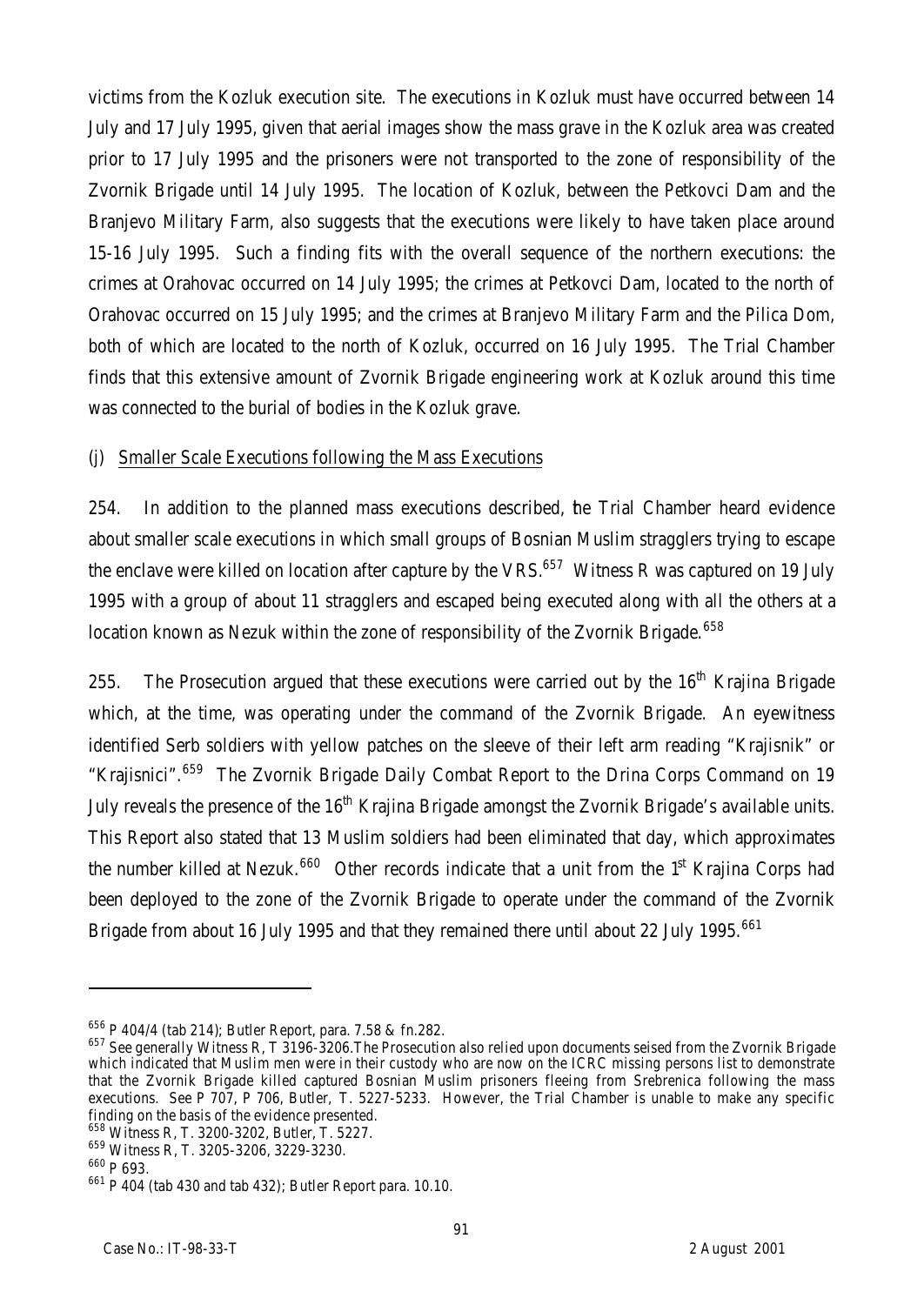256. In light of this evidence, the Trial Chamber accepts that units under the command of the Zvornik Brigade participated in the executions at Nezuk on 19 July 1995.

# (k) The Reburials

257. The forensic evidence presented to the Trial Chamber suggests that, commencing in the early autumn of 1995, the Bosnian Serbs engaged in a concerted effort to conceal the mass killings by relocating the primary graves to remote secondary gravesites. All of the primary and secondary mass gravesites associated with the take-over of Srebrenica located by the OTP were within the Drina Corps area of responsibility.<sup>662</sup> However, the Prosecution presented very little evidence linking any Drina Corps Brigades to the reburials<sup>663</sup> and no eyewitnesses to any of this activity were brought before the Trial Chamber.

258. One exception to this general paucity of evidence was a document sent by the VRS Main Staff to the Drina Corps Command on 14 September 1995 and copied to the Zvornik Brigade for their information.<sup>664</sup> The document, which was signed by General Mladi}, authorised the release of five tons of diesel fuel to carry out work in the Drina Corps zone of responsibility. The document specified that the fuel was to be delivered to Captain Milorad Trpi}, which the Prosecution argued was probably a reference to a Zvornik Brigade security officer.<sup>665</sup> Another order that same day from the Main Staff Technical Service Division authorised the release of the fuel to the Drina Corps.<sup>666</sup> Mr. Butler pointed out that, normally, fuel for engineering works would be the responsibility of the Rear Services branch and the involvement of the security personnel on this occasion supported an inference that the fuel was linked with the criminal activity.<sup>667</sup> Given that aerial images confirm the reburial activity was ongoing at this time and the fact that there is no information establishing that any legitimate engineer work was being carried out by the Zvornik Brigade, Mr. Butler concluded that the fuel must have been used for the reburial activity.<sup>668</sup> More generally, the Prosecution argued it was logical that the Zvornik Brigade would be tasked with digging up the bodies, as they had been involved in the original burials and knew where the gravesites were.<sup>669</sup>

259. A journal, recording the issues raised during periodic meetings convened by the Commander of the Bratunac Brigade with his Corps Command Staff, indicates that, on 16 October 1995,

- <sup>663</sup> Butler, T. 5235.
- <sup>664</sup> P 709.
- <sup>665</sup> Butler, T. 5236. <sup>666</sup> P 710.
- <sup>667</sup> Butler, T. 5236.
- <sup>668</sup> Butler, T. 5237.

 $\overline{1}$ <sup>662</sup> Ruez, T. 3470.

<sup>669</sup> Butler, T. 5242.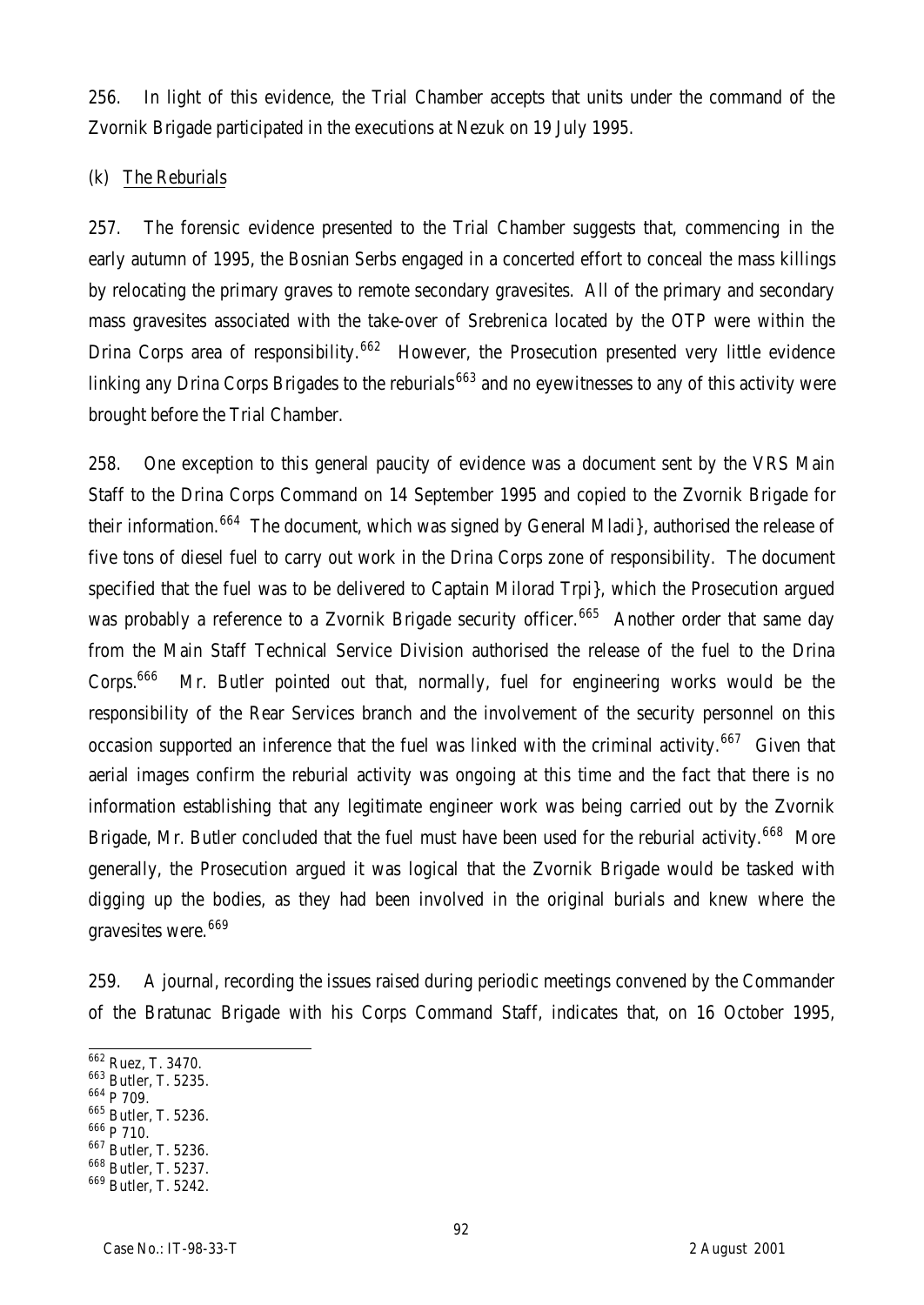Captain Nikoli}, the Assistant Commander for Intelligence and Security, stated that the Brigade was engaged in tasks issued by the VRS Main staff. Captain Nikoli} used the word "asanacija" to describe this work.<sup>670</sup> "Asanacija" (which translates as "restoration of the terrain") is used in military lexicon to refer to finding, identifying and burying the dead.<sup>671</sup>

260. Investigators from the OTP estimate it would have taken at least two full nights and several trucks to move the bodies to the secondary gravesites. The longest distance between primary and secondary gravesites (Branjevo Farm to Can~ari Road) was 40 kilometres. <sup>672</sup>

261. Overall, however, the Trial Chamber finds that the evidence adduced by the Prosecution about the reburial activity is too scant to support a finding, beyond a reasonable doubt, that units of the Drina Corps were engaged in the reburial of bodies from primary to secondary gravesites during the early Autumn of 1995. However, the Chamber is satisfied that, given the scale of the operation and the fact that it was carried out entirely within their zone of responsibility, the Drina Corps must have at least known this activity was occurring.

# 6. The Chain of Command in Operation for the Drina Corps: July 1995

262. Having concluded that Drina Corps units and equipment were involved in carrying out many of the acts charged in the Indictment against General Krstic, the Trial Chamber now considers the Drina Corps chain of command in operation during the relevant period. This discussion provides an important backdrop to Part II C, where the Trial Chamber considers the issue of what General Krstic knew, or should have known, about the activities of the Drina Corps as a result of his position in the Corps Command, first as Chief of Staff and then as Corps Commander.

# (a) Parallel Chains of Command

263. The Defence argued that, even if Drina Corps personnel and resources were implicated at various crime sites, General Krstic had no knowledge of their involvement. One of the key arguments advanced in support of this position was that there was a parallel chain of command operating during the relevant time.<sup>673</sup> Specifically, the Drina Corps had no control over the Srebrenica follow up operation, primarily due to the intervention of the Main Staff under the command of General Mladic. The Defence also argued that the activities of the VRS security organs, including those of Colonel Popovi}, the Drina Corps Assistant for Security, were conducted

 $\overline{a}$ <sup>670</sup> P 374.

<sup>671</sup> Butler, T. 5121; P 611.

<sup>672</sup> Ruez, T. 3535-3536.

 $673$  Another key aspect of this argument was the General Krstic was engaged as the Commander of the @epa operation and so knew nothing about events occurring back in Srebrenica.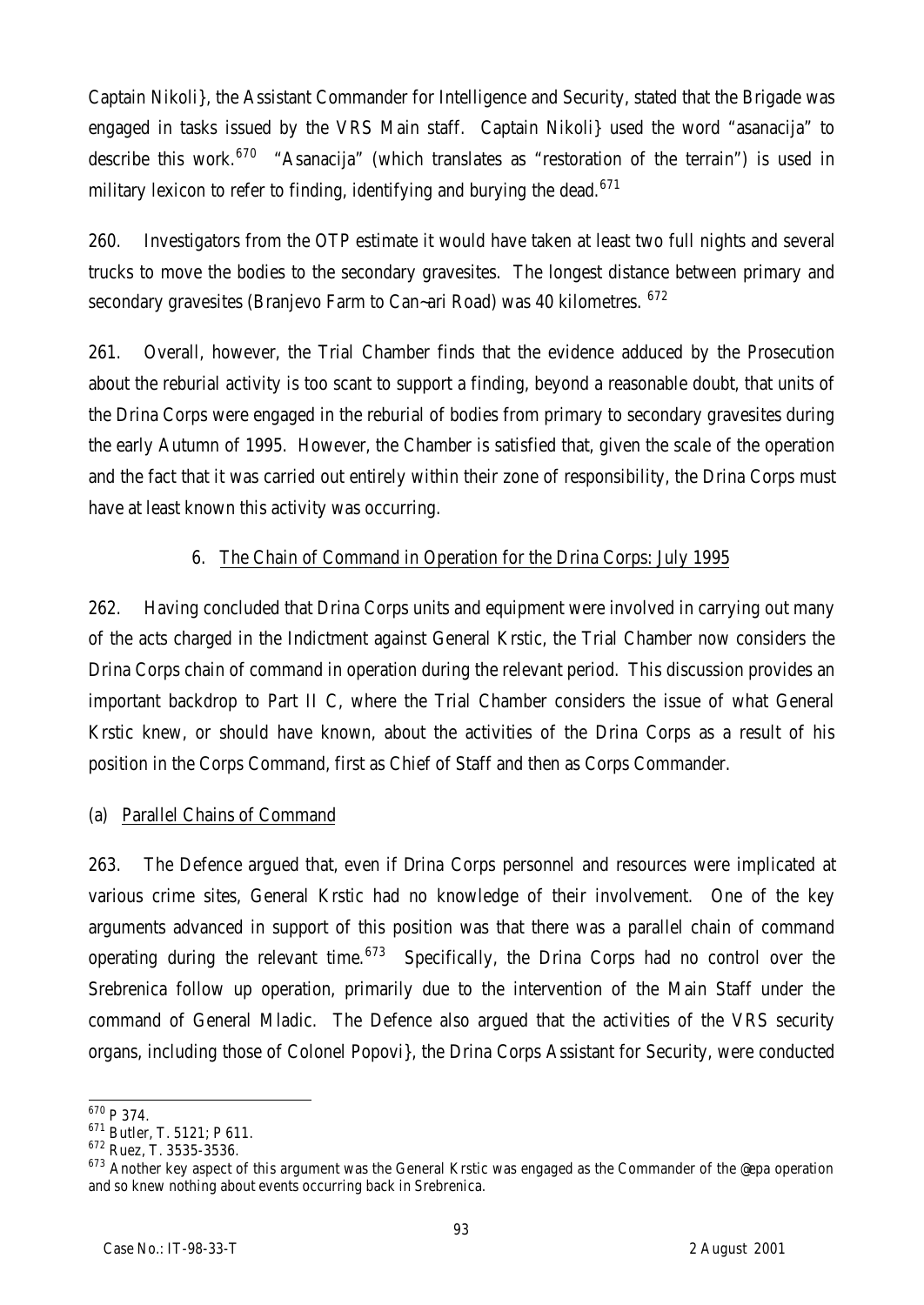independently of the Corps Command. As a result, argued the Defence, the Drina Corps Command was excluded from knowledge of the detention and execution of the Bosnian Muslim men, despite the fact that the illegal activities were carried out in its zone of responsibility. In addition, the Defence cited command competencies being exercised by the President of RS and the newly appointed civilian authority in Srebrenica, who reportedly also had certain duties and responsibilities regarding prisoners and refugees.<sup>674</sup> However, as to the latter, the Trial Chamber emphasises it heard no evidence that the civilian Commissioner in any way exercised such authority or otherwise affected the involvement of the Drina Corps Command in the Srebrenica crimes.

# (i) Did the VRS Main Staff exclude the Drina Corps Command from the Srebrenica Follow-up Operations?

264. The Defence pointed to four significant junctures at which the Main Staff directly intervened in Srebrenica-related operations in July 1995, thereby effectively rendering the Drina Corps Command powerless. The first point was on 9 July 1995 when General Mladic arrived at Pribicevac, where the Drina Corps had established its FCP for Krivaja 95, and took over command of the continued attack on Srebrenica and, in the process, expanded the original goals of Krivaja 95 to include its capture. The second was General Mladic's assumption of control over the movement of the civilian population out of Poto~ari. Third, General Mladic, rather than the then Corps Commander, General @ivanovi}, made the decision to appoint General Krstic commander of the VRS forces engaged in the @epa operation. Fourth, on 17 July 1995, despite the fact that the Drina Corps Command had earlier made its own arrangements for sweep operations in the Srebrenica area, the Main Staff appointed a Main Staff officer, Lieutenant Colonel Keserovi}, to take over command of the search.<sup>675</sup> Moreover, the Defence argued, General Mladic had expressly stated that the whereabouts of the 28<sup>th</sup> Division following the take-over of Srebrenica was his concern<sup>676</sup> and, in the words of General Radinovi}, "the command of the Drina Corps was… completely excluded from any kind of command competence and, therefore, command responsibility."<sup>677</sup>

265. The Trial Record is indeed replete with evidence demonstrating that the Main Staff was heavily involved in the direction of events following the take-over of Srebrenica.<sup>678</sup> Further, there are indications that Drina Corps units were not always informed or consulted about what the Main

 $\overline{a}$  $^{674}$  On 11 July 1995 the President of Republika Srpska appointed a civilian commissioner for the Serbian municipality of Srebrenica. See P 404, fn 90. The President gave the civilian commissioner a very high level of responsibility, including responsibility for the treatment of prisoners of war, as well as ensuring that the civilian population chose freely whether to stay or to leave. See Radinovi}, T.8064.

<sup>675</sup> P 649; Radinovi}, T. 8461-8463. See also Krstic; T. 7365, 7381.

<sup>676</sup> Krstic, T. 6203.

<sup>677</sup> Radinovi}, T. 8057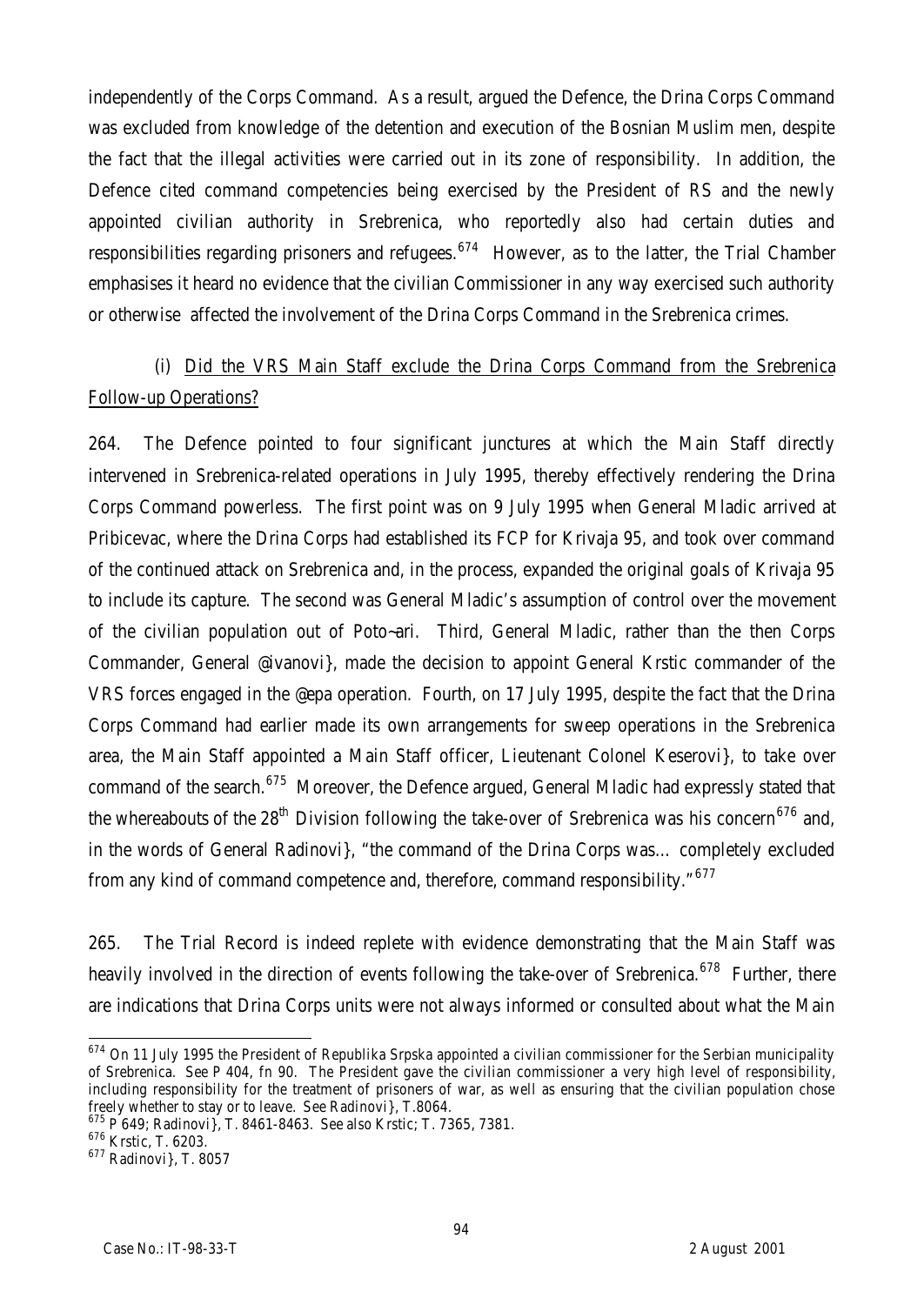Staff was doing in their area of concern during the week that followed 11 July 1995. For example, in an intercepted conversation, on 13 July 1995 at 1829 hours, "Zile" (a nickname frequently associated with General @ivanovi}) discussed records on war criminals with an unknown participant, although only the words uttered by the latter were audible.<sup>679</sup> During the course of the conversation, the unknown participant asked whether it was "possible to make a list of those from @epa, Srebrenica and Gora`de urgently?" and expressed concern that "they'll get away scott-free." At this time, captured Bosnian Muslim men had already been executed at Jadar River and Cerska and the executions at Kravica Warehouse were imminent. The unknown participant in the conversation appeared to be unaware of this and was still working on the assumption that a formal vetting process had been implemented, as foreshadowed by General Mladic at the Hotel Fontana meeting on 12 July 1995. It is also apparent that the 13 July 1995 search order issued by General Krstic<sup>680</sup> was subsequently modified by some other authority.<sup>681</sup> Indeed the Trial Chamber heard evidence that one Brigade was searching land on the other side of the enclave altogether from that specified by General Krstic.<sup>682</sup> Further, in a report on 18 July 1995, Colonel Pandurevi}, the Commander of the Zvornik Brigade, complained of the fact that "someone" had brought thousands of Bosnian Muslim prisoners into his area of responsibility over the preceding ten days.<sup>683</sup> The reference to "someone" admits of possible intervention by an authority outside of the Drina Corps in matters within the Zvornik Brigade zone of responsibility. It is also true that Colonel Beara from the Main Staff was heard issuing orders directly to Drina Corps officers.<sup>684</sup> In addition, an intercept, dated 15 July at 0954 hours, between General Zivanovi and Colonel Beara,  $685$  suggests that, on about 13 July 1995, General Mladi} may have issued orders directly to members of the Drina Corps  $5<sup>th</sup>$  Podrinje Brigade regarding the executions. It also suggests that General Zivanovi} was not fully appraised of the implementation of those orders prior to his conversation with Colonel Beara.<sup>686</sup> Finally, in a conversation intercepted on 17 July 1995 at 2030 hours between General Krstic and an unidentified person, General Krsti} asked "(w)ith whose approval did you send

<sup>678</sup> *E.g.* P 532 (Order from Main Staff to Drina Corps on 13 July 1995 directing that measures be taken to block and capture the men from the column); and Krstic, T. 6300.

 $9^9$  P 525.

<sup>680</sup> P 463.

<sup>&</sup>lt;sup>681</sup> P 464 (order issued by the Commander of the Bratunac Brigade on 14 July 1995 which General Krstic testified demonstrated that areas being searched by that Brigade deviated from the order he issued). Krstic; T. 7351-735. <sup>682</sup> P 536 and P 537, and Defence Witness DB, T. 7333-7335.

<sup>683</sup> P 675.

<sup>684</sup> P 627.

<sup>685</sup> P 470.

<sup>&</sup>lt;sup>686</sup> The intercept refers to the failure of "Furtula" (who the Prosecution argued was Major Radomir Furtula, the Commander of the 5<sup>th</sup> Podrinje Brigade (also known as the Vi{egrad Brigade) to follow the "boss's" orders. The Prosecution argued that, in the context of this conversation, the "boss" must have been General Mladi}. See Prosecution Final Brief, para. 366. See the further discussion of this conversation and a related conversation involving General Krsti}, *Infra* paras. 380-387.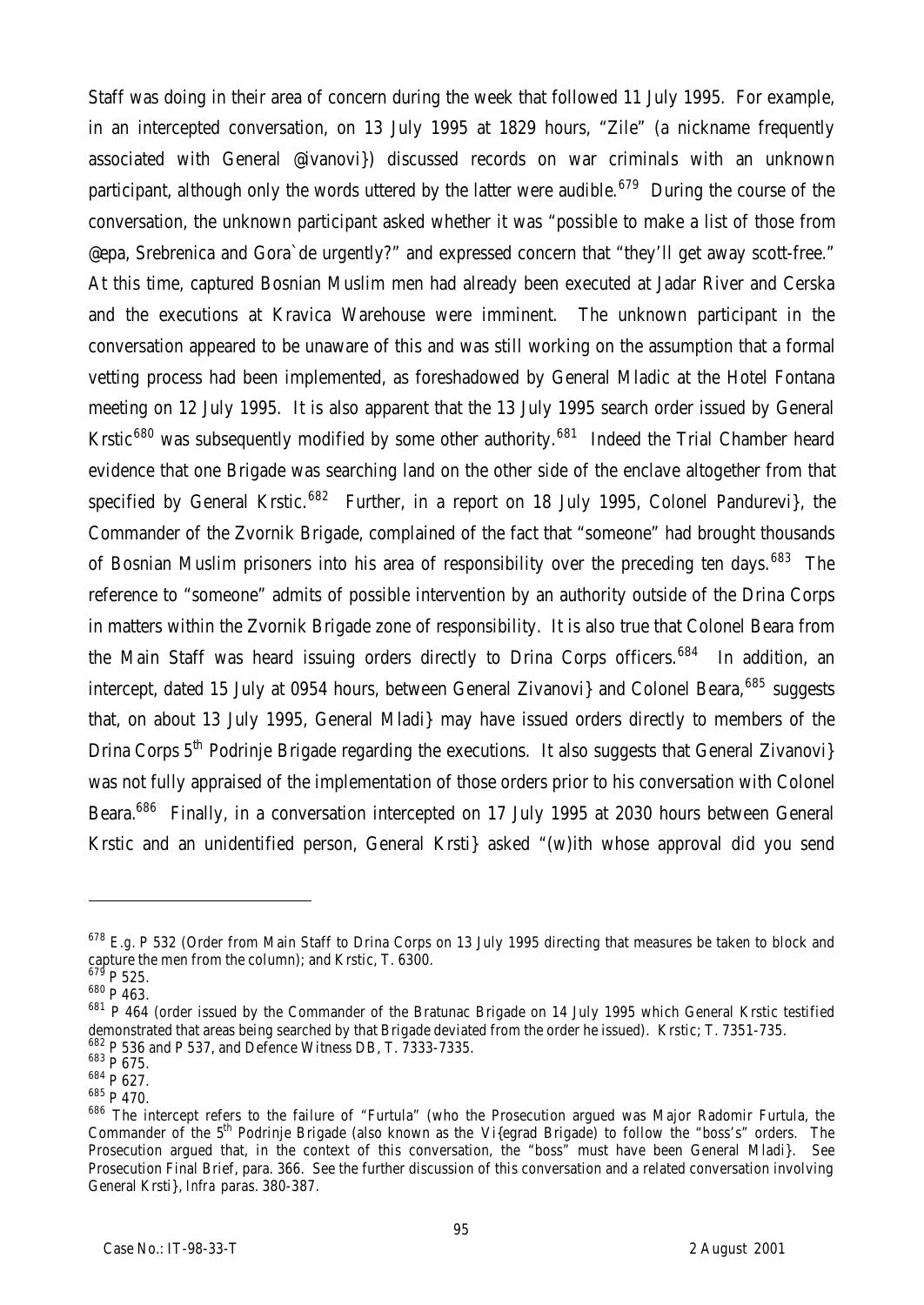soldiers down there?" The other participant said "(o)n orders from the Main Staff,  $0.687$  suggesting the Main Staff was directing events at that time without informing the Drina Corps of all the details.<sup>688</sup> The Trial Chamber has already noted the presence of non-Drina Corps units within the Drina Corps zone of responsibility from 11 July 1995 onwards. The evidence demonstrates that several of these non-Drina Corps units were heavily involved in the capture and execution of the Bosnian Muslim men, including the police battalion of the 65<sup>th</sup> Protection Regiment, the MUP, and the 10<sup>th</sup> Sabotage Detachment.<sup>689</sup>

266. Nonetheless, an evaluation of the complete Trial Record makes it abundantly clear that the Main Staff could not, and did not, handle the entire Srebrenica follow-up operation on its own and at almost every stage had to, and did, call upon Drina Corps resources for assistance. As acknowledged by the Defence's own military expert, General Radinovi}, the Main Staff did not have any resources of its own and could not carry out any operation without relying on those of its constituent Corps.<sup>690</sup> It is clear from the details of the mass executions recounted previously that Drina Corps troops and resources were regularly called upon to assist with the executions.

267. General Radinovi}, however, argued that the senior command of the Main Staff had the power to requisition the resources of the subordinate brigades and to dispense with notification to the Corps in crisis situations.<sup>691</sup> This, said General Krstic, was exactly what happened following the take-over of Srebrenica: Colonel Beara, the Main Staff Security Chief, used the facilities of the Zvornik Brigade for the operation he had been tasked with by the Main Staff without notifying anyone at either the Brigade Command or Drina Corps Command level. General Krstic was adamant that Colonel Beara had not formally issued any assignment to the Zvornik Brigade involving the executions.<sup>692</sup> Further, General Krstic maintained, the Drina Corps Command did not receive any records about the utilisation of Drina Corps personnel or vehicles by Colonel Beara.<sup>693</sup>

268. The Trial Chamber accepts that, from 9 July 1995, when he arrived at the Pribicevac FCP in the midst of Krivaja 95, General Mladic, as Commander of the Main Staff of the VRS, entered the zone of operation of the Drina Corps and may have directed key aspects of VRS activities, including the continued attack on Srebrenica, the transportation of the Bosnian Muslim civilians out of Poto~ari and, ultimately, the executions. Certainly, the evidence portrays General Mladic as a

 $\overline{a}$  $^{687}$  P 364/2, tab 14/2.

<sup>688</sup> Although it was not clear from the intercept that the unidentified participant was from the Drina Corps, the Defence argued this was implicit from the reference he made to the Poto~ari area, which is within the zone of the Drina Corps. T. 5445.

<sup>689</sup> See the discussion of the relationship between these units and the Drina Corps *Infra* paras. 277-289.

<sup>690</sup> Radinovi}, T. 8471-8472.

<sup>691</sup> Radinovi}, T. 8472.

<sup>692</sup> Krstic T. 6494-6495.

<sup>693</sup> Krstic, T. 7399-7400.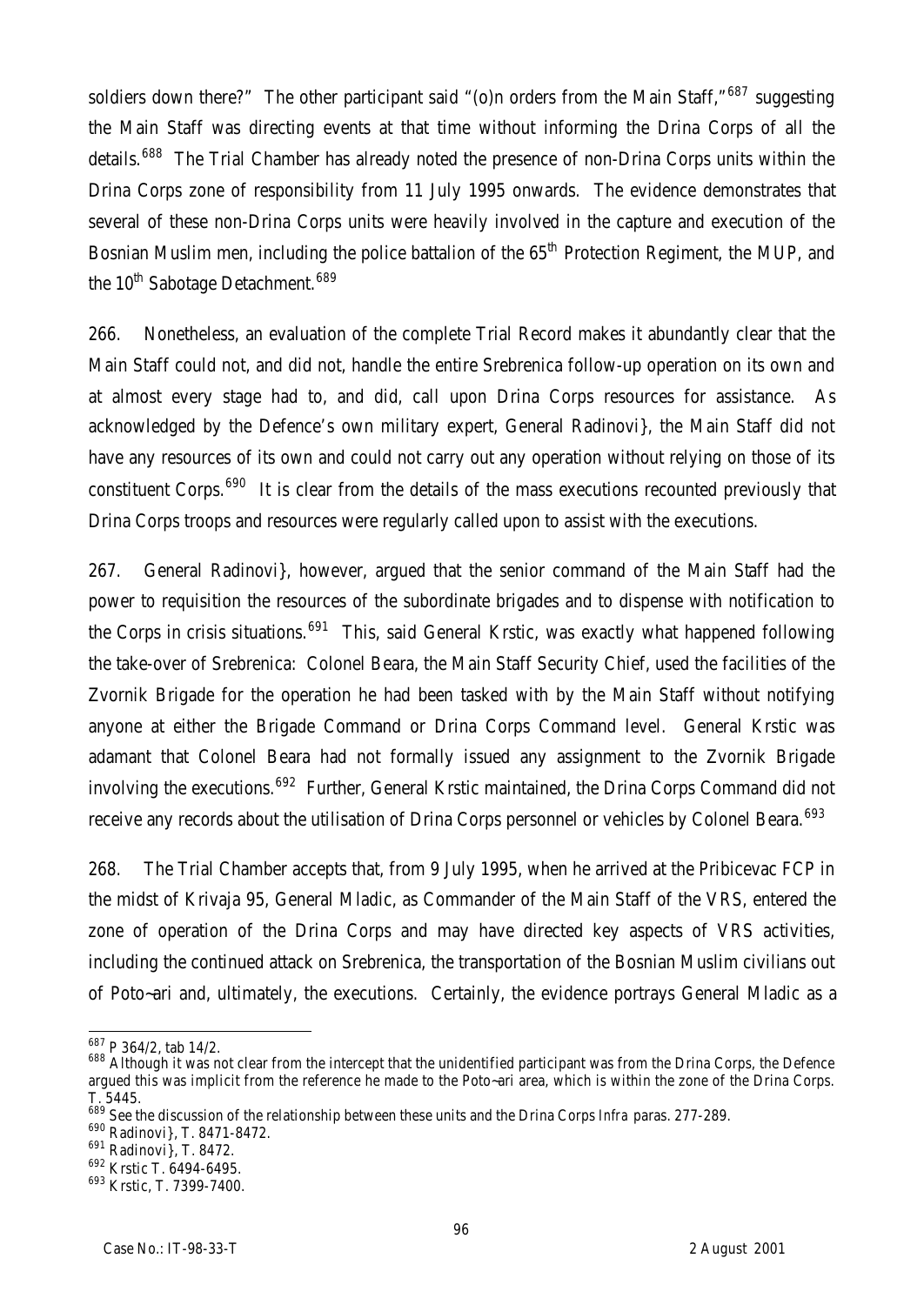dominating personality, who was actively involved in both the public and behind-the-scenes aspects of the unfolding events.<sup>694</sup> Indisputably, General Mladic directed the meetings at the Hotel Fontana while the Drina Corps representatives sat in silence. He was also sighted in Poto~ari, and at several of the execution sites. However, the evidence does not support a finding that the Drina Corps Command was, thereby, completely excluded from all knowledge or authority as to the involvement of its troops or assets in the operation. Nor does the Trial Record support the Defence argument that orders to the subordinate Brigades of the Drina Corps thereafter came directly or exclusively from the Main Staff. As a military principle, it would be untenable if the Main Staff came into the Drina Corps zone of responsibility and took complete control of Drina Corps assets and personnel without the assent, or at least the knowledge, of the Drina Corps Command, especially in the midst of ongoing combat operations. No army could function under these circumstances and VRS principles did not admit of such a possibility. As reflected in the words of Defence Witness DE who was a Drina Corps officer in July 1995:

Our army functioned according to two basic principles: The principle of having one command and the principle of subordination. One command meant that every person in the chain of command above him has only one man who can issue orders to him, one superior; and the principle of subordination implied that the subordinated persons must act on the orders of their superior unless an order of that kind represented a criminal act, which was regulated in other rules and regulations positive.<sup>695</sup>

This accords with the testimony of Mr. Butler who stated that, in light of JNA regulations, it would be unheard of for a Commander of the Main Staff to interfere with the chain of command and assume direct command over subordinate units. Such a practice would be evidence of a poor and undisciplined army and, in Mr. Butler's view, the VRS was a very well organised army.<sup>696</sup>

269. The evidence does not, in any way, support a finding that the Drina Corps was completely excluded from matters relating to the transportation of the Bosnian Muslim civilians from Poto~ari or the Bosnian Muslim prisoners. As described above, officers of the Drina Corps Command were engaged in the procurement and organisation of the buses on which the Bosnian Muslim civilians were transported out of Poto~ari. This is clearly inconsistent with the notion that the Main Staff had taken over direct command of the subordinate Drina Corps Brigades.<sup>697</sup> The Drina Corps Intelligence Department also received a Main Staff document dated 13 July 1995 reporting on the completion of the transportation operation, showing that the Main Staff ensured the Corps Command remained informed about the activities being conducted within its zone.<sup>698</sup> Further, when the Main Staff issued orders to the Drina Corps about blocking and detaining the Bosnian

 $\overline{a}$ <sup>694</sup> Butler, T. 5447.

<sup>695</sup> Defence Witness DE, T. 7620.

<sup>696</sup> Butler, T. 4837, 5254.

<sup>697</sup> See the discussion *supra* paras. 135-142.

 $698$  P 459; and Butler, T. 4868.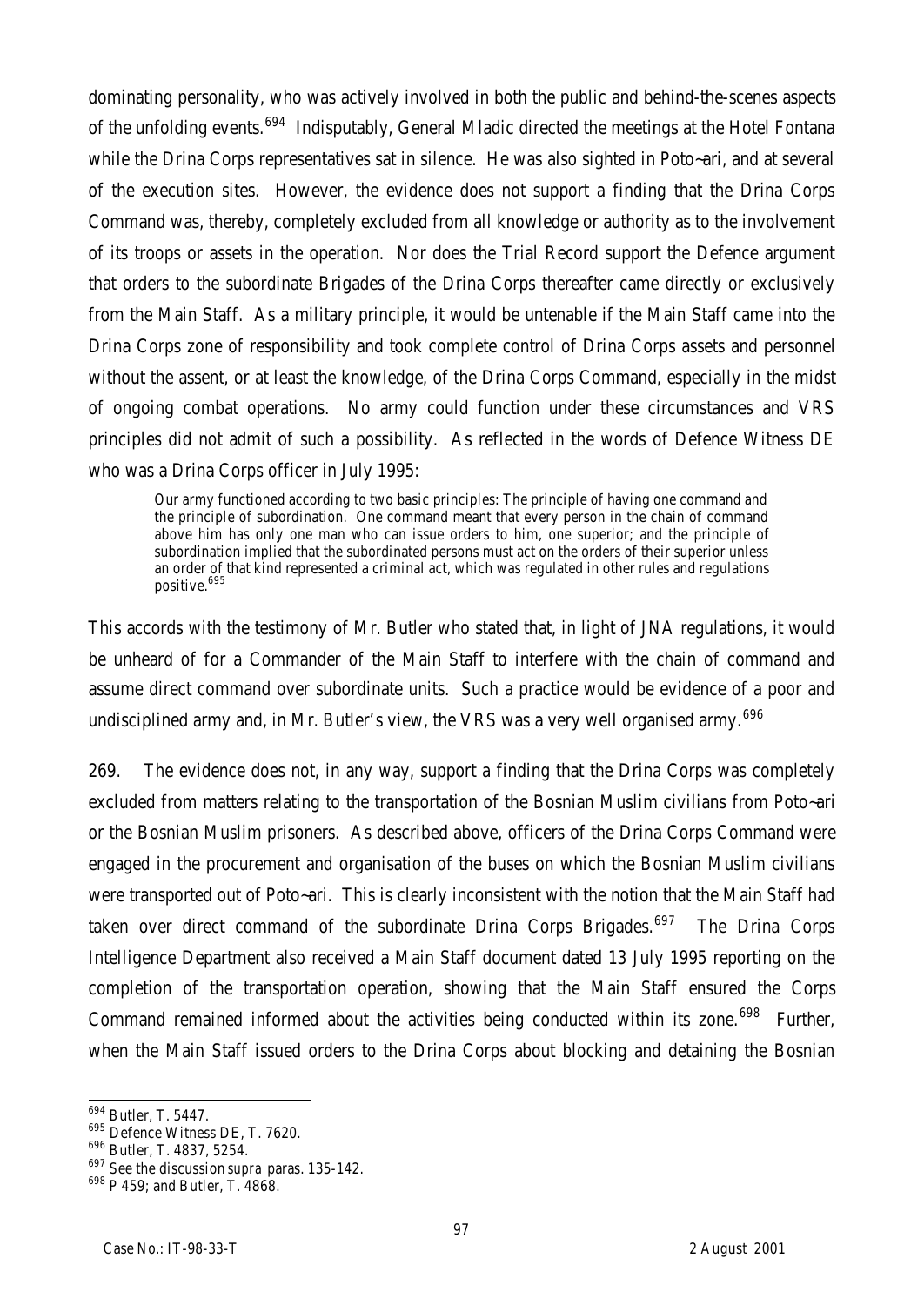Muslim column, the orders were sent through the Corps Command.<sup>699</sup> It is true that these orders were also copied directly to the relevant Drina Corps subordinate Brigades, but the Trial Chamber accepts the explanation given by Mr. Butler that this was purely a time-saving device in an emergency situation.<sup>700</sup> The most important factor is that the Drina Corps Command itself was included in the chain of command by the Main Staff and remained informed about the tasks being issued to its subordinate brigades.

270. There are many other examples of the Drina Corps chain of command operating in a normal manner in the period following the take-over of Srebrenica. On 15 July 1995, a conversation was intercepted between Colonel Beara and General Krstic in which Colonel Beara made a direct and urgent request to General Krstic for assistance in finding men who could assist him in the work he was carrying out.<sup>701</sup> In response, General Krstic directed Colonel Beara to contact Colonel Blagojevi}, the Commander of the Bratunac Brigade and to utilise his Red Berets (a reconnaissance unit subordinate to the  $3^{rd}$  Battalion of the Bratunac Brigade<sup>702</sup>). This episode is totally inconsistent with the notion that the Main Staff was directing the activities of Drina Corps subordinate Brigades without reference to the Drina Corps Command. Further, there is documentation showing that the subordinate Drina Corps Brigades were constantly reporting to the Drina Corps Command on matters relating to the Bosnian Muslim column and the prisoners. In his 15 July 1995 Interim Combat Report, Colonel Pandurevi}, Commander of the beleaguered Zvornik Brigade, which was caught up in combat with the Bosnian Muslim column, pleaded with the Corps Command for help with dealing with the prisoners being detained in his zone of responsibility. Colonel Pandurevi warned the Drina Corps Command that if the situation were not alleviated, he would be forced to let the prisoners go.<sup>703</sup> Similarly, on 16 July 1995, Colonel Pandurevi} made another urgent request to the Corps Command for assistance.<sup>704</sup> This demonstrates that the Zvornik Brigade was still utilising the regular chain of command and that it was not reporting directly to the Main Staff about Srebrenica related events. Overall, the Prosecution produced 54 documents showing the involvement of the Drina Corps Command in the VRS chain of command in the wake of the takeover of Srebrenica.<sup>705</sup>

271. Further, records were kept by the Drina Corps subordinate units about the use of resources for matters connected to the executions. One would naturally expect the Drina Corps Command to have been closely monitoring the use of all its resources given the high level of military activity

<sup>699</sup> P 532. See the discussion *supra* para. 169.

<sup>700</sup> Butler, T. 4970.

<sup>701</sup> P 478.

<sup>702</sup> Butler, T. 4913-4914.

 $703 \overline{P}$  609. <sup>704</sup> P 614.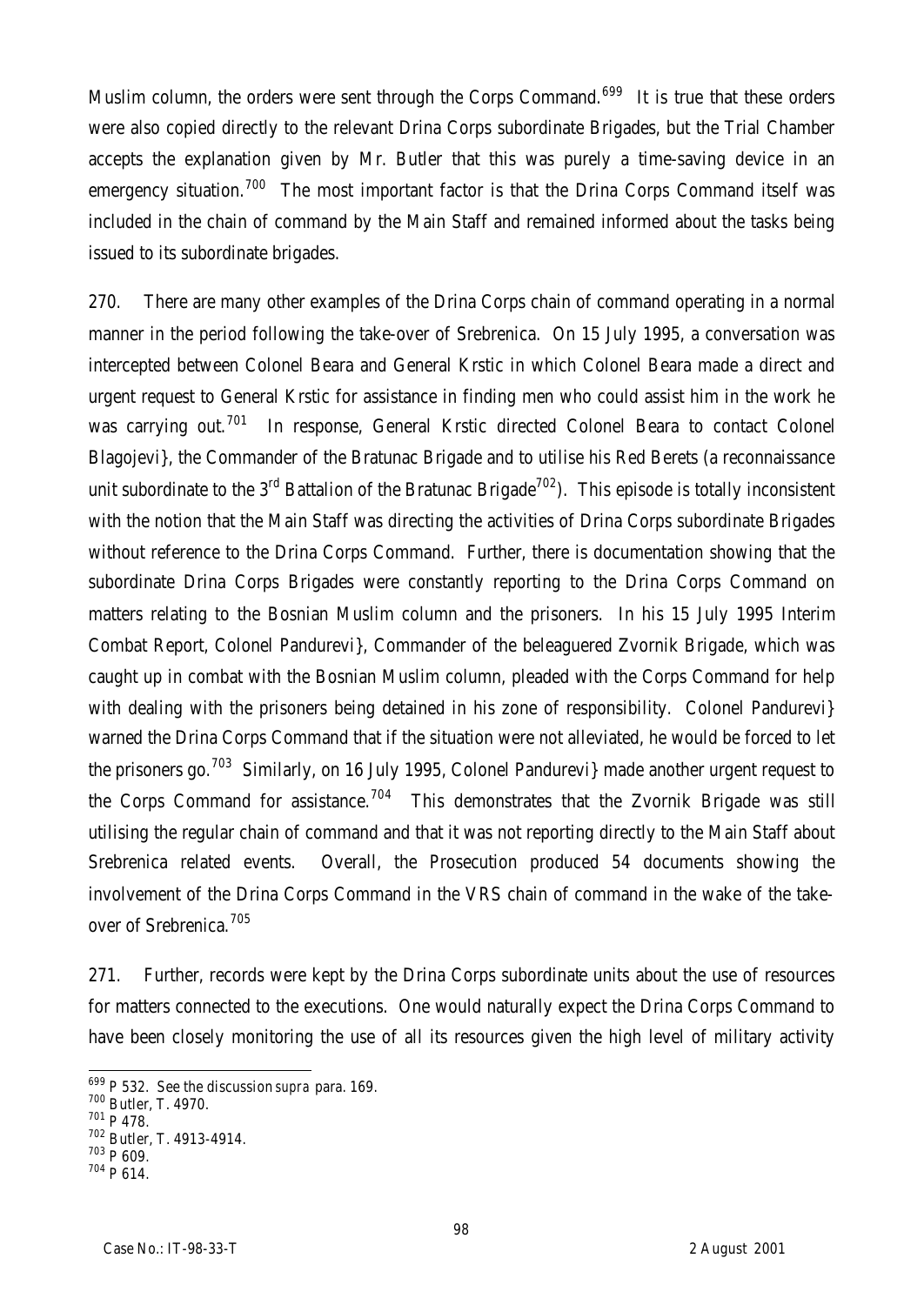occurring in the week of 13 July 1995, including the commencement of the @epa Operation, the combat with the head of the Bosnian Muslim column composed of members of the  $28<sup>th</sup>$  Division, the ABiH forces attacking from the direction of Tuzla, and the search operations around the Srebrenica area. It is inconceivable that Brigade commanders would fail to notice that the Main Staff had requisitioned Drina Corps personnel and resources for its own uses or fail to inform its own Command of such requisitions.

272. Aside from the documentary and intercept evidence adduced by the Prosecution, showing that the Drina Corps Command was not excluded from the Srebrenica follow-up activities, the proximity of Drina Corps Command to the crime sites strengthens the confidence of the Trial Chamber that the Corps Command could not be, and was not, oblivious to these events.

# (ii) Were the Security Organs Operating in Secret?

273. The Defence also argued that prisoners of war were the exclusive responsibility of the security and intelligence organs, particularly the former.<sup>706</sup> Moreover, according to the Defence, the security organ of the Drina Corps, in conjunction with the Main Staff security organ, formed an independent command line whereby operations were conducted secretly from the Drina Corps Command.<sup>707</sup> In particular, General Radinovi} postulated that the VRS regulations governing the security organs permit security officers in the Corps Command to make their own assessment as to what is an official secret, which can only be divulged with the permission of the Assistant for Security of the Main Staff.<sup>708</sup> The Defence hypothesised that Colonel Popovi}, the Assistant Commander of Security for the Drina Corps, received his assignments as to the prisoners directly from Colonel Beara, but that pursuant to VRS regulations he was not allowed to report about them to anyone in the Corps Command.<sup>709</sup> Accordingly, the Drina Corps Command and the Commands of the subordinate Brigades were unaware of the crimes being committed by the security organs.<sup>710</sup> This, argued the Defence, is corroborated by the absence of documents from the security organs, during the relevant period, reporting to the Drina Corps Command about the fate of the prisoners.<sup>711</sup>

<sup>705</sup> Butler, T. 5250-5251. These exhibits are listed in P 378.

<sup>706</sup> Radinovi}, T. 8071.

<sup>707</sup> Radinovi}, T. 8052, 8067, and 8068.

<sup>708</sup> Radinovi}, T. 8069-8070, D 158/P 402 fn 34, (Rules of Service of Security Organs in the Armed Forces of the Socialist Federative Republic of Yugoslavia, 1984. Para. 49 states that a security officer "may pass on information that constitutes an official secret to other authorised security organ officers or other persons only with the authorisation of his superior officer in the security organ.")

<sup>709</sup> Krstic, T. 7367-7368.

<sup>710</sup> Krstic, T. 7366-7367.

<sup>711</sup> Radinovi}, T. 8079.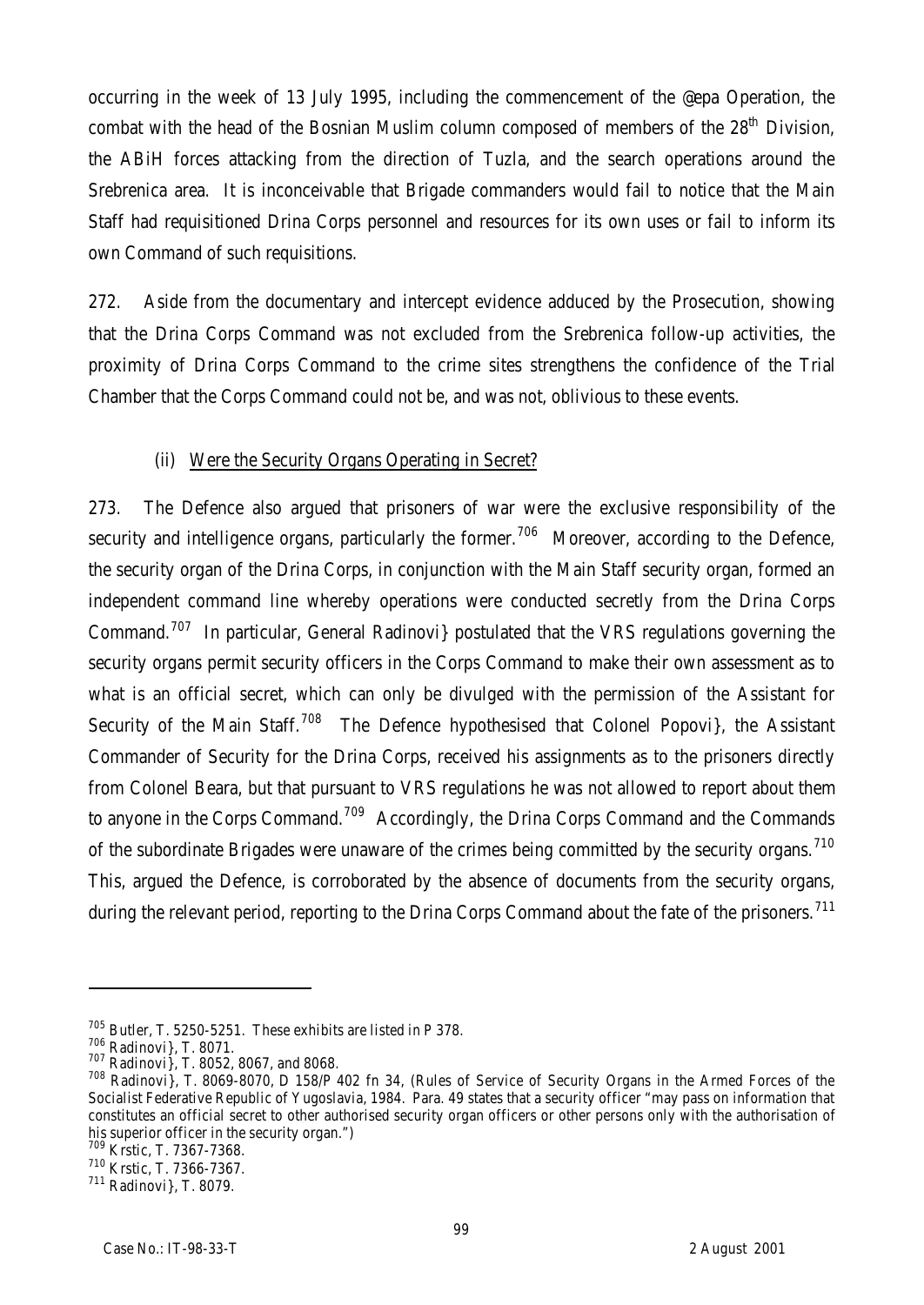274. The Prosecution's view of the relationship between the security organs in the Main Staff and the Drina Corps during the critical period is entirely different. It maintained that, according to VRS regulations, the Assistant Commander for Security was directly subordinate to the commanding officer of the unit of the armed forces under whose command he is placed: in this case, Colonel Popovi} was subordinated to the Drina Corps Commander.<sup>712</sup> Mr. Butler argued that, while the Main Staff security organ provided "technical advice, technical assistance, in some cases, resources, guidance, and direction for the more technical aspects of security operations…", it did not form an alternative chain of command.<sup>713</sup>

275. Mr. Butler conceded that there could be some circumstances in which the Corps Commander would not be informed of the work of the security officer, for example, if the Commander himself was the subject of the investigation. However, he maintained that for "daily activities" of the security branch, one would expect the Corps Commander to be fully informed.<sup>714</sup> The criminal activity involved in the execution of thousands of Bosnian Muslim men is hardly a "daily activity" and it is to be expected that some attempt would be made to shroud the commission of such crimes in secrecy, although their massive scale necessarily made that difficult. Nonetheless, the evidence, viewed in its entirety, does not support the view that the Main Staff and Drina Corps Security organs were carrying out activities relating to the executions without the knowledge of the Drina Corps command. Even if Colonel Beara and Colonel Popovi} were primarily directing this criminal activity under orders from General Mladic, they were continually communicating and coordinating with personnel from the Drina Corps Command. On 16 July 1995, around the time of the Branjevo Military Farm executions, Colonel Beara had a conversation with Colonel Cerovi} from the Drina Corps Command, during which Colonel Beara informed Colonel Cerovi} that "triage" had to be done on the prisoners.<sup>715</sup> On that same day, Colonel Popovi} co-ordinated his requests for fuel to be used in conjunction with the executions through the Zvornik Brigade, which in turn passed this request on to the Drina Corps Command.<sup>716</sup> The Drina Corps Command is also mentioned in the paper work for this fuel allocation.<sup>717</sup> In total, the Prosecution pointed to 11 exhibits<sup>718</sup> refuting the contention that the VRS security organs were operating secretly.

(iii) Conclusions

276. Overall, the Prosecution has made a compelling argument that, due to their massive nature and the level of co-operation and co-ordination required, the executions could not have been

 $\overline{a}$  $^{712}$  P 402 fn 34, para. 16; Butler, T. 5351.

<sup>713</sup> Butler, T. 4767.

<sup>714</sup> Butler, T. 5301.

<sup>715</sup> P 627.

<sup>716</sup> P 620 (intercepted conversation at 1358 hours on 16 July 1995. See the discussion *supra* para. 242).

 $717 P 619.$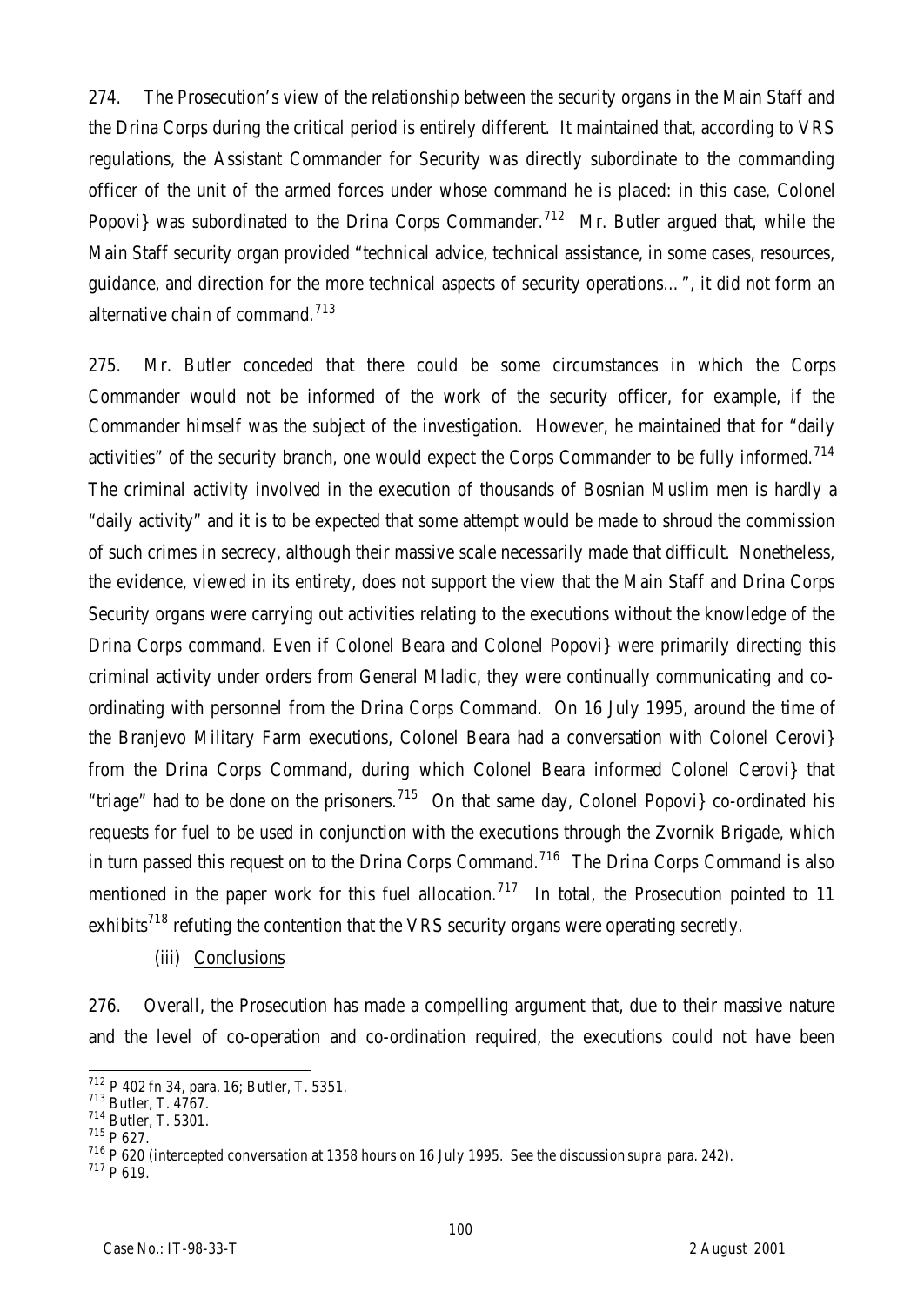accomplished in isolation from the Drina Corps Command. The Trial Chamber is satisfied that, following the take-over of Srebrenica, the Drina Corps Command continued to exercise command competencies in relation to its subordinate Brigades and that this command role was not suspended as a result of the involvement of the VRS Main Staff, or the security organs, in the Srebrenica follow-up activity.

# (b) Responsibility of the Drina Corps Command for the Actions of Non-Drina Corps Units Operating in the Drina Corps Area of Responsibility in July 1995

277. The evidence adduced indicates that two units of the VRS, that were normally subordinated to the Main Staff, were operating in the Drina Corps zone of responsibility during July 1995 and are implicated in the crimes committed: the 10<sup>th</sup> Sabotage Detachment was involved in the executions at Branjevo Military Farm<sup>719</sup> and the Trial Chamber heard evidence that the Military Police Battalion of the 65<sup>th</sup> Protection Regiment was involved in the assembly and detention of Bosnian Muslim prisoners near Nova Kasaba.<sup>720</sup> Further, MUP forces, including a special MUP unit as well as units of municipal police, were also operating in the Drina Corps zone of responsibility during July 1995. MUP units were present in Potocari, on 12 and 13 July 1995<sup>721</sup> and were involved in the capture of Bosnian Muslim prisoners in the Nova Kasaba region on 13 July 1995.<sup>722</sup> The Prosecution also maintained that MUP personnel are implicated in the executions that took place at Jadar River on the morning of 13 July 1995.<sup>723</sup> The Prosecution has argued that all of these units were resubordinated to the Drina Corps "during various times in July 1995", so that the Drina Corps Command bears responsibility for their actions.<sup>724</sup>

# (i) The 10<sup>th</sup> Sabotage Detachment

278. The video of the VRS victory walk through Srebrenica on 11 July 1995 shows the presence of soldiers of the 10<sup>th</sup> Sabotage Detachment at a checkpoint and, subsequently, the Commander of

<sup>718</sup> Butler, T. 5277; and P 378.

<sup>719</sup> See the discussion *supra* paras. 234, 239-240.

<sup>&</sup>lt;sup>720</sup> Butler T. 4918; Butler Report, para. 2.12-2.13. The Defence agreed that this unit was involved in the capture of massive numbers of Bosnian Muslim prisoners. Defence Final Brief, para. 303.

<sup>721</sup> Butler, T. 4856-.4859; Van Duijn, T. 1742-1744; 1747; 1760-1771; 1778; 1780-1783 (identifying Captain Mendeljev "Mane" Duric, MUP Battalion Commander; supervising the separation process and identifying Duško Jevic a.k.a. "Stalin" from the MUP). See also P 459, (report dated 13 July 1995 from the Main Staff to the Drina Corps intelligence department stating that the MUP had been looting from UNPROFOR and that the MUP requested permission to participate in searching the UNPROFOR base in Poto~ari after the departure of the refugees); and Butler, T. 4869.

<sup>&</sup>lt;sup>722</sup> Butler Report, para. 2.13.

<sup>&</sup>lt;sup>723</sup> Prosecution Final Brief, para. 202. See also the discussion of police involvement in the Jadar River executions, *supra* para. 197.

<sup>&</sup>lt;sup>724</sup> Butler Report, para. 2.12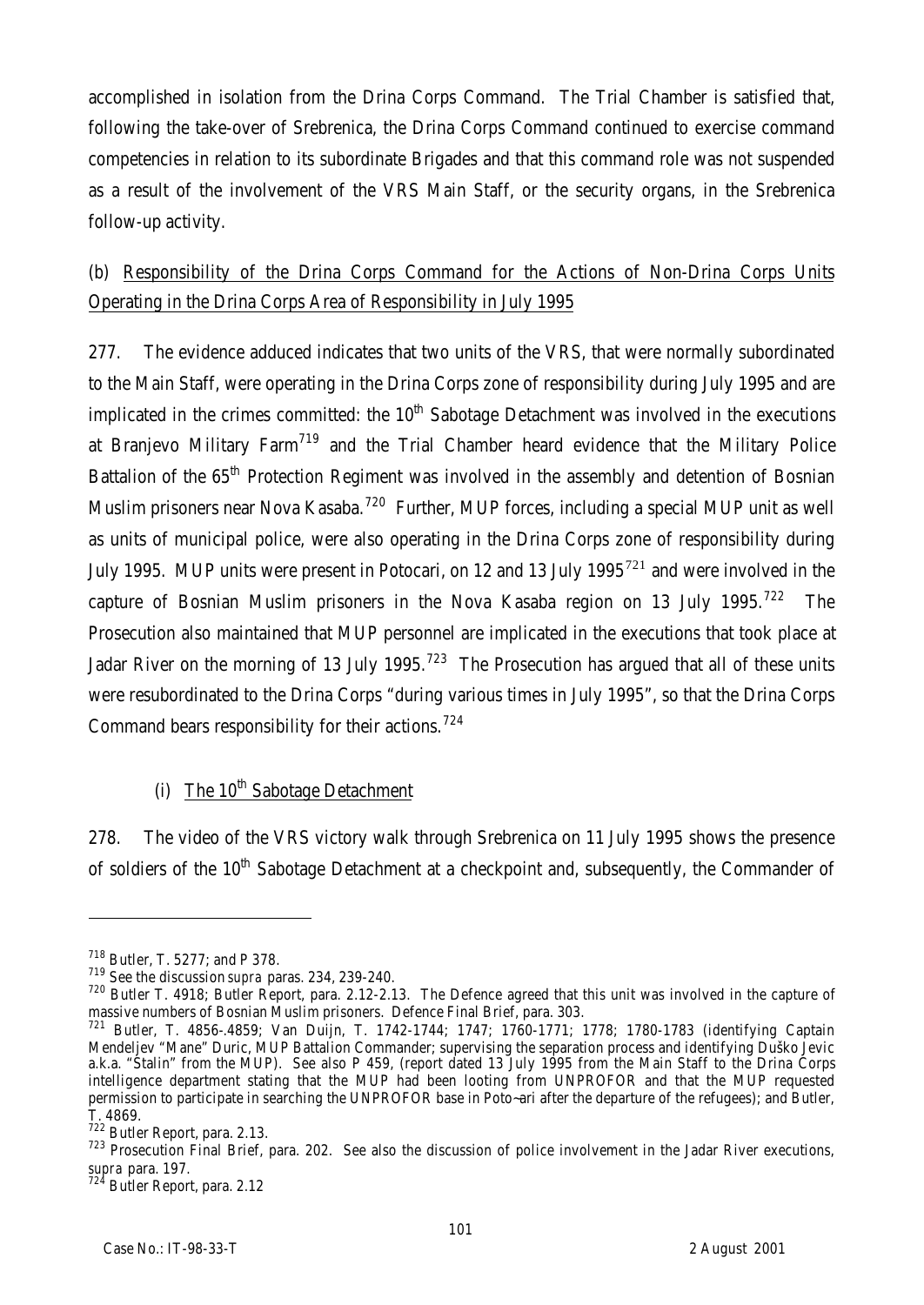that unit, Miso Pelemis, is shown in the centre of Srebrenica town.<sup>725</sup> Mr. Erdemovi}, who was a member of the 10<sup>th</sup> Sabotage Detachment at that time, confirmed that members of his unit were present in Srebrenica on 11 July 1995.<sup>726</sup> General Krstic, however, denied that the 10<sup>th</sup> Sabotage Detachment was engaged with the Drina Corps units for the purposes of Krivaja 95. He testified that he was unaware of the presence of the  $10<sup>th</sup>$  Sabotage Detachment on 11 July 1995, despite the fact that the video shows General Krstic walking past soldiers wearing uniforms belonging to this unit.<sup>727</sup> Defence Witness DB, who was a Drina Corps officer present at the Pribicevac FCP during Krivaja 95, contradicted this. Witness DB confirmed that the  $10<sup>th</sup>$  Sabotage Detachment had arrived around 9 or 10 July 1995.<sup>728</sup> Witness DB believed that General Krstic also knew the 10<sup>th</sup> Sabotage Detachment had arrived by this time.<sup>729</sup> Further evidence as to the knowledge General Krstic had about the involvement of the 10<sup>th</sup> Sabotage Detachment in Krivaja 95 came from Witness II, who was a member of the Drina Corps in July 1995 and was with General Krstic during the walk through Srebrenica on 11 July 1995. Witness II said that he saw Miso Pelemis at that time and that, quite possibly, General Krstic spoke to Pelemis in Srebrenica town.<sup>730</sup> However, as arqued by the Defence, the 10<sup>th</sup> Sabotage Detachment comprised about 30 men and they arrived around 10 July 1995 by which time the VRS was already on the brink of capturing Srebrenica. It seems unlikely that the Command of the Drina Corps would have called upon this unit to assist in the military attack at this stage.<sup>731</sup>

279. It is known that, on 16 July 1995, members of the  $10<sup>th</sup>$  Sabotage Detachment participated in the execution of the Bosnian Muslim men at Branjevo Farm and that troops from the Bratunac Brigade were also involved in the commission of these atrocities.<sup>732</sup> Prior to proceeding to the execution fields, the 10<sup>th</sup> Sabotage Detachment called in at the headquarters of the Zvornik Brigade where they met a Lieutenant Colonel accompanied by two members of the Drina Corps military police. This officer was clearly in charge of directing the subsequent executions, including the participation of the 10<sup>th</sup> Sabotage Detachment, at the Branjevo Farm.<sup>733</sup> This scenario, the Prosecution argued, demonstrated that the 10<sup>th</sup> Sabotage Detachment had come under the command of the Drina Corps at the time. However, the Defence argued that this Lieutenant Colonel was in

- <sup>728</sup> Defence Witness DB, T. 7233.
- <sup>729</sup> Defence Witness DB, T. 7233.

 $\overline{a}$  $^{725}$  P 145 ; and P 146.

<sup>726</sup> Erdemovic, T. 3087-3091; Butler, T. 4825-4826.

<sup>727</sup> Krstic T. 6507-6508.

<sup>730</sup> Witness II, T. 9120.

<sup>&</sup>lt;sup>731</sup> Defence closing argument, T. 10105.

<sup>732</sup> See the discussion *supra* para. 240.

<sup>733</sup> See the discussion *Infra* para. 239.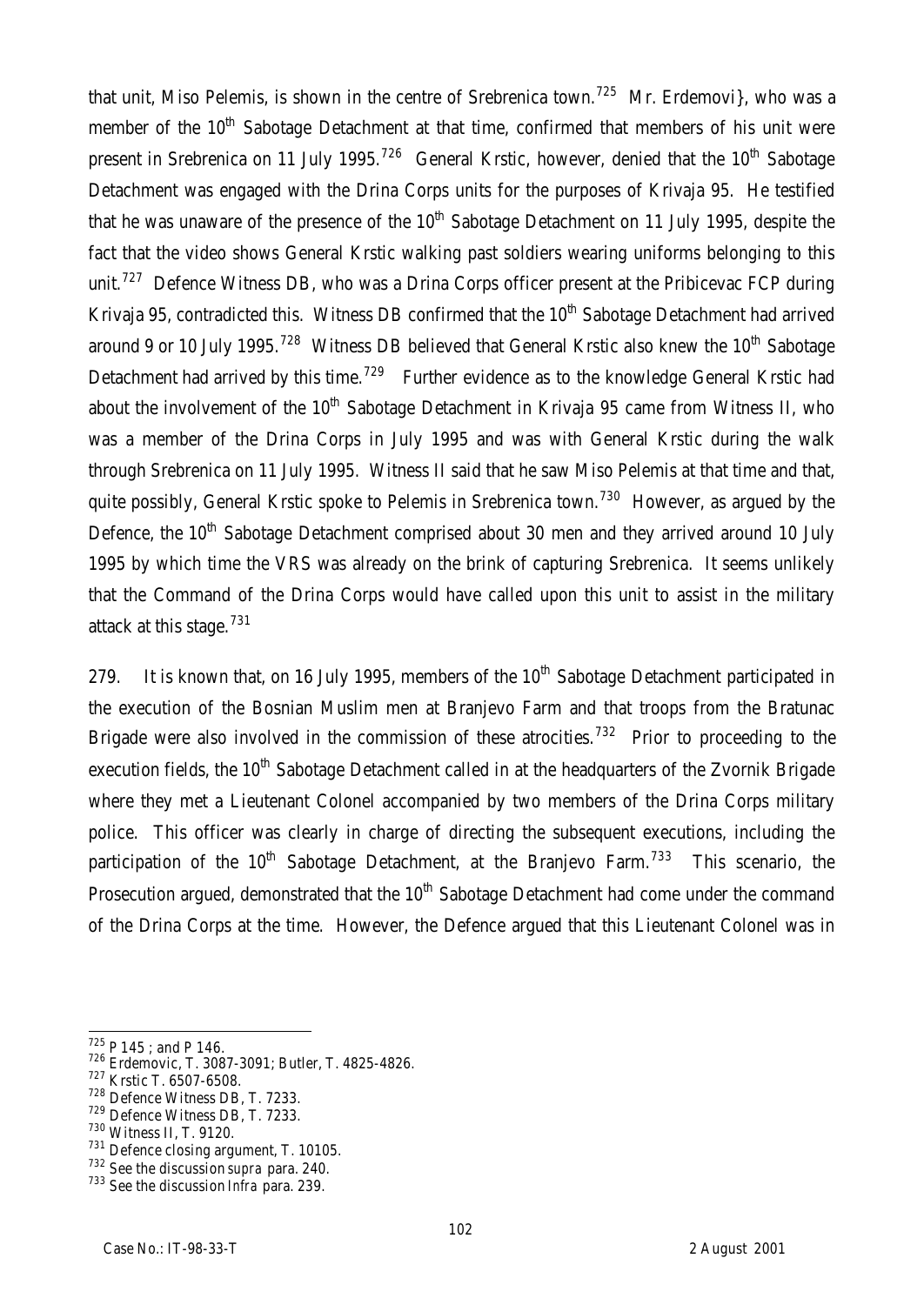fact a member of the Main Staff and not the Drina Corps and the Trial Chamber is unable to rule out that possibility.<sup>734</sup>

280. General Radinovi} testified that not a single piece of evidence existed showing the Main Staff authorised the Command of the Drina Corps to act with the  $10<sup>th</sup>$  Sabotage Detachment.<sup>735</sup> Mr. Butler conceded that there was no specific document indicating the 10<sup>th</sup> Sabotage Detachment was acting under the command of the Drina Corps<sup>736</sup> and accepted that he knew of no "technical evidence" to support the theory of resubordination.<sup>737</sup>

281. The Trial Chamber is unable to conclude that the  $10<sup>th</sup>$  Sabotage Detachment was formally resubordinated to the Drina Corps Command on 16 July 1995 when members of this unit were involved in the executions at Branjevo Farm. Nonetheless, it is clear that there must have been close co-operation and co-ordination between the Drina Corps and this unit from the time they arrived in Srebrenica and continuing throughout the follow-up action thereto. The Drina Corps Command must have been fully aware of the presence of this unit within its zone of responsibility and, as has already been determined, units of the Drina Corps acted together with the 10<sup>th</sup> Sabotage Detachment in the commission of the executions at Branjevo Farm on 16 July 1995.

# (ii) The  $65<sup>th</sup>$  Protection Regiment

282. The Prosecution pointed to documents indicating that a Military Police Battalion of the 65<sup>th</sup> Protection Regiment, which was based in Nova Kasaba, fell under the control of the Commander of the Bratunac Brigade and, by extension the Drina Corps Command, on or about 15 July 1995.<sup>738</sup> However, the Trial Chamber heard no persuasive evidence that the 65<sup>th</sup> Protection Regiment was involved in any illegal activity after this time.<sup>739</sup> Certainly though, the Drina Corps Command was well aware of the presence of this unit within its zone of responsibility following the take-over of Srebrenica and was organising co-operative action with them to block the column.<sup>740</sup>

 $\overline{a}$ <sup>734</sup> See the discussion *Infra* paras. 239.

<sup>735</sup> Radinovi}, T. 8053, 8056.

<sup>736</sup> Butler, T. 5381.

<sup>737</sup> Butler, T. 5342.

<sup>738</sup> Butler T. 4996; and Butler Report, para. 2.12.

 $739$  Mr. Butler conceded the Prosecution could provide no details as to how many prisoners were taken as part of the sweep operations in which the 65<sup>th</sup> Protection Regiment were participating with the Drina Corps from 15 July 1995. Butler, T. 5369.

 $^{740}$  See the discussion of documents referring to the joint operations of the 65<sup>th</sup> Protection Regiment and units of the Drina Corps *supra* para. 162.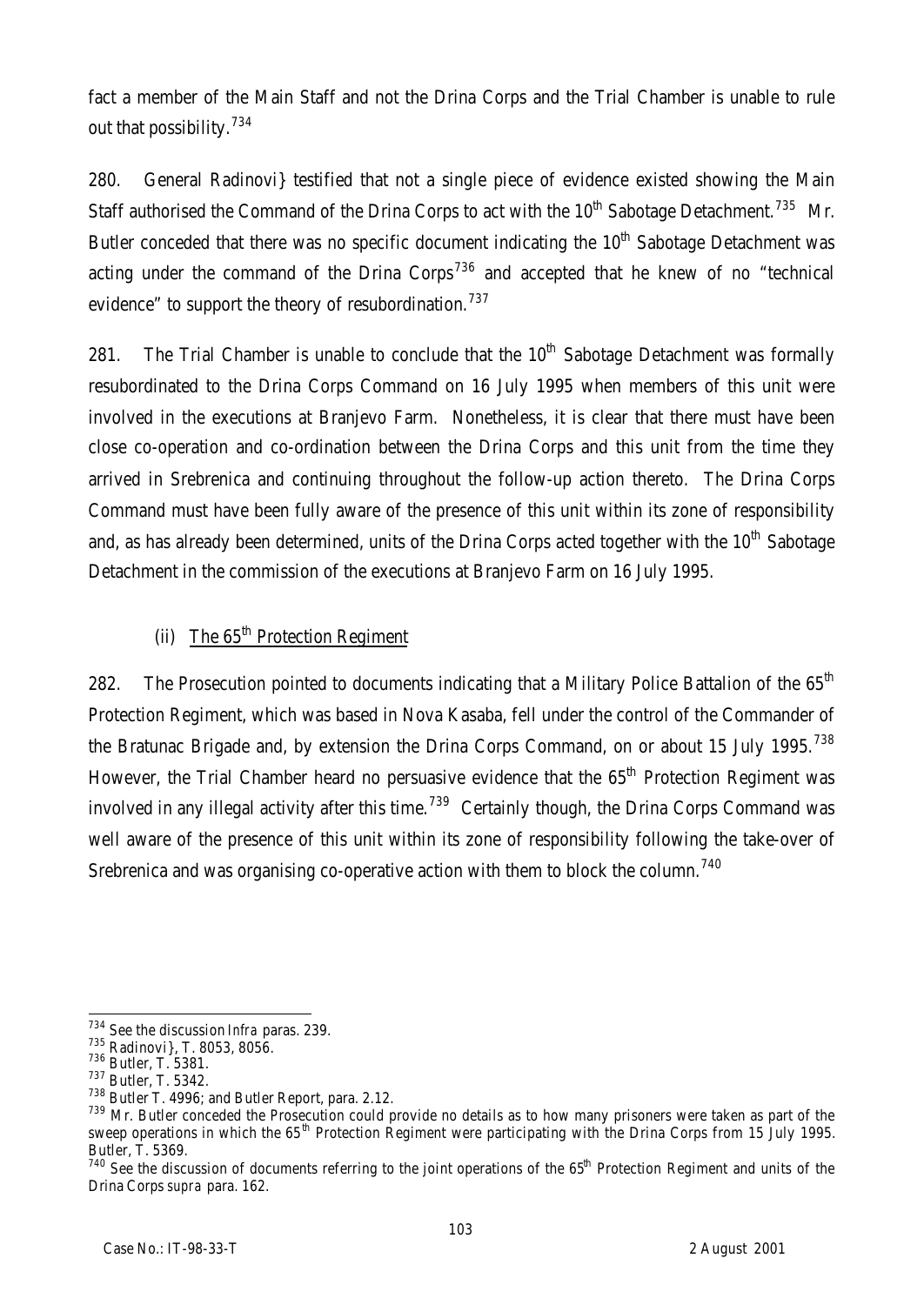#### (iii) The MUP

283. The Prosecution argued that MUP forces were subordinated to the Drina Corps for the purposes of Krivaja 95 based on the order for active combat, which designated "two or three companies of MUP" amongst the reserve forces for the operation.<sup>741</sup> Defence Witness DB agreed that, by virtue of the orders, MUP forces were to be involved in the attack on Srebrenica as reserve forces.<sup>742</sup> The Prosecution pointed to regulations specifying that, when conducting operations with the army, MUP units are subordinated to the army for the duration of those operations,  $743$  and argued that, therefore, the MUP had been resubordinated to the Drina Corps Command.

284. Although General Krstic agreed that a special detachment of the MUP, commanded by Colonel Borov~anin, had arrived in Bratunac by 11 July 1995,  $744$  he denied that any MUP forces acted as reserves for Krivaja 95.<sup>745</sup> Certainly, Mr. Butler could not refer to any documentation indicating that the reserve MUP forces referred to in the plan were actually deployed.<sup>746</sup> In order to engage the special MUP unit commanded by Colonel Borov~anin, permission had to be obtained from the RS Minister of the Interior and no document to that effect was ever produced during the course of the trial.<sup>747</sup>

285. Another Defence witness testified that the special MUP unit, commanded by Colonel Borov~anin, did arrive on or about 10 July 1995. However he too disputed that this unit was the same one mentioned in the plan for Krivaja 95. If it had been, he said, the Krivaja 95 plan would have referred to "the special MUP units", whereas the MUP units referred to in the plan were the local public security stations in local communities.<sup>748</sup> On the other hand, Mr Butler believed the MUP forces specified as reserves in the Krivaja 95 plan would have been Special MUP forces rather than municipal police, given that they were included as a military infantry company in the plan.<sup>749</sup>

286. Regardless of whether the MUP forces that arrived in the Srebrenica on about 10 July 1995 were engaged by the Drina Corps for Krivaja 95 or not, it is clear that, upon the withdrawal of the  $28<sup>th</sup>$  Division from the enclave following the take-over of Srebrenica, MUP forces were

 $\overline{a}$ <sup>741</sup> P 428.

<sup>742</sup> Witness DB, T. 7134.

<sup>&</sup>lt;sup>743</sup> P 420 (The Law on the Implementation of the Law of Internal Affairs During an Imminent Threat of War or a State of War), Butler, T. 4768.

<sup>744</sup> Krstic, T. 6140, 6416.

<sup>745</sup> Krstic, T. 6413, 6416, 6418.

<sup>746</sup> Butler, T. 5372-5373.

<sup>747</sup> Radinovi}, T. 8061-8062.

<sup>748</sup> Defence Witness DB, T. 7149.

<sup>749</sup> Butler, T. 4806-4807.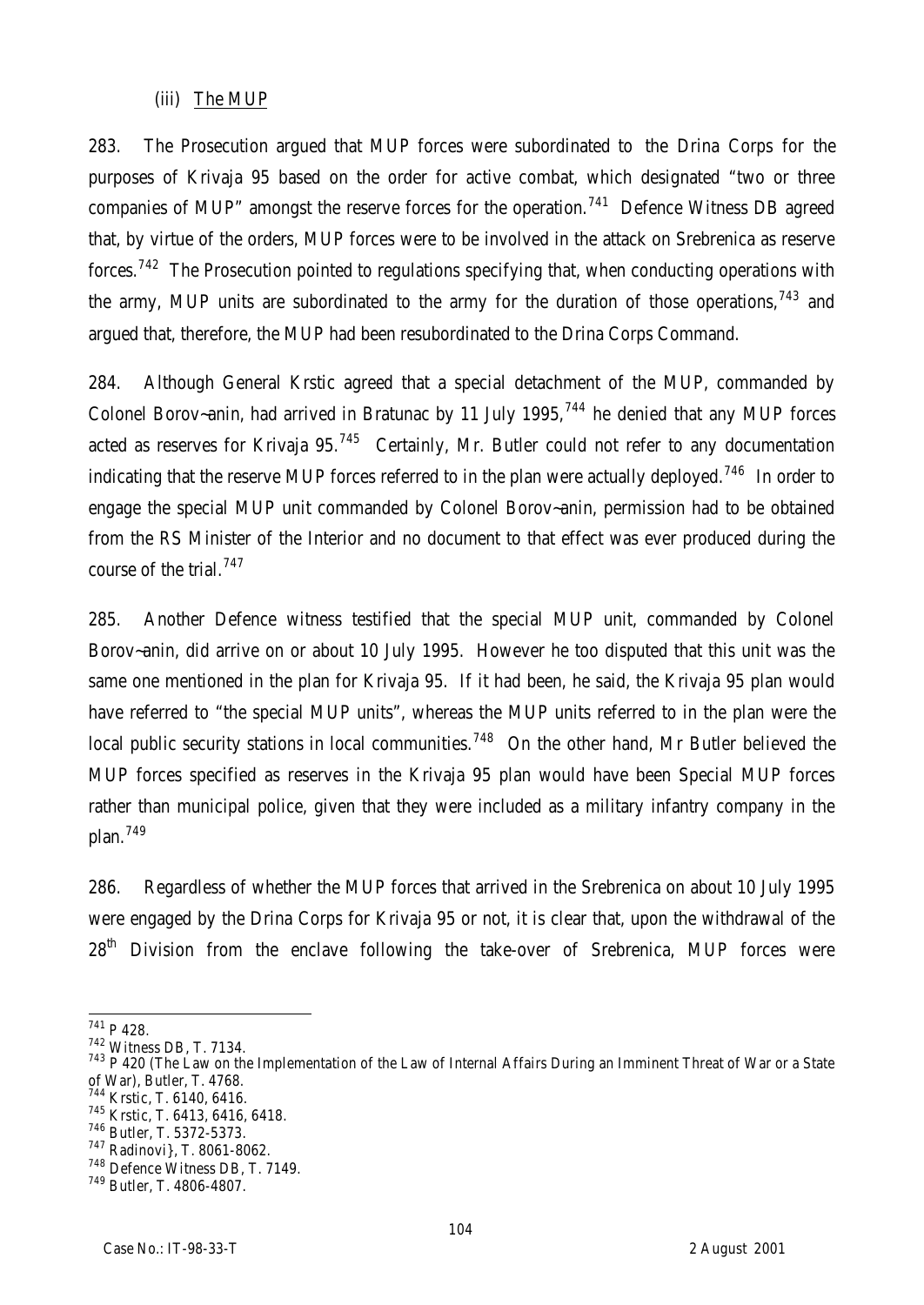incorporated into the "follow-up" operation. MUP units were present in Poto-ari<sup>750</sup> and they were also placed along the Bratunac-Konjevi} Polje road, where they engaged in blocking and capturing large numbers of men from the Bosnian Muslim column on 13 July 1995.<sup>751</sup>

287. The Prosecution pointed to intercepted conversations that, in its view, demonstrate that these units were acting under the command of the Drina Corps.<sup>752</sup> Certainly the evidence reveals that there was close co-operation and co-ordination between the MUP and Drina Corps units. On 11 July 1995, before the VRS found out about the formation and movement of the Bosnian Muslim column, the Main Staff ordered the Drina Corps to take pre-emptive steps, "by arrangement and cooperation with the MUP" to block the passage of Bosnian Muslims to and from the enclave.<sup>753</sup> A Dutch Bat officer in Poto~ari spoke to a member of the police present there who said that his unit "had a sort of liaison with…the Drina Corps" and that, although his unit was not a part of the Drina Corps, they were "more or less working together." $754$  During a conversation between two unidentified participants at 0656 hours on 12 July regarding the Bosnian Muslim column, one participant suggested "Maybe we should see or you could see if the MUP…can set up some ambushes and so on.<sup>"755</sup> The language of this intercept suggests a co-operative relationship rather than one in which the MUP could be directly ordered to carry out tasks by the Drina Corps. Similarly, in a further intercepted conversation, on 12 July 1995 at 1305 hours, General Krstic is heard ordering the Vlasenica Brigade to "Get in touch with these guys from the MUP. That means you, your Brigade and them."<sup>756</sup> Another intercepted conversation, on 13 July 1995 at 1945 hours, took place between a person, "X", who was calling from "General Krstic's" and looking for Ljubisa, which was probably a reference to Colonel Ljubisa Borov~anin the Deputy Commander of the special MUP Brigade.<sup>757</sup> Shortly thereafter at 2040 hours, General Krstic spoke to Colonel Borov~anin, asked how things were going and stated that "we'll be in touch."<sup>758</sup> Furthermore, as noted above, MUP forces were engaged with Brigades of the Drina Corps in blocking the retreating Bosnian Muslim column and in searching the former enclave.<sup>759</sup> On 15 July 1995, Colonel Igniat

 $\overline{a}$ 

<sup>750</sup> See the discussion *supra* para. 151.

<sup>751</sup> See the discussion *supra* para. 162.

 $752$  For example: P 504; P 506; and Butler, T. 4938-4939 (regarding intercepted conversations dated 12 July 1995 at 0740 hours and 0748 hours respectively, suggesting that orders for MUP units were being passed on through the Commander of the Drina Corps 5<sup>th</sup> Engineers Battalion), P 507 (intercepted conversation at 0843 hours on 12 July). The Trial Chamber notes, however, that Butler's response to this conversation was "You can't read too much into this one. Clearly it is an awareness piece that the forces are operating together." Butler, T. 4945). Commenting on the series of intercepts relied upon by the Prosecution to show MUP resubordination, Mr Butler stated that they demonstrate that Drina Corps and MUP units were "co-ordinating their activities". Butler, T. 9206. <sup>753</sup> P. 830.

<sup>754</sup> van Duijn, T. 1742-1743.

<sup>755</sup> P 502.

<sup>756</sup> P 446.

<sup>757</sup> P 527.

<sup>758</sup> P 529.

<sup>759</sup> See the discussion *supra* paras. 162 and 192.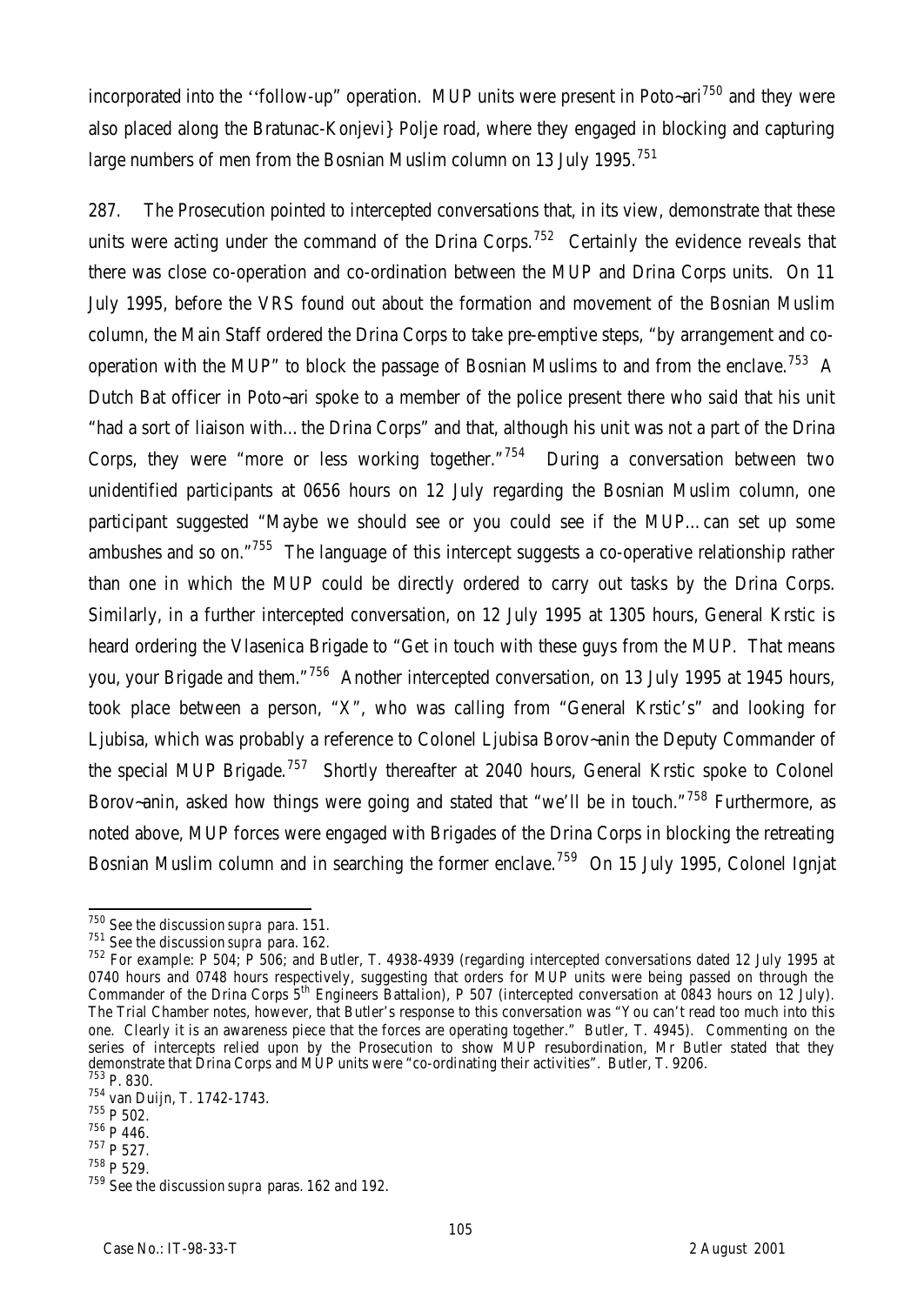Milanovic the Drina Corps Chief of Anti-Aircraft Defence, recommended the appointment of Colonel Blagojevi}, the Commander of the Bratunac Brigade, as the Commander of all of the units who were sweeping the terrain of the former enclave in accordance with the order issued by General Krsti} on 13 July 1995.<sup>760</sup> The following day, Colonel Blagojevi} reported that he had visited all units involved in blocking the enemy, including the MUP, and that he had "defined their tasks, and organised their joint actions and communications."<sup>761</sup> The Defence maintained that this was evidence only that these units were working together and did not speak of a formal command relationship. This position is supported by the fact that, on 17 July 1995, the Main Staff issued an order appointing an officer of the Main Staff to take over the co-ordination of these forces, indicating that the Main Staff was directing the activities of all these units.<sup>762</sup> In an intercepted conversation on 15 July 1995, Colonel Beara spoke to General Krstic about acquiring some additional men for the work he was engaged in.<sup>763</sup> When General Krstic suggested to Colonel Beara "…then take those MUP guys from up there", Colonel Beara replied "No, they won't do anything, I talked to them". Thus Colonel Beara had obviously already spoken to the MUP without going through the Drina Corps Command first, yet he clearly considered that he had to get permission from General Krstic to use Drina Corps personnel.

288. Mr. Butler conceded that, during the period between 11 and 13 July 1995, when all the activity was occurring along the Bratunac/Konjevi} Polje Road, there is no document demonstrating that the MUP was subordinated to the Drina Corps.<sup>764</sup> Moreover, he accepted that there was no evidence showing that MUP reported to the Drina Corps Command or subordinate Brigades about their activities along the Bratunac Konjevi}-Polje road.<sup>765</sup> The only information the Prosecution obtained from their investigations into this matter is that MUP personnel were reporting up through Colonel Borov~anin. Mr. Butler accepted that there is no evidence to link the MUP with any of the local army commands other than their physical presence.<sup>766</sup> Under cross-examination, Mr. Butler conceded that an order sent from the Main Staff on 12 July 1995 specified that the MUP was to act "in collaboration" with subordinate Brigades of the Drina Corps and that a command relationship was not specifically indicated.<sup>767</sup>

289. The Trial Chamber is unable to conclude that the MUP units present in the Drina Corps zone of responsibility were subordinate to the Drina Corps during July 1995. The evidence

 $\overline{a}$ <sup>760</sup> P 537.

<sup>&</sup>lt;sup>761</sup> P 539 (Bratunac Brigade Daily Combat Report, 16 July 1995).

<sup>762</sup> P 649.

<sup>763</sup> P 478.

<sup>764</sup> Butler, T. 9204.

<sup>765</sup> Butler, T. 9204-9205.

<sup>766</sup> Butler, T. 9205.

<sup>767</sup> D 165, Butler, T. 9200-9203.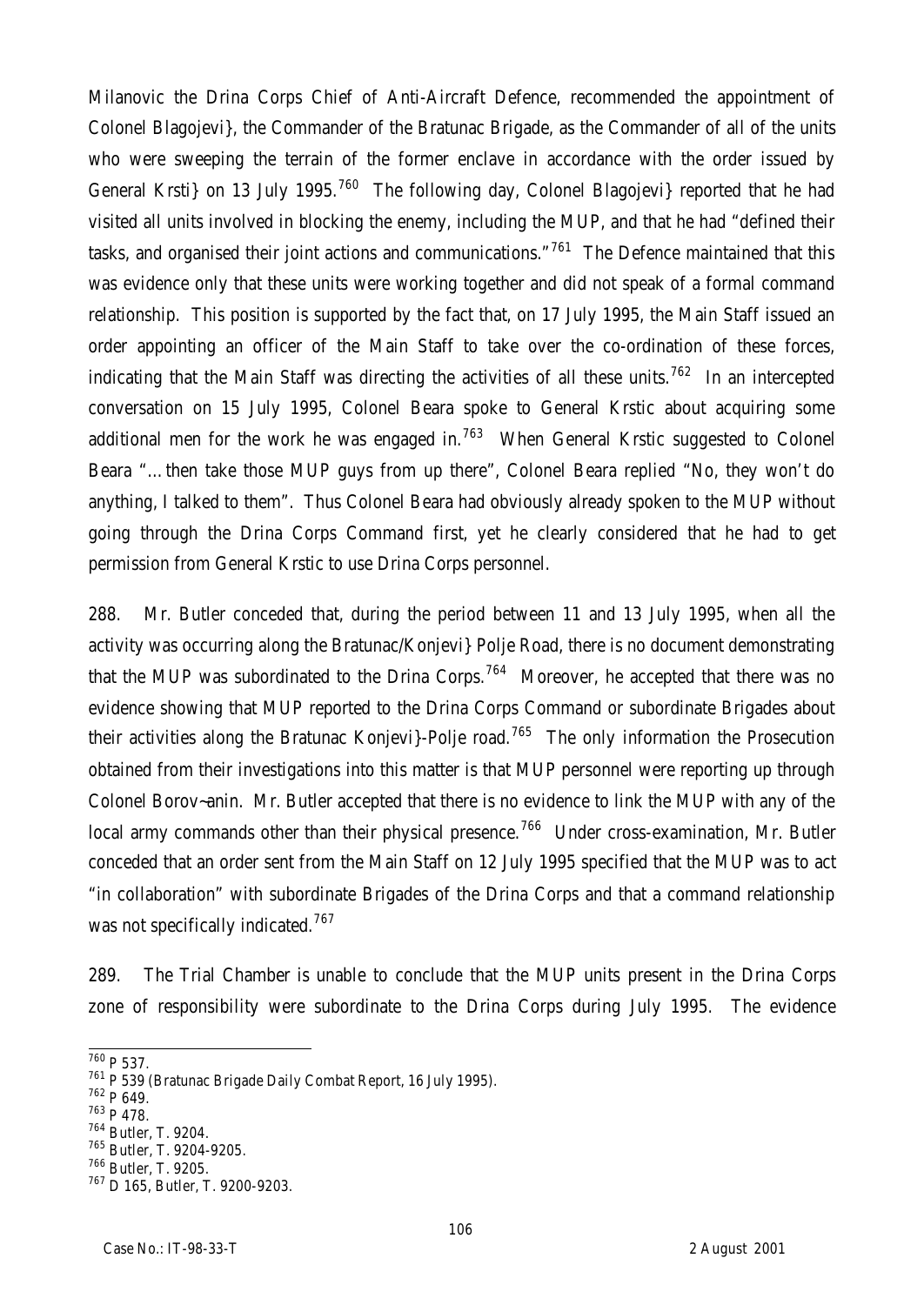presented, although certainly demonstrating close co-ordination and co-operation, does not conclusively establish that the Drina Corps had assumed command of MUP units. There is no doubt, however, that the Drina Corps was well aware of the presence of MUP units within their zone of responsibility, as well as the action being taken by MUP units to block and capture Bosnian Muslim men in the column.

### 7. Conclusions about the Involvement of the Drina Corps in the Srebrenica Crimes

290. There is no evidence that the Drina Corps devised or instigated any of the atrocities that followed the take-over of Srebrenica in July 1995. The evidence strongly suggests that the criminal activity was being directed by the VRS Main Staff under the direction of General Mladi}. It was General Mladi} who victoriously lead the VRS officers through the streets of Srebrenica on 11 July 1995 and it was he who threatened and intimidated the Bosnian Muslim and UNPROFOR representatives at Hotel Fontana meetings, on 11 and 12 July 1995, while demanding the surrender of the 28<sup>th</sup> Division. He was directing events in Poto~ari, both the transport of the women, children and elderly from Poto~ari<sup>768</sup> and the separation of the men and their detention in the White House.<sup>769</sup> Eyewitnesses reported the physical presence of General Mladi} at the Sandi}i Meadow and Nova Kasaba football fields where thousands of Bosnian Muslim prisoners were detained on 13 July 1995.<sup>770</sup> He was also identified as being physically present at the Grbavci School Detention Site and at Orahovac, observing the executions on 14 July 1995.<sup>771</sup> Colonel Beara, the head of the Security Administration of the VRS Main Staff, was also much in view<sup>772</sup> and there is further evidence suggesting the involvement of other individuals from the Main Staff in the criminal activity.<sup>773</sup>

291. However, the Main Staff did not have the resources to carry out the activities that occurred in the area of the former enclave following the take-over of Srebrenica on its own. The Main Staff was an organisational shell and was largely dependent upon the personnel and equipment of its subordinate Brigades to implement its objectives. It stands to reason that the Drina Corps, the VRS

 $\overline{a}$ <sup>768</sup> See for example, P 445 (intercepted conversation at 1250 hours on 12 July 1995, in which General Mladi} is heard speaking of buses and trucks, and stating "We'll evacuate them all, those who want to and those who don't want to.") See generally, Butler, T. 4853-4854.

<sup>770</sup> See also P 472 (an intercept on 15 July 1995, in which Colonel Beara refers to the "Commanders" orders, which appears to be a reference to General Mladi} in the context of the executions); and Butler T. 5512 (discussing the presence of General Mladi} on the Bratunac-Konjevi} Polje Road on 13 July 1995 while bodies lined the road, and his presence at Sandi}i where one individual was killed).

<sup>&</sup>lt;sup>771</sup> See also the testimony of Witness S, T. 3261, regarding the possible involvement of General Mladic in the Jadar River executions on 13 July 1995.

<sup>772</sup> P 472; P 478; P 627.

 $^{773}$  Butler, T. 4786-4789. See also P 627 (in which a Main Staff officer by the name of Trkulja is mentioned in the context of discussions relating to the prisoners).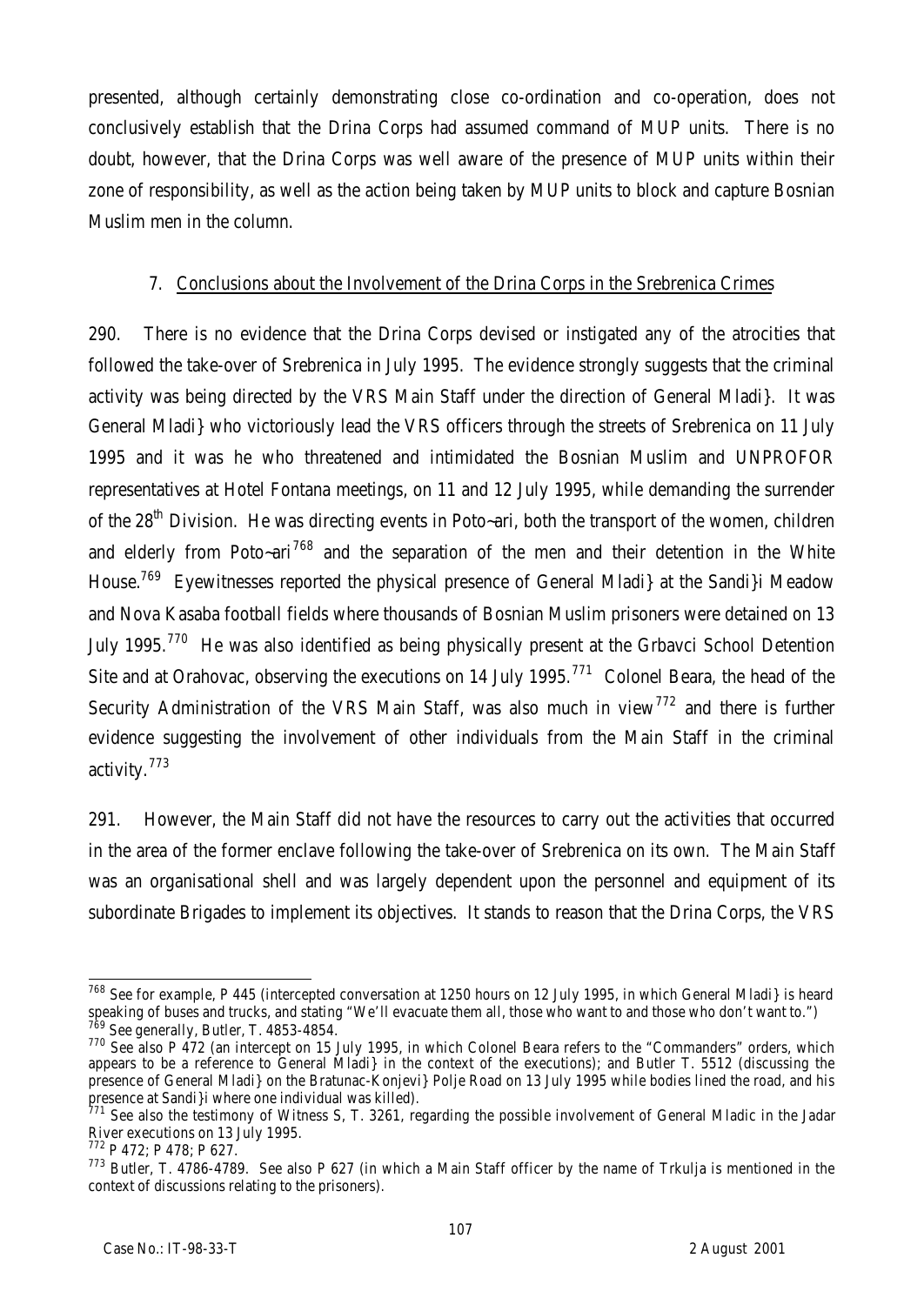subordinate Corps stationed in the area of Srebrenica would have been called upon and the evidence consistently bears this out.

292. The Drina Corps was not oblivious to the overall VRS strategy of eliminating the Srebrenica enclave. This had always been the long-term Drina Corps objective in the area. Although Krivaja 95 started out as a limited operation, it quickly accelerated to a plan for taking over Srebrenica town when the opportunity presented itself on the evening of 9 July 1995. From that point, the Drina Corps continued to shell the enclave intensively with the intent to cause the Bosnian Muslim civilians to flee the area. The Drina Corps was also fully cognisant of the catastrophic humanitarian situation of the Bosnian Muslim refugees in Poto~ari and the fact that Bosnian Serb forces were terrorising the population there.

293. When the plan to transport the Bosnian Muslim population out of Poto~ari was devised, the Drina Corps were called upon to procure the buses. Drina Corps personnel were also present in Poto~ari, overseeing the transportation operation, knowing full well that the Bosnian Muslims were not exercising a genuine choice to leave the area.

294. It has not been established that the Drina Corps was involved in devising the plan to execute the military aged Bosnian Muslim men of Srebrenica. However, although there may have been some initial desire on the part of the Main Staff to limit knowledge about the executions, this could not be sustained for three reasons. First, the executions formed an integral part of the VRS followup activities after the take-over of Srebrenica and could not be neatly or secretly compartmentalised. So, for example, the Bosnian Muslim men were being captured from the column at the same time and along the same road used for the transportation of the women, children and elderly out of the enclave. The Drina Corps was preoccupied with both the transportation operation and the passage of the Bosnian Muslim column at the time and thus inevitably had to know that the men were being taken prisoner. Second, the massive scale of the atrocities, all of which occurred within a section of the Drina Corps zone of responsibility (in an area that was no more than about 80 kilometres at its longest and widest points<sup>774</sup>) meant, inescapably, the Drina Corps must have known about their occurrence. Third, in the absence of sufficient personnel and equipment of its own, the Main Staff had to rely upon resources of the Drina Corps to assist with the executions.

295. Certainly the evidence does not conclusively demonstrate that the Drina Corps was informed of all aspects of the executions plan from the outset. Rather, it appears that the Corps'

 $\overline{a}$  $^{774}$  These figures have been calculated on the basis of the map of the Drina Corps area of responsibility annexed to the Amended Indictment against General Krstic, dated 27 October 1999.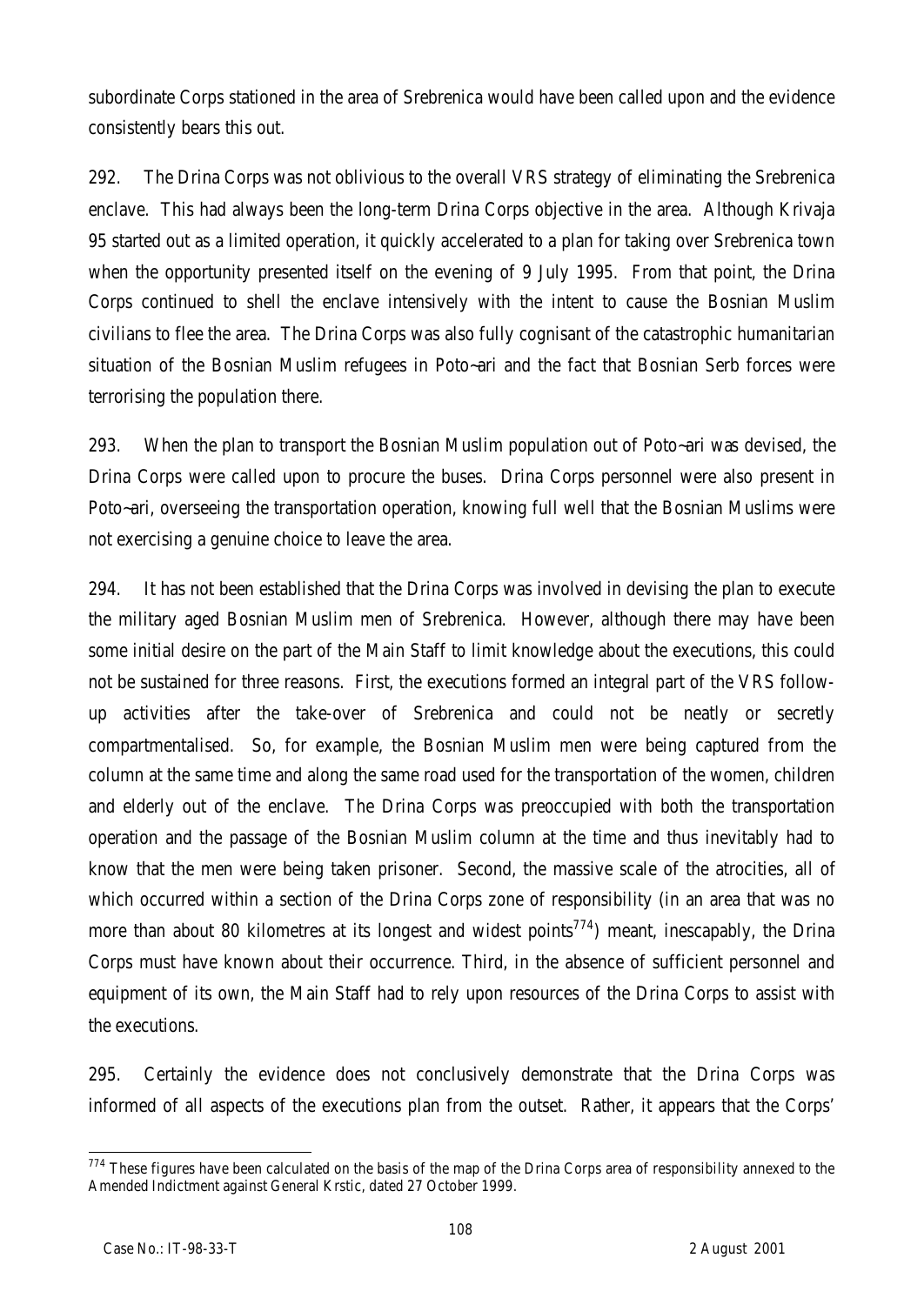knowledge of, and involvement in, these atrocities gradually increased as the events unfolded. On 12 July and 13 July 1995, Drina Corps personnel knew that Bosnian Muslim men were being separated from the women, children and elderly in Poto~ari, taken from the buses passing through Ti{}a and detained, and that there was a real question as to what the fate of these men would be. From the evening of 12 July 1995, the Drina Corps knew that Bosnian Muslim men were being captured from the column attempting to break out of the enclave and that, on 13 July 1995, thousands of prisoners had been taken along the Bratunac-Konjevi} Polje road. The act of capturing the prisoners, of itself, was not unlawful. It could have been consistent with a plan to screen them for war crimes and/or ultimately exchange them for Bosnian Serb prisoners of war. However, it quickly became apparent that this was not the case. Bosnian Serb plans for the Bosnian Muslim men were radically revised in light of the knowledge that, on 12 and 13 July 1995, some 6,000 prisoners had been taken from the column fleeing through the woods. On 13 July 1995, the Drina Corps Command could not but have known that thousands of these captured Bosnian Muslim men had been taken to the Kravica Warehouse aboard busses originally procured by the Drina Corps for the transportation of the Bosnian Muslim refugees from Poto~ari and that these men were subsequently executed that same day. The Drina Corps Command must also have known that the remainder of the Bosnian Muslim men were not transferred to regular prisoner of war facilities but instead were detained in Bratunac without any provisions made for food, water or other necessities. For thousands of prisoners, arranging such provisions would have been no small task. Yet there was no evidence of any steps being taken in this regard, nor of inquiries made by the Drina Corps Command about what plans were being made for the Bosnian Muslim prisoners. It is also apparent that, by 13 July 1995 when a vehicle began scouting for detention sites, the Zvornik Brigade was aware of plans to transport the Bosnian Muslim prisoner's northward, to sites within its zone of responsibility. This decision to transport them to remote locations up north (again with no provision made for food or water), rather than to recognised prisoner of war facilities, amounted to an unequivocal signal that a mass executions plan was in operation. The Trial Chamber finds that, by the evening of 13 July 1995, the Drina Corps Command must have been aware of the VRS plan to execute all of the thousands of military aged Bosnian Muslim mens who were captured in the area of the former enclave.

296. In contrast to the scant evidence implicating the Drina Corps in the commission of the mass executions that took place on 13 July 1995, there is substantial and compelling evidence showing that between 14 July and 17 July 1995, the resources of subordinate Drina Corps Brigades were utilised to assist with the mass executions. Given that these subordinate Brigades continued to operate under the Command of the Drina Corps, the Command itself must have known of the involvement of its subordinate units in the executions as of 14 July 1995. This is particularly so in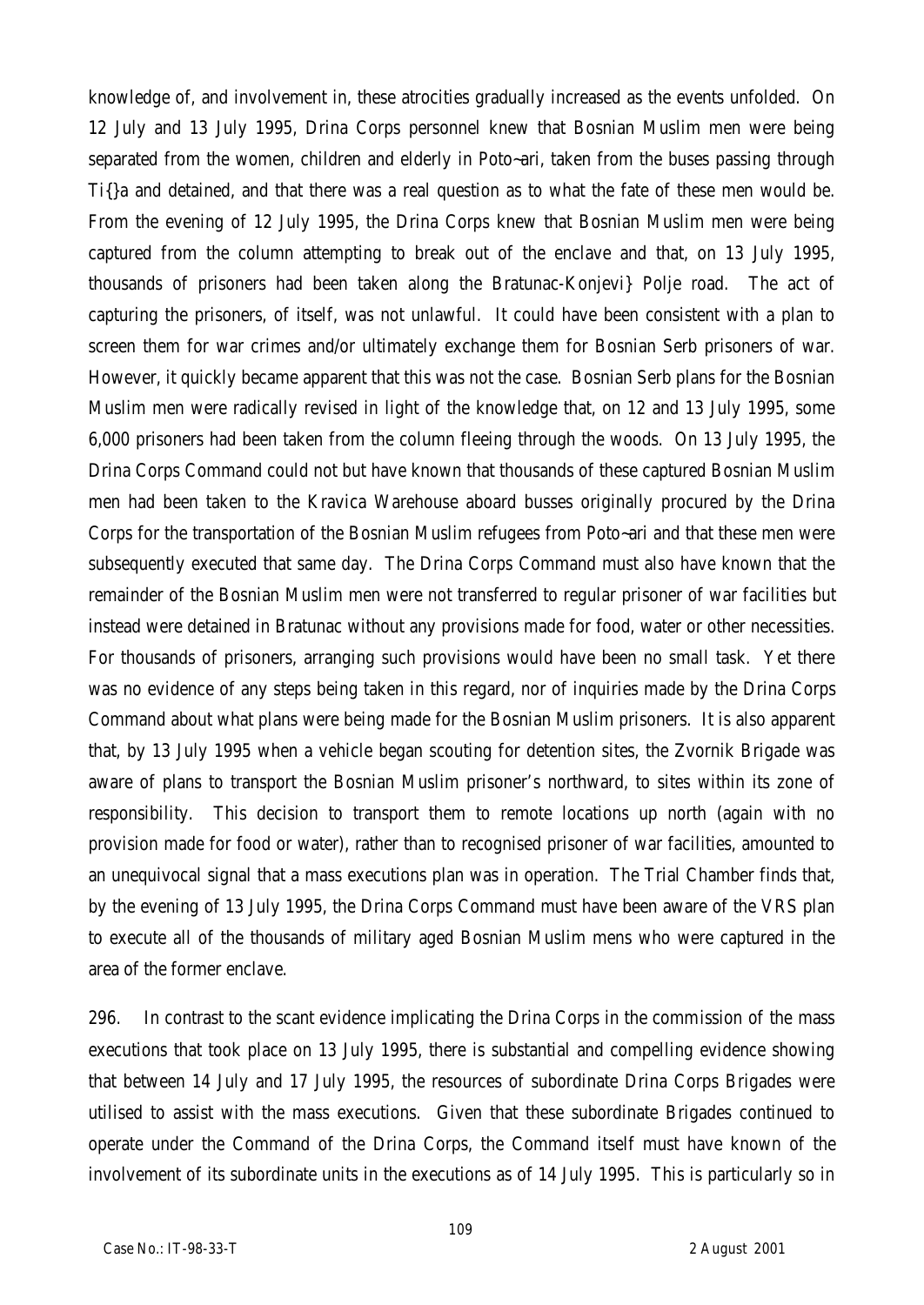view of the pressing military situation facing these units which must have prompted especially careful monitoring of Corps resources.

### **C. The Role of General Krstic in the Srebrenica Crimes**

297. Having considered the role of the Drina Corps in the criminal activities that occurred following the take-over of Srebrenica in July 1995, the Trial Chamber now proceeds to consider the specific role that the accused, General Krstic, played in these events.

# 1. Background Information

298. General Radislav Krstic was born in the village of Nedjeljište, in the municipality of Vlasenica, Bosnia, on 15 February 1948. Prior to the war in Bosnia, General Krstic was a Lieutenant Colonel in the JNA and he joined the VRS in July 1992. His first appointment was as Commander of the 2<sup>nd</sup> Romanija Motorised Brigade, which initially fell under the organisational structure of the Sarajevo-Romanija Corps of the VRS, but was later resubordinated to the VRS Drina Corps. He was promoted to the rank of Colonel in October 1992.<sup>775</sup> On 8 August 1994, the RS Minister of Defence appointed him as Chief of Staff/Deputy Commander of the Drina Corps, effective 15 August 1994.<sup>776</sup> General Krstic assumed his new duty from the outgoing officer on 29 September 1994.<sup>777</sup>

299. In late December 1994, General Krstic was seriously injured when he stepped on a landmine. He was evacuated to a military hospital in Sokolac and subsequently transferred to the Military Medical Academy in Belgrade. As a result of the injuries he sustained from the landmine, part of his leg was amputated. He remained in rehabilitation and on leave until mid May 1995, when he resumed his work as the Drina Corps Chief of Staff/Deputy Commander.<sup>778</sup> On 2 May 1995, the Drina Corps Commander, General @ivanovi}, recommended then-Colonel Krstic for early promotion to the rank of General-Major, which became effective on 28 June 1995.<sup>779</sup>

300. Throughout July 1995, General Krstic was frequently referred to by his shortened name of "Krle". In the video of the VRS victory walk through Srebrenica on 11 July 1995, General Mladic is heard calling General Krstic by this name.<sup>780</sup> Witness Z, a Bosnian Muslim intercept operator,

 $\overline{a}$ <sup>775</sup> Krstic, T. 5972.

<sup>776</sup> Butler Report, para. 8.3 & fn. 313.

<sup>777</sup> Stipulations paras. 1-2; and Krstic, T. 5980.

<sup>778</sup> Krstic, T .6026-6028.

<sup>779</sup> Agreed Facts, para. 12.

 $780 \text{ p } 3.$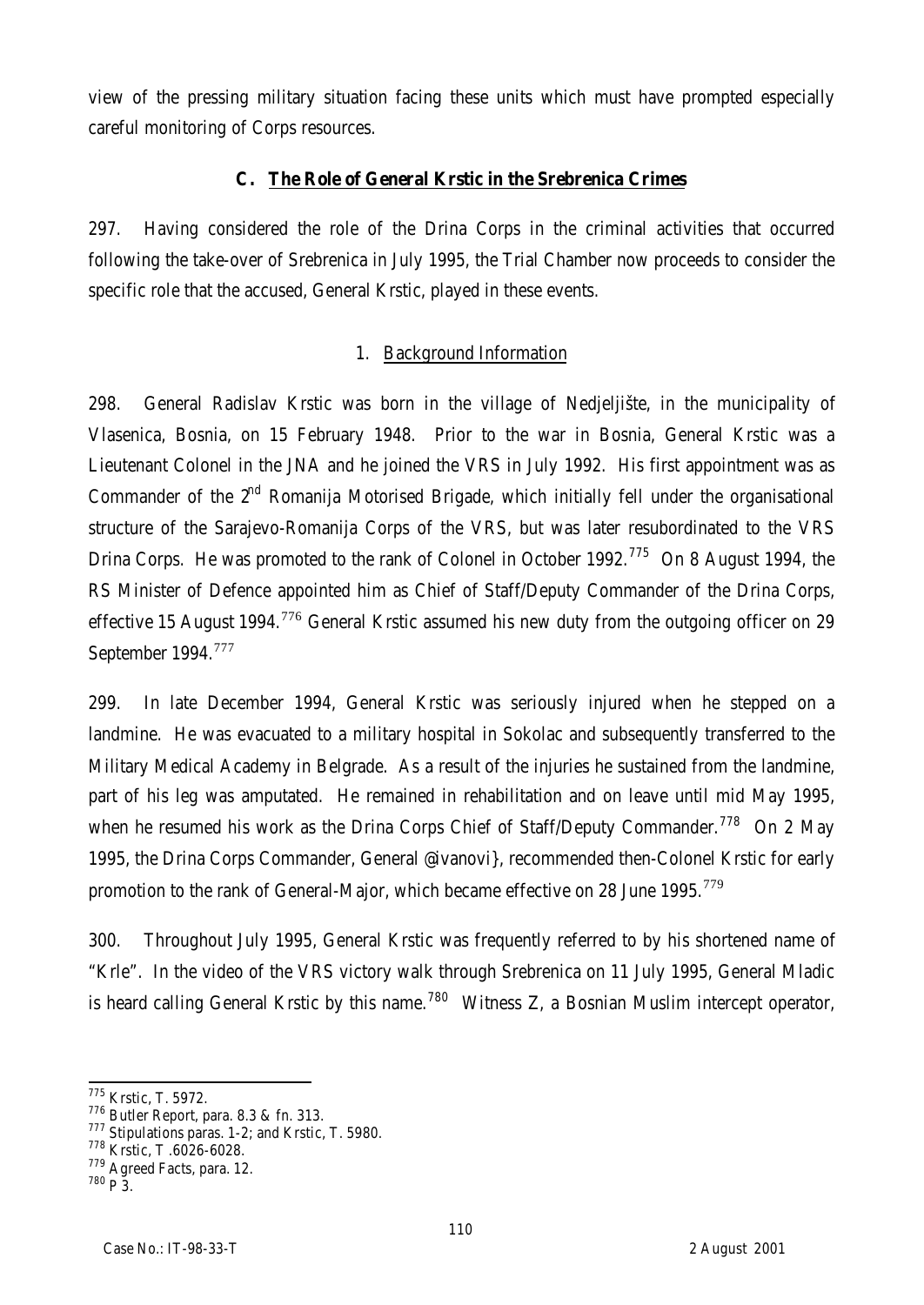said that even he and his colleagues referred to General Krstic as "Krle" amongst themselves, because General Krstic was so often called by that name in the intercepted conversations.<sup>781</sup>

# 2. Summary of the Defence Case

301. During his testimony before the Trial Chamber, General Krstic repeatedly stressed that, as a career military officer, he fully respected the laws of armed conflict. Several witnesses who testified on his behalf confirmed his strict approach to ensuring compliance with the Geneva Conventions among his troops and the humanitarian manner in which he treated members of the civilian population during the course of the war in Bosnia.<sup>782</sup> Defence Witness DC, who in July 1995 was a Drina Corps officer, expressed bewilderment as to why General Krstic should be the one on trial for the Srebrenica crimes:

All that we were able to see and hear about him [General Krstic] and our experience working with him has suddenly been totally undermined, and I simply cannot understand why he should have been accused. Because later when we learnt what had happened in the environs of Srebrenica, he could not have ordered that to happen, because throughout the war, everything he did and said was quite in the opposite sense.<sup>783</sup>

302. General Krstic accepted that the Drina Corps was responsible for planning and executing Krivaja 95, although he testified that he was not personally charged with drawing up the plans, nor did he provide any special advice in relation to the attack.<sup>784</sup> He emphasised that it was a very limited operation designed to separate the Srebrenica and @epa enclaves and was a direct response to military activities being conducted by the ABiH in the area.<sup>785</sup> The civilian population was not targeted in any way<sup>786</sup> and General Krstic pointed out that the plan for Krivaja 95 specifically stated that, in dealing with prisoners of war and civilians, the Geneva Conventions were to be strictly complied with.<sup>787</sup>

303. From 5 July 1995, General Krstic was present at the FCP in Pribicevac in his capacity as Chief of Staff of the Drina Corps.<sup>788</sup> On 9 July 1995, however, he said that General Mladic arrived at the FCP and subsequently assumed command of the operation, thereby sidelining both himself

 $\overline{a}$ <sup>781</sup> Witness Z, T. 4478.

<sup>782</sup> See: Defence Opening Statement, T. 5954;Krstic, T. 5973-5974, 7407, 7412-7413; Defence Witness Mr. Milenko Radulovi} (hereafter "Radulovi}") T. 7595; Defence Witness DA, T. 6890-6893, 6895-6896; Defence Witness Borov~anin, T. 6997; Defence Witness DC T. 7451-7452, 7508-7509, 7512; Defence Witness Mr. Vlado Rudovi}, T. 7535-7356, 7545; Defence Witness DE, T. 7696. Witness II also confirmed that General Krstic always behaved in a professional manner, both towards his own colleagues and Bosnian Muslim soldiers. T. 9156-9157.

<sup>&</sup>lt;sup>783</sup> Defence Witness DC, T. 7451-7452.

<sup>784</sup> Krstic, T. 7571.

<sup>785</sup> Krstic, T. 6123-6125.

<sup>786</sup> Krstic, T. 6410, Radinovi}, T.7953.

<sup>787</sup> P 428.

<sup>788</sup> Krstic, T. 6423.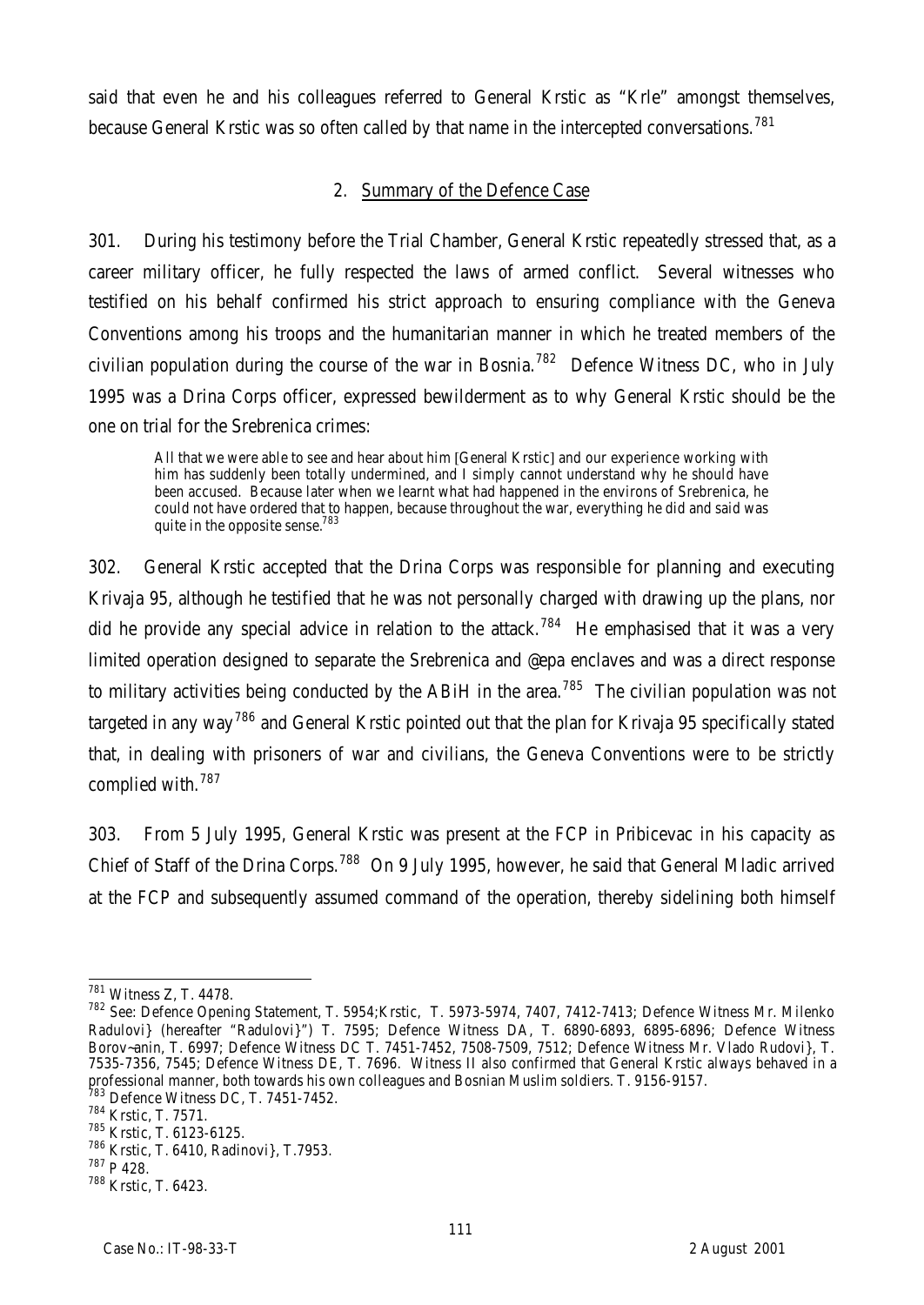and General @ivanovi} (who was also at the FCP by that time).<sup>789</sup> It was General Mladic, acting pursuant to a decision issued by President Karad`i},<sup>790</sup> who ordered the continuation of the attack to capture Srebrenica.<sup>791</sup> Although he was present as General Mladic victoriously strode through the streets of Srebrenica, General Krstic testified that he was not happy about the unfolding events. When General Mladic impatiently ordered the further continuation of the attack towards Poto~ari and Bratunac, Drina Corps Brigade Commanders prevailed upon him to reconsider, pointing out the dire consequences for the civilian population and the international condemnation of the VRS that would surely follow.<sup>792</sup> Furthermore, they argued, the whereabouts of the  $28<sup>th</sup>$  Division was unknown and, from a military point of view, it would be foolish to accelerate the attack in the absence of such information. On this occasion they were successful and General Mladic, although angry, retracted his orders.<sup>793</sup>

304. Following completion of Krivaja 95, General Krsti} said that he attended a meeting called by General Mladic at the Bratunac Brigade Headquarters on the evening of 11 July 1995.<sup>794</sup> At this meeting, General Mladic informed the assembled Drina Corps troops of VRS plans to launch an attack against the "safe area" of @epa.<sup>795</sup> General Mladi} appointed General Krstic to be the commander of the forces engaged for @epa.<sup>796</sup> Thereafter, General Krstic maintained, @epa became his over-riding concern and he had no further knowledge of events occurring back in the Srebrenica area: General Mladic assumed complete control of all the Srebrenica follow-up activities. General Krstic testified that he met with General Mladic at the Drina Corps headquarters in Vlasenica on 13 July 1995, whereupon General Mladic reiterated: "Krstic, you are the Commander of the forces engaged towards @epa. Until the completion of the @epa operation, you should not be coming back to the Vlasenica Command Post."<sup>797</sup>

305. Although General Krstic was present at two of the three Hotel Fontana meetings convened by General Mladic to discuss the fate of the Bosnian Muslim civilians from Srebrenica, he maintained that he did not speak or have any discussions with General Mladic about these Bosnian Muslim refugees.<sup>798</sup> He resolutely denied that he had any involvement in organising the transfer of

 $\overline{a}$ <sup>789</sup> Krstic, T. 6185 (stating that General Mladic arrived at the FCP on 9 July 1995); and Krstic, T. 6188, 6428-6429. (stating that after General Mladi} assumed command, he and General @ivanovi} were effectively sidelined). <sup>790</sup> P 432.

<sup>&</sup>lt;sup>791</sup> Krstic T.6427. This was confirmed by Defence Witness DB, T.7069-7070, T.7229.

<sup>792</sup> Krstic, T. 6195,

<sup>793</sup> Krstic, T.6196; and P 770 (Photo of General Mladic sitting down and General Krstic standing over him communicating, which General Krstic said was taken after General Mladic gave order to continue operation towards Poto~ari. Krstic T. 6509).

 $^{794}$  Krstic, T. 6567. See also Defence Witness DB, T. 7092; and Defence Final Brief, para. 266.

<sup>&</sup>lt;sup>795</sup> Krstic, T. 6575.

<sup>796</sup> Krstic, T. 6575-6576.

<sup>797</sup> Krstic, T. 6233

<sup>798</sup> Krstic, T. 6583.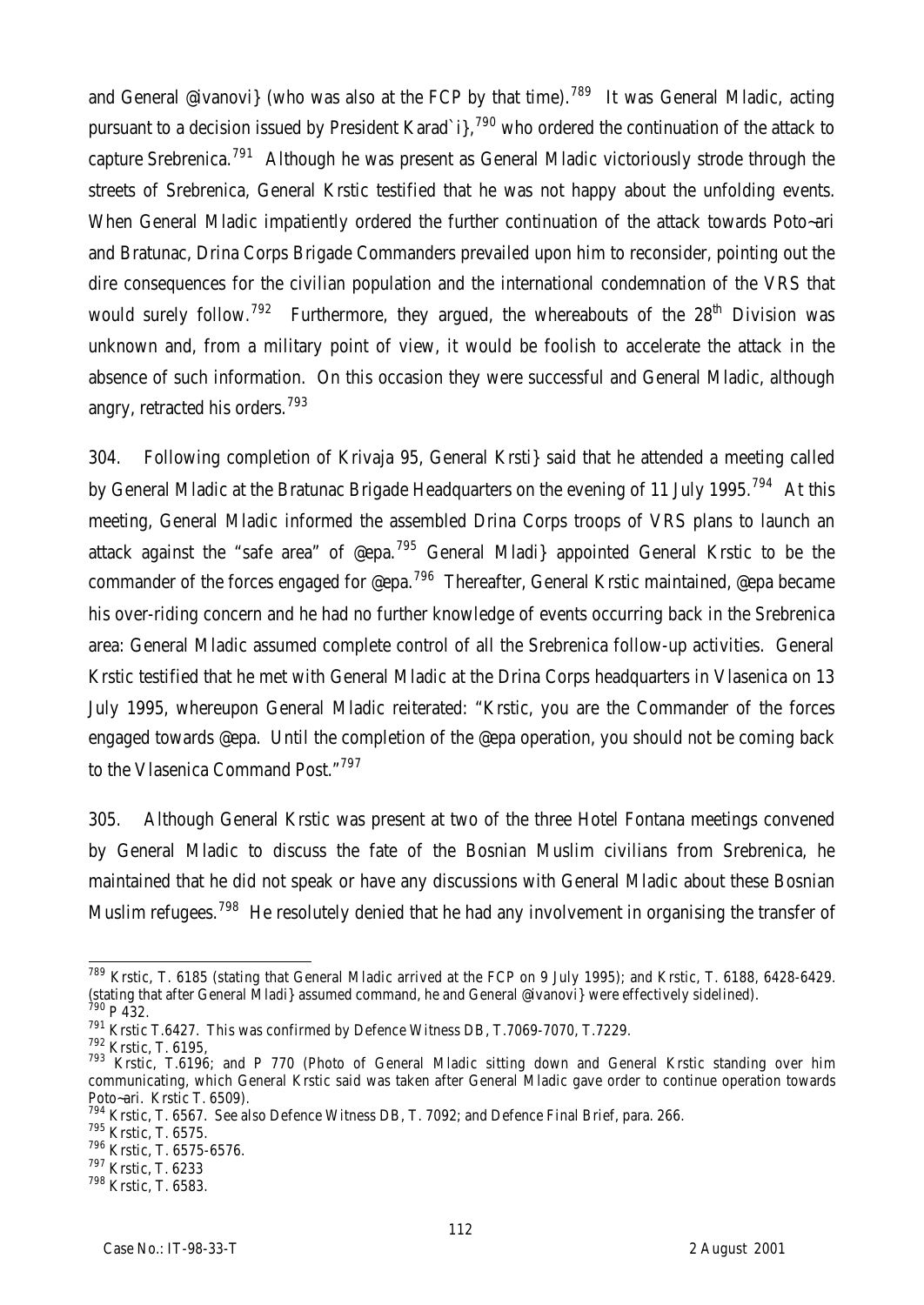the women, children, and the elderly from Poto~ari, or that he was even present in Poto~ari while that was happening. Upon the conclusion of the Hotel Fontana meeting, on 12 July 1995, he said he travelled back towards the Pribicevac FCP and, on the way, was stopped at a checkpoint in Poto~ari. He testified that soldiers acting upon orders from General Mladic refused to let him pass.<sup>799</sup> By coincidence, he happened upon a television crew at the checkpoint and agreed to give a brief interview, after which he turned around and went back in the direction of Bratunac in order to continue his journey to the Pribicevac FCP.<sup>800</sup> At the Poto~ari checkpoint he saw no signs of any refugees or the buses transporting them.

306. General Krstic testified that he first learned of the existence of the Bosnian Muslim column in the evening of 12 July 1995. $801$  At this time he was informed that the column was comprised of members of the 28<sup>th</sup> Division and heard nothing about the presence of civilians in the column.<sup>802</sup> General Krstic also maintained that he heard nothing about the subsequent capture of men from the column during the week commencing 12 July 1995. $803$ 

307. General Krstic argued that, throughout the period during which the executions took place, he held the position of Chief of Staff of the Drina Corps. According to his version of events, he did not become Commander of the Drina Corps until 20 or 21 July 1995, when General Mladic appointed him to this position during a ceremony at a restaurant in the Han Kram hamlet.<sup>804</sup> General @ivanovi} remained in his position as Commander of the Drina Corps until this time. Furthermore, as already noted, General Krstic said that, at a meeting at the Bratunac Brigade Headquarters on the evening of 11 July 1995, General Mladic appointed General Krstic commander of the VRS military operations in @epa. From that point, until the conclusion of the @epa operation on 2 August 1995, General Krstic was entirely focused upon @epa and had no involvement in any other Drina Corps matters.<sup>805</sup> General Krstic testified that he had absolutely no knowledge of the executions until the end of August or beginning of September in 1995. Several other Defence witnesses confirmed that knowledge of the executions was not widespread within the VRS prior to August 1995. Witness DA, a Drina Corps officer during July 1995, said that he had no access to reliable information about the killings prior to the time that General Krstic was arrested.<sup>806</sup> Defence Witness DC, another Drina Corps officer, did not hear any reports about the executions until two or

<sup>801</sup> Krstic, T. 7390.

 $\overline{a}$ <sup>799</sup> Krstic, T. 6644.

<sup>800</sup> Krstic, T. 6642-6643.

<sup>802</sup> Krstic, T. 7390.

<sup>803</sup> Krstic, T. 7392-7393.

<sup>804</sup> Krstic, T. 6263-6265.

<sup>805</sup> Krstic, T. 6585.

<sup>806</sup> Defence Witness DA, T. 6962.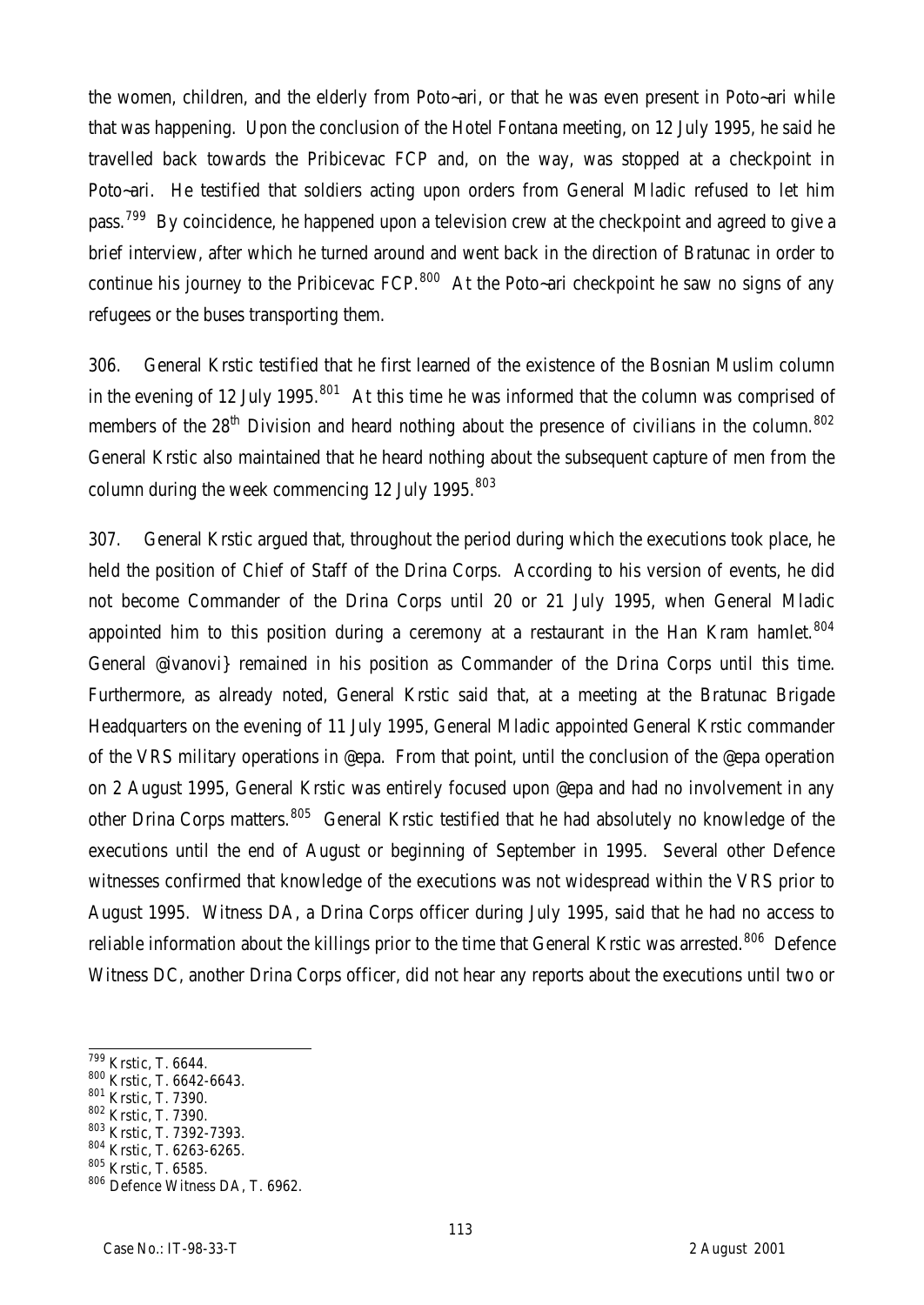three months after the take-over of Srebrenica.<sup>807</sup> In particular, from 12 July to 2 August 1995, Witness DC did not hear any rumours about disappearances.<sup>808</sup> A Drina Corps soldier engaged in the @epa operation, testified that during the period he was in @epa, he did not hear anything about the executions. He found out about the allegations for the first time at the beginning of October when he saw reports on television.<sup>809</sup> Similarly, Defence Witness DF, another Drina Corps officer, did not receive any information that VRS killed thousands of Bosnian Muslim prisoners from Srebrenica from any Serb sources: he only became aware of these allegations through the mass media.<sup>810</sup>

308. As already discussed, the existence of a parallel chain of command, whereby General Mladic and the Main Staff of the VRS assumed control of decision making relating to both the capture of Srebrenica, and the Srebrenica follow-up operations (including the bussing of the Bosnian Muslim population and the detention and execution of thousands of Bosnian Muslim men) was a central contention of the Defence case.

309. General Krstic did not contest the fact that the mass executions of Bosnian Muslim men in the Srebrenica enclave had taken place in July 1995,  $811$  but he maintained that he first found out about these crimes at the end of August, or the beginning of September 1995. At this time, another Drina Corps officer informed him of certain aspects of the Bosnian Muslim executions perpetrated by senior officers in the VRS Main Staff and of the fact that one senior officer of the Drina Corps was involved in these crimes.<sup>812</sup> Upon receipt of the information, he took steps to have this officer removed, but to no avail.<sup>813</sup> General Krstic felt there was nothing else he could do given that a superior officer from the Main Staff had instigated the crimes. He also held grave fears for the safety of his family and himself and saw no option but to remain silent.<sup>814</sup> Resignation was not something he considered appropriate as, in his view, the crimes were instigated by isolated individuals within the VRS and could not be attributed to the VRS as a whole.<sup>815</sup> Consequently, General Krstic stayed on in the VRS and contributed to the implementation of the Dayton Peace Accords.<sup>816</sup> At the time of his arrest, he was the Commander of the 5<sup>th</sup> Corps. General Krstic said

<sup>812</sup> Krstic, T. 6315, 6751-6753, 6851.

 $\overline{a}$ 

<sup>807</sup> Defence Witness DC, T. 7459.

<sup>808</sup> Defence Witness DC, T. 7514.

<sup>809</sup> Defence Witness Radulovi}, T.7 599.

<sup>810</sup> Defence Witness DF, T. 8542.

<sup>811</sup> See the discussion *supra* para. 78.

<sup>813</sup> Krstic, T. 6827

<sup>814</sup> Krstic, T. 6828, 7388.

<sup>815</sup> Krstic, T. 7389

<sup>816</sup> Krstic, T. 6309.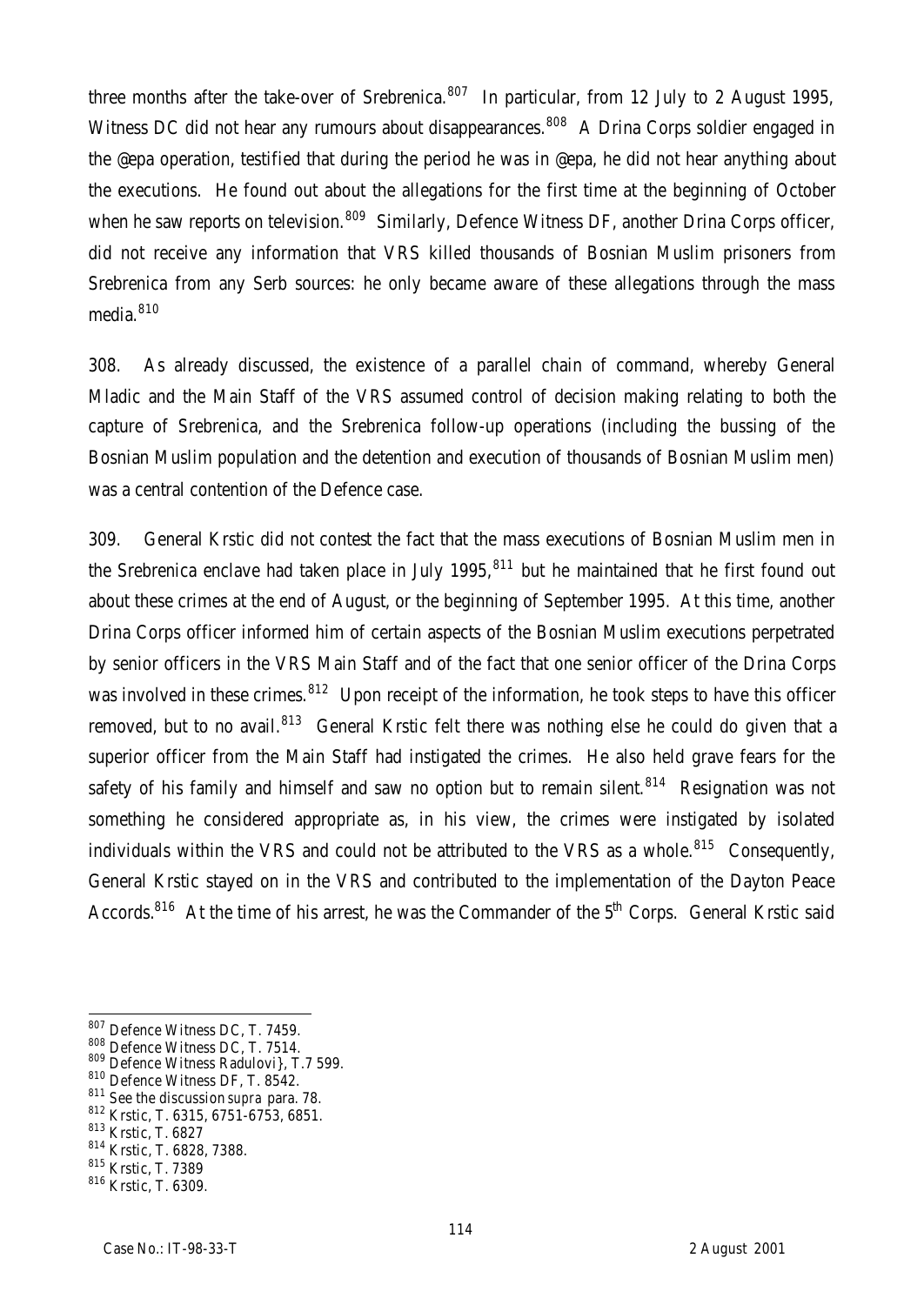he made no effort to hide or to avoid contact with UN forces, as his conscience was clear about his conduct during the war.<sup>817</sup>

310. The Trial Chamber now considers the claims made by the Defence in light of the evidence presented by the Prosecution.

# 3. The Command Position Held by General Krstic Throughout the Relevant Period

311. There was no dispute between the parties that, upon the commencement of Krivaja 95 on 6 July 1995, General Krstic was Chief of Staff of the Drina Corps. There was, however, a fundamental disagreement as to the precise time at which General Krstic assumed the role of Commander of the Drina Corps. The Prosecution argued that General Krstic assumed the role of Commander of the Drina Corps at around 2000 hours on 13 July 1995, at which time the mass executions of Bosnian Muslim men had commenced. The Defence denied this, and stated that General Krstic did not take over as Commander of the Drina Corps from General @ivanovi} until 20 or 21 July 1995, at a special hand-over ceremony at the Han Kram restaurant. General Mladic arrived in a helicopter with General Tolimir and read out a decree issued by President Karad`i}, thereby placing General @ivanovi} at the disposal of the Main Staff, appointing General Krstic as Commander of the Drina Corps and appointing Colonel Andri} as Chief of Staff of the Drina Corps.<sup>818</sup> By this time all of the executions had already occurred. However, even on the Defence version of events, General Krstic was Commander of the Drina Corps in September and early October 1995 when the bodies of executed Bosnian Muslim men were removed from primary graves to more remote secondary mass gravesites.<sup>819</sup>

### (a) The Evidence

312. The Prosecution relied both on documentary evidence and eyewitness evidence from two individuals, who were members of the Drina Corps in July 1995, to support its claim that General Krstic took over command of the Drina Corps on 13 July 1995. One of these individuals, Witness II, testified that, on the day prior to the commencement of the @epa operation<sup>820</sup> (which began on 14 July 1995) he and General Krstic travelled to Viogora where General Krstic addressed the troops assembling for @epa.<sup>821</sup> Afterwards, they returned to the Drina Corps Command Post in Vlasenica where General Mladic had already begun assembling all the officers present. General Mladic then

 $\overline{a}$ <sup>817</sup> Krstic, T. 6309-6311.

<sup>818</sup> Krstic T. 6263-6266.

<sup>819</sup> See the discussion *supra* para. 78.

<sup>820</sup> Witness II, T. 9128, 9131.

<sup>821</sup> Witness II, T. 9128.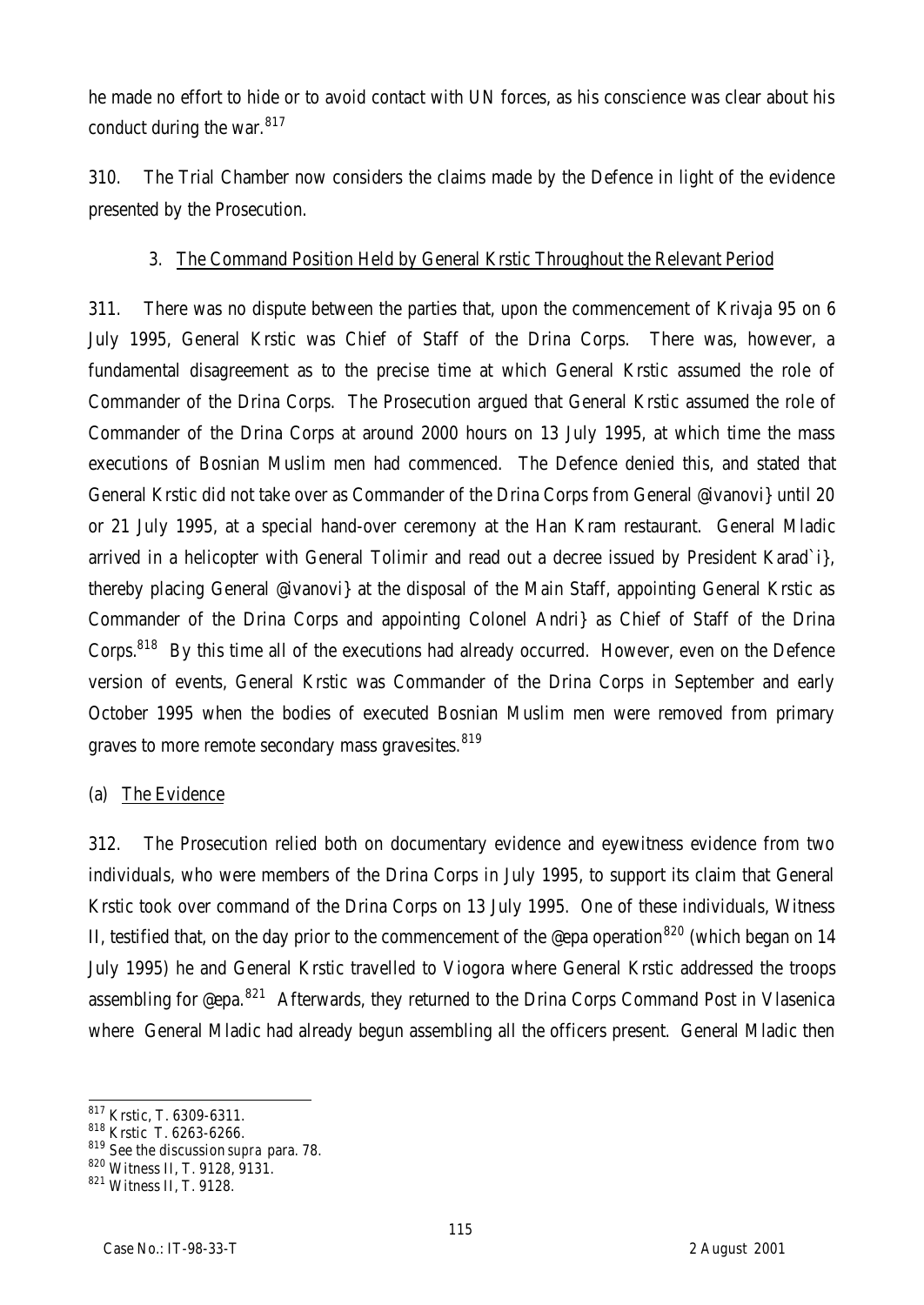appointed General Krstic as Corps Commander.<sup>822</sup> The time of the ceremony was between four and six in the afternoon.<sup>823</sup> However, Witness II was unsure about exactly when the appointment of General Krstic as Corps Commander became effective.<sup>824</sup> Witness II was quite clear, however, that "at @epa...everybody addressed General Krstic as Commander, meaning Corps Commander." 825

313. The account given by Witness II was largely corroborated by the statement "OA" made to the OTP on 29 March 2000. "OA" said that in the afternoon of 13 or 14 July 1995, General Mladi} assembled all those present at the Drina Corps Headquarters in Vlasenica and announced that, from that very day, General Krstic had assumed the role of Corps Commander and that General @ivanovi} was retiring. At the same time, General Mladi} appointed Colonel Andri} as Corps Chief of Staff.<sup>826</sup> "OA" thought that the transport of the Bosnian Muslim population from Poto-ari was still going on at the time the ceremony took place, $827$  which lends some support to the proposition that the ceremony must have taken place on 13 July 1995. The Trial Chamber notes, however, that "OA's" statement was not tested under cross-examination and, therefore, the weight attributed to it must be reduced accordingly. However, an intercepted conversation at 1822 hours on 13 July further supports the presence of General Krstic at the Drina Corps Headquarters in the company of General Mladic<sup>828</sup> and is consistent with the evidence of both Witness II and "OA".

314. Although the parties agreed that official documentation regarding the hand over process must have been completed, neither party was able to produce this vital piece of paper during the main trial. It was only after the Defence surrebuttal case had been completed in April 2001 that the Prosecution finally managed to secure, from General @ivanovi}, documentation relating to the appointment of General Krstic as Commander of the Drina Corps. The document supported the Prosecution's claim that General Mladic had indeed appointed General Krstic as Corps Commander during a ceremony at Drina Corps headquarters on the afternoon of 13 July 1995 and that General Krstic assumed his new role of Corps Commander at that time.<sup>829</sup>

315. The Defence, while not disputing the authenticity of the stamp or signature on the document,<sup>830</sup> arqued that the document could not be viewed as evidence that General Krstic assumed the position of Corps Commander on 13 July 1995. General Radinovi} concluded it was

- <sup>824</sup> Witness II, T. 9167. 825 Witness II, T. 9167.
- <sup>826</sup> P 886.
- <sup>827</sup> P 887; and P 886.
- <sup>828</sup> P 458.
- $829$  P 905.
- <sup>830</sup> T. 9676.

 $\overline{a}$ 822 Witness II, T. 9129.

<sup>823</sup> Witness II, T. 9171.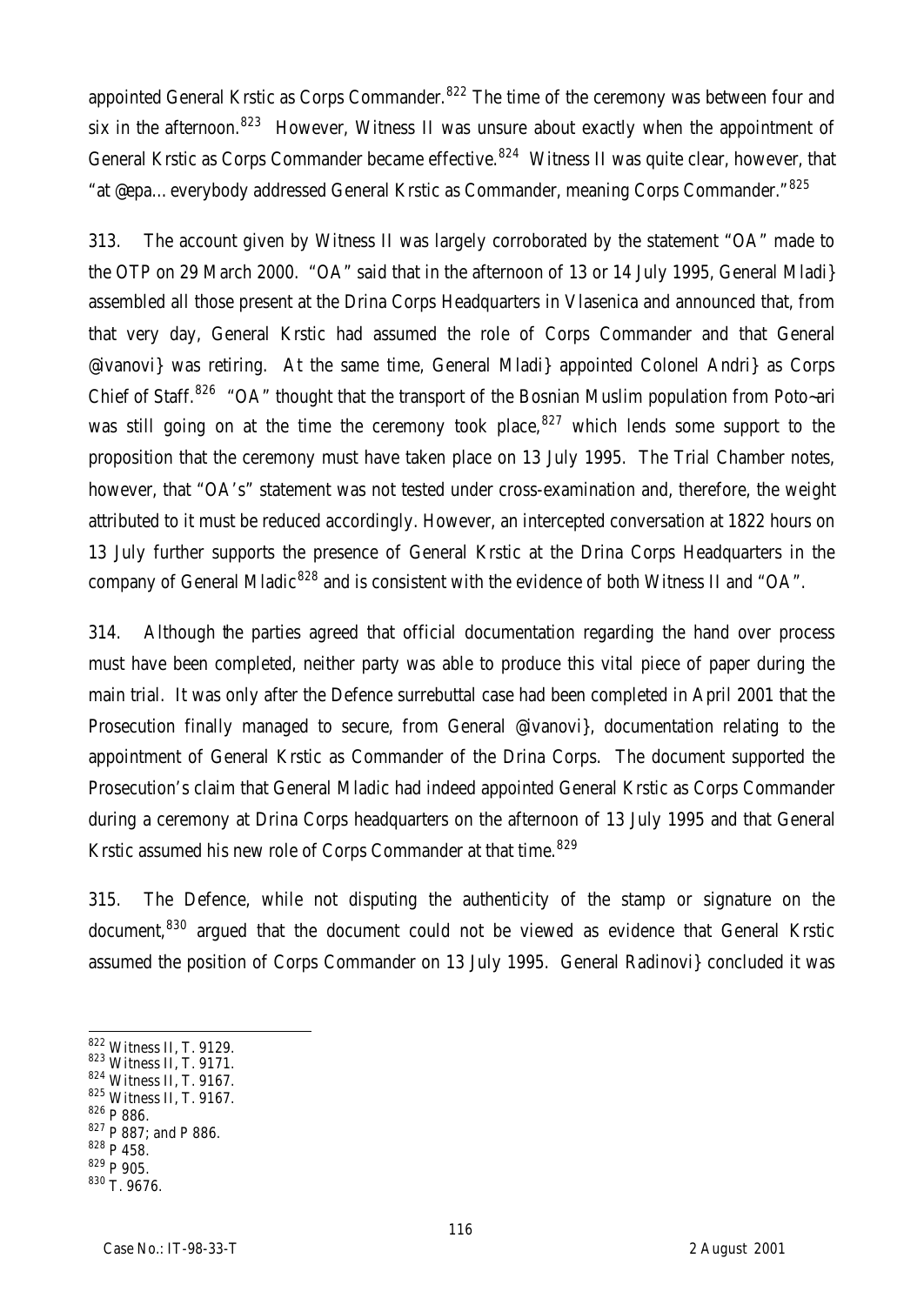possible that the document "was created by General @ivanovi} at the time for some unofficial purpose, or was created after the fact."<sup>831</sup>

316. Certainly, there are some inconsistencies in the 13 July 1995 handover document. Foremost amongst these is the fact that the document states that the handover was carried out pursuant to "the Decree of the President of Republika Srpska". However, the decree naming General Krstic as commander of the Drina Corps was not issued by President Karadžic until 14 July 1995 and stated it was to take effect as of 15 July 1995. According to Mr. Butler, the Prosecution's own military expert, under the law in Republika Srpska, President Karadžic was the only person authorised to appoint someone as Commander of the Drina Corps.  $832$  Mr. Butler was unable to explain why President Karadžic would have signed an order to take effect on 15 July 1995 if he actually meant it to take effect on 13 July 1995. General Dannatt speculated that General Mladic had appointed General Krstic as Corps Commander on 13 July pursuant to oral permission from President Karad`i} with written ratification following the next day.  $833$ 

317. The Trial Chamber is also mindful of Defence evidence that, pursuant to VRS rules and practice, certain formal procedures must be completed before the command of the Corps can be transferred.<sup>834</sup> In particular, General Radinovi} argued that official minutes of handover (bearing the signatures of General Mladic, General Krstic, and General @ivanovi}) would have to be prepared before General Krstic could acquire the rights and duties attached to the position of Corps Commander.<sup>835</sup> However, at least one Defence witness acknowledged that formal procedures for the hand over of duty could be, for good cause, dispensed with.<sup>836</sup>

318. Consistent with the notion that General @ivanovi} ceased to be Corps Commander some time on the evening of 13 July 1995, the last known order signed by General @ivanovi} in this capacity was sent out at 1730 hours on 13 July 1995. $837$  The same evening, at 2030 hours, General Krstic issued his 13 July 1995 search order directing units of the Bratunac and Mili}i Brigades and the Skelani Separate Battalion to begin sweep operations in the area of the former Srebrenica enclave.<sup>838</sup> General Krstic signed this order with the word "Commander" under his signature. The

 $\overline{a}$ <sup>831</sup> D 181 (Statement of Prof. Gen. Radovan Radinovi}, dated 26 May 2001, submitted in response to the Prosecutor's Motion to Reopen), p. 7; Radinovi}, T. 9733.

 $832$  P 406; and Butler, T. 4752.

<sup>833</sup> Dannatt, T. 5703-5705.

<sup>834</sup> Krstic, T. 7412; Defence Witness DE, T. 7612-7614; Defence Witness DB, T. 7337-7338.

<sup>835</sup> Radinovi}, T. 9736-9739.

<sup>836</sup> Defence Witness DB, T. 7297. This witness was an officer in the Drina Corps in July 1995 and accepted the possibility that someone may, *de facto,* assume command prior to the issuance of formal documentation signed by the President.

<sup>&</sup>lt;sup>837</sup> P 462.

<sup>838</sup> P 463.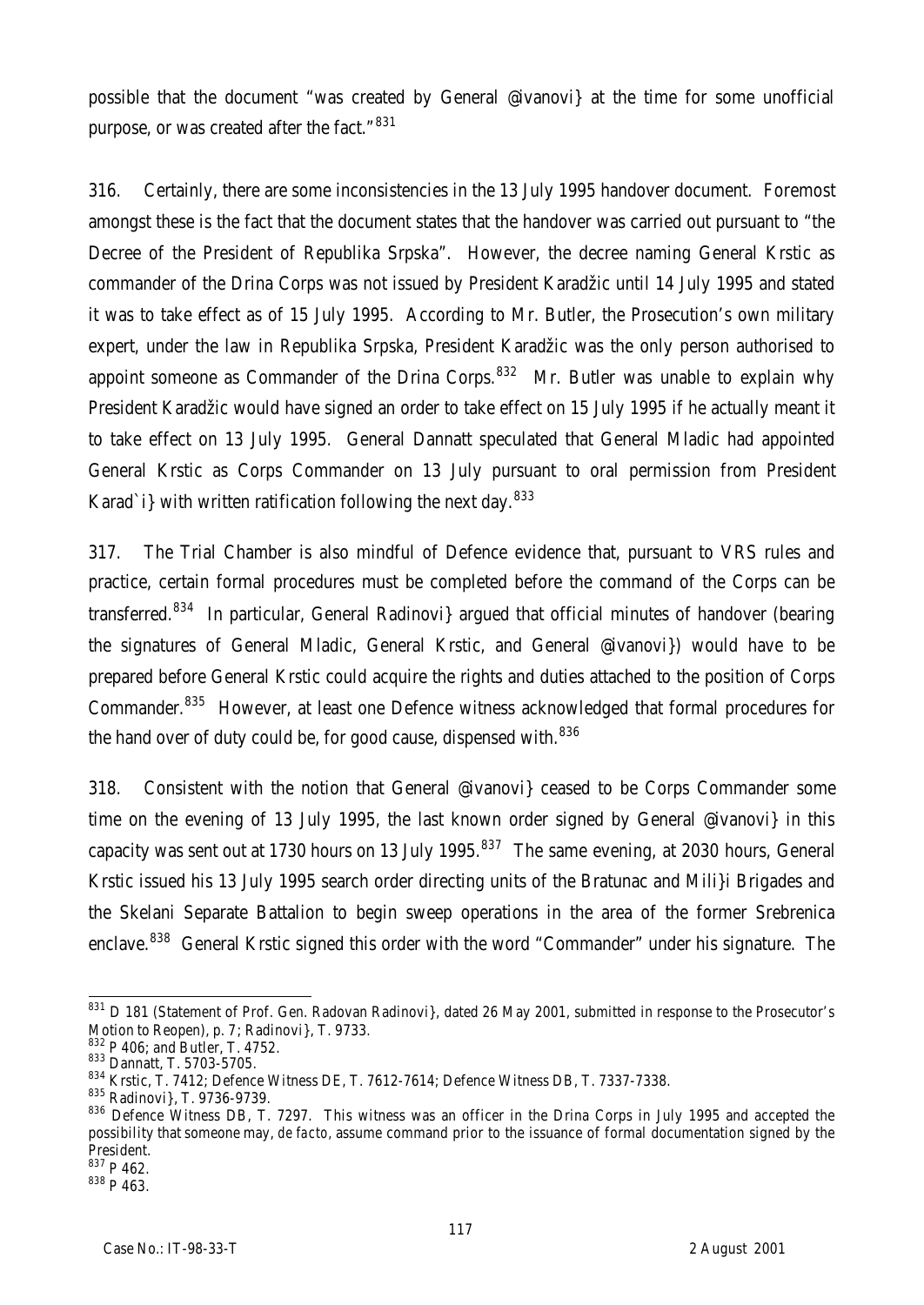Prosecution argued that, by signing as "Commander", General Krstic was making a clear statement that he had taken over as Commander of the Drina Corps.<sup>839</sup> The following day, the Bratunac Brigade issued an implementing order in response to the search order issued by General Krstic and raised no questions about his authority to direct their activities.<sup>840</sup>

319. The Defence did not dispute that the 13 July 1995 search order was signed by General Krstic as Commander, but maintained that it was done only in his role as Commander of the @epa operation and not the entire Drina Corps.<sup>841</sup> The Prosecutor in turn argued that the normal practice for someone in such a position would be to identify himself as a commander of the particular operative group, not just as Commander.

320. The Prosecution also relied upon the substance of the 13 July 1995 search order to support the claim that General Krsti} had assumed the role of Corps Commander by the time it was issued. In the opinion of Mr. Butler, this order dealing with search operations in the former Srebrenica enclave had absolutely nothing to do with the @epa operation.  $842$  By contrast, General Krstic testified that the terrain of the former enclave had to be searched before starting towards @epa and that the order therefore formed part of the preparations for the @epa operation that was due to begin on 14 July 1995.<sup>843</sup> Certainly, the Trial Chamber heard evidence that the whereabouts of the 28<sup>th</sup> Division of the ABiH was a matter of great concern to the VRS units preparing for @epa.<sup>844</sup>

321. The most puzzling aspect of the Prosecution case is that, although the last written order issued by General @ivanovi} in his capacity as Drina Corps Commander was dated 13 July 1995, there is evidence that he continued to exercise some command authority up until 14 July 1995. General @ivanovi} is heard in a number of radio intercepts on 14 July 1995. At 0910 hours on 14 July 1995 the duty officer of the Zvornik Brigade, Major Jokic, called and spoke to General @ivanovi}.<sup>845</sup> Major Jokic told General @ivanovi} that he had information about a "huge group" of "Turks" moving towards Velja Glava. General @ivanovi} instructed Major Jokic to inform "Mane" who had "policemen in Konjevic Polje and Zvornik." General Zivanovic stated that the Zvornik Public Security Centre would have to handle it as "the Army is busy." That evening, at 2038 hours, General @ivanovi} told Major Jokic that reinforcements would be arriving in the morning and that Obrenovic (the Zvornik Brigade Chief of Staff) should maintain pressure and reconnaissance activities against the column. During this conversation, General @ivanovi} said "take this as an

 $\overline{a}$  $839$  P 759 (showing both orders side by side for the purposes of comparison).

<sup>840</sup> P 464. See also Butler T.4890; and Dannatt T.5644, and Radinovi}, T. 8350-8351.

<sup>841</sup> Krstic, T. 6248-6249; Defence Witness DB T. 7335.

<sup>842</sup> Butler, T. 4888.

<sup>843</sup> Krstic, T. 6686.

<sup>844</sup> See the discussion *supra* para. 303.

<sup>845</sup> P 555.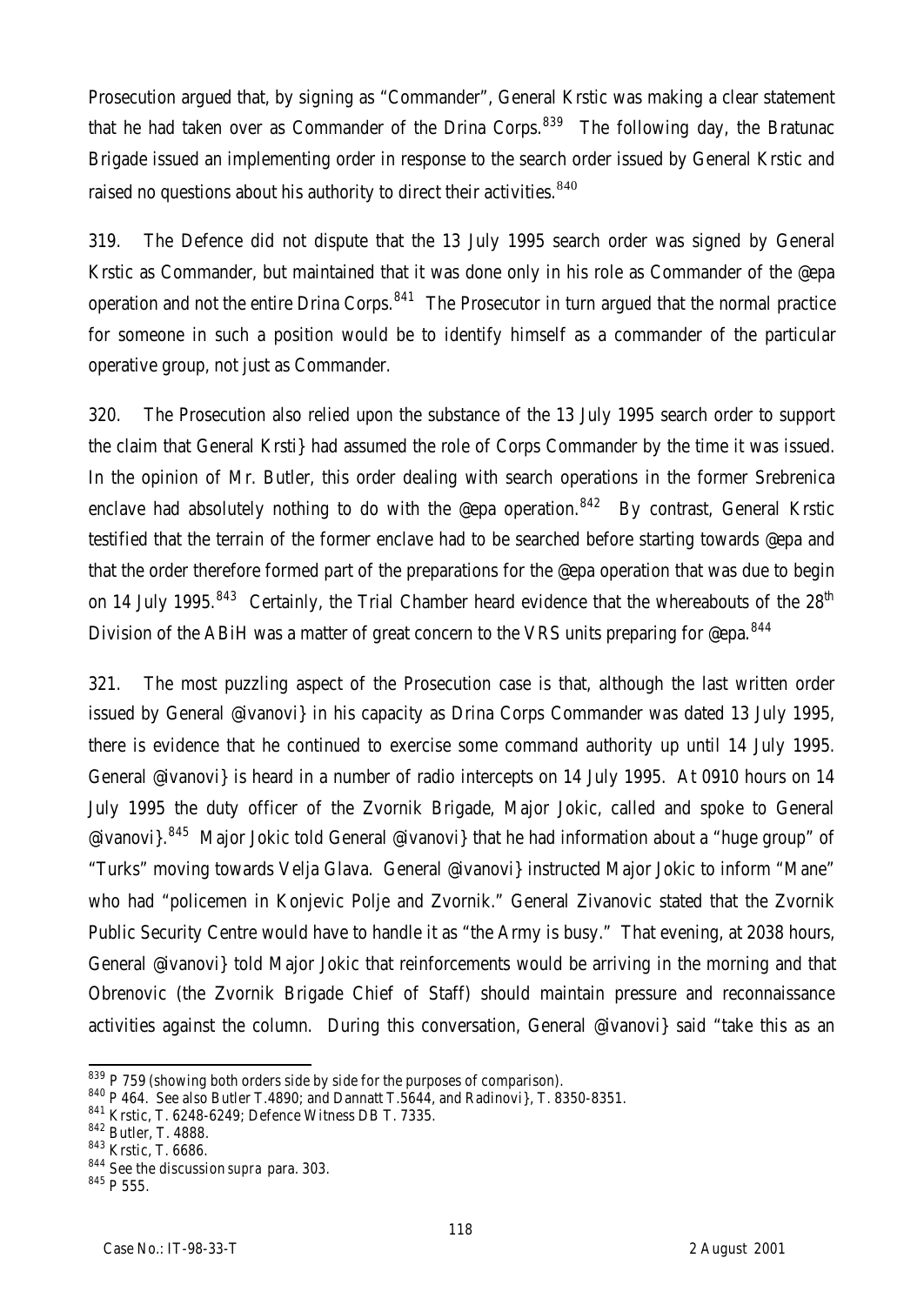order."<sup>846</sup> The Prosecution hypothesised that, although General @ivanovi} had been relieved of Command by this time, he was still a superior VRS officer. Given that General Krstic appears to have been out of contact on 14 July 1995, the Prosecution argued that General @ivanovi} was stepping in on urgent matters relating to the column.<sup>847</sup> Another conversation, recorded at 2056 hours on 14 July 1995, took place between General @ivanovi} and Colonel Vukovic, the commander of the Skelani Separate Battalion. General Zivanovic stated he had received the paper that Blagojevic (the Commander of the Bratunac Brigade) sent and that Colonel Vukovic should read his conclusions.<sup>848</sup> In a further conversation, on 14 July 1995 at 2056 hours, an unidentified major was heard to ask "(h)ow can I find out where General @ivanovi} is as I've been waiting here for him on his orders since 1700 hours." The unidentified major was subsequently put through to speak to General @ivanovi} later in the same conversation. He then proceeded to give General @ivanovi} a briefing on certain events, to which General @ivanovi} responded "excellent."<sup>849</sup> Mr. Butler was not able to explain why General @ivanovi} continued to play such a prominent role in co-ordinating the work of the Drina Corps if the command had truly passed to General Krstic, although Witness II testified that General @ivanovi} had close ties with people in the area and had remained there for two months or more after he had ceased being Corps Commander. 850

322. However, one intercepted conversation at 0935 hours on 14 July 1995 provides a clue that General @ivanovi} was winding up his involvement with the Drina Corps. General @ivanovi} said to the other participant in the conversation "I'm here at the command post but I'm slowly packing my backpack, they've [presumably the Main Staff or the Supreme Command] already asked me to go somewhere else...".<sup>851</sup> There is also one radio intercept at 2236 hours on this same date that suggests General Krstic may have been physically present in the area around Srebrenica and that he had been briefed on certain matters. The conversation is between "Malinic" (probably Major Zoran Malinic, the Commander of the Military Police Battalion of the 65<sup>th</sup> Protection Regiment) and an unidentified individual. The unidentified individual said "Krstic has just come up here. He went back there, he'll call me later. He'll look into it, and will assign someone to co-ordinate it... Yes, yes I know…Hey listen, I know. Just take it easy, this is an open line. I'm up to speed…@ivanovi} told me. Well, in short, now I have told Krle [the shortened name for General Krstic] about that, about what should/be/done. I suggested what he should do, so he'll do something...".  $852$ 

 $\overline{a}$ <sup>846</sup> P 556.

<sup>847</sup> Butler, T. 5049-5051, and 5438.

<sup>848</sup> P 558; Butler, T. 5439-5442; and Butler Report, para. 8.25 & fns. 348-349; para. 8.27 & fn.351.

<sup>849</sup> P 558.

<sup>850</sup> Witness II, T. 9129.

<sup>851</sup> Butler Report, para. 8.21 & fn. 342, 343; P 466.

<sup>852</sup> P 364/1 (14 July 1995 tab 11).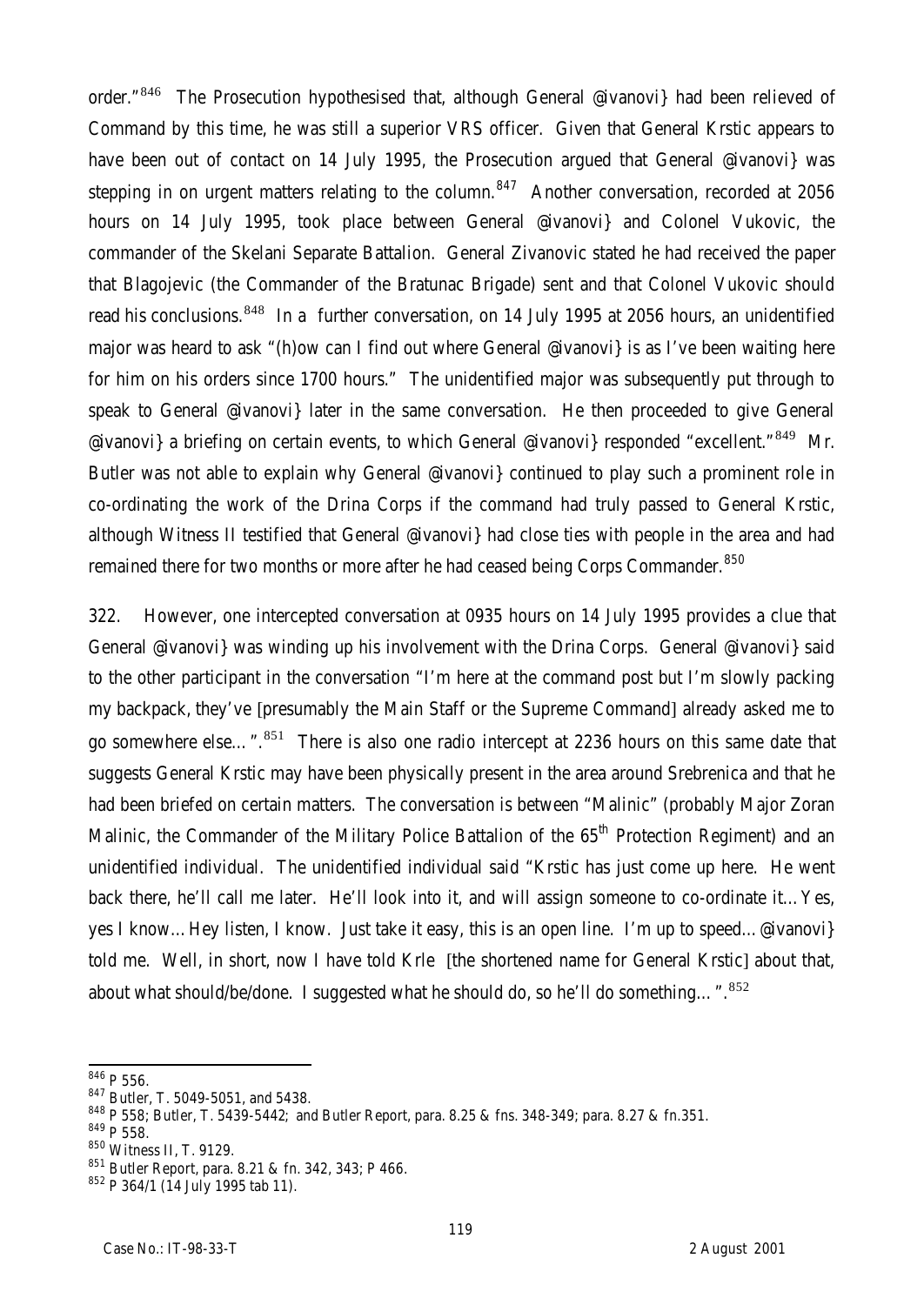323. At 0954 hours on 15 July 1995, Colonel Beara, the Security Chief of the Main Staff, was heard in an intercepted conversation asking General @ivanovi} to arrange for some men to be sent to him.<sup>853</sup> General @ivanovi} replied that he could not "arrange for that anymore" and told Colonel Beara to call the "Zlatar" (the Drina Corps Command) switchboard at extension 385. A few minutes later, a conversation was intercepted between General Krstic and Colonel Beara during which Colonel Beara repeated the request he had made to General @ivanovi} and asked General Krstic to help him get the men he needed. General Krstic undertook to see what he could do to help Colonel Beara, clearly showing that he had taken over this authority from General @ivanovi}.<sup>854</sup>

324. Also on 15 July 1995, Colonel Ignat Milanovi}, the Drina Corps Chief of Anti-Aircraft Defence, sent a report to General Krstic at the FCP, proposing the appointment of Colonel Blagojevi}, the Commander of the Bratunac Brigade, to co-ordinate forces operating in the vicinity of the Bratunac-Konjevi} Polje-Mili}i Road.<sup>855</sup> Under cross-examination, General Krstic agreed that he had accepted this proposal.<sup>856</sup> Subsequently, on 16 July 1995, Colonel Blagojevi sent a report stating that he had visited the units involved and organised their joint action, again demonstrating that General Krstic was exercising command competencies in relation to Drina Corps units operating back in the Srebrenica area.<sup>857</sup>

325. In the days following 15 July 1995, General Krstic is noted issuing orders about matters clearly unrelated to the @epa operation, further confirming his role as Corps Commander. On 17 July 1995 General Krstic signed an order relating to mobilisation issues as Commander.<sup>858</sup> At 0615 hours on that same day, General Krstic had a conversation with Captain Trbi}, who was acting as duty officer for the Zvornik Brigade, and then Colonel Pandurevi}, the Commander of the Zvornik Brigade.<sup>859</sup> During the course of the conversation, General Krstic acknowledged he had received reports sent by the Zvornik Brigade about the situation back in its zone of responsibility and that he had personally received an update from the Brigade Commander. In a further intercepted conversation, on 17 July 1995 at 0910 hours, General Krstic urgently ordered Lieutenant Colonel Vla~ic (who was temporarily acting as Chief of Staff of the newly formed  $4<sup>th</sup>$  Drinski Light Infantry

<sup>857</sup> P 539.

 $\overline{a}$  $^{853}$  P 472.

<sup>854</sup> P 478.

<sup>855</sup> P 537.

<sup>856</sup> Krstic, T. 6695-6696.

<sup>&</sup>lt;sup>858</sup> P 481. The Trial Chamber does not accept the explanation put forward by General Krstic that, although dated 17 July 1995, this document was signed, on about 22 or 23 July, after his return from the @epa operation. See Krstic, T. 6729-6730, 7361-7362.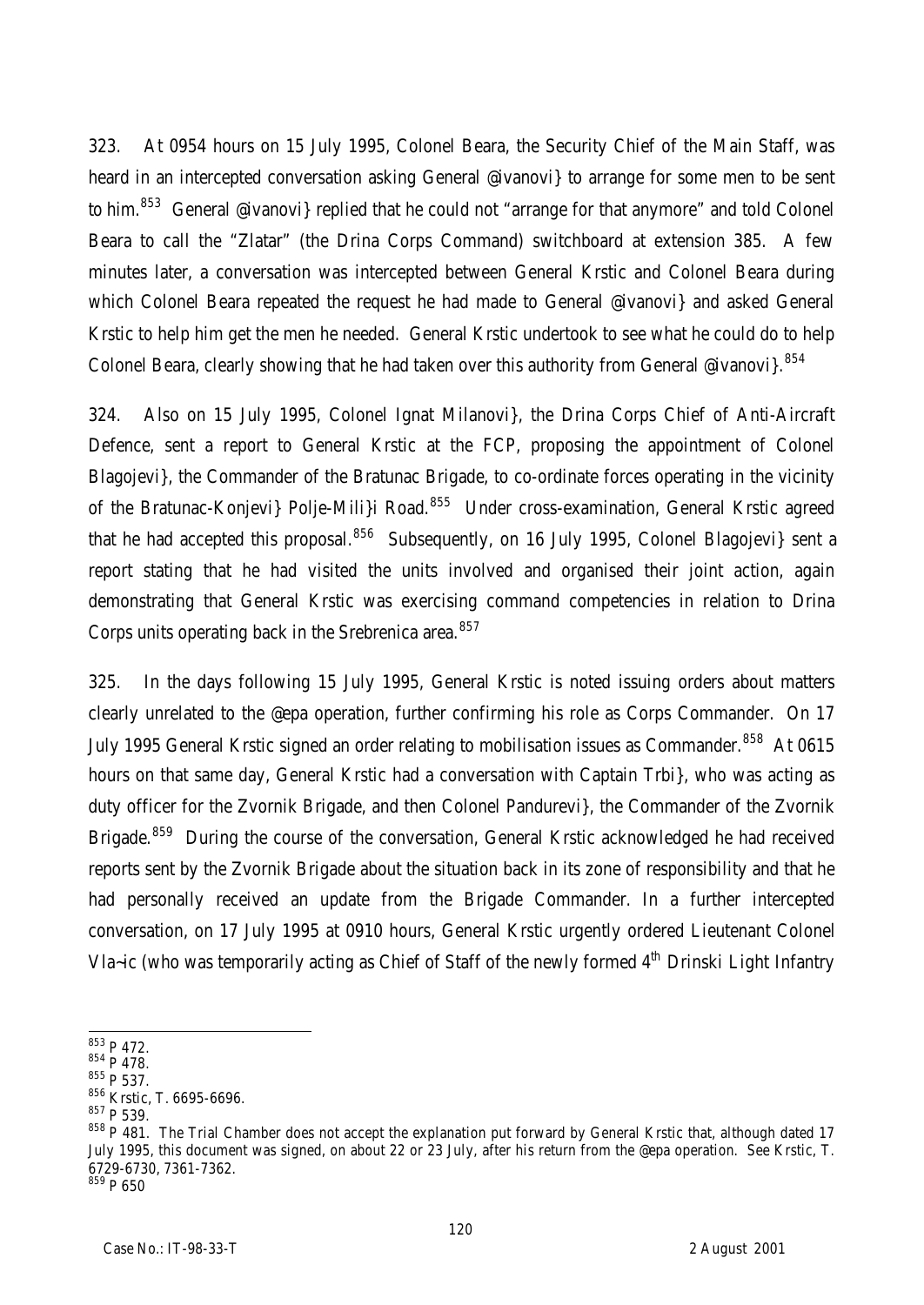Brigade deployed in the area of the Sarajevo Romanija Corps<sup>860</sup>) to return to his unit (the Bira) Brigade).<sup>861</sup> This demonstrates that General Krstic was taking responsibility for matters unconnected to the @epa operation. Finally, on 19 July 1995 at 0812 hours, Colonel Pandurevi}, the Commander of the Zvornik Brigade, was heard in conversation with Colonel Cerovi}, the Drina Corps Assistant Commander for Moral, Legal and Religious Affairs. Colonel Cerovi} informed Colonel Pandurevi} that in accordance with an order issued by General Krstic there could be no shift rotations for the Sarajevo-Romanija Corps, again a matter that appears to be unconnected with the @epa operation, and the Defence did not seek to provide an explanation to the contrary.<sup>862</sup>

326. On 17 July 1995, a typed document was sent by the Bratunac Brigade, discussing a date for a farewell ceremony for General @ivanovi} on 23 June (probably meant to read 23 July). The document was originally written by hand and dispatched on 14 July 1995 to the communications centre to be typed and distributed. $863$  The document reads:

(w)e wish to inform you that we shall be able to secure the presence of the Command and representatives of the municipal authorities for the official farewell for General @ivanovi}, hitherto commander of the Drina Corps…

Also on 17 July 1995, General @ivanovi} himself issued an announcement relating to the "send-off" lunch-time gathering planned for him at the Jela restaurant in Han Kram on 20 July 1995.<sup>864</sup> While the title of the document was "Send-off ceremony for the corps commander, announcement" the body of the document again referred to General @ivanovi} as the "hitherto corps commander". The parties strenuously debated whether the use of the word "hitherto" indicates that, at the time these documents were written (14 July and 17 July respectively), General @ivanovi} was no longer the Commander of the Drina Corps; a dispute that was complicated by translation ambiquities.<sup>865</sup> Certainly though, General @ivanovi}'s signature on the document he issued on 17 July 1995 did not include any reference to him being Corps Commander. By contrast, documents issued by General @ivanovi} prior to 13 July show that his signature invariably included a reference to his position as Commander of the Drina Corps.

 $\overline{a}$ <sup>860</sup> P 652.

<sup>861</sup> P 652.

<sup>862</sup> P 694. See also P 677 (intercepted conversation at 0712 hours on 18 July 1995 between General Krstic and Colonel Veleti} discussing matters outside the Corps zone); and P 680 (intercepted conversation on 18 July 1995 at 0716 hours between General Krstic and Colonel Cerovi}, in which General Krstic directs Colonel Cerovi} to go to a location that appears to be unconnected with @epa and orders him to assume command when he gets there.)

<sup>863</sup> P 467; and Butler, T. 44896-4899.

<sup>864</sup> D 181/5.

<sup>865</sup> General Krstic (Krstic, T. 6720-6721) and General Radinovi} (Radinovi}, T. 8353, 8450-8451) both testified that the term used in the original Serbian version of the document does not mean that @ivanovi} was no longer the commander of the Drina Corps. The Prosecution obtained an official statement from the Tribunal translation service confirming that the correct English translation for the word was "hitherto". See T. 8356.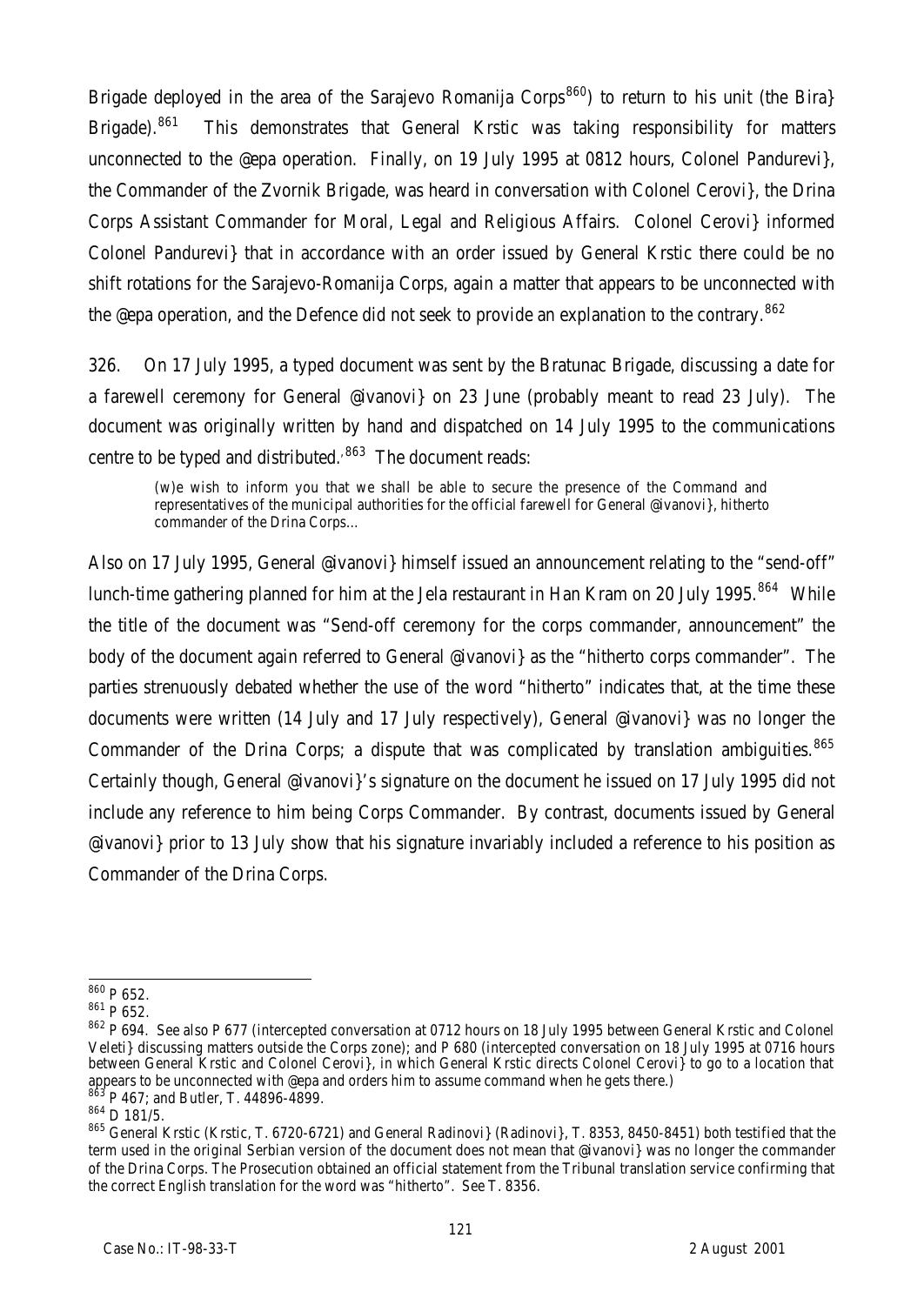327. A number of Defence witnesses attested that General Krstic did not take over as Corps Commander until around 20 July 1995.<sup>866</sup> Witness II, while confirming that he and General Krstic did go to the Han Kram restaurant sometime during the course of the @epa operation, was unsure as to the nature of the ceremony that General Krstic attended there.<sup>867</sup> The Prosecution suggested that this event at the Han Kram restaurant was simply a farewell lunch for General @ivanovi}.<sup>868</sup>

### (b) Conclusions

328. The conflicting evidence reveals that, from early July 1995, General Krstic began to assume more and more *de facto* responsibility within the Drina Corps. As discussed in further detail below, he was the person primarily directing Krivaja 95 from the Drina Corps Forward Command from 6 July 1995, at least until General Mladi} arrived on 9 July 1995.<sup>869</sup> Further, while General @ivanovi} attended the first meeting at the Fontana Hotel with General Mladi} on 11 July 1995 at 2200 hours, it was General Krstic who attended the second meeting that same evening at 2300 hours and the third meeting the following morning: General @ivanovi} was not present. Some witnesses at these meetings came away with the impression that General Krstic was the Drina Corps Commander. 870

329. The documentation of the hand over ceremony on 13 July 1995, which is corroborated by two eye-witness accounts, is very strong evidence that, on that date, General Mladic appointed General Krstic as Commander of the Drina Corps during a ceremony at the Vlasenica Headquarters. The reasons why this ceremony took place prior to the date of the Decree issued by President Karad`i} remain unknown. The Trial Chamber acknowledges that the handover may not have been carried out strictly in accordance with the procedures laid down in VRS regulations. However, the Trial Record is replete with examples of formal procedures being dispensed with due to the exigencies of war.<sup>871</sup>

330. The Prosecution accepted that General @ivanovi} was, in accordance with the decree issued by President Karadzic, "officially on paper" Corps Commander until 15 July 1995.<sup>872</sup> Nonetheless, from the afternoon of 13 July 1995, General Krstic behaved as Commander of the Drina Corps,

l

<sup>&</sup>lt;sup>866</sup> Radinovi}, T. 7993; Defence Witness DC, T. 7450; Defence Witness Borov~anin, T. 6998; Defence Witness Radulovi}, T. 7593-7594.

<sup>867</sup> Witness II, T. 9152-9153, T. 9168.

<sup>868</sup> Witness JJ, T. 9707.

<sup>869</sup> See the discussion *Infra* para. 334.

<sup>870</sup> Witness C, T. 1240; Mandzi} T.1044.

<sup>871</sup> General Krstic himself acknowledged that, in some situations, formal procedures are not complied with and that oral orders may be sufficient. See Krstic, T. 7405, T. 7412. General Radinovi} similarly acknowledged that sometimes things have to be carried out in an ad hoc fashion in emergency situations. See Radinovi}, T. 8471-8472. The Trial Chamber also notes that General Mladic was accustomed to over-riding rules and procedures.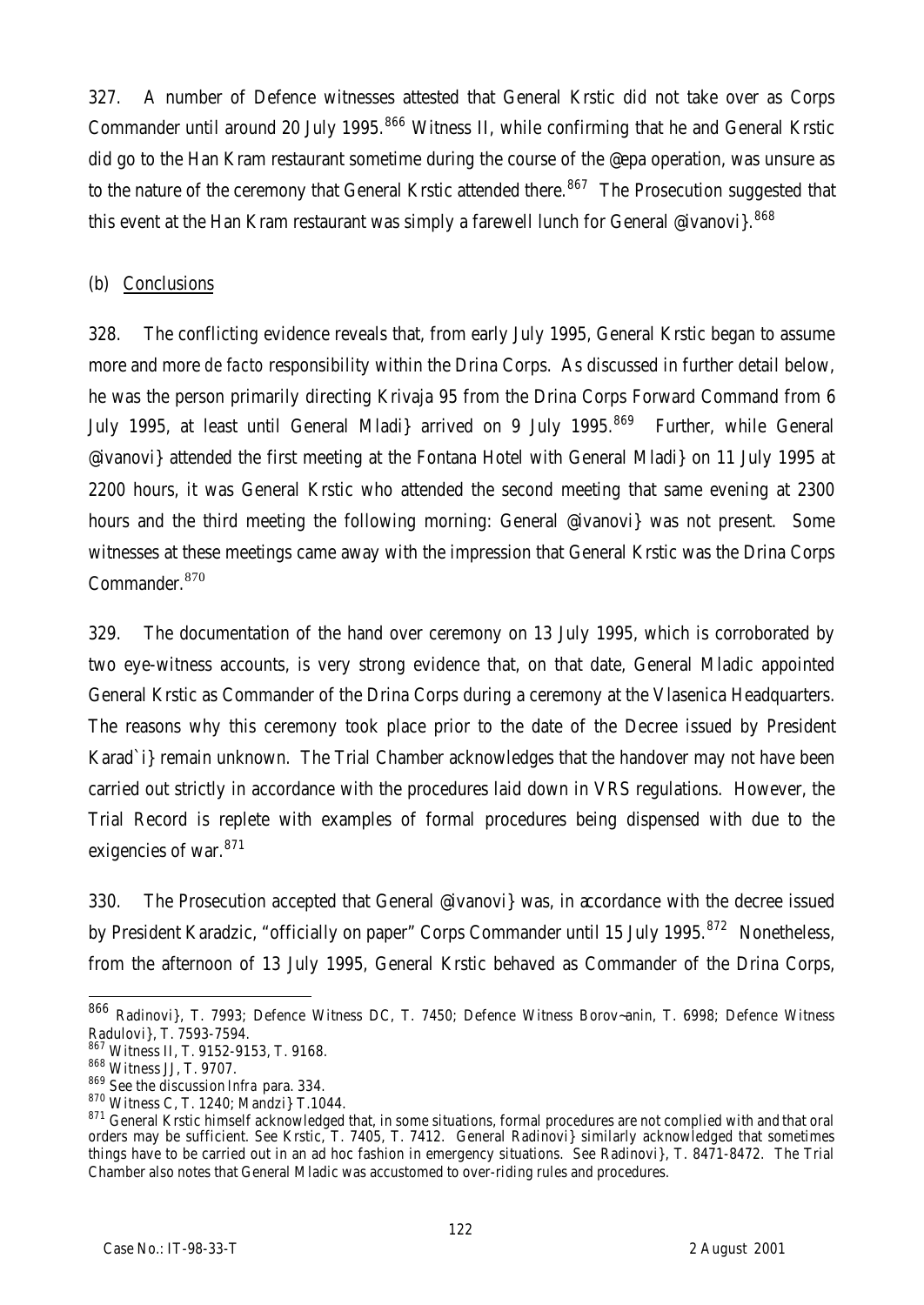commencing with the 13 July search order, which he signed in his newly acquired capacity of Corps Commander. There was no confusion on the part of the Drina Corps: it was clearly understood that General Krstic was the Commander from 13 July 1995 and his orders were implemented accordingly.<sup>873</sup> The evidence accords with the opinion of the Prosecution's military expert, Major Dannatt, that the "logical time" to appoint a new Corps Commander would be between the conclusion of the attack on Srebrenica and prior to the attack on @epa.<sup>874</sup>

331. The Trial Chamber finds that, on the evening of 13 July 1995, General Mladic appointed General Krstic as Commander of the Drina Corps and that, from that point in time, General Krstic operated as the Drina Corps Commander and the entire Corps recognised him as such.

# 4. The Role of General Krstic in Krivaja 95

332. The role that General Krstic played in Krivaja 95, the VRS assault on the Srebrenica enclave, is not directly relevant to the crimes charged in the Indictment, in the sense that the attack on Srebrenica is not alleged to be a violation of international law. However, Krivaja 95 forms an important backdrop to the Trial Chamber's consideration of the criminal responsibility of General Krsti} for the crimes that followed the take-over of Srebrenica.

333. There was agreement between the parties that, as Chief of Staff, General Krstic played a role in planning and executing Krivaja 95. General Krstic said that his participation was limited to evaluating the overall situation together with General @ivanovi $\frac{1}{2}$ . Mr. Butler accepted the possibility that General Krstic may not have written the plan himself, but maintained that the plan was "a reflection of the work of the staff officers of the Drina Corps of which he [General Krstic] is the functional co-ordinator and controller…".<sup>876</sup>

334. While General @ivanovi} appears to have been in formal control of the Krivaja 95 preparations, General Krstic assumed a pivotal role in the command of the attack itself.<sup>877</sup> at least until the appearance of General Mladic on the scene on 9 July 1995.<sup>878</sup> When President Karadžic

l

<sup>872</sup> Butler, T. 5361.

<sup>873</sup> Butler, T. 4901.

<sup>874</sup> Dannatt, T. 5656-5657.

<sup>875</sup> Krstic, T. 6374.

<sup>876</sup> Butler, T. 5432.

<sup>877</sup> Two Defence witnesses, who were both at the Pribicevac FCP, testified that General Krstic was in command of the operation. Defence Witness DB, T .7226 (testifying that General @ivanovi} didn't interfere significantly and that his impression was that, up until 9 July 1995 the operation was under the command of General Krstic); and Defence Witness DC, T. 7438, (testifying that "Krivaja 95 was under the command of General Radislav Krsti}…").

<sup>878</sup> Defence Witness DC, an officer in a Drina Corps Brigade involved in Krivaja 95, testified that the Commander of the Brigade this witness belonged to in July 1995 received orders from General Krstic up until 10 July 1995 and thereafter from General Mladic directly. Defence Witness DC, T.7438-7440.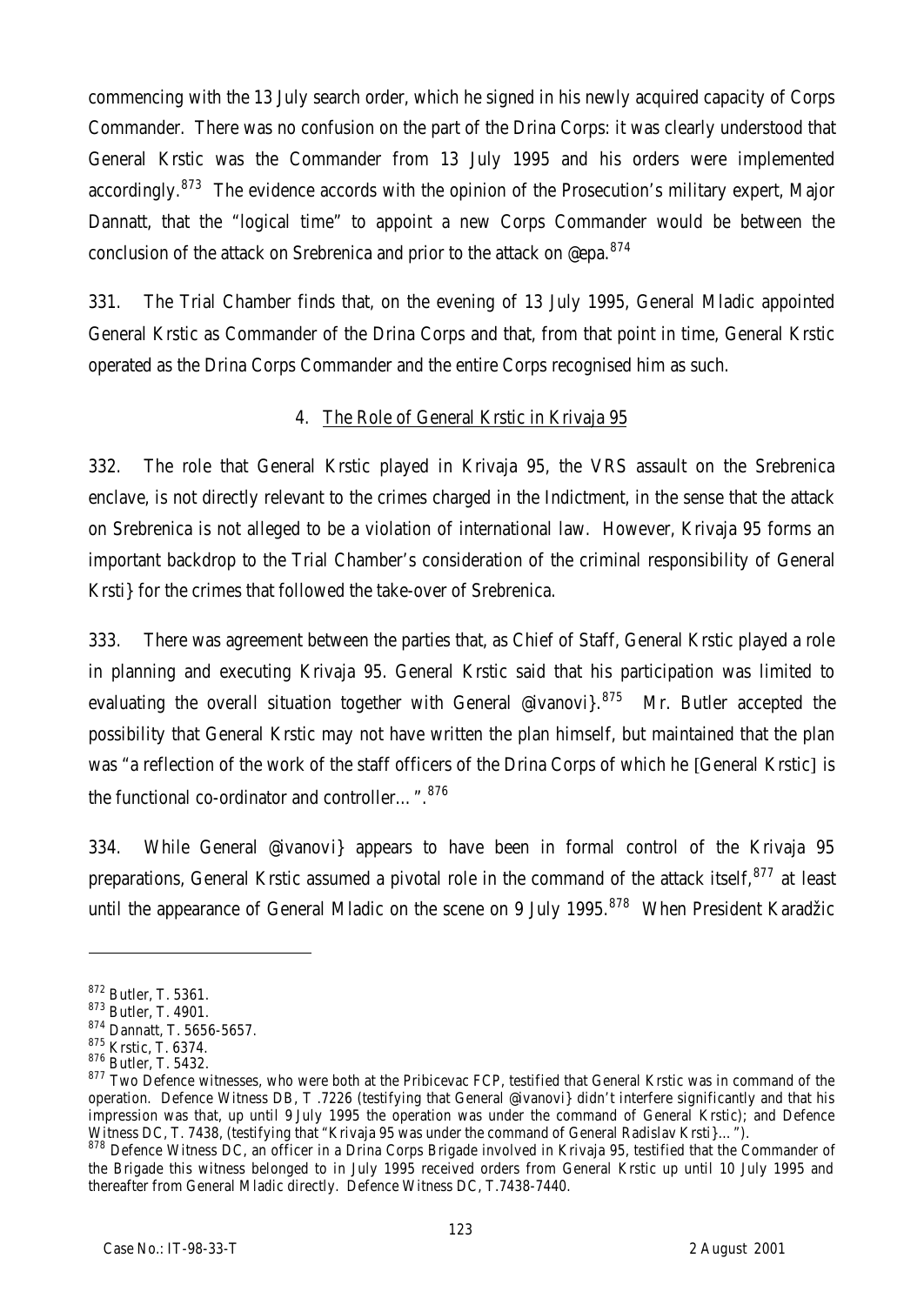sent the order for the VRS to take the enclave on 9 July 1995, it came with instructions to deliver "personally" to General Krstic.<sup>879</sup> The Defence asserted that General Krstic and General @ivanovi} were sidelined upon the arrival of General Mladic and therefore played no role in the continued attack on Srebrenica.<sup>880</sup> This was confirmed by Defence Witness DC, a Drina Corps officer who was present at the Pribicevac FCP. Witness DC did not recall General Krstic issuing any orders after the arrival of General Mladi}.<sup>881</sup> However, when General Mladic victoriously entered Srebrenica town with a camera crew in tow on the afternoon of 11 July 1995, General Krstic and General @ivanovi} were right beside him.<sup>882</sup> Later, both General Mladic and President Karadžic praised General Krstic for his leadership role in the conquest of the enclave. In December 1995, General Mladic gave a speech at a ceremony for the Drina Corps during which he told them:

You fought heroically under the leadership of your Chief of Staff or Corps Commander, who, although severely wounded, made a tremendous contribution to the victory of the Serbian arms and the Serbian army, not only against the Muslim gladiators in Srebrenica and @epa, but also against those who helped them, now by land, now by air, now from behind the conference table or through the media…They could not be saved because they did not deserve to be saved. All of those who obeyed the agreement and came to the UNPROFOR base were saved and transported.<sup>883</sup>

Although General Krstic suggested that General Mladic may have been referring to General  $\infty$ ivanovi} in this speech,  $884$  the reference to the "Chief of Staff or Corps Commander" who had been "severely wounded" leaves little room for doubt that General Krstic was the subject of these comments. General Krstic was both Chief of Staff and Corps Commander during the period of the Srebrenica and @epa operations and the injuries he sustained as a result of his land mine accident are well known. General Krstic was present at the ceremony and indeed was sitting on the stage with General Mladic.<sup>885</sup> On several occasions President Karad`i} gave General Krstic credit for the victory in Srebrenica, <sup>886</sup> although the Trial Chamber accepts that these statements may be explained, at least in part, as an attempt by President Karad`i} to deflect attention from General Mladic as their relationship deteriorated.<sup>887</sup>

 $\overline{a}$  $879$  P 432; and Butler Report, para. 8.10 & fn. 325.

<sup>880</sup> Krstic, T. 6427-6429, 6433, 6434, 6436-6437.

<sup>881</sup> Defence Witness DC, T. 7440.

<sup>882</sup> P 145 (showing General Krstic with General Mladic and others entering Srebrenica on 11 July 1995).

<sup>883</sup> P 367 (video of ceremony); P 482 (a magazine article in Srpska Vojska on 28 December 1995 reporting the speech given by General Mladic); and see also Butler T. 5243-5247.

<sup>884</sup>Krstic, T. 6446.

 $885$  P 756 (photo of ceremony).

<sup>886</sup> See P 112/1 (article dated July 20 1995 in the *Belgrade Crna* where President Karad`i} refers to General Krstic and General @ivanovi} as the "chief architects" of the Bosnian Serb victories in Srebrenica and @epa); and P 430 and P 99, (a transcript and video respectively of a speech given by President Karad`i} giving General Krstic credit for planning the attack on Srebrenica).

<sup>887</sup> General Krstic explained the comments as an attempt by President Karad`i} to iscredit General Mladi}. See Krstic T. 6308, 7570-7572. Mr. Butler also acknowledged this possibility. See Butler, T. 5468.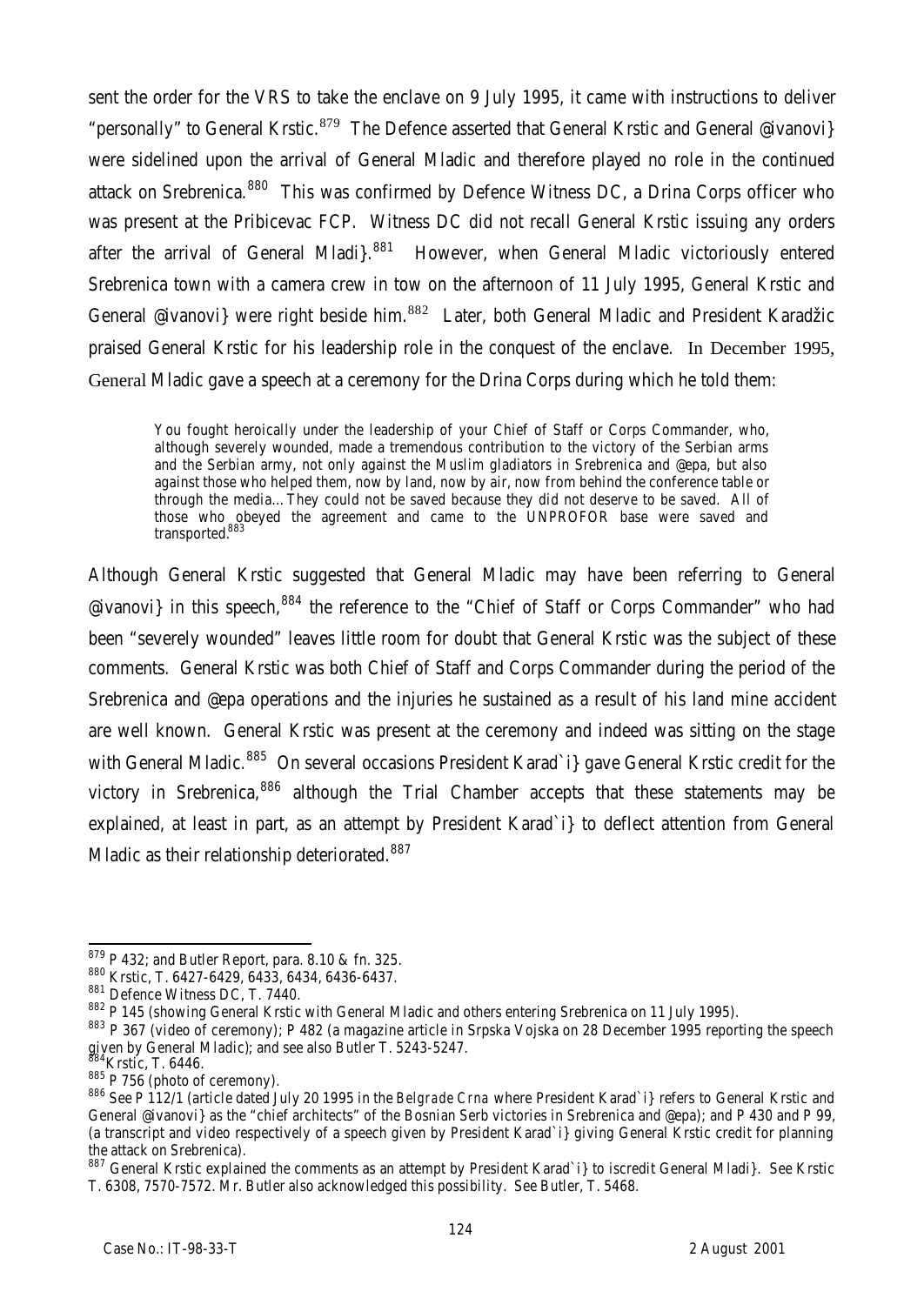335. Despite efforts to distance himself from Krivaja 95, particularly the second phase involving the capture of Srebrenica, the Trial Chamber is left without doubt that General Krstic was no ordinary participant in these events. Regardless of whether or not he was completely sidelined upon the arrival of General Mladic, it is clear that General Krstic was fully informed of the conduct of the operation. Given his position as Deputy Commander/Chief of Staff of the Drina Corps and his prominent role in the drafting and execution of Krivaja 95, the Trial Chamber finds that General Krstic must have known the VRS military activities against Srebrenica were calculated to trigger a humanitarian crisis, eventually leading to the elimination of the enclave. He thus played a leading role in the events that forced the terrorised civilian population of Srebrenica to flee the town in fear of their lives and move toward Potocari, setting the stage for the crimes that followed. From his vantage point at the FCP in the hills of Pribicevac, he had an unobstructed view of the impact of the shelling upon the terrorised Bosnian Muslim residents of Srebrenica town.<sup>888</sup> It is inconceivable that a commander so actively involved in the campaign would not have been aware of such an obvious cause and effect relationship between the shelling and the exodus of residents from Srebrenica that was apparent to virtually all UN military personnel in the area.<sup>889</sup>

336. General Krstic entered Srebrenica with General Mladi} and was present when General Mladi} announced that "the moment has finally come to take revenge on the Turks here".<sup>890</sup> Shortly after the conclusion of the VRS operations in Srebrenica and @epa, an article was published in Srpska Vojska, on 25 August 1995, reflecting an interview General Krstic had given to Borislav Diurievi}.<sup>891</sup> General Krstic used ethnically inflammatory language, such as the term "Ustasha" and referred to the Muslims going back on their word about unconditionally laying down their arms following the take-over of Srebrenica. In a communication that General Krstic sent to the Zvornik Brigade on 30 October 1995, he congratulated them on their efforts to liberate centuries-old Serbian territories from the hated enemy and to prevent further genocide against the Serbian people.<sup>892</sup> In November 1995, an article about the Drina Corps in a magazine called Drinski called "The Youngest but an Elite Corps Already", again quotes General Krstic as using derogatory terms such as "Balija" in reference to Muslims from the Second World War.<sup>893</sup> General Krstic spoke of the VRS struggles to remedy past injustices and, three times, he spoke of saving the Serbian people from the threat of "genocide" at the hands of the  $ABiH<sup>894</sup>$  General Krstic is also heard using derogatory language to refer to Bosnian Muslims in conversations intercepted by the ABiH during

- <sup>889</sup> See the discussion *supra* paras. 122-125.
- 890 P 145 (video of Srebrenica 11 July 1995).

 $\overline{a}$ <sup>888</sup> Butler, T. 4187.

<sup>891</sup> P 743.

<sup>892</sup> P 745.

<sup>893</sup> Krstic, T. 6540.-6541.

<sup>894</sup> P 744.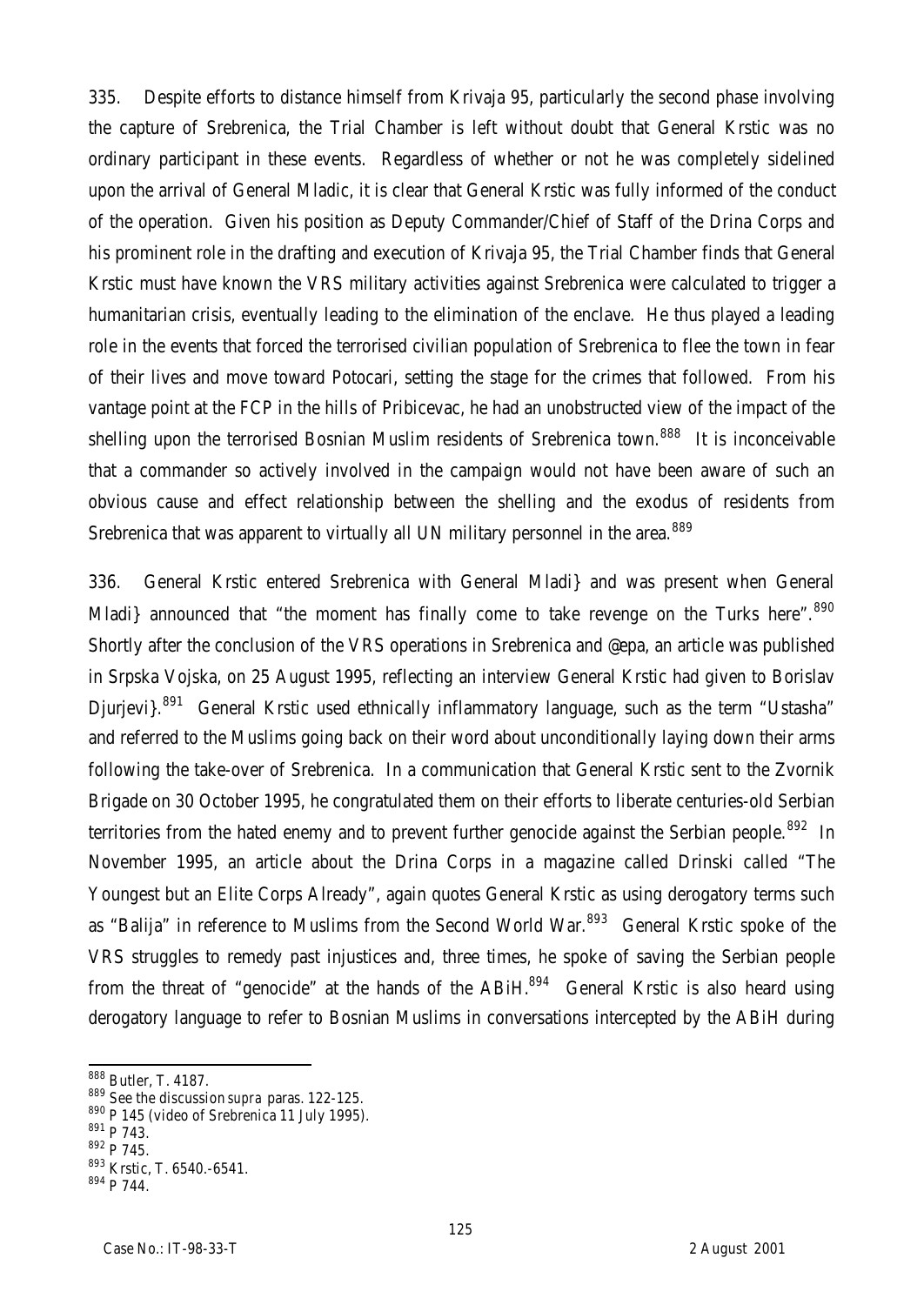July 1995.<sup>895</sup> Although the Trial Chamber accepts that this type of charged language is commonplace amongst military personnel during war, it is of note that, during his testimony before the Trial Chamber, General Krstic denied that he ever used derogatory language such as "Turks" or "Balijas" to refer to the Bosnian Muslims.<sup>896</sup> The Trial Chamber cannot accept this in light of the evidence presented before it.

337. The Trial Chamber finds that General Krstic was well aware that the shelling of Srebrenica would drive tens of thousands of Bosnian Muslim civilians from the town into the small area of Poto~ari they thought "safe" because of the UN base there. He must have known that, inevitably, basic needs for shelter, food, water and medicine at that site would prove overwhelming. The Trial Chamber further finds that General Krstic was fully appraised of the VRS territorial goals in the Srebrenica enclave, which included cleansing the area of the Bosnian Muslim population.

# 5. 12-13 July 1995: The Role of General Krstic in the Removal of the Bosnian Muslim Women, Children and Elderly from Poto~ari

338. General Krstic claimed that, from the time he was appointed commander of the @epa campaign, on the evening of 11 July 1995,  $897$  the preparations for that operation became his overriding concern. In particular, General Krstic testified that he was not present when the Bosnian Muslim women, children and elderly were removed from Potocari, on 12 and 13 July 1995, and that he played no role in making the arrangements for their transportation. At this time, the Defence argued, General Krstic was organising the deployment of his forces for @epa in the direction of Viogora-Derventa-Milici-Vlasenica-Han Pijesak-Plane and, from 12 July 1995 onwards, General Krstic was establishing his new FCP for the @epa operation in the village of Krivace.<sup>898</sup> However, these claims are contradicted by overwhelming evidence that, in the opinion of the Trial Chamber, demonstrates that General Krstic played a significant role in the removal of the Bosnian Muslim civilians from Poto~ari.

 $\overline{a}$  $\frac{895}{10}$  P 650, (in which General Krstic asks Trbi} "have you killed the Turks up there?").

<sup>896</sup> Krstic, T. 6514-6515.

<sup>897</sup> The Prosecution argued that the meeting at the Bratunac Headquarters at which General Mladic first announced his plans for the attack on @epa actually occurred in the evening of 12 July. This conclusion was based upon the testimony of Witness II, as well as evidence that the road General Krstic reportedly travelled along the night of 11 July was not open to VRS traffic until 12 July 1995. See Prosecution Final Brief para. 241 and fn 764. The Trial Chamber finds it unnecessary to make a specific finding on this point. Whether General Krstic received his assignment for @epa on 11 or 12 July does not, in the view of the Trial Chamber, make a material difference to the outcome of the case.

<sup>898</sup> Radinovic Report, para. 4.1.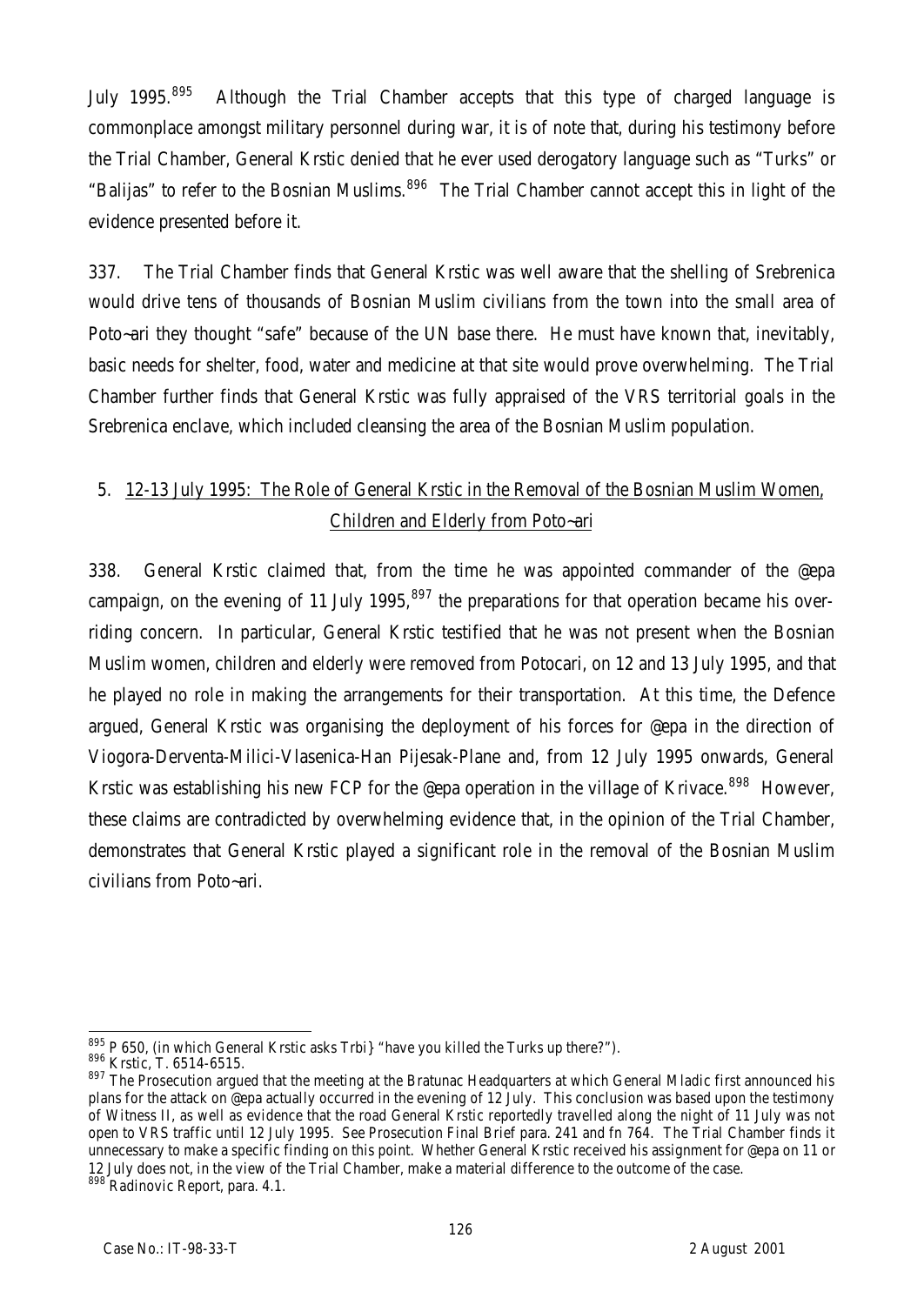#### (a) Attendance at the Hotel Fontana Meetings

339. General Krstic attended two of the three meetings convened by General Mladic at the Hotel Fontana dealing with issues relating to the fate of the civilian population from Srebrenica. The first meeting he attended was held on 11 July 1995 at 2300 hours and the second on 12 July 1995 at 1000 hours.<sup>899</sup> At these meetings General Krstic represented the Drina Corps and he sat next to General Mladic, although he did not speak.<sup>900</sup>

340. As a result of his attendance at these meetings, there can be no doubt that General Krstic knew about the refugees in Poto~ari and their desperate plight: that was a primary reason for convening the meeting and the subject of detailed discussion by the Dutch Bat Commander, Colonel Karremans. Mr. Mandzi}, the unofficial Bosnian Muslim civilian representative, also spoke openly about the crisis conditions facing the refugees in Potocari, including the heat, overcrowding and lack of food and water.<sup>901</sup> General Krstic was present when the transportation of the Bosnian Muslim civilians out of Poto~ari was discussed and he heard the threatening language used by General Mladic. In particular, General Krstic was there when General Mladic bluntly stated to Mr. Mandzi} "…bring people who can secure the surrender of weapons and save your people from destruction."<sup>902</sup> It was apparently clear to General Krstic, as it was to the others present at the meetings, that staying in Srebrenica or Poto~ari would not be an option for the Bosnian Muslim civilians.<sup>903</sup>

341. General Krstic testified that he did not hear the cries of a pig being slaughtered outside the Hotel Fontana on the evening of 11 July 1995. He further claimed that he was unaware that Bosnian Muslims would be particularly offended by such an act.<sup>904</sup> The Trial Chamber finds these claims untenable. The Chamber accepts that the death cries of the pig being slaughtered were clearly audible to all those present at the meeting and that this act was calculated to insult and threaten the Bosnian Muslim civilians. The import of this gesture, as well as other acts of intimidation, such as placing the broken signboard from the Srebrenica Town Hall in front of Mr. Mandzi}, could hardly be ignored by anyone present at the meeting.<sup>905</sup> Most importantly, General Krstic was present when General Mladic announced that the survival of the Bosnian Muslim population was linked to the complete surrender of the ABiH.<sup>906</sup> Under cross-examination, General

 $\overline{a}$ <sup>899</sup> Krstic, T. 6208-6209, 6213-6214.

<sup>900</sup> Mandzi}, T. 974, 987-989, 1042; Witness B, T. 886, 925-926; P 40.

<sup>&</sup>lt;sup>901</sup> P 40 (transcript of meeting).

<sup>902</sup> P 40.

<sup>903</sup> See the discussion *supra* para. 130.

<sup>904</sup> Krstic, T. 6552-6554.

<sup>905</sup> See the discussion *supra* para. 128.

<sup>906</sup> See the discussion *supra* para. 130.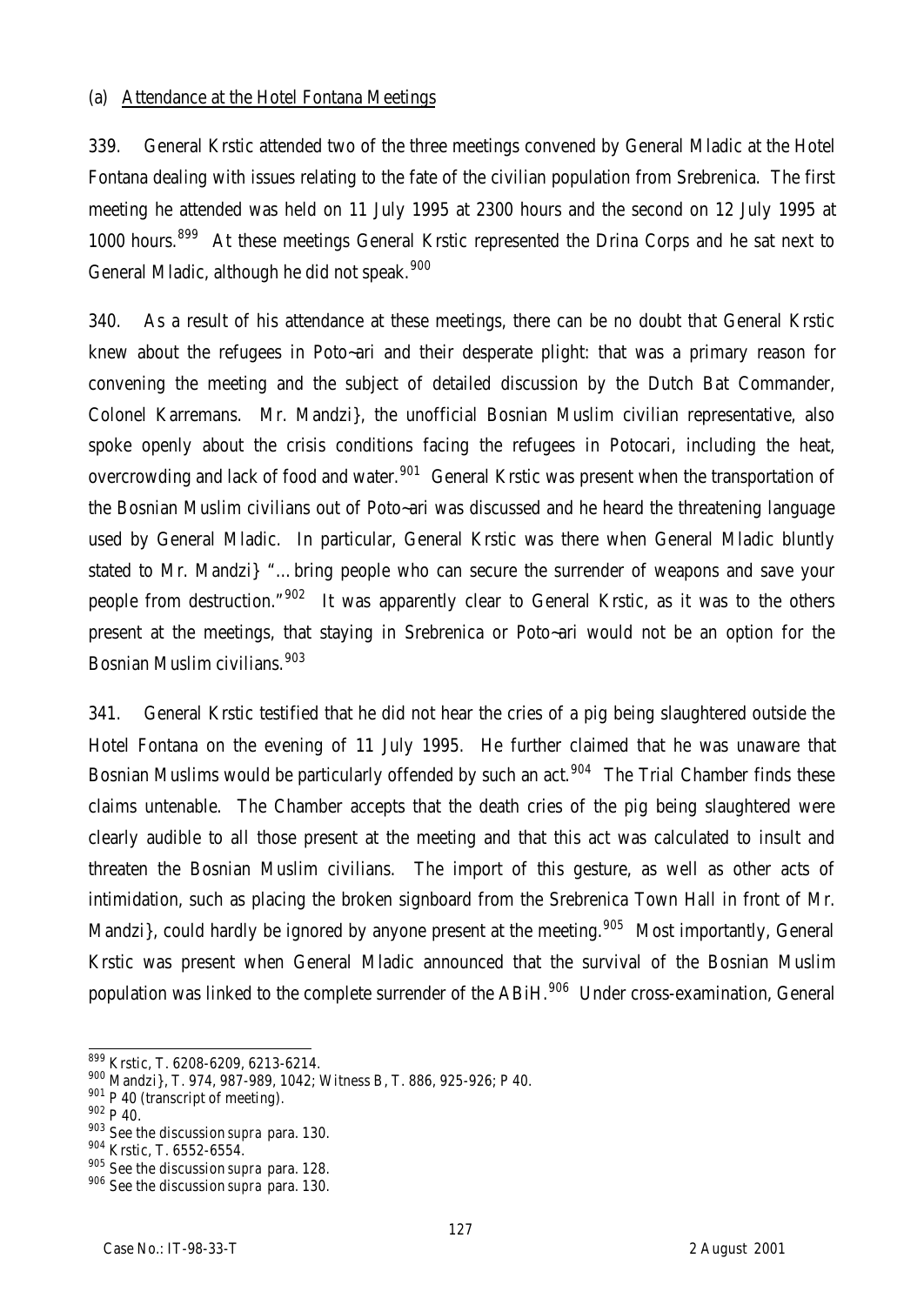Krstic conceded that he was unaware of the ABiH ever agreeing to lay down their arms.  $907$ Significantly, he said that he wondered how the Bosnian Muslim civilians would ever be able to comply with the demands made by General Mladi}, but that these thoughts "remained deep inside" him.<sup>908</sup> He did nothing to raise these concerns with General Mladi}.

342. General Krsti} was also present at the Hotel Fontana when General Mladic told members of UNPROFOR and representatives of the Bosnian Muslim civilian population, that men of military age in Poto~ari would be screened for war crimes.<sup>909</sup>

343. The Trial Chamber finds that, as a result of his attendance at the Hotel Fontana meetings on 11 and 12 July 1995, General Krstic was fully appraised of the catastrophic humanitarian situation confronting the Bosnian Muslim refugees in Poto~ari and that he was put on notice that the survival of the Bosnian Muslim population was in question following the take-over of Srebrenica.

### (b) Organisation of the buses

344. The Trial Record also indicates that General Krstic played a principal role in organising the buses for the evacuation throughout the day of 12 July 1995. A radio intercept, at 0735 hours on 12 July 1995, shows General Krstic ordering Lieutenant Colonel Krsmanovic, the Drina Corps Transport Officer, to procure 50 buses from Pale, Visegrad, Rogatica, Sokolac, Han Pijesak, Vlasenica, Mili}i, Bratunac and Zvornik.<sup>910</sup> Later intercepts show Colonel Krsmanovic working throughout the day on the organisation of the buses.<sup>911</sup> At 12:10, a conversation was intercepted in which General Krstic ordered Colonel Krsmanovic to start moving the buses.<sup>912</sup> Shortly thereafter, General Mladic was also recorded conversing with an unidentified person about the movement of the buses. That person told General Mladic that the buses had left ten minutes earlier.<sup>913</sup> At 1305 hours, General Krstic was heard talking to Lt. Colonel Šobot, the Personnel and Mobilisation Officer for the Drina Corps Rear Services. General Krstic asked how many buses were on the road, and Šobot answered, "Twenty." General Krstic then asked to be connected to the Vlasenica Brigade and requested Colonel Kosori}, the Drina Corps Chief of Intelligence, who was not there. The evidence shows that Colonel Kosori} was also involved in organising buses for Poto~ari.<sup>914</sup> General Krstic then told "Savo" from the Vlasenica Brigade to secure the road "up to the

 $\overline{a}$ <sup>907</sup> Krstic T. 6579-6580.

<sup>908</sup> Krstic T. 6623.

<sup>909</sup> Krstic, T. 6621-6622. Although witnesses testified that General Mladic had made this statement at the meeting on the morning of 12 July 1995, General Krstic indicated this may have happened on the evening of 11 July 1995. In any event, General Krstic accepted that he knew General Mladic had made this statement.

<sup>910</sup> P 435, Butler, T. 4827-4828

<sup>911</sup> P 404 fn.130; and P 438.

<sup>&</sup>lt;sup>912</sup> P 440.

<sup>913</sup> P 404 fn 132; and P 445.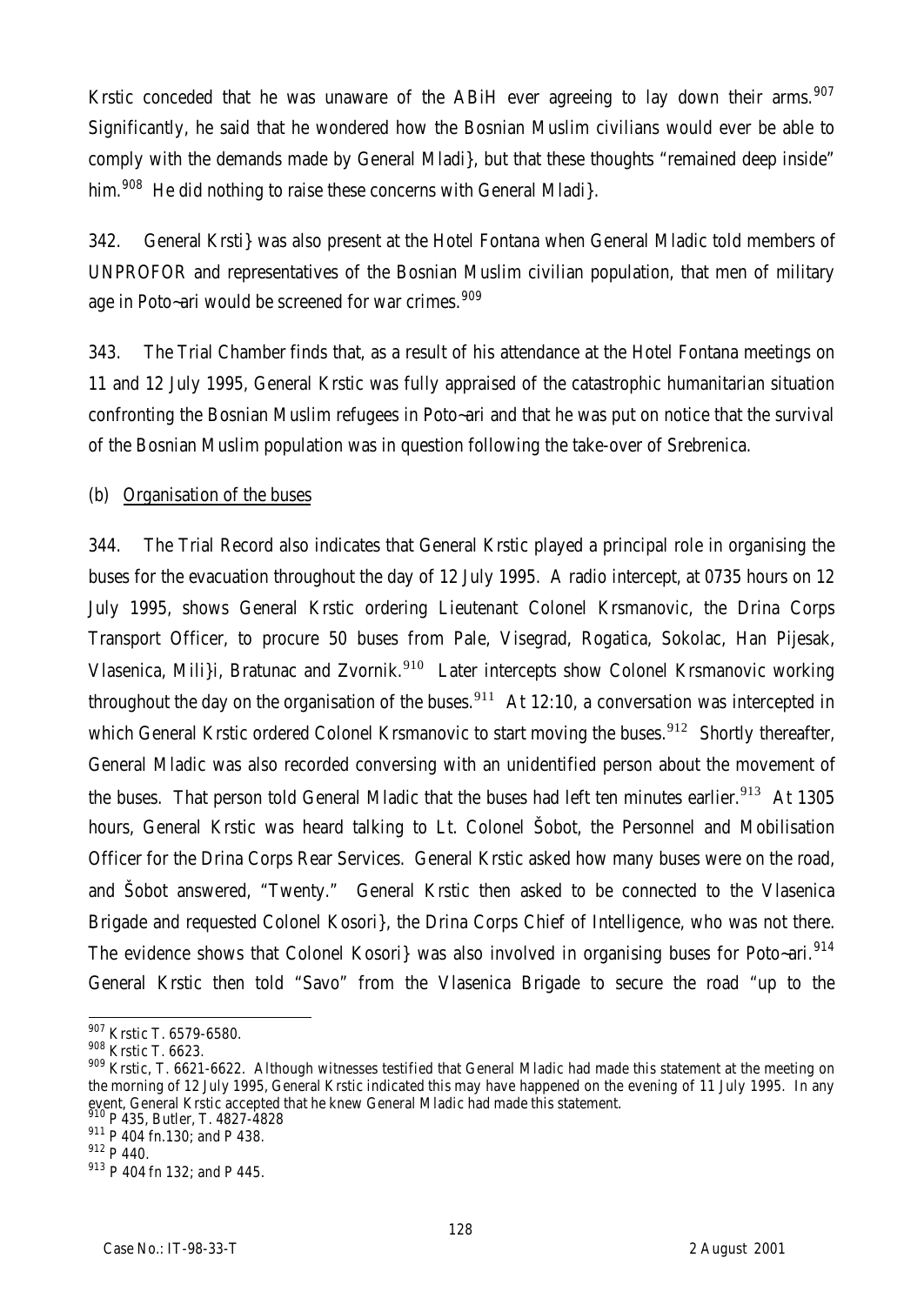tunnel...that's where they'll be disembarking." $915$  In the context of the events happening contemporaneously with this conversation, the Trial Chamber accepts that General Krstic was speaking of the Bosnian Muslim women, children and elderly from Poto~ari. Survivors who were amongst those transported from Poto~ari speak of going through a tunnel along the road from Luke to Kladanj when they left the buses and continued their journey towards Bosnian Muslim held territory on foot.<sup>916</sup> Several other intercepts also appear to connect General Krstic with the organisation of transport for Poto~ari.<sup>917</sup> These intercepts, showing General Krstic's involvement in the organisation and planning of transferring the civilian population from Poto~ari, are consistent with the organisational role expected of the Chief of Staff of a Corps engaged in an operation such as the transport of tens of thousands of people out of Poto~ari.

345. The intercepts are further corroborated by the evidence of Witness II, who testified that, on 12 July 1995, General Krstic ordered the requisition of buses and trucks from local companies for use in transporting the Bosnian Muslim civilians out of Poto~ari.<sup>918</sup> Further, Witness II recalled that, on 12 July 1995, General Mladic asked General Krstic "a couple of times how far they had gone in preparations, whether everything was finished, whether the buses were ready and things like that."<sup>919</sup> General Krstic told General Mladi} that all the necessary measures had been taken and that the buses would be arriving as soon as possible.<sup>920</sup> Although Witness II was not sure of exactly what orders were issued to whom, he was sure that General Krstic was involved in the organisation of the buses.<sup>921</sup>

346. General Krstic, however, adamantly denied that he was involved in any conversations about the transfer of the civilian population from Poto~ari and said that he was completely without communications from the afternoon of 12 July 1995 until the early evening hours of that day.<sup>922</sup> At 13.05 hours, when he was recorded in intercepted conversations talking to the Drina Corps senior officers about buses, General Krstic said he was on the road coming back from the checkpoint at Poto~ari and heading to the Pribicevac FCP; he had no phone in his car. Witness II confirmed that

l

<sup>914</sup> See the discussion *supra* paras. 143.

<sup>915</sup> P 446; Butler, T. 4839-4840.

<sup>916</sup> See generally, Butler, T. 4842.

<sup>917</sup> See for example, P 359, and Butler T. 4831-4832 (showing General Krstic involved with the issue of fuel); P 440, and P 443 (referring to fuel and stating that "Krsto" (a shortened name for General Krstic, (see Butler T. 4834) ordered it). P 448 (intercept at 1848 hours on 12 July 1995 between two Main Staff personnel and referring to "Krle" who the Prosecution's military expert, Butler, believes to be a reference to General Krstic given the context of the conversation. Butler, T. 4848).

<sup>918</sup> Witness II, T. 9122-9123.

<sup>919</sup> Witness II, T. 9123. See also Witness II, T. 9157-9161.

<sup>920</sup> Witness II, T. 9123.

<sup>921</sup> Witness II, T. 9157-9161.

<sup>922</sup> Krstic, T. 6666.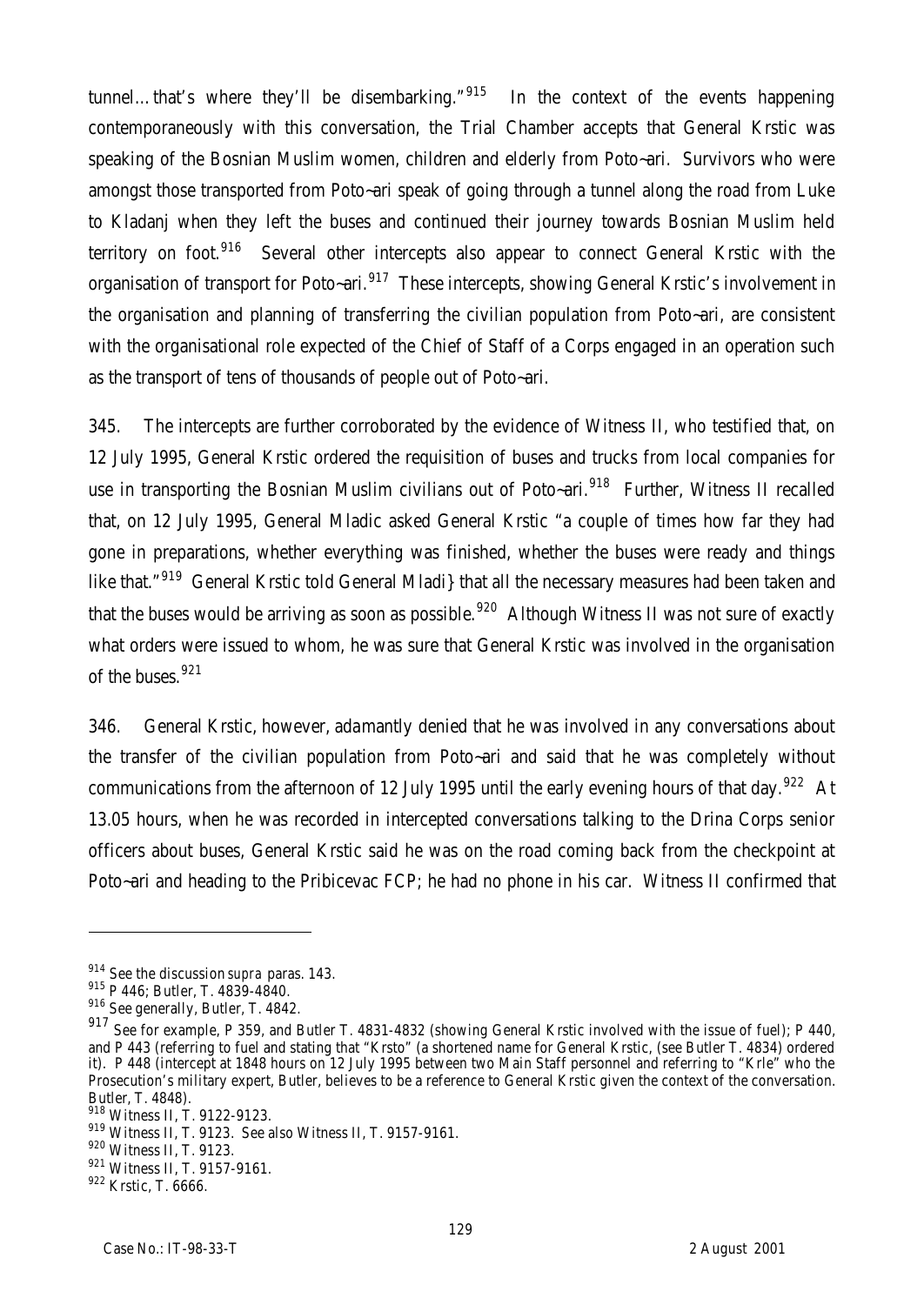the radio communications and built-in telephones fitted into the vehicles used by General Krstic did not work because relays were faulty.<sup>923</sup> General Krstic also denied having any communications once he reached Pribicevac, arguing that the communications centre there had already been dismantled.<sup>924</sup> There was a lengthy debate between the Prosecution and the Defence about whether the Pribicevac FCP had been dismantled at about 1900 hours on 11 July 1995 as claimed by the Defence.<sup>925</sup> Regardless of the precise time at which the Pribicevac FCP was dismantled, overwhelming evidence demonstrates that General Krstic had access to communications during the relevant period (whether at Pribicevac or elsewhere) and that he organised buses to transport the Bosnian Muslim population from Poto~ari. The intercepts and eyewitness testimony to this effect are supported by a contemporaneous public statement made by General Krstic demonstrating an awareness and acceptance of responsibility for the transportation operation. In a television interview, given on 12 July 1995 at Poto~ari, General Krstic said:

The Drina Corps has been conducting this operation successfully. We have not suspended this operation. We are going all the way to liberate the municipality of Srebrenica. We guarantee safety to civilians. They will be taken safely to a destination of their choice.<sup>926</sup>

He made no mention of the possibility that the Bosnian Muslim refugees could remain in Srebrenica.

347. The Trial Chamber finds that General Krstic ordered the procurement of buses for the transportation of the Bosnian Muslim population from Potocari on 12 and 13 July 1995, that he issued orders to his subordinates about securing the road along which the busses would travel to Kladanj and that he generally supervised the transportation operation.

 $\overline{a}$ <sup>923</sup> Witness II, T. 9113.

<sup>924</sup> Krstic, T. 6611.

<sup>925</sup> Defence Witness DB, a Drina Corps communications officer, insisted that the communications facilities at the Pribicevac FCP had been dismantled at about 1900 hours on 11 July 1995. See Defence Witness DB, T. 7078-7079, 7244-7245. The testimony of Defence Witness DB was corroborated by Defence Witness DG who was a Drina Corps signalman at Pribicevac in July 1995. Defence Witness DG said that he left the Pribicevac FCP on the day that the army entered Srebrenica (namely 11 July 1995), at about 1830-1930 hours, and that by the afternoon of 12 July 1995, the communications devices had already been transferred to the new FCP at Kriva~e. See Defence Witness DG, T. 9231-9232, 9320. The Prosecution argued that these witnesses must have been mistaken about the time at which the communications facilities at Pribicevac were dismantled. In particular, Defence Witness DB testified that, on the same evening he dismantled the Pribicevac FCP, he passed through Poto~ari and saw VRS soldiers present in the area amongst the Bosnian Muslim civilians and UNPROFOR members. See Defence Witness DB, T. 7081-7082. The Prosecution adduced evidence showing that there were no VRS soldiers present at Poto~ari until 12 July 1995, and therefore that Defence Witness DB must be mistaken about the date upon which the FCP had been dismantled. See Koster, T. 9040-9041.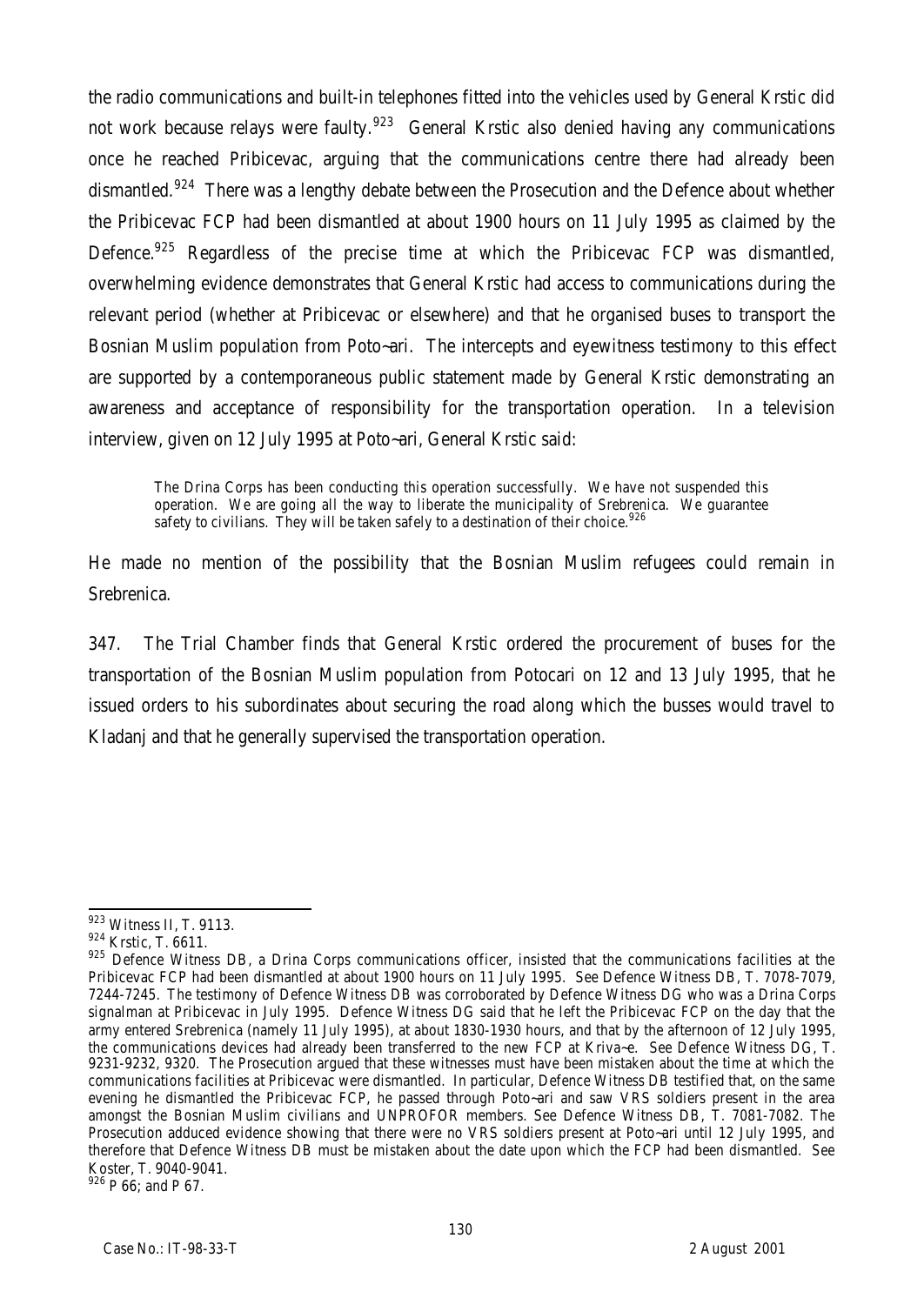#### (c) Presence in Poto~ari

### (i) 12 July 1995

348. General Krstic testified that, upon the conclusion of the Hotel Fontana meeting at about 1200 hours on 12 July 1995, he went in the direction of Poto~ari, but was stopped at a checkpoint manned by troops of the 65<sup>th</sup> Protection Regiment: General Mladi} had ordered that no one was permitted to pass through. <sup>927</sup> General Krstic recalled seeing both Colonel Kosori} and Colonel Popovi} at the checkpoint. According to General Krstic, he ordered Colonel Kosori} to report at the Kriva~e FCP the next morning: they did not discuss any matters relating to the situation in Poto-ari.<sup>928</sup> General Krstic agreed that, at about 1230 hours, he gave a television interview at the Poto~ari checkpoint, but he said it took place at a location close to his car as his injured leg made it difficult for him to walk any distance.<sup>929</sup> The video of this interview shows buses moving past, although General Krstic said that, during the time he was stopped at the Poto~ari checkpoint, he did not see the refugee population or any signs of the buses transporting them.<sup>930</sup> The Prosecution presented evidence that General Krstic was only about four or five bus lengths away from the refugees in Poto-ari when he gave the interview.<sup>931</sup> General Krstic maintained that he was only in Poto~ari for a very brief period and neither saw nor heard anything alerting him to the ongoing removal of some 20,000 Bosnian Muslim refugees.<sup>932</sup>

349. General Krstic testified that, after he left the Poto~ari checkpoint, he went back to Bratunac, on his way to the Pribicevac FCP. According to his version of events, he arrived at the Pribicevac FCP around 1330 or 1400 hours and received a progress report from one of his subordinate officers about the preparations for the @epa operation.<sup>933</sup> He subsequently went to Viogora where the units for eepa had commenced assembling<sup>934</sup> and then travelled to the Drina Corps Headquarters in Vlasenica, arriving between 1700 and 1800 hours.<sup>935</sup> He stayed at Headquarters only a short time to carry out preparations for his departure to @epa<sup>936</sup> and then visited relatives in Han Pijesak, prior

 $\overline{a}$ <sup>927</sup> Krstic, T. 6218.

<sup>928</sup> Krstic, T. 6219, 7404.

<sup>929</sup> Krstic, T. 6634.

<sup>930</sup> Krstic, T. 6634, 6638.

<sup>931</sup> See P 769 (on which Ruez, an investigator from the OTP, marked with two red arrows the area that he believes General Krstic was standing at the time of the interview).

<sup>932</sup> Krstic, T. 6633-6634.

<sup>933</sup> Krstic, T. 6220-6221.

<sup>934</sup> Krstic, T. 6221-6227.

<sup>935</sup> Krstic T. 6227.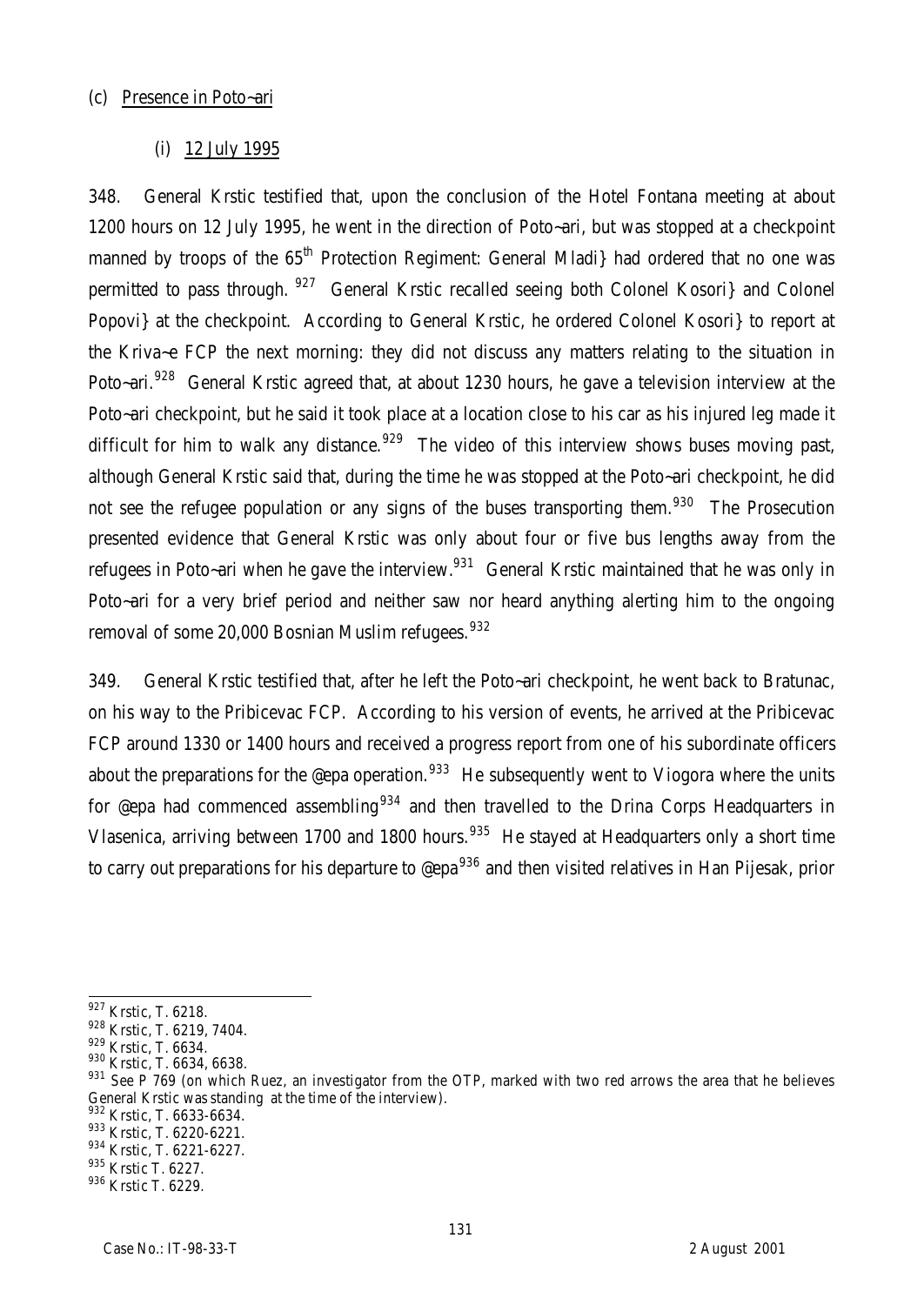to arriving at the Kriva~e FCP between 2200 and 2300 hours.<sup>937</sup> General Krstic said he spent that night at his wife's parent's home in Kusace, near the FCP at Kriva-e.  $938$ 

350. By contrast, the evidence adduced by the Prosecution demonstrates that, on 12 July 1995, General Krstic was present in Poto~ari for a more substantial period of time than he admitted. The evidence also reveals that General Krstic was fully aware of, and involved in, the events taking place in Poto~ari relating to the transport of the Bosnian Muslim civilians out of the compound. Witness F testified that he saw General Krstic in Poto~ari on two consecutive days following the take-over of Srebrenica.<sup>939</sup> Colonel Kingori saw General Krstic in Poto~ari on 12 July 1995 and said that he arrived "somewhere in the middle of the day...".<sup>940</sup> General Krstic was in the vicinity, said Colonel Kingori, "for quite some time. Let's say over an hour...",  $941$  although he recalled that General Krstic was inside the compound for only about 15 minutes.<sup>942</sup> Major Franken saw General Krstic in Poto~ari "(s)omewhere around the 12<sup>th</sup>, 13<sup>th</sup>, or 14<sup>th</sup> of July".<sup>943</sup> Later, however, he thought it would most likely have been on 12 July in the afternoon, around 2-3pm.  $944$  The most compelling evidence, however, comes from Witness II. This witness testified that, after the Hotel Fontana meeting on the morning of 12 July 1995, he accompanied General Krstic to Poto~ari. Witness II assumed the reason for this trip was to speak to UNPROFOR about the transport of the Bosnian Muslim civilians out of the compound.<sup>945</sup> While they were in fact stopped at a VRS military checkpoint as General Krstic maintained, they were subsequently permitted to proceed into Poto~ari.<sup>946</sup> Witness II's recollection was that he and General Krstic stayed in Poto~ari "(f)or an hour or maybe two hours".<sup>947</sup> During this time, Witness II recalled seeing the Bosnian Muslim refugees and the buses that had just arrived, although he was not sure whether the buses had already begun transporting people out at that stage.<sup>948</sup> The eyewitness testimony about the presence of General Krstic in Poto~ari on 12 July 1995 is consistent with the intercept evidence showing that General Krstic was fully involved in organising the removal of the Bosnian Muslim civilians from Poto~ari.

 $\overline{a}$ 

- <sup>942</sup> Kingori, T. 1839.
- <sup>943</sup> Franken, T. 2065.
- <sup>944</sup> Franken, T. 2084.
- <sup>945</sup> Witness II, T. 9123.
- <sup>946</sup> Witness II, T. 9124.
- 947 Witness II, T. 9124.

<sup>&</sup>lt;sup>937</sup> Krstic, T. 6229-6231.

<sup>938</sup> Krstic, T. 6231.

<sup>939</sup> Witness F, T. 1516-1519.

<sup>940</sup> Kingori, T. 1837-8, 1846, T.1906. 941 Kingori, T.1908.

<sup>948</sup> Witness II, T. 9165-9166.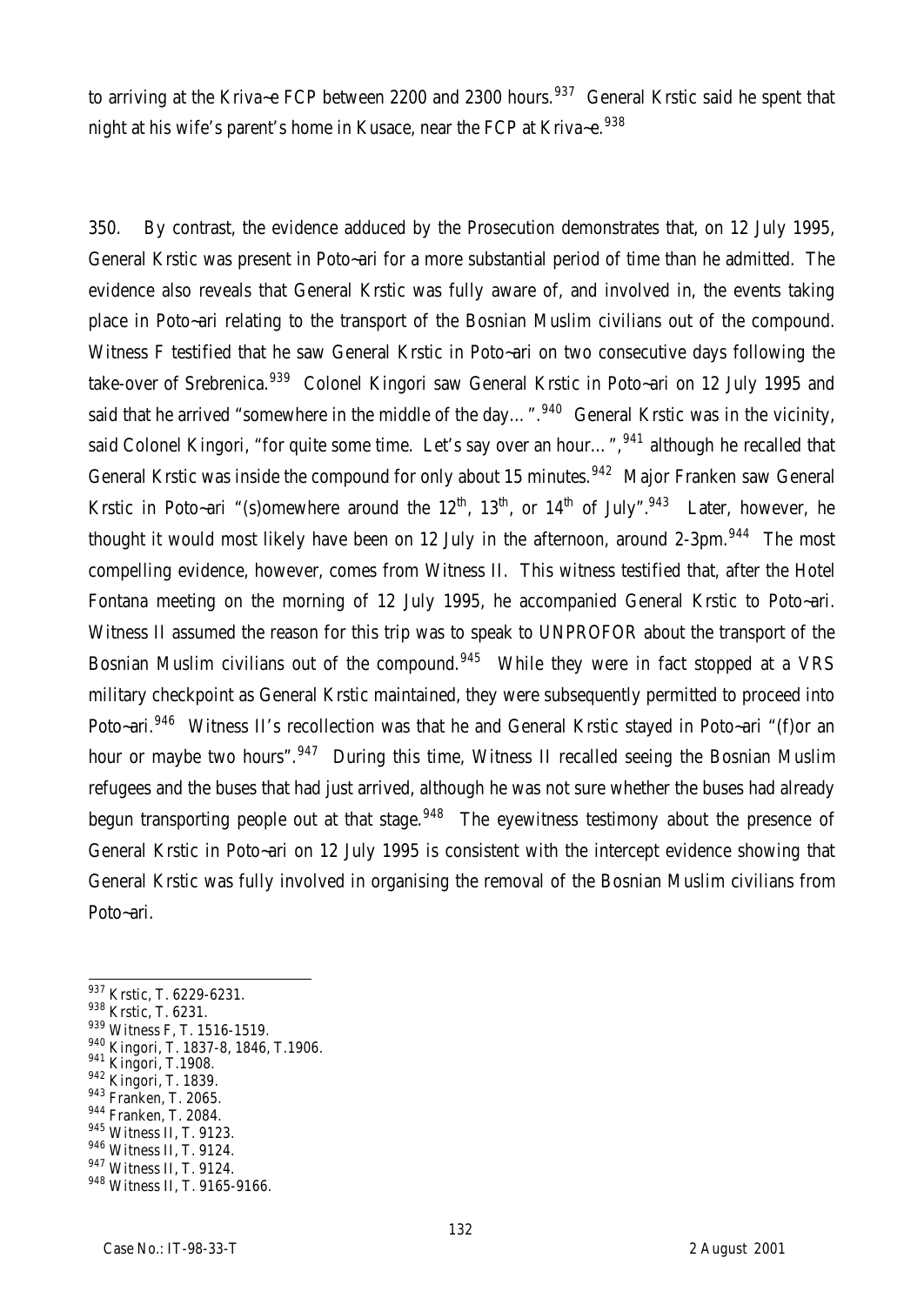351. The Defence pointed out that one of the Prosecution's witnesses, Colonel Kingori, did not report the presence of General Krstic in Poto~ari to his own command, whereas he did report the presence of General Mladi}, as well as Vukovic (an officer from the Skelani Battalion and liaison with Dutch Bat), Colonel Lazar A}amovi} (the Drina Corps Assistant Commander for Rear Services) and Major Nikoli} (the Assistant Commander for Intelligence and Security Affairs of the Bratunac Brigade). Colonel Kingori explained that the list of officers in his report was not intended to be exhaustive and that VRS officers other than those mentioned were also present in Poto~ari.<sup>949</sup> However, his omission of General Krstics' name from the report does tend to suggest that the officers named played a more visible role in the events taking place in Poto~ari compound than General Krstic did. This is confirmed by the fact that Colonel A}amovi} told Colonel Kingori that he was the special representative of General Mladi} in the area.<sup>950</sup>

352. As to the conduct of General Krstic while he was in Poto~ari, several witnesses testified to seeing General Krstic in and around the Poto~ari compound conferring with other high-ranking military officers,  $951$  including General Mladi).  $952$  It appeared to several of these witnesses that General Krstic, as well as the other officers, were giving orders to the soldiers.<sup>953</sup> This conclusion was based on the witnesses' observations of the body language and the comings and goings of the officers.<sup>954</sup> Witness F said that the officers would speak to the soldiers and then the soldiers would go off and perform tasks.<sup>955</sup> Due to language barriers, however, none of the Dutch Bat personnel could confirm the content of the conversations between General Krstic and the soldiers.

353. Nonetheless, it was clear to the UN and Dutch Bat observers that General Krstic and the other high ranking officers present in Poto~ari were:

…all working together, for the same cause, just to ensure that all the Muslims leave that place, all of them board those buses and go outside the enclave.<sup>956</sup>

Witness F further said that the officers he saw, including General Krstic:

…were present in order to see that everything was going according to plan, and sometimes they gave their commands, they gave orders, or they told people what to do, or it was reported to them how the situation was progressing.<sup>957</sup>

 $\overline{a}$ <sup>949</sup> Kingori, T. 1909.

<sup>950</sup> Kingori, T. 1874-1876.

<sup>&</sup>lt;sup>951</sup> Witness F, T. 1517-1518; Kingori, T. 1837-8, 1846; Franken, T. 2065.

<sup>&</sup>lt;sup>952</sup> Witness F, T. 1525; Kingori, T. 1848.

<sup>953</sup> Kingori, T.1848, Witness F, T. 1523-1524.

<sup>&</sup>lt;sup>954</sup> Witness F, T. 1556.

<sup>&</sup>lt;sup>955</sup> Witness F, T. 1906, 1910.

<sup>956</sup> Kingori, T. 1887.

<sup>957</sup> Witness F, T. 1523-1524. See also Witness F, T. 1517.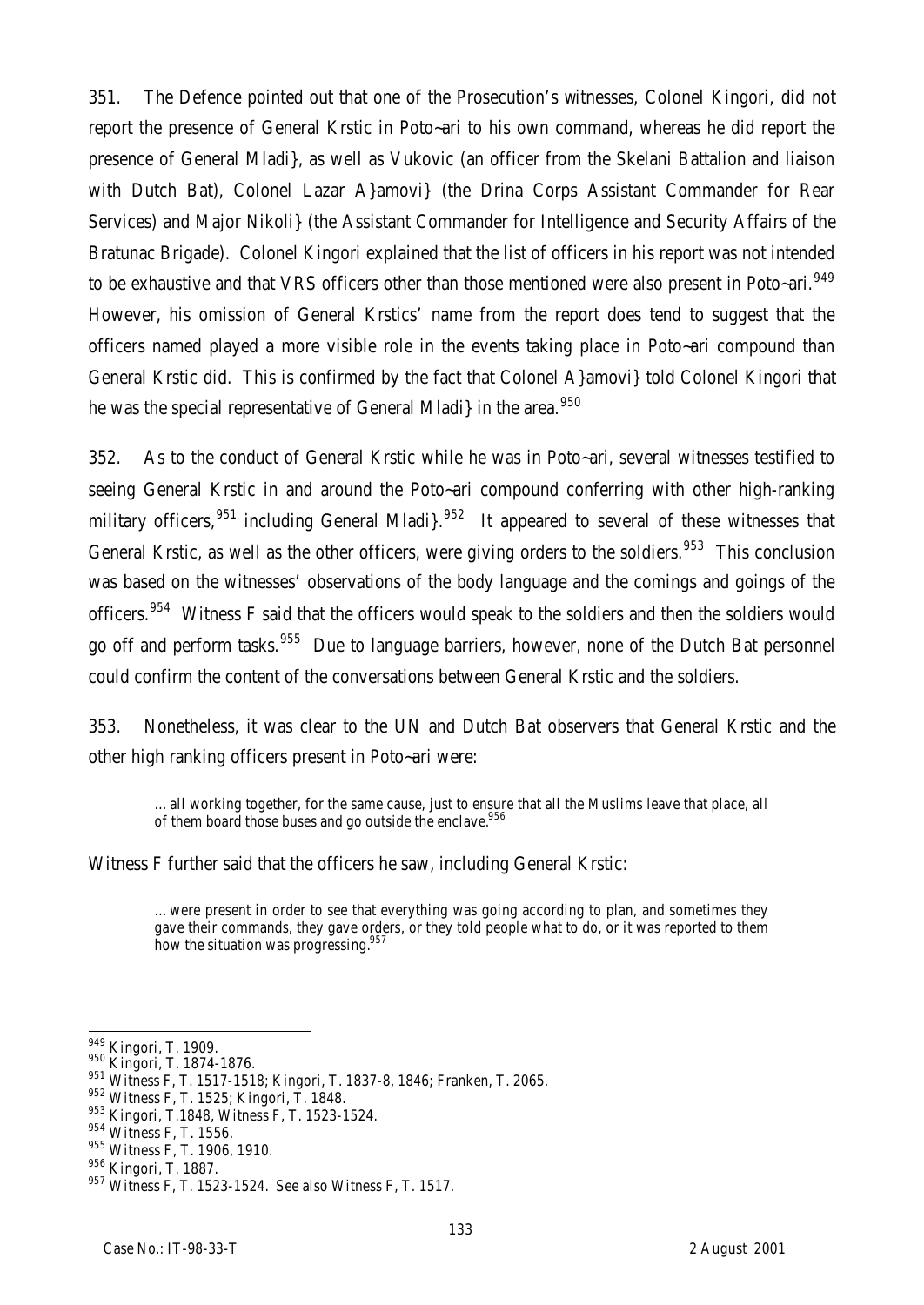354. The Trial Chamber finds that General Krstic was in Poto~ari for between an hour and two hours in the afternoon of 12 July 1995 and that he was present with other VRS officers, including General Mladic, overseeing the bussing of the Bosnian Muslim women, children and elderly. The Trial Chamber rejects the evidence given by General Krstic that he was only present for a few minutes at the Poto~ari checkpoint and that he had no knowledge of anything that was occurring in Poto~ari involving the Srebrenica refugees. As a result of his presence in Poto~ari on the afternoon of 12 July 1995, General Krstic must have known of the appalling conditions facing the Bosnian Muslim refugees and the general mistreatment inflicted by VRS soldiers on that day.

### (ii) 13 July 1995

355. General Krstic vigorously denied being anywhere near Poto~ari on 13 July 1995. In the morning of that day, he testified, he first went to the Kriva~e FCP and then to the Drina Corps Command Post in Vlasenica to check on the progress of the plans for @epa.<sup>958</sup> While there, he had a brief conversation with General Mladic about the @epa operation.<sup>959</sup> The presence of General Krstic at the Drina Corps Headquarters on 13 July 1995 was corroborated by Defence Witness DA who saw him there that morning.<sup>960</sup> Upon leaving Vlasenica, General Krstic said that he set off towards Han Pijesak with Witness DA.<sup>961</sup> He then spent the afternoon visiting hospitalised soldiers with Witness DA, as well as making social visits to his own relatives and relatives of Witness DA.<sup>962</sup> Defence Witness DA corroborated all of this.<sup>963</sup> General Krstic testified that he then travelled to the Kriva~e FCP and arrived there between 1700 and 1800 hours in the evening of 13 July 1995.<sup>964</sup> Witnesses DA<sup>965</sup> and DB<sup>966</sup> both provided corroboration of this sequence.

356. The Prosecution presented scant evidence in support of its claim that General Krstic was present in Poto~ari on 13 July 1995. Witness F, the Dutch Bat soldier who said that General Krstic was present on two consecutive days following the take-over of Srebrenica, was unable to identify precisely the dates and at one point in his evidence stated that the "second" day was actually 12 July 1995.<sup>967</sup> Colonel Kingori testified that General Krstic "was still around" in Poto~ari on 13 July

 $\overline{a}$ 

965 Defence Witness DA, T. 6927.

<sup>&</sup>lt;sup>958</sup> Krstic, T. 6231.

<sup>959</sup> Krstic, T. 6233, 6669-6670.

<sup>960</sup> Defence Witness DA, T. 6918-6919.

<sup>961</sup> Krstic T. 6233.

<sup>962</sup> Krstic, T. 6234-.6236.

<sup>963</sup> Defence Witness DA, T. 6886-6887, 6926-6927.

<sup>964</sup> Krstic, T. 6236, 6669.

<sup>966</sup> Defence Witness DB, T. 7097.

<sup>967</sup> The witness initially referred to the "first" day as being the day on which soldiers first came into the enclave, (which the Prosecutor argues was 12 July 1995). However, Witness F subsequently testified that the 12<sup>th</sup> was the "second" day. See Witness F, T. 1533. On cross-examination the witness testified the "first" day was on the day the enclave fell, namely 11 July 1995. See Witness F, T. 1554. However, on redirect, the Witness said that the "first" day was the day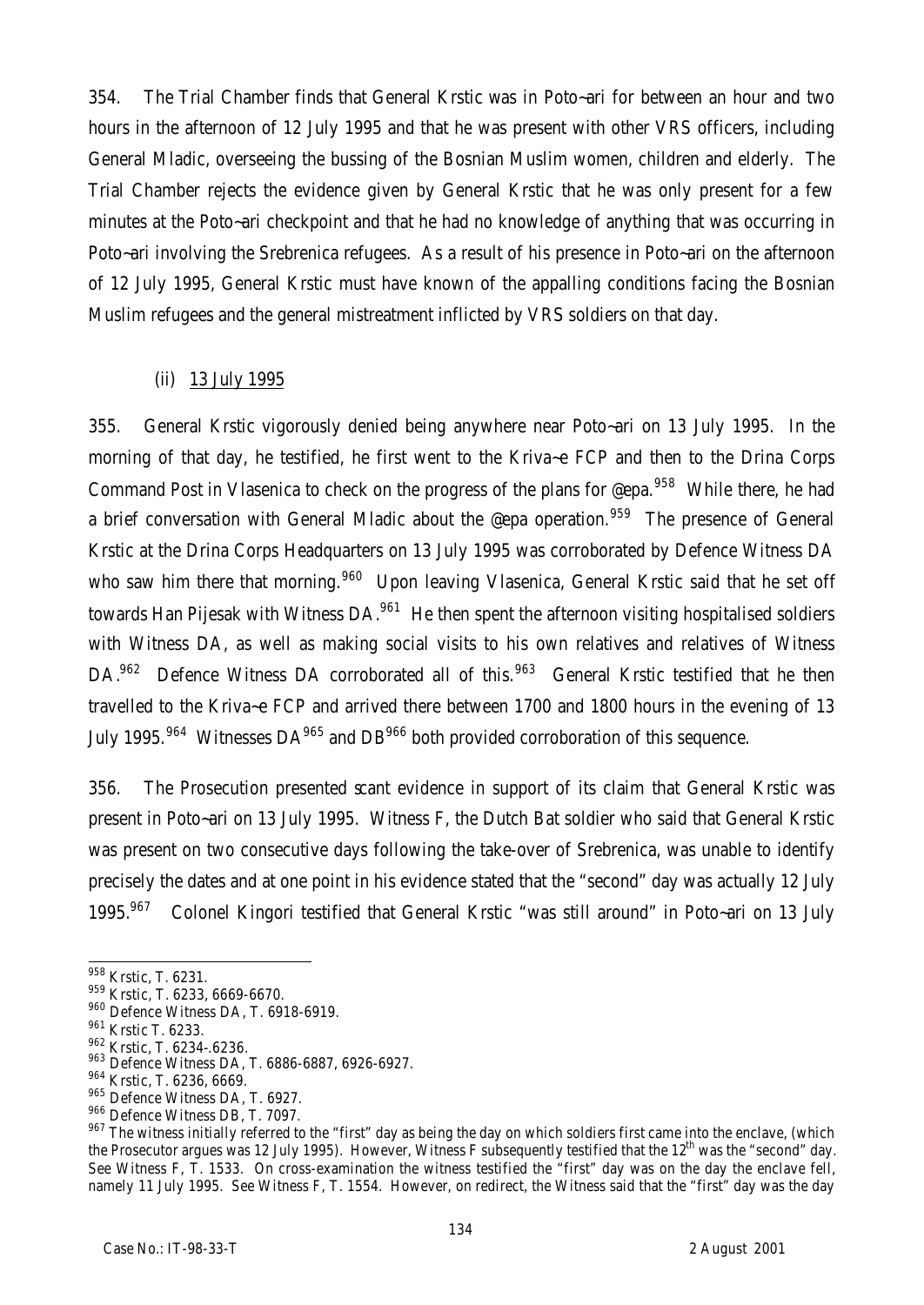1995, but gave no further details about his observations on that day.<sup>968</sup> The Trial Chamber is unable to rely on this evidence to establish that General Krstic was present in Poto~ari on 13 July 1995. Further, it was clear from the testimony of Witness II, who was with General Krstic throughout the day of 13 July 1995, that General Krstic did not return to Poto~ari that day. Undoubtedly, on this day, General Krstic must have been primarily focusing on all the preparations necessary for the operation that he would lead in @epa, which was due to commence the next day.

357. The Trial Chamber finds that the Prosecution has not proved that General Krstic was present in Poto~ari on 13 July 1995.

# (d) Efforts Made by General Krstic to Ensure the Safety of the Bosnian Muslim Civilians Transported out of Poto~ari

358. On more than one occasion, General Krstic was heard to emphasise that no harm must befall the Bosnian Muslim civilians who were being transported out of Poto~ari. In an intercepted conversation, at 1305 hours on 12 July 1995, in which he was heard discussing the movement of the buses and the point at which the Bosnian Muslims on the buses would be disembarking, General Krstic said: "Take care, nothing must happen to any of them... is that clear".<sup>969</sup> The Defence arqued that, in fact, the literal translation of this is that "not a hair must be touched on their heads" and conveyed that the greatest possible care should be taken in relation to the Bosnian Muslim civilians.<sup>970</sup> In the interview he gave in Poto~ari on 12 July 1995, General Krstic also emphasised that the civilians would be treated properly and transported wherever they wanted to  $\alpha$ .<sup>971</sup>

359. General Krstic displayed a similar concern during the removal of the Bosnian Muslim civilian population from @epa later that same month. In a conversation intercepted on 25 July 1995, the participants discussed an order, personally given by General Krstic, that the convoy bound for Kladanj was to be treated in a civilised fashion "so that nothing of the kind of problem we had before happens."<sup>972</sup> This indicates that General Krstic was anxious to ensure that the transport of the civilian population from @epa was conducted properly, but it also suggests that he was fully aware that there had been problems with similar operations in the past.

l

the VRS troops came into Poto~ari, which was the same day that the transportation of the refugees began (i.e. 12 July 1995). See T. 1559, and Witness F, T. 1516.

<sup>968</sup> Kingori, T. 1859, 1908.

 $969$  P 446.

<sup>970</sup> T. 9336.

<sup>971</sup> See generally, Butler, T. 5472-5473.

 $972$  D  $167$ .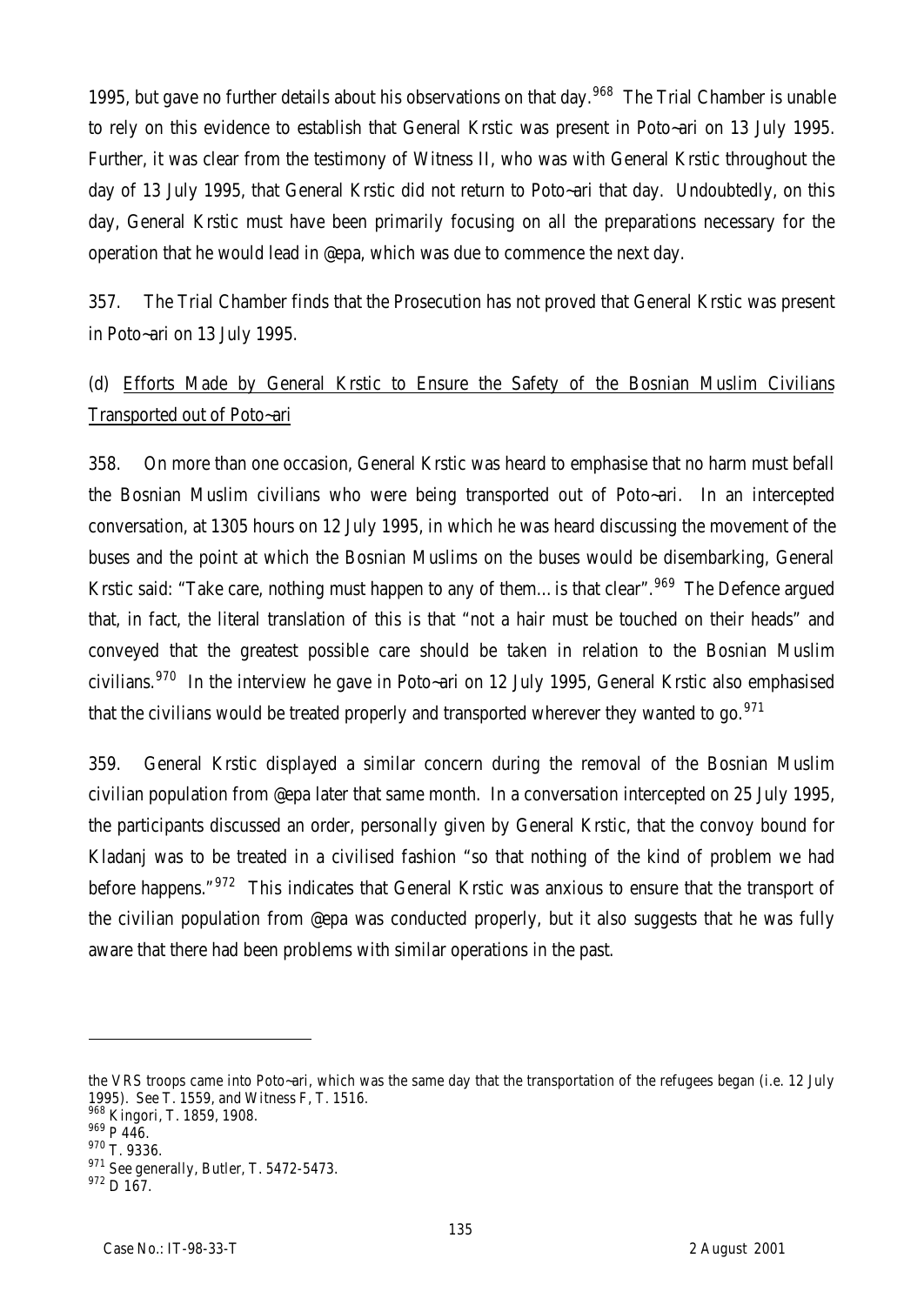#### 6. The Role of General Krstic in the Executions

### (a) Evolution of the Plan to Execute the Military Aged Bosnian Muslim Men of Srebrenica

360. The Trial Chamber heard no evidence that killing the Bosnian Muslim men of Srebrenica was part of the original plan for Krivaja 95. To the contrary, the Prosecution built its case on the theory that the plan to execute the Bosnian Muslim men of Srebrenica was devised in the evening hours of 11 July and the early morning hours of 12 July 1995, once the VRS became aware of the presence of men amongst the crowd at Poto~ari.<sup>973</sup> At the Hotel Fontana meetings on the evening of 11 July 1995, General Mladic had asked UNPROFOR to organise the buses for the transport of the Bosnian Muslim refugees out of the enclave. However, at the meeting on 12 July, General Mladic informed the UNPROFOR representatives that the Bosnian Serbs would provide the buses, despite the fact that such resources were incredibly difficult to come by within the enclave at that time. He also announced, for the first time, that the Bosnian Muslim men of military age would be separated and screened for war crimes. The experts all agreed that this would have been a legitimate undertaking and the Prosecution did not dispute the existence of a list of suspected Bosnian Muslim war criminals in the enclave drawn up by the Bratunac Brigade on 12 July 1995.<sup>974</sup> The Defence also pointed out that notes from interrogations of Bosnian Muslim men from Srebrenica were subsequently seized during a search of the Bratunac Brigade offices by the OTP.<sup>975</sup> However, it quickly became apparent that the Bosnian Serbs had no intention of screening the men in accordance with accepted military practice. Instead, the men, as well as some boys who were not of military age, were seized and divested of their personal belongings, including their identification papers, which were later destroyed to ensure no trace of their identity remained. Even Bosnian Muslim men, on the brink of reaching Bosnian Muslim-held territory and clearly posing no military threat, were pulled off the buses at Ti{}a on 12 and 13 July 1995 and dragged back into Bosnian Serb custody. The detention of the captured men, not in recognised prisoner of war facilities such as those at Bajkovici, but in brutal conditions and without adequate food or water all reflect the preconceived plan to execute them.<sup>976</sup>

361. The Prosecution also contended that the execution plan, given its scale and the level of detailed organisation involved, must have been conducted as a "military operation" in which the Drina Corps was fully involved. General Krstic, argued the Prosecution, was frequently in the presence of General Mladic between 9 and 13 July, including at the Hotel Fontana between 11 and 12 July 1995 and was involved in the development of the plan from the outset. The Trial Chamber

 $\overline{a}$ <sup>973</sup> Prosecution Final Brief, para. 233.

<sup>974</sup> See the discussion *supra* para. 156.

<sup>975</sup> Butler, T. 5224; and Defence Final Brief para. 32.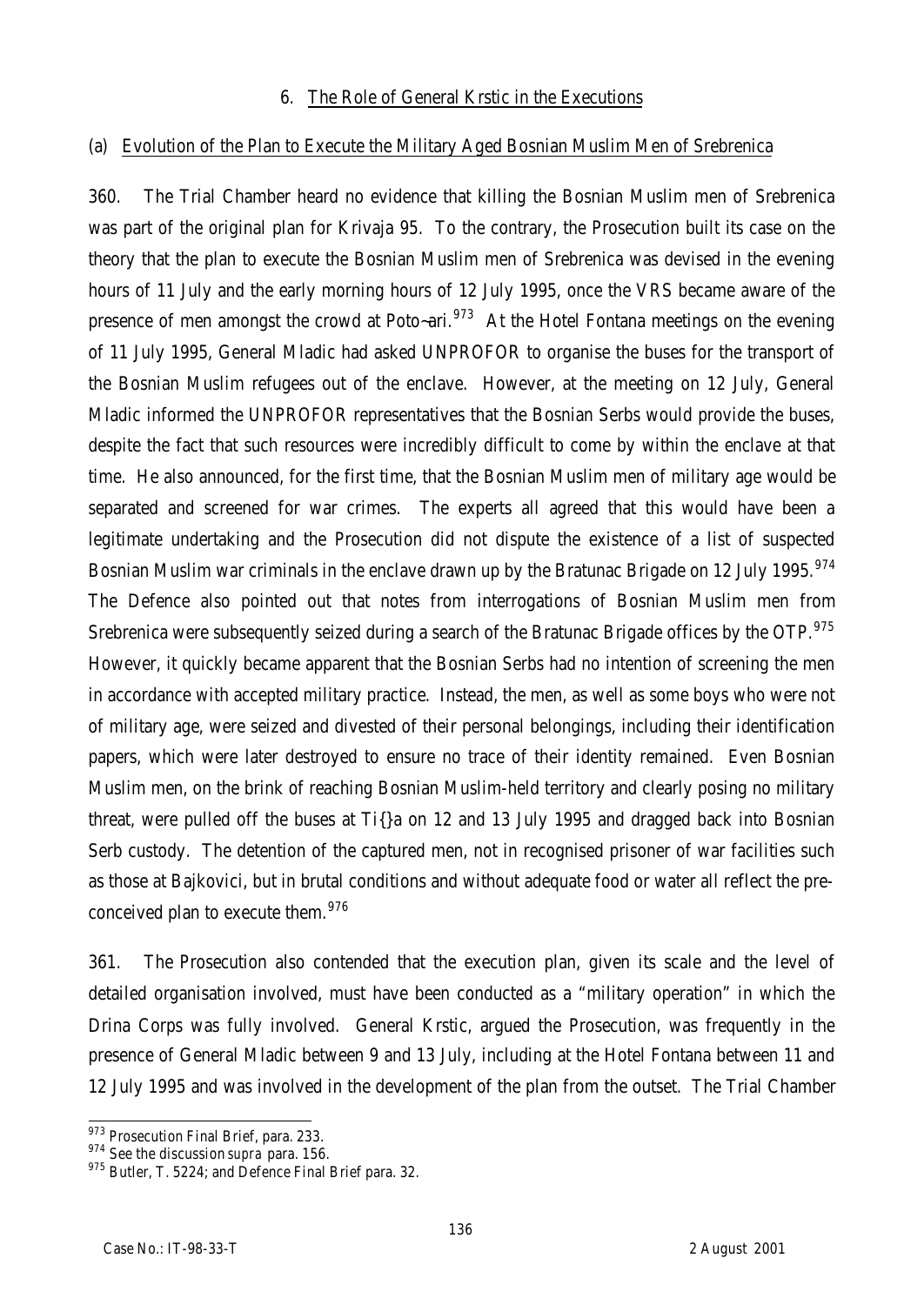does not accept this argument. Whereas there is ample direct evidence showing that General Krstic was involved in organising matters relating to the transportation of the Bosnian Muslim women, children and elderly out of Poto~ari, there is no corresponding evidence showing him involved in making arrangements for the executions. He was not seen or heard giving any orders that could be construed as arranging the detention sites, guards, blindfolds, ligatures or other matters relating specifically to the executions. To the contrary, during this period, General Krstic was engaged as the Commander for the operation at @epa, which was due to start on 14 July 1995. He had plans of attack to devise, troops to marshal and a new forward command post to establish. The fact that General Krstic, along with several units of the Drina Corps, was concentrating on @epa just as the plan for the Srebrenica executions went into operation, suggests that the plan to kill the Bosnian Muslim men was not conceived as a military operation to be primarily implemented by the Drina Corps. Further, it is undisputed that non-Drina Corps units, such as the  $10<sup>th</sup>$  Sabotage Detachment, were brought into the area to participate in the executions. Similarly, it appears that the security unit of the Main Staff was heavily involved in carrying out the crimes and there are indications on the Trial Record that the Drina Corps was not always consulted about what was going on within its zone of responsibility.<sup>977</sup>

362. The Trial Chamber cannot discount the possibility that the executions plan was initially devised by members of the VRS Main Staff without consultation with the Drina Corps Command generally and General Krstic in particular. Nonetheless, the fact remains that the executions were carried out on a massive scale, all within the Drina Corps zone of responsibility. General Krstic was present within the area of the former Srebrenica enclave at least up until the evening of 13 July by which time the first mass executions had already taken place. Between 14 and 19 July 1995 units of the Drina Corps became increasingly involved in the executions. The Trial Chamber has already found that the Drina Corps Command must have known about the plan to execute the Bosnian Muslim men as of the evening of 13 July 1995. The Trial Chamber will now consider the evidence directly relating to General Krstic's developing knowledge about the fate of the captured Bosnian Muslim men and their subsequent execution, and his participation therein.

#### (b) Separation and Mistreatment of the Bosnian Muslim Men in Poto~ari

363. The Trial Chamber has found that General Krstic was in Poto~ari during the afternoon of 12 July 1995. As a result of his presence there and his role in organising the buses, General Krstic

l

<sup>976</sup> Prosecution Final Brief, para. 235-236.

<sup>977</sup> See the discussion *supra* paras. 265.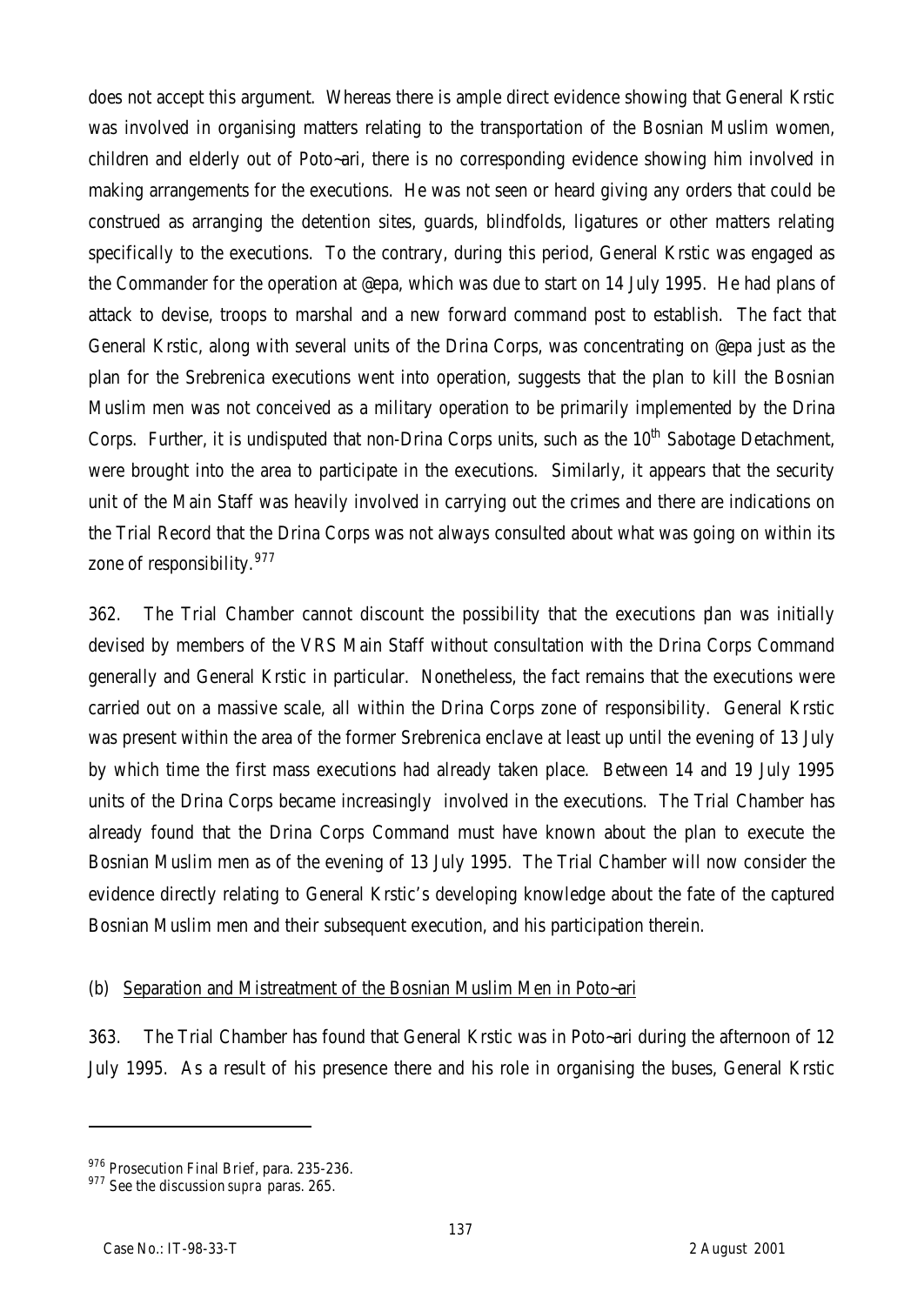must have been aware that the men were not being bussed out along with the women, children and elderly, but instead were separated and detained or transported elsewhere.

364. By the afternoon of 12 July 1995, some of the men were already being bussed out to detention facilities in Bratunac. Buses were diverted from the transportation of the women, children and elderly for this purpose. As the buses left the compound, the men shouted out, begging the UN to do something; it was clear from the manner in which the VRS soldiers were terrorising the Bosnian Muslim men in Poto~ari that their lives were imperilled.<sup>978</sup> However, there is no clear evidence that General Krstic witnessed the men being bussed to Bratunac during the time he was in Poto~ari. Indeed the evidence reveals that General Krstic was present in Poto~ari in the early afternoon of 12 July 1995. Witness II said the buses had just arrived when he and General Krstic were there, giving rise to the possibility that Witness II and General Krstic had departed by the time the bussing of men to Bratunac commenced. However, given his principal role in organising the buses and overseeing the transportation of the women, children and elderly, he must at least have been informed that buses were being diverted for the purpose of transporting the men to Bratunac.

365. Eyewitnesses placed General Krstic in the vicinity of the White House where the Bosnian Muslim men were detained. In the afternoon of 12 July 1995, Colonel Kingori, alarmed at reports that Bosnian Muslim men were being taken behind the White House and shot, asked General Mladic to explain the situation. In an effort to allay his fears, General Mladic took Colonel Kingori to the White House. When they arrived, Colonel Kingori saw General Krstic and other VRS officers there. 979

366. Given his physical presence close to the White House, on the afternoon of 12 July 1995, the Prosecution also asks the Chamber to infer that General Krstic must have been aware that Bosnian Muslim men were being taken out and shot in the vicinity. Colonel Kingori heard single shots not far from the White House on that day.<sup>980</sup> Indeed, Colonel Kingori said that, when he went to the White House with General Mladic to investigate allegations about the shootings, General Krstic was at the White House. This might suggest that General Krstic had also been at the White House earlier when the shootings that prompted Colonel Kingori's investigations had occurred. Once again, however, the evidence as to the timing of the shootings and the presence of General Krstic near the White House was far from precise. It is clear from the Trial Record that the situation at the White House and indeed the compound generally, deteriorated as the day wore on. It is also clear

 $\overline{a}$ <sup>978</sup> See the discussion *supra* para. 159.

<sup>979</sup> Kingori, T. 1844-1846, 1848.

<sup>980</sup> Kingori, T. 1853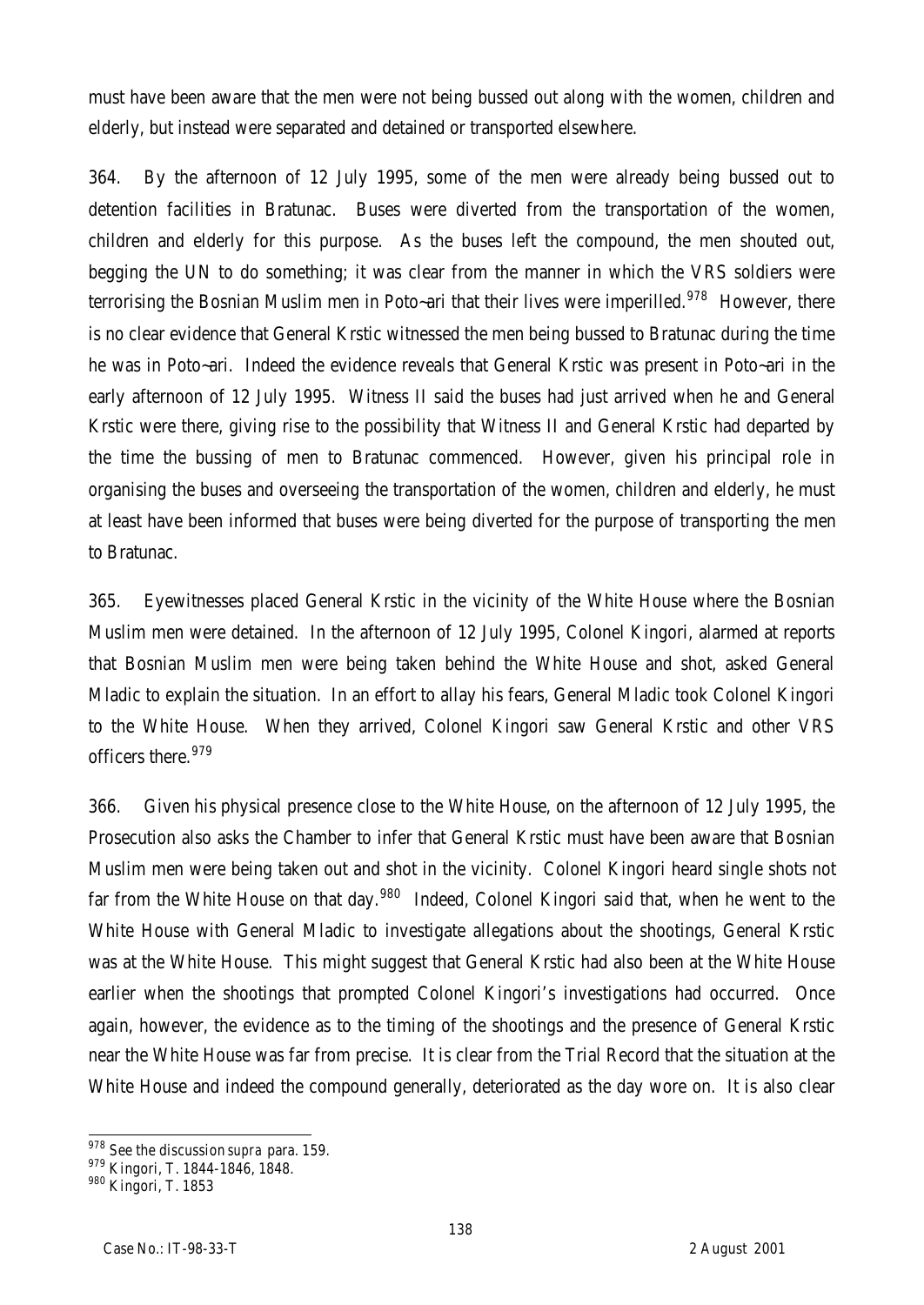that General Krstic was in Poto~ari early in the afternoon of 12 July 1995. None of the witnesses directly testified that they saw General Krstic at the White House at the time these acts occurred. Consequently, the Trial Chamber is unable to conclude, beyond a reasonable doubt, that General Krstic necessarily knew about these shootings.

367. However, the Trial Chamber is satisfied that, from his presence at the White House, General Krstic must have known the segregated men were being detained in terrible conditions and were not being treated in accordance with accepted practice for war crimes screening. General Krstic must have realised, as did all the witnesses present in and around the compound that day, that there was a terrible uncertainty as to what was going to happen to the men who had been separated. Certainly, General Krstic took no steps to clarify with General Mladic or anyone else what the fate of the men would be.

# (c) Separation of the Bosnian Muslim Men in Ti{}a

368. As the buses carrying the Bosnian Muslim women, children and elderly to Kladanj reached Ti{}a, they were stopped and further screening was carried out for men who had managed to escape the net in Poto~ari. A witness recounted how he was taken from the bus at Ti{}a on 13 July 1995 and spent the rest of the day detained in a school building. In the evening hours, he was taken out, with about 22 other men, for execution, but managed to survive.<sup>981</sup>

369. An intercepted conversation, at 1305 hours on 12 July 1995, reveals that General Krsti} was giving orders to Drina Corps units to secure the road from Vlasenica up toward Ti{}a where the civilians were disembarking.<sup>982</sup> The fact that General Krstic had been involved in issuing orders to Drina Corps units about securing this stretch of the road gives rise to an inference that he must have known the men were being taken off the buses at Ti{}a. The Trial Chamber agrees with Mr. Butler that the likelihood of General Krstic being unaware that men were being separated at this point was "rather low". Further, the Chief of Staff of the Mili}i Brigade and troops from his unit were present at the Ti{}a screening site upon orders from the Drina Corps Command.<sup>983</sup> Mr. Butler went further and argued that, by implication, the Drina Corps Command, including General Krstic, must have known about the executions plan.<sup>984</sup> The Trial Chamber does not agree. Certainly, it is clear that General Krstic must have known the men were being separated at Ti{}a and taken to detention sites, but whether he also had direct knowledge, at that point, that their ultimate fate would be execution has not been established beyond a reasonable doubt.

 $\overline{a}$ <sup>981</sup> Witness D T. 1260-1298

<sup>982</sup> P 446; and Butler T. 4838-4839.

<sup>983</sup> See the discussion *supra* paras. 217.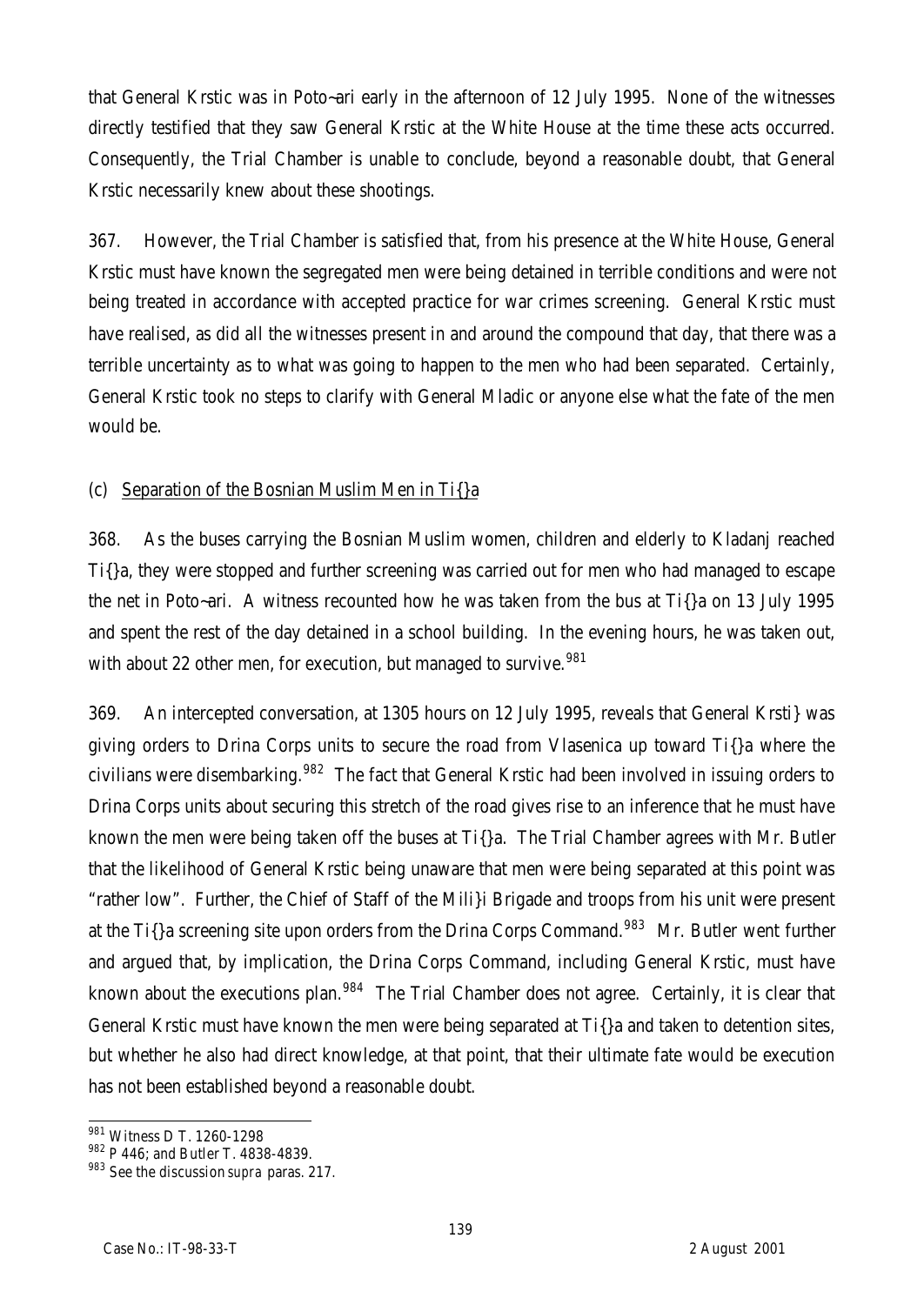### (d) The Bosnian Muslim Column and the Capture of Prisoners

370. General Krstic said that he learned of the breakthrough of the Bosnian Muslim column in the direction of Tuzla on the evening of 12 July 1995, when he arrived at the Drina Corps Command Post in Vlasenica.<sup>985</sup> However, according to General Krstic, he heard nothing of the capture of Bosnian Muslim civilians from the column during the entire week of 13-20 July 1995.<sup>986</sup> This claim is not plausible in light of the evidence presented to the Trial Chamber.

371. There is substantial evidence showing that General Krstic was kept fully informed of the developments relating to the movement of the Bosnian Muslim column. A conversation was intercepted on 12 July 1995 at 1156 hours in which the Drina Corps Command informed that Bratunac Brigade that "they are moving towards Konjevic Polje."<sup>987</sup> During the course of the conversation, the officer from Bratunac indicated that General Krstic was there with him and then told the Command that he was putting General Krstic on the line to speak to them. The presence of General Krstic at the Bratunac Brigade Headquarters, during this conversation, is consistent with the fact that the meeting General Krstic attended at the Hotel Fontana in Bratunac had concluded around this time. Similarly, in a conversation intercepted at 1345 hours on 12 July 1995, involving the duty officer at the Drina Corps Command, the participants spoke of matters related to the Bosnian Muslim column and then General Krstic came on the line.<sup>988</sup> This is further evidence that General Krstic was at the scene when information regarding the column was coming in to the Drina Corps and that he must have been informed of all relevant developments thereto.

372. In the early morning hours of 13 July 1995, the Drina Corps Command received an intelligence report prepared by the Zvornik Brigade. The Zvornik Brigade expressly reported that Bosnian Muslims in the column were "fleeing in panic, without any control, in groups or individually and giving themselves up to the MUP/Ministry of the Interior/ or the VRS/Republika Srpska Army."<sup>989</sup> On 13 July 1995, the contents of this report were subsequently forwarded to, among others, General Krstic personally.<sup>990</sup>

<sup>984</sup> Butler, T. 5011.

<sup>985</sup> Krstic, T. 7392.

<sup>986</sup> Krstic, T.7392.

<sup>987</sup> P 508.

<sup>988</sup> P 509. See also P 510 (intercepted conversation dated 12 July 1995 at 1440 hours in which two unidentified participants discuss the movement of the column and at the end of the conversation General Krstic came on the line looking for Krsmanovic.). 989 P 878.

<sup>990</sup> P 739.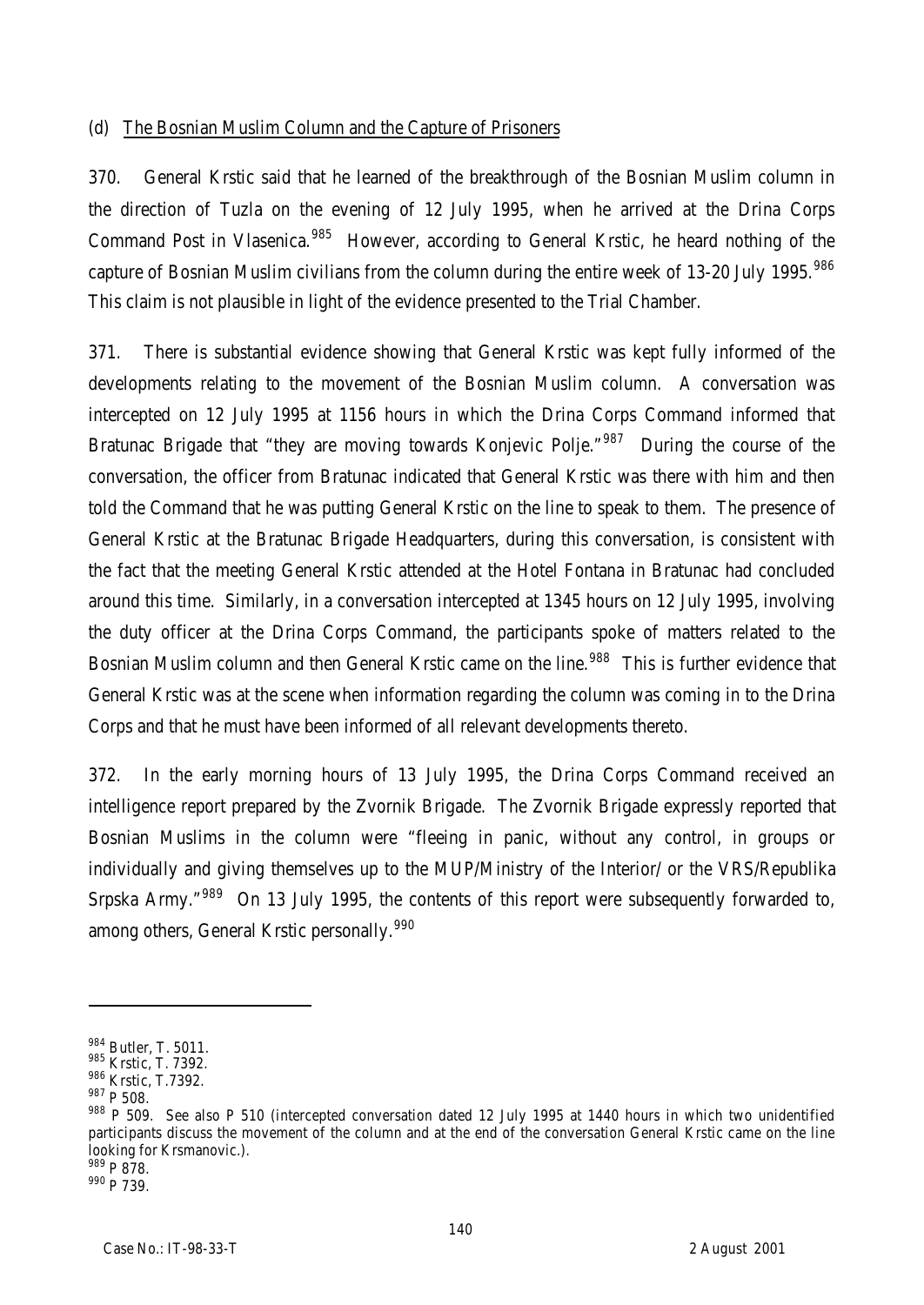373. General Krstic was included in the chain of command on a series of other communications about the column. First, on 13 July 1995, General Gvero from the Main Staff issued his order to the Drina Corps, regarding measures to block the column.<sup>991</sup> The order was sent to the Drina Corps Command, including the FCP. General Gvero directed the Drina Corps to use all available manpower in "discovering, blocking, disarming and capturing" Bosnian Muslims and to place them in "suitable premises", where they could be guarded by small forces, and to report immediately to the Superior Command". Although General Krstic testified that he did not receive this order signed by General Gvero,<sup>992</sup> he accepted that he did receive an order from General @ivanovi} that, in large part, reproduced the order General Gvero sent on 13 July 1995.<sup>993</sup> General Krstic maintained that this was the first information he received that "people were being captured."<sup>994</sup> Another document, dated 13 July 1995, reveals that the Drina Corps Command Intelligence and Security section sent a document to, *inter alia*, General Krsti} personally at the Pribicevac FCP, analysing the movement of the column out of Srebrenica and towards Tuzla. <sup>995</sup> Again, General Krstic said this could not have reached the FCP at Pribicevac, as the communications facilities there were already disbanded by the time this document was sent.<sup>996</sup> Regardless of whether the Pribicevac FCP had already been disbanded by this time, these documents demonstrate that General Krstic was included in the chain of command for reporting matters relating to the Bosnian Muslim column. Furthermore, the Trial Chamber is satisfied that, even if the Pribicevac FCP had been disbanded by this time, General Krstic would have promptly received the communications addressed to him there. Defence Witness DB testified that, if a communication could not be delivered, steps would be taken, depending on the urgency of the communication, to deliver it to the recipient by other means, such as courier. In the case of urgent communications, the sender would be notified if the communication had not been delivered within two hours.<sup>997</sup> The whereabouts of the Bosnian Muslim column was one of the most pressing issues facing the Drina Corps Command on 13 July 1995. In fact, General Krstic testified that he considered the 28<sup>th</sup> Division, whose whereabouts were unknown following the takeover of Srebrenica, as a potential threat to the ongoing military operations of the Drina Corps in the region, particularly those being conducted at @epa.<sup>998</sup> At the meeting at the Bratunac Brigade Headquarters on 11 or 12 July 1995, Colonel Pandurevi}, the Commander of the Zvornik Brigade,

 $\overline{a}$ <sup>991</sup> P 532.

<sup>992</sup> Krstic, T. 6672.

<sup>993</sup> P 462. Krstic, T. 6672-6673.

<sup>994</sup> Krstic, T. 6300.

<sup>995</sup> P 739.

<sup>996</sup> Krstic, T. 6654.

<sup>997</sup> Defence Witness DB, T. 9293-9295.

<sup>&</sup>lt;sup>998</sup> Krstic, T. 6229, stating "If I were in General Mladi}'s shoes, I would not have issued such an order (for @epa) because we did not know where the 28<sup>th</sup> Division was and what it could do. It would have been much more useful and efficient for the forces that had taken part in the operation in Srebrenica, after their entry into Srebrenica, to go looking for the 28<sup>th</sup> Division, to pursue those units, and to get into contact with them in order to avoid the problems that occurred later and which had serious consequences for the 1<sup>st</sup> Zvornik Brigade and partly for the 1<sup>st</sup> Bira} Brigade."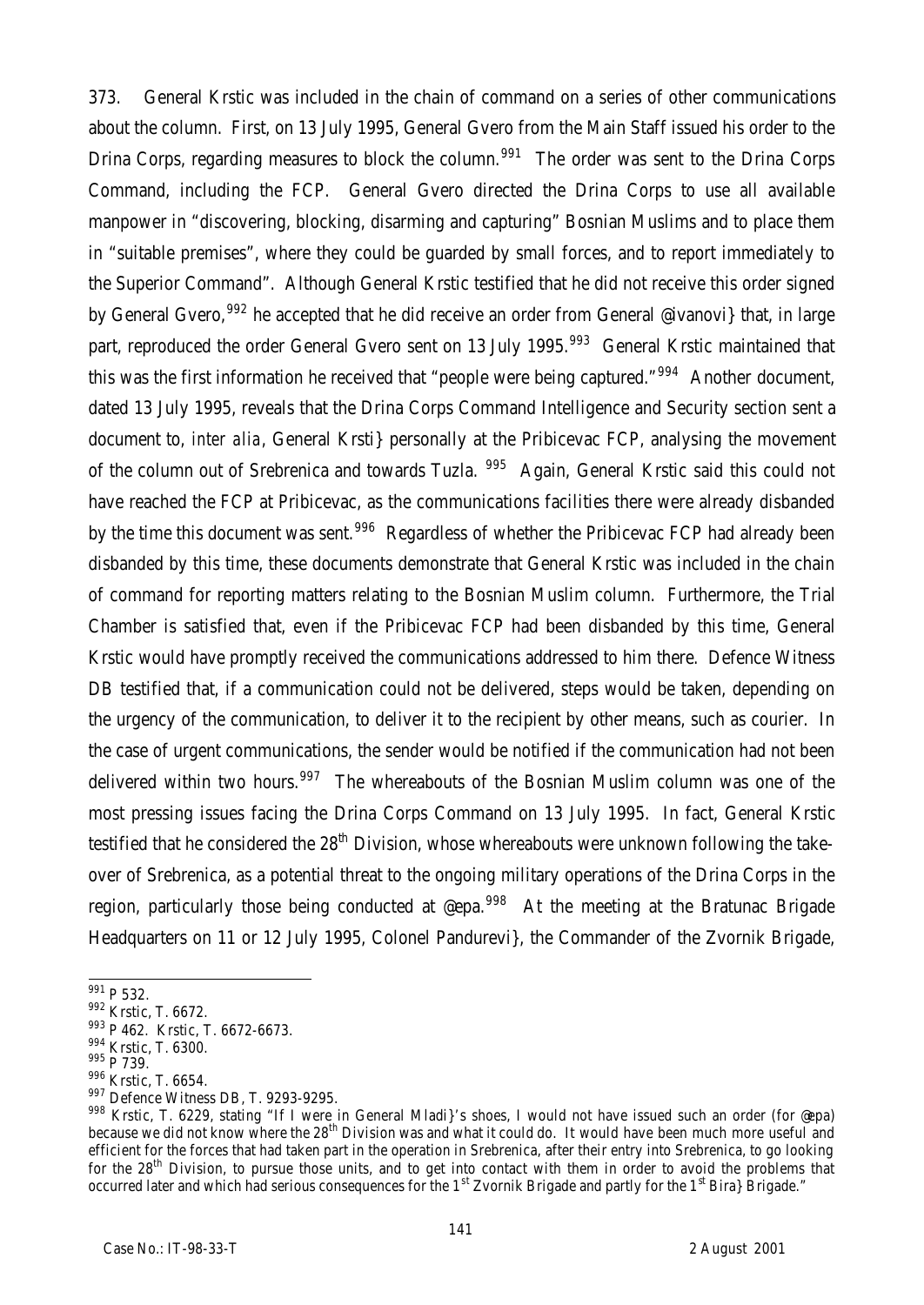raised this issue with General Mladi} as a potential problem for the @epa operation and General Krstic agreed with him.<sup>999</sup> General Krstic therefore had a very compelling reason to remain informed about developments concerning the Bosnian Muslim column that was directly related to his campaign at @epa.

374. One Defence witness testified that, on 13 July 1995, he had a conversation about the Bosnian Muslim column with General Krstic, who expressed the view that the VRS should let the column pass so that the matter could be "ended as it should".<sup>1000</sup> From his reference to letting the column pass, it might be surmised that General Krstic knew that steps were being taken to capture the men from the column or, at the very least, knew this was probable.

375. Witness II testified that, on the day of the ceremony at which General Mladic announced that General Krstic was the new Commander of the Drina Corps (which the Trial Chamber accepts was 13 July 1995), he and General Krstic drove back to the Vlasenica headquarters from Bratunac at about 1500-1600 hours. Their journey took them along the Bratunac, Konjevic Polje, Mili}i, and Vlasenica road.<sup>1001</sup> This is the same road where thousands of Bosnian Muslim men from the column were taken prisoner on 13 July 1995. However, Witness II testified that, although there were some soldiers around, he did not observe anything unusual. Nor did he see any buses with refugees coming from Bratunac.<sup>1002</sup> Nonetheless, even if the evidence as to what General Krstic personally witnessed is unclear, there is compelling evidence that he would have received reports that Bosnian Muslim men from the column were captured along this road, given that units of the Drina Corps were working in close co-operation with other units involved in the capture, such as the MUP brigade commanded by Colonel Borov~anin.<sup>1003</sup> By the evening of 13 July 1995, General Krstic was the Commander of the Drina Corps and it is inconceivable to the Chamber that General Krstic would have been permitted to remain uninformed about the capture of thousands of Bosnian Muslim prisoners along the Bratunac-Konjevic Polje Road, during the course of that day.

376. On the evening of 13 July 1995, General Krsti} issued his order directing units of the Drina Corps to conduct search the area of the former Srebrenica enclave for Bosnian Muslims. By this time, thousands of Bosnian Muslims had already been taken prisoner. The presence of the column in the area would certainly have had an effect on the scope and intensity of the sweep operations contemplated in General Krstic's order. On the basis of his 13 July 1995 search order, <sup>1004</sup> General Krstic was in charge of forces searching the former enclave for Bosnian Muslims from 14 to 17 July

 $\overline{a}$ 

<sup>&</sup>lt;sup>999</sup> Krstic, T. 6203, 6229

<sup>1000</sup> Defence Witness DA, T. 6928- 6929.

<sup>1001</sup> Witness II, T. 9138.

<sup>1002</sup> Witness II, T. 9169.

<sup>1003</sup> See the discussion *supra* paras. 286-287.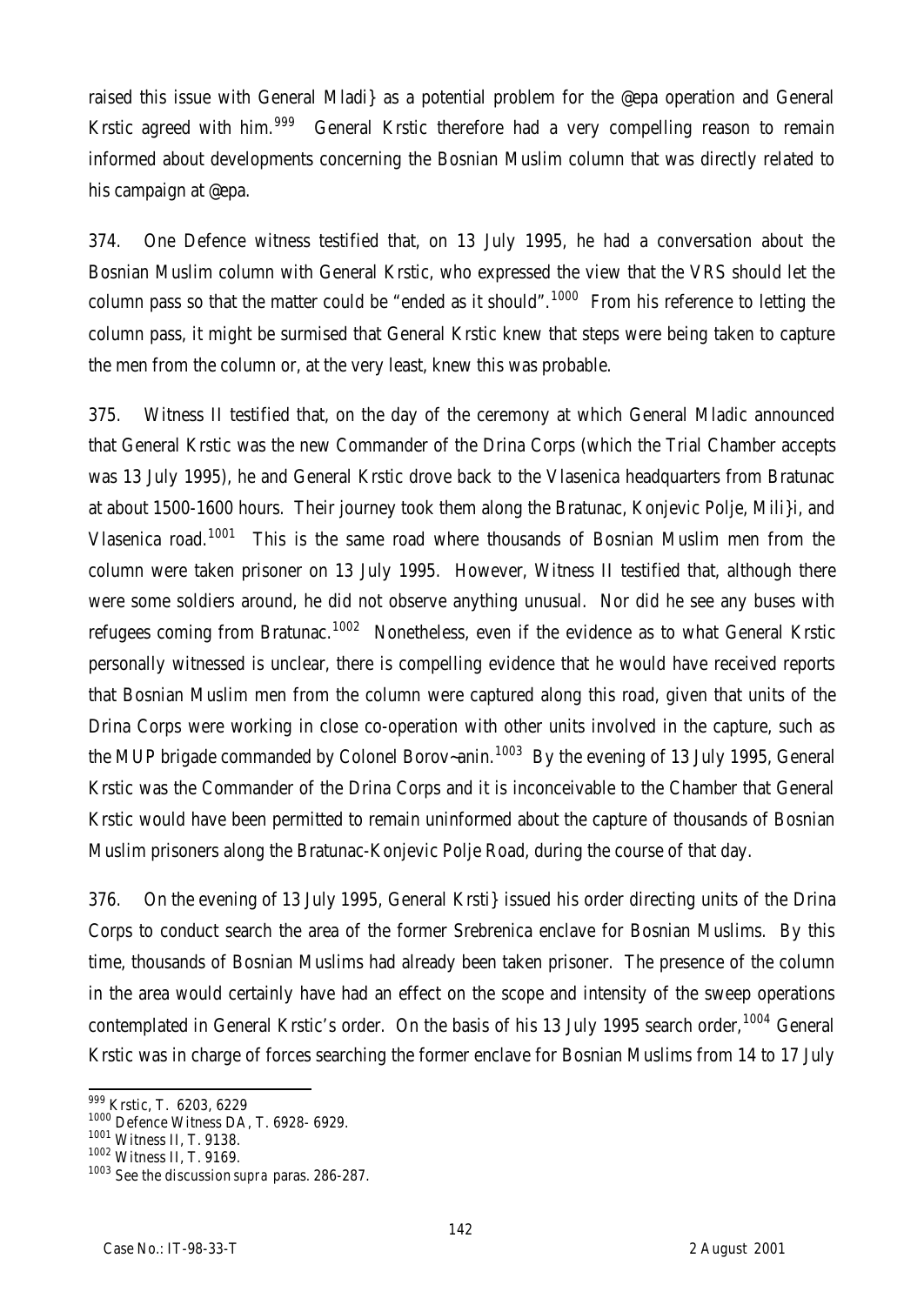1995. Also on the evening of 13 July, General Krstic was heard speaking with Colonel Borov~anin from the MUP who was present along the Bratunac-Konjevic Polje Road that day. In response to General Krstic's inquiry as to how things were going, Colonel Borov~anin informed him that things were "going well."<sup>1005</sup> In short, even if he was mainly focused on marshalling the resources for the attack on @epa, he must have known, by the evening of 13 July 1995, that there were several thousand Bosnian Muslim men being held prisoner in the zone of responsibility of the Drina Corps.

377. In summary, the Trial Chamber finds that General Krstic was fully informed of developments relating to the movement of the Bosnian Muslim column and that he knew, by the evening of 13 July 1995, that thousands of Bosnian Muslim men from the column had been captured by Bosnian Serb forces within his zone of responsibility.

#### (e) General Krstic's Involvement in the Executions

378. There is no evidence that General Krstic was personally present at any of the execution sites. Indisputably, at the time the executions commenced, he was engaged in preparations for the combat activities for @epa, and from 14 July 1995 onwards, in launching the attack itself.

379. Nonetheless, the Trial Chamber has already found that the executions began on 13 July 1995 and, as of that evening, the Drina Corps Command must have known about the plan to execute all of the military aged Bosnian Muslim men in Srebrenica. The Trial Chamber has further found that the Drina Corps Command must have known of the involvement of Drina Corps subordinate units in the mass executions as of 14 July 1995 and, by implication, that the fate of the thousands of Bosnian Muslim men being detained within its zone of responsibility was to be death by execution. Given his position in the Drina Corps Command, first as Chief of Staff and then as Commander from the evening of 13 July 1995, General Krstic must have also known about these matters. By 14 July 1995, General Krstic, in his role as Corps Commander, must have been informed about the participation of his subordinate units in the executions commencing on that date. Although General Krstic was also focusing on @epa during this period, the Chamber does not accept the Defence argument that General Krstic was completely excluded from matters related to the executions. The Trial Chamber now turns to the direct evidence demonstrating that General Krstic had knowledge of, and participated in, the executions.

<sup>1004</sup> P 463.

 $1005$  P 529 (intercepted conversation at 2040 hours on 13 July 1995).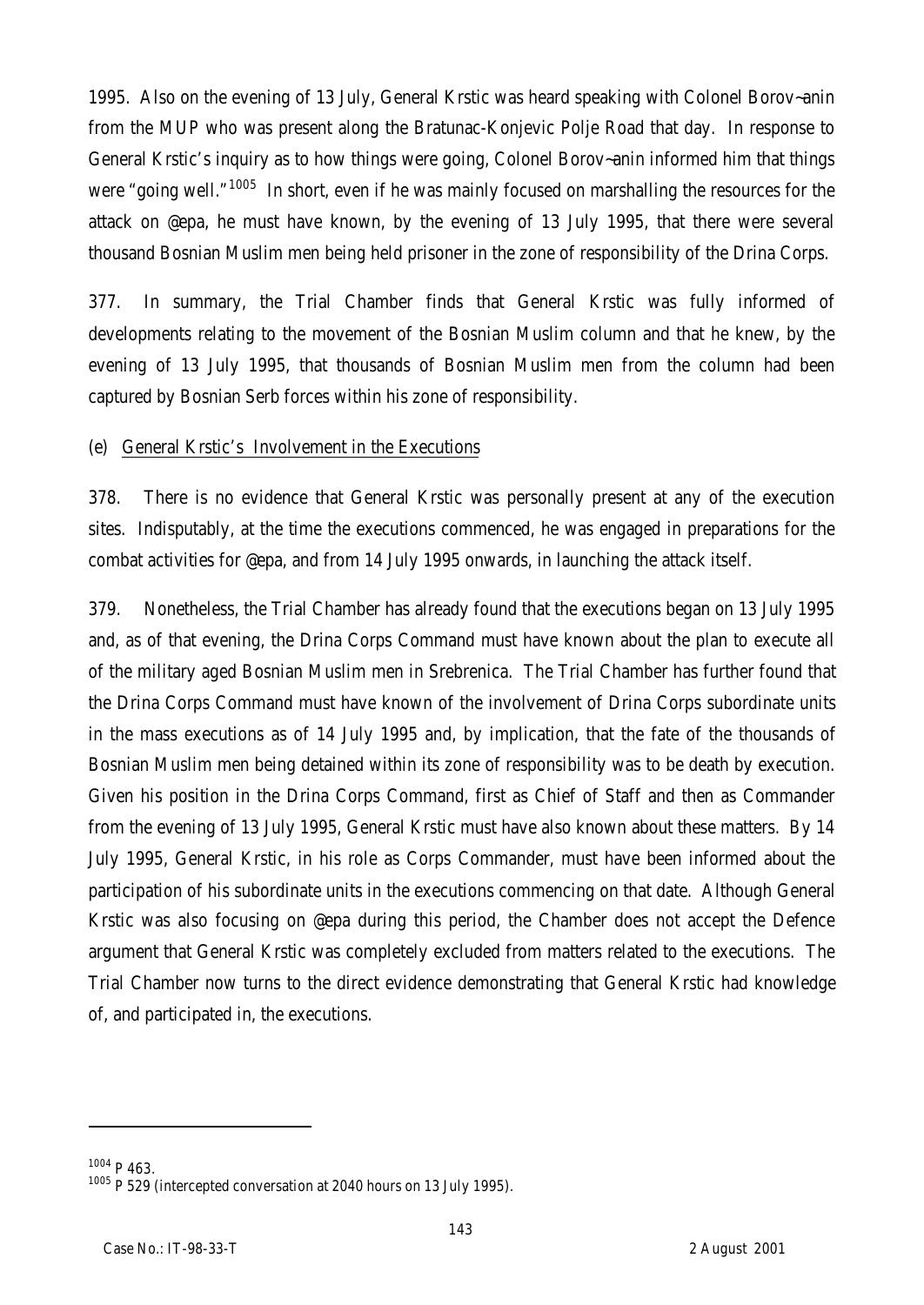# (i) General Krstic and Colonel Beara Discuss the Deployment of Troops to Assist in the Executions: 15 July 1995

380. Just prior to 1000 hours on 15 July 1995, General @ivanovi} was heard in an intercepted conversation with Colonel Beara. Colonel Beara told him that Furtula (believed to be Major Radomir Furtula, the Commander of the 5<sup>th</sup> Podrinje Brigade (also known as the Vi{egrad-Goražde Brigade), a unit of the Drina Corps,<sup>1006</sup> "...didn't give a damn about the commander's order" and had not sent Lukic's intervention platoon.<sup>1007</sup> Colonel Beara then asked General @ivanovic to assist with organising replacement personnel but General @ivanovi} informed Colonel Beara that he could no longer arrange for that and advised him to call extension 385.<sup>1008</sup> A few minutes later at around 1000 hours, a conversation was intercepted, during which General Krstic was heard talking to Colonel Beara.<sup>1009</sup> A Bosnian Muslim interception officer of the ABiH recorded the following:

#### (Colonel Ljubo BEARA-General Krstic)

- B: General, FURTULA didn't carry out the boss's order.
- K: Listen, he ordered him to lead out a tank, not a train.
- B: But I need 30 men just like it was ordered.
- K: Take them from NASTIC OR BLAGOJEVIC, I can't pull anybody out of here for you.

B: But I don't have any here. I need them today and I'll give them back tonight. Krle, you have to understand. I can't explain it like this to you.

- K: I'll disturb everything on this axis if I pull them out, and a lot depends on him.
- B: I can't do anything without 15 to 30 men with Boban INDI].
- K: Ljubo, this/line/is not secure.
- B: I know, I know.
- K: I'll see what I can do, but I'll disturb a lot. Check down with NASTIC and BLAGOJEVIC.
- B: But I don't have any. If I did, I wouldn't still be asking for the  $3<sup>rd</sup>$  day.
- K: Check with BLAGOJEVIC, take his Red Berets.

B: They're not there, only 4 of them are still there. They took off, fuck 'em, they're not there any more.

- K: I'll see what I can do.
- B: Check it out and have them go to Drago's.
- K: I can't guarantee anything.
- B: Krle, I don't know what to do any more.

 $1007 P 472.$ 

 $\overline{a}$ <sup>1006</sup> Butler, T. 4903, Butler Report, para. 9.13.

<sup>1008</sup> See the discussion *supra* para. 323.

<sup>&</sup>lt;sup>1009</sup> P 478.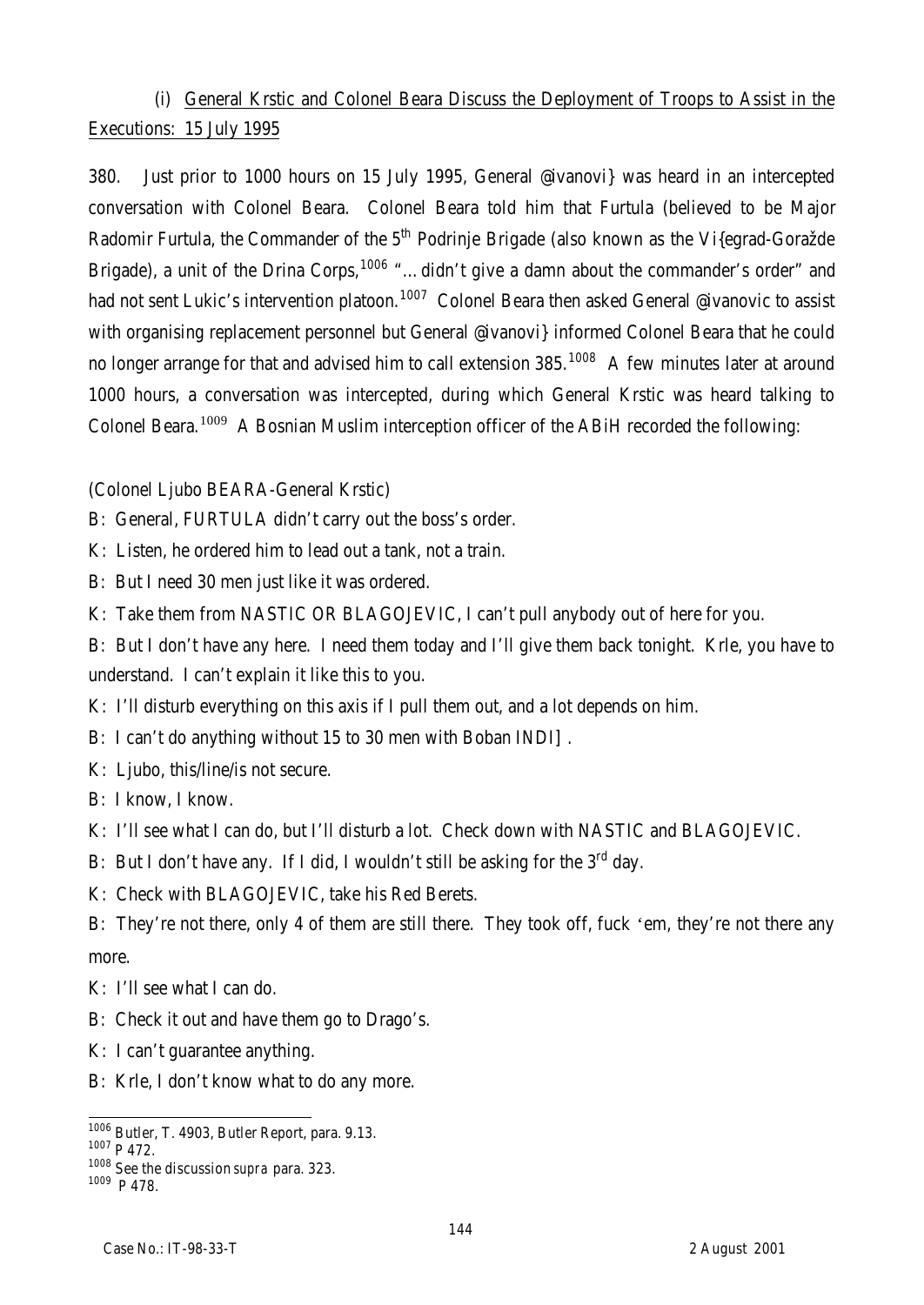K: Ljubo, then take those MUP/Ministry of Interior/guys from up there.

B: No, they won't do anything, I talked to them. There's no other solution but for those 15 to 30 men with INDI]. That were supposed to arrive on the 13<sup>th</sup> but didn't.

K: Ljubo, you have to understand me, you guys fucked me up so much.

B: I understand, but you have to understand me too, had this been done then, we wouldn't be arguing over it now.

K: Fuck it, now I'll be the one to blame.

B: I don't know what to do. I mean it, Krle. There are still 3,500 parcels that I have to distribute and I have no solution.

K: Fuck it, I'll see what I can do.

Two other Bosnian Muslim interceptors recorded this same conversation. One of the records is a partial transcript reflecting the very beginning of the conversation, in which both General Krstic and Colonel Beara fully reveal their identities as they attempted to establish contact with each other.<sup>1010</sup> The other version is a complete transcript that does not differ materially from the one outlined above.<sup>1011</sup>

381. As can be seen from this transcript, Colonel Beara repeated the comment he had previously made to General @ivanovi} that "Furtula didn't carry out the boss's order" and that he needed thirty men. Although the language used is somewhat cryptic, General Krstic knew what Colonel Beara was talking about, as had General @ivanovi} in the conversation that took place just before. Thus both the new and the old Drina Corps Commanders knew about the prior "boss's order" to send thirty men with Boban Indi} three days earlier on 13 July 1995.<sup>1012</sup> The executions commenced on 13 July 1995, which supports an inference that these thirty men, who did not arrive, were to have been utilised in connection with this criminal activity. In their absence, Colonel Beara was urgently seeking assistance from General Krstic to assemble the men he needed.

382. General Krstic's initial reluctance to provide any men for Colonel Beara is consistent with the fact that, by this time, units from the Zvornik Brigade had been withdrawn from @epa and sent back to address the urgent situation in their zone of responsibility.<sup>1013</sup> General Krstic directed Colonel Beara to check with "Nastic" (probably Major Nastic, the commander of the Mili}i Brigade) and "Blagojevic" (probably Colonel Blagojevic, the Commander of the Bratunac Brigade). General Krstic advised Colonel Beara to take some of "Blagojevic's Red Berets". The Bratunac

 $\overline{a}$ <sup>1010</sup> P 474.

<sup>1011</sup> P 475.

<sup>&</sup>lt;sup>1012</sup> Defence Witness DB testified that Boban Indi} was a member of the Višegrad Brigade (a subordinate unit of the Drina Corps) and that Indi} was present during the @epa operation. Defence Witness DB, T. 7274.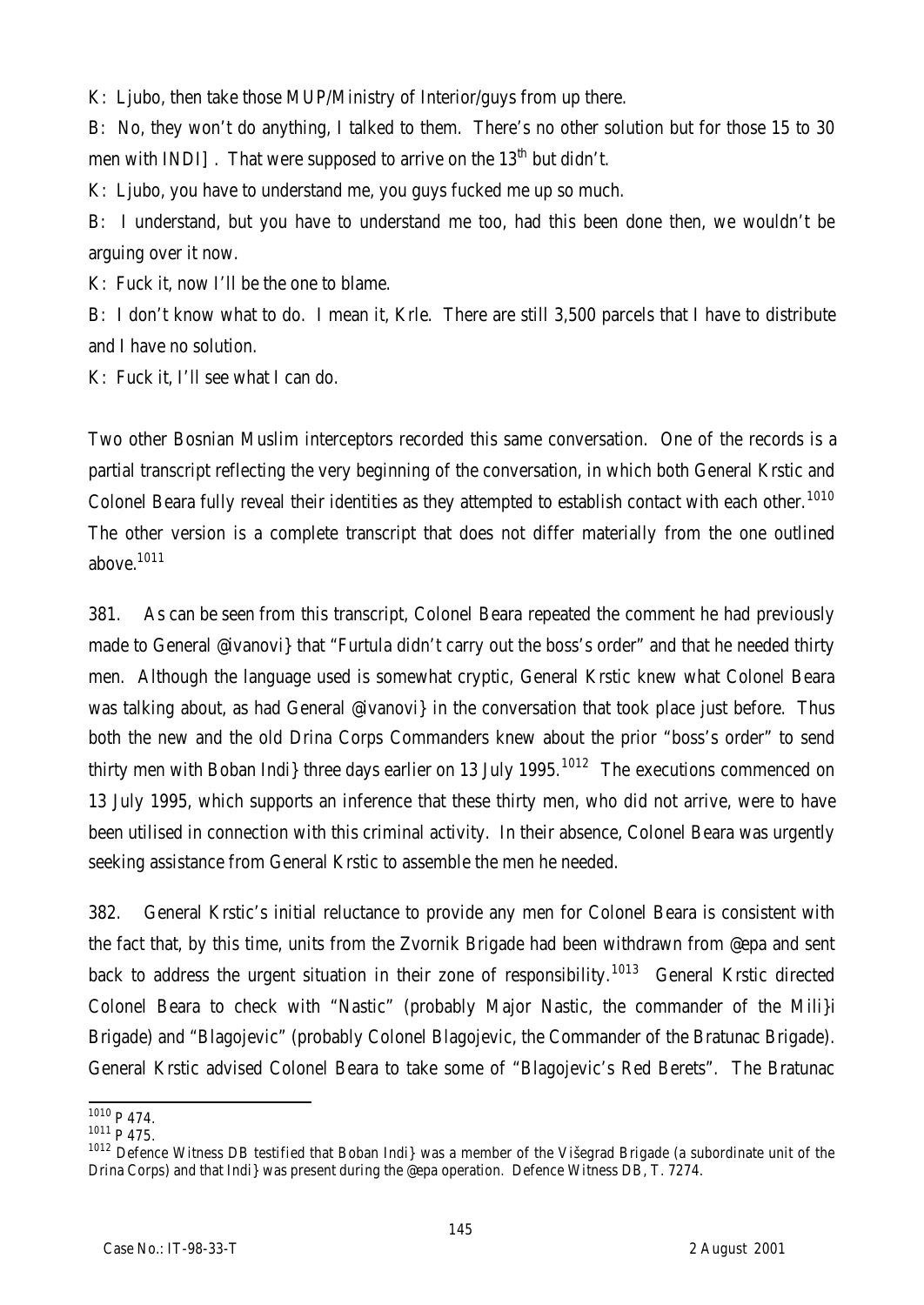Brigade did indeed have a reconnaissance platoon called the "Red Berets".<sup>1014</sup> Most critically, Colonel Beara said that he still had "3500 parcels" to "distribute" and had "no solution". He asserted that he would only need the additional troops for a few hours and could return them by the evening. General Krstic then made a commitment to help Colonel Beara, saying "I'll see what I can do".

383. The Prosecution has persuasively argued that "parcels" was a code name for Bosnian Muslims and that "distribute" was a code for killing them.<sup>1015</sup> Several intercepts, recorded throughout the period of July 1995, reveal that VRS officers expressed concern about discussing matters related to the Bosnian Muslim prisoners over the telephone, and so the use of code words on this occasion is not surprising.<sup>1016</sup> (In this very conversation, General Krstic warned Colonel Beara that the line was not secure.) During an intercepted conversation on 14 July 1995 at 2102 hours, Major Jokic, duty officer of the Zvornik Brigade, spoke to Colonel Beara and told him that the "Superior Command" urgently needed him. He then said there were "big problems with the people, I mean, with the parcel."<sup>1017</sup> In another intercepted conversation, later that same evening at 2227 hours, Major Joki} said to a person who was identified as General Vilotic:

…Obrenovic is really engaged to the maximum. We all are, believe me. This packet has done most to ruin us…and since this morning we have been reporting on the number of people, well…well, so..<sup>1018</sup>

General Vilotic cut Major Joki} off at that point, saying he did not want to discuss it. A conversation intercepted on 2 August 1995 at 1240 hours, between General Krstic and Colonel Popovi}, provides a further example of the use of the term "parcel". Colonel Popovi} asked General Krstic whether a person called "Cica" was on his way towards Colonel Popovi}, and General Krstic confirmed that he was. Colonel Popovic then said "(h)e went up there because we had some parcels, to check what they know".<sup>1019</sup> General Krstic replied "Good". The Chamber heard evidence that Bosnian Muslim prisoners were still being taken within the Drina Corps zone of responsibility throughout this period.<sup>1020</sup> This supports an inference that by "parcels" the VRS were referring to people, specifically Bosnian Muslim prisoners from whom information could be

<sup>1013</sup> See the discussion *Infra* paras. 388-399.

<sup>1014</sup> Krstic, T. 6727.

<sup>&</sup>lt;sup>1015</sup> Prosecutor's opening statement T. 483.

<sup>1016</sup> P 364/1 (14 July 1995, tab 9) (conversation dated 14 July 1995 at 2102 hours); P 364/1 (14 July 1995 tab 10) (conversation dated 14 July 1995 at 2227 hours); P 364/1 (14 July 1995 tab 12) (conversation dated 14 July 1995 at 2241 hours); P 364/2 (15 July 1995 tab 1) (conversation dated 15 July 1995 at 0818 hours); and P 364/2 (17 July 1995 tab 14) (conversation dated 17 July 1995 at 2030 hours).

<sup>1017</sup> P 559.

<sup>&</sup>lt;sup>1018</sup> P 561. The Prosecution was unable to explain who General Vilotic is or his role in the events. See Butler Report, para. 7.66.

<sup>&</sup>lt;sup>1019</sup> P 851. See also P 850, being a copy of the original record of the conversation from the notebook of interceptions).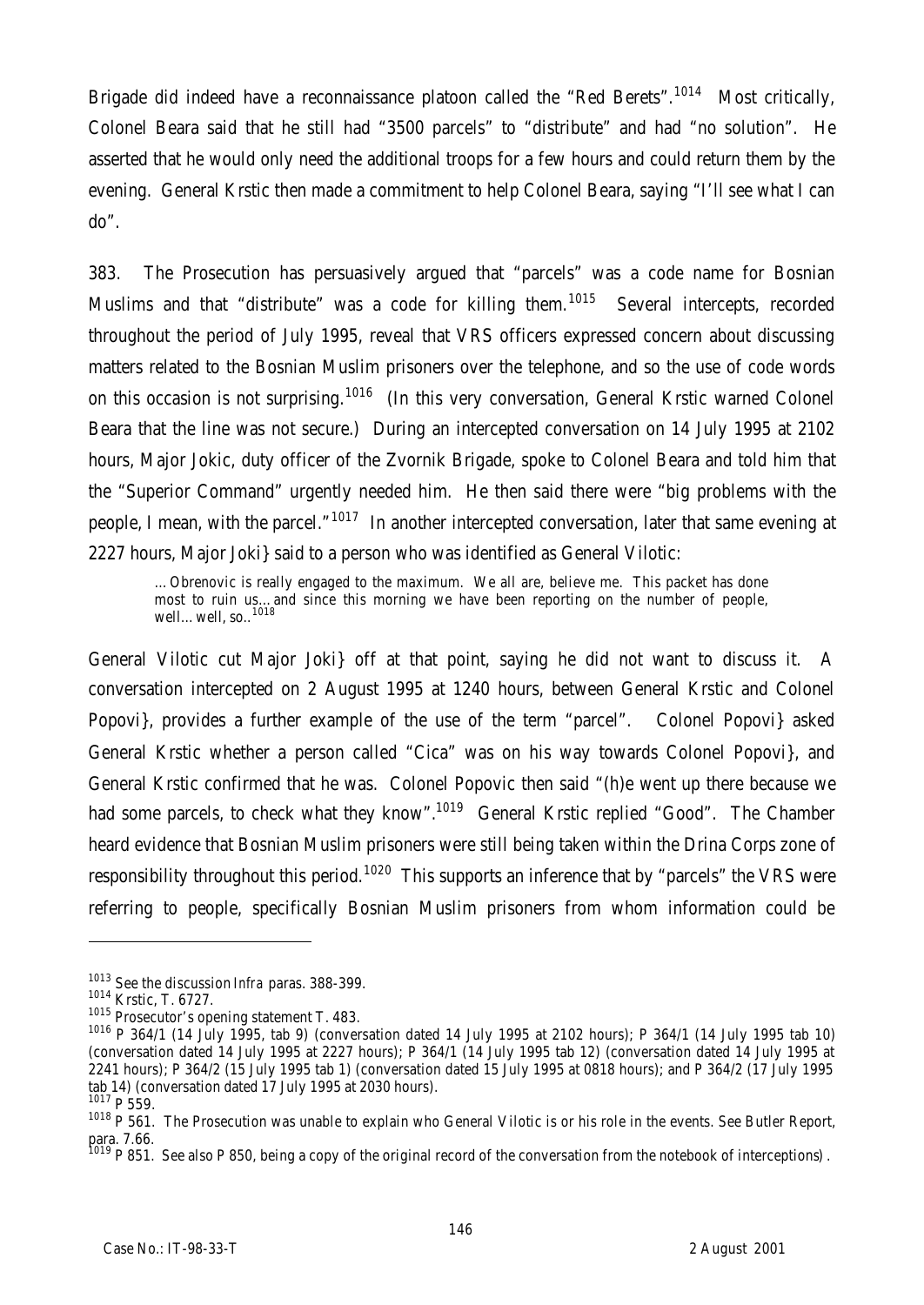obtained and that General Krstic was well aware of this. These intercepted conversations strongly support an inference that VRS personnel were using the word "parcel" as a code name for the Bosnian Muslim prisoners.

384. The conversation between General Krstic and Colonel Beara on 15 July 1995 is critical. Although the language itself is indirect, viewed in the context of what was happening on all fronts in the Drina Corps area of responsibility, the Trial Chamber concludes that the subject matter of this conversation was the executions. Both the Prosecution and the Defence agreed that Colonel Beara was fully involved in the killings.<sup>1021</sup> Further, this conversation occurred in the middle of the period in which the executions were carried out. Mr. Butler pointed out that it took place after the mass executions at Orahovac and Petkovci Dam, but before the executions at the Branjevo Farm, Kozluk and the Pilica Dom.<sup>1022</sup> In addition, Colonel Beara mentioned that he would only need the men for a few hours and would return them at the end of the day. This indicates a short and discreet assignment rather than the deployment of men for combat.

385. Revealingly, General Krstic did not attempt to provide an alternative meaning for this conversation, but rather denied that it had ever taken place, or indeed that he ever had a conversation with Colonel Beara between 13 and 17 July 1995. The Bosnian Muslim interceptors recorded that, during the course of the conversation, General Krstic referred to Colonel Beara by his first name of "Ljubo". General Krstic said that he never addressed officers from a superior command by just a name without mentioning the rank.<sup>1023</sup> The Trial Chamber rejects this explanation and finds that, at the time this conversation took place on 15 July 1995, General Krstic knew the executions were occurring and that he undertook to assist Colonel Beara in obtaining the necessary personnel to carry them out. This intercepted conversation does, however, support the notion that the Main Staff was primarily directing the executions, albeit calling upon the resources of the Drina Corps Command. This is apparent both from Colonel Beara's involvement and also the reference General Krstic made to the fact that "you guys fucked me up so much", which would appear to be a reference to the Main Staff, to which Colonel Beara belonged.

386. During the intercepted conversation, General Krstic had suggested that Colonel Beara approached the Commander of the Bratunac Brigade about getting the men needed for the

<sup>&</sup>lt;sup>1020</sup> In fact, the Trial Chamber heard that, as late as October 1995, the Bratunac Brigade was continuing to capture Muslim men who were trying to remain in the area near their houses. See P 712; and Butler, T. 5239, 5369. <sup>1021</sup> Krstic, T. 6737 <sup>1022</sup> Butler T. 4910.

<sup>1023</sup> Krstic,T. 6726-6727.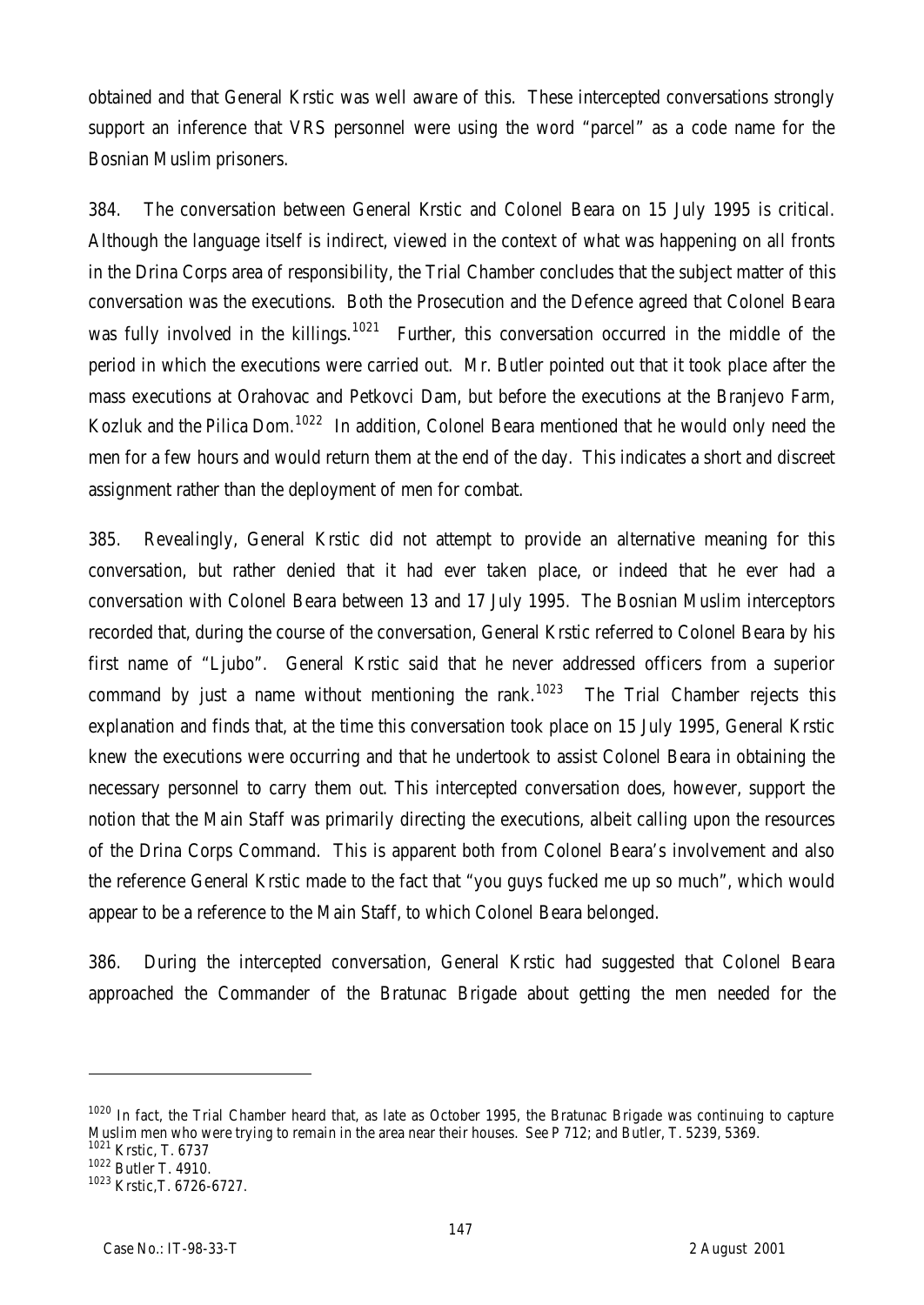executions and had personally undertaken to try to assist Colonel Beara in this regard.<sup>1024</sup> Subsequently, on 16 July 1995, men from the Bratunac Brigade arrived to assist members of the  $10<sup>th</sup>$  Sabotage Detachment with the executions at Branjevo Farm.<sup>1025</sup> The Chamber has also found that these men from Bratunac left the Branjevo Farm execution site at the conclusion of the killings and proceeded immediately to the Pilica Dom execution site.<sup>1026</sup>

387. The Trial Chamber finds that, on the morning of 15 July 1995, Colonel Beara asked General Krstic for additional men to help with the execution of Bosnian Muslim prisoners being carried out in the Drina Corps zone of responsibility. General Krstic undertook to assist Colonel Beara with obtaining the men required to carry out the execution of Bosnian Muslim men. General Krstic raised the possibility that men from the Bratunac Brigade could be used, undertook to arrange that and then men from that Brigade subsequently arrived to assist with the Branjevo Farm executions on 16 July 1995.

#### (ii) The Recall of Colonel Pandurevi} and the Zvornik Brigade from @epa: 15 July 1995

388. The @epa operation commenced on the morning of 14 July 1995.<sup>1027</sup> General Krstic testified that, on that same day, he received a call from General @ivanovi} who requested the urgent return of Colonel Pandurevi}, the Commander of the Zvornik Brigade, and parts of his unit. General Krstic testified that General @ivanovi} simply said the situation in the area of the Zvornik Brigade was very complex and uncertain and that General @ivanovi} gave no further details.<sup>1028</sup> General Krstic further testified that, in the afternoon hours of 14 July 1995, sometime around 1800 hours, he received a call from the Chief of Staff of the Zvornik Brigade, Major Obrenovi}, who submitted the same request.<sup>1029</sup> On the night between 14 and 15 July 1995, Colonel Pandurevi} pulled his units out of @epa and organised a march towards Zvornik, his primary area of responsibility.<sup>1030</sup> According to his testimony, General Krstic learned nothing further about the events in Zvornik that had provoked this transfer of troops, namely the intensive battle being waged against the Bosnian Muslim column and the simultaneous arrival of thousands of Bosnian Muslim prisoners into the Zvornik Brigade zone of responsibility. When questioned about this, General Krstic said that the withdrawal of Colonel Pandurevi} and the Zvornik Brigade did not impact upon the operation at @epa and he therefore had no reason to inquire into the matter further.<sup>1031</sup> This

 $\overline{a}$ 

<sup>1024</sup> Further confirmation that men from Bratunac were sent to assist in the executions is found in P 622, discussed *Infra* paras. 401-402.

<sup>1025</sup> See the discussion *supra* paras. 240.

<sup>1026</sup> See the discussion *supra* paras. 246-248.

<sup>&</sup>lt;sup>1027</sup> See Defence Witness DC, T. 7449.

<sup>1028</sup> Krstic, T. 6253,-6254.

<sup>1029</sup> Krstic, T. 6745-6747.

<sup>1030</sup> Krstic, T .6744.

<sup>1031</sup> Krstic, T. 6777-6778.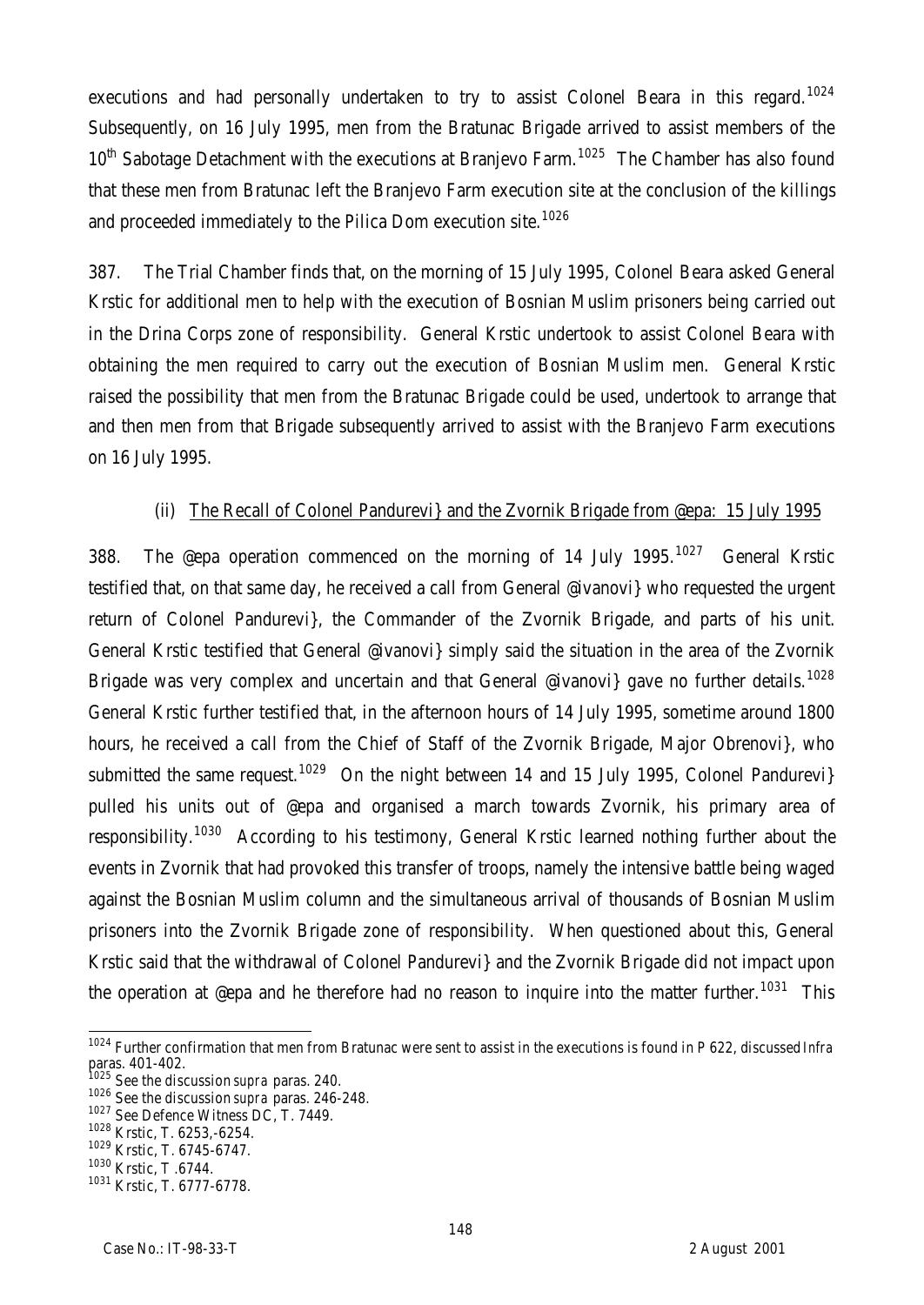contrasts with the statement General Krstic made to the OTP in an interview on 18 February 2000, where he stated that, on the evening of 14 July 1995, the Zvornik Brigade Chief of Staff reported to him that the front lines of the Zvornik Brigade zone of responsibility had been broken through.<sup>1032</sup>

389. At 1925 hours on 15 July 1995, Colonel Pandurevi}, who had then been back in his zone of responsibility for about one day, sent an Interim Combat Report to the Command of the Drina Corps, discussing the threat posed to the Zvornik Brigade by the Bosnian Muslim column. Colonel Pandurevi} stated that:

An additional burden for us is the large numbers of prisoners distributed throughout schools in the brigade area, as well as obligations of security and restoration of the terrain… This command cannot take care of these problems any longer, as it has neither the material nor other resources. If no one takes on this responsibility, I will be forced to let them go.<sup>1033</sup>

At this time on 15 July 1995, the prisoners held at Orahovac and the Dam had already been executed and, for the most part, buried. The prisoners in Pilica and those who were later killed at Kozluk, were still alive.

390. It is clear from this Interim Combat Report that Colonel Pandurevi} knew about the prisoner situation in his area of responsibility by 15 July 1995. He was concerned about the diversion of Zvornik Brigade resources from combat with the  $28<sup>th</sup>$  Division in order to meet the demands posed by the presence of the prisoners in his zone. Up until that point the Zvornik Brigade had been assigned tasks relating to the prisoners and Colonel Pandurevi} warned his Command that he would not tolerate the situation any longer.

391. Whether Colonel Pandurevi} also knew that prisoners were being liquidated in his zone at the time he sent his 15 July 1995 Interim Combat Report was the subject of dispute between the parties. General Radinovi} argued that if Colonel Pandurevi} had known about the executions he would not have referred to the prisoners at all in his report to ensure that he did not implicate himself in the crimes.<sup>1034</sup> General Krstic testified that when Colonel Pandurevi} referred to being unable to "take care of these problems any longer", he was referring only to the problem of guarding them.<sup>1035</sup> The defence further maintained that the "burden" referred to by Colonel Pandurevi} was the care and feeding of the prisoners.<sup>1036</sup> However, as the Prosecution pointed out, there is no evidence of the Zvornik Brigade Rear Services Staff taking action to co-ordinate food and water or other essential supplies for a large group of prisoners at this time.<sup>1037</sup> According to the

 $\overline{a}$ 

<sup>&</sup>lt;sup>1032</sup> P 228, p. 24.

 $1033 P 609.$ 

<sup>1034</sup> Radinovi}, T. 7988, 8390-8396.

<sup>1035</sup> Krstic, T. 6738-6739.

<sup>1036</sup> Krstic, T. 6740-6741. See also, Radinovi}, T. 8407-8408.

<sup>1037</sup> Butler Report, para. 7.77.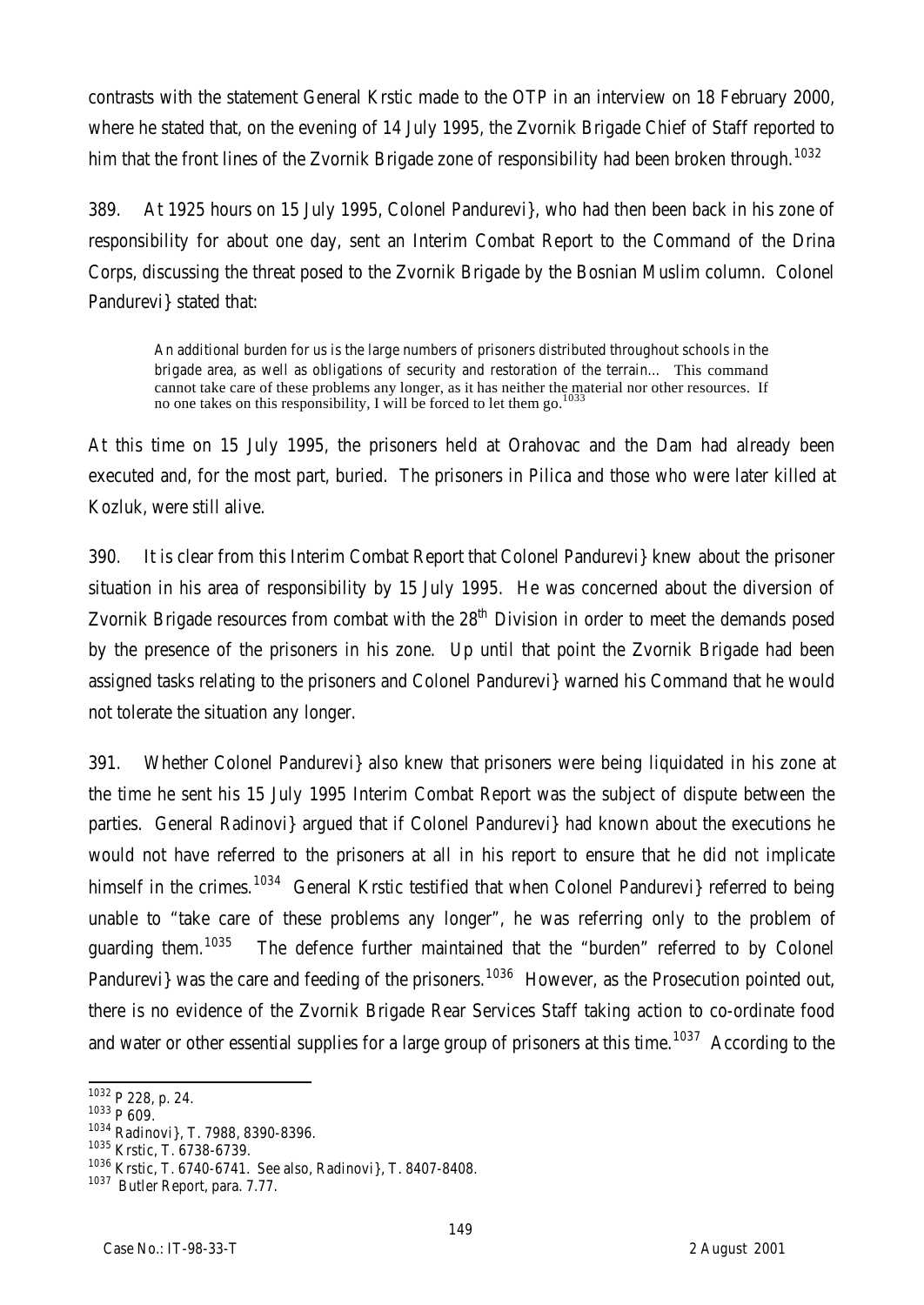Prosecution, when Colonel Pandurevi} wrote of "restoration of the terrain" (or "asanacija terena" as it appears in the original B/C/S version of the document) in his 15 July Interim Combat Report he was referring to burying the bodies of executed Bosnian Muslim prisoners. The Defence disputed this, arguing that it referred only to cleaning up the battlefield when fighting was over.<sup>1038</sup> Mr. Butler accepted that clearing the battlefield to dispose of combat casualties was standard operating practice pursuant to JNA regulations.<sup>1039</sup> However, as Mr. Butler pointed out, it seems unlikely that Colonel Pandurevi} was referring to legitimate battle cleanup activities, as combat with the Bosnian Muslim column was ongoing at this time. It would be a surprising military practice for "asanacija terena" to be carried out in the middle of the hostilities.

392. The Trial Chamber is satisfied that, at the time he wrote his 15 July 1995 Interim Combat Report, Colonel Pandurevi} knew about the ongoing execution of Bosnian Muslim prisoners in his zone of responsibility. On 13 and 14 July 1995, Zvornik Brigade resources were engaged in scouting sites that were subsequently used to detain the prisoners throughout Zvornik. Further, the Chamber has already determined that, on 14 and 15 July 1995, Zvornik Brigade resources were being utilised to assist with the executions at Orahovac and Petkovci Dam.<sup>1040</sup>

393. That Colonel Pandurevi} knew of the executions is consistent with his complaint that vital Zvornik Brigade resources were being diverted into dealing with the prisoners. As Commander of the Zvornik Brigade, Colonel Pandurevi} must have been informed about the deployment of these individuals and resources, given the impact it was having on the ability of the Zvornik Brigade to respond to the threat posed by the Bosnian Muslim column. Moreover, Colonel Pandurevi} obviously considered that he had some control over what was being done with prisoners because he said that, unless he received some assistance, *he* would be forced to let them go. The Chamber also accepts that the Interim Combat Report was written on the assumption that the Drina Corps Command, including General Krstic as Commander, knew about both the prisoner situation and the executions being carried out in the Zvornik Brigade's zone: otherwise such cryptic references would be unintelligible by the Command.

394. General Krstic denied that he ever received the 15 July 1995 Interim Combat Report sent by Pandurevi} at the Kriva~e FCP.<sup>1041</sup> However, as Commander of the Drina Corps, General Krstic would surely have demanded follow-up information, knowing the situation faced by the Zvornik Brigade was so critical. An intercepted conversation on 17 July 1995 at 0615 hours also suggests

 $\overline{a}$ <sup>1038</sup> Radinovi}, T. 8409-8410, 8410-8411.

<sup>1039</sup> Butler, T. 5339-5340.

<sup>1040</sup> See the discussion *supra* paras. 225 and 232.

<sup>1041</sup> Krstic, T. 6736, 6793.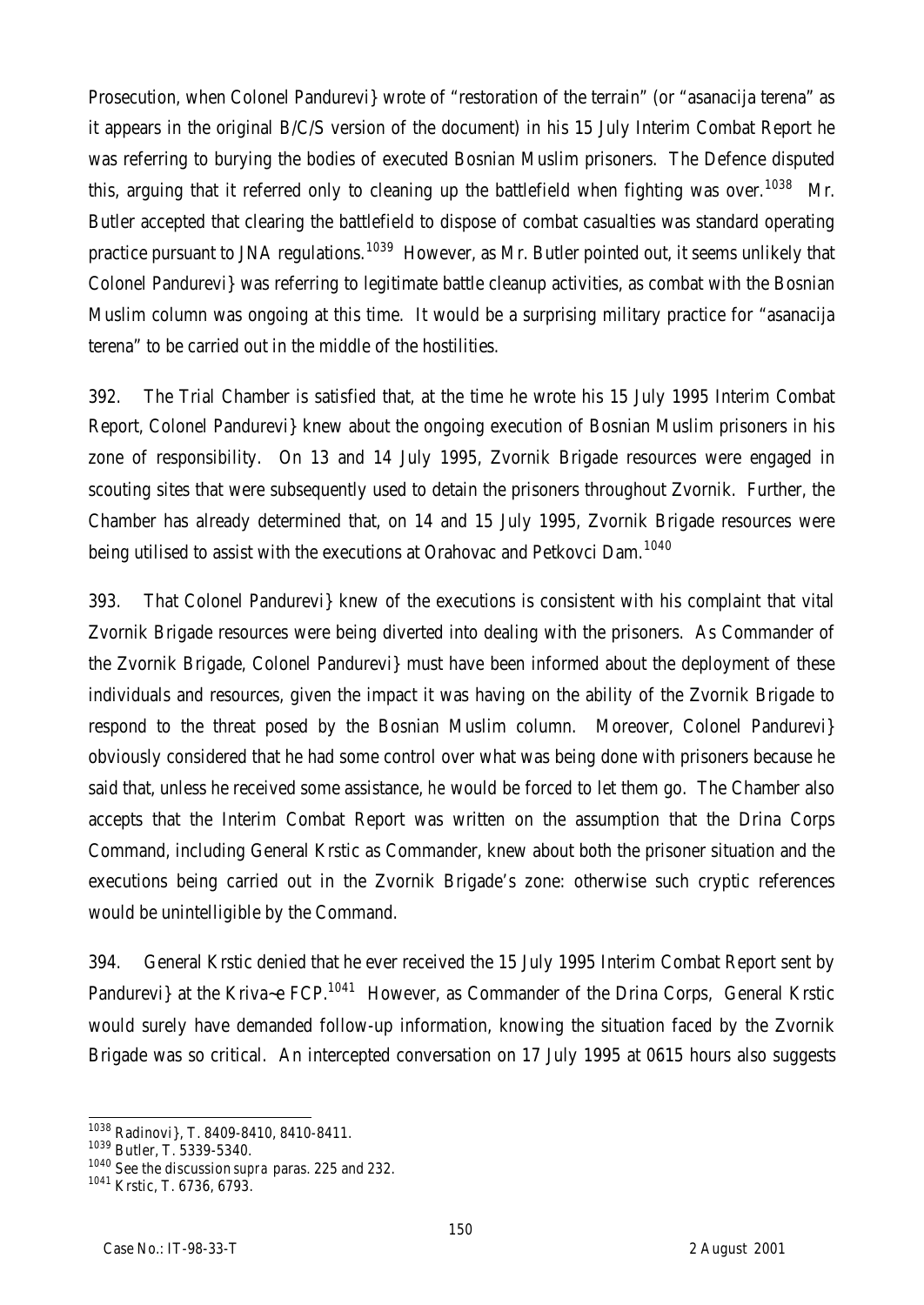that General Krstic received the Daily Combat Reports and Interim Combat Reports sent by Colonel Pandurevi} during this period.<sup>1042</sup>

395. The crisis facing the Zvornik Brigade was also referred to in a 15 July 1995 report from Colonel Milanovi}, the Drina Corps Chief of Anti-Aircraft Defence and previously Chief of Staff of the Bratunac Brigade,<sup>1043</sup> describing the situation in the zone of the Bratunac Brigade, the Mili}i Brigade and the Skelani Separate Battalion. General Krstic accepted he had received this report at the Kriva~e FCP.<sup>1044</sup> Colonel Milanovi} proposed taking "200 or more soldiers from the 1<sup>st</sup> Mili}i Brigade in the direction of Stubli}, besides the SB Skelani, if Pandurevi} settles his situation." Obviously, Colonel Milanovi} believed that General Krstic knew about Colonel Pandurevi}'s "situation", and that General Krstic would understand the reference in his report without further explanation.

396. An intercepted conversation on 16 July 1995 provides a further glimpse that General Krstic was taking steps to remain fully informed of the developing situation of the Zvornik Brigade. At 1602 hours, "Zlatar 01" (a code associated with Drina Corps Commander who by that time was General Krstic) called to speak with "Palma 01" (a code associated with the Commander of the Zvornik Brigade) and, when the Commander of the Zvornik Brigade could not be located, Zlatar 01 left a message for him to call Zlatar 385, an extension associated with General Krstic.<sup>1045</sup>

397. On 18 July 1995, Colonel Pandurevi} sent a further Interim Combat Report about events in the Zvornik Brigade area of responsibility.<sup>1046</sup> This time, the Prosecution and the Defence were in agreement: in this Report Colonel Pandurevi} voiced strong discontent about the crimes that had occurred within his area of responsibility.<sup>1047</sup> Colonel Pandurevi} wrote:

It is inconceivable to me that someone brought in 3,000 Turks of military age and placed them in schools in the municipality, in addition to the 7,000 or so who have fled into the forests. This has created an extremely complex situation and the possibility of the total occupation of Zvornik in conjunction with the forces at the front. These actions have stirred up great discontent among the people and the general opinion is that Zvornik is to pay the price for the taking of Srebrenica.

The Prosecution argued that Colonel Pandurevi} was speaking of the discontent in Zvornik that had resulted from the killings of thousands of Bosnian Muslims in that area. Colonel Pandurevi} was

 $\overline{a}$ <sup>1042</sup> P 650 (intercepted conversation from 17 July 1995 at 0615 hours between General Krstic and Captain Trbi} of the Zvornik Brigade during which General Krstic acknowledged having received a report (which must have been one of the combat reports sent on 16 July 1995) from the Zvornik Brigade. Later in the conversation, General Krstic spoke to Colonel Pandurevi} and discussed whether there were any changes to the report).

<sup>1043</sup> P 537, Butler, T. 4986-498. <sup>1044</sup> P 537, and Krstic, T. 6771.

<sup>&</sup>lt;sup>1045</sup> P 635. See also P 630 (intercepted conversation at 1355 hours on 16 July 1995 in which "Zlatar 1" (the Drina Corps Command) called "Palma 01" (the Zvornik Brigade Command) for a briefing on "what's new for Zlatar 1").  $1046$  P 675.

<sup>1047</sup> Radinovi}, T. 7989.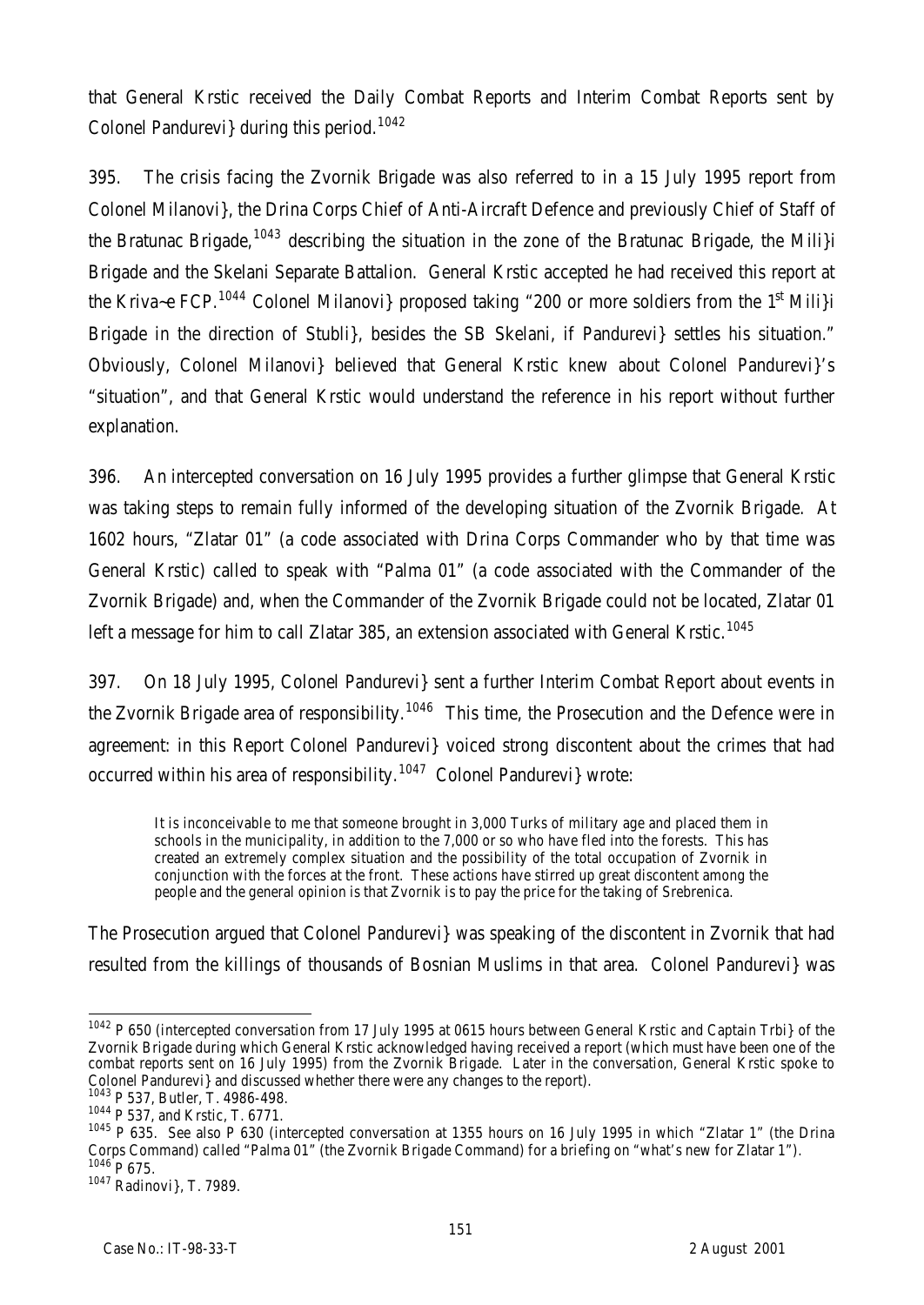angry because his whole area was, as the Prosecution argued, "soaked in Muslim blood".<sup>1048</sup> General Radinovi} agreed with this interpretation.<sup>1049</sup>

398. General Krstic said that the 18 July 1995 Report did not reach him at the FCP.<sup>1050</sup> However, there is strong evidence to the contrary. In an intercepted conversation on 19 July 1995 at 0812 hours,<sup>1051</sup> Colonel Pandurevi} spoke to Colonel Cerovi}, the Drina Corps Assistant Commander for Legal Religious and Moral Affairs, about the losses sustained by the Zvornik Brigade in combat with the Bosnian Muslim column and referred to a report that Colonel Pandurevi} had sent the previous day. This must have been a reference to the Interim Combat Report sent by Colonel Pandurevi} on 18 July 1995, which included information about the casualties suffered by the Zvornik Brigade. Colonel Cerovi} acknowledged receipt of the report and said "(y)es and I presented that to Krstic and wrote him special/report/ based on your interim and daily reports." While General Krstic denied that this intercepted conversation was a reliable piece of evidence, he was at a loss to explain how or why a Bosnian Muslim interceptor could or would have made up these words.<sup>1052</sup> The conversation not only demonstrates that General Krstic received the Interim Combat Report sent by Colonel Pandurevi} on 18 July 1995, but also supports an inference that Colonel Cerovi} was ensuring that all the "interim and daily reports" sent by Colonel Pandurevi} were being forwarded to General Krstic. This would be expected given the pressing situation of the Zvornik Brigade at that time.

399. The Trial Chamber finds that General Krstic knew that the Zvornik Brigade was recalled in order to deal with the dual problems of combat with the column and the presence of thousands of Bosnian Muslim prisoners within his zone of responsibility. In the days following 14 July 1995, General Krstic was kept fully informed about events taking place in the Zvornik Brigade's zone of responsibility. It is beyond belief that, as Commander of the @epa Operation and, more particularly, of the Drina Corps, he did not receive, or demand an explanation as to why troops assigned to the combat operation that he was leading were being withdrawn and deployed elsewhere. Nor does the evidence described above admit of such a remote possibility. The recall of Colonel Pandurevi} and the Combat and Interim Combat Reports Colonel Pandurevi} subsequently sent to the Drina Corps Command, confirm that, by 15 July 1995, General Krstic was well aware of the large number of prisoners distributed throughout the Zvornik Brigade zone of responsibility, as well as the use of Zvornik Brigade resources in connection with the executions.

 $\overline{a}$ <sup>1048</sup> T.8417.

<sup>1049</sup> Radinovi}, T. 8417.

<sup>1050</sup> Krstic, T. 6792-6793.

<sup>1051</sup> P 695.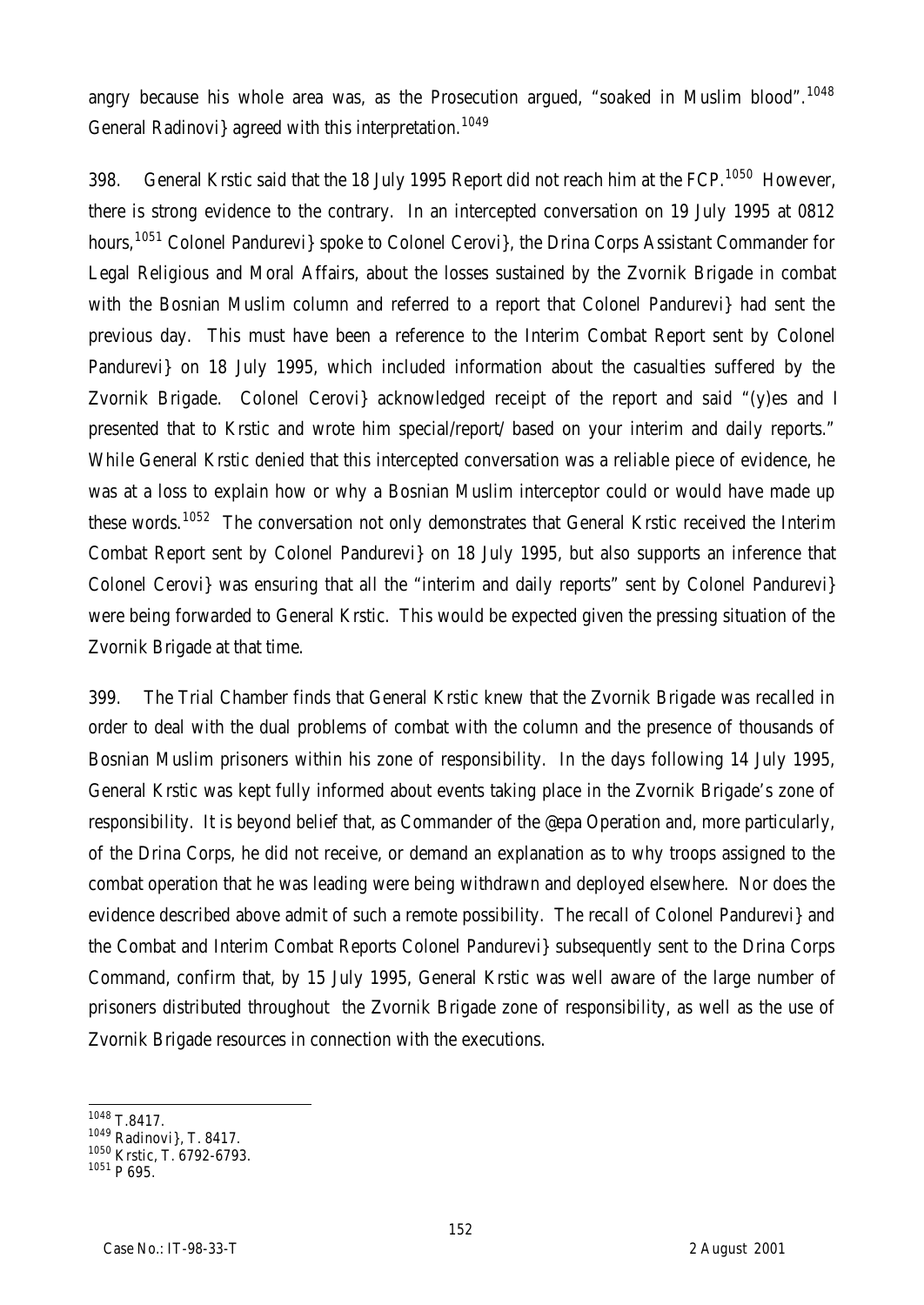#### (iii) Knowledge of Colonel Popovi}'s Activities on 16 July 1995

400. A series of intercepts and documents from 16 July 1995 reveal that Colonel Popovi} was up in the zone of the Zvornik Brigade and that he asked the Drina Corps Command to send diesel fuel to him in Pilica to enable him to continue his "work".<sup>1053</sup> These intercepts are corroborated by Drina Corps records showing the distribution of this fuel to Colonel Popovi}.<sup>1054</sup> This paperwork makes reference to the Drina Corps Command<sup>1055</sup> as the "recipient" of the fuel, which was addressed to Colonel Popovi}, confirming that the Corps Command was fully comprised of the work being carried out by Colonel Popovi}. Given that General Krstic was, by that time, the Corps Commander, he must have known that the fuel had been allocated to Colonel Popovi} to assist with the work he was doing in the Zvornik Brigade zone of responsibility. The involvement of the Corps Command on this issue is consistent with the fact that fuel was immensely scarce in Eastern Bosnia at this time. In the words of Mr. Butler, fuel was "liquid gold".<sup>1056</sup>

401. Also on 16 July 1995, the day after the Colonel Beara/General Krstic intercept, a conversation was intercepted between Colonel Popovi} and a person called Rasi} (an officer within the operations centre of the Drina Corps<sup>1057</sup>) at 2116 hours.<sup>1058</sup> The Bosnian Muslim intercept operator recorded the following:

(*Palma*/code-name) Lt. Col. Vujadin Popovi}-Rasic (OC/Operations Centre/) Lt. Colonel Popovi} asked to be connected with General Krsti} at *Zlatar*/code-name/ and he was not there, he asked to be connected with the OC

- P: Hello, Lt. Col. Popovi} speaking.
- R: Rasi} here, can I help you?
- P: Rale!
- R: Yes?
- P: I was just up there.
- R: Yes.

l

<sup>1057</sup> Butler, T. 5143.

<sup>1052</sup> Krstic, T. 6792-6793.

<sup>1053</sup> See the discussion *supra* para. 242.

<sup>1054</sup> P 619.

<sup>1055</sup> The English version of this document actually translates the BCS reference to "KDK" as "Drina Corps Commander". Elsewhere however, this acronym has been translated as "Drina Corps Command" and the Prosecution did not seek to argue the document referred to the Drina Corps Commander specifically. See *supra* para. 242 and accompanying footnote.

<sup>&</sup>lt;sup>1056</sup> Butler T. 4832. See also P 638 (intercepted conversation from 16 July 1995 showing General Krstic was closely monitoring the Corps fuel resources.)

<sup>1058</sup> P 622.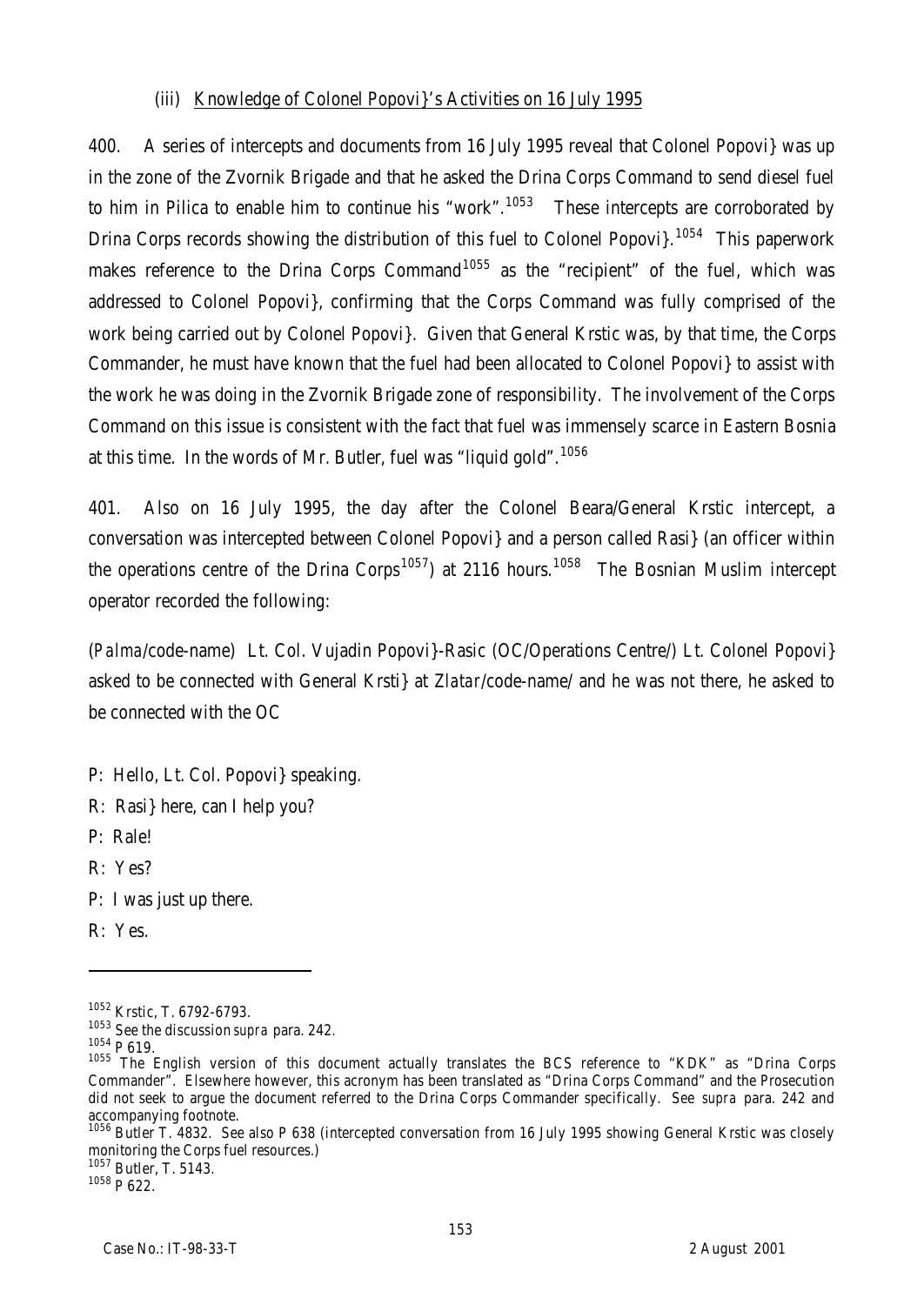- P: I was with the boss personally.
- R: Yes.
- P: Here where I am... you know where I am?
- R: I know.
- P: Well, you got his interim report.
- R: All of it.

P: It's all just like he wrote it…I was there on the spot and was convinced he had received some numbers…well, that's not even important…I'll come there tomorrow so tell the General…I've finished the job.

- R: You finished?
- P: I finished everything.
- R: Good.
- P: I'll come there tomorrow when I'm sure that's all been taken care of, you know.
- R: Good.
- P: After I bring a transport from there.
- R: Right.

P: Well, in general, there weren't any major problems. But up there, there were horrible problems and that thing the commander sent, it was just the right thing.

- R: Good.
- P: Just the thing…horrible…it was horrible.
- R: Listen Vujadin.
- P: What?
- R: Tell me, did anything arrive there now from Vidoje Blagojevi}?
- P: From Vidoje?
- R: Today.
- P: Yes…You mean manpower?
- R: Yes, yes…did anything arrive? Something was supposed to arrive?

P: Yes, it arrived…it's up there…it's up there but it didn't arrive on time and it wasn't brought in on time. And the others who arrived, did arrive, but they were late and so they weren't brought in on time, and that's why the commander who was here had problems.

- R: When exactly did Blagojevi}'s men arrive?
- P: Fuck it, I don't know exactly, now I can't…
- R: I know… the duty officer/as printed/
- P: Maybe the duty officer…here's the duty officer.
- R: Let me talk to him.
- P: OK.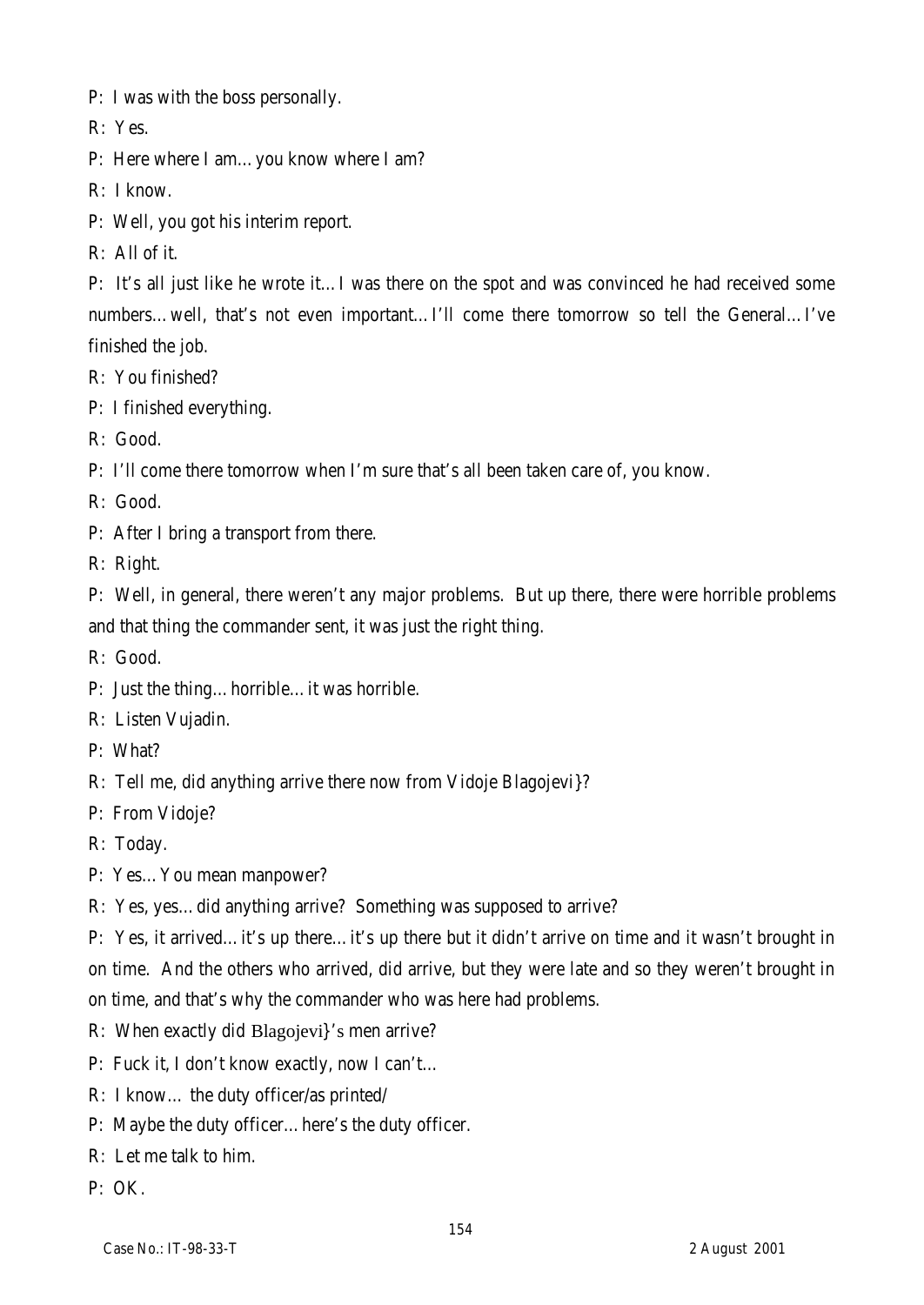- D: Hello!
- R: Hello!
- D: Yes go ahead.
- R: When did Blagojevi}'s men arrive?
- D: From *Badem*/code-name/?
- R: Yes…when did they arrive and how many of them arrived?
- D: I'll call you right back.
- R: OK, find out exactly and call me back.
- D: I will.

Thus Colonel Popovi} was calling from "Palma", the code name for the Zvornik Brigade. Mr. Butler surmised that the reference to Colonel Popovi} being "up there" meant that Colonel Popovi} had just returned from an area north of Zvornik, i.e. the Pilica area,<sup>1059</sup> and that Rasic (and therefore the Drina Corps Command where Rasic was the duty officer) knew this.<sup>1060</sup> In this context. when Colonel Popovi} referred to "the boss", he was likely referring to Colonel Pandurevi} the Commander of the Zvornik Brigade,<sup>1061</sup> and the Interim Combat Report mentioned by Colonel Popovi} was the one sent by Colonel Pandurevi} on 16 July 1995.<sup>1062</sup> Colonel Popovi} referred to the fact that the men from Colonel Blagojevi} (the Commander of the Bratunac Brigade) had arrived. The Trial Chamber has already found that members of the Bratunac Brigade arrived to assist in the Branjevo Farm executions and that they had subsequently participated in the executions at Pilica.<sup>1063</sup> The third participant in the conversation, "D", subsequently linked the men with Badem (the code name of the Bratunac Brigade) further supporting the position that the men being discussed were from the Bratunac Brigade. Consequently, this intercept is further evidence that men were sent from the Bratunac Brigade to assist in the executions on 16 July 1995 following Colonel Beara's request for additional men from General Krstic on the morning of 15 July 1995.

402. In light of the fact that Colonel Popovi} initially asked for General Krstic, the Trial Chamber finds the "General" subsequently referred to is also General Krstic. The Trial Chamber is also persuaded, having regard to the timing of the conversation that "the job" Colonel Popovi} referred to was the criminal activity in the Pilica area that had taken place on 16 July 1995.<sup>1064</sup> It is clear from the statements Colonel Popovi} made during the course of the conversation, that Colonel Blagojevi}'s men had arrived late. This is consistent with the testimony of Mr. Erdemovi} that

 $\overline{a}$ <sup>1059</sup> Butler, T. 5144.

<sup>1060</sup> Butler, T. 5144.

<sup>1061</sup> Butler, T. 5144.

<sup>1062</sup> Butler, T. 5145.

<sup>1063</sup> See the discussion *supra* para. 240, 243, 246 and 248.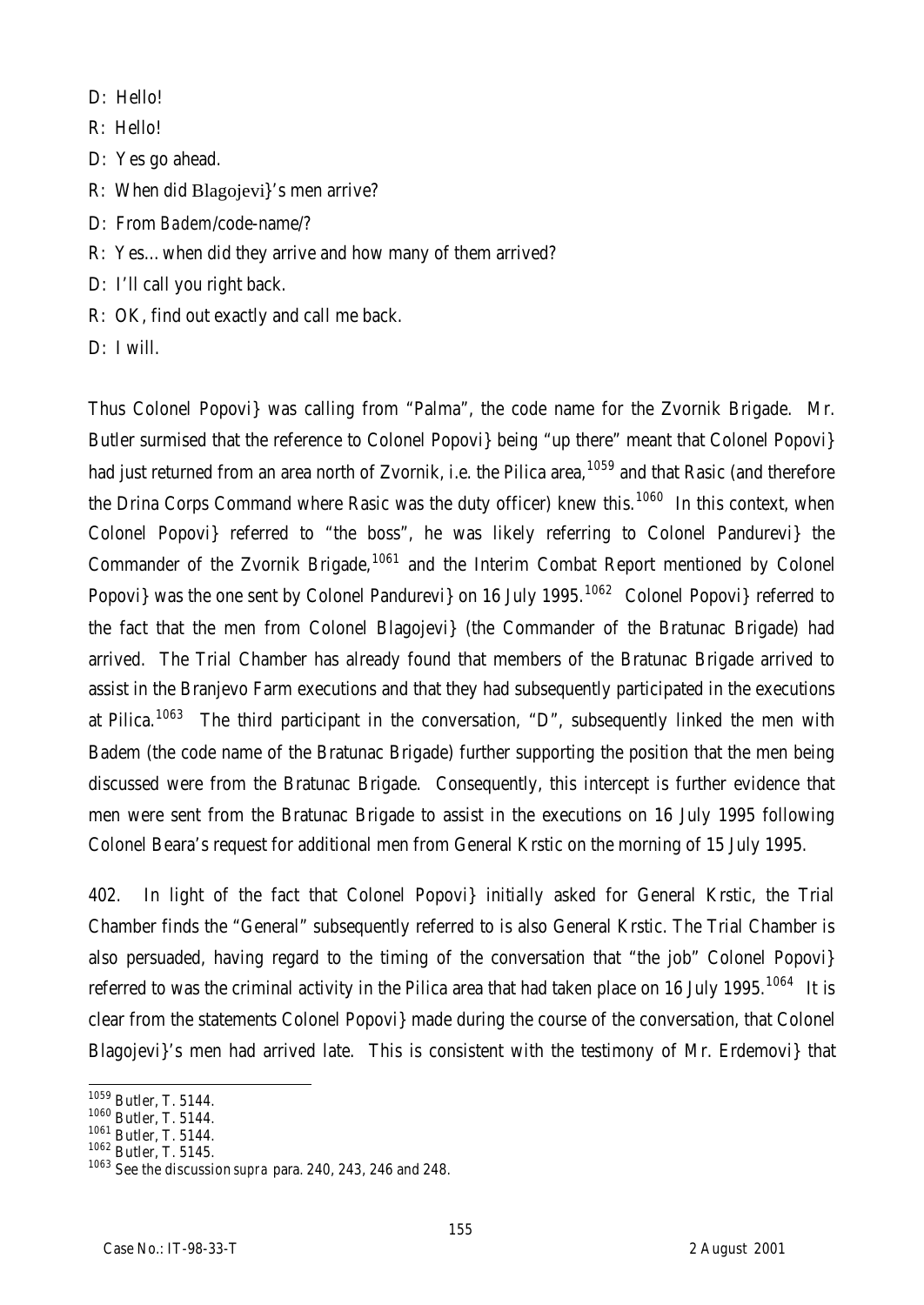soldiers from the Bratunac Brigade arrived mid-way through the executions at Branjevo Farm to assist the 10<sup>th</sup> Sabotage Detachment.

403. Further intercepts taken on 17 July 1995 support a finding that Colonel Popovi} was reporting to the Drina Corps Command and, specifically to General Krstic, about the executions. At 1242 hours on that day, "Zlatar 01" (the code associated with General Krstic as Drina Corps Commander) called Major Golic from the Drina Corps intelligence section looking for Colonel Popovi}.<sup>1065</sup> Major Golic, referring to "Zlatar 01" as "General", informed him that "Popovi} is still in Zvornik, but will be back in the afternoon." "Zlatar 01" then instructed Major Goli} to "…find Popovi}, and have him call the Forward Command Post immediately."<sup>1066</sup> Several hours later Colonel Popovi} was overheard in a conversation during which he stated:

Hello, it's Popovi}…boss…everything's OK, that job is done…everything's OK…everything has been brought to an end, no problems…I'm here at the place…I'm here at the place where I was before, you know…I'm at the base…at the base, the base…Can I just take a little break, take a shower and then I'll think again later...basically, that all gets an "A"...an "A"...the grade is "A", everything's OK...that's it, bye, take care<sup>1067</sup>

Although General Krstic was not expressly identified in the conversation, given the executions that had been completed at this time, the preceding conversation in which General Krstic was seeking a report from Colonel Popovi} and Popovi}'s reference to "boss", the inference is very strong that this conversation recorded Colonel Popovi} reporting to General Krstic about the completion of the executions.

404. The Trial Chamber finds that, as of 16 July 1995, Colonel Popovi} was in contact with General Krstic to report on matters relating to the executions. General Krstic was being informed about what had happened as part of the chain of command for reporting purposes and was supervising and monitoring the activities of his subordinate officers who were participating in the executions.

# (iv) Conversation Between General Krstic and "OA" about the Executions on 20 July

#### 1995

l

405. During his interview with the OTP, on 29 March 2000, "OA" stated that, some time between the point when the Bosnian Muslim population was transported from Poto~ari and 20 July 1995, he heard, informally, stories that killings had occurred following the take-over of Srebrenica.

<sup>1064</sup> Butler, T. 5148.

<sup>1065</sup> P 661.

<sup>1066</sup> See also P 662 (intercept on 17 July 1995 at 1244 hours in which an unidentified subscriber speaks to Captain Trbi} at the Zvornik Brigade and asks that Colonel Popovi} be contacted and told to leave right away for "Zlatar 01", the code name associated with General Krstic in the intercepts);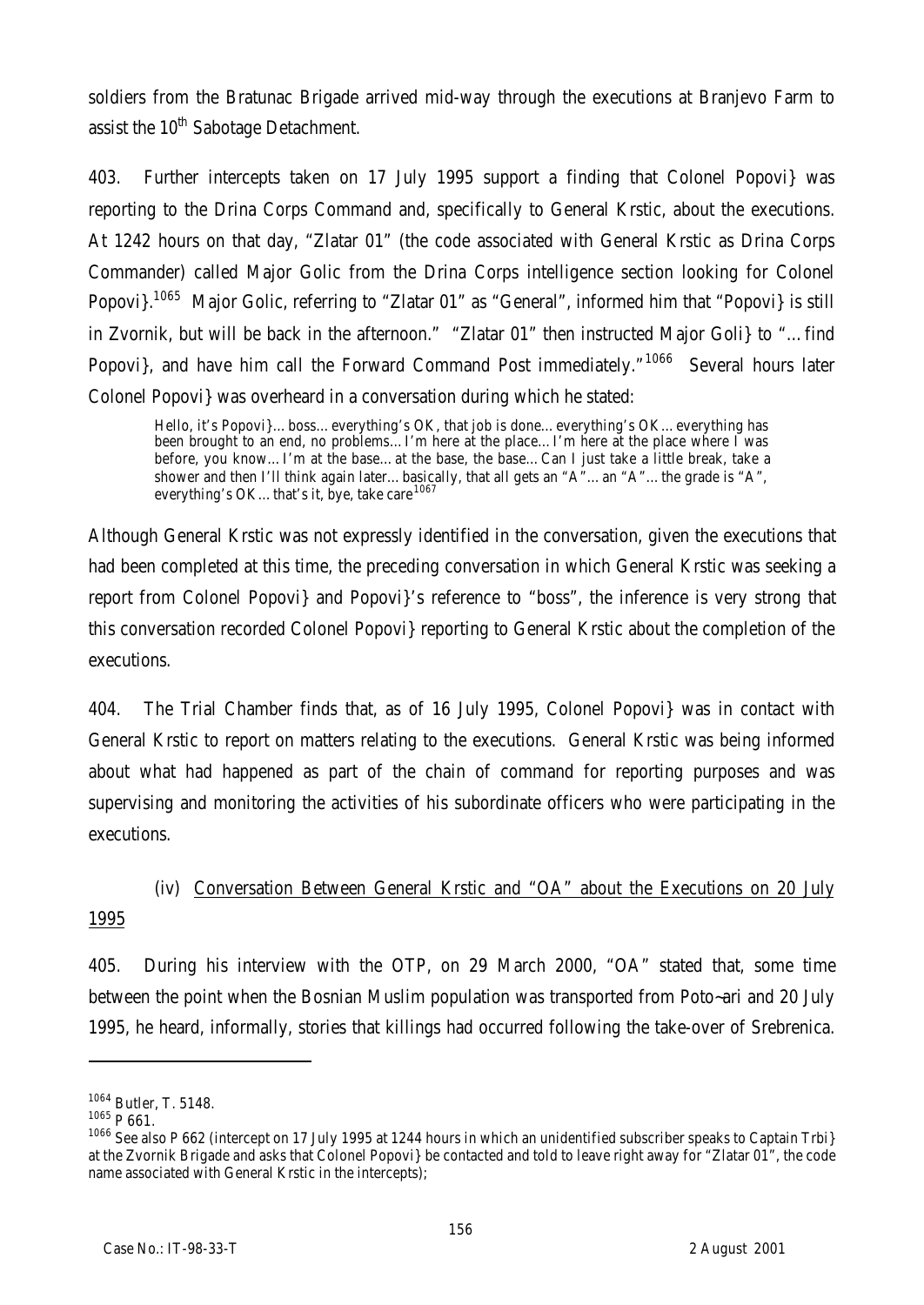Specifically, "OA" was told that liquidations had occurred in a co-operative hall in Kravica<sup>1068</sup> and were carried out by members of the army and the police.<sup>1069</sup> Sometime prior to 20 July 1995, "OA" repeated these stories separately to General Krstic and Colonel Kosori} and neither of them responded.<sup>1070</sup> "OA" emphasised, however, that at the time he spoke with General Krstic and Colonel Kosori}, he did not have any confirmed or official information.<sup>1071</sup> Although "OA" did not appear before the Chamber and could not be cross-examined, the statement he made is consistent with other evidence presented to the Trial Chamber that General Krstic had direct knowledge of the executions by the time their conversation took place some time prior to 20 July 1995.

#### (v) Contact Between General Krstic and Other Individuals Involved in the Executions

406. Throughout the critical period, General Krstic was regularly in contact with individuals who appear to have been involved in the Srebrenica crimes. This contact is relevant because it refutes the assertion made by General Krstic that he was completely isolated from events in Srebrenica due to his position as Commander of the @epa operation and played no role in the crimes committed in the aftermath of the take-over of Srebrenica. Although the Trial Chamber could not, on the basis of these contacts alone, conclude that General Krstic was involved in the crimes, in combination, the frequency of these contacts during the critical days of July 1995 supports the other evidence adduced that General Krstic was also involved in these events.

407. First and foremost, is the interaction between General Krstic and General Mladic. The parties agreed that General Mladic was the primary figure behind the executions in Srebrenica.<sup>1072</sup> If General Mladi} knew about the killings, it would be natural for General Krstic to know as well. They were in constant contact throughout the relevant period: at the Pribicevac FCP; during the victory march through Srebrenica; at the Bratunac Brigade Headquarters meeting on 11 or 12 July 1995; at the Hotel Fontana meetings on 11 and 12 July 1995; at Poto~ari on 12 July 1995; at Vlasenica on the morning of 13 July 1995; at Viogora on 13 July 1995 addressing the troops assembling for @epa;<sup>1073</sup> at Vlasenica on the evening of 13 July 1995 when General Mladi}

<sup>1067</sup> P 666; P 667; Butler, T. 5186-5187.

<sup>1068</sup> P 886, P 01908768.

<sup>1069</sup> P 886, P 01908769.

<sup>1070</sup> P 886, P 01908764, 01908768, 01908770-1.

<sup>1071</sup> P 01908771.

<sup>&</sup>lt;sup>1072</sup> See also the testimony of Witness J, T. 2459; Witness K, T. 2509; and Witness L, T. 2658-2661 (that, late in the afternoon of 13 July 1995, General Mladi} visited the Sandi}i Meadow); and the testimony of Witness P, T. 2953-2954; and Witness Q, T. 3024, (that he also visited the Nova Kasaba football field in the afternoon of 13 July 1995). <sup>1073</sup> Witness II, T. 9218; Krstic, T. 6669.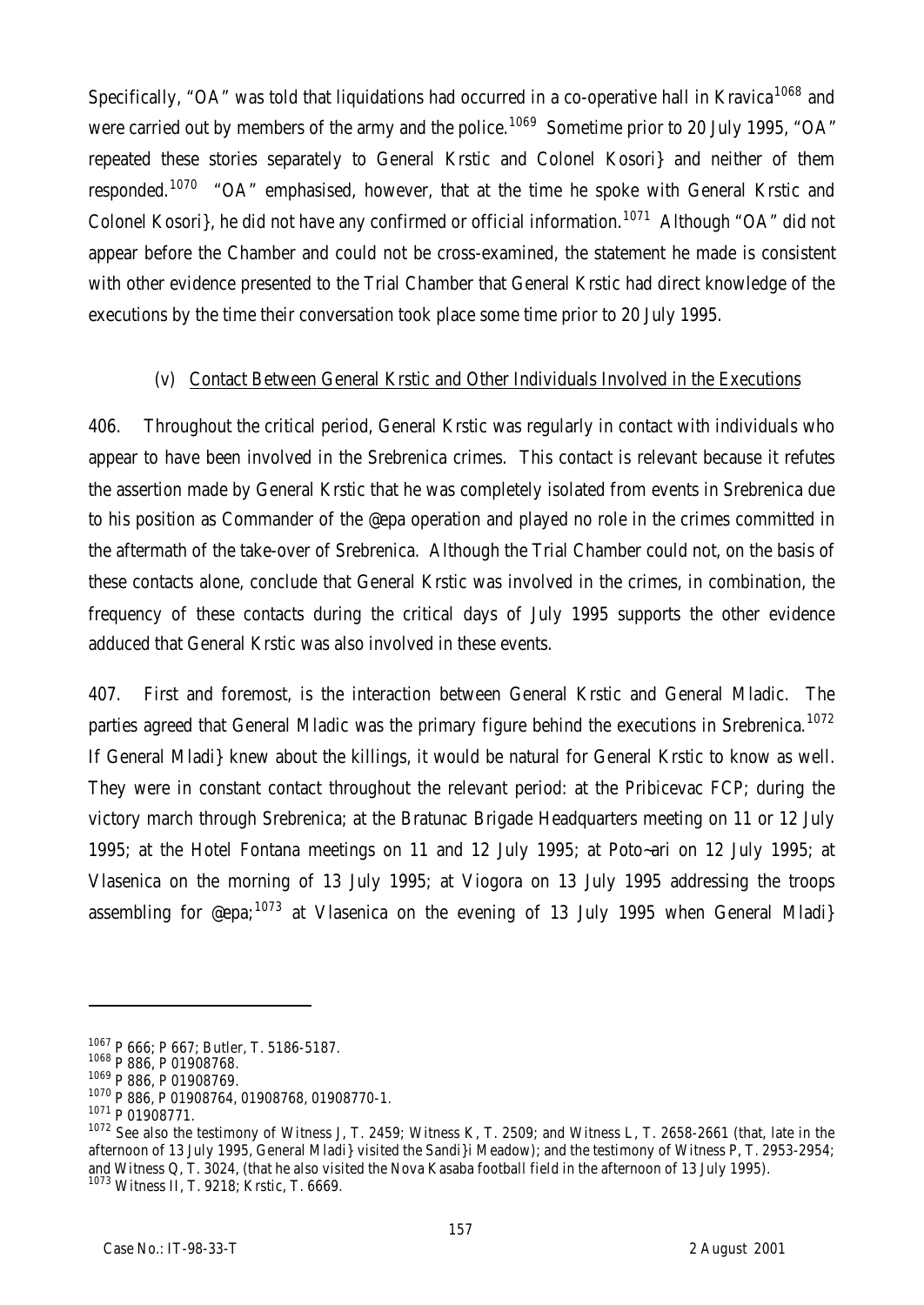appointed General Krstic as Corps Commander;<sup>1074</sup> and subsequently at the FCP at Kriva~e, and later Godjenje, during the course of the @epa negotiations between the Bosnian Serb side and the Bosnian Muslim side.<sup>1075</sup> The Defence, of course, argued that General Mladic concealed the executions from General Krstic, but a question eventually arises as to why General Krstic himself would not inquire about what was being done with the prisoners.

408. Second, as already noted, on 15 July 1995, General Krstic was heard speaking to Colonel Beara, the Chief of Security for the Security Administration of the Main Staff.<sup>1076</sup> There was also agreement between the parties that Colonel Beara was heavily involved in the killings. Further, Defence Witness DC testified that Colonel Beara was present amongst the command staff at @epa, along with General Mladi} and that he was engaged in negotiations at @epa from mid July 1995 onwards.<sup>1077</sup> Witness II testified that Colonel Beara was at an UNPROFOR checkpoint in @epa during the course of the @epa operation and that General Krstic met with him.<sup>1078</sup>

409. Third, General Krstic had frequent contact with Colonel Popovi} during the relevant period. The evidence presented to the Trial Chamber suggests that Colonel Popovi} played a significant role in the crimes committed following the take-over of Srebrenica. He was with the VRS officers who walked through the streets of Srebrenica, on the afternoon of 11 July 1995<sup>1079</sup> and he was present at the Hotel Fontana meeting convened by General Mladi}, on the morning of 12 July 1995.<sup>1080</sup> Eyewitnesses place him in Poto~ari on 12 July 1995<sup>1081</sup> and, in addition, he is known to have been in the Zvornik area around 16 July 1995 and to have organised fuel used in conjunction with the executions in the Pilica area.<sup>1082</sup> The Defence accepted that Colonel Popovi} was implicated in the Srebrenica crimes.

 $\overline{\phantom{a}}$ <sup>1074</sup> See also P 458 (conversation intercepted at 1822 hours on 13 July 1995 placing General Krstic and General Mladic together), and the explanation given by Butler, T. 4868.

<sup>&</sup>lt;sup>1075</sup> Krstic T.6262. Defence Witness DB, T. 7101, (testifying that General Mladi} occasionally came to the FCPs at Kriva~e and later in Godjenje, and came two or three times during the @epa operation); and Krstic, T. 6255-6259, 6262 (testifying that he had contact with General Mladi} during the @epa operations when General Mladi} came to the FCP or if a Brigade commander informed General Krstic he was in the region of deployment of that Brigade); and Defence Witness DB, T. 7290 (testifying that General Mladi) was frequently at @epa during the negotiations). See also P 671 (intercept dated 17 July 1995 of a conversation between General Mladi} and General Krstic discussing matters pertaining to the negotiations at @epa).

<sup>1076</sup> See the discussion *supra* paras. 380-387.

<sup>1077</sup> Defence Witness DC, T. 7503, 7513.

<sup>1078</sup> Witness II, T. 9134.

<sup>1079</sup> PP 145 A (video of the walk through Srebrenica).

<sup>1080</sup> See the discussion *supra* para. 131.

<sup>1081</sup> See the discussion *supra* para. 143.

<sup>1082</sup> P 620 (intercept in the afternoon of 16 July 1995 in which the duty officer at the Zvornik Brigade is passing on Colonel Popovi}'s request for diesel fuel to the Drina Corps Command); and P 619 (confirming that 500 litres of diesel fuel was released to Colonel Popovi}). See also P 624 (intercept on 16 July 1995 at 2233 hours in which the Duty Officer of the Zvornik Brigade confirms that Colonel Popovi} had been at the Zvornik Brigade.); and P 661 (an intercepted conversation from 1242 hours on 17 July 1995 in which an officer at Drina Corps headquarters notes that Colonel Popovi} was still in Zvornik.) See generally Butler, T. 5345.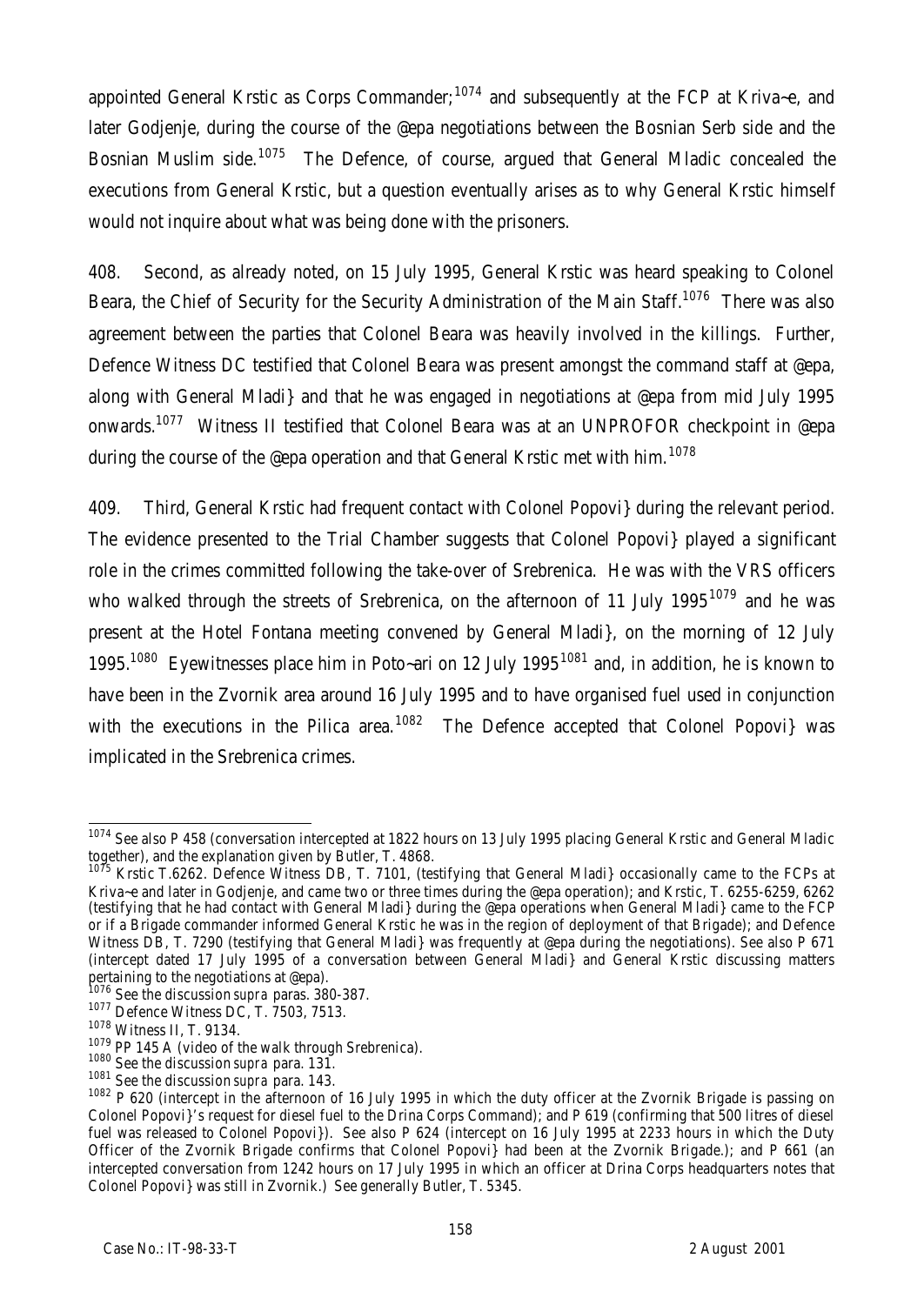410. Colonel Popovi} is seen standing behind General Krstic, during the televised interview given in Poto~ari on 12 July 1995.<sup>1083</sup> On 16 July 1995, Colonel Popovi} left a message for General Krstic reporting on activities relating to the executions.<sup>1084</sup> Further conversations were intercepted, on 17 July 1995 at 1242 hours demonstrating contact between General Krstic and Colonel Popovi}.<sup>1085</sup> Witness II testified that Colonel Popovi} was present in @epa "a few times" during the course of the @epa operation.<sup>1086</sup>

411. Fourth, the intensive involvement of Colonel Pandurevi}, the Commander of the Zvornik Brigade, in events relating to the Bosnian Muslim column and prisoners has already been noted, <sup>1087</sup> along with the involvement of the Zvornik Brigade personnel and resources at the execution sites at Orahovac, Petkovci Dam, Branjevo Farm and Kozluk. On 16 July 1995 at 1602 hours, a conversation was intercepted in which Zlatar 01 (the code name for the Drina Corps Commander<sup>1088</sup> i.e. General Krstic) called to speak to Palma 01 (code name for the Zvornik Brigade Commander, i.e. Colonel Pandurevic). Zlatar 01 said "Tell him it's Zlatar 01 calling to ask what's new…''and Palma asks''…who should he call when he gets a chance?" The answer came back: "Zlatar 385", a number frequently associated with General Krstic throughout the intercepts.<sup>1089</sup> The Trial Chamber accepts this intercept as evidence that General Krsti} was trying to reach Colonel Pandurevi}. Given that Colonel Pandurevi} had, the previous night, been urgently recalled from @epa upon the orders of General Krsti}, it would be expected that General Krstic would have checked in with Colonel Pandurevi} around this time.<sup>1090</sup> On 17 July 1995 at 0615 hours, a conversation was intercepted between General Krstic and Trbi} (duty officer of the Zvornik Brigade). Trbi} reported to General Krstic that "everything's under control so far. There are no further problems to yesterday's report" (which appears to be a reference to the Interim Combat Report sent by Colonel Pandurevi} on 16 July 1995 describing combat between the column and the 2<sup>nd</sup> Corps, which resulted in many Bosnian Serb casualties). General Krstic then said: "OK have you killed the Turks up there?". Trbi} replied: "Well I guess you got the report. What more can I tell you". General Krstic said "I got it" and Trbi} responded "Basically we did". General Krstic asked to speak to Trbi}'s Commander and Trbi} told General Krstic he would have to go through

 $\overline{a}$ <sup>1083</sup> P 58.

<sup>1084</sup> See the discussion *supra* paras. 401-402.

<sup>1085</sup> P 661; P 666; P 667; and Butler T. 5180.

<sup>1086</sup> Witness II, T. 9134.

<sup>1087</sup> See the discussion *supra* paras 388-399.

<sup>1088</sup> The Trial Chamber heard evidence that the designation "01" was used to refer to indicated "commander". (insert details) The Prosecution conceded that, insofar as written orders were concerned, the use of this code was not uniform, so that it could not necessarily be concluded that a document which included the reference "01" was issued by the Corps Commander. However, in the context of this spoken conversation, the Chamber is satisfied that "Zlatar 01" was a reference to General Krstic given the subsequent reference to extension 385, which the Trial Chamber has already found was associated with General Krstic during this period. <sup>1089</sup> P 635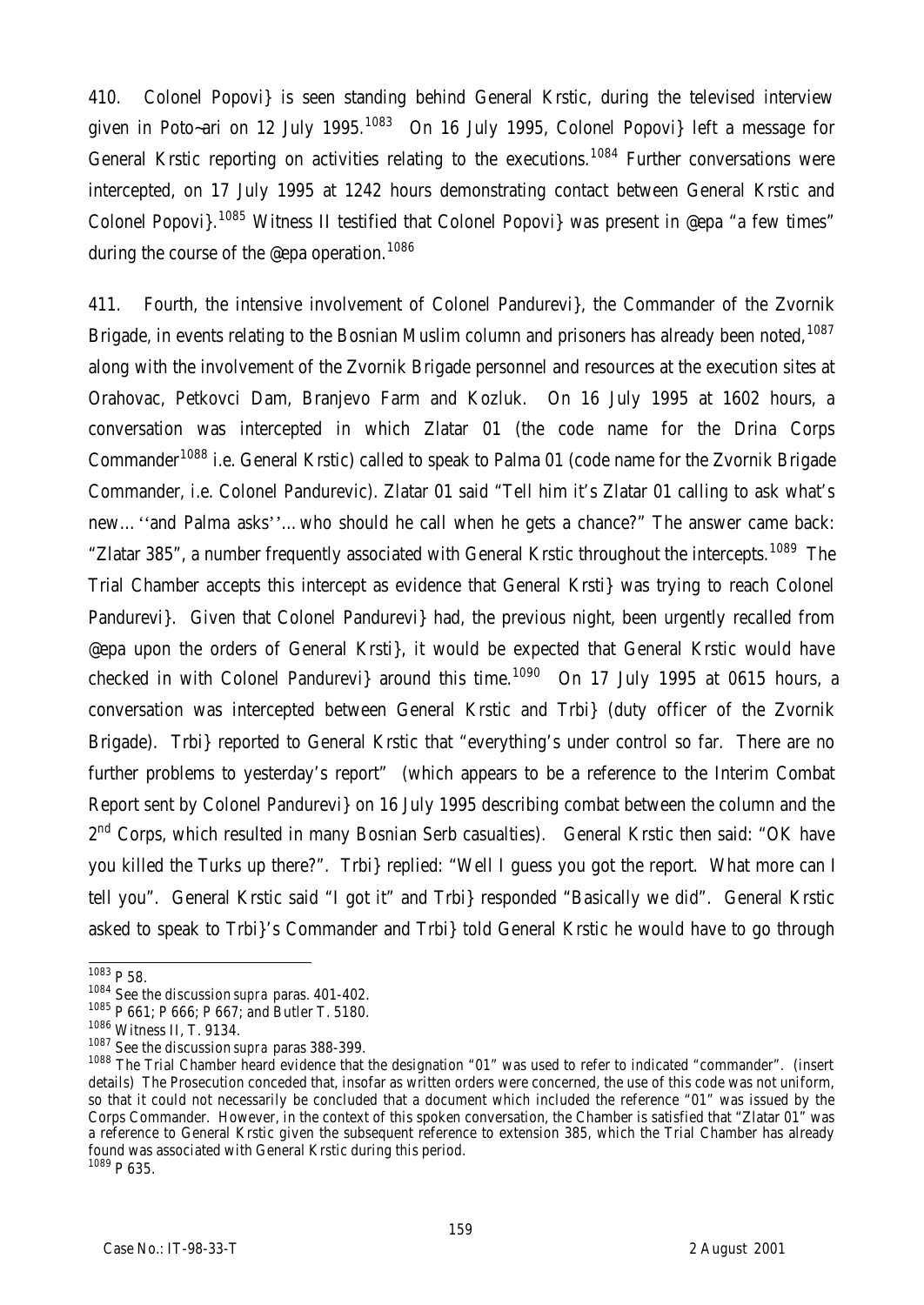switchboard. General Krstic then said "Hello Vinko, Vinko!" (Vinko is the first name of Colonel Pandurevi}). General Krstic asked Vinko "Are there any changes in reference to that report?" And Vinko said: "Nothing significant. Basically, we'll probably finish this today." General Krstic then said "I am going up there now, you know."<sup>1091</sup>

412. Fifth, on 18 July 1995 at 0716 hours, a conversation was intercepted between General Krstic and Colonel Cerovi}.<sup>1092</sup> In July 1995, Colonel Cerovi} was the Drina Corps Assistant Commander for Legal, Religious and Moral Affairs. He was heard in several intercepts conducting conversations from the Drina Corps Command Post relating to the handling of prisoners.<sup>1093</sup> In the intercepted conversation on 18 July 1995, General Krstic said to Colonel Cerovi}: "I hope that everything is OK down there with Vinko", and Colonel Cerovi} replied: "It is. I talked to Vinko last night. He'll send an additional report today. He stabilised everything he was supposed to do." The Trial Chamber accepts that the reference to Vinko was a reference to Colonel Vinko Pandurevi}, the Commander of the Bratunac Brigade, who on 18 July 1995 sent an Interim Combat Report to the Drina Corps Command.

# 7. Other Evidence that General Krstic Remained Informed of Events Occurring in Srebrenica Before and After the VRS Military Take-Over on 11 July 1995

413. There is other evidence that General Krstic was not as isolated from the events occurring around Srebrenica, during the critical period from 11 July 1995 onwards, as he maintained. In particular, General Krstic dropped in frequently to the Drina Corps Headquarters in Vlasenica, during the period between 11 July and 17 July 1995. He acknowledged being there on 12 July 1995 around 1700 and 1800 hours<sup>1094</sup> and again the next morning.<sup>1095</sup> An eye-witness also gave evidence that General Krstic returned to the Drina Corps headquarters in Vlasenica "a few times" during the course of the @epa operation, further confirming that he was in a position to learn about events happening outside his immediate area of concern in @epa.<sup>1096</sup> This was corroborated in the statement made to the OTP by the protected individual "OA" who said that General Krstic would

<sup>1090</sup> Butler, T. 5161.

<sup>1091</sup> P 650, see also Butler T. 5175 *ff.*

<sup>1092</sup> P 688.

<sup>&</sup>lt;sup>1093</sup> P 627 (intercepted conversation on 16 July 1995 in which Colonel Cerovi} states that "Triage has to be done on the prisoners. Later in the same conversation, Colonel Cerovi} spoke to Colonel Beara and again mentioned triage and the prisoners, and Colonel Beara cut him off saying "I don't want to talk about it on the phone." At this time, the two groups of prisoners left alive were those coming from the Pilica School to the Branjevo Military Farm and those at the Pilica Dom. See Butler T. 5156.)

<sup>1094</sup> Krstic, T. 6667.

<sup>1095</sup> Krstic, T. 6669

<sup>1096</sup> Witness II, T. 9133.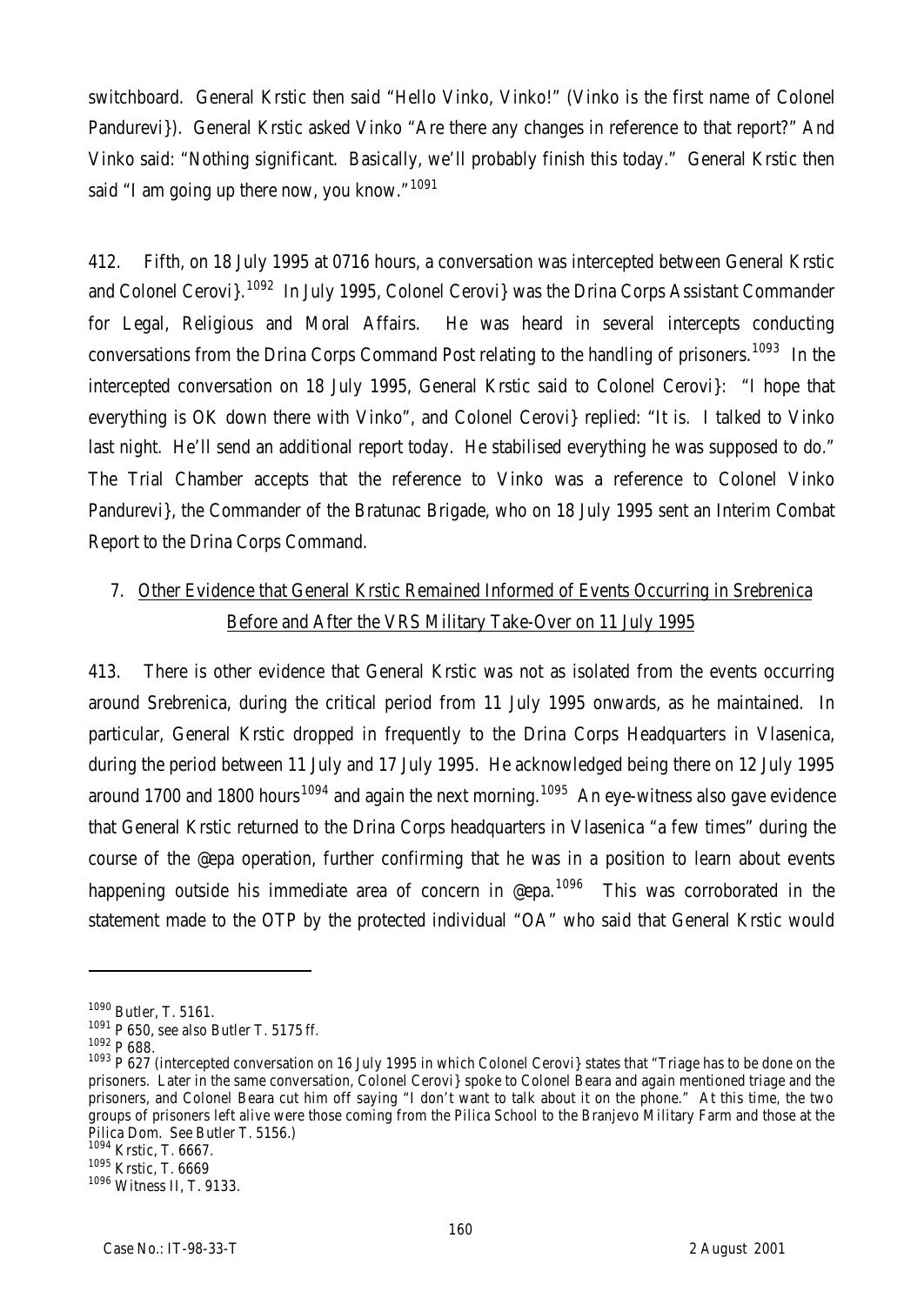occasionally travel to Vlasenica in the evenings during the course of the @epa operation.<sup>1097</sup> The distance between Vlasenica and Kriva~e is minimal: about 34 kilometres.<sup>1098</sup>

### 8. The Role of General Krstic in the Reburial and Cover-up Operations

414. Documentation linking the Drina Corps to the reburial activity is scant and the available evidence discloses no direct involvement by General Krstic in this aspect of the crimes. The Prosecution relied primarily on the fact that, even on the Defence version of events, General Krstic was the Corps Commander throughout this period. An operation of the scale required to dig up thousands of corpses and transfer them to remote locations, all within the zone of responsibility of the Drina Corps, could hardly have escaped his notice. As Mr. Butler testified, at that time a declared state of war was in existence in the zone:

…and the fact that most of the areas in question fall into the designated war zones where the military has exclusive primacy based on the scope of activity that had to have occurred and one would assume primarily at night for the burial operations and the movement of the remains, the different locations and all the assets that needed to happen with that, I would be very hard pressed to come up with any form of an explanation on how the Drina Corps staff, in general, and how the Drina Corps Commander, specifically, could not have been aware of what was going on over, essentially, a two-month period.<sup>1099</sup>

415. The Prosecution sought to rely on two documents from the Main Staff allegedly dealing with the allocation of fuel for the reburial works, which were addressed directly to the Drina Corps Command. On the basis of these documents, the Prosecution argued that General Krstic, as Commander, must have been informed of what was going on.<sup>1100</sup> As previously determined, the Trial Chamber is unable to conclude beyond a reasonable doubt that the fuel allocated was used for the reburial works, or that Drina Corps resources were implicated in this activity. However, the Trial Chamber does accept that, at a minimum, General Krstic, the Commander of the Drina Corps, must have known that the massive reburial operation was occurring within his zone of responsibility.

#### 9. The Response of General Krstic to the Executions

416. The Defence argued that, given the involvement of superior Main Staff officers in the executions, notably General Mladic, General Krstic was in no position to take any action to prevent the executions, or punish those who were involved. General Krstic specifically stated that "nobody could or dared comment on anything that General Mladi} said."<sup>1101</sup> However, there is evidence on

 $\overline{a}$ <sup>1097</sup> P 886, p. 01908770.

<sup>1098</sup> Prosecution stipulation number 892, T. 9187.

<sup>1099</sup> Butler, T. 5241.

<sup>1100</sup> P 709; and P 710.

<sup>1101</sup> Krstic, T. 6623.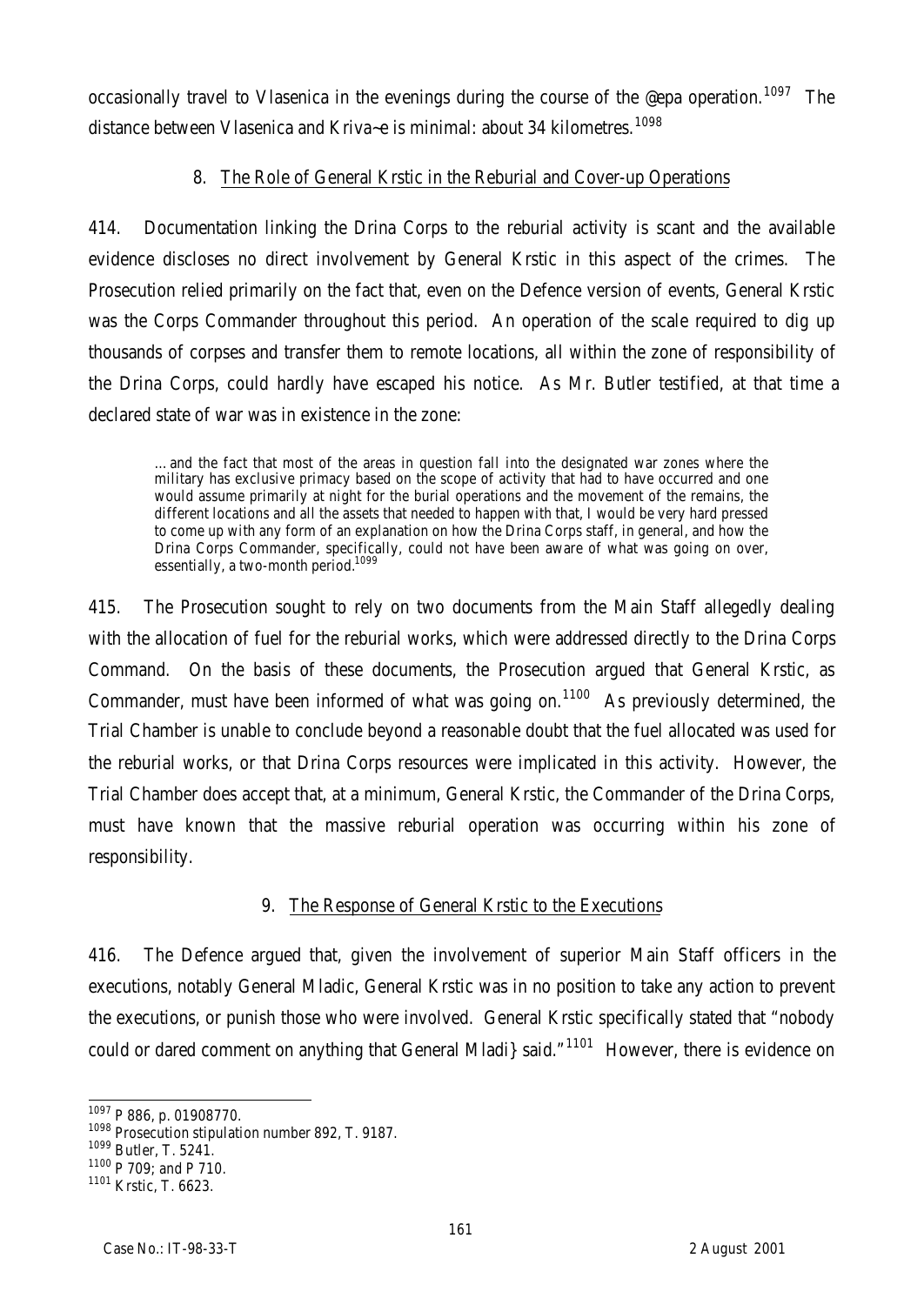the Trial Record to contradict this. Notably, on 11 July 1995, Drina Corps officers prevailed upon General Mladic to reconsider his ill-conceived plan to continue the VRS attack towards Poto~ari and Bratunac.<sup>1102</sup> General Mladic, although angry, retracted his orders,<sup>1103</sup> suggesting that it was neither out of the question to challenge General Mladic, nor impossible to change his mind. Further, on 17 July 1995 at 2030 hours, a conversation was intercepted between General Krstic and an unidentified participant, discussing the deployment of troops. General Krstic asked the other participant in the conversation: "With whose approval did you send soldiers down there?" The other conversant replied: "on orders from the Main Staff". General Krstic responded: "God damn you, bring me back the soldiers as soon as possible."<sup>1104</sup> This strong reaction on the part of General Krstic is another indication that he was not afraid to question, or indeed override, the authority of the Main Staff, and by implication, General Mladic.

417. As already noted, General Krstic testified that, when he first found out about the executions, at the end of August or the beginning of September 1995, he took steps to have a senior officer of the Drina Corps who was implicated in the executions, removed, but to no avail.<sup>1105</sup> However, no evidence, other than the testimony of General Krstic himself, was proffered in support of this claim. To the contrary, the totality of the evidence suggests that General Krstic continued to be a loyal supporter of General Mladic. An article dated 25 August 1995, reflecting an interview given by General Krstic to a journalist with the Srpska Vojska, General Krstic specifically praised General Mladic for the role he had played in the "liberation" of Srebrenica.<sup>1106</sup> In December 1995, General Krstic sat next to General Mladic on a podium at a ceremony for the Drina Corps.<sup>1107</sup> Further, as the relationship between President Karadzic and General Mladic deteriorated, General Krstic was amongst the VRS Generals who signed a document protesting attempts by President Karad`i} to remove General Mladic.<sup>1108</sup> General Krstic accepted that he knew about the executions at the time he endorsed the document, but testified that he had to sign because he did not dare to defy General Mladic. As a career soldier who loved his profession, General Krstic felt unable to retire and move away from the area, despite everything that had happened. He thus exercised a choice to remain in his birth-place surrounded by his family.<sup>1109</sup>

 $\overline{a}$ <sup>1102</sup> See the discussion *supra* para. 303.

<sup>1103</sup> Krstic, T. 6196, 6510-6511; and P 770 (Photo of General Mladic sitting down and General Krstic standing over him communicating, which General Krstic said was taken after gave order to continue operation towards Poto-ari). Krstic T. 6509..

<sup>1104</sup> P 364/2 (17 July tab 14).

<sup>1105</sup> Krstic, T. 6335.

<sup>1106</sup> P 743.

<sup>1107</sup> P 367; Butler, T. 5243-5246.

 $1108$  p 91.

<sup>1109</sup> Krstic, T. 6831-6834.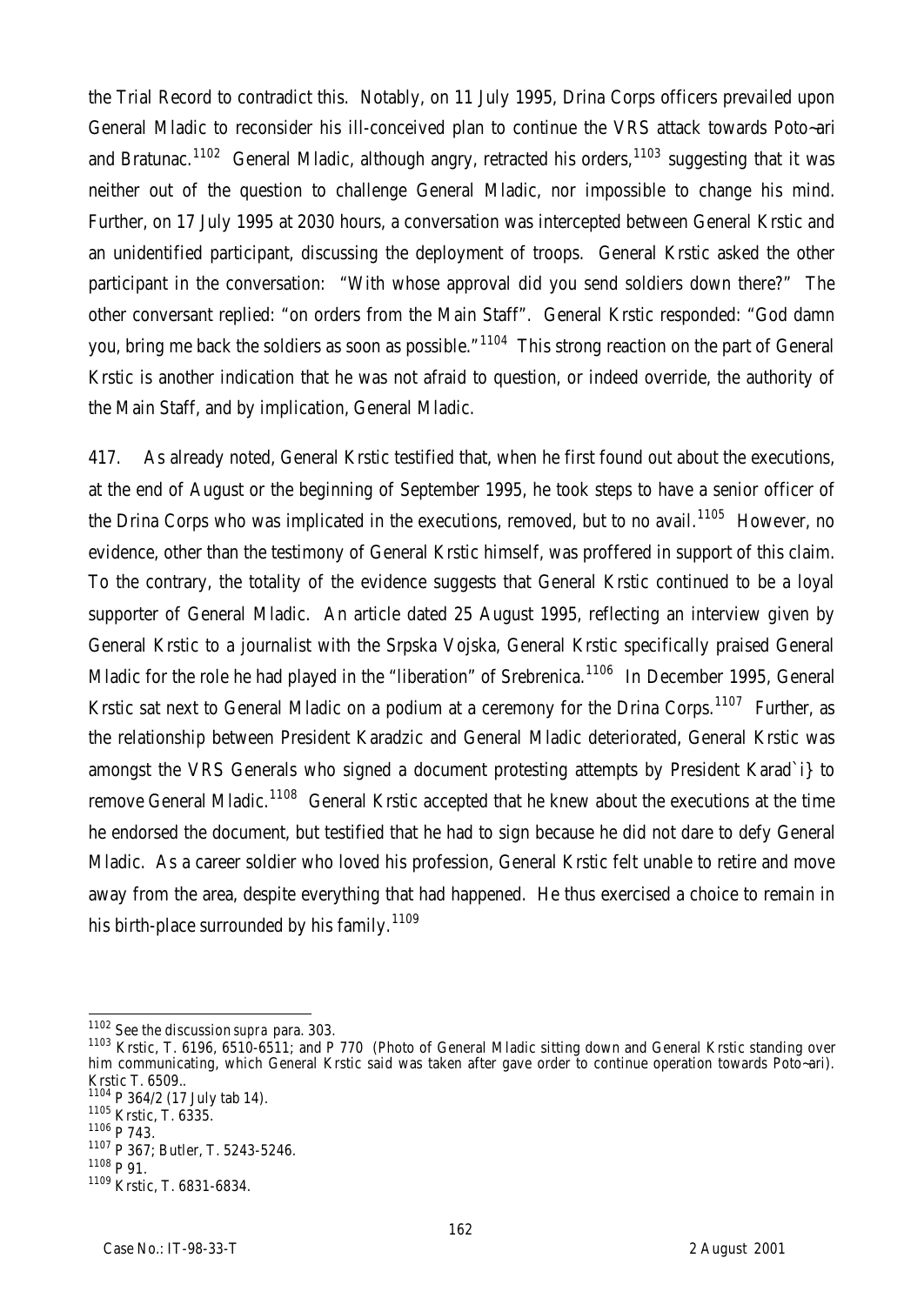418. The Trial Chamber finds that General Krstic was aware that men under his command had participated in the execution of Bosnian Muslim men between 14 and 19 July 1995 and failed to take steps to punish any of them.

### **D. Conclusions**

419. Taking control of the Middle Podrinje area was a critical element of the Bosnian Serb strategy for military victory. At the time the removal of the Bosnian Muslim civilians from the enclave took place, General Krstic was Chief of Staff of the Drina Corps, which was formed specifically for the purpose of pursuing Bosnian Serb territorial goals in Middle Podrinje. Despite his efforts to present himself as a soldier with no interest in politics and no ethnic hatreds, the Trial Chamber does not accept that General Krsti} was disinterested in measures being taken to cleanse the area of Bosnian Muslims. Certainly, General Krstic was not a reluctant participant in the transportation of the Bosnian Muslim population out of the enclave, on 12 and 13 July 1995, although he appeared concerned to ensure that the operation was conducted in an orderly fashion. He simply wanted the civilian population out of the area and he had no interest in mistreating them along the way.

420. Additionally, the evidence presented to the Trial Chamber does not support the notion that General Krstic himself ever envisaged that the chosen method of removing the Bosnian Muslims from the enclave would be to systematically execute part of the civilian population. Rather, General Krstic appears as a reserved and serious career officer who is unlikely to have ever instigated a plan such as the one devised for the mass execution of Bosnian Muslim men, following the take-over of Srebrenica in July 1995. Left to his own devices, it seems doubtful that General Krstic would have been associated with such a plan at all. One Defence witness testified that, as news of the breakthrough by the Bosnian Muslim column filtered in, General Krstic said to him "Let them pass, just so that this can be ended as it should." $1110$ 

421. Nonetheless, in July 1995, General Krstic found himself squarely in the middle of one of the most heinous wartime acts committed in Europe since the Second World War. The plan to execute the Bosnian Muslim men may not have been of his own making, but it was carried out within the zone of responsibility of the Drina Corps. Furthermore Drina Corps resources were utilised to assist with the executions from 14 July 1995 onwards. By virtue of his position as Drina Corps Commander, from 13 July 1995, General Krstic must have known about this.

 $\overline{a}$ <sup>1110</sup> Defence Witness DA, T.6928- 6929.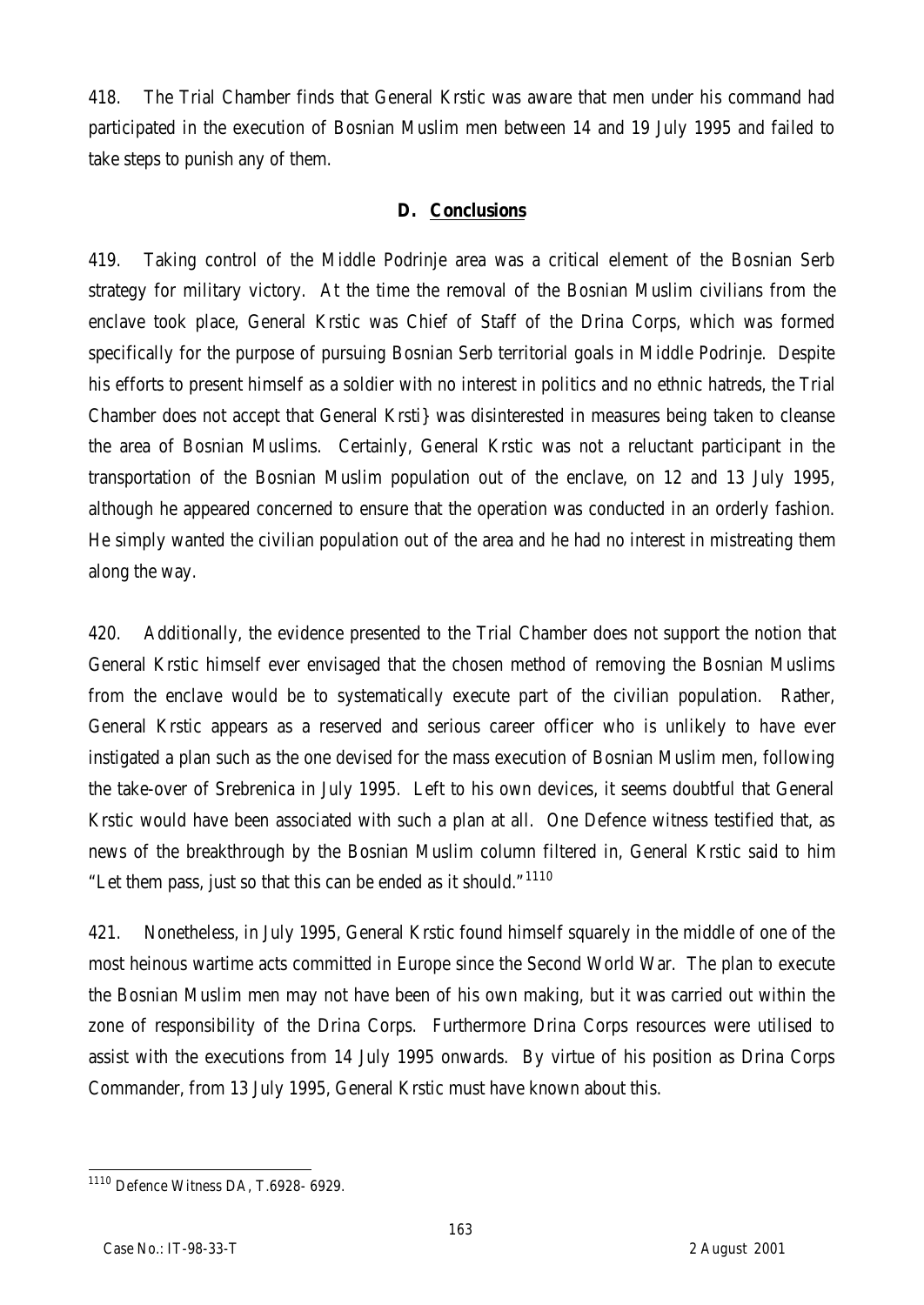422. The Prosecution's case against General Krstic was based on layer upon layer of circumstantial evidence as well as critical pieces of direct evidence, which reveals his developing knowledge of, and participation in, the executions. Although, on 11 or 12 July 1995, he had been appointed as Commander of the new VRS operation against @epa, General Krstic remained informed of events occurring back in Srebrenica. General Krstic attended two meetings at the Hotel Fontana with General Mladic, relating to the fate of the Bosnian Muslim civilians from Srebrenica. Furthermore, he was involved in organising the transport of the Bosnian Muslim civilians from Poto~ari and, on 12 July 1995, was present in Poto~ari while the transportation operation was being carried out. General Krstic remained fully informed of matters relating to the Bosnian Muslim column, including the capture and detention of the prisoners.

423. Although there is little evidence linking General Krstic directly with the activity occurring in the Srebrenica area on 13 and 14 July 1995, the evidence shows that he was fully aware of these events. On 14 July 1995, General Krstic was contacted about the crisis facing the Zvornik Brigade, which was simultaneously engaged in heavy combat with the armed head of the Bosnian Muslim column and trying to cope with the thousands of prisoners detained in schools throughout Zvornik. He immediately sent Colonel Pandurevi} and his men back from @epa to their zone of responsibility. General Krstic knew full well the reasons for this urgent recall. In the following days, Colonel Pandurevi} reported back to the Drina Corps Command about the situation facing his Brigade, including matters relating to the prisoners and the executions. Furthermore, on 15 July 1995, when Colonel Beara contacted him to inform him that the Main Staff was unable to secure enough troops to continue with the executions, General Krstic chose to further assist in the commission of the crimes. On 15 July 1995, thousands of prisoners were still alive; had General Krstic intervened at even that late date they might have been saved.

# **E. Summary of the Trial Chamber's Key Factual Findings**

424. The Trial Chamber concludes that the following key facts have been established beyond a reasonable doubt.

#### (i) General Findings

425. In July 1995, following the take-over of Srebrenica, Bosnian Serb forces devised and implemented a plan to transport all of the Bosnian Muslim women, children and elderly from the area (para. 52).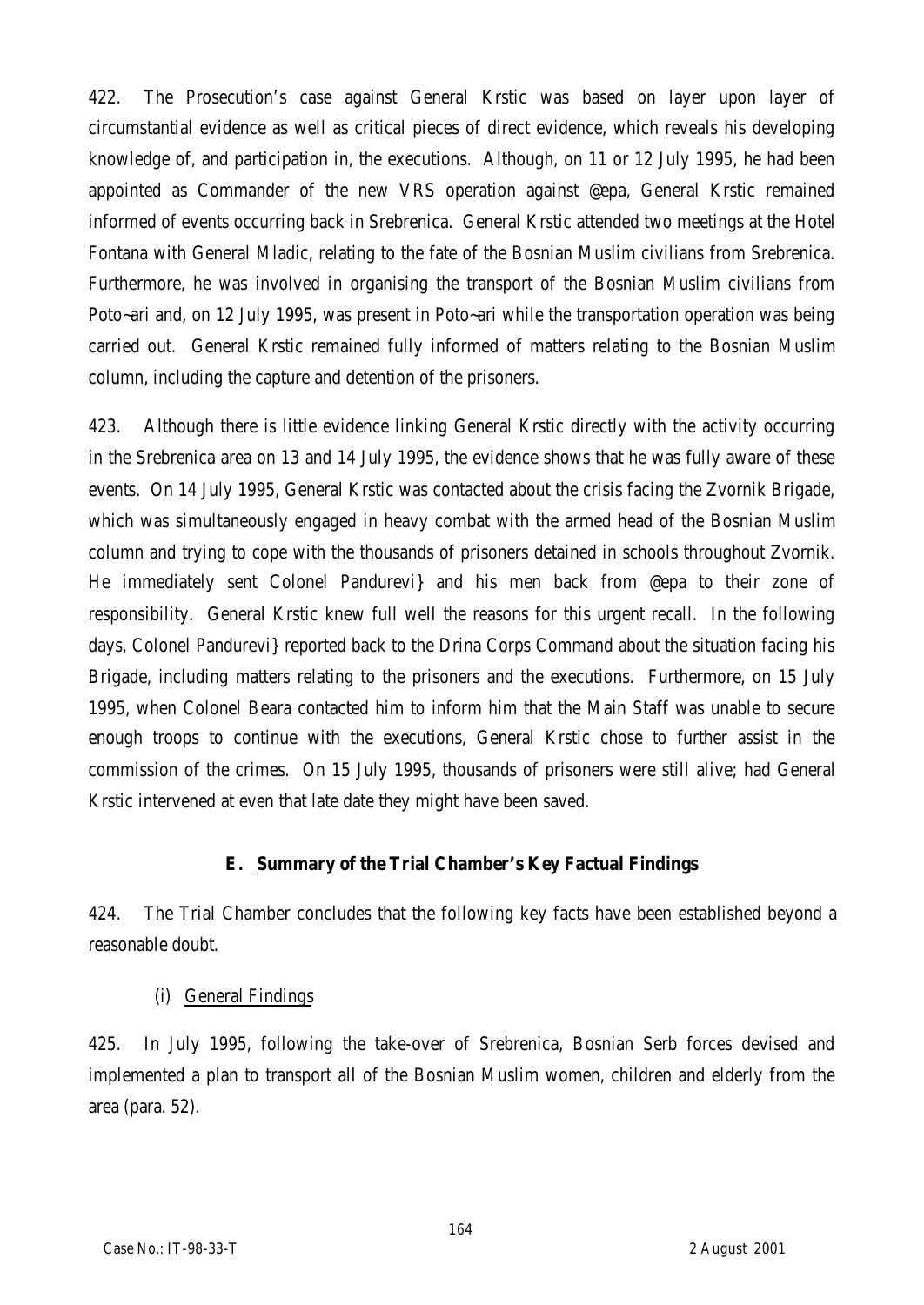426. In July 1995, following the take-over of Srebrenica, Bosnian Serb forces executed several thousand Bosnian Muslim men. The total number of victims is likely to be within the range of 7,000 -8,000 men (para. 84).

427. Following the take-over of Srebrenica, in July 1995, Bosnian Serb forces devised and implemented a plan to execute as many as possible of the military aged Bosnian Muslim men present in the enclave (para. 87).

428. During a period of several weeks, in September and early October 1995, Bosnian Serb forces dug up a number of the primary mass graves containing the bodies of executed Bosnian Muslim men and reburied them in secondary graves in still more remote locations (para. 78).

#### (ii) Findings Relating to the Drina Corps

429. The Drina Corps plan for Krivaja 95 was aimed at reducing the "safe area" of Srebrenica to its urban core and was a step towards the larger VRS goal of plunging the Bosnian Muslim population into humanitarian crisis and, ultimately, eliminating the enclave (para. 121).

430. On 10 and 11 July 1995, the shelling of Srebrenica, carried out by the Drina Corps, was calculated to terrify the Bosnian Muslim population and to drive them out of Srebrenica town and, thereby, the area (para. 125).

431. The Drina Corps was instrumental in procuring the buses and other vehicles that, on 12 and 13 July 1995, were used to transport the Bosnian Muslim women, children and elderly out of the Poto~ari compound, as well as the fuel needed to accomplish that task (para. 142).

432. Drina Corps Command officers and units were present in Poto~ari monitoring the transportation of the Bosnian Muslim civilians out of the area on 12 and 13 July 1995 (para. 144).

433. On 12 and 13 July 1995, the Bosnian Muslim civilians of Srebrenica who were bussed out of Poto~ari were not exercising a free choice to leave the area of the former enclave. The Drina Corps personnel involved in the transportation operation knew that the Bosnian Muslim population was being forced out of the area by the VRS (para. 149).

434. The Prosecution has failed to prove that Drina Corps units committed any of the opportunistic crimes that occurred in Poto~ari on 12 and 13 July 1995. However, Drina Corps personnel present in the Poto~ari compound, on 12 and 13 July 1995, must have been aware of the catastrophic humanitarian situation confronting the Bosnian Muslim refugees, as well as the mistreatment being inflicted by Bosnian Serb forces, but took no action in response (para. 155).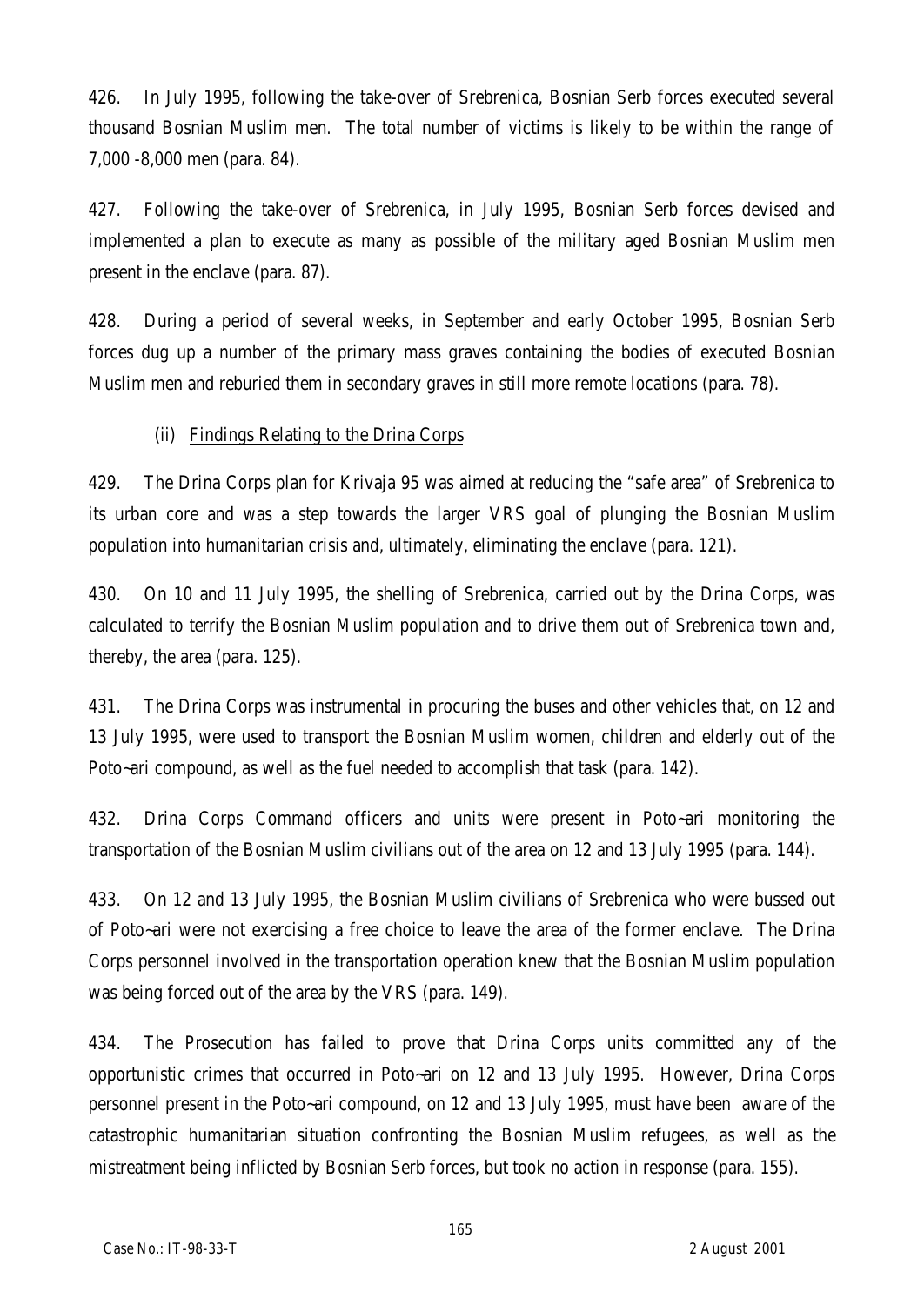435. Drina Corps personnel present in the Poto~ari compound, on 12 and 13 July 1995, knew that the Bosnian Muslim men who were separated from the women, children and elderly, were not treated in accordance with accepted practice for war crimes screening and that there was a terrible uncertainty about the fate of these men. The Drina Corps Command also knew that the separated men from Poto~ari were bussed out to detention sites in Bratunac using busses that had been diverted from the transportation of the women, children and elderly, which the Drina Corps was overseeing (para. 161).

436. Between 12 and 18 July 1995, Drina Corps Brigades, particularly the Bratunac and Zvornik Brigades, were engaged in combat with the Bosnian Muslim column as it attempted to breakthrough to Bosnian Muslim held territory. These Brigades were continuously reporting to the Drina Corps Command about matters relating to the column (para. 166).

437. From 12 July 1995, the Drina Corps Command knew Bosnian Muslim prisoners were being taken from the column by Bosnian Serb forces within its zone of responsibility. The Drina Corps Command was further informed of the Main Staff policy of blocking and capturing the Bosnian Muslim men in the column, and the Main Staff directed the deployment of Drina Corps units in setting ambushes for the column (para. 170).

438. The Prosecution has failed to prove that, on 13 July 1995, Drina Corps units participated in the capture of the thousands of Bosnian Muslim men from the column who were taken along the Bratunac-Konjevic Polje Road (para. 175).

439. The Drina Corps Command knew that, on 13 July 1995, thousands of Bosnian Muslim prisoners had been captured along the Bratunac-Konjevic Polje Road (para. 178).

440. The Drina Corps Bratunac Brigade could not but have known that, between 12-15 July 1995, thousands of Bosnian Muslim prisoners were being detained in Bratunac. On 14 and 15 July 1995, the Bratunac Brigade military police were engaged in escorting these prisoners to northern detention sites (para. 181).

441. The Drina Corps Command could not but have known that, between 12 and 15 July 1995, thousands of Bosnian Muslim men were being detained in Bratunac and that they were transported to detention sites in the north following completion of the removal of the Bosnian Muslim women, children and elderly (para. 186).

442. Buses procured by the Drina Corps were used for the transportation of Bosnian Muslim prisoners to detention and execution sites. On 12 and 13 July 1995, the Drina Corps Command must have been informed about the diversion of the buses from their original task of transporting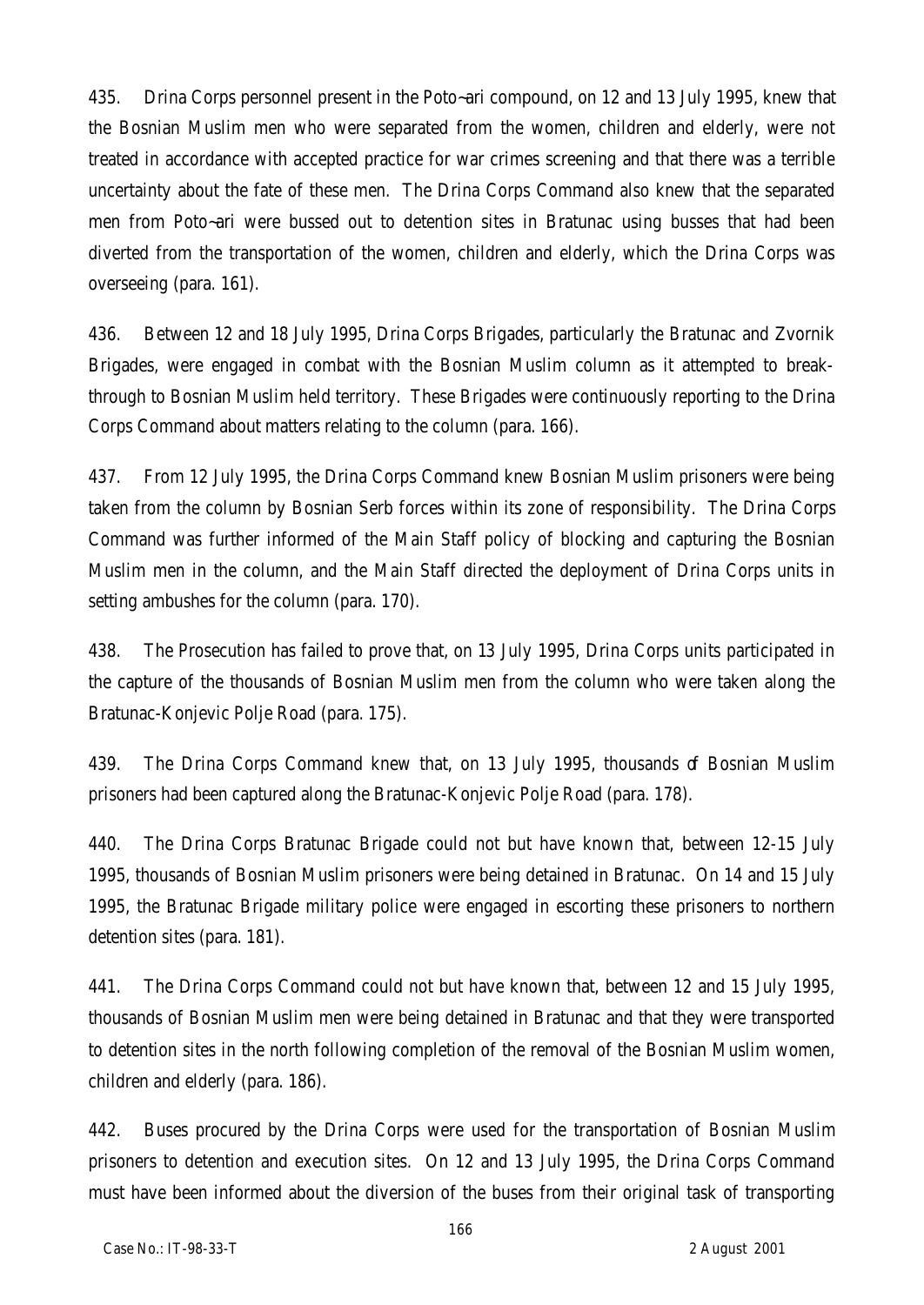the Bosnian Muslim women, children and elderly into transporting men from Poto~ari to Bratunac and, from the evening of 13 July 1995, the Drina Corps must have known that the buses had been put to further use in transporting Bosnian Muslim prisoners north to Zvornik (para. 184).

443. From 13 July 1995, the Zvornik Brigade became aware of plans to transport Bosnian Muslim prisoners to its zone of responsibility and began locating detention sites for them. From 14 July 1995, the Zvornik Brigade was aware of the existence of the thousands of Bosnian Muslim prisoners distributed throughout Zvornik (para. 191).

444. The Prosecution has not proved the involvement of the Drina Corps in the Jadar River execution on the morning of 13 July 1995 (para. 200).

445. The Prosecution has not proved that Drina Corps units were involved in the Cerska Valley executions on 13 July 1995 (para. 204).

446. The Prosecution has not proved that Drina Corps units were involved in the executions at the Kravica Warehouse on 13 July 1995. However, the Corps Command must have known that prisoners were transported to the Kravice Warehouse and, by the evening of 13 July 1995, the Drina Corps must have been well aware of the fact that the executions had taken place at the Kravica Warehouse (para. 215).

447. The Prosecution has not proved that Drina Corps units either knew of, or were involved in, the executions of the Bosnian Muslim men screened at Ti{}a. The Mili}i Brigade did, however, know that Bosnian Muslim men were being pulled off the buses at Ti{}a and taken to separate sites (para. 219).

448. By the evening of 13 July 1995, the Drina Corps must have been aware of the VRS plan to execute all of the thousands of Bosnian Muslim men and boys captured in the area of the former enclave following the take-over of Srebrenica (para. 295).

449. The Zvornik Brigade participated in the execution of Bosnian Muslim men at Orahovac on 14 July 1995. Members of the military police company of the Zvornik Brigade were present immediately prior to the executions, presumably for such purposes as guarding the prisoners and then facilitating their transportation to the execution fields. Personnel from the 4<sup>th</sup> Battalion of the Zvornik Brigade were present at Orahovac during the executions, assisting in their commission. Further, machinery and equipment belonging to the Engineers Company of the Zvornik Brigade was engaged in tasks relating to the burial of the victims from Orahovac between 14 and 16 July 1995 (para. 225).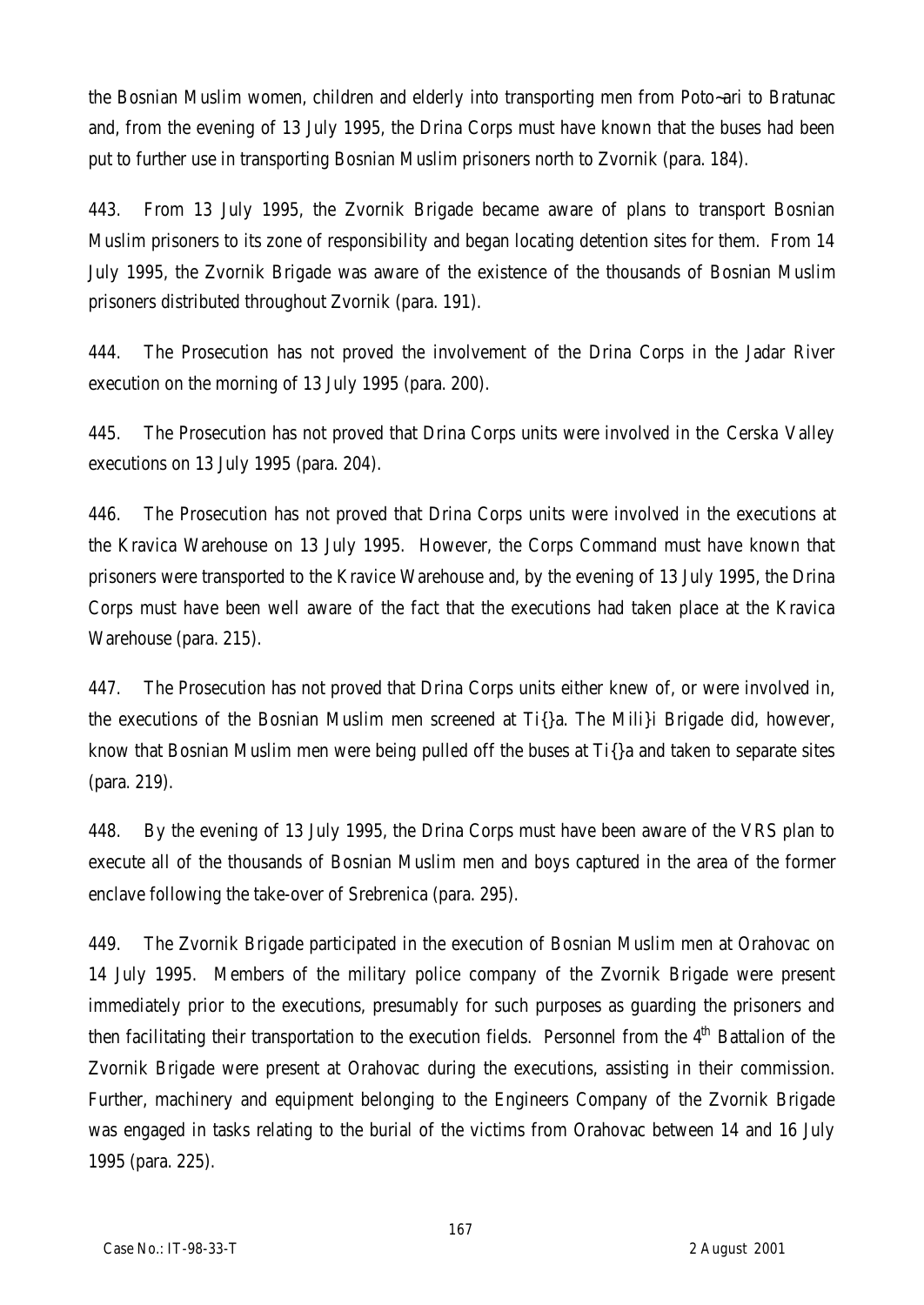450. On 15 July 1995, drivers and trucks from the  $6<sup>th</sup>$  Infantry Battalion of the Zvornik Brigade were used to transport the prisoners from the detention site to the execution site at Petkovci Dam and the Zvornik Brigade Engineer Company was assigned to work with earthmoving equipment to assist with the burial of the victims from Petkovci Dam (para. 232).

451. On 16 July 1995, members of the Bratunac Brigade participated in the killings at Branjevo Farm. Drina Corps military police were also engaged in guarding the Bosnian Muslim prisoners in the buses that took them to the Farm and Zvornik Brigade equipment was engaged in activities relating to the burial of the victims. The Drina Corps Assistant Commander for Security, Colonel Popovi}, was involved in organising fuel to transport the Bosnian Muslim prisoners to the execution site at Branjevo Farm and the allocation of fuel for his work was co-ordinated through the Drina Corps Command (para. 243).

452. On 16 July 1995, the Bratunac Brigade assisted with the executions that took place at the Pilica Cultural Dom (para. 248).

453. Zvornik Brigade excavators and bulldozers operating in the Kozluk area, from 16 July 1995, were involved in work related to the burial of victims from the Kozluk executions, which occurred between 14 July and 17 July 1995 (para. 253).

454. On 19 July 1995, units under the command of the Zvornik Brigade participated in the executions at Nezuk (para. 256).

455. The Prosecution has not proved that units of the Drina Corps were engaged in the reburial of bodies from the primary gravesites to secondary gravesites in the early Autumn of 1995. However, given the scale of the operation, the Drina Corps Command must at least have known this activity was being carried out within its zone of responsibility. (para. 261)

456. Following the take-over of Srebrenica, the Drina Corps Command continued to exercise command competencies in relation to its subordinate Brigades and its command role was not suspended as a result of the involvement of the VRS Main Staff, or the security organs, in the Srebrenica follow-up activity. (para. 276)

457. The Prosecution has not proved that, on 16 July 1995, the 10<sup>th</sup> Sabotage Detachment was resubordinated to the Drina Corps Command, when members of this unit were involved in the executions at Branjevo Farm. However, there must have been close co-operation and co-ordination between the Drina Corps and this unit, from the time they arrived in Srebrenica and continuing throughout the follow-up action thereto (para. 281).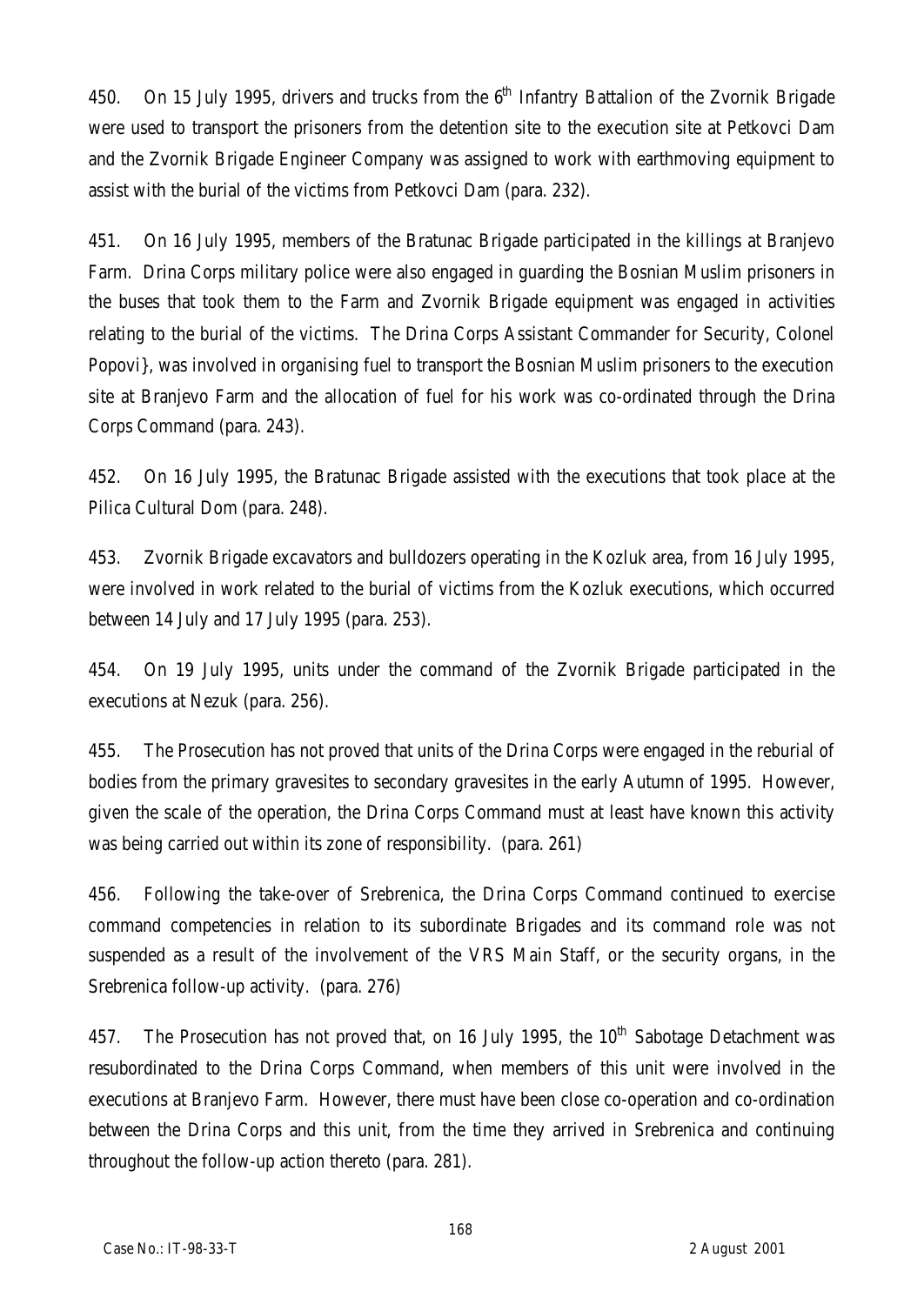458. The Prosecution has not proved that MUP units were resubordinated to the Drina Corps following the take-over of Srebrenica in July 1995. The Drina Corps Command was, however, well aware of the presence of MUP units within their zone of responsibility, as well as the action being taken by MUP units to block and capture Bosnian Muslim men in the column (para. 289).

459. The Prosecution has not proved that the Drina Corps devised or instigated any of the atrocities that followed the take-over of Srebrenica in July 1995 (para. 290).

460. The Drina Corps Command knew of the involvement of its subordinate units in the executions of Bosnian Muslim men as of 14 July 1995 (para. 296).

## (iii) Findings Relating Specifically to General Krstic

461. On the evening of 13 July 1995, General Mladic appointed General Krstic as Commander of the Drina Corps. From that point in time, General Krstic operated as the Drina Corps Commander and the entire Corps recognised him as such (para. 331).

462. General Krstic was well aware that the shelling of Srebrenica would drive thousands of civilians from Srebrenica town into the small area of Poto~ari they thought "safe" because of the UN base there. He must have known that, inevitably, basic needs for shelter, food, water and medicine at that site would prove overwhelming. General Krstic was fully appraised of the VRS territorial goals in the Srebrenica enclave (para. 337).

463. As a result of his attendance at the Hotel Fontana meetings on 11 and 12 July 1995, General Krstic was fully appraised of the catastrophic humanitarian situation confronting the Bosnian Muslim refugees in Poto~ari and he was put on notice that the survival of the Bosnian Muslim population was in question following the take-over of Srebrenica (para. 343).

464. General Krstic ordered the procurement of buses for the transportation of the Bosnian Muslim population out of Potocari on 12 and 13 July 1995, issued orders to his subordinates about securing the road along which the busses would travel to Kladanj and he generally supervised the transportation operation (para. 347).

465. General Krstic was in Poto~ari for between an hour and two hours in the early afternoon of 12 July 1995, and he was present with other VRS officers, including General Mladic, overseeing the bussing of the Bosnian Muslim women, children and elderly. As a result of his presence in Poto~ari, General Krstic must have known of the appalling conditions facing the Bosnian Muslim refugees and the general mistreatment inflicted by VRS soldiers on that day (para. 354).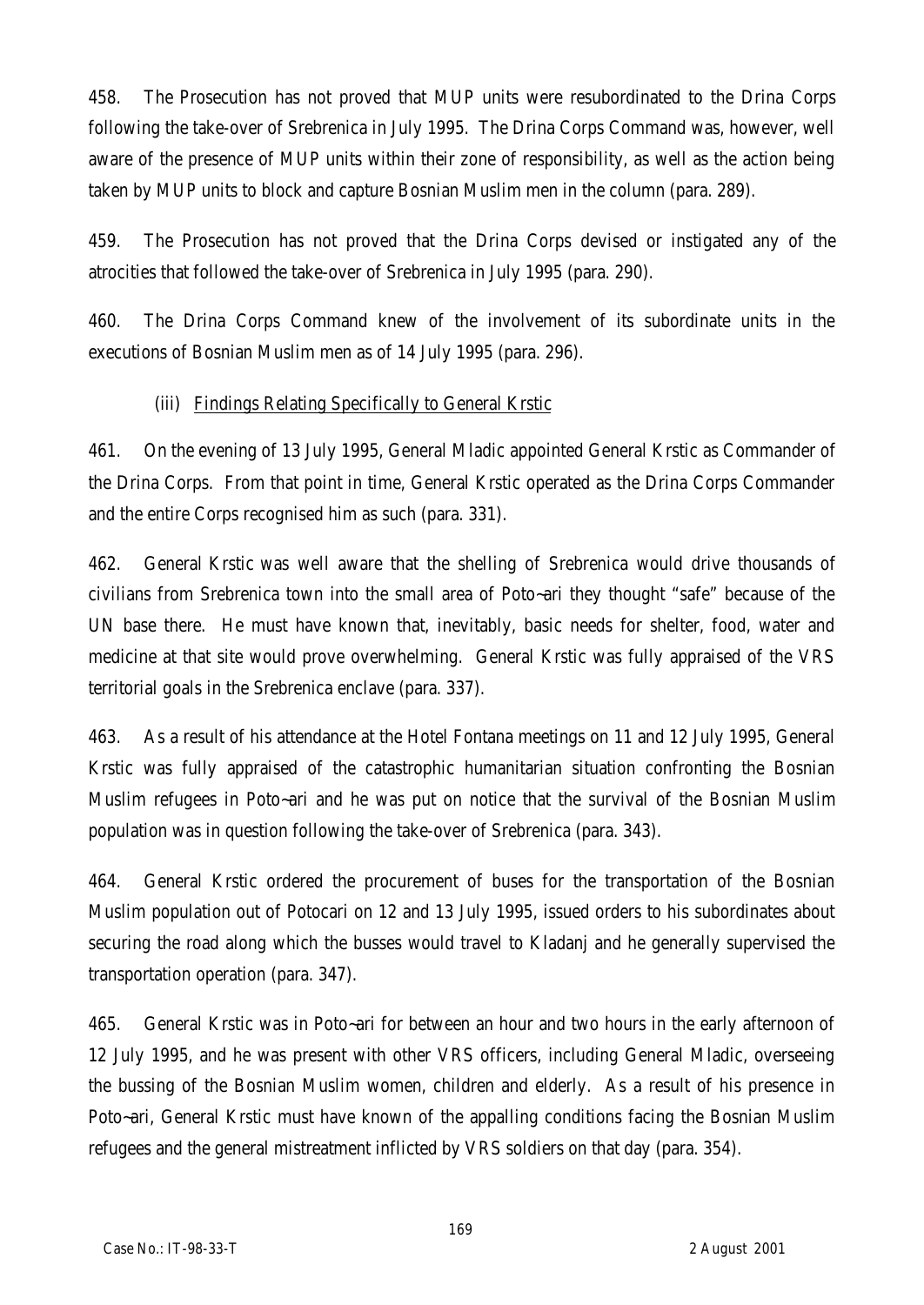466. The Prosecution has not proved that General Krstic was present in Poto~ari on 13 July 1995 (para. 357).

467. General Krstic was heard ordering his subordinates that no harm must befall the Bosnian Muslim civilians who were being transported out of Poto~ari (para. 358).

468. The Prosecution has not proved that General Krstic was involved in designing the execution plan (para. 362).

469. As a result of his presence at the White House during the afternoon of 12 July 1995, General Krstic must have known the segregated men were being detained in terrible conditions and not being treated in accordance with accepted practice for war crimes screening. General Krstic must have realised, as did all the witnesses present in and around the compound that day, that there was a terrible uncertainty as to what was going to happen to the men who had been separated. However, General Krstic took no steps to clarify with General Mladic, or anyone else, what the fate of the men would be (para. 367).

470. On 12 July 1995, General Krstic must have known the men were being pulled off the passing buses at Ti{}a and taken to detention sites, but the Prosecution has not proved that he also had known that their ultimate fate would be execution (para. 369).

471. General Krstic was fully informed of developments relating to the movement of the Bosnian Muslim column and he knew, by the evening of 13 July 1995, that thousands of Bosnian Muslim men from the column had been captured by Bosnian Serb forces within his zone of responsibility (para. 377).

472. As of 13 July 1995, the Drina Corps Command must have known about the plan to execute all of the military aged Bosnian Muslim men in Srebrenica and, as of 14 July 1995, the Corps Command must have known of the involvement of Drina Corps subordinate units in the mass executions. Given his position in the Drina Corps Command, first as Chief of Staff and then, from the evening of 13 July 1995, as Commander, General Krstic must also have known about these matters (para. 379).

473. On the morning of 15 July 1995, Colonel Beara asked General Krstic for additional men to help with the execution of Bosnian Muslim prisoners. General Krstic undertook to assist Colonel Beara with obtaining the men required to carry out the execution of these men. General Krstic raised the possibility that men from the Bratunac Brigade could be used, undertook to arrange that men from that Brigade subsequently arrived to assist with the Branjevo Farm executions on 16 July 1995 (para. 387).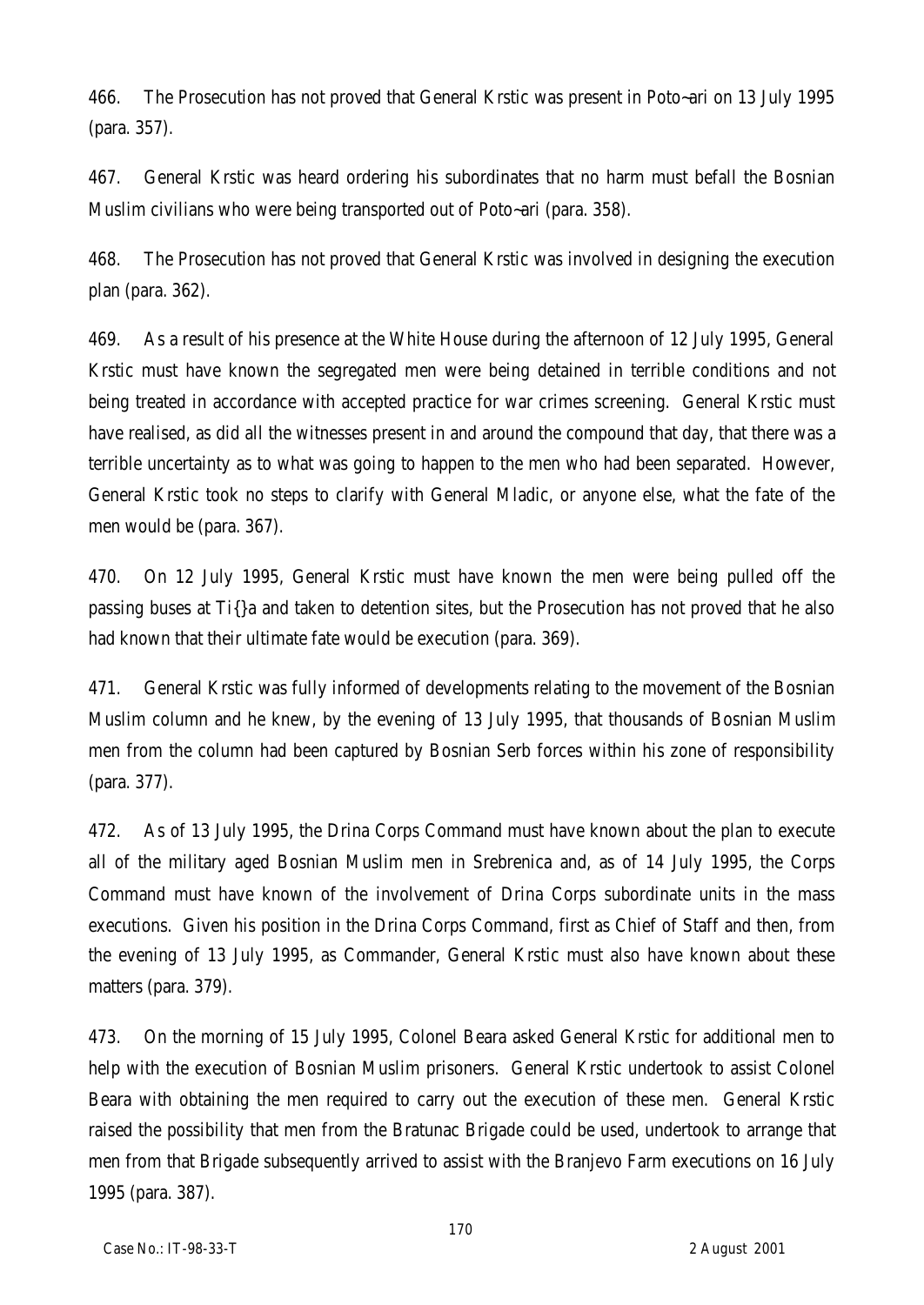474. General Krstic ordered the Zvornik Brigade to return to its zone of responsibility in order to deal with the dual problems of combat with the column and the presence of thousands of Bosnian Muslim prisoners within his zone of responsibility. In the days following 14 July 1995, General Krstic was kept fully informed about events taking place in the Zvornik Brigade's zone of responsibility. On 15 July 1995, General Krstic was well aware of the large number of prisoners distributed throughout the Zvornik Brigade zone of responsibility, as well as of the use of Zvornik Brigade resources in connection with the executions (para. 399).

475. As of 16 July 1995, Colonel Popovi} was in contact with General Krstic to report on matters relating to the executions. General Krstic was informed about what had happened as part of the chain of command for reporting purposes and was supervising and monitoring the activities of his subordinate officers who were participating in the executions (para. 404).

476. The Prosecution has failed to establish that General Krstic was directly involved in the reburial activity. However, General Krstic must have at least known that this massive operation was occurring within his zone of responsibility (para. 415).

477. General Krstic was aware that men under his command had participated in the execution of Bosnian Muslim men between 14 and 19 July 1995 and failed to punish any of them (para. 418).

# **III. LEGAL FINDINGS**

#### **A. Introduction**

478. In this third Part, the Trial Chamber will explore whether the particular facts, as found by the Trial Chamber, support beyond reasonable doubt findings that the crimes alleged in the indictment have been committed. Since, by their nature, these crimes tend to involve many people with differing degrees of participation and to include series of events over a period of time, it is reasonable to ascertain, first, whether a factual case has been made out that the legal pre-requisites for the commission of these crimes have been proved and, then, to determine the degree of culpability, if any, attributable to the defendant, General Krsti}. The legal pre-requisites will be determined in light of the state of customary international law at the time of the events Srebrenica took place.

479. The Indictment charges the accused with murders, as independent crimes under both Article 3 and Article 5 of the Statute and as an element of the counts of persecutions and extermination under Article 5. The murders are further referred to in the alternative counts of genocide and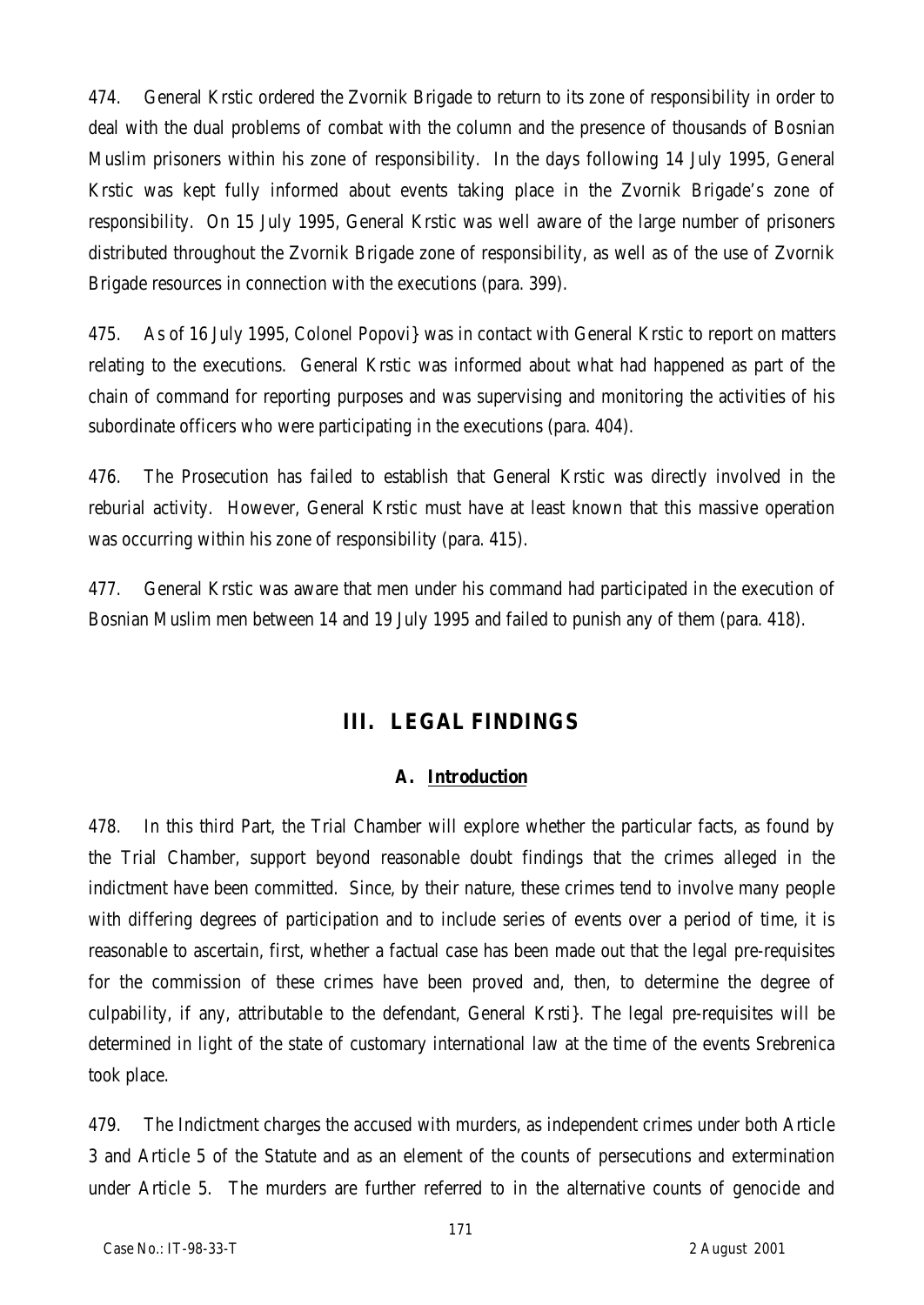complicity of genocide, which counts also encompass causing serious bodily or mental harm. Finally, the indictment alleges that crimes against humanity, in the form of deportation or forcible transfer of women, children and elderly persons, were committed in violation of Article 5. Each of these crimes has its own specific elements which the Trial Chamber will now discuss.

480. The jurisprudence of the Tribunal establishes that, for a crime under Article 3, it must be determined that a state of armed conflict existed, at the time the criminal acts were committed, and that there is a close nexus between the armed conflict and those acts. By comparison, Article 5 of the Statute requires only that there be an armed conflict and that the acts have occurred within the frame of that armed conflict. The critical element of a crime under Article 5 is that the criminal acts form part of a widespread or systematic attack against a civilian population. Further, such acts may constitute persecution where it is demonstrated that they were perpetrated with a discriminatory intent on political, racial or religious grounds. By contrast, genocide, as envisaged in Article 4 of the Statute, does not require that there be an armed conflict, only that the prohibited acts be committed "with intent to destroy, in whole or in part, a national, ethnical, racial or religious group, as such  $(...)'$ 

481. According to the Appeals Chamber, "an armed conflict exists whenever there is a resort to armed forces between States or protracted armed violence between governmental authorities and organised armed groups or between such groups within a State."<sup>1111</sup> In the present instance, it is not disputed that a state of armed conflict existed between BiH and its armed forces, on the one hand, and the Republika Srpska and its armed forces, on the other. There is no doubt that the criminal acts set out in the indictment occurred not only within the frame of, but in close relation to, that conflict.

482. According to the Judgement rendered by Trial Chamber II in the Kunarac case,  $1112$  five elements are required for "an attack directed against a civilian population" within the meaning of Article 5 of the Statute:

- (i) There must be an attack.<sup>1113</sup>
- (ii) The acts of the perpetrator must be part of the attack.<sup>1114</sup>
- (iii) The attack must be "directed against any civilian population".<sup>1115</sup>

 $\overline{a}$ <sup>1111</sup> Decision on the Defense Motion for Interlocutory Appeal on Jurisdiction, IT-94-1-AR72, 2 October 1995 (*Tadi}* Appeal I).

<sup>1112</sup> Judgement, *The Prosecutor v. Dragoljub Kunarac, Radomir Kova~ and Zoran Vukovi}*, IT-96-23T and IT-96-23/1- T, 22 February 2001, para. 410.

<sup>1113</sup> Appeals Judgement, *The Prosecutor v. Tadi}*, IT-94-1-A, 15 July 1999, para. 251.

<sup>1114</sup> *Ibid.*, para. 248.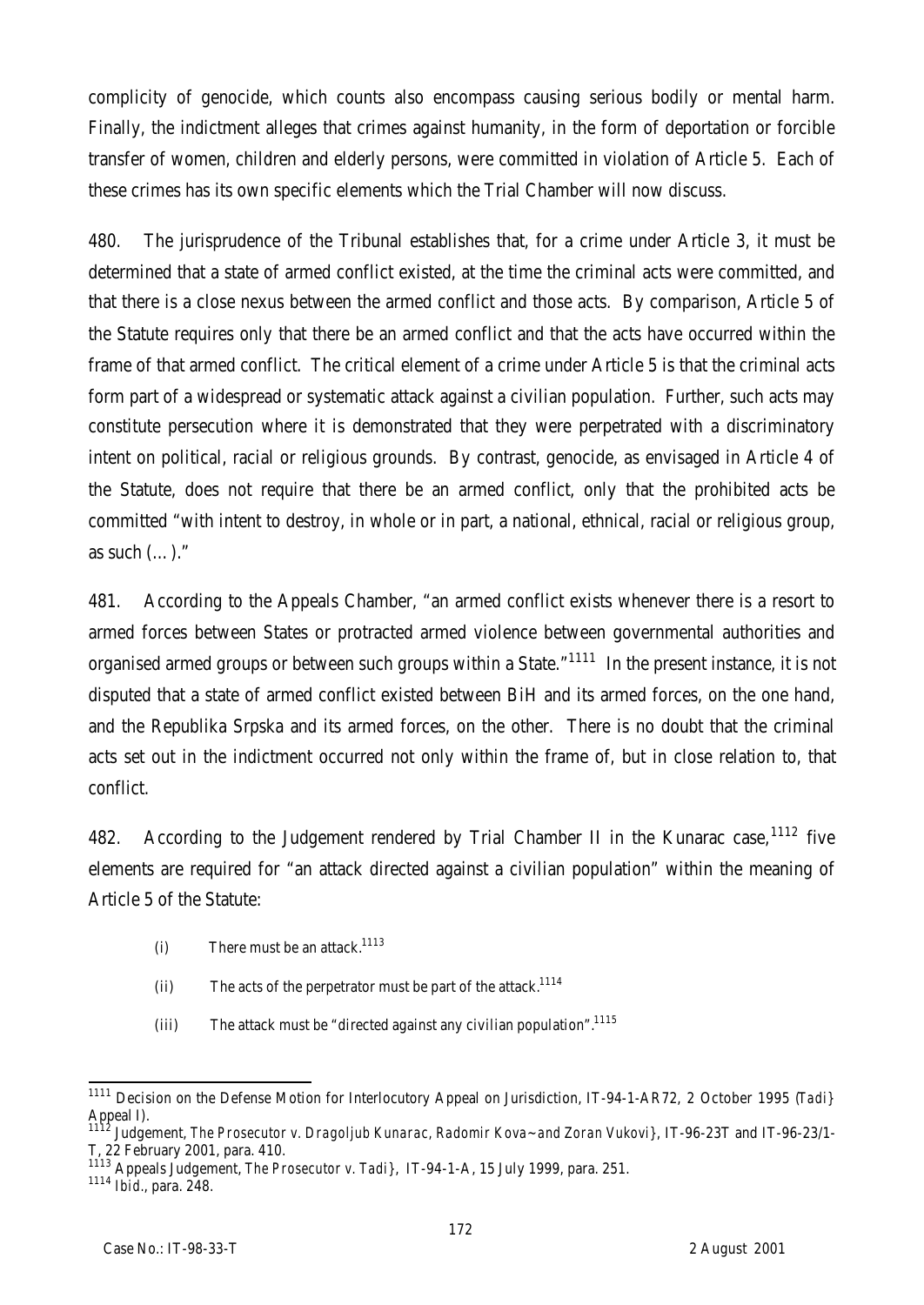- (iv) The attack must be "widespread or systematic". $1116$
- (v) The perpetrator must know of the wider context in which his acts occur and know his acts are part of the attack.<sup>1117</sup>

All of these elements are met in this case. Thus, there is no doubt, from a reading of the factual Part of this Judgement,  $1118$  that all the criminal acts described in the indictment form part of a widespread or systematic attack against a civilian population and were committed with discriminatory intent within the meaning of Article 5 (h) of the Statute.

In sum, all the statutory pre-requisites for crimes under Articles 3 and 5, including persecution, are met.

483. The next question is whether the factual elements of each of the specific crimes encompassed by Articles 3, 4 and 5 listed in the indictment have been met and especially whether the particularly strict requirements of Article 4 have been established. The Trial Chamber will discuss those factual elements for, in turn: murder, extermination, serious bodily or mental harm, deportation or forcible transfer, persecution and, finally, genocide and complicity of genocide.

## **B. Murders<sup>1119</sup>**

484. The Prosecution argues that the notion of murder encompasses "all forms of voluntary killings, whether premeditated or not".<sup>1120</sup> The Defence made no specific submissions in this regard.

485. Murder has consistently been defined by the ICTY and the ICTR as the death of the victim resulting from an act or omission of the accused committed with the intention to kill or to cause serious bodily harm which he/she should reasonably have known might lead to death.<sup>1121</sup>

<sup>1115</sup> Article 5 of the Statute.

<sup>1116</sup> See note 1114 above, para. 248.

<sup>1117</sup> *Ibid*.

<sup>1118</sup> Part II.

<sup>1119</sup> Different terminology is used in the English and French versions of the Statute. The French version specifies "meurtre" whereas the English version uses the term "killing". The term "killing" refers to any act causing death without specifying the perpetrator's degree of intention. The *Akayesu* Judgement observed that the notion of "meurtre" or "murder" should be preferred to that of "killings" in accordance with the general principles of criminal law which provide that where there are two possible interpretations the one which is more favourable to the accused must be used (*Akayesu* Judgement, par. 501). It also noted (at para. 588) that the term "murder" is translated in French into "assassinat" (which supposes premeditation and may involve, if proven, a higher sentence) and stated that the term "meurtre" in French should be preferred, in keeping with customary international law. The Chamber subscribes to the position previously adopted by the ICTR in the *Akayesu* Judgement*.*

<sup>1120</sup> Prosecutor's pre-trial brief pursuant to Rule 65 *ter* (E) (i), 25 February 2000, para. 104, p. 38.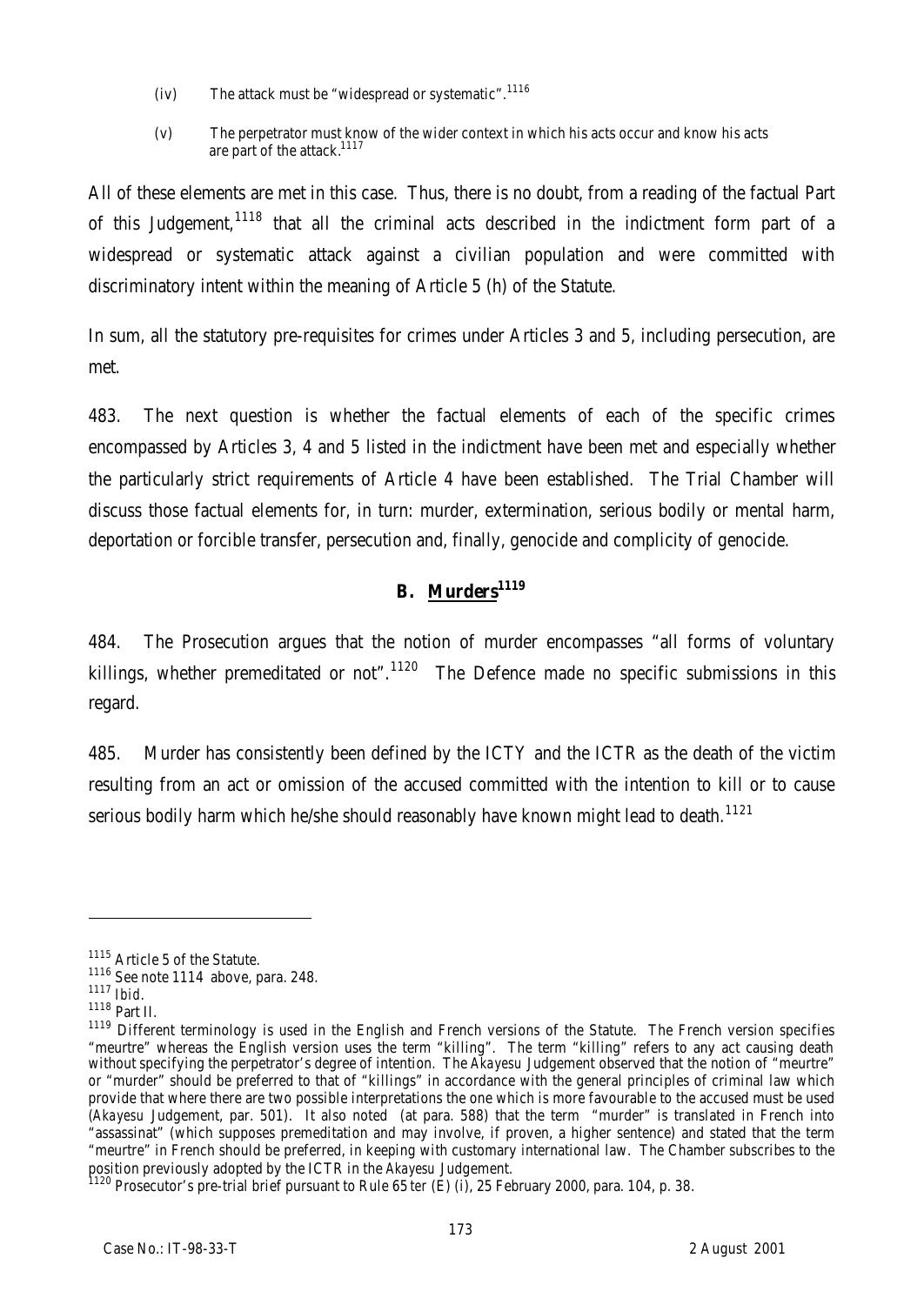486. In this case, it is undisputed that thousands of Bosnian Muslims, residing or taking refuge in Srebrenica, were murdered during the period of 12-19 July and, in particular, that varying size groups of men were summarily executed on several sites within the jurisdiction of the Drina Corps.<sup>1122</sup> These mass executions were not challenged by the accused.<sup>1123</sup>

487. The Trial Chamber concluded that almost all of those murdered at the execution sites were adult Bosnian Muslim men and that up to 7000-8000 men were executed.<sup>1124</sup>

488. In addition, many murders were committed in Poto~ari on 12, 13 and 14 July.<sup>1125</sup> The people murdered there were Bosnian Muslim adults, although witnesses T and Ademovi} recounted the murder of a young boy<sup>1126</sup> and a baby.<sup>1127</sup> It is impossible to determine exactly how many murders were committed in Poto~ari, but it was a sizeable number. The Trial Chamber is also satisfied that men, detained in Bratunac between 12 and 14 July 1995, were executed at night opportunistically,<sup>1128</sup> although again, it is not possible to establish exactly how many victims there were.

489. Therefore, the Trial Chamber is satisfied that murders falling within the meaning of Article 3 and Article 5 (murder and persecution) of the Statute were committed.

#### **C. Extermination**

490. The indictment also charges extermination under Article 5(b) based on these murders. The Trial Chamber will first set out a legal definition of extermination, before moving to consider whether the elements required to establish the crime of extermination are met in this case.

#### 1. Definition

491. Article 5 of the Statute which covers crimes against humanity states:

<sup>1121</sup> See in particular the *Akayesu* Judgement, para. 589; the *^elebi}i* Judgement, para. 439; the *Bla{ki}* Judgement, paras. 153, 181, and 217; and the *Jelisi}* Judgement, paras. 35 and 63 (in the latter case, the Trial Chamber ruled that a perpetrator of murder must have had the intention to cause death; the foreseeable consequence theory was not upheld). The indictment covers a period from 12 July to 1<sup>st</sup> November 1995. The Prosecution, however, offered no evidence of killings occurring after approximately 19 July 1995.

<sup>&</sup>lt;sup>1123</sup> See in particular the cross-examination of the accused, T. 6489.

<sup>1124</sup> *Supra*, paras. 80-84.

<sup>1125</sup> *Supra*, para. 44-45.

<sup>1126</sup> *Supra*, para. 44.

<sup>1127</sup> *Supra*, para. 45.

<sup>1128</sup> *Supra,* para. 66.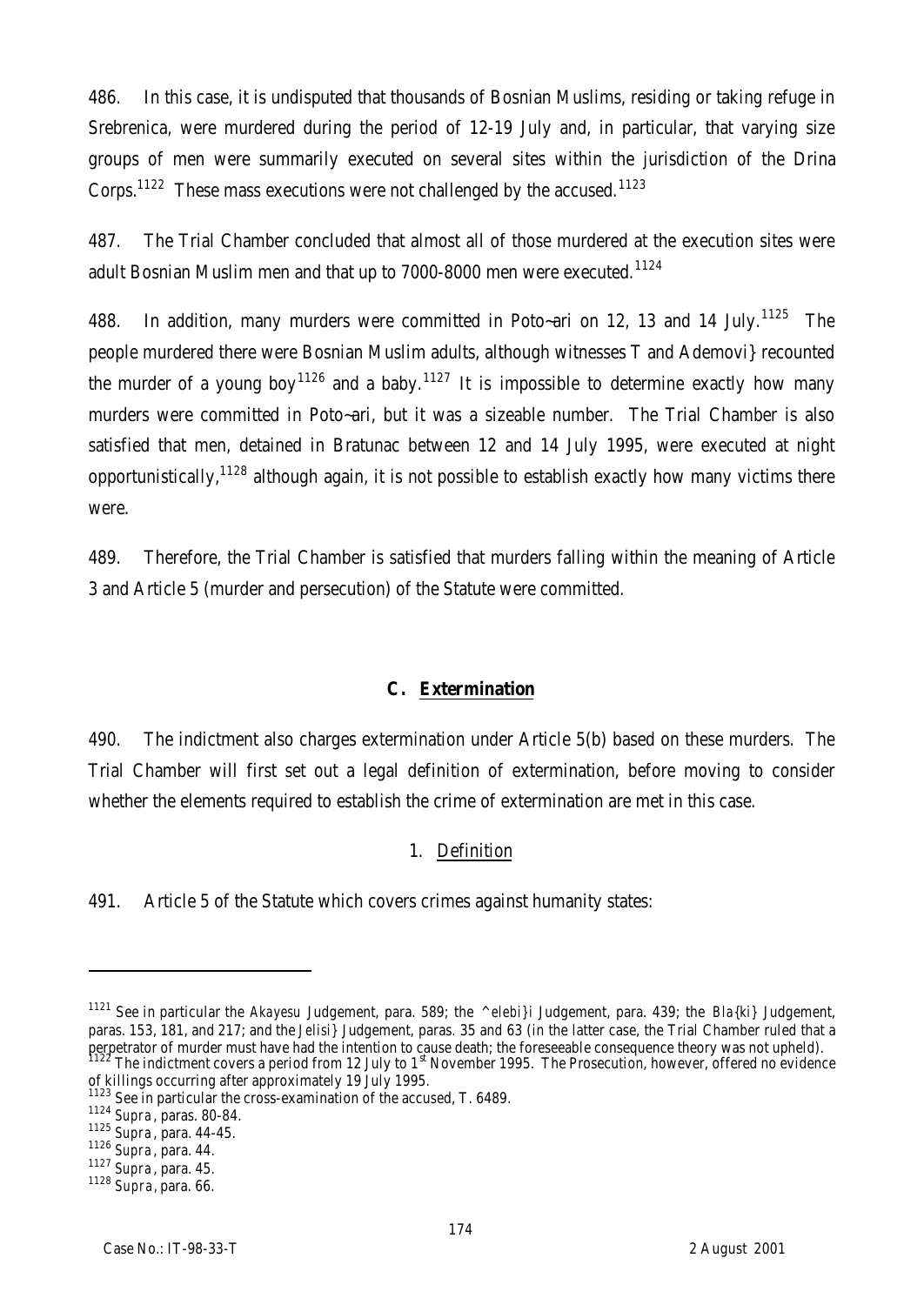?tghe International Tribunal shall have the power to prosecute persons responsible for the following crimes when committed in an armed conflict, whether international or national in character, and directed against any civilian population:

?…g

(b) extermination.

492. Extermination is also widely recognised as a crime against humanity in many international<sup>1129</sup> and national<sup>1130</sup> instruments. Nevertheless, it has rarely been invoked by national courts<sup>1131</sup> and it has not yet been defined by this Tribunal. The term "extermination" appeared in a number of post-war decisions by the Nuremberg Military Tribunal and the Supreme National Tribunal of Poland. However, although the crime of extermination was alleged, the judgements generally relied on the broader notion of crimes against humanity and did not provide any specific definition of the term "extermination".<sup>1132</sup> Only the ICTR has defined, on several occasions, the requisite elements of the offence: <sup>1133</sup>

- 1. the accused or his subordinate participated in the killing of certain named or described persons;
- 2. the act or omission was unlawful and intentional.

 $\overline{\phantom{a}}$ <sup>1129</sup> Article 6(c) of the Statute of the Nuremberg Tribunal; Article II(c) of Control Council Law No. 10, Principle VI of the Nuremberg Principles; Article 5(b) of the Statute of the ICTY; Article 3(b) of the Statute of the ICTR; Article 18(b) of the Draft Code of Crimes against the Peace and Security of Mankind adopted by the ILC at its 48<sup>th</sup> session in 1996; and Articles 7(1)(b) and 7(2)(b) of the Statute of the International Criminal Court.

<sup>&</sup>lt;sup>1130</sup> See especially section 7 (3.76) of the Canadian Criminal Code and Article 212-1, paragraph 1 of the French Penal Code (adopted by Act no. 92-1336 of 16 December 1992, amended by Act no. 93-913 of 19 July 1993, entered into force on 1 March 1994) which uses the term "widespread and systematic practice of summary executions". Yet, the definition used in French law differs from that used in the international texts because a discriminatory element is required for all crimes against humanity.

<sup>&</sup>lt;sup>1131</sup> See the District Court of Jerusalem which found Adolf Eichmann guilty of the crime against humanity of extermination although no definition was expressly provided. Attorney-General of the Government of Israel v. Adolf Eichmann, Israel, District Court of Jerusalem, 12 December 1961, 36 ILR, (1968), Part IV, p. 239, see Barbie case, Cour de Cassation, 3 June 1988, 78 ILR, pp. 332 and 336.

<sup>1132</sup> See the following judgements. *Josef Altstötter and others*, US Military Tribunal, Nuremberg (1947), Law Reports of Trials of War Criminals by the UN War Crimes Commission, Vol VI. The accused were found guilty of crimes against humanity. The expression "racial extermination of the Poles" is used in the judgement to define the programme implemented nation-wide, p. 75; *Amon Leopold Goeth (Hauptsturmführer)*, Supreme National Tribunal of Poland (1946), Law Reports of Trials of War Criminals, Vol. VII. The judgement uses the term "extermination" broadly to justify genocide. The Tribunal notes that a policy of extermination was applied in order to destroy the Jewish and Polish nations (unofficial translation), p. 9. *I.G. Farben Trial: Carl Krauch and 22 others*, US Military Tribunal, Nuremberg (1947-1948), Law Reports of Trials of War Criminals, Vol. X. *The Krupp Case: Alfried Felix Alwyn Krupp Von Bohlen und Halbach & 11 others*, US Military Tribunal, Nuremberg, (1947-1948), Law Reports of Trials of War Criminals, Vol. X. *The High Command Case: Wilhelm Von Leeb and 13 others,* US Military Tribunal (1947-1948), Law Reports of Trials of War Criminals, Vol. XII. *The Rusha Case: Ulrich Greifelt & others*, US Military Tribunal, Nuremberg, (1947-1948), Law Reports of Trials of War Criminals, Vol. XIII. The Tribunal notes that the programme implemented by the Nazis corresponded to a systematic programme of genocide which involved *inter alia* the extermination of national and racial groups. *Gauleiter Artur Greiser*, Supreme National Tribunal of Poland (1946), Law Reports of Trials of War Criminals, Vol. XIII.

<sup>1133</sup> Judgement, *The Prosecutor v. Jean-Paul Akayesu*, case no. ICTR-96-4-T, 2 September 1998, paras. 591-592; Judgement, *The Prosecutor v. Kambanda*, case no. ICTR-97-23, 4 September 1998; Judgement, *The Prosecutor v. Kayishema/Ruzindana*, case no. ICTR-95-1-T, 21 May 1999, paras. 141-147; Judgement, *The Prosecutor v. Rutaganda*, case no. ICTR-96-3-T, 6 December 1999, paras. 82-84; Judgement, *The Prosecutor v. Musema*, case no. ICTR-96-13-T, 27 January 2000.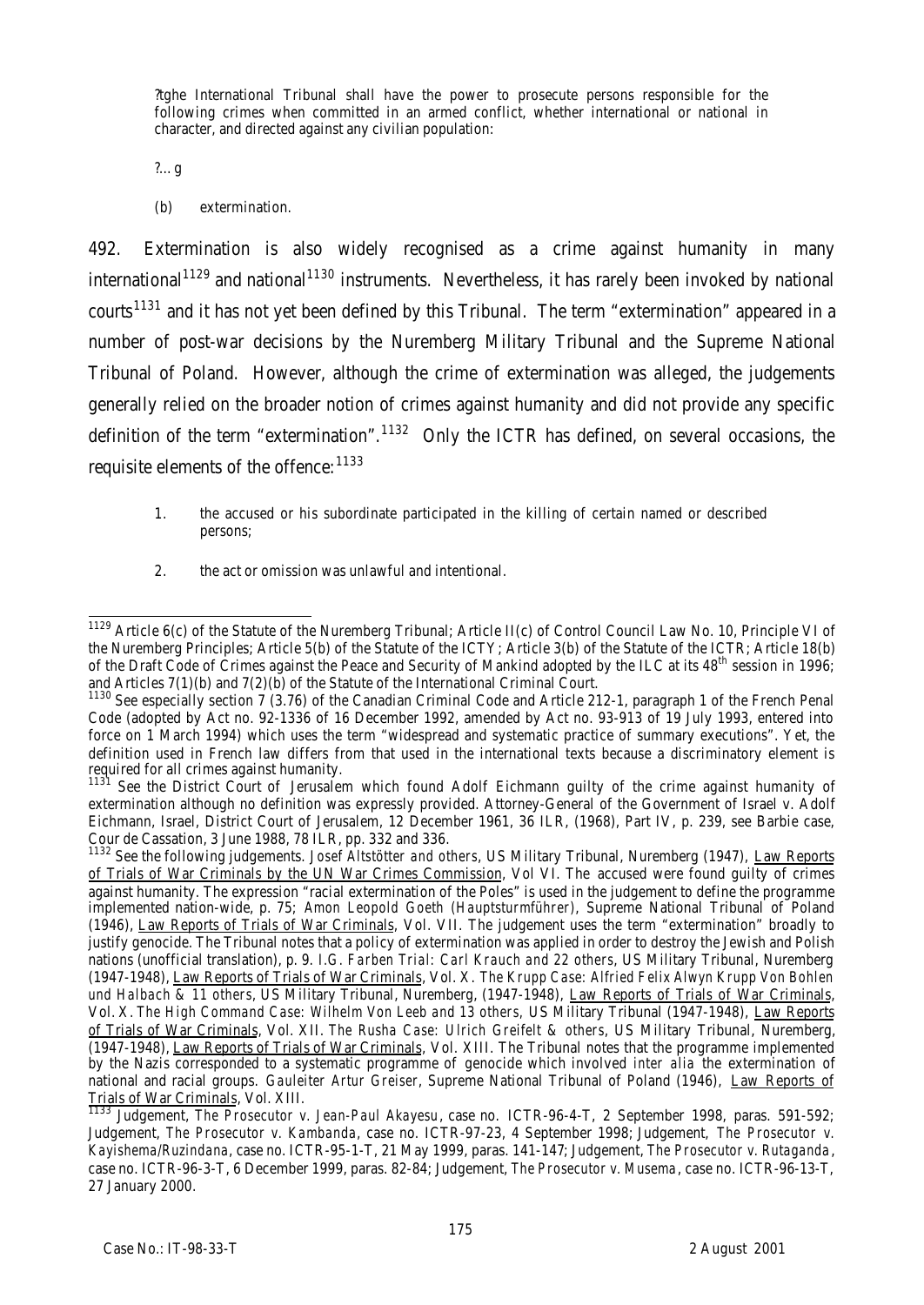- 3. the unlawful act or omission must be part of a widespread or systematic attack;
- 4. the attack must be against the civilian population [.] $^{1134}$

493. The Prosecutor submits<sup>1135</sup> that the crime of extermination must, by its very nature, be directed against a group of individuals, that it requires an element of mass destruction and that it embraces situations where a large number of people who do not share any common characteristic are killed.<sup>1136</sup> No discriminatory element is required.<sup>1137</sup>

494. The pre-trial Brief of the Defence<sup>1138</sup> argues that the act of extermination is distinguishable from genocide by the fact that it is not committed on account of a person's national, ethnical, racial or religious affiliation and that, moreover, the commission of the act does not require any special intention, that is, the intent to destroy the group in whole or in part.  $1139$ 

495. The offences of murder and extermination have a similar element in that they both intend the death of the victims. They have the same *mens rea*, which consists of the intention to kill or the intention to cause serious bodily injury to the victim which the perpetrator must have reasonably foreseen was likely to result in death.<sup>1140</sup> The Trial Chamber will now identify what extermination further involves and whether the requirements of that crime are met in this case.

496. To this end, the Trial Chamber notes the common definition of "extermination". According to the French Dictionary *Nouveau Petit Robert*, "*exterminer*" (to exterminate) derives from the Latin *exterminare*, meaning "to drive out", which comes from "*ex*" meaning "out" and "*terminus*" meaning "border". Likewise, the O*xford English Dictionary* gives the primary meaning of the word "exterminate"<sup>1141</sup> as the act of driving out or banishing a person or group of persons beyond the boundaries of a state, territory or community. The ordinary use of the term "extermination", 1142

 $\overline{a}$ <sup>1134</sup> *Akayesu* Judgement, para. 592. This Judgement further refers to the conditions required for a crime against humanity pursuant to the ICTR Statute, which also involve that the attack "be on discriminatory grounds, namely: national, political, ethnic, racial, or religious grounds." There is no such requirement in Article 5 of the ICTY Statute regarding crimes against humanity other than persecution.

<sup>&</sup>lt;sup>2</sup> Prosecutor's pre-trial Brief pursuant to Rule 65 *ter* (E)(i), 25 February 2001.

<sup>1136</sup> *Ibid.*, para. 129.

<sup>1137</sup> In accordance with the *Tadi*} *I* Appeals Judgement, paras. 273-305. Conversely, see *Akayesu* Judgement, para. 592, *Kayishema/Ruzindana* Judgement, para. 144, *Rutaganda* Judgement, paras. 83-84, and *Musema* Judgement, paras. 218- 219.

<sup>1138</sup> *The Prosecutor v. Radislav Krsti}*, case no. IT-98-33-PT, Pre-trial Brief of the Defence pursuant to Rule 65 *ter* (E)(i), 29 February 2000.

*Ibid.*, paras. 35-36.

<sup>1140</sup> *Akayesu* Judgement, para. 589; *Bla{ki}* Judgement, para. 217; *Jelisi}* Judgement, para. 35; *Kupre{ki}* Judgement, paras. 560-561.

<sup>&</sup>lt;sup>1141</sup> The term appeared in the Christian Latin language in the twelfth century but was hardly used before the sixteenth. See *The Oxford English Dictionary* (2<sup>nd</sup> Edition) Vol. V, p. 601. *Le Nouveau Petit Robert*, French language dictionary (Dictionnaires Le Robert - Paris, 1994), p. 871.

<sup>1142</sup> *Ibid*. Meaning which appeared first in Vulgate and then in French.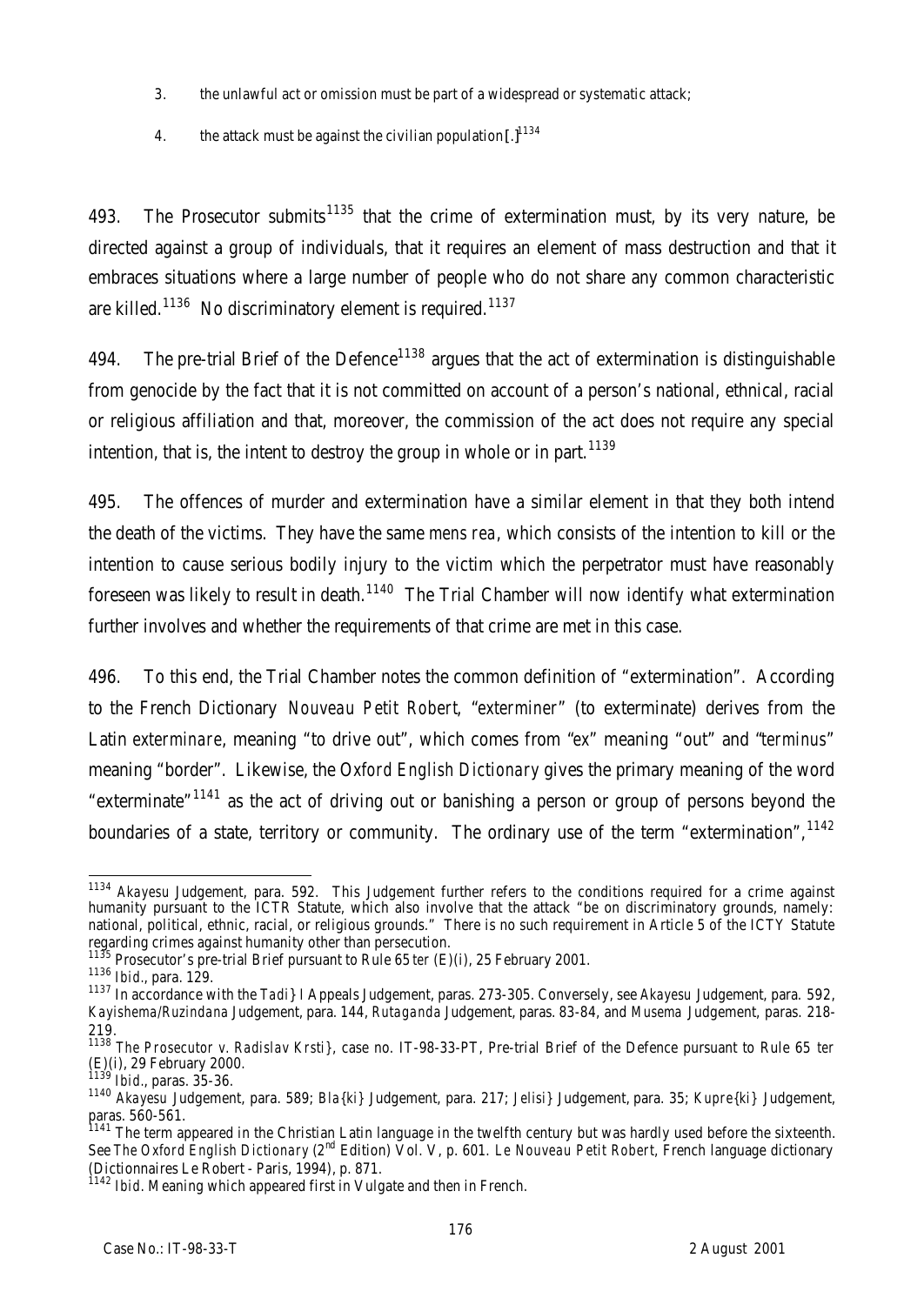however, has come to acquire a more destructive connotation meaning the annihilation of a mass of people.

497. Thus, the International Law Commission insists on the element of mass destruction in defining extermination:

[Extermination is a] crime which by its very nature is directed against a group of individuals. In addition, the act used to carry out the offence of extermination involves an element of mass destruction which is not required for murder. In this regard, extermination is closely related to the crime of genocide ? $\dots$ g $^{1143}$ 

498. Given the limited precedents in the matter, it is useful to refer further to Article 7(2)(b) of the Statute of the International Criminal Court, which goes into more detail on the definition of the term "extermination" and specifies that:

Extermination includes the intentional infliction of conditions of life, *inter alia* the deprivation of access to food and medicine, calculated to bring about the destruction of part of the population.

From the insertion of this provision, we surmise that the crime of extermination may be applied to acts committed with the intention of bringing about the death of a large number of victims either directly, such as by killing the victim with a firearm, or less directly, by creating conditions provoking the victim's death.<sup>1144</sup> The Report of the ICC Preparatory Commission on the Elements of the crimes provides further guidance. It indicates that "the perpetrator [should have] killed one or more persons" and that the conduct should have taken place "as part of a mass killing of members of a civilian population."<sup>1145</sup>

499. It is necessary, then, to identify the victims. Article 5 of the ICTY Statute covering crimes against humanity refers to acts "directed against any civilian population". The victims need not share national, ethnical, racial or religious characteristics. In accordance with the Tadi} Appeals Judgement,<sup>1146</sup> the Trial Chamber is of the view that it is unnecessary that the victims were discriminated against for political, social or religious grounds, to establish the crime of extermination.

500. According to the commentary on the ILC Draft Code, extermination distinguishes itself from the crime of genocide by the fact that the targeted population does not necessarily have any

 $\overline{a}$ <sup>1143</sup> See in particular the commentary on the ILC Draft Code of Crimes against the Peace and Security of Mankind (hereinafter, "ILC Draft Code"), *Report of the International Law Commission on the work of its 48th session, 6 May - 26 July 1996*, Official Documents of the United Nations General Assembly's 51st session, Supplement no. 10 (A/51/10), Article 18, p. 118.

<sup>&</sup>lt;sup>1144</sup> Cherif Bassiouni, *Crimes against Humanity in International Criminal Law* (2<sup>nd</sup> edition, 1999), p. 295.

<sup>1145</sup> Report of the Preparatory Commission for the International Criminal Court, Finalized draft text of the Elements of Crimes, PCNICC/2000/1/Add.2, 2 November 2000 (footnotes omitted).

<sup>1146</sup> T*adi} I* Appeals Judgement, paras. 281-305.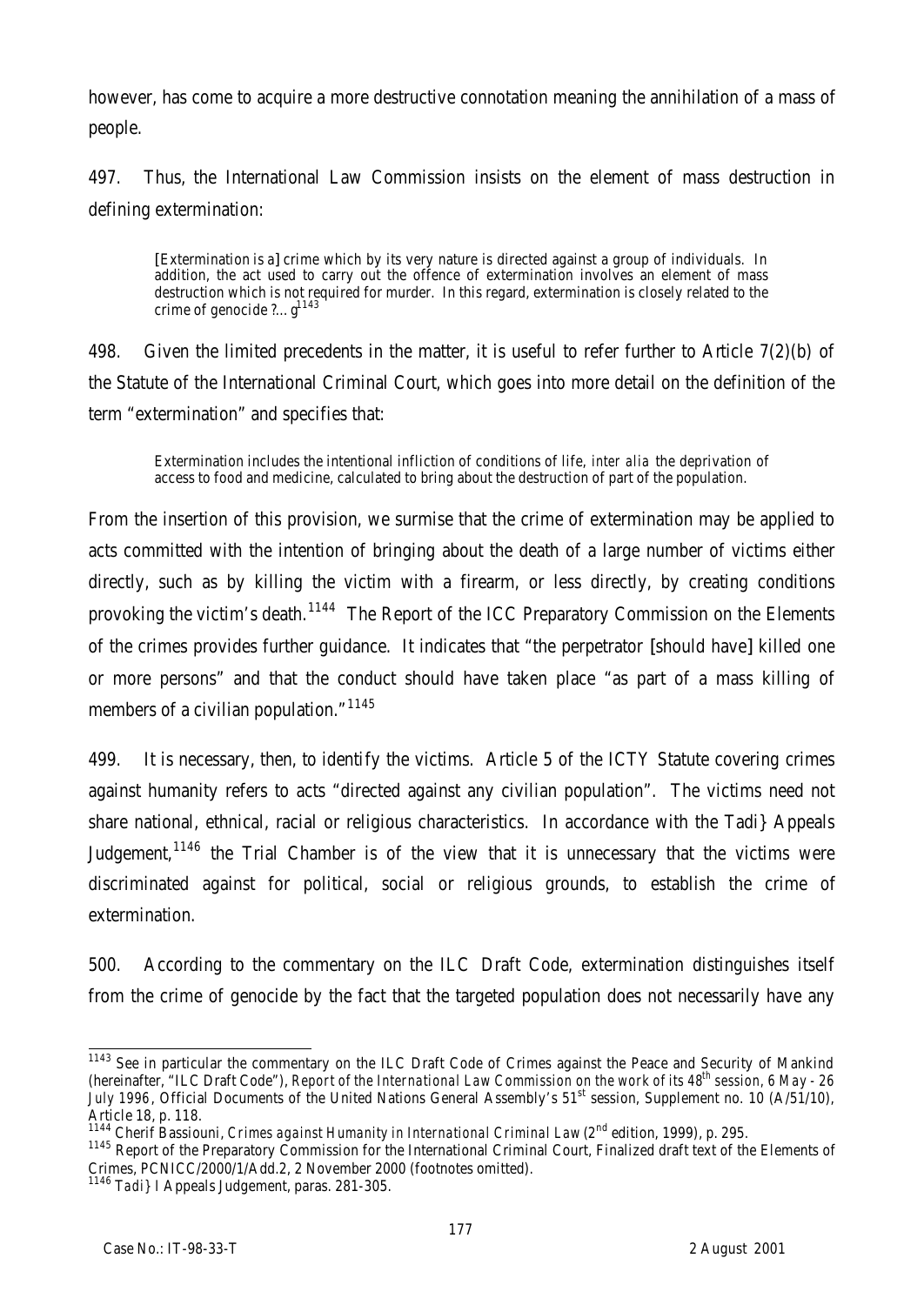common national, ethnical, racial or religious characteristic, and that it also covers situations where "some members of a group are killed while others are spared".<sup>1147</sup> For this reason, extermination may be retained when the crime is directed against an entire group of individuals even though no discriminatory intent nor intention to destroy the group as such on national, ethnical, racial or religious grounds has been demonstrated; or where the targeted population does not share any common national, ethnical, racial or religious characteristics.

501. The very term "extermination" strongly suggests the commission of a massive crime, which in turn assumes a substantial degree of preparation and organisation.<sup>1148</sup> It should be noted, though, that "extermination" could also, theoretically, be applied to the commission of a crime which is not "widespread" but nonetheless consists in eradicating an entire population, distinguishable by some characteristic(s) not covered by the Genocide Convention, but made up of only a relatively small number of people. In other words, while extermination generally involves a large number of victims, it may be constituted even where the number of victims is limited.

502. In this respect, the ICC definition of extermination indicates that it would be sufficient that the criminal acts be "calculated to bring about the destruction of *part* of the population." The Trial Chamber notes that this definition was adopted after the time the offences in this case were committed. In accordance with the principle that where there is a plausible difference of interpretation or application, the position which most favours the accused should be adopted, the Chamber determines that, for the purpose of this case, the definition should be read as meaning the destruction of a numerically significant part of the population concerned.

503. In sum, the Trial Chamber finds that for the crime of extermination to be established, in addition to the general requirements for a crime against humanity, there must be evidence that a particular population was targeted and that its members were killed or otherwise subjected to conditions of life calculated to bring about the destruction of a numerically significant part of the population.

 $\overline{a}$ <sup>1147</sup> See note 1143 above.

<sup>1148</sup> In para. 207, the Bla{ki} Judgement provides: "in practice, these two criteria ?widespread and systematic attackg will often be difficult to separate since a widespread attack targeting a large number of victims generally relies on some form of planning or organisation. The quantitative criterion is not objectively definable as witnessed by the fact that neither international texts nor international and national case-law set any threshold starting with which a crime against humanity is constituted.".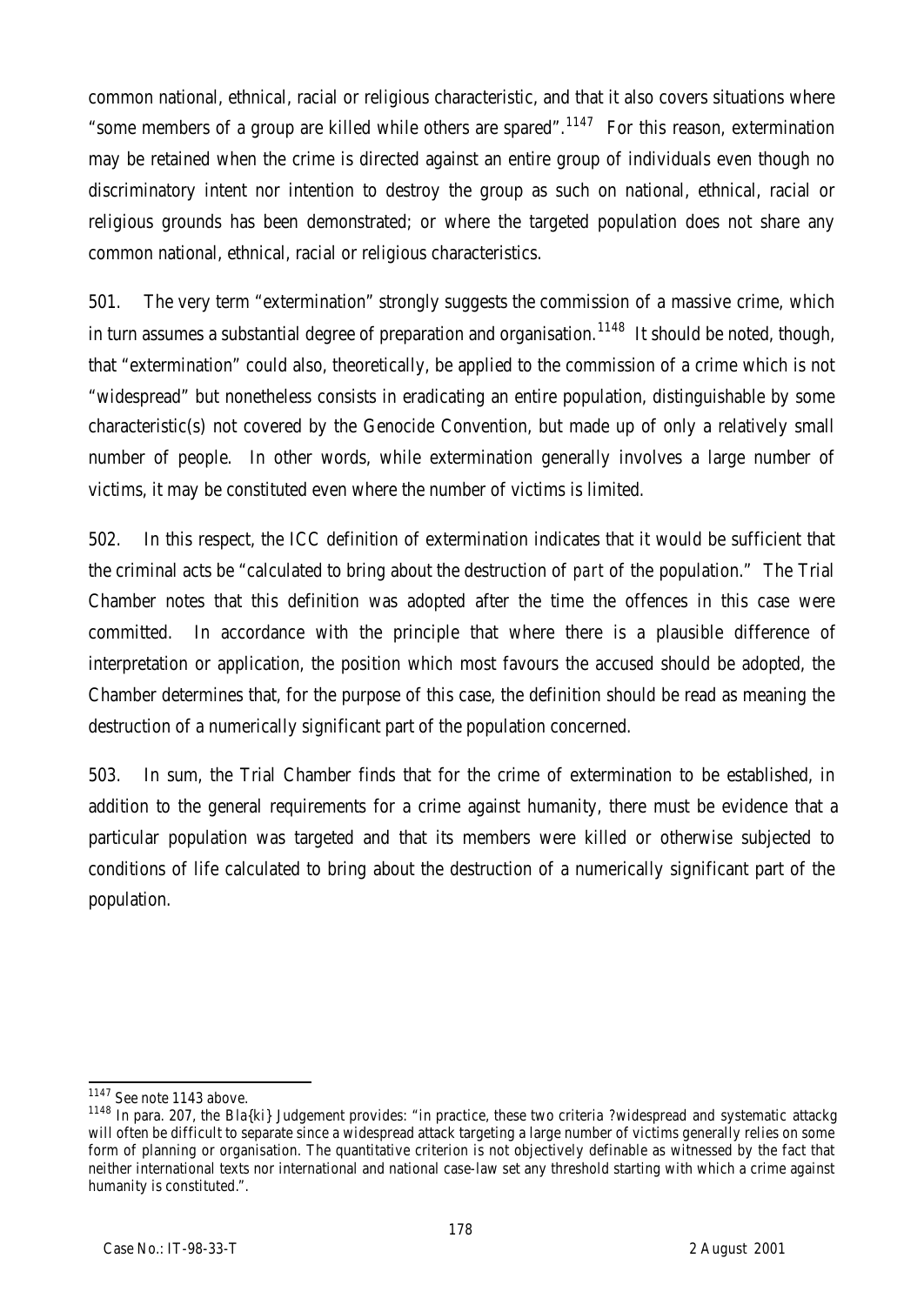#### 2. Findings

504. Although there is evidence that a small number of killings in Poto~ari and afterwards involved women, children and elderly,  $1149$  virtually all of the persons killed in the aftermath of the fall of Srebrenica were Bosnian Muslim males of military age. The screening process at Poto~ari, the gathering of those men at detention sites, their transportation to execution sites, the opportunistic killings of members of the column along the Bratunac-Mili}i road as they were apprehended, demonstrate beyond any doubt that all of the military aged Bosnian Muslim males that were captured or fell otherwise in the hands of the Serb forces were systematically executed. The result was that the majority of the military aged Bosnian Muslim males who fled Srebrenica in July 1995 were killed.

505. A crime of extermination was committed at Srebrenica.

### **D. Mistreatments**

506. While the indictment cites mainly the killing of large numbers of Bosnian Muslim men, it also alleges two kinds of mistreatments: serious bodily or mental harm, as a genocidal crime;<sup>1150</sup> and cruel and inhumane treatment, including severe beatings, as an element of the persecutions inflicted on the Bosnian Muslims.<sup>1151</sup>

## 1. Serious bodily or mental harm

507. The serious bodily or mental harm, cited by the Prosecution in support of the genocide charge, relates to the suffering endured by those who survived the executions.

508. The Prosecution relies upon the definition of serious bodily or mental harm found in the *Akayesu* Judgement, which includes "acts of torture, be they bodily or mental, inhumane or degrading treatment, persecution".<sup>1152</sup> The Prosecution also quotes the *Eichmann* Judgement rendered by the Jerusalem District Court on 12 December 1961, according to which "the enslavement, starvation, deportation and persecution ?and theg detention ?of individualsg in ghettos, transit camps and concentration camps in conditions which were designed to cause their degradation, deprivation of their rights as human beings and to suppress them and cause them

 $\overline{a}$ <sup>1149</sup> One witness testified about the slaughtering of a baby. Expert reports on the exhumations show that a small number of the victims were under the age of fifteen of over sixty-five year old. Although those victims may not legally qualify as "military aged men", there were obviously treated by the Bosnian Serb forces as if of military age.

 $1150$  Indictment, para. 21 (b).

 $1151$  Indictment, para. 31 (b).

<sup>1152</sup> *Akayesu* Judgement, para. 504, cited in Prosecutor's pre-trial brief pursuant to Rule 65 *ter* (E) (i), 25 February 2000, para. 105, p. 39.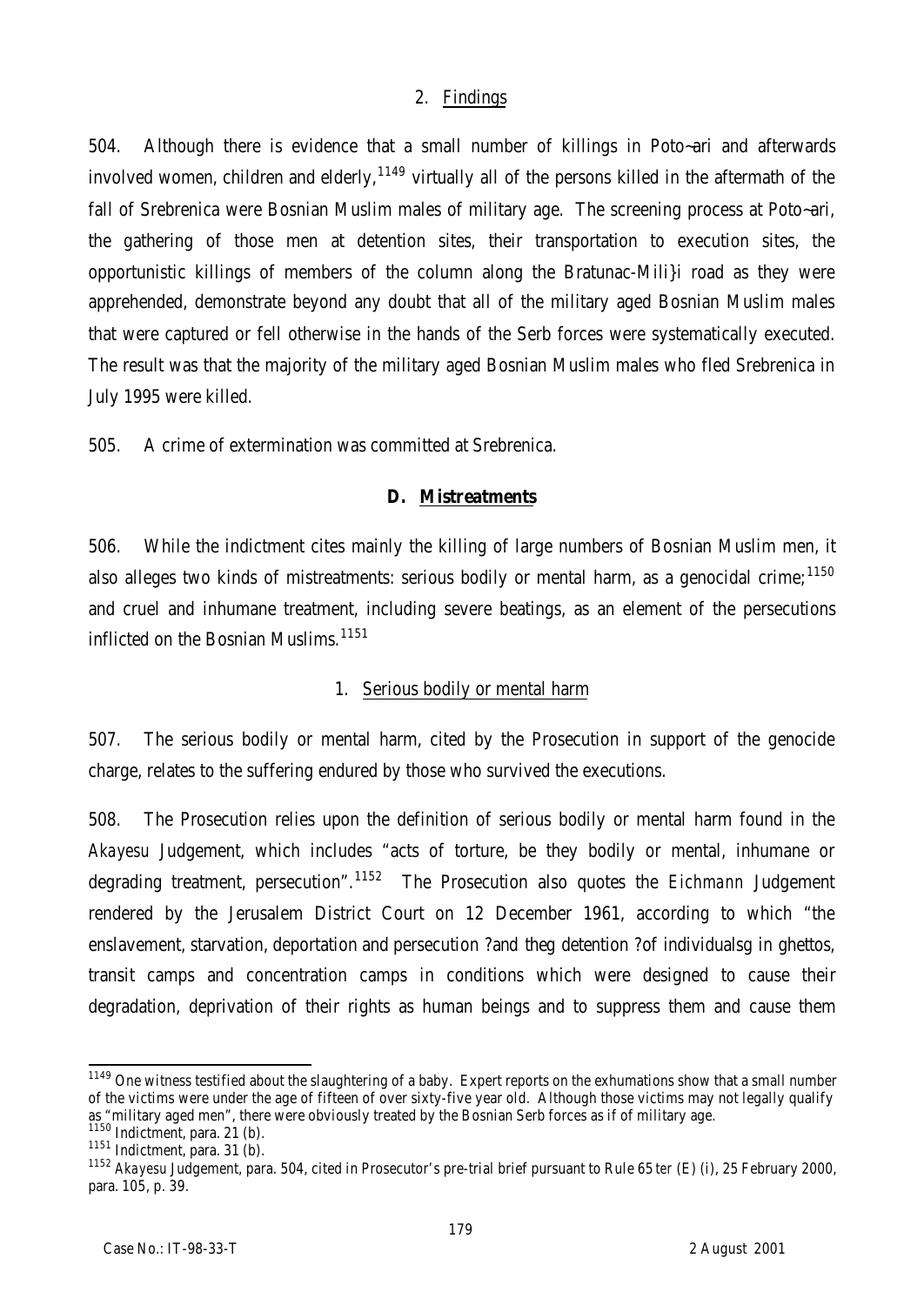inhumane suffering and torture"<sup>1153</sup> may constitute serious bodily or mental harm. The Defence made no specific submissions on this issue.

509. The Chamber observes that, in the decision on the review of the indictment against *Karad`i} and Mladi}* pursuant to Rule 61, the ICTY stated that cruel treatment, torture, rape and deportation could constitute serious bodily or mental harm done to members of a group under a count of genocide.<sup>1154</sup> The Preparatory Commission for the International Criminal Court indicated that serious bodily and mental harm "may include, but is not necessarily restricted to, acts of torture, rape, sexual violence or inhuman or degrading treatment".<sup>1155</sup>

510. The *Kayishema and Ruzindana* Judgement defined serious bodily harm as "harm that seriously injures the health, causes disfigurement or causes any serious injury to the external, internal organs or senses".<sup>1156</sup> The same Judgement held that serious mental harm must "be interpreted on a case-by-case basis in light of the relevant jurisprudence".<sup>1157</sup> Reference to serious mental harm, in the context of the Genocide Convention, appears to have been restricted originally to the injection of pharmacological substances occasioning the serious impairment of mental faculties.<sup>1158</sup> The United States supported this restrictive interpretation, indicating in a statement of interpretation annexed to their instrument of accession that, in their view, "mental harm" meant permanent impairment of the mental faculties brought on through drugs, torture or techniques similar thereto.<sup>1159</sup> In addition, the Preparatory Committee of the International Criminal Court points out that "'mental harm' is understood to mean more than the minor or temporary impairment of mental faculties".<sup>1160</sup> A distinction must thus be drawn between serious mental harm and emotional or psychological damage or attacks on the dignity of the human person not causing

 $\overline{a}$ <sup>1153</sup> *The Israeli Government Prosecutor General v. Adolph Eichmann*, Jerusalem District Court, 12 December 1961 (hereinafter "the *Eichmann* District Court Judgement"), in *International Law Reports* (ILR), vol. 36, 1968, p. 340, cited in the Prosecutor's pre-trial Brief pursuant to Rule 65 *ter* (E) (i), 25 February 2000, para. 105, p. 39.

<sup>1154</sup> *The Prosecutor v. Radovan Karad`i} and Ratko Mladi}*, Review of the Indictments pursuant to Rule 61 of the Rules of Procedure and Evidence, IT-95-5-R61 and IT-95-18-R61, 11 July 1996 (hereinafter "the *Karad`i} and Mladi}* case"), para. 93.

<sup>&</sup>lt;sup>1155</sup> Report of the Preparatory Commission for the International Criminal Court. Finalised draft text of the elements of crimes, UN Doc. PCNICC/2000/INF/3/Add.2, 6 July 2000, p. 6.

<sup>1156</sup> *The Prosecutor v. Clément Kayishema and Obed Ruzindana*, ICTR-95-1-T, 21 May 1999, para. 109 (hereinafter "the *Kayishema and Ruzindana* Judgement").

<sup>1157</sup> *Kayishema and Ruzindana* Judgement, para. 113.

<sup>1158</sup> Reference to serious mental harm for this purpose was first proposed by China (UN Doc. E/AC.25/SR.5, p. 9; UN Doc. A/C.6/211; UN Doc. A/C.6/232/Rev. 1; UN Doc. A/C.6/SR.81). Though at first rejected, the proposition was ultimately adopted at the initiative of India (UN Doc. A/C.6/SR.81). See also Nehemia Robinson's *The Genocide Convention; A commentary*, New York, 1960, p. ix.

<sup>&</sup>lt;sup>1159</sup> 132:15 CONG. REC. S1378. See also the Genocide Convention Implementing Act of 1987, s. 1091(a)(3).

<sup>1160</sup> Report of the Preparatory Committee on the Establishment of an International Criminal Court. Part 2. Jurisdiction, Admissibility and Applicable Law, UN Doc. A/CONF. 183/2/Add.1, 14 April 1998, p. 11.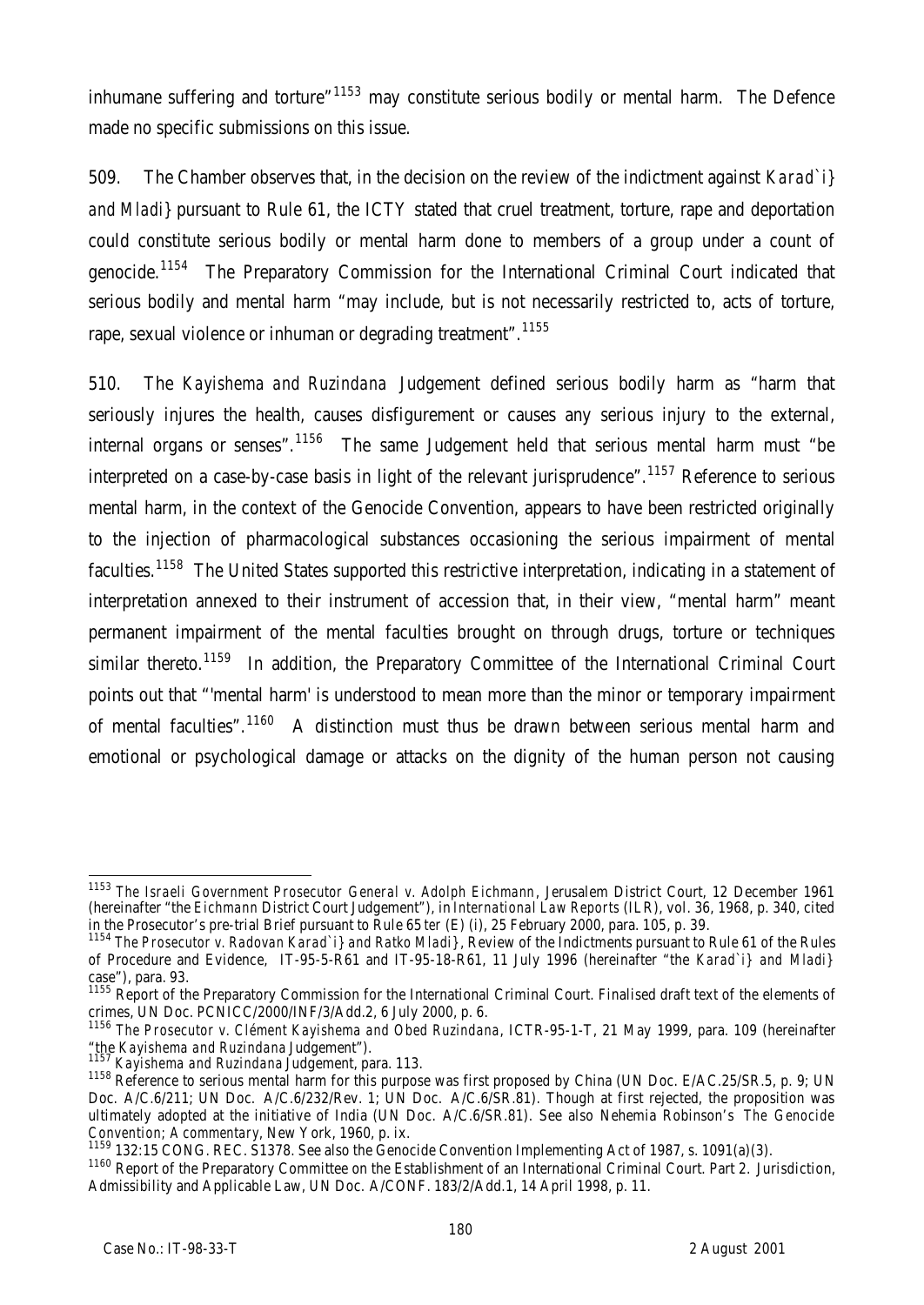lasting impairment. The *Akayesu* Judgement stressed, however, that "causing serious bodily or mental harm ?...g does not necessarily mean that the harm is permanent and irremediable".<sup>1161</sup>

511. The serious bodily or mental harm, included within Article 4 of the Statute, can be informed by the Tribunal's interpretation of the offence of wilfully causing great suffering or serious injury to body or health under Article 2 of the Statute. The latter offence was defined in the *^elebi}i* Judgement as "an act or omission that is intentional, being an act which, judged objectively, is deliberate and not accidental, which causes serious mental or physical suffering or injury".<sup>1162</sup>

512. The *Bla{ki}* Judgement defined the serious bodily or mental harm required to prove a charge of persecution under Article 5 as follows:

the victim must have suffered serious bodily or mental harm; the degree of severity must be assessed on a case by case basis with due regard for the individual circumstances;

the suffering must be the result of an act of the accused or his subordinate;

when the offence was committed, the accused or his subordinate must have been motivated by the intent to inflict serious bodily or mental harm upon the victim, through his own will or deliberate recklessness.<sup>1</sup>

513. The Trial Chamber finds that serious bodily or mental harm for purposes of Article 4 *actus reus* is an intentional act or omission causing serious bodily or mental suffering. The gravity of the suffering must be assessed on a case by case basis and with due regard for the particular circumstances. In line with the *Akayesu* Judgement,<sup>1164</sup> the Trial Chamber states that serious harm need not cause permanent and irremediable harm, but it must involve harm that goes beyond temporary unhappiness, embarrassment or humiliation. It must be harm that results in a grave and long-term disadvantage to a person's ability to lead a normal and constructive life. In subscribing to the above case-law, the Chamber holds that inhuman treatment, torture, rape, sexual abuse and deportation are among the acts which may cause serious bodily or mental injury.

514. The Chamber is fully satisfied that the wounds and trauma suffered by those few individuals who managed to survive the mass executions do constitute serious bodily and mental harm within the meaning of Article 4 of the Statute.<sup>1165</sup>

 $\overline{a}$ <sup>1161</sup> *Akayesu* Judgement, para. 502.

<sup>1162</sup> *The Prosecutor v. Zejnil Delali}, Zdravko Muci} a/k/a "Pavo", Hazim Deli} and Esad Land`o a/k/a "Zenga"*, IT-96-21-T, 16 November 1998 (hereinafter "the *^elebi}i* Judgement"), para. 511.

<sup>1163</sup> *Bla{ki}* Judgement, para. 243.

<sup>1164</sup> *Akayesu* Judgement, para. 502.

<sup>1165</sup> *Eichmann* Disctrict Court Judgement, para. 199: "there is no doubt that causing serious bodily harm to Jews was a direct and unavoidable result of the activities which were carried out with the intention of exterminating those Jews who remained alive".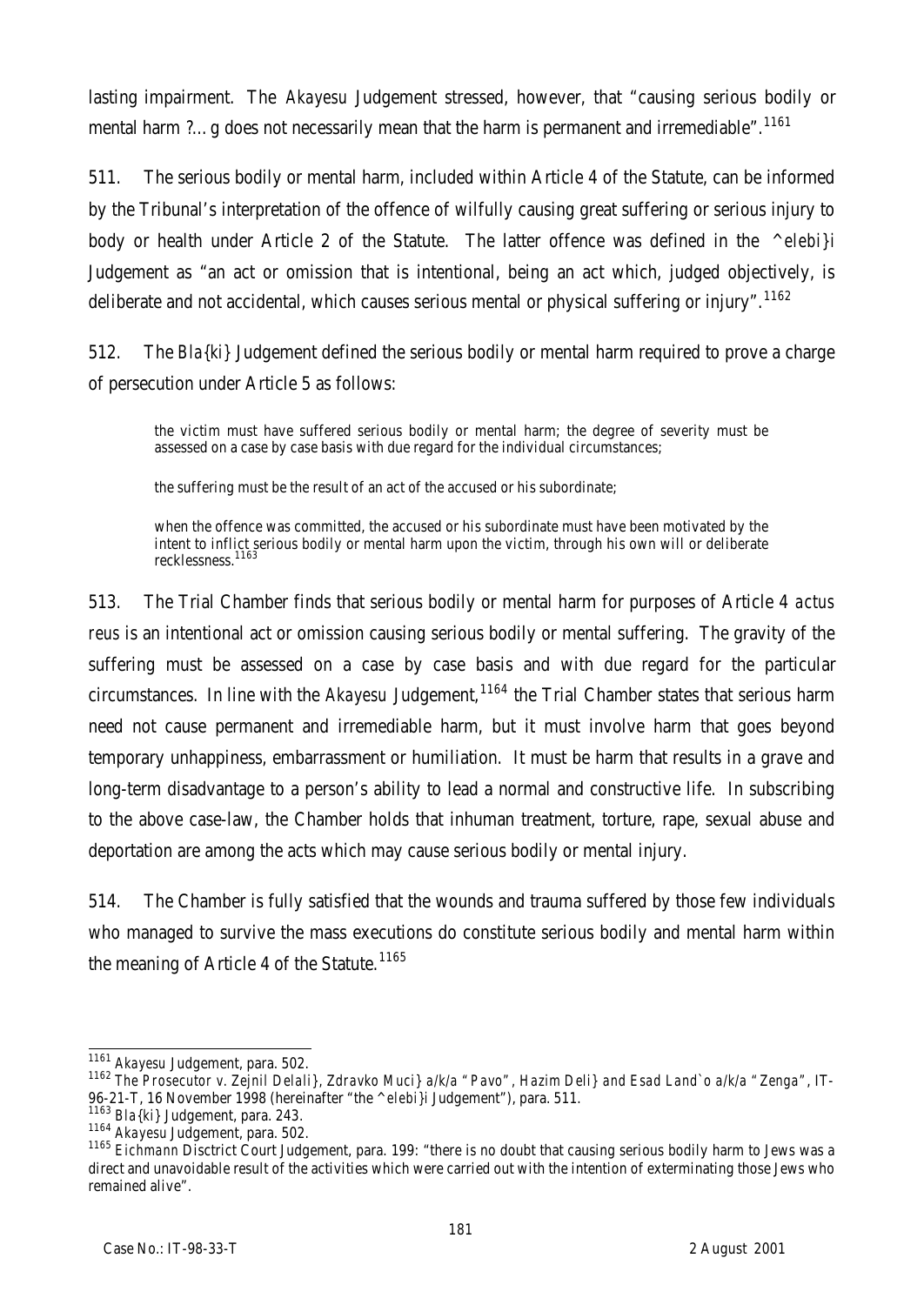### 2. Cruel and Inhumane Treatment

515. The Prosecution relies on paragraphs 4, 6, 7, 11 and 22 to 26 of the indictment to allege that persecutions were committed against the Bosnian Muslims by, among other crimes, "the cruel and inhumane treatment of Bosnian Muslim civilians, including severe beatings."<sup>1166</sup> The paragraphs mentioned above, however, do not contain any specifics with respect to cruel and inhumane treatment.

516. Cruel and inhumane treatment has been defined in the jurisprudence of the Tribunal as "an intentional act or omission, that is an act which, judged objectively, is deliberate and not accidental, which causes serious mental or physical suffering or injury or constitutes a serious attack on human dignity" and includes such offences as torture.<sup>1167</sup> The Chamber has just explained how the term "serious" should be interpreted.

517. The Trial Chamber has described in detail the ordeal suffered both by the Bosnian Muslims who fled to Poto~ari and the Bosnian Muslims captured from the column. More specifically, the Trial Chamber heard reliable evidence concerning the severe beatings and other cruel treatments suffered by the Bosnian Muslim men after they had been separated from their relatives in Poto~ari. Numerous witnesses further testified about the terrible conditions prevailing both in and outside the UN Poto~ari compound: lack of food and water which the VRS provided in very limited quantity, thousands of people crammed into a small space. More significantly, rapes and killings were reported by credible witnesses and some committed suicide out of terror. The entire situation in Poto~ari has been depicted as a campaign of terror. As an ultimate suffering, some women about to board the buses had their young sons dragged away from them, never to be seen again.<sup>1168</sup>

518. The Trial Chamber thus concludes that the VRS and other Serb forces imposed cruel and inhumane treatment on a large number of Bosnian Muslims who were subjected to intolerable conditions in Poto~ari, cruelly separated from their family members, and, in the case of the men, subjected to the unspeakable horror of watching their fellow captives die on the execution fields, escaping that fate only by chance. The main fact for which the Prosecution alleges inhumane treatment, though, is the forcible transfer of the Bosnian Muslim women, children and elderly outside the enclave of Srebrenica.

 $\overline{a}$ <sup>1166</sup> Indictment, para. 31 (b).

<sup>1167</sup> *^elebi}i* Judgement, para. 552; *Bla{ki}* Judgement, para. 186.

<sup>1168</sup> Witness DD.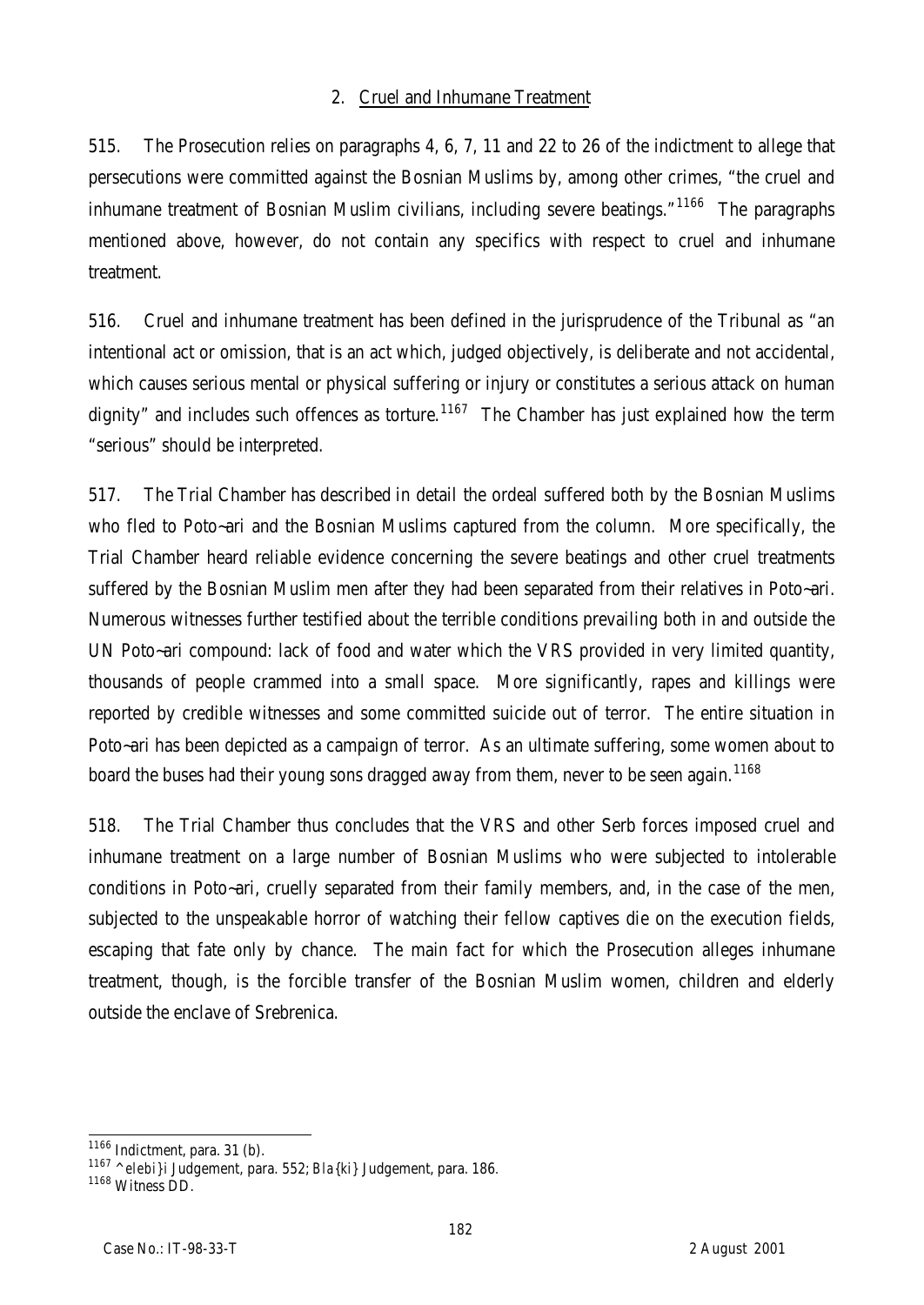# **E. Deportation or Forcible Transfer**

519. The Chamber has found that, on 12 and 13 July 1995, about 25,000 Bosnian Muslim civilians were forcibly bussed outside the enclave of Srebrenica to the territory under BiH control. The transportation of these Bosnian Muslim women, children and elderly from Poto~ari to Kladanj forms the basis of three counts in the indictment. It is included under the count of crime against humanity for persecutions (count 6). In addition, the Prosecution characterises the act as a deportation constituting a crime against humanity (count 7) or, alternatively, as an inhumane act constituting a crime against humanity (forcible transfer) (count 8).

## 1. General Considerations

520. The Prosecution defines deportation as the "forced displacement of civilians from the area in which they are lawfully present without grounds permitted by international law". The Prosecution submits that it is "not necessary ?...g for civilians to be forcibly removed across a national border in order for the offence to be established".<sup>1169</sup> The Defence defines deportation as the forced removal of a person to another country,  $1170$  and emphasises that not all forcible transfers of civilians are criminal offences.<sup>1171</sup>

521. Both deportation and forcible transfer relate to the involuntary and unlawful evacuation of individuals from the territory in which they reside. Yet, the two are not synonymous in customary international law. Deportation presumes transfer beyond State borders, whereas forcible transfer relates to displacements within a State.<sup>1172</sup>

522. However, this distinction has no bearing on the condemnation of such practices in international humanitarian law. Article 2(g) of the Statute, Articles 49 and 147 of the Geneva Convention concerning the Protection of Civilian Persons in Time of War (Fourth Geneva Convention), Article 85(4)(a) of Additional Protocol I, Article 18 of the ILC Draft Code and Article 7(1)(d) of the Statute of the International Criminal Court all condemn deportation or forcible

 $\overline{a}$ <sup>1169</sup> Prosecutor's pre-trial Brief pursuant to Rule 65 *ter* (E) (i), para. 131.

<sup>&</sup>lt;sup>1170</sup> Final Submissions of the Accused, para. 375-377.

<sup>&</sup>lt;sup>1171</sup> Final Submisisons of the Accused, para. 386.

<sup>&</sup>lt;sup>1172</sup> See in particular the commentary on the ILC Draft Code, p. 122 "Whereas deportation implies expulsion from the national territory, the forcible transfer of population could occur wholly within the frontiers of one and the same State".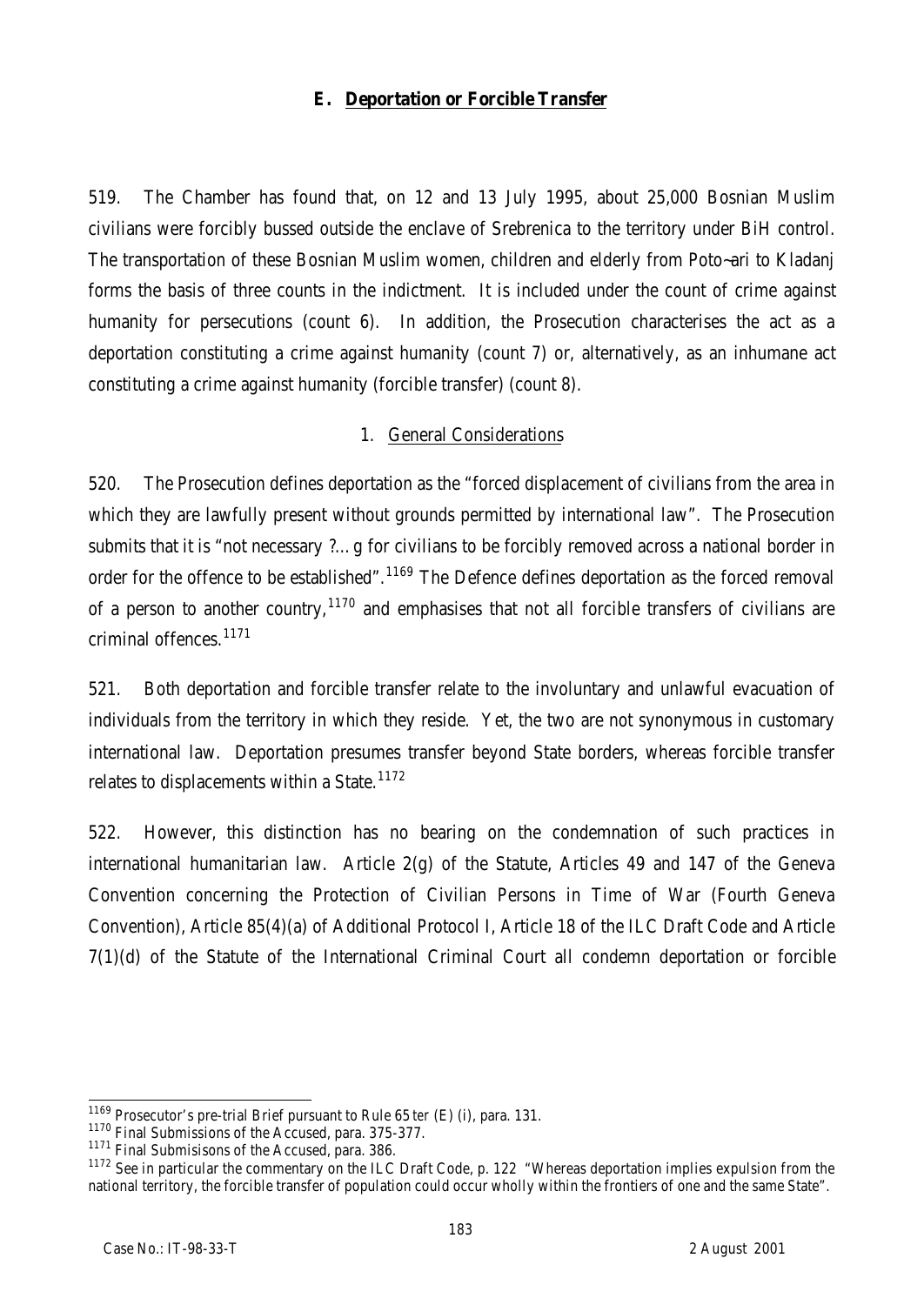transfer of protected persons.<sup>1173</sup> Article 17 of Protocol II likewise condemns the "displacement" of civilians.

523. In this regard, the Trial Chamber notes that any forced displacement is by definition a traumatic experience which involves abandoning one's home, losing property and being displaced under duress to another location. As previously stated by the Trial Chamber in the *Kupre{ki}* case.<sup>1174</sup> forcible displacement within or between national borders is included as an inhumane act under Article 5(i) defining crimes against humanity. Whether, in this instance, the facts constitute forcible transfer or deportation is discussed below.

# 2. Evaluation of the facts

# (a) Lawfulness of the transfer

524. Article 49 of the Fourth Geneva Convention and Article 17 of Protocol II allow total or partial evacuation of the population "if the security of the population or imperative military reasons so demand".<sup>1175</sup> Article 49 however specifies that "?pgersons thus evacuated shall be transferred back to their homes as soon as hostilities in the area in question have ceased".

525. As a preliminary matter, this condition is not satisfied in the present case. The Srebrenica citizens who had gathered in Poto~ari were not returned to their homes as soon as hostilities in the area in question had ceased. In fact, active hostilities in Srebrenica town itself and to the south of the enclave had already ceased by the time people were bussed out of Poto~ari. Security of the civilian population can thus not be presented as the reason justifying the transfer.

526. In addition to the security of the population, the Geneva Convention also allows for evacuations based on "imperative military reasons". In terms of military necessity, two World War II cases are relevant. General Lothar Rendulic was accused of violating Article 23(g) of the 1907 Hague Regulations, which prohibits the destruction or seizure of the enemy's property, "unless such

 $\overline{a}$ <sup>1173</sup> According to Article 49 of the Fourth Geneva Convention: "Individual or mass forcible transfers, as well as deportations of protected persons from occupied territory to the territory of the Occupying Power or to that of any other country, occupied or not, are prohibited ?…g". Article 85(4) of Protocol I characterises "?…g the deportation or transfer of all or parts of the population of the occupied territory within or outside this territory ?…g" as a grave breach of the Protocol. Article 18 of the ILC Draft Code and Article 7(1)(d) of the Statute of the International Criminal Court specify under the same heading "deportation or forcible transfer of population" as acts liable to constitute crimes against humanity.

<sup>1174</sup> *Kupre{ki}* Judgement, para. 566.

<sup>1175</sup> Article 49 of the Fourth Geneva Convention reads as follows: "the Occupying Power may undertake total or partial evacuation of a given area if the security of the population or imperative military reasons so demand. [...] Persons thus evacuated shall be transferred back to their homes as soon as hostilities in the area in question have ceased". Security of the population and imperative military reasons are also listed in Article 17 of Protocol II as the only reasons that could justify the evacuation of the civilian population.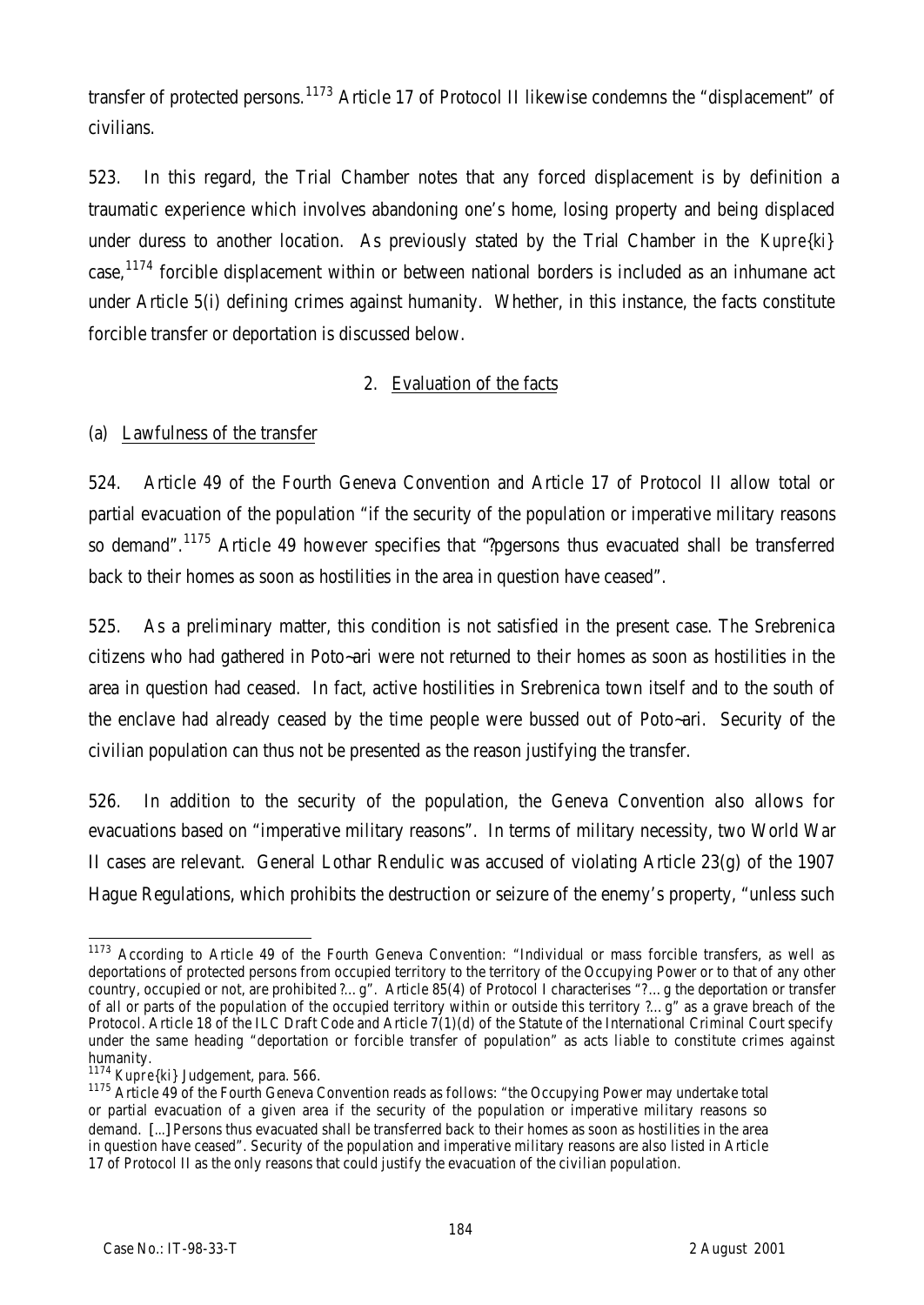destruction or seizure ?isg imperatively demanded by the necessities of war". Retreating forces under his command engaged in scorched earth tactics, destroying all facilities that they thought might aid the opposing army. In addition, Rendulic ordered the evacuation of civilians in the area. Rendulic raised the defence of "military necessity", since his troops were being pursued by what appeared to be overwhelming Soviet forces. The U.S. Military Tribunal at Nuremberg concluded that, even though Rendulic may have erred in his judgement as to the military necessity for evacuating the civilians, his decisions were still justified by "urgent military necessity" based on the information in his hands at the time.<sup>1176</sup> By contrast, Field Marshall Erich von Manstein was convicted by a British military tribunal of "the mass deportation and evacuation of civilian inhabitants" of the Ukraine. Von Manstein argued that the evacuation was warranted by the military necessity of preventing espionage and depriving the enemy of manpower.<sup>1177</sup> This was not found to be a legitimate reason for the evacuation of the population or the destruction of their property.<sup>1178</sup> In addition, the judge advocate<sup>1179</sup> noted that the Prosecution's evidence showed that "far from this destruction being the result of imperative necessities of the moment, it was really the carrying out of a policy planned a considerable time before, a policy which the accused had in fact been prepared to carry out on two previous occasions and now was carrying out in its entirety and carrying out irrespective of any question of military necessity".<sup>1180</sup>

527. In this case no military threat was present following the taking of Srebrenica. The atmosphere of terror in which the evacuation was conducted proves, conversely, that the transfer was carried out in furtherance of a well organised policy whose purpose was to expel the Bosnian Muslim population from the enclave. The evacuation was itself the goal and neither the protection of the civilians nor imperative military necessity justified the action.

 $\overline{a}$ <sup>1176</sup> *Wilhelm List and others*, US military Tribunal, Nuremberg (" the Hostages Trial"), Law Reports of Trials of War Criminals, Vol. VIII, case No. 47, p. 69 (1948): "It is our considered opinion that the conditions as they appeared to the defendant at the time were sufficient, upon which he could honestly conclude that urgent military necessity warranted the decision made. This being true, the defendant may have erred in the exercise of his judgement but he was guilty of no criminal act".

<sup>1177</sup> *Von Lewinski (called von Manstein)*, British Military Court at Hamburg (Germany), Dec. 19, 1949, *in* 16 Annual Dig. and Reports of Public International Law Cases 509, 521 (1949): "In a country so thickly populated as the Ukraine it was necessary for the security of the troops to remove the population from the battle or the combat zone. To do otherwise would have been to invite espionage. The evacuation of this zone was therefore mere military security. Further, it was necessary to deprive the enemy of labour potential as the enemy put every able-bodied man into the army and utilised women and even small children. They could not allow them to fall into the hands of the enemy".

<sup>&</sup>lt;sup>1178</sup> *Id.* at 522-23. Indeed, the judge advocate went so far as to suggest that deportation of civilians could never be justified by military necessity, but only by concern for the safety of the population. *Id.* at 523. This position, however, is contradicted by the text of the later Geneva Convention IV, which does include "imperative military reasons", and the Geneva Convention is more authoritative than the views of one judge advocate.

<sup>&</sup>lt;sup>1179</sup> The British military tribunals did not issue reasoned opinions, so the law reports contain the submissions of the judge advocates, who advised the court on the law after the presentation of the prosecution and defence. <sup>1180</sup> *Von Lewinski* (*von Manstein*), *op. cit.* p. 522-23.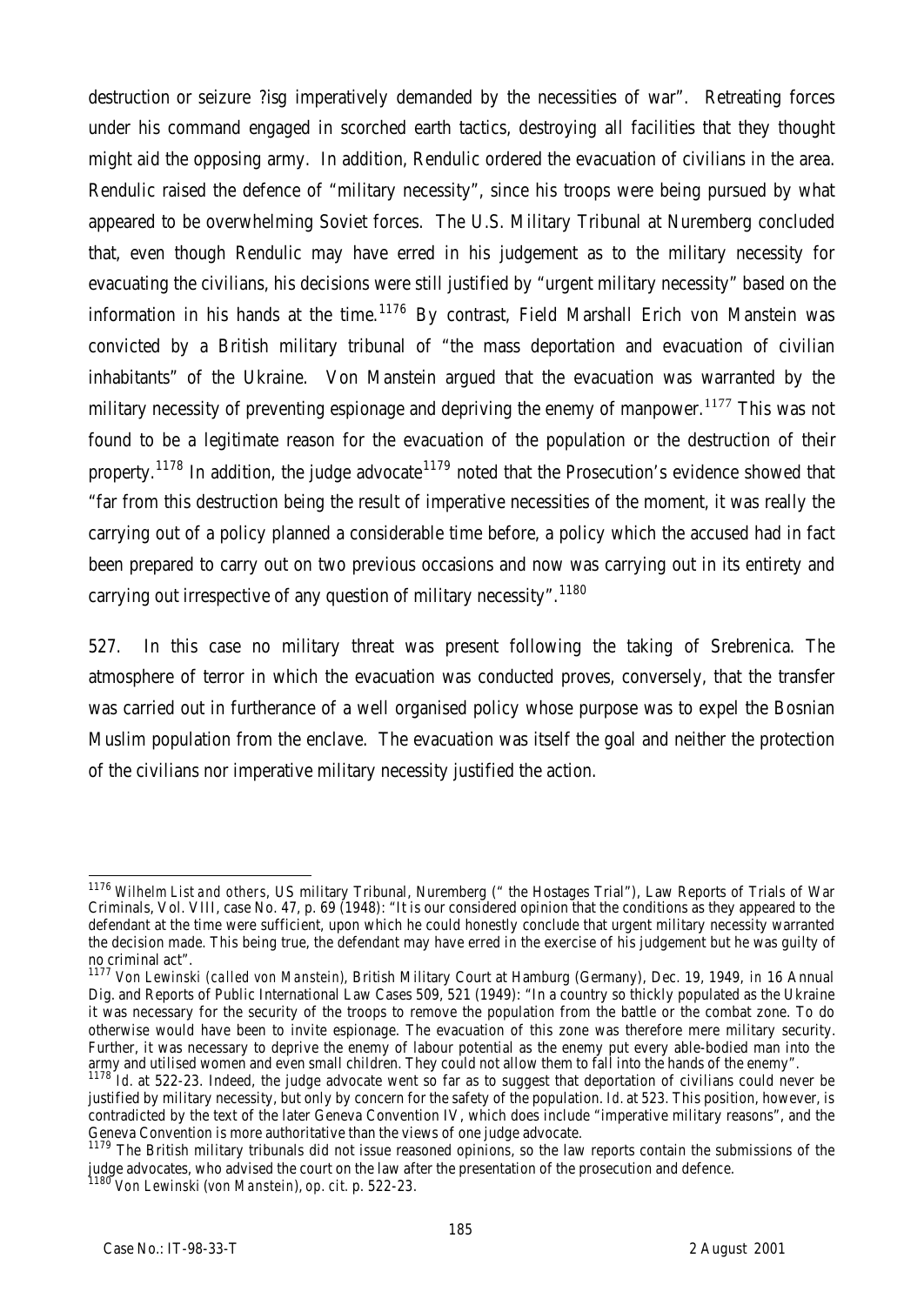#### (b) The compulsory nature of the transfer

528. The Chamber next must determine whether the civilians were in fact forcefully transferred. The commentary to Article 49 of Geneva Convention IV suggests that departures motivated by the fear of discrimination are not necessarily in violation of the law:

[T]he Diplomatic Conference preferred not to place an absolute prohibition on transfers of all kinds, as some might up to a certain point have the consent of those being transferred. The Conference had particularly in mind the case of protected persons belonging to ethnic or political minorities who might have suffered discrimination or persecution on that account and might therefore wish to leave the country. In order to make due allowances for that legitimate desire the Conference decided to authorise voluntary transfers by implication, and only to prohibit 'forcible' transfers.<sup>1181</sup>

529. However, the finalised draft text of the elements of the crimes adopted by the Preparatory Commission for the International Criminal Court provides that:

?tghe term 'forcibly' is not restricted to physical force, but may include threat of force or coercion, such as that caused by fear of violence, duress, detention, psychological oppression or abuse of power against such person or persons or another person, or by taking advantage of a coercive environment.<sup>1182</sup>

530. The threats to Srebrenica residents far transcended mere fear of discrimination. The evacuation took place at the final stage of a campaign conducted to force the population to flee the enclave during a time when VRS troops were actively threatening and injuring the Bosnian Muslim civilians of Srebrenica. The negotiations between the Bosnian Muslim "representative", Nesib Mand`i}, and General Mladi} at the second meeting in the Hotel Fontana on 11 July attest to the intimidating conditions in which the Bosnian Muslim civilians were evacuated.<sup>1183</sup> The Trial Chamber has already found that, despite the attempts by the VRS to make it look like a voluntary movement, the Bosnian Muslims of Srebrenica were not exercising a genuine choice to go, but reacted reflexively to a certainty that their survival depended on their flight.<sup>1184</sup>

#### (c) The fact of the transfer within the borders of Bosnia-Herzegovina

531. The Bosnian Muslim women, children and elderly assembled at Poto~ari were forcibly transferred to Kladanj, an area in the territory of Bosnia-Herzegovina controlled by the ABiH, in order to eradicate all trace of Bosnian Muslims in the territory in which the Bosnian Serbs were looking to establish their own State. However, Bosnia-Herzegovina was the only State formally recognised by the international community at the time of the events. Since the Srebrenica civilians

 $\overline{a}$ <sup>1181</sup> Commentary to Geneva Convention IV, at 279.

<sup>&</sup>lt;sup>1182</sup> Report of the Preparatory Commission for the International Criminal Court, Finalised Draft Text of the Elements of the Crimes, UN Doc. PCNICC/2000/INF/3/Add.2, 6 July 2000, p. 11.

<sup>1183</sup> *Supra*, paras. 128-130.

<sup>1184</sup> *Supra*, paras. 145 to 149.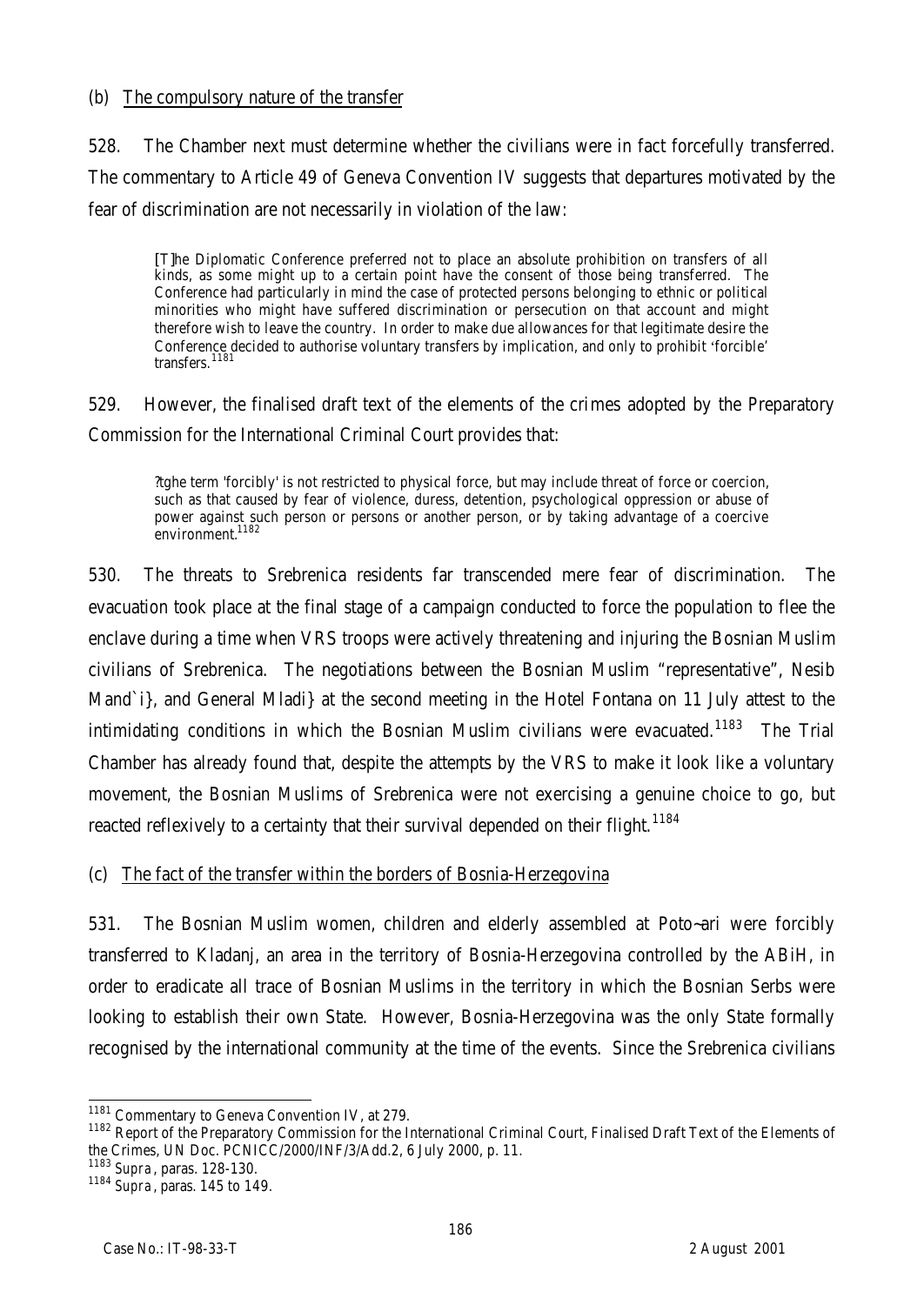were displaced within the borders of Bosnia-Herzegovina, the forcible displacement may not be characterised as deportation in customary international law.

532. The Chamber therefore concludes that the civilians assembled at Poto~ari and transported to Kladanj were not subjected to deportation but rather to forcible transfer. This forcible transfer, in the circumstances of this case, still constitutes a form of inhumane treatment covered under Article 5.

# **F. Persecutions**

533. General Krsti} is accused of persecutions, a crime against humanity, on the basis of his alleged participation in:

a. the murder of thousands of Bosnian Muslim civilians, including men, women, children, and elderly persons;

- b. the cruel and inhumane treatment of Bosnian Muslim civilians, including severe beatings;
- c. the terrorising of Bosnian Muslim civilians;
- d. the destruction of personal property of Bosnian Muslims; and
- e. the deportation or forcible transfer of Bosnian Muslims from the Srebrenica enclave.<sup>1185</sup>

534. The Trial Chamber has already discussed generally some of these offences referred to by the Prosecutor. It will now turn more specifically to the offences not previously covered, bearing in mind that the crime of persecutions has been defined, in the *Kupre{ki}* Judgement, as "the gross or blatant denial, on discriminatory grounds, of a fundamental right, laid down in international customary or treaty law, reaching the same level of gravity as the other acts prohibited in Article 5".<sup>1186</sup>

535. The Tribunal's case-law has specified that persecutory acts are not limited to those acts enumerated in other sub-clauses of Article  $5^{1187}$  or elsewhere in the Statute,<sup>1188</sup> but also include the denial of other fundamental human rights, provided they are of equal gravity or severity.<sup>1189</sup> Furthermore, the Tribunal's case-law emphasises that "discriminatory acts charged as persecution must not be considered in isolation, but in context, by looking at their cumulative effect. Although

 $\overline{a}$ <sup>1185</sup> Indictment, para. 31.

<sup>1186</sup> *Kupre{ki}* Judgement, para. 621.

<sup>1187</sup> *Kupre{ki}* Judgement, para. 605

<sup>1188</sup> *Kordi} and Cerkez* Judgement, para. 193.

<sup>1189</sup> *Kupre{ki}* Judgement, para. 619; *Kordi} and ^erkez* Judgement, para. 195.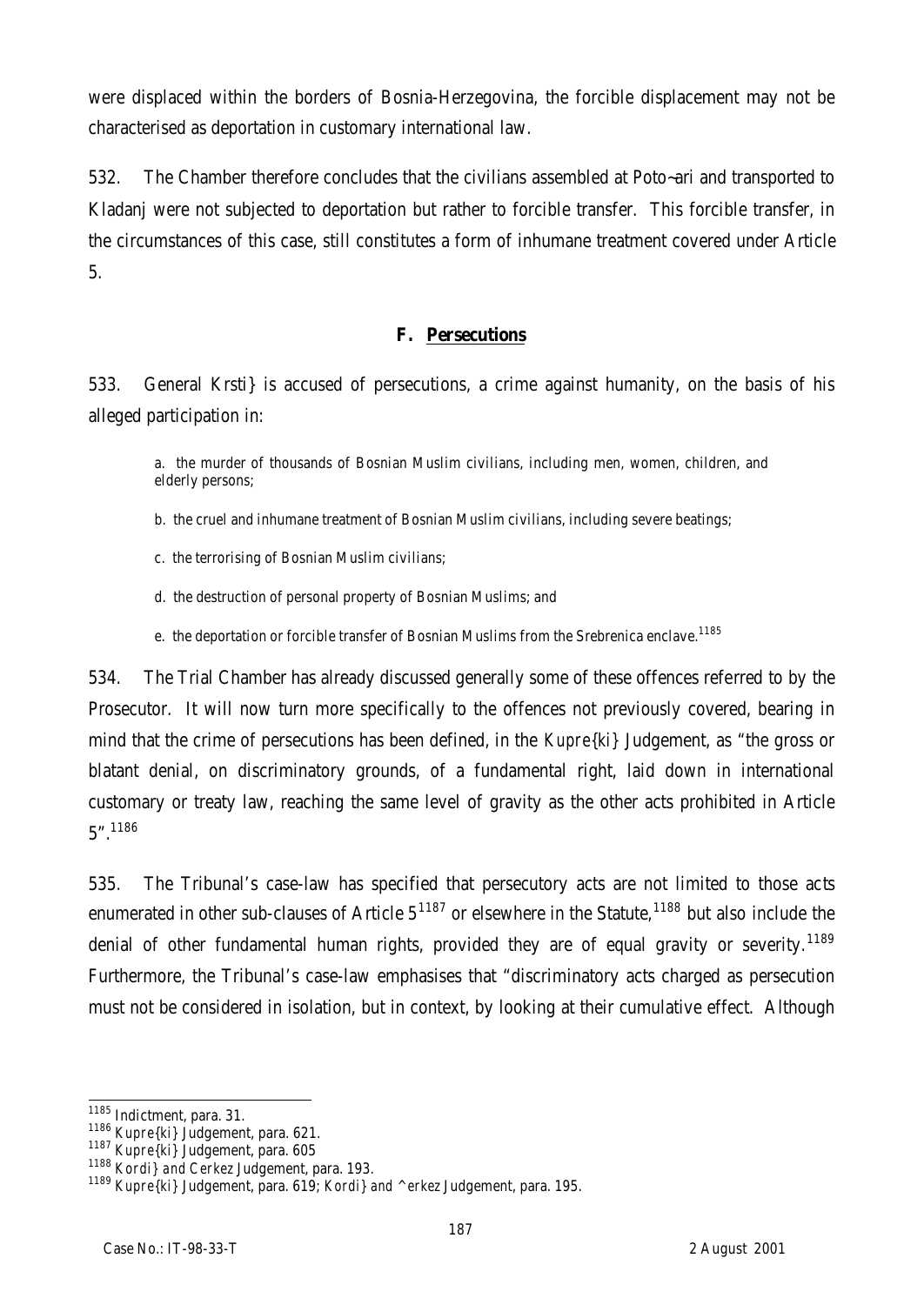individual acts may not be inhumane, their overall consequences must offend humanity in such a way that they may be termed 'inhumane'.<sup>1190</sup>

536. The Trial Chamber has previously determined that a widespread and systematic attack was launched against the Bosnian Muslim population of Srebrenica from 11 July onwards, by reason of their belonging to the Bosnian Muslim group.

537. The humanitarian crisis in Poto~ari, the burning of homes in Srebrenica and Poto~ari, the terrorisation of Bosnian Muslim civilians, the murder of thousands of Bosnian Muslim civilians, in Poto~ari or in carefully orchestrated mass scale executions, and the forcible transfer of the women, children and elderly out of the territory controlled by the Bosnian Serbs, constitute persecutory acts.

538. The Trial Chamber is thus satisfied that a crime of persecution, as defined in the indictment, was committed from 11 July 1995 onward in the enclave of Srebrenica.

# **G. Genocide**

539. General Krsti} is principally charged with genocide and, in the alternative, with complicity in genocide<sup>1191</sup> in relation to the mass executions of the Bosnian Muslim men in Srebrenica between 11 July and 1 November 1995. $1192$ 

540. Article 4(2) of the Statute defines genocide as:

any of the following acts committed with intent to destroy, in whole or in part, a national, ethnical, racial or religious group, as such:

- (a) killing members of the group;
- (b) causing serious bodily or mental harm to members of the group;
- (c) deliberately inflicting on the group conditions of life calculated to bring about its physical destruction in whole or in part;
- (d) imposing measures intended to prevent births within the group;
- (e) forcibly transferring children of the group to another group.

541. The Trial Chamber must interpret Article 4 of the Statute taking into account the state of customary international law at the time the events in Srebrenica took place. Several sources have been considered in this respect. The Trial Chamber first referred to the codification work

 $\overline{a}$ <sup>1190</sup> *Kupre{ki}* Judgement, para. 622.

<sup>1191</sup> Counts 1 and 2.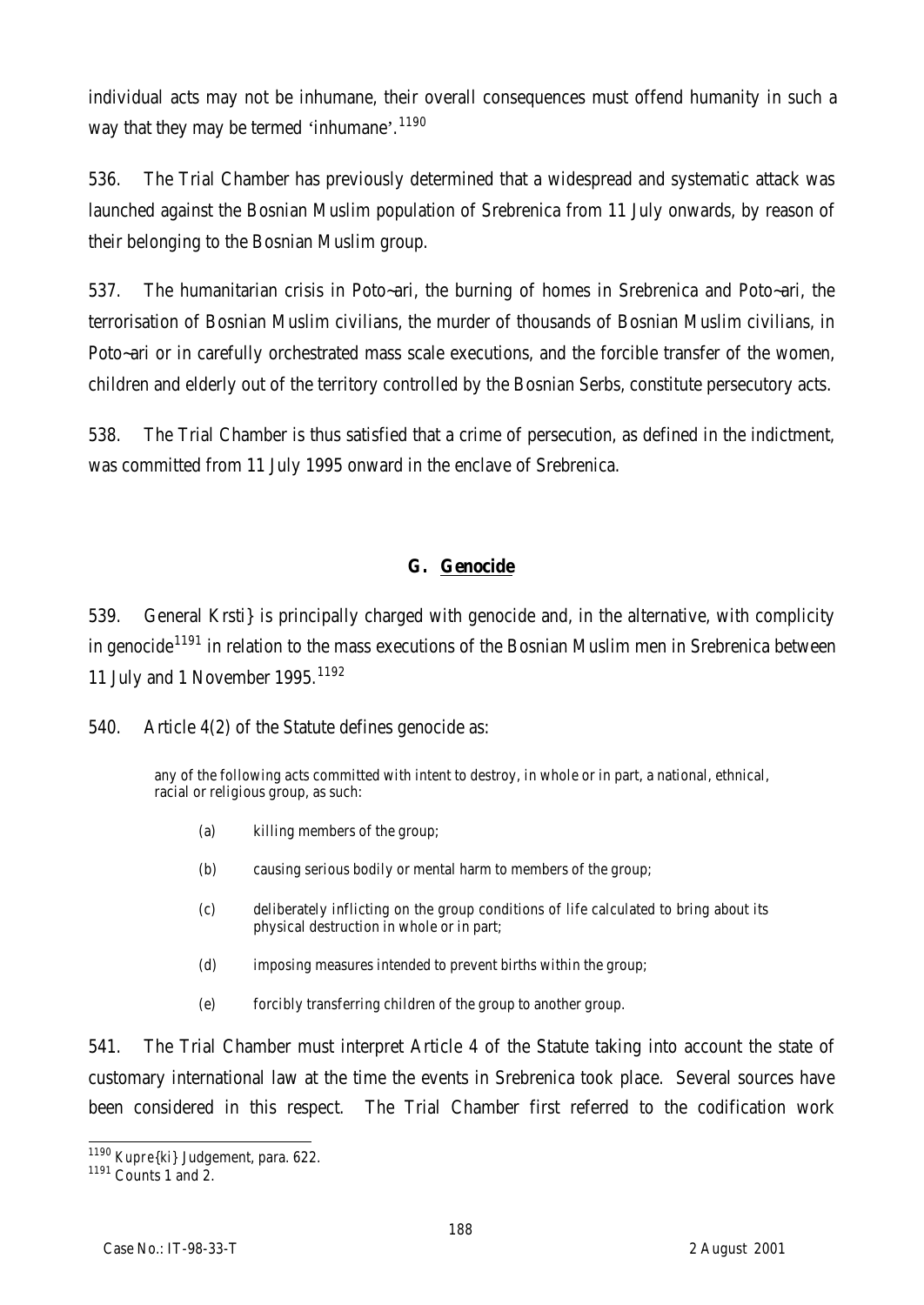undertaken by international bodies. The Convention on the Prevention and Punishment of the Crime of Genocide<sup>1193</sup> (hereinafter "the Convention"), adopted on 9 December 1948,  $194$  whose provisions Article 4 adopts *verbatim*, constitutes the main reference source in this respect. Although the Convention was adopted during the same period that the term "genocide" itself was coined, the Convention has been viewed as codifying a norm of international law long recognised and which case-law would soon elevate to the level of a peremptory norm of general international law (*jus cogens*).<sup>1195</sup> The Trial Chamber has interpreted the Convention pursuant to the general rules of interpretation of treaties laid down in Articles 31 and 32 of the Vienna Convention on the Law of Treaties. As a result, the Chamber took into account the object and purpose of the Convention in addition to the ordinary meaning of the terms in its provisions. As a supplementary means of interpretation, the Trial Chamber also consulted the preparatory work and the circumstances which gave rise to the Convention. Furthermore, the Trial Chamber considered the international case-law on the crime of genocide, in particular, that developed by the ICTR. The Report of the International Law Commission (ILC) on the Draft Code of Crimes against Peace and Security of Mankind<sup>1196</sup> received particular attention. Although the report was completed in 1996, it is the product of several years of reflection by the Commission whose purpose was to codify international law, notably on genocide : it therefore constitutes a particularly relevant source for interpretation of Article 4. The work of other international committees, especially the reports of the Sub-Commission on Prevention of Discrimination and Protection of Minorities of the UN Commission on Human Rights, $1197$  was also reviewed. Furthermore, the Chamber gave consideration to the work done in producing the Rome Statute on the establishment of an international criminal court, specifically, the finalised draft text of the elements of crimes completed by the Preparatory Commission for the International Criminal Court in July 2000.<sup>1198</sup> Although that document post-dates the acts involved here, it has proved helpful in assessing the state of customary international law which the Chamber itself derived from other sources. In this regard, it should be noted that all the States attending the conference, whether signatories of the Rome Statute or not, were eligible to be represented on the Preparatory Commission. From this perspective, the

l

<sup>&</sup>lt;sup>1192</sup> Indictment, para. 21.

<sup>1193</sup> Articles II and III.

<sup>1194</sup> Entered into force on 12 January 1951.

<sup>1195</sup> *Reservations to the Convention on the Prevention and Punishment of Genocide,* Advisory Opinion, ICJ Reports (1951), p. 23.

<sup>&</sup>lt;sup>1196</sup> ILC Draft Code, in particular, pp. 106-114.

<sup>1197</sup> Nicodème Ruhashyankiko, *Study on the Question of the Prevention and Punishment of the Crime of Genocide*, United Nations, Economic and Social Council, Commission on Human Rights, Sub-Commission on Prevention of Discrimination and Protection of Minorities, E/CN. 4/Sub. 2/ 416, 4 July 1978; Benjamin Whitaker, *Revised and Updated Report on the Question of the Prevention and Punishment of the Crime of Genocide*, United Nations, Economic and Social Council, Commission on Human Rights, Sub-Commission on Prevention of Discrimination and Protection of Minorities, E/CN.4/Sub. 2/1985/6, 2 July 1985.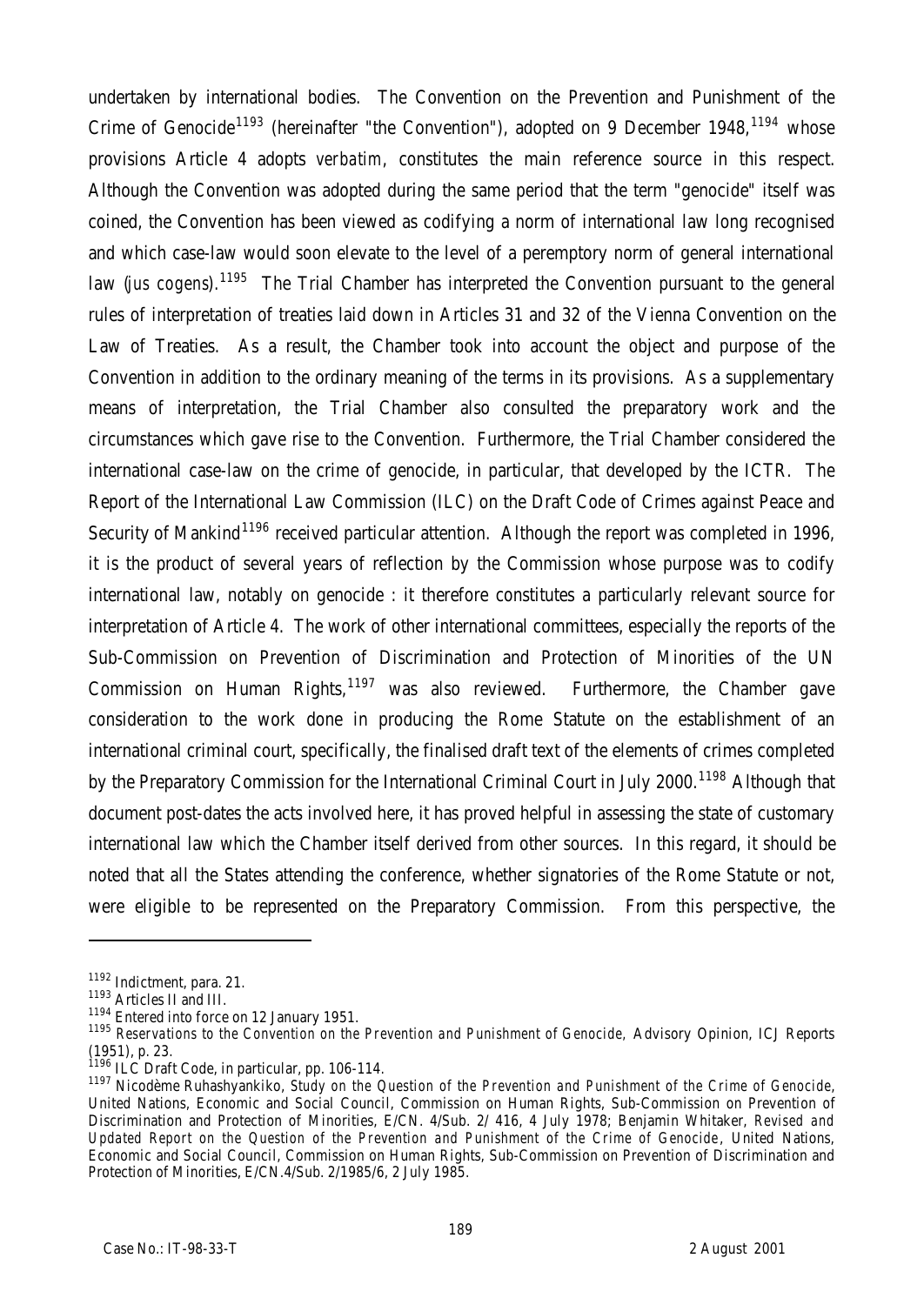document is a useful key to the *opinio juris* of the States. Finally, the Trial Chamber also looked for guidance in the legislation and practice of States, especially their judicial interpretations and decisions.

- 542. Article 4 of the Statute characterises genocide by two constitutive elements:
- the *actus reus* of the offence, which consists of one or several of the acts enumerated under Article 4(2);
- the *mens rea* of the offence, which is described as the intent to destroy, in whole or in part, a national, ethnical, racial or religious group, as such.

## 1. Actus reus

543. The Trial Chamber has discussed above the murders and serious bodily and mental harm alleged by the Prosecution and has concluded they have been proved. It has been established beyond all reasonable doubt that Bosnian Muslim men residing in the enclave were murdered, in mass executions or individually. It has also been established that serious bodily or mental harm was done to the few individuals who survived the mass executions.

## 2. Mens rea

544. The critical determination still to be made is whether the offences were committed with the intent to destroy, in whole or in part, a national, ethnical, racial or religious group, as such.

545. The Prosecution contends that the Bosnian Serb forces planned and intended to kill all the Bosnian Muslim men of military age at Srebrenica and that these large scale murders constitute genocide.<sup>1199</sup> The Defence does not challenge that the Bosnian Serb forces killed a significant number of Bosnian Muslim men of military age but disagrees a genocidal intent within the meaning of Article 4 has been proved.

546. The Trial Chamber is ultimately satisfied that murders and infliction of serious bodily or mental harm were committed with the intent to kill all the Bosnian Muslim men of military age at Srebrenica. The evidence shows that the mass executions mainly took place between 13 and 16 July, while executions of smaller scale continued until 19 July. All of the executions systematically targeted Bosnian Muslim men of military age, regardless of whether they were civilians or soldiers.

l

<sup>&</sup>lt;sup>1198</sup> PCNICC/2000/INF/3/Add. 2, 6 July 2000.

<sup>&</sup>lt;sup>1199</sup> Prosecution Opening Statement, T. 461.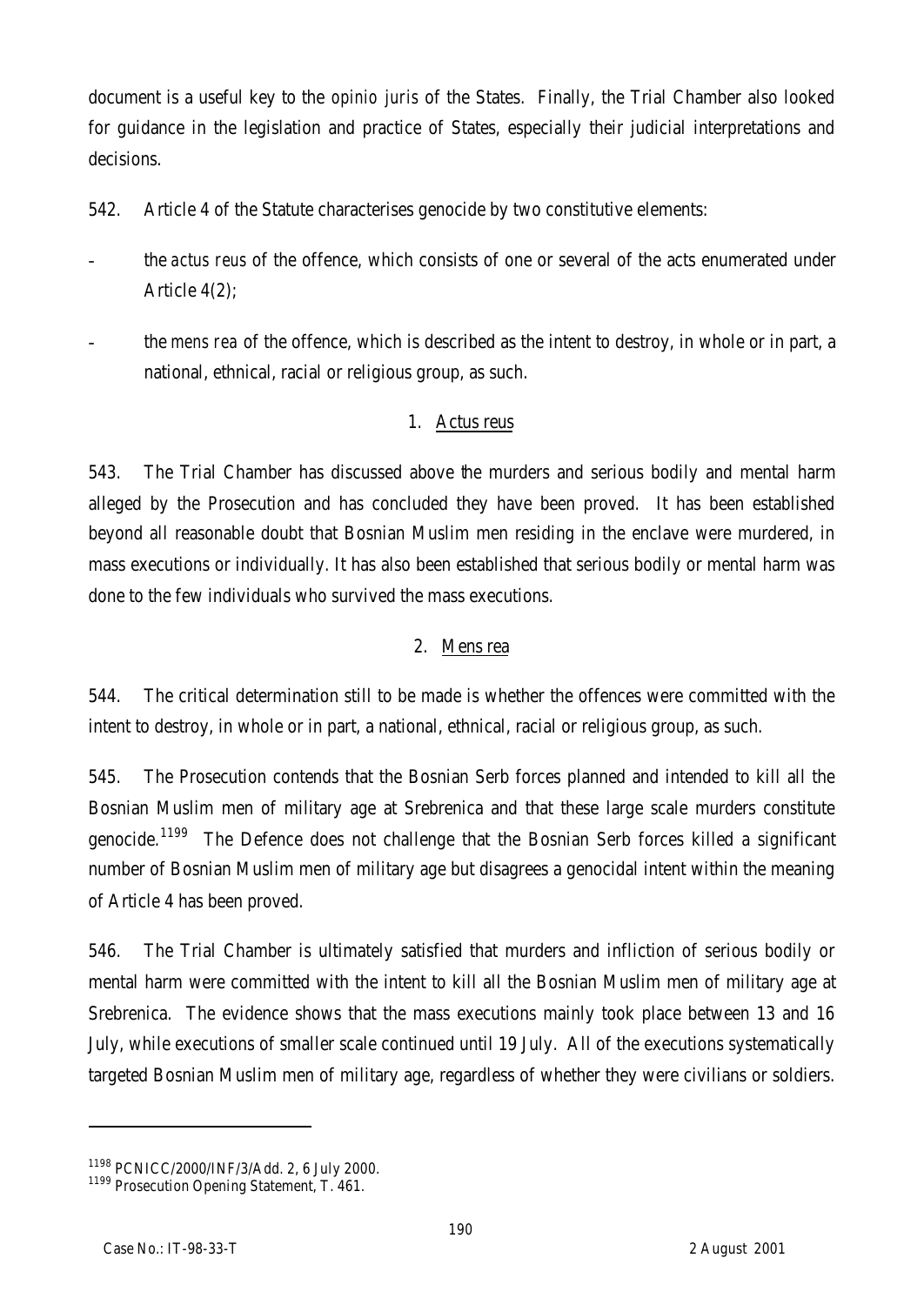The military aged men who fled to Poto~ari were systematically separated from the other refugees. They were gathered in the "White House" and were forced to leave their identification papers and personal belongings outside the house. While opportunistic killings occurred in Poto~ari on 12 and 13 July,<sup>1200</sup> most of the men detained in the White house were bussed to Bratunac, from the afternoon of 12 July throughout 13 July, $1201$  and were subsequently led to execution sites. Additionally, the VRS launched an artillery attack against the column of Bosnian Muslim men marching toward Tuzla soon after it became aware of its existence.<sup>1202</sup> A relentless search for the men forming the column started on 12 July and continued throughout 13 July. The few survivors qualified the search as a "man hunt" that left hardly any chance of escape.<sup>1203</sup> Attack resumed on 14 and 15 July against the third of the column that had managed to cross the asphalt road between Konjevic Polje and Nova Kasaba on 11-12 July.<sup>1204</sup> As the pressures on the VRS mounted during the fatal week of 11-16 July, negotiations were undertaken between the Bosnian Muslim and Bosnian Serb sides and a portion of the Bosnian Muslim column was eventually let through to government-held territory.<sup>1205</sup> The most logical reason for this was that most of the VRS troops had been relocated to @epa by this time and, due to lack of manpower to stop the column, the Zvornik brigade was forced to let them go.<sup>1206</sup> Overall, however, as many as 8,000 to 10,000 men from the Muslim column of 10,000 to 15,000 men were eventually reported as missing.<sup>1207</sup>

547. The VRS may have initially considered only targeting the military men for execution.<sup>1208</sup> Some men from the column were in fact killed in combat and it is not certain that the VRS intended at first to kill all the captured Muslim men, including the civilians in the column.<sup>1209</sup> Evidence shows, however, that a decision was taken, at some point, to capture and kill all the Bosnian Muslim men indiscriminately. No effort thereafter was made to distinguish the soldiers from the civilians. Identification papers and personal belongings were taken away from both Bosnian Muslim men at Poto~ari and from men captured from the column; their papers and belongings were piled up and eventually burnt.<sup>1210</sup> The strength of the desire to capture all the Bosnian Muslim men was so great that Bosnian Serb forces systematically stopped the buses transporting the women,

<sup>1209</sup> *Supra*, paras. 77, 80.

 $\overline{a}$ <sup>1200</sup> *Supra,* paras. 43-47, 58.

<sup>1201</sup> *Supra*, para. 59, 66.

<sup>1202</sup> An intercept submitted into evidence indicates that the Bosnian Serbs were aware of the column as of 12 July at 0300 hours. *Supra*, para. 162.

<sup>1203</sup> *Supra*, para. 62.

<sup>1204</sup> *Supra,* para. 65.

<sup>1205</sup> *Supra*, para. 65.

<sup>1206</sup> *Supra*, para. 85.

<sup>1207</sup> *Supra,* para. 83.

<sup>1208</sup> A list of criminals of war was drawn upon @ivanovi}'s order dated 13 July; an intercepted conversation between Cerovi} and Beara on 16 July (P335) also indicates that the prisoners should be screened.

<sup>1210</sup> *Supra*, para. 171.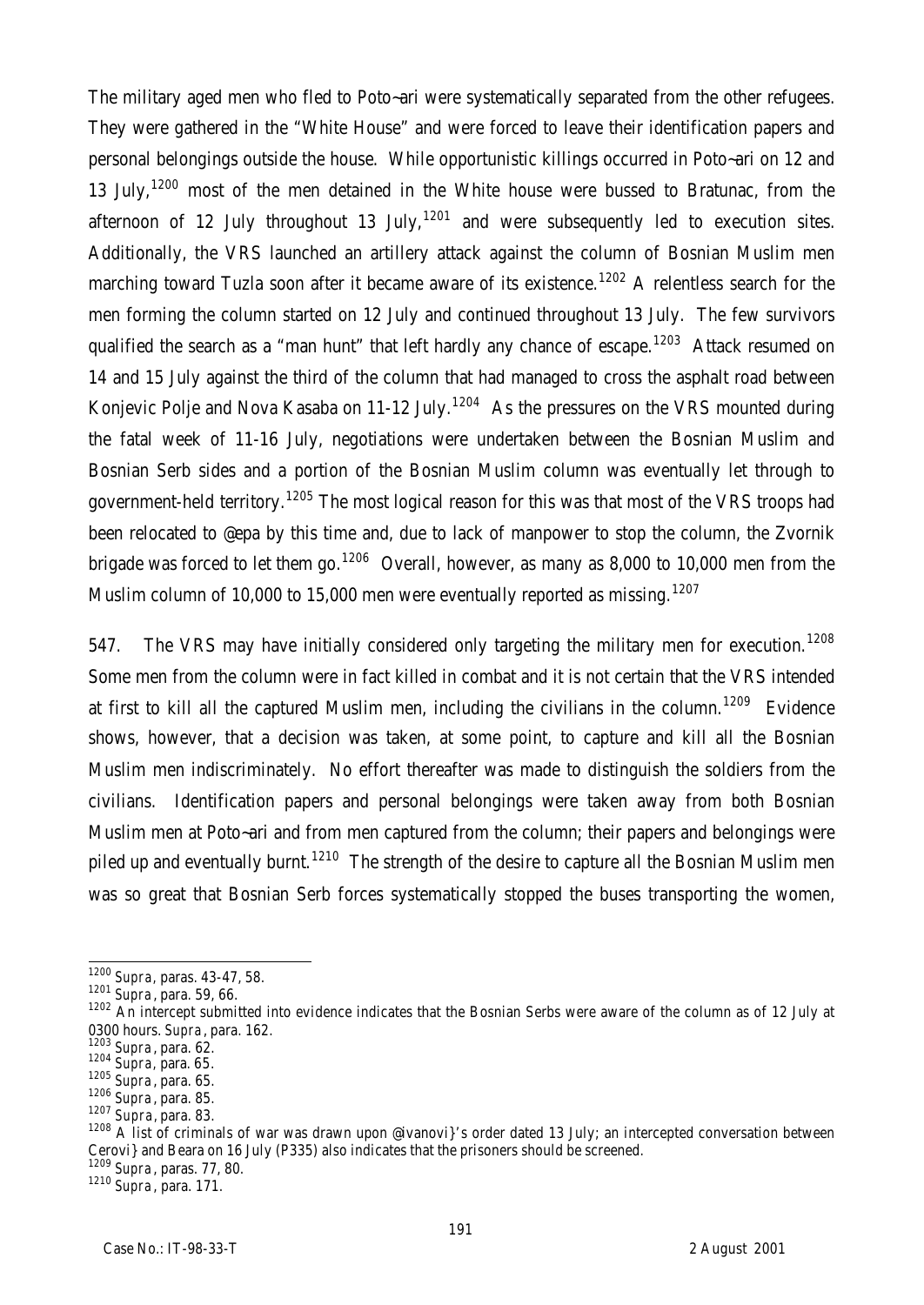children and the elderly at Ti{}a and checked that no men were hiding on board.<sup>1211</sup> Those men found in the buses were removed and subsequently executed.<sup>1212</sup> Admittedly, as the Defence has argued, some wounded men were authorised to leave the Srebrenica enclave under the escort of UNPROFOR. A report of 13 July, however, indicates that the VRS agreed to their evacuation only because of the presence of UNPROFOR and in order to show to the media that non-combatants were properly treated.<sup>1213</sup> Except for the wounded, all the men, whether separated in Poto-ari or captured from the column, were executed, either in small groups or in carefully orchestrated mass executions. They were led to sites located in remote places for execution. The men, sometimes blindfolded, barefoot or with their wrists bound behind their backs, were lined up and shot in rounds. Others were jammed into buildings and killed by rounds of automatic rifles or machine gunfire, or with hand grenades hurled into the buildings.<sup>1214</sup> Bulldozers usually arrived immediately after the execution was completed, to bury the corpses.<sup>1215</sup> Soldiers would sometimes start digging the graves while the executions were still in progress.<sup>1216</sup> Bosnian Serb soldiers would come back to the execution sites a few hours later and check that no one had been left alive.<sup>1217</sup> The evidence shows that the VRS sought to kill all the Bosnian Muslim military aged men in Srebrenica, regardless of their civilian or military status.

548. The Prosecution contends that evidence demonstrates an intent to destroy part of a group as such, $1218$  which is consonant with the definition of genocide. Conversely, the Defence maintains that the intent to kill all the Bosnian Muslim men of military age living in Srebrenica cannot be interpreted as an intent to destroy in whole or in part a group as such within the meaning of Article 4 of the Statute.

549. As a preliminary, the Chamber emphasises the need to distinguish between the individual intent of the accused and the intent involved in the conception and commission of the crime. The gravity and the scale of the crime of genocide ordinarily presume that several protagonists were involved in its perpetration. Although the motive of each participant may differ, the objective of the criminal enterprise remains the same. In such cases of joint participation, the intent to destroy, in whole or in part, a group as such must be discernible in the criminal act itself, apart from the intent of particular perpetrators. It is then necessary to establish whether the accused being prosecuted for genocide shared the intention that a genocide be carried out.

 $\overline{a}$ <sup>1211</sup> Supra, para. 216. The screening of the men probably took place on 12 July and in the earlier hours of 13 July.

<sup>1212</sup> para. 106.

<sup>1213</sup> P459, *supra* para. 86.

<sup>&</sup>lt;sup>1214</sup> Execution in Kravica on 13 July, Pilica cultural Dom on 16 July.

<sup>1215</sup> *Supra*, para. 68.

<sup>1216</sup> Orahovac, 14 July.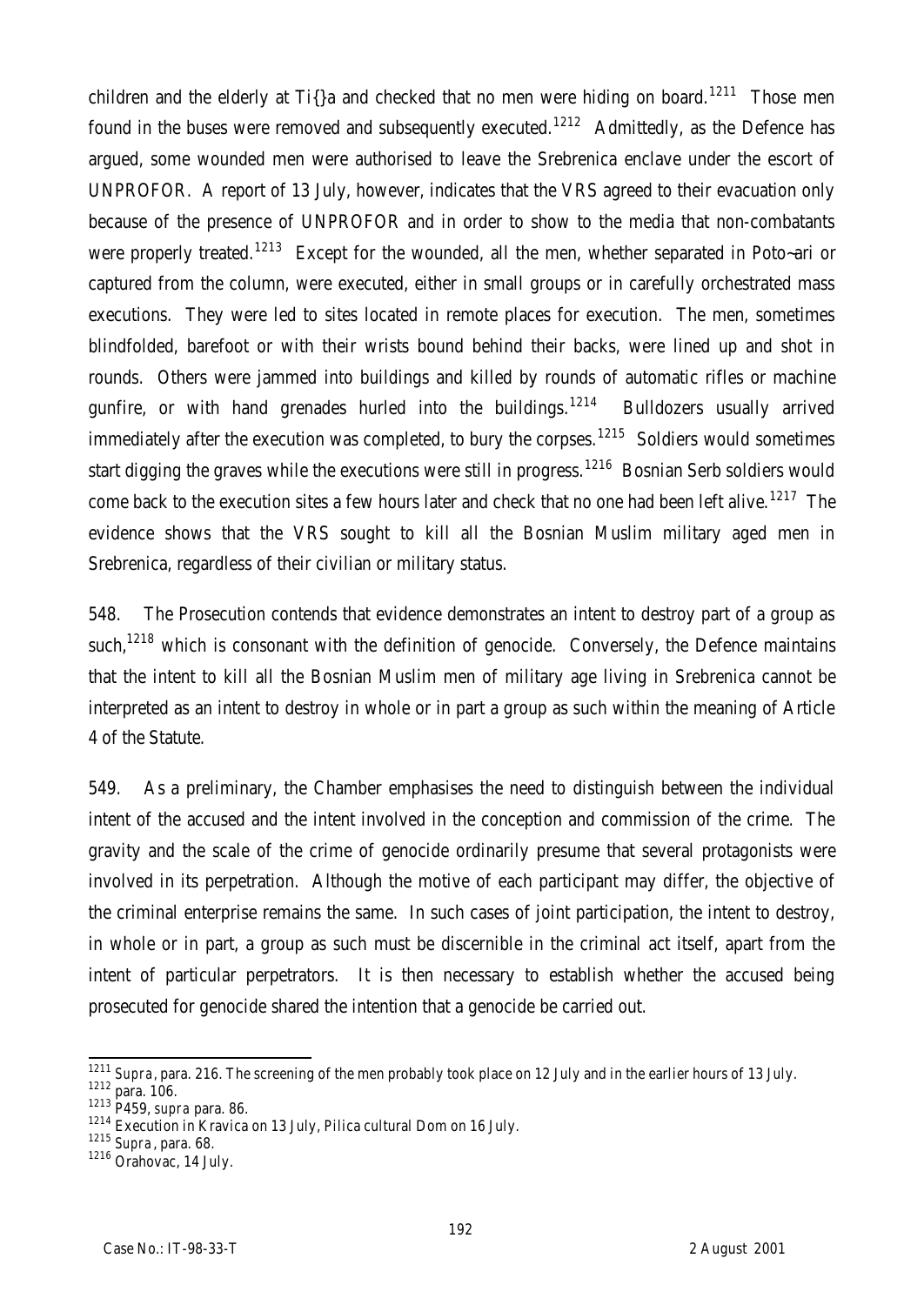550. Genocide refers to any criminal enterprise seeking to destroy, in whole or in part, a particular kind of human group, as such, by certain means. Those are two elements of the special intent requirement of genocide:

the act or acts must target a national, ethnical, racial or religious group;

the act or acts must seek to destroy all or part of that group.<sup>1219</sup>

### (a) A group, as such

551. The parties agreed that genocide must target not only one or several individuals but a group as such.<sup>1220</sup>

552. United Nations General Assembly resolution 96 (I) defined genocide as "a denial of the right of existence of entire human groups".<sup>1221</sup> On the same issue, the Secretariat explained:

The victim of the crime of genocide is a human group. It is not a greater or smaller number of individuals who are affected for a particular reason but a group as such.<sup>1222</sup>

In 1951, following the adoption of the Genocide Convention, the International Court of Justice observed that the Convention looked "to safeguard the very existence of certain human groups and ?...g to confirm and endorse the most elementary principles of morality".<sup>1223</sup> The ILC also insisted on this point in 1996:

The group itself is the ultimate target or intended victim of this type of massive criminal conduct. [...] the intention must be to destroy the group 'as such', meaning as a separate and distinct entity.

The *Akayesu* Judgement<sup>1225</sup> and the *Kayishema and Ruzindana* Judgement<sup>1226</sup> upheld this interpretation.

l

 $1217$  See esp. Witnesses J and K's testimony who are survivors of the execution carried out at the Kravica warehouse. *supra* para. 207.

 $3$  Indictment, para. 21.

<sup>1219</sup> *Jelisi}* Judgement, para. 66.

<sup>1220</sup> Prosecutor's Submissions of agreed matters of law presented during the pre-trial conference of 7 March 2000, 8 March 2000, paras. 92 and 93.

<sup>1221</sup> UN Doc. A/ 96(I) (1946), 11 December 1946.

<sup>&</sup>lt;sup>1222</sup> "Relations Between the Convention on Genocide on the One Hand and the Formulation of the Nurnberg Principles and the Preparation of a Draft Code of Offences Against Peace and Security on the Other", U.N. Doc. E/AC.25/3/Rev.1, 12 April 1948, p. 6. Nehemia Robinson set forth this essential characteristic of genocide very explicitly in his commentary on the Convention: "The main characteristic of Genocide is its object: the act must be directed toward the destruction of a *group*. Groups consist of individuals, and therefore, destructive action must, in the last analysis, be taken against individuals. However, these individuals are important not *per se* but only as members of the group to which they belong" (*op.cit.* p. 63).

<sup>1223</sup> *Reservations to the Convention on the Prevention and Punishment of Genocide,* Advisory Opinion, ICJ Reports (1951), p. 23.

<sup>&</sup>lt;sup>1224</sup> ILC Draft Code, p. 88.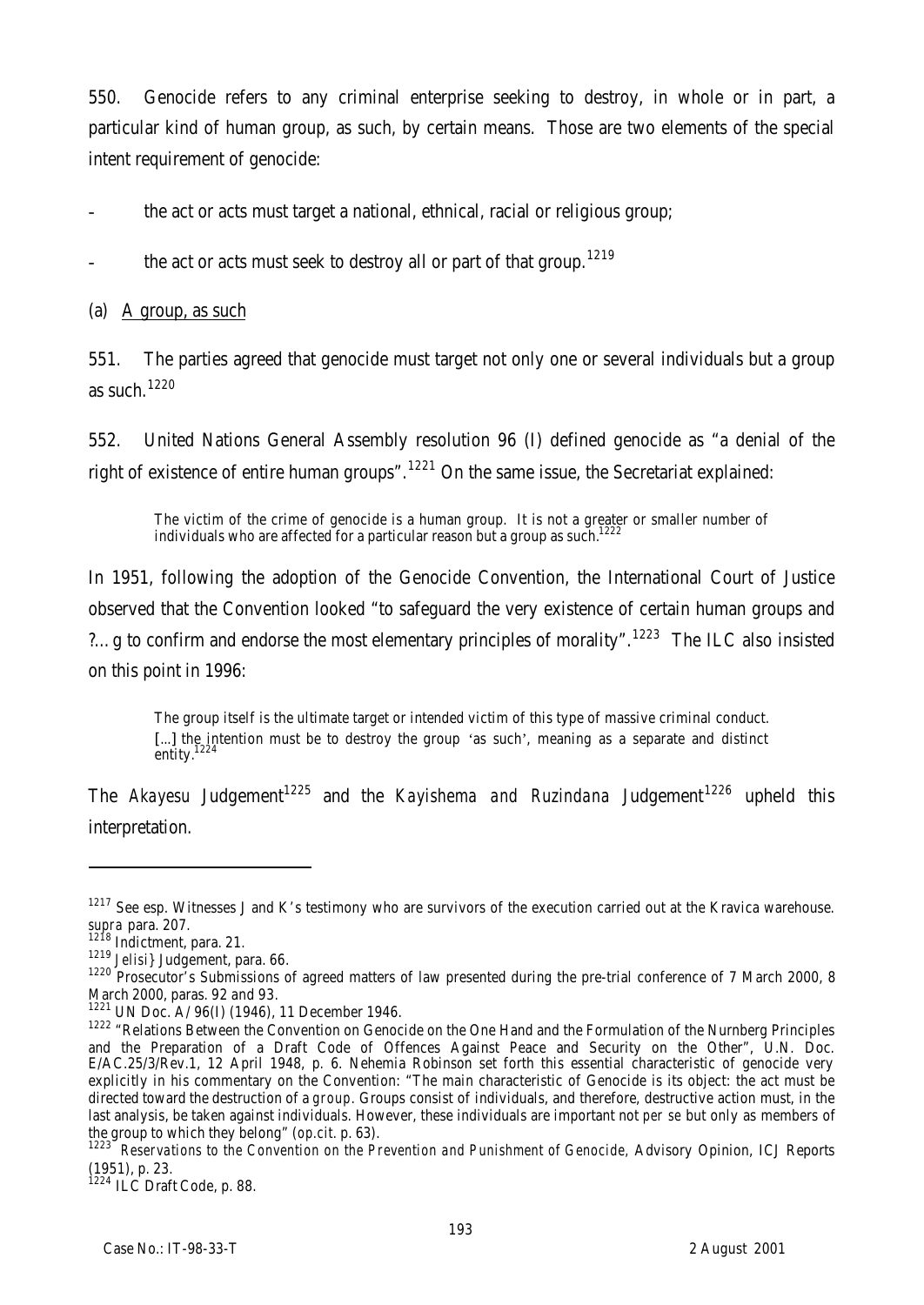553. The Convention thus seeks to protect the right to life of human groups, as such. This characteristic makes genocide an exceptionally grave crime and distinguishes it from other serious crimes, in particular persecution, where the perpetrator selects his victims because of their membership in a specific community but does not necessarily seek to destroy the community as such.<sup>1227</sup>

554. However, the Genocide Convention does not protect all types of human groups. Its application is confined to national, ethnical, racial or religious groups.

555. National, ethnical, racial or religious group are not clearly defined in the Convention or elsewhere. In contrast, the preparatory work on the Convention and the work conducted by international bodies in relation to the protection of minorities show that the concepts of protected groups and national minorities partially overlap and are on occasion synonymous. European instruments on human rights use the term "national minorities",  $1228$  while universal instruments more commonly make reference to "ethnic, religious or linguistic minorities";<sup>1229</sup> the two expressions appear to embrace the same goals.<sup>1230</sup> In a study conducted for the Sub-Commission on Prevention of Discrimination and Protection of Minorities in 1979, F. Capotorti commented that "the Sub-Commission ?on Prevention of Discrimination and Protection of Minoritiesg decided, in 1950, to replace the word 'racial' by the word 'ethnic' in all references to minority groups described by their ethnic origin".<sup>1231</sup> The International Convention on the Elimination of All Forms of Racial Discrimination<sup>1232</sup> defines racial discrimination as "any distinction, exclusion, restriction or

<sup>1232</sup> UNTS, vol. 660, no. 9646.

j

<sup>1225</sup> *Akayesu* Judgement*,* para. 522: "The perpetration of the act charged therefore extends beyond its actual commission, for example, the murder of a particular individual, for the realisation of an ulterior motive, which is to destroy, in whole or in part, the group of which the individual is just one element".

<sup>1226</sup> *Kayishema, Ruzindana* Judgement, para. 99 : "'Destroying' has to be directed at the group *as such*, that is, *qua group*".

<sup>1227</sup> See in particular the *Kupre{ki}* Judgement, para. 636 and the *Jelisi}* Judgement, para. 79.

<sup>1228</sup> See in particular Article 14 of the European Convention on Human Rights: "The enjoyment of the rights and freedoms set forth in this Convention shall be secured without discrimination on any ground such as ?…g association with a national minority ?…g". See also the Framework Convention for the Protection of National Minorities, ETS 157, or principle VII of the Final Act of the Conference on Security and Co-operation in Europe (1975), point 105, para. 2.

<sup>&</sup>lt;sup>1229</sup> See in particular Article 27 of the International Covenant on Civil and Political Rights: "In those States in which *ethnic, religious or linguistic minorities* exist, persons belonging to such minorities shall not be denied the right, in community with the other members of their group, to enjoy their own culture, to profess and practise their own religion, or to use their own language".

<sup>1230</sup> See in particular the definition suggested by the European Commission for Democracy through Law, *The Protection of Minorities*, Strasbourg: Council of Europe Press, 1994, p. 12: a national minority is "a group which is smaller in number than the rest of a population of a State, whose members, who are nationals of that State, have ethnical, religious or linguistic features different from those of the rest of the population, and are guided by the will to safeguard their culture, traditions, religion or language".

<sup>1231</sup> F. Capotorti, *Study on the Rights of the Persons Belonging to Ethnic, Religious and Linguistic Minorities*, UN Doc. E/CN.4/Sub.2/384/Rev.1 (1979), paras. 197, referring to the debates held on a draft resolution on the definition of minorities (E/CN. 4/Sub. 2/103).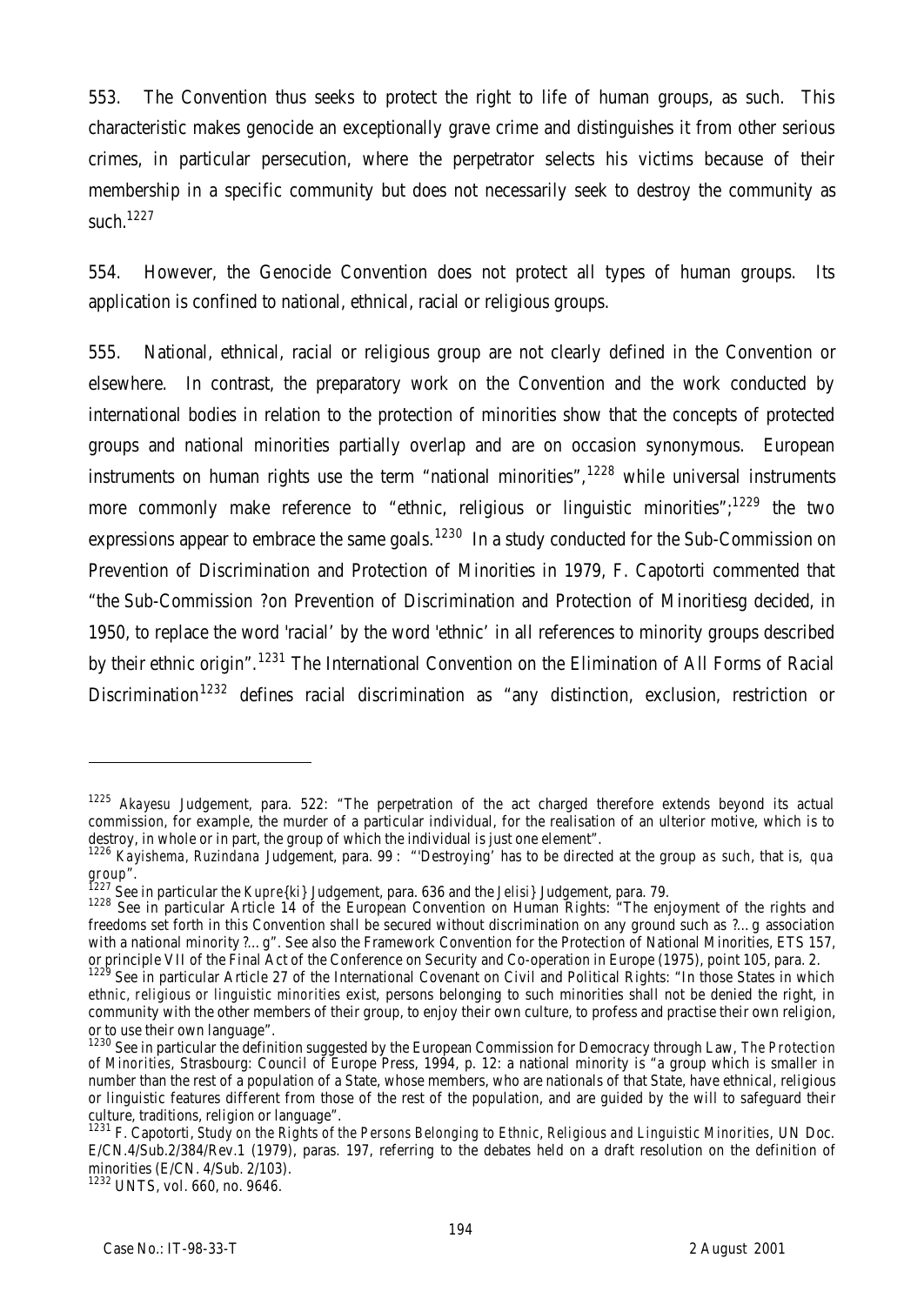preference based on race, colour, descent, or national or ethnic origin".<sup>1233</sup> The preparatory work on the Genocide Convention also reflects that the term "ethnical" was added at a later stage in order to better define the type of groups protected by the Convention and ensure that the term "national" would not be understood as encompassing purely political groups.<sup>1234</sup>

556. The preparatory work of the Convention shows that setting out such a list was designed more to describe a single phenomenon, roughly corresponding to what was recognised, before the second word war, as "national minorities", rather than to refer to several distinct prototypes of human groups. To attempt to differentiate each of the named groups on the basis of scientifically objective criteria would thus be inconsistent with the object and purpose of the Convention.

557. A group's cultural, religious, ethnical or national characteristics must be identified within the socio-historic context which it inhabits. As in the *Nikoli}*<sup>1235</sup> and *Jelisi}*<sup>1236</sup> cases, the Chamber identifies the relevant group by using as a criterion the stigmatisation of the group, notably by the perpetrators of the crime, on the basis of its perceived national, ethnical, racial or religious characteristics.

558. Whereas the indictment in this case defined the targeted group as the Bosnian Muslims, the Prosecution appeared to use an alternative definition in its pre-trial brief by pleading the intention to eliminate the "Bosnian Muslim population of Srebrenica" through mass killing and deportation.<sup>1237</sup> In its final trial brief, the Prosecution chose to define the group as the Bosnian Muslims of Srebrenica,<sup>1238</sup> while it referred to the Bosnian Muslims of Eastern Bosnia in its final arguments.<sup>1239</sup> The Defence argued in its final brief that the Bosnian Muslims of Srebrenica did not form a specific national, ethnical, racial or religious group. In particular, it contended that "one cannot create an artificial 'group' by limiting its scope to a geographical area".<sup>1240</sup> According to the Defence, the Bosnian Muslims constitute the only group that fits the definition of a group protected by the Convention.<sup>1241</sup>

559. Originally viewed as a religious group, the Bosnian Muslims were recognised as a "nation" by the Yugoslav Constitution of 1963. The evidence tendered at trial also shows very clearly that the highest Bosnian Serb political authorities and the Bosnian Serb forces operating in Srebrenica in

 $\overline{a}$  $1233$  Article 1.

<sup>1234</sup> UN Doc. A/C.6/SR.73 (Petren, Sweden); UN Doc. A/C.6/SR.74 (Petren, Sweden).

<sup>1235</sup> *The Prosecutor v. Nikoli}, Review of the indictment pursuant to Rule 61,* Decision of Trial Chamber I, 20 October 1995, case no. IT-94-2-R61 (hereinafter "the *Nikoli}* Decision"), para. 27.

<sup>1236</sup> *Jelisi}* Judgement, para. 70.

<sup>1237</sup> Prosecutor's pre-trial brief pursuant to Rule 65 *ter* (E) (i), 25 February 2000, para. 12.

<sup>1238</sup> Prosecution Final Trial Brief, para. 412.

<sup>1239</sup> Closing argument, T. 9983.

<sup>&</sup>lt;sup>1240</sup> Final Submissions of the Accused, para. 104.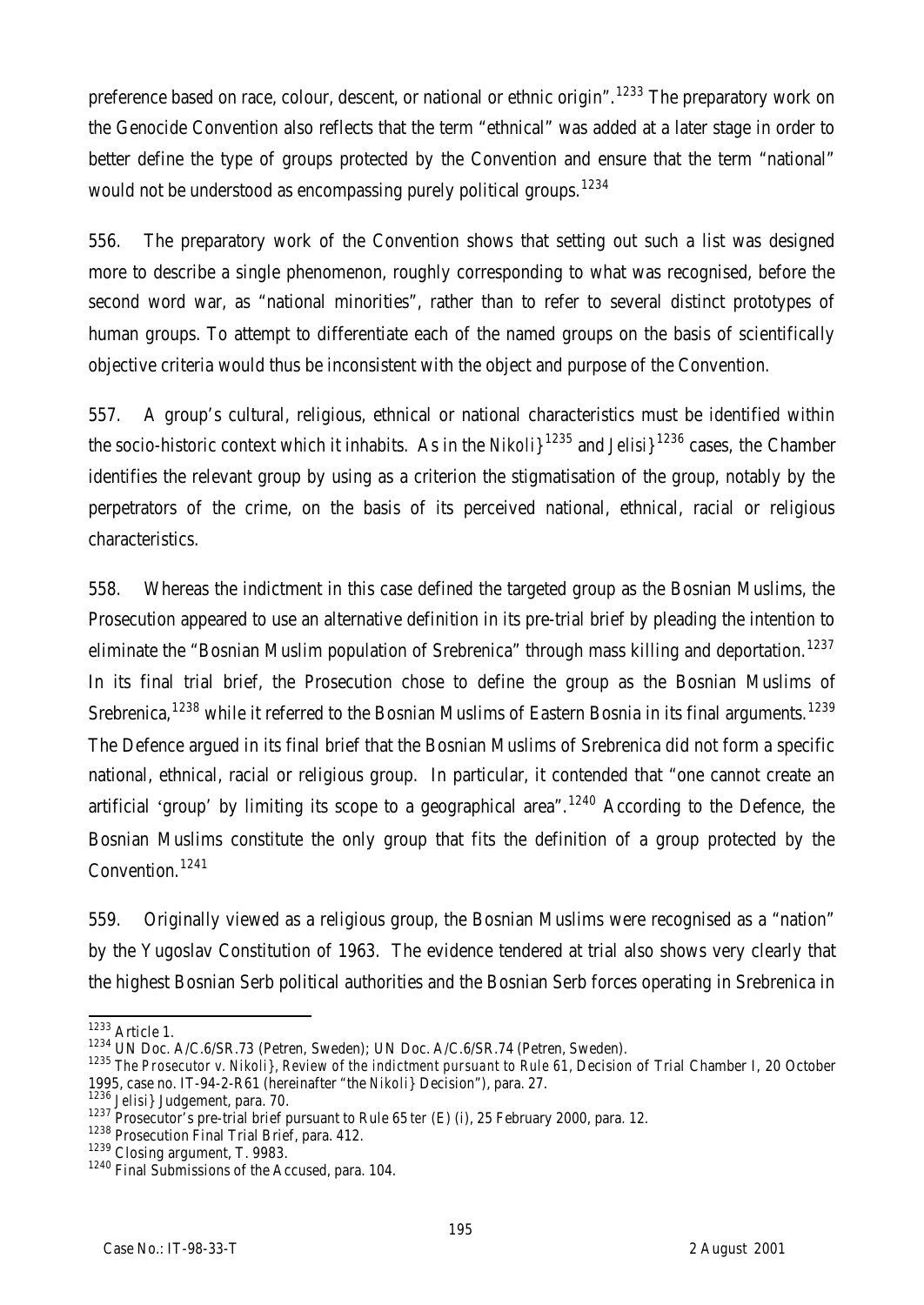July 1995 viewed the Bosnian Muslims as a specific national group. Conversely, no national, ethnical, racial or religious characteristic makes it possible to differentiate the Bosnian Muslims residing in Srebrenica, at the time of the 1995 offensive, from the other Bosnian Muslims. The only distinctive criterion would be their geographical location, not a criterion contemplated by the Convention. In addition, it is doubtful that the Bosnian Muslims residing in the enclave at the time of the offensive considered themselves a distinct national, ethnical, racial or religious group among the Bosnian Muslims. Indeed, most of the Bosnian Muslims residing in Srebrenica at the time of the attack were not originally from Srebrenica but from all around the central Podrinje region. Evidence shows that they rather viewed themselves as members of the Bosnian Muslim group.

560. The Chamber concludes that the protected group, within the meaning of Article 4 of the Statute, must be defined, in the present case, as the Bosnian Muslims. The Bosnian Muslims of Srebrenica or the Bosnian Muslims of Eastern Bosnia constitute a part of the protected group under Article 4. The question of whether an intent to destroy a part of the protected group falls under the definition of genocide is a separate issue that will be discussed below.

561. The Prosecution and the Defence, in this case, concur in their belief that the victims of genocide must be targeted *by reason of* their membership in a group.<sup>1242</sup> This is the only interpretation coinciding with the intent which characterises the crime of genocide. The intent to destroy a group as such, in whole or in part, presupposes that the victims were chosen by reason of their membership in the group whose destruction was sought. Mere knowledge of the victims' membership in a distinct group on the part of the perpetrators is not sufficient to establish an intention to destroy the group as such. As the ILC noted:

?…g the intention must be to destroy a group and not merely one or more individuals who are coincidentally members of a particular group. The ?…g act must be committed against an individual because of his membership in a particular group and as an incremental step in the overall objective of destroying the group.<sup>1243</sup>

562. As a result, there are obvious similarities between a genocidal policy and the policy commonly known as ''ethnic cleansing''. In this case, acts of discrimination are not confined to the events in Srebrenica alone, but characterise the whole of the 1992-95 conflict between the Bosnian Serbs, Muslims and Croats. The Report of the Secretary-General comments that "a central objective of the conflict was the use of military means to terrorise civilian populations, often with

l

<sup>&</sup>lt;sup>1241</sup> Final Submissions of the Accused, paras. 102-107.

<sup>1242</sup> Prosecutor's pre-trial brief pursuant to Rule 65 *ter* (E) (i), 25 February 2000, para. 92, p. 33.

<sup>1243</sup> ILC Draft Code, p. 109. See also Pieter Drost, *The Crime of State, Genocide*, p. 124, for a commentary on the Convention: "It is an externally perceptible quality or characteristic which the victim has in common with the other members of the group, which makes him distinct from the rest of society in the criminal mind of his attacker and which for that very reason causes the attacker to commit the crime against such marked and indicated individual".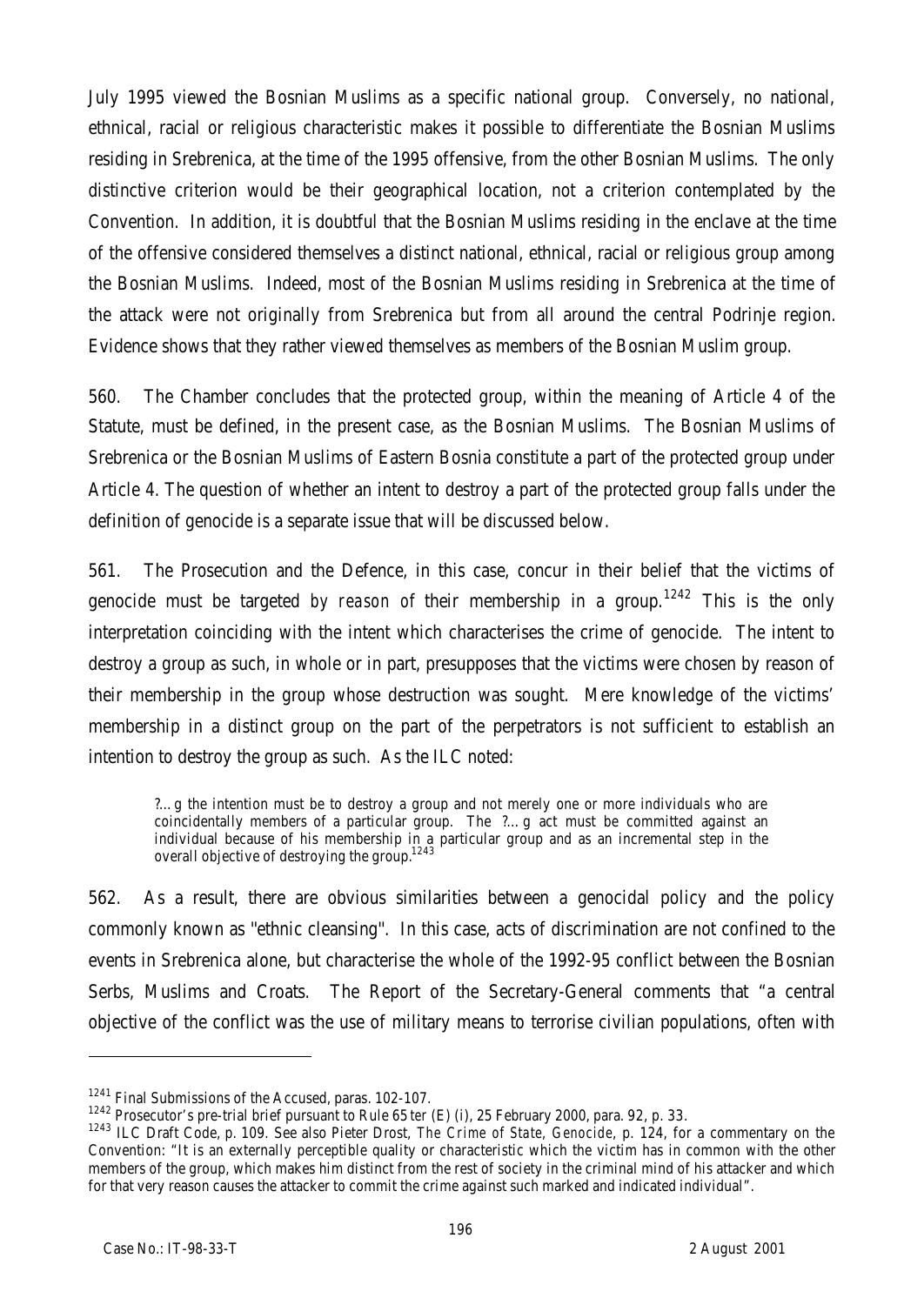the goal of forcing their flight in a process that came to be known as 'ethnic cleansing'".  $1244$  The Bosnian Serbs' war objective was clearly spelt out, notably in a decision issued on 12 May 1992 by Mom~ilo Kraji{nik, then President of the National Assembly of the Bosnian Serb People. The decision indicates that one of the strategic objectives of the Serbian people of Bosnia-Herzegovina was to reunite all Serbian people in a single State, in particular by erasing the border along the Drina which separated Serbia from Eastern Bosnia, whose population was mostly Serbian.<sup>1245</sup>

563. The accused himself defined the objective of the campaign in Bosnia during an interview in November 1995, when he explained that the Podrinje region should remain "Serbian for ever, while the Eastern part of Republika Srpska and the Drina river w?ouldg be an important meeting point for the entire Serbian people from both sides of the Drina".<sup>1246</sup>

564. In this goal, the cleansing of Bosnian Muslims from Srebrenica had special advantages. Lying in the central Podrinje region, whose strategic importance for the creation of a Bosnian Serb Republic has frequently been cited in testimony,  $1247$  Srebrenica and the surrounding area was a predominantly Muslim pocket within a mainly Serbian region adjoining Serbia.<sup>1248</sup> Given the war objectives, it is hardly surprising that the Serbs and Bosnian Muslims fought each other bitterly in this region from the outbreak of the conflict.<sup>1249</sup>

565. Many attacks were launched by both parties against villages controlled by the other side in the region. The Bosnian Muslim forces committed apparent violations of humanitarian law directed against the Bosnian Serb inhabitants of the region, especially from May 1992 to January 1993.<sup>1250</sup> In response, operations were conducted by the Bosnian Serb forces, notably, a large-scale attack launched in January 1993. The attack forced the Bosnian Muslim population from the surrounding villages to flee to the areas of Srebrenica and @epa. As a result, the population of Srebrenica climbed from 37,000 in 1991 to 50,000 or 60,000 in 1993 while, at the same time, the territory shrank from 900 to 150 square km.<sup>1251</sup> A significant majority of the Muslim population, residing in the territory of the Drina Corps' zone of responsibility, had already been displaced by April 1993. By that date, the Bosnian Serb forces had ethnically cleansed the towns and villages of Zvornik,

 $\overline{a}$  $1244$  para. 19.

<sup>&</sup>lt;sup>1245</sup> P746/a.

<sup>1246</sup> P743, p. 2.

<sup>1247</sup> Radinovi}, T. 7812. *supra*, para. 12.

<sup>1248</sup> See para. 11, referring to the Report of the Secretary-General, para. 33.

<sup>&</sup>lt;sup>1249</sup> The Report of the Secretary-General, para. 33, lists the crimes committed by the Bosnian Serb forces against the Bosnian Muslim population from the very outset of the conflict.

<sup>&</sup>lt;sup>1250</sup> Report of the Secretary-General, paras. 34 to 37.

<sup>1251</sup> *Supra*, para. 13-14.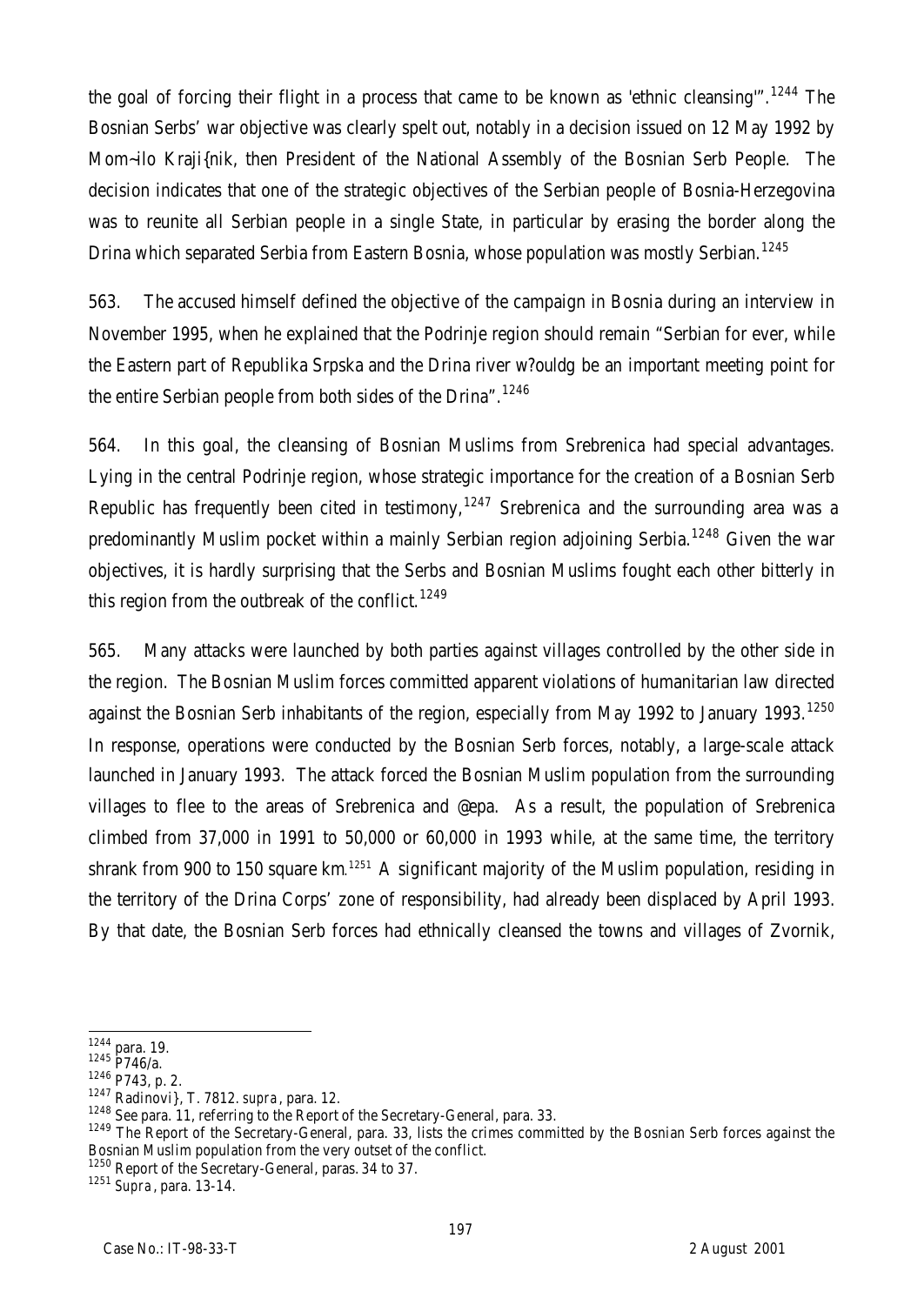[ekovi}i, Kalesija, Bratunac, Vlasenica, Kladanj, Olovo, Han Pijesak, Rogatica and Sokolac.<sup>1252</sup> The over-populated municipality of Srebrenica was then subjected to constant shelling before the Security Council decided, on 16 April 1993, to declare the enclave a safe area.<sup>1253</sup> Despite a period of relative stability, the living conditions remained dreadful. The Security Council Mission, set up pursuant to resolution 819, described Srebrenica on 30 April 1993 as an "open jail" <sup>1254</sup> and stated that 50% of the dwellings had been demolished. The Mission further lamented the Bosnian Serb forces' harassment of the humanitarian convoys heading for Srebrenica and the obstacles confronted in transporting the sick and wounded out of the enclave.<sup>1255</sup> Until 1995, the water and electricity networks were unusable, having been either destroyed or cut. There was an extreme shortage of food and medicines.<sup>1256</sup>

566. Even before the offensive of July 1995 and as early as January 1995, the Bosnian Serb forces tried to prevent the humanitarian convoys from getting through to the enclave.<sup>1257</sup> The Trial Chamber has previously described the catastrophic humanitarian situation which was born out of the policy of systematically hampering humanitarian convoys.<sup>1258</sup> In particular, several persons died from starvation on 7 and 8 July 1995 and a report from the command of the  $28<sup>th</sup>$  Division, dated 8 July 1995, warned that the civilian population would very soon be forced to flee the enclave if it wished to survive.<sup>1259</sup>

567. However, the Trial Chamber has found that, on its face, the operation Krivaja 95 did not include a plan to overrun the enclave and expel the Bosnian Muslim population.<sup>1260</sup> The Trial Chamber heard credible testimony on the chronic refusal of Bosnian Muslim forces to respect the demilitarisation agreement of 1993.<sup>1261</sup> Defence witnesses accused the Bosnian Muslim forces of using the safe area as a fortified base from which to launch offensives against the Bosnian Serb forces. In particular, on 26 June 1995, several weeks prior to the offensive of the VRS on Srebrenica, the Bosnian Muslim forces launched an assault from the enclave on the Serbian village

 $\overline{a}$ <sup>1252</sup> Statement of General Had`ihasanovi} made on 24 January 2001, para. 4, corroborated by General Krsti}'s statement in a press article published in November 1995 (P744/c, p. 1).

<sup>&</sup>lt;sup>1253</sup> Resolution 819 (1993), 16 April 1993.

<sup>&</sup>lt;sup>1254</sup> P 126: Report of the Security Council Mission set up pursuant to resolution 819 (1993), UN Doc. S/25700 (30 April 1993), para. 18.

<sup>1255</sup> *Ibid*, para. 10 and 11.

<sup>1256</sup> *Supra*, para. 15.

<sup>1257</sup> *Supra*, para. 26.

<sup>1258</sup> *Supra*, para. 28.

 $1259$  P 901, p. 2.

<sup>1260</sup> *Supra,* para. 120.

<sup>1261</sup> *Supra,* p ara. 24. First agreement signed on 18 April 1993, followed by the agreement of 8 May 1993.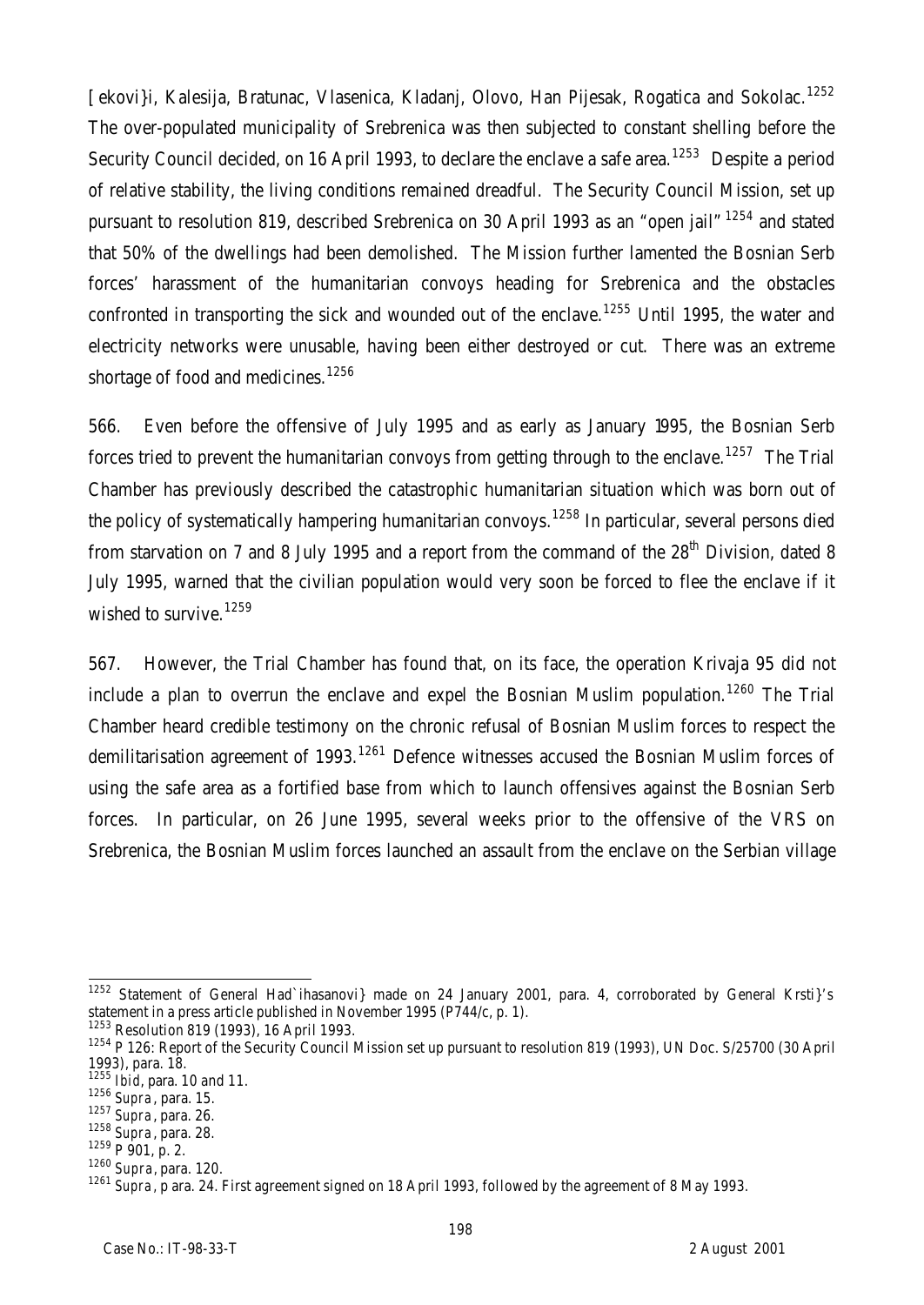of Vi{nica 5km away.<sup>1262</sup> Such acts could well have motivated an attack designed to cut communications between the enclaves of @epa and Srebrenica.

568. The operation, however, was not confined to mere retaliation. Its objective, although perhaps restricted initially to blocking communications between the two enclaves and reducing the Srebrenica enclave to its urban core, was quickly extended. Realising that no resistance was being offered by the Bosnian Muslim forces or the international community, President Karad`i} broadened the operation's objective by issuing, on 9 July, the order to seize the town.<sup>1263</sup> By 11 July, the town of Srebrenica was captured, driving 20,000 to 25,000 Muslim refugees to flee towards Poto~ari. Operation Krivaja 1995 then became an instrument of the policy designed to drive out the Bosnian Muslim population. The humanitarian crisis caused by the flow of refugees arriving at Poto~ari, the intensity and the scale of the violence, the illegal confinement of the men in one area, while the women and children were forcibly transferred out of the Bosnian Serb held territory, and the subsequent death of thousands of Bosnian Muslim civilian and military men, most of whom clearly did not die in combat, demonstrate that a purposeful decision was taken by the Bosnian Serb forces to target the Bosnian Muslim population in Srebrenica, by reason of their membership in the Bosnian Muslim group. It remains to determine whether this discriminatory attack sought to destroy the group, in whole or in part, within the meaning of Article 4 of the Statute.

#### (b) Intent to destroy the group in whole or in part

## (i) Intent to destroy

569. The Prosecution urges a broad interpretation of Article 4's requirement of an intent to destroy all or part of the group. It contends that the acts have been committed with the requisite intent if "?the accusedg consciously desired ?hisg acts to result in the destruction, in whole or in part, of the group, as such; or he knew his acts were destroying, in whole or in part, the group, as such; or he knew that the likely consequence of his acts would be to destroy, in whole or in part, the group, as such".<sup>1264</sup> The Prosecution is of the opinion that, in this case, General Krsti} and others "consciously desired their acts to lead to the destruction of part of the Bosnian Muslim people as a ?...g group".  $1265$ 

 $\overline{a}$ <sup>1262</sup> Report of the Secretary-General, para. 225.

<sup>1263</sup> *Supra*, para. 33.

<sup>1264</sup> Prosecutor's pre-trial brief pursuant to Rule 65 *ter*(E)(i), 25 February 2000, para. 90.

<sup>1265</sup> *Ibid*, para. 91, p. 33.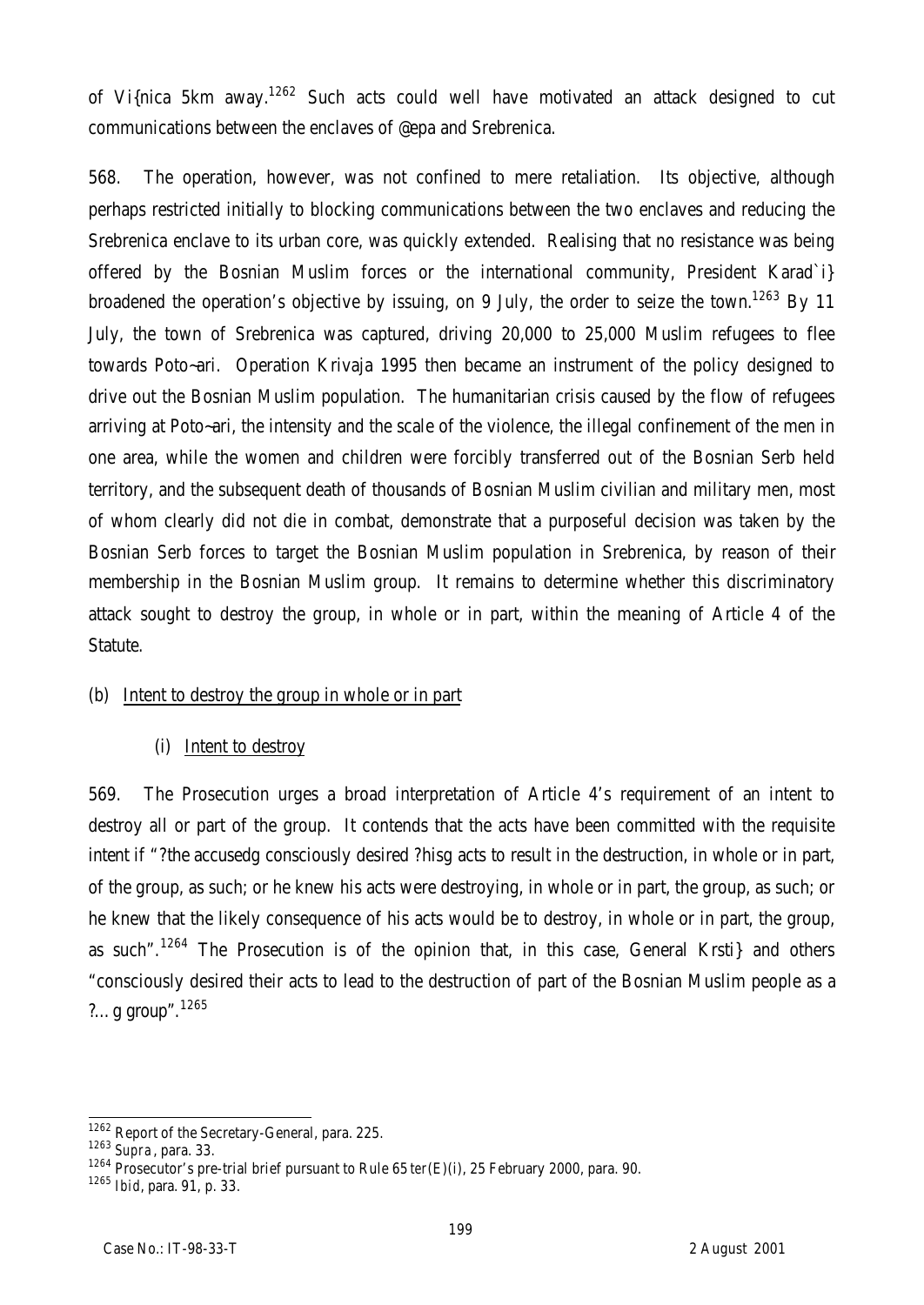570. Conversely, the Defence claims that the perpetrator of genocide must "have the specific intent to destroy the [...] group" and concludes that "the *dolus specialis* constitutes a higher form of premeditation".<sup>1266</sup>

571. The preparatory work of the Genocide Convention clearly shows that the drafters envisaged genocide as an enterprise whose goal, or objective, was to destroy a human group, in whole or in part. United Nations General Assembly resolution 96 (I) defined genocide as "the *denial* of the right of existence of entire human groups".<sup>1267</sup> The draft Convention prepared by the Secretary-General presented genocide as a criminal act which aims to destroy a group, in whole or in part,  $1268$ and specified that this definition excluded certain acts, which may result in the total or partial destruction of a group, but are committed in the absence of an intent to destroy the group.<sup>1269</sup> The International Law Commission upheld this interpretation and indicated that "a general intent to commit one of the enumerated acts combined with a general awareness of the probable consequences of such an act with respect to the immediate victim or victims is not sufficient for the crime of genocide. The definition of this crime requires a *particular state of mind* or a *specific intent* with respect to the overall consequence of the prohibited act".<sup>1270</sup> The International Court of Justice insisted, in its Opinion on the *Legality of the Threat or Use of Nuclear Weapons,*<sup>1271</sup> that specific intent to destroy was required and indicated that "the prohibition of genocide would be pertinent in this case if the recourse to nuclear weapons did indeed entail the element of intent, towards a group as such, required by the provision quoted above".<sup>1272</sup> The ICTR adopted the same interpretation. In *The Prosecutor v. Jean Kambanda,* the Trial Chamber stated: "the crime of genocide is unique because of its element of *dolus specialis* (special intent) which requires that the crime be committed with the intent 'to destroy in whole or in part, a national, ethnic, racial or

 $\overline{\phantom{a}}$ <sup>1266</sup> Final Submissions of the Accused, 21 June 2001, para. 94.

<sup>1267</sup> UN Doc. A/96 (I), 11 December 1946 (Emphasis added).

<sup>&</sup>lt;sup>1268</sup> UN Doc. E/447 (1947), p. 20 "the word genocide means a criminal act directed against any one of the aforesaid groups of human beings, with the purpose of destroying it in whole or in part, or of preventing its preservation or development".

<sup>1269</sup> UN Doc. E/447 (1947), p. 23. See also "Relations Between the Convention on Genocide on the One Hand and the Formulation of the Nurnberg Principles and the Preparation of a Draft Code of Offences Against Peace and Security on the Other", UN Doc. E/AC.25/3/Rev.1, 12 April 1948, p. 6: "The destruction of the human group is the actual aim in view. In the case of foreign or civil war, one side may inflict extremely heavy losses on the other but its purpose is to impose its will on the other side and not to destroy it."

<sup>1270</sup> ILC Draft Code, p. 88 (emphasis added).

<sup>1271</sup> ICJ Repors (1996), p. 240.

<sup>1272</sup> Para. 26. The Chamber notes however that several dissenting opinions criticised the Opinion on the issue by holding that an act whose foreseeable result was the destruction of a group as such and which did indeed cause the destruction of the group did constitute genocide. In particular, Judge Weeramantry observes that the use of nuclear weapons inevitably brings about the destruction of entire populations and constitutes, as such, genocide. He thus challenges the interpretation that "there must be an intention to target a particular national, ethnical, racial or religious group qua such group, and not incidentally to some other act" (Reports p. 502). In the same vein, Judge Koroma comments on "the abhorrent shocking consequences that a whole population could be wiped out by the use of nuclear weapons during an armed conflict". He claims that such a situation constitutes genocide "if the consequences of the act could have been foreseen" (Reports, p. 577).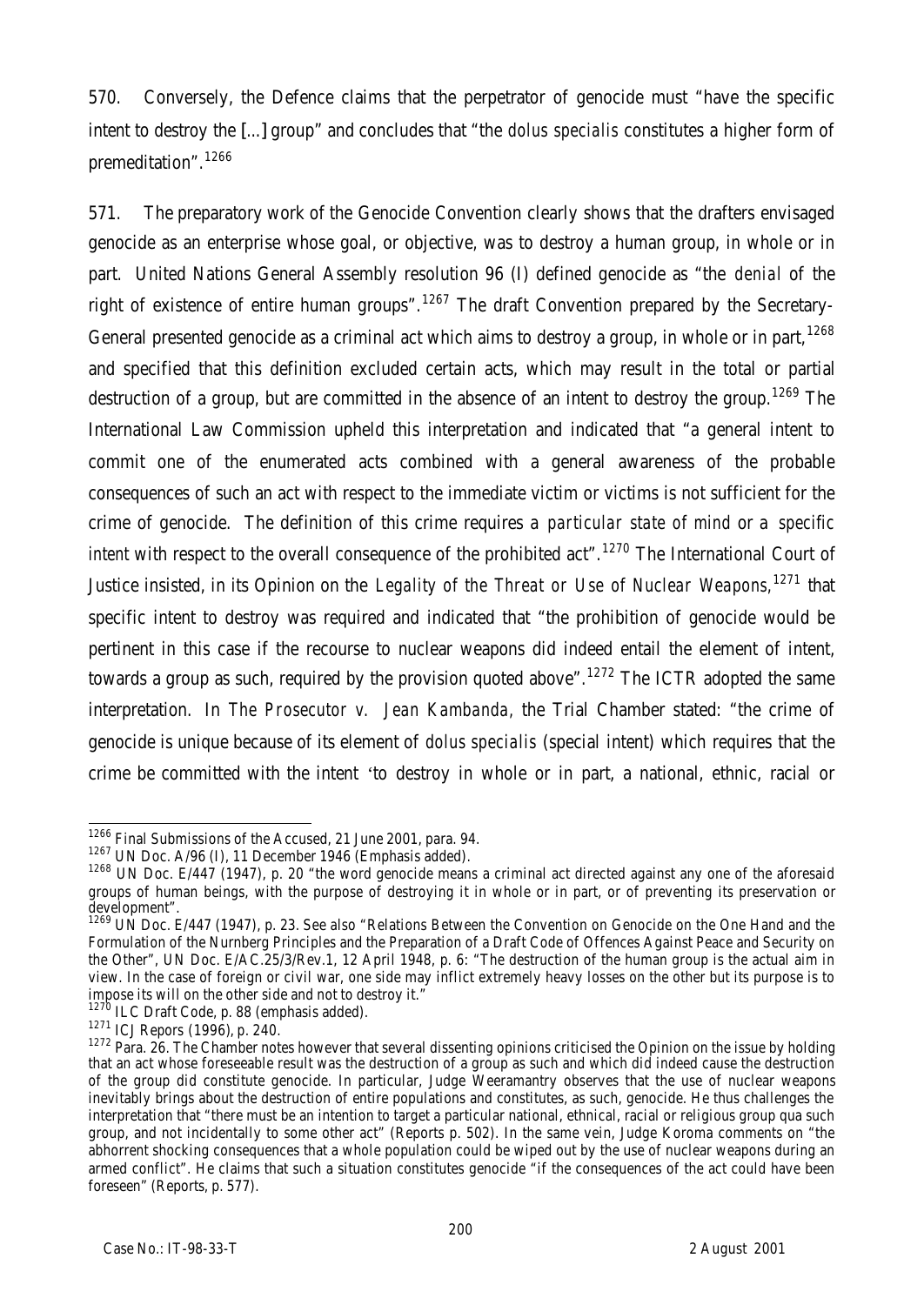religious group as such'".<sup>1273</sup> In *Kayishema, Ruzindana*, the Trial Chamber also emphasised that "genocide requires the aforementioned specific intent to exterminate a protected group (in whole or in part)".<sup>1274</sup> Moreover, the Chamber notes that the domestic law of some States distinguishes genocide by the existence of a plan to destroy a group.<sup>1275</sup> Some legal commentators further contend that genocide embraces those acts whose foreseeable or probable consequence is the total or partial destruction of the group without any necessity of showing that destruction was the goal of the act.<sup>1276</sup> Whether this interpretation can be viewed as reflecting the status of customary international law at the time of the acts involved here is not clear. For the purpose of this case, the Chamber will therefore adhere to the characterisation of genocide which encompass only acts committed with the *goal* of destroying all or part of a group.

572. Article 4 of the Statute does not require that the genocidal acts be premeditated over a long period.<sup>1277</sup> It is conceivable that, although the intention at the outset of an operation was not the destruction of a group, it may become the goal at some later point during the implementation of the operation. For instance, an armed force could decide to destroy a protected group during a military operation whose primary objective was totally unrelated to the fate of the group. The Appeals Chamber, in a recent decision, indicated that the existence of a plan was not a legal ingredient of the crime of genocide but could be of evidential assistance to prove the intent of the authors of the criminal act(s).<sup>1278</sup> Evidence presented in this case has shown that the killings were planned: the number and nature of the forces involved, the standardised coded language used by the units in communicating information about the killings, the scale of the executions, the invariability of the killing methods applied, indicate that a decision was made to kill all the Bosnian Muslim military aged men.<sup>1279</sup>

573. The Trial Chamber is unable to determine the precise date on which the decision to kill all the military aged men was taken. Hence, it cannot find that the killings committed in Poto~ari on 12 and 13 July 1995 formed part of the plan to kill all the military aged men. Nevertheless, the Trial Chamber is confident that the mass executions and other killings committed from 13 July onwards were part of this plan.

 $\overline{a}$ <sup>1273</sup> ICTR 97-23-S, 4 September 1998 (hereinafter The *"Kambanda* Judgement"), para. 16.

 $1274$  21 May 1999, para. 89.

<sup>&</sup>lt;sup>1275</sup> Article 211-1 of the French Criminal Code states that the crime must be committed "in the execution of a concerted plan to destroy wholly or partially a group".

<sup>1276</sup> See in particular Eric David, *Droit des conflits armés*, p. 615; Alexander K.A. Greenawalt, "Rethinking genocidal intent: the case for a knowledge-based interpretation", *Columbia Law Review*, December 1999, pp. 2259-2294; Gil Gil *Derecho penal internacional, especial consideracion del delito de genicidio*, 1999.

 $1277$  The element of premeditation was dismissed at the proposal of Belgium (UN Doc. A/C.6/217) on the ground that such a provision was superfluous in light of the special intent already incorporated into the definition of the crime (UN Doc. A/C.6/SR.72, p. 8).

<sup>1278</sup> *Jelisi}* Appeal Judgement, para. 48.

<sup>1279</sup> *Supra*, para. 85-87.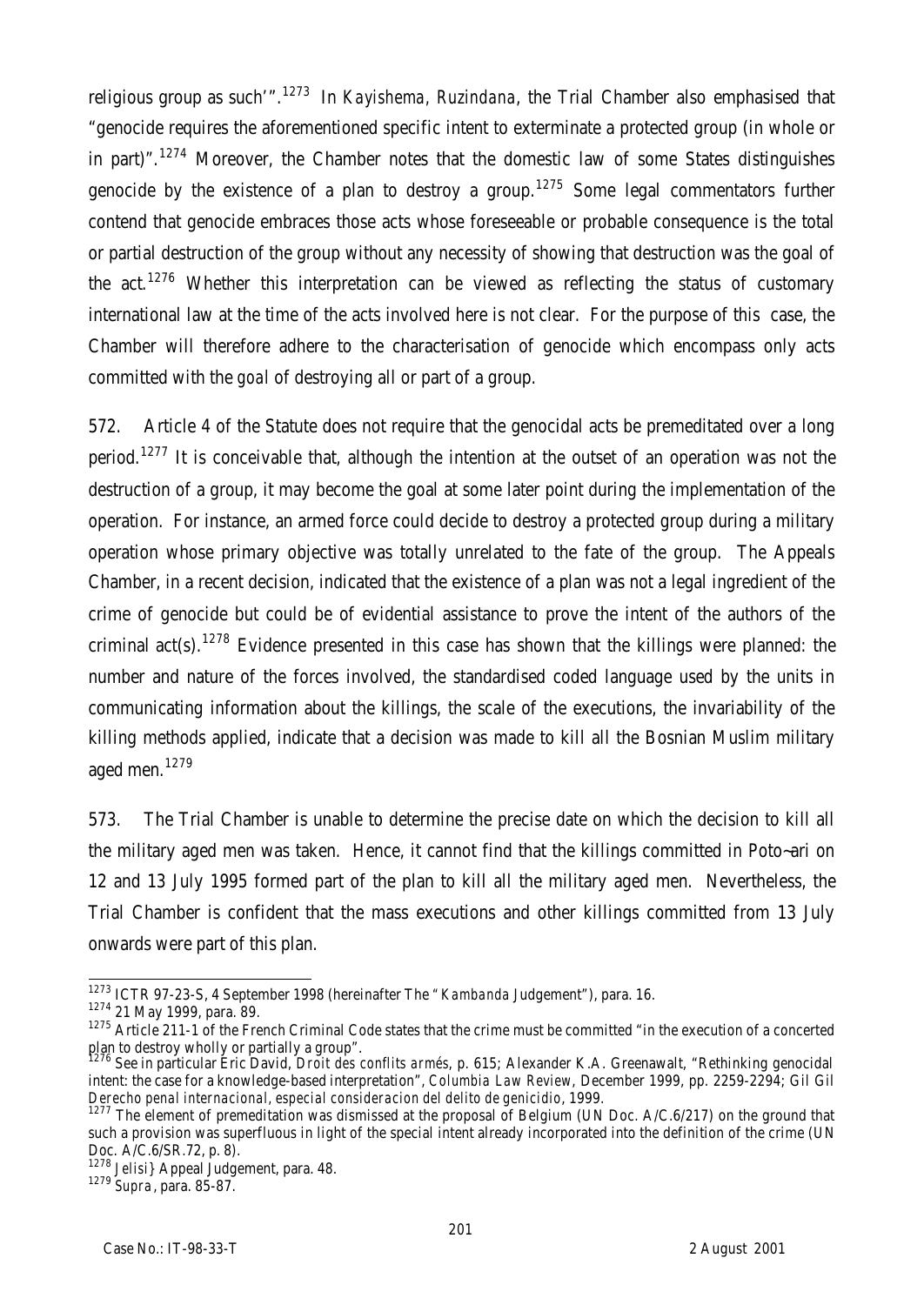574. The manner in which the destruction of a group may be implemented so as to qualify as a genocide under Article 4 must also be discussed. The physical destruction of a group is the most obvious method, but one may also conceive of destroying a group through purposeful eradication of its culture and identity resulting in the eventual extinction of the group as an entity distinct from the remainder of the community.

575. The notion of genocide, as fashioned by Raphael Lemkin in 1944, originally covered all forms of destruction of a group as a distinct social entity.<sup>1280</sup> As such, genocide closely resembled the crime of persecution. In this regard, the ILC stated, in its 1996 report, that genocide as currently defined corresponds to the second category of crime against humanity established under Article 6(c) of the Nuremberg Tribunal's Statute, namely the crime of persecution.<sup>1281</sup> There is consensus that the crime of persecution provided for by the Statute of the Nuremberg Tribunal was not limited to the physical destruction of the group but covered all acts designed to destroy the social and/or cultural bases of a group. Such a broad interpretation of persecution was upheld *inter alia* in the indictment against *Ulrich Greifelt et al.,* before the United States Military Tribunal in Nuremberg. The accused were charged with implementing a systematic programme of genocide which sought to destroy foreign nations and ethnic groups. The indictment interpreted destruction to mean not only the extermination of the members of those groups but also the eradication of their national characteristics.<sup>1282</sup> It should be noted that this interpretation was supported by the working group established to report on the human rights violations in South Africa in 1985. While recognising that the Convention literally covered only the physical or material destruction of the group, the report explained that it was adopting a broader interpretation that viewed as genocidal any act which prevented an individual "from participating fully in national life", the latter being understood "in its more general sense".<sup>1283</sup>

576. Although the Convention does not specifically speak to the point, the preparatory work points out that the "cultural" destruction of a group was expressly rejected after having been seriously contemplated.<sup>1284</sup> The notion of cultural genocide was considered too vague and too

 $\overline{a}$ <sup>1280</sup> *Axis Rule in Occupied Europe*, p. 79, pp. 87-89.

<sup>1281</sup> ILC Draft Code, *op. cit.*, commentary of article 17, p. 106.

<sup>1282</sup> *USA v. Ulrich Greifelt et al*, Trials of War Criminals, vol. XIV (1948), p. 2: "The acts, conduct, plans and enterprises charged in Paragraph 1 of this Count were carried out as part of a systematic program of genocide, aimed at the destruction of foreign nations and ethnic groups, in part by murderous extermination, and in part by elimination and suppression of national characteristics". See also the judgements rendered by the Polish Supreme Court against Amon Leopold Goeth (Trials of War Criminals, vol. VII, no. 37, p. 8) and Rudolf Franz Ferdinand Hoess (Trials of War Criminals, vol. VII, no. 38, p. 24).

<sup>1283</sup> *Violations of Human Rights in Southern Africa: Report of the* Ad Hoc *Working Group of Experts*, UN Doc. E/CN.4/1985/14, 28 January 1985, paras. 56 and 57.

<sup>&</sup>lt;sup>1284</sup> The notion of a cultural genocide was rejected by the General Assembly Sixth Committee by 25 votes to 6, with 4 abstentions and 13 delegations absent.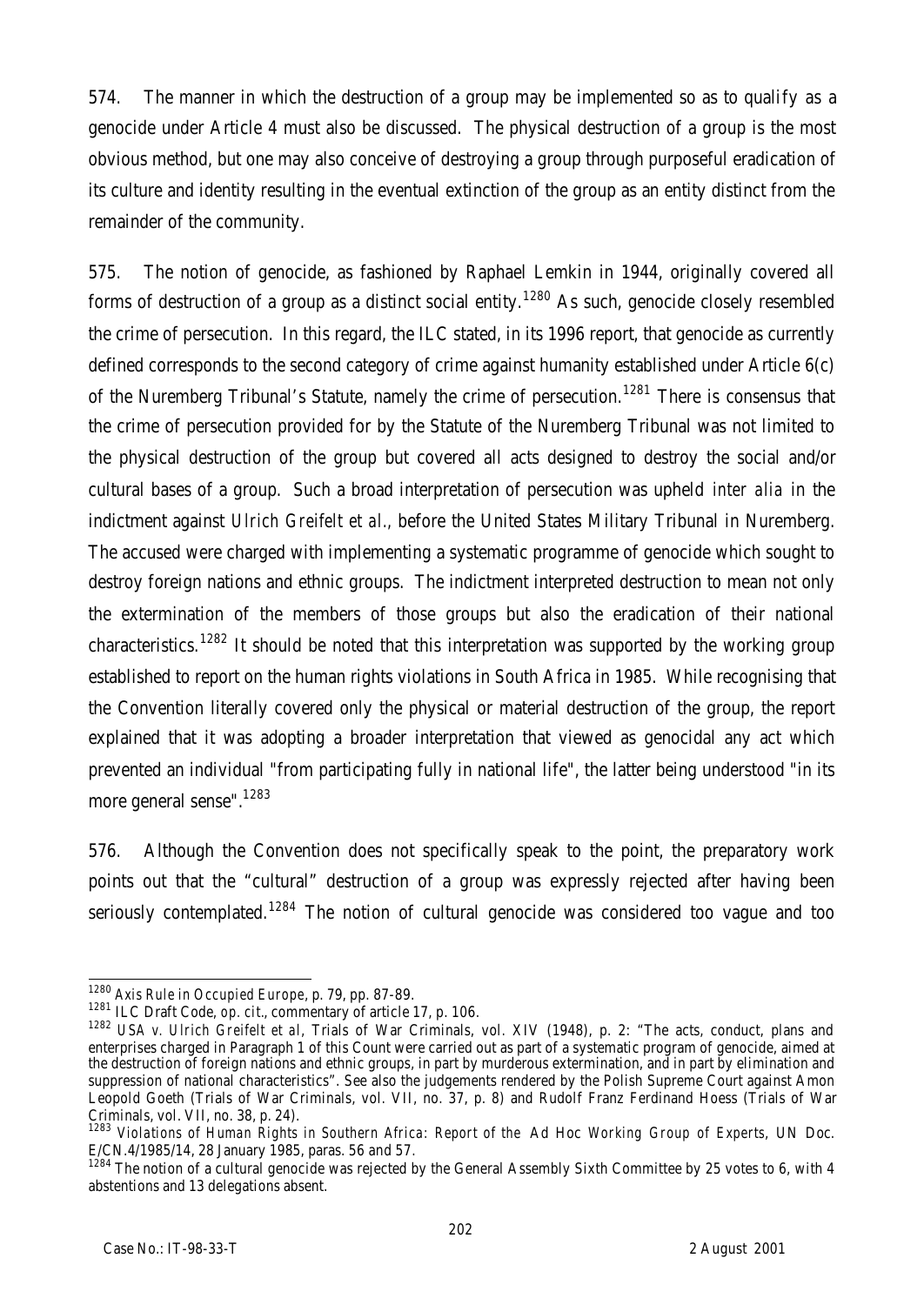removed from the physical or biological destruction that motivated the Convention. The ILC noted in 1996:

As clearly shown by the preparatory work for the Convention, the destruction in question is the material destruction of a group either by physical or by biological means, not the destruction of the national, linguistic, religious, cultural or other identity of a particular group. The national or religious element and the racial or ethnic element are not taken into consideration in the definition of the word "destruction", which must be taken only in its material sense, its physical or biological sense.<sup>1285</sup>

577. Several recent declarations and decisions, however, have interpreted the intent to destroy clause in Article 4 so as to encompass evidence relating to acts that involved cultural and other non physical forms of group destruction.

578. In 1992, the United Nations General Assembly labelled ethnic cleansing as a form of genocide.<sup>1286</sup>

579. The Federal Constitutional Court of Germany said in December 2000 that:

the statutory definition of genocide defends a supra-individual object of legal protection, i.e. the *social* existence of the group [...] the intent to destroy the group [...] extends beyond physical and biological extermination [...] The text of the law does not therefore compel the interpretation that the culprit's intent must be to exterminate physically at least a substantial number of the members of the group.<sup>1287</sup>

580. The Trial Chamber is aware that it must interpret the Convention with due regard for the principle of *nullum crimen sine lege*. It therefore recognises that, despite recent developments, customary international law limits the definition of genocide to those acts seeking the physical or biological destruction of all or part of the group. Hence, an enterprise attacking only the cultural or sociological characteristics of a human group in order to annihilate these elements which give to that group its own identity distinct from the rest of the community would not fall under the definition of genocide. The Trial Chamber however points out that where there is physical or biological destruction there are often simultaneous attacks on the cultural and religious property and symbols of the targeted group as well, attacks which may legitimately be considered as evidence of an intent to physically destroy the group. In this case, the Trial Chamber will thus take into account as evidence of intent to destroy the group the deliberate destruction of mosques and houses belonging to members of the group.

 $\overline{a}$ <sup>1285</sup> ILC Draft Code, pp. 90-91.

<sup>1286</sup> UN Doc. AG/Res./47/121 of 18 December 1992.

<sup>&</sup>lt;sup>1287</sup> Federal Constitutional Court, 2 BvR 1290/99, 12 December 2000, para. (III)(4)(a)(aa). Emphasis added.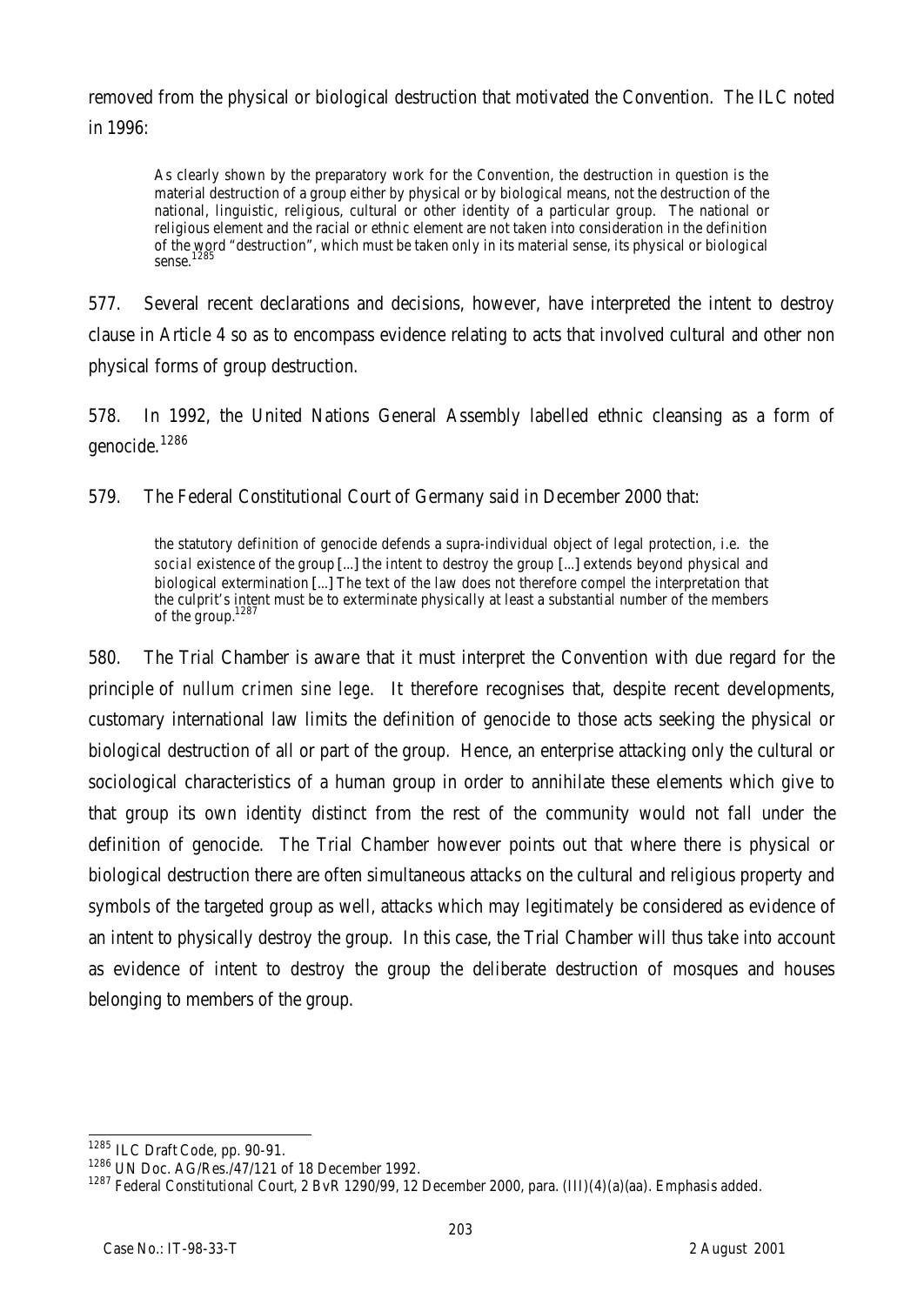# (ii) "In part"

581. Since in this case primarily the Bosnian Muslim men of military age were killed, a second issue is whether this group of victims represented a sufficient part of the Bosnian Muslim group so that the intent to destroy them qualifies as an "intent to destroy the group in whole or in part" under Article 4 of the Statute.

582. Invoking the work of the ILC and the *Jelisi}* Judgement, the Prosecution interprets the expression "in whole or in part" to mean a "substantial" part in quantitative or qualitative terms.<sup>1288</sup> However, the Prosecution states that "it is not necessary to consider the global population of the group. The intent to destroy a multitude of persons because of their membership in a particular group constitutes genocide even if these persons constitute only part of a group either within a country or within a region or within a single community".<sup>1289</sup> The Prosecution relies on, *inter alia*, the *Akayesu* Judgement which found the accused guilty of genocide for acts he committed within a single commune and the *Nikoli}* Decision taken pursuant to Rule 61, which upheld the characterisation of genocide for acts committed within a single region of Bosnia-Herzegovina, in that case, the region of Vlasenica.<sup>1290</sup> The Prosecution further cites the *Jelisi}* Judgement which declared that "international custom admit?tedg the characterisation of genocide even when the exterminatory intent only extend?edg to a limited geographic zone".<sup>1291</sup>

583. The Defence contends that the term "in part" refers to the scale of the crimes actually committed, as opposed to the intent, which would have to extend to destroying the group as such, *i.e.* in its entirety.<sup>1292</sup> The Defence relies for this interpretation on the intention of the drafters of the Convention, which it contends was confirmed by the subsequent commentary of Raphael Lemkin in 1950 before the American Congress during the debates on the Convention's ratification<sup>1293</sup> and by the implementing legislation proposed by the United States during the Nixon and Carter administrations.<sup>1294</sup> That is, any destruction, even if only partial, must have been carried out with the intent to destroy the entire group, as such.

 $\overline{a}$ <sup>1288</sup> Prosecutor's pre-trial brief pursuant to Rule 65 *ter* (E)(i), 25 February 2000, para. 100.

<sup>1289</sup> Prosecutor's pre-trial brief pursuant to Rule 65 *ter* (E)(i), 25 February 2000, para. 101.

<sup>1290</sup> Review of the Indictment pursuant to Rule 61 of the Rules of Procedure and Evidence, Decision of Trial Chamber I, 20 October 1995, IT-94-2-R61, para. 34.

<sup>1291</sup> *Jelisi}* Judgement, para. 83.

<sup>&</sup>lt;sup>1292</sup> Final Submissions of the Accused, paras. 96-101.

<sup>1293</sup> Letter of Raphael Lemkin published in "Executive Sessions of the U.S. Senate Foreign Relations Committee", Historical Series 781-805 (1976), p. 370, quoted in the Defence Final Trial Brief, para. 97. Raphael Lemkin explained that partial destruction must target a substantial part in such a way that it affects the group as a whole.  $1294$  Senate Executive Report No. 23, 94<sup>th</sup> Cong., 2<sup>nd</sup> Session (1976), pp. 34-35.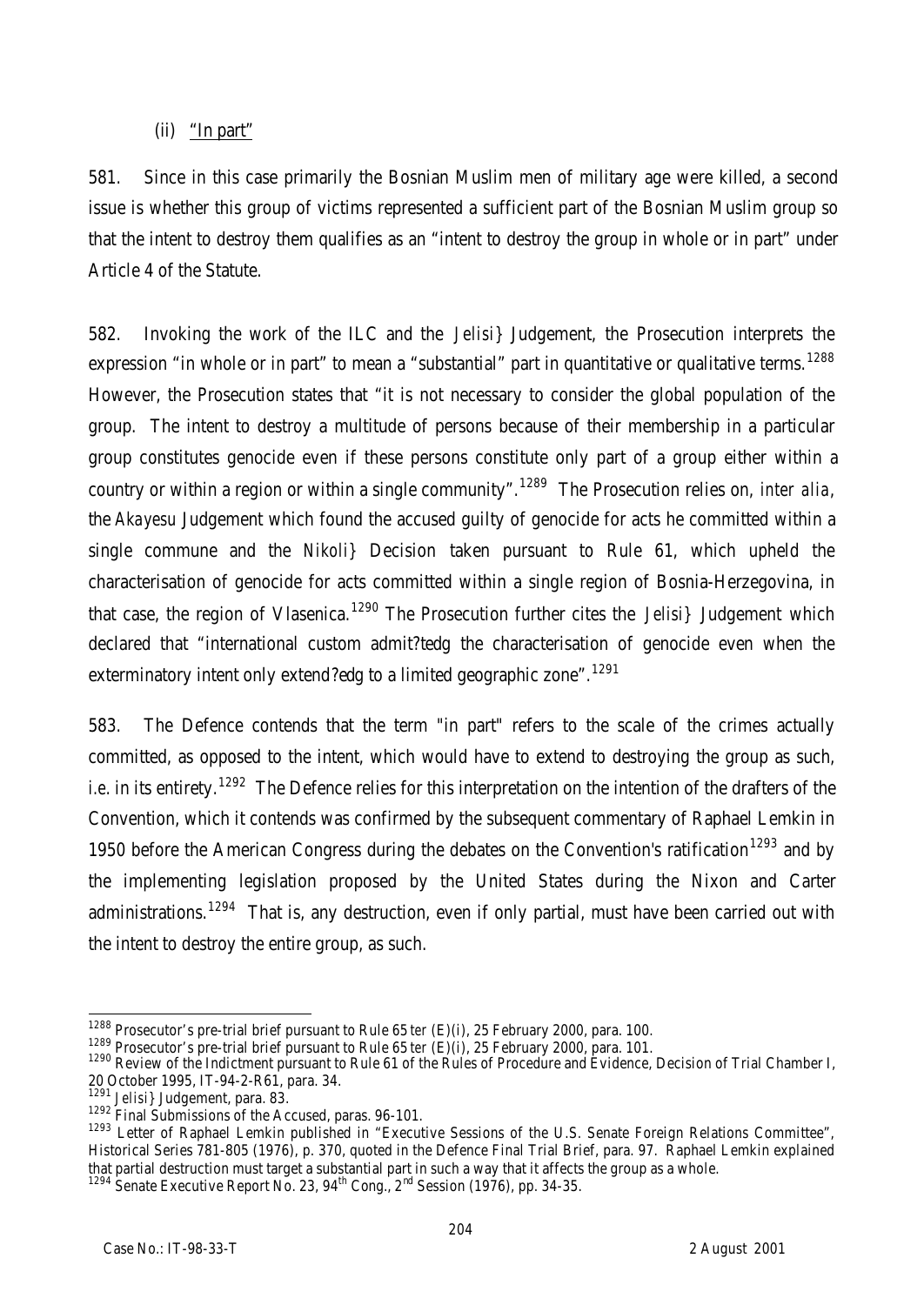584. The Trial Chamber does not agree. Admittedly, by adding the term "in part", some of the Convention's drafters may have intended that actual destruction of a mere part of a human group could be characterised as genocide, only as long as it was carried out with the intent to destroy the aroup as such.<sup>1295</sup> The debates on this point during the preparatory work are unclear, however, and a plain reading of the Convention contradicts this interpretation. Under the Convention, the term ''in whole or in part'' refers to the intent, as opposed to the actual destruction, and it would run contrary to the rules of interpretation to alter the ordinary meaning of the terms used in the Convention by recourse to the preparatory work which lacks clarity on the issue. The Trial Chamber concludes that any act committed with the intent to destroy a part of a group, as such, constitutes an act of genocide within the meaning of the Convention.

585. The Genocide Convention itself provides no indication of what constitutes intent to destroy "in part". The preparatory work offers few indications either. The draft Convention submitted by the Secretary-General observes that "the systematic destruction even of a fraction of a group of human beings constitutes an exceptionally heinous crime".<sup>1296</sup> Early commentaries on the Genocide Convention opined that the matter of what was substantial fell within the ambit of the Judges' discretionary evaluation. Nehemia Robinson was of the view that the intent to destroy could pertain to only a region or even a local community if the number of persons targeted was substantial.<sup>1297</sup> Pieter Drost remarked that any systematic destruction of a fraction of a protected group constituted genocide.<sup>1298</sup>

586. A somewhat stricter interpretation has prevailed in more recent times. According to the ILC, the perpetrators of the crime must seek to destroy a quantitatively substantial part of the protected group:

 $\overline{a}$ <sup>1295</sup> In this regard, see especially the commentary of the representative of the United Kingdom, Fitzmaurice, UN Doc. A/C.6/SR. 73. The preparatory work is unclear on the issue. It does indeed seem that there was confusion between the *actus reus* and the *mens rea* in this respect.

<sup>&</sup>lt;sup>1296</sup> Draft Convention for the Prevention and Punishment of Genocide presented by the Secretary-General, 26 June 1947, UN Doc. E/447, p. 24.

<sup>1297</sup> Nehemia Robinson, *The Genocide Convention*, p. 63: "the intent to destroy a multitude of persons of the same group must be classified as genocide even if these persons constitute only part of a group either within a country or within a region *or within a single community*, provided the number is substantial". The writer also noted before the Foreign Relations Commission of the American Senate: "the intent to destroy a multitude of persons of the same group must be classified as genocide even if these persons constitute only part of a group either within a country or within a single community, provided the number is substantial because the aim of the convention is to deal with action against large numbers, not individual events if they happen to possess the same characteristics. It will be up to the court to decide in every case whether such intent existed" (*The Genocide Convention - Its Origins and Interpretation, reprinted in Hearings on the Genocide Convention Before a Subcomm. of the Senate Comm. on Foreign Relations, 81st Cong., 2nd Sess., 487, 498 (1950)* ).

<sup>1298</sup> Pieter Drost, *The Crime of State, Book II, Genocide*, Sythoff, Leyden, p. 85: "Acts perpetrated with the intended purpose to destroy various people as members of the same group are to be classified as genocidal crimes although the victims amount to only a small part of the entire group present within the national, regional or local community".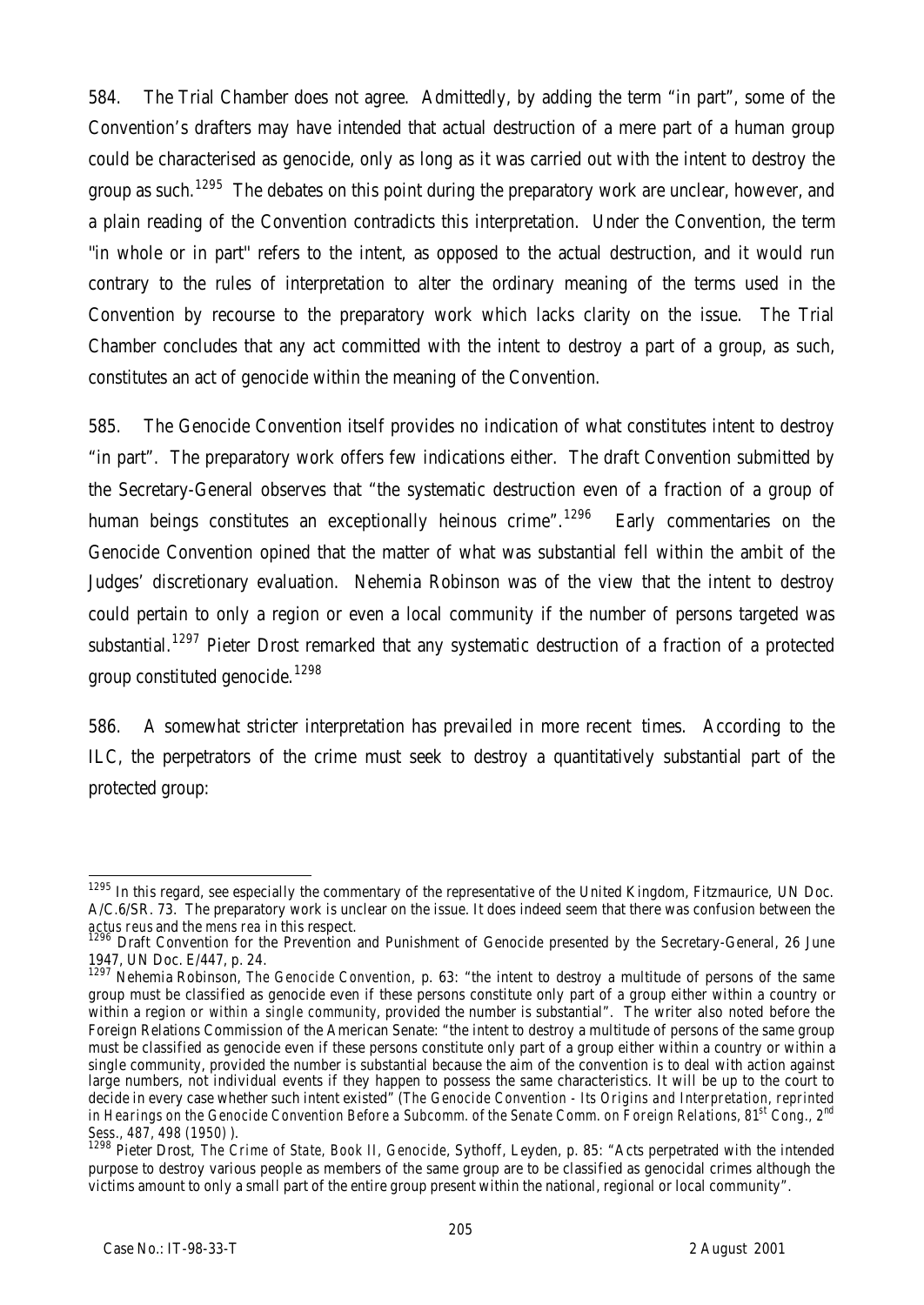It is not necessary to intend to achieve the complete annihilation of a group from every corner of the globe. None the less the crime of genocide by its very nature requires the intention to destroy at least a substantial part of a particular group.<sup>1299</sup>

The *Kayishema and Ruzindana* Judgement stated that the intent to destroy a part of a group must affect a "considerable" number of individuals. $1300$  The Judgement handed down on Ignace Bagilishema, on 7 June 2001, also recognised that the destruction sought must target at least a substantial part of the group.<sup>1301</sup>

587. Benjamin Whitaker's 1985 study on the prevention and punishment of the crime of genocide holds that the partial destruction of a group merits the characterisation of genocide when it concerns a large portion of the entire group or a significant section of that group.

'In part' would seem to imply a reasonably significant number, relative to the total of the group as a whole, or else a significant section of a group, such as its leadership. $^{1302}$ 

The "Final Report of the Commission of Experts established pursuant to Security Council resolution 780 (1992)" (hereinafter " Report of the Commission of Experts") confirmed this interpretation, and considered that an intent to destroy a specific part of a group, such as its political, administrative, intellectual or business leaders, "may be a strong indication of genocide regardless of the actual numbers killed". The report states that extermination specifically directed against law enforcement and military personnel may affect "a significant section of a group in that it renders the group at large defenceless against other abuses of a similar or other nature". However, the Report goes on to say that "the attack on the leadership must be viewed *in the context of the fate of what happened to the rest of the group*. If a group suffers extermination of its leadership and in the wake of that loss, a large number of its members are killed or subjected to other heinous acts, for example deportation, the cluster of violations ought to be considered in its entirety in order to interpret the provisions of the Convention in a spirit consistent with its purpose". 1303

588. Judge Elihu Lauterpacht, the *ad hoc* Judge nominated by Bosnia-Herzegovina in the case before the International Court of Justice regarding the application of the Convention on the

 $\overline{a}$ <sup>1299</sup> *Ibid.*, p. 89.

<sup>1300</sup> *Kayishema and Ruzindana* case, para. 97: "'in part' requires the intention to destroy a considerable number of individuals who are part of the group".

<sup>1301</sup> *The Prosecutor v. Ignace Bagilishema*, case no. ICTR-95-1A-T, 7 June 2001 (hereinafter "*Bagilishema* Judgement") para. 64: "Although the destruction sought need not be directed at every member of the targeted group, the Chamber considers that the intention to destroy must target at least a substantial part of the group". <sup>1302</sup> Para. 29.

<sup>1303</sup> *Report of the Commission of Experts*, UN Doc. S/1994/674, para. 94 (emphasis added).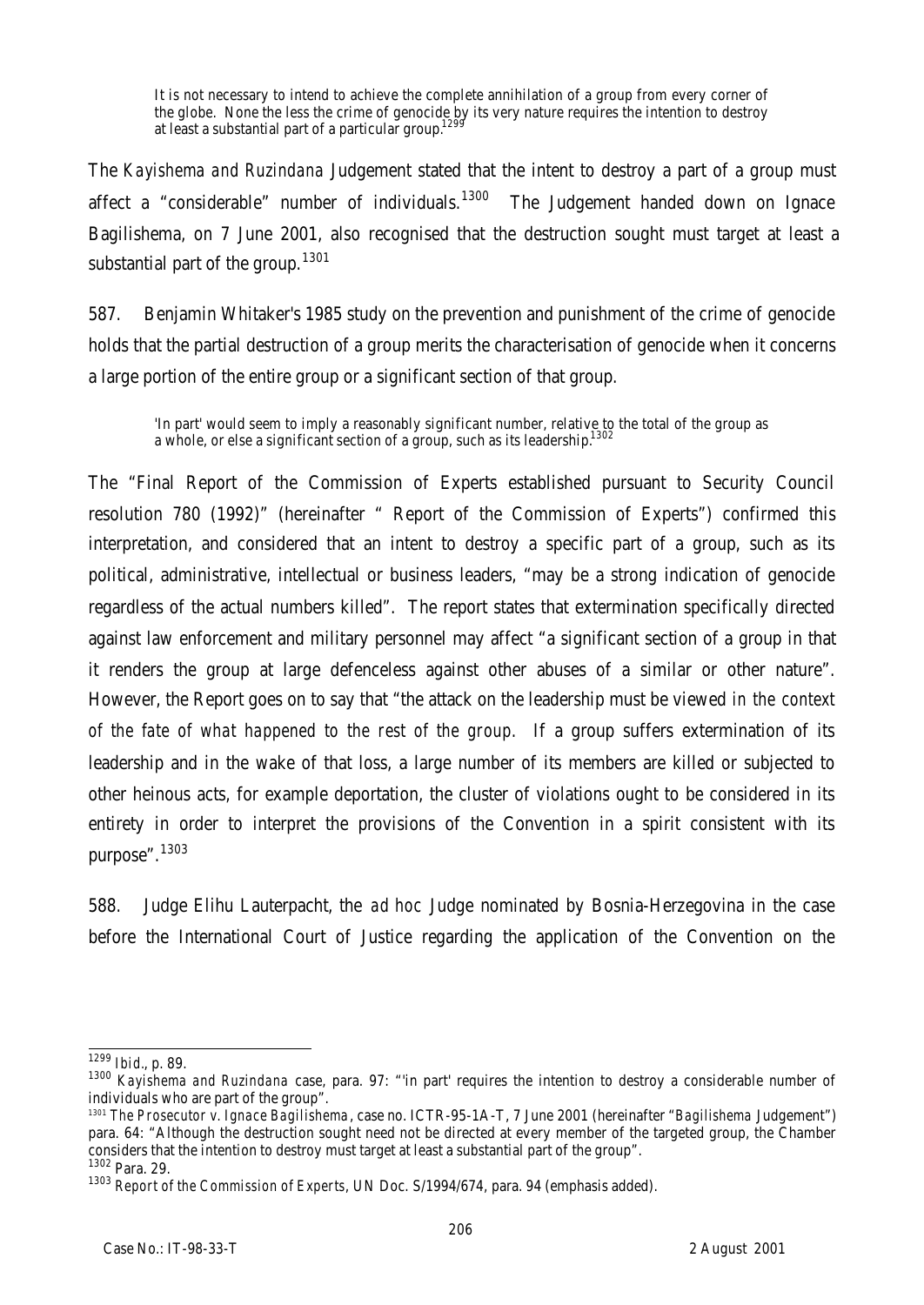Prevention and Punishment of the Crime of Genocide, spoke similarly in his separate opinion.<sup>1304</sup> Judge Lauterpacht observed that the Bosnian Serb forces had murdered and caused serious mental and bodily injury to the Bosnian Muslims and had subjected the group to living conditions meant to bring about its total or partial physical destruction. He went on to take into account "the forced migration of civilians, more commonly known as 'ethnic cleansing'" in order to establish the intent to destroy all or part of the group. In his view, this demonstrated the Serbs' intent "to eliminate Muslim control of, and presence in, substantial parts of Bosnia-Herzegovina". Judge Lauterpacht concluded that the acts which led to the group's physical destruction had to be characterised as "acts of genocide" since they were "directed against an ethnical or religious group as such, and they [were] intended to destroy that group, if not in whole certainly in part, to the extent necessary to ensure that that group [would] no longer occup[y] the parts of Bosnia-Herzegovina coveted by the Serbs". <sup>1305</sup>

589. Several other sources confirm that the intent to eradicate a group within a limited geographical area such as the region of a country or even a municipality may be characterised as genocide. The United Nations General Assembly characterised as an act of genocide the murder of approximately 800 Palestinians<sup>1306</sup> detained at Sabra and Shatila, most of whom were women, children and elderly.<sup>1307</sup> The *Jelisi}* Judgement held that genocide could target a limited geographic zone.<sup>1308</sup> Two Judgements recently rendered by German courts took the view that genocide could be perpetrated within a limited geographical area. The Federal Constitutional Court of Germany, in the *Nikola Jorgi*} case, upheld the Judgement of the Düsseldorf Supreme Court.<sup>1309</sup> interpreting the intent to destroy the group "in part" as including the intention to destroy a group within a limited geographical area.<sup>1310</sup> In a Judgement against Novislav Djaji} on 23 May 1997, the Bavarian

 $\overline{a}$ <sup>1304</sup> *Application of the Convention of the Prevention and Punishment of the Crime of Genocide*, Bosnia-Herzegovina v. Yugoslavia (Serbia and Montenegro), Order on further Requests for the Indication of Provisional Measures, ICJ Reports (1993), pp. 325- 795.

 $^5$  Separate Opinion of Judge Lauterpacht, ICJ Reports (1993), p. 431.

<sup>&</sup>lt;sup>1306</sup> There are varying estimates as to the number of victims. The Israeli commission of inquiry put the number of victims at 800. However, according to the ICRC, no less than 2,400 people were massacred. The massacre was perpetrated over two days, on 16 and 17 September 1982.

<sup>&</sup>lt;sup>1307</sup> UN Doc. AG/Res.37/123D (16 December 1982), para. 2. It should however be noted that the resolution was not adopted unanimously, notably, the paragraph characterising the massacre as an act of genocide was approved by 98 votes to 19, with 23 abstentions. See UN Doc. A/37/PV.108, para. 151.

<sup>1308</sup> *Jelisi}* Judgement, para. 83.

<sup>1309</sup> Düsseldorf Supreme Court, *Nikola Jorgi}* case, 30 April 1999, 3StR 215/98.

<sup>1310</sup> Federal Constitutional Court, 2BvR 1290/99, 12 December 2000, par. 23: "The courts also do not go beyond the possible meaning of the text by accepting that the intent to destroy may relate to a geographically limited part of the group. There is support for that interpretation in the fact that STGB para. 220a [ the national law integrating the Convention] penalises the intent to destroy partially as well as entirely".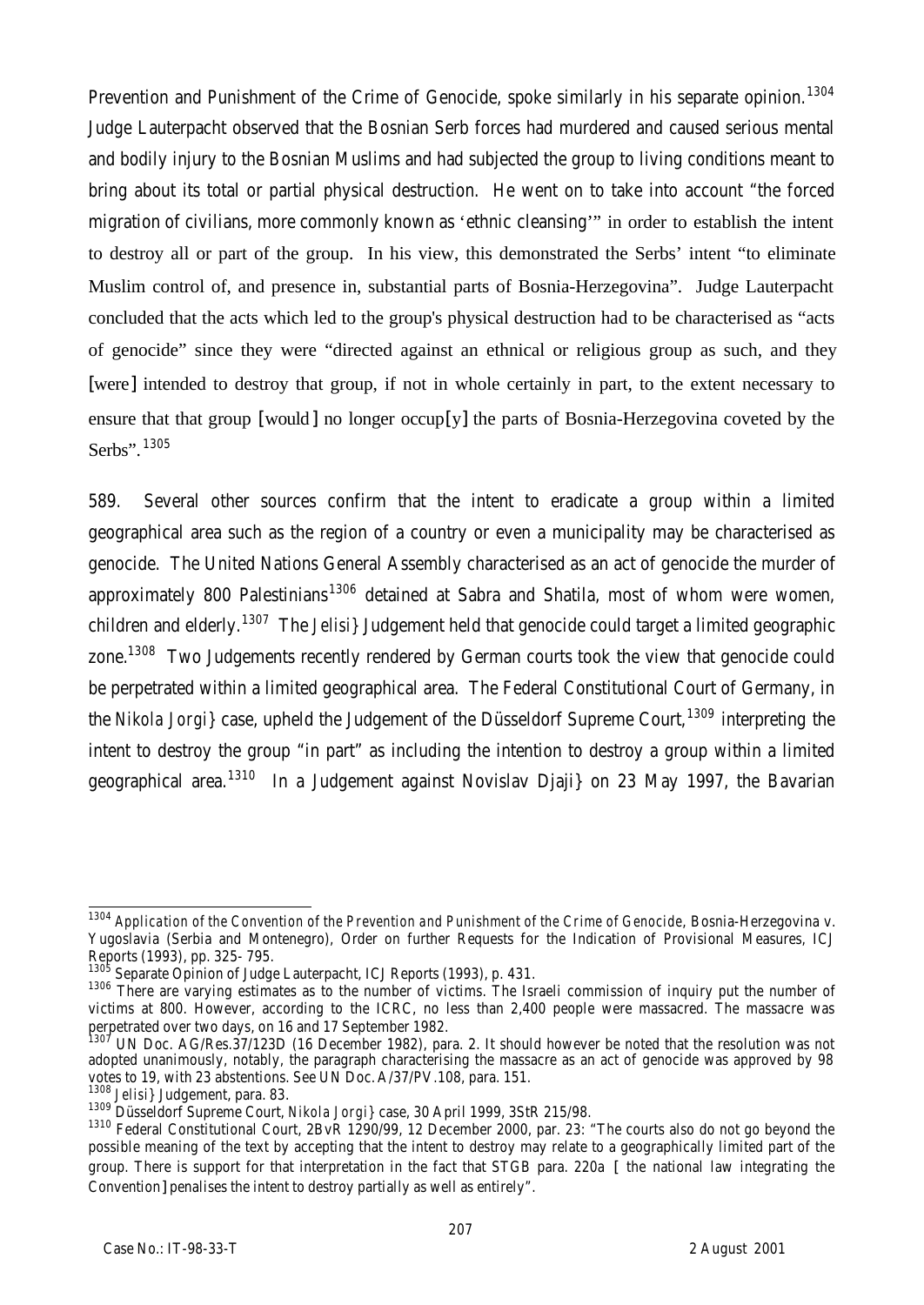Appeals Chamber similarly found that acts of genocide were committed in June 1992 though confined within the administrative district of  $Fo-a$ .<sup>1311</sup>

590. The Trial Chamber is thus left with a margin of discretion in assessing what is destruction "in part" of the group. But it must exercise its discretionary power in a spirit consonant with the object and purpose of the Convention which is to criminalise specified conduct directed against the existence of protected *groups*, as such. The Trial Chamber is therefore of the opinion that the intent to destroy a group, even if only in part, means seeking to destroy a distinct part of the group as opposed to an accumulation of isolated individuals within it. Although the perpetrators of genocide need not seek to destroy the entire group protected by the Convention, they must view the part of the group they wish to destroy as a distinct entity which must be eliminated as such. A campaign resulting in the killings, in different places spread over a broad geographical area, of a finite number of members of a protected group might not thus qualify as genocide, despite the high total number of casualties, because it would not show an intent by the perpetrators to target the very existence of the group as such. Conversely, the killing of all members of the part of a group located within a small geographical area, although resulting in a lesser number of victims, would qualify as genocide if carried out with the intent to destroy the part of the group as such located in this small geographical area. Indeed, the physical destruction may target only a part of the geographically limited part of the larger group because the perpetrators of the genocide regard the intended destruction as sufficient to annihilate the group as a distinct entity in the geographic area at issue. In this regard, it is important to bear in mind the total context in which the physical destruction is carried out.

591. The parties have presented opposing views as to whether the killings of Bosnian Muslim men in Srebrenica were carried out with intent to destroy a substantial part of the Bosnian Muslim group. It should be recalled that the Prosecution at different times has proposed different definitions of the group in the context of the charge of genocide. In the Indictment, as in the submission of the Defence, the Prosecution referred to the group of the Bosnian Muslims, while in the final brief and arguments it defined the group as the Bosnian Muslims of Srebrenica or the Bosnian Muslims of Eastern Bosnia. The Trial Chamber has previously indicated that the protected group, under Article 4 of the Statue, should be defined as the Bosnian Muslims.

592. The Prosecution first argues that "causing at least 7,475 deaths of mainly Bosnian Muslim men in Srebrenica, the destruction of this part of the group, which numbered in total approximately

 $\overline{a}$ <sup>1311</sup> Bavarian Appeals Court, *Novislav Djaji}* case, 23 May 1997, 3 St 20/96, section VI, p. 24 of the English translation.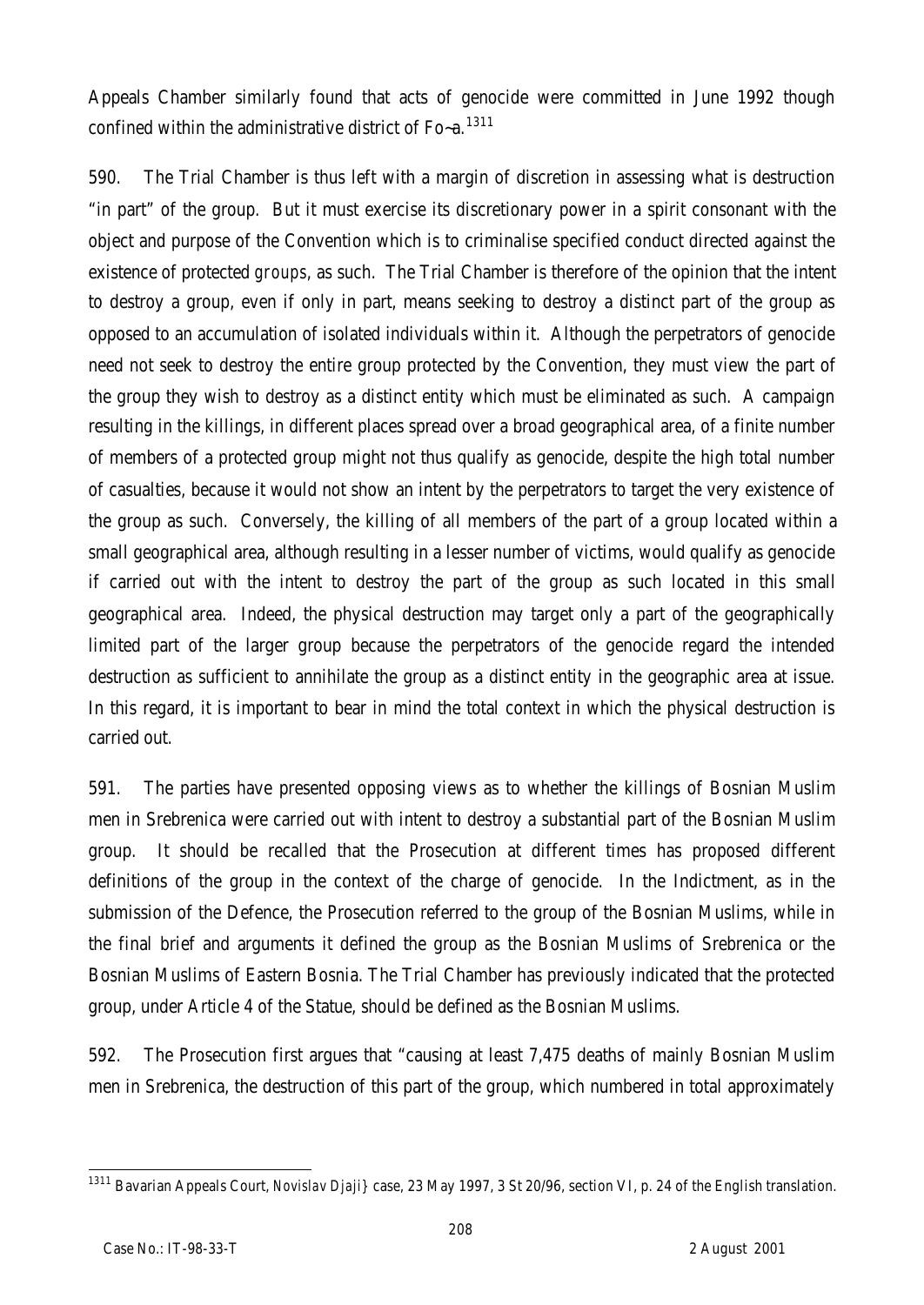38,000 to 42,000 prior to the fall",  $1312$  constitutes a substantial part of the group not only because it targeted a numerically high number of victims, but also because the victims represented a significant part of the group. It was common knowledge that the Bosnian Muslims of Eastern Bosnia constituted a patriarchal society in which men had more education, training and provided material support to their family. The Prosecution claims that the VRS troops were fully cognisant that by killing all the military aged men, they would profoundly disrupt the bedrock social and cultural foundations of the group. The Prosecution adds that the mass executions of the military aged men must be viewed in the context of what occurred to the remainder of the Srebrenica group. The offensive against the safe area aimed to ethnically cleanse the Bosnian Muslims<sup>1313</sup> and progressively culminated in the murder of the Bosnian Muslim men as well as the evacuation of the women, children and elderly.<sup>1314</sup> In the Prosecution's view, the end result was purposeful, as shown by the longstanding plan of Republika Sprska to eliminate the Bosnian Muslims from the area. Specifically, Radovan Karadzi}, in Directive 7 of 7 March 1995,  $1315$  ordered the Drina Corps to "?...g create an unbearable situation of total insecurity with no hope of further survival or life for the inhabitants of Srebrenica and @epa".<sup>1316</sup> General Krsti} and his superiors also manifested genocidal intent by using inflammatory rhetoric and racist statements that presented the VRS as defending the Serbian people from a threat of genocide posed by "Ustasha-Muslim hords".<sup>1317</sup> According to the Prosecution, "by killing the leaders and defenders of the group and deporting the remainder of it, the VRS and General Krsti} had assured that the Bosnian Muslim community of Srebrenica and its surrounds would not return to Srebrenica nor would it reconstitute itself in that region or indeed, anywhere else".<sup>1318</sup> The Prosecution points us to the terrible impact the events of 11-16 July had upon the Bosnian Muslim community of Srebrenica : "what remains of the Srebrenica community survives in many cases only in the biological sense, nothing more. It's a community in despair; it's a community clinging to memories; it's a community that is lacking leadership; it's a community that's a shadow of what it once was".<sup>1319</sup> The Prosecution concludes that "the defendant's crimes have not only resulted in the death of thousands men and boys, but have destroyed the Srebrenica Muslim community".<sup>1320</sup>

593. The Defence argues in rejoinder that, "although the desire to condemn the acts of the Bosnian Serb Army at Srebrenica in the most pejorative terms is understandably strong", these acts

 $\overline{a}$ <sup>1312</sup> Prosecutor's final Trial Brief, para. 412.

<sup>1313</sup> Prosecutor's final Trial Brief, para. 420.

<sup>1314</sup> Prosecutor's final Trial Brief, para. 423.

<sup>1315</sup> P425.

<sup>1316</sup> cited in the Prosecutor's final Trial Brief, para. 425.

<sup>1317</sup> P750, cited in the Prosecutor's final Trial Brief, para. 416.

<sup>1318</sup> Prosecutor's final Trial Brief, para. 438.

<sup>1319</sup> T. 10004-10005.

<sup>1320</sup> Closing arguments, T. 10009.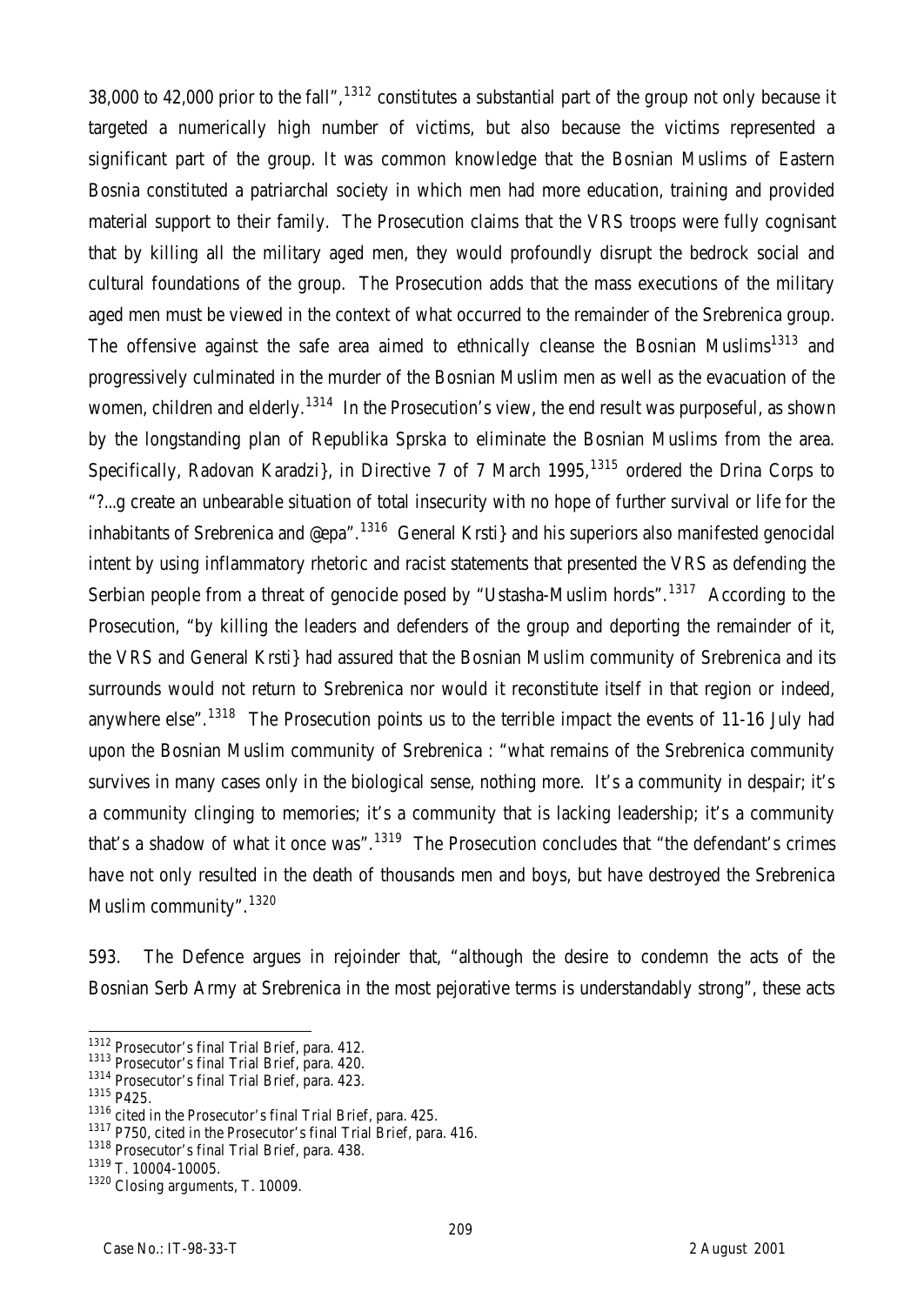do not fall under the legal definition of genocide because it was not proven that they were committed with the intent to destroy the group as an entity.<sup>1321</sup> First, the killing of up to 7,500 members of a group, the Bosnian Muslims, that numbers about 1,4 million people, does not evidence an intent to destroy a "substantial" part of the group. To the Defence, the 7,500 dead are not even substantial when compared to the  $40,000$  Bosnian Muslims of Srebrenica.<sup>1322</sup> The Defence also points to the fact that the VRS forces did not kill the women, children and elderly gathered at Poto~ari but transported them safely to Kladanj, as opposed to all other genocides in modern history, which have indiscriminately targeted men, women and children.<sup>1323</sup> The Defence counters the Prosecution's submission that the murder of all the military aged men would constitute a selective genocide, as the VRS knew that their death would inevitably result in the destruction of the Muslim community of Srebrenica as such.<sup>1324</sup> According to the Defence, had the VRS actually intended to destroy the Bosnian Muslim community of Srebrenica, it would have killed all the women and children, who were powerless and already under its control, rather than undertaking the time and manpower consuming task of searching out and eliminating the men of the column.<sup>1325</sup> The Defence rejects the notion that the transfer of the women, children and elderly can be viewed cynically as a public relations cover-up for the planned execution of the men. First, it says the decision to transfer the women, children and elderly was taken on 11 July, *i.e.* before the VRS decided to kill all the military aged men. Further, the Defence points out, by the time the evacuation started, the world community was already aware of, and outraged by, the humanitarian crisis caused by the VRS in Srebrenica, and the VRS was not concerned with covering up its true intentions.<sup>1326</sup> The Defence also argues that the VRS would have killed the Bosnian Muslims in eepa, a neighbouring enclave, as well, if its intent was to kill the Bosnian Muslims as a group.<sup>1327</sup> Furthermore, the Defence claims that none of the military expert witnesses "could attribute the killings to any overall plan to destroy the Bosnian Muslims as a group".<sup>1328</sup> To the Defence, a true genocide is almost invariably preceded by propaganda that calls for killings of the targeted group and nothing similar occurred in the present case. Inflammatory public statements made by one group against another – short of calling for killings - are common practice in any war and cannot be taken as evidence of genocidal intent.<sup>1329</sup> The Defence argues that, despite the unprecedented access to confidential material obtained by the Prosecution, none of the documents submitted, not even the intercepted conversations of VRS Army officers involved in the Srebrenica campaign,

 $\overline{a}$ 

<sup>&</sup>lt;sup>1321</sup> Final Submissions of the Accused, para. 131.

<sup>1322</sup> Closing arguments, T. 10113.

<sup>1323</sup> Final Submissions of the Accused, para. 133.

<sup>1324</sup> Closing arguments, T. 10118.

<sup>1325</sup> Closing arguments, T. 10118.

<sup>1326</sup> Closing arguments, T. 10118-10119.

<sup>1327</sup> Final Submissions of the Accused, paras. 141-145.

<sup>&</sup>lt;sup>1328</sup> Final Submissions of the Accused, para. 156.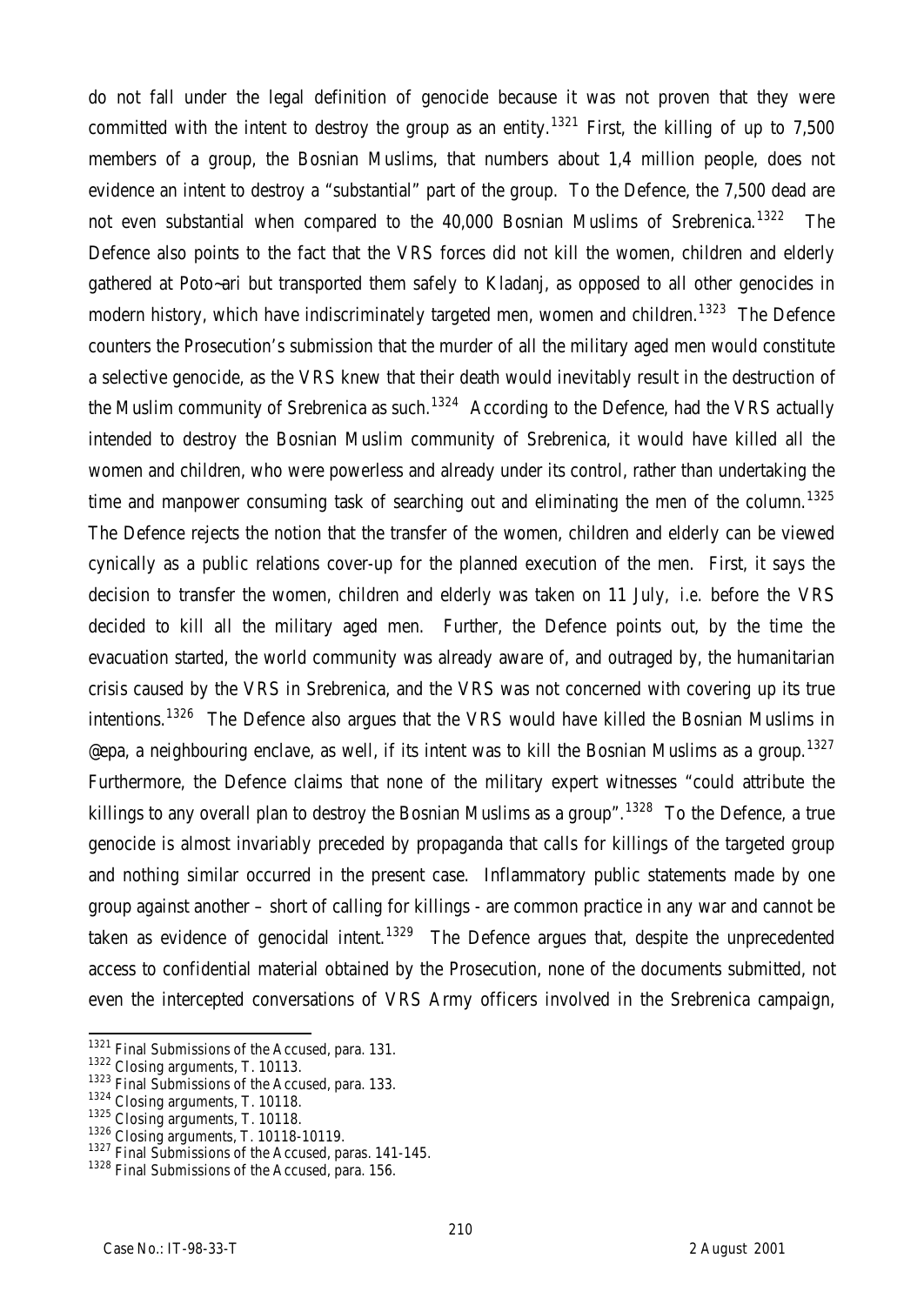show an intent to destroy the Bosnian Muslims as a group.<sup>1330</sup> The Defence contends that the facts instead prove that the VRS forces intended to kill solely all potential fighters in order to eliminate any future military threat. The wounded men were spared.<sup>1331</sup> More significantly, 3,000 members of the column were let through after a general truce was concluded between the warring parties.<sup>1332</sup> The Defence concludes that the killings were committed by a small group of individuals within a short period of time as a retaliation for failure to meet General Mladi}'s demand of surrender to the VRS of the BiH Army units in the Srebrenica area. The Defence recognises that "the consequences of the killings of 7,500 people on those who survived are undoubtedly terrible". However, it argues that these consequences would remain the same, regardless of the intent underlying the killings and thus "do not contribute to deciding and determining what the true intent of the killing was".<sup>1333</sup> The Defence concludes that "there is no proof and evidence upon which this Trial Chamber could conclude beyond all reasonable doubt that the killings were carried out with the intent to destroy, in whole or in part, the Bosnian Muslims as an ethnic group".<sup>1334</sup>

594. The Trial Chamber concludes from the evidence that the VRS forces sought to eliminate all of the Bosnian Muslims in Srebrenica as a community. Within a period of no more than seven days, as many as 7,000- 8,000 men of military age were systematically massacred while the remainder of the Bosnian Muslim population present at Srebrenica, some 25,000 people, were forcibly transferred to Kladanj. The Trial Chamber previously described how the VRS attempted to kill all the Bosnian Muslim men of military age, regardless of their civilian or military status; wounded men were spared only because of the presence of UNPROFOR and the portion of the column that managed to get through to government-held territory owed its survival to the fact that the VRS lacked the military resources to capture them.

595. Granted, only the men of military age were systematically massacred, but it is significant that these massacres occurred at a time when the forcible transfer of the rest of the Bosnian Muslim population was well under way. The Bosnian Serb forces could not have failed to know, by the time they decided to kill all the men, that this selective destruction of the group would have a lasting impact upon the entire group. Their death precluded any effective attempt by the Bosnian Muslims to recapture the territory. Furthermore, the Bosnian Serb forces had to be aware of the catastrophic impact that the disappearance of two or three generations of men would have on the

l

<sup>&</sup>lt;sup>1329</sup> Final Submissions of the Accused, para. 161, Closing arguments, T. 10129.

<sup>&</sup>lt;sup>1330</sup> Final Submissions of the Accused, para. 157, 166.

<sup>1331</sup> Closing arguments, T. 10120.

<sup>1332</sup> Final Submissions of the Accused, paras. 146-147.

<sup>&</sup>lt;sup>1333</sup> Closing arguments, T. 10139.

<sup>1334</sup> Closing arguments, T. 10140.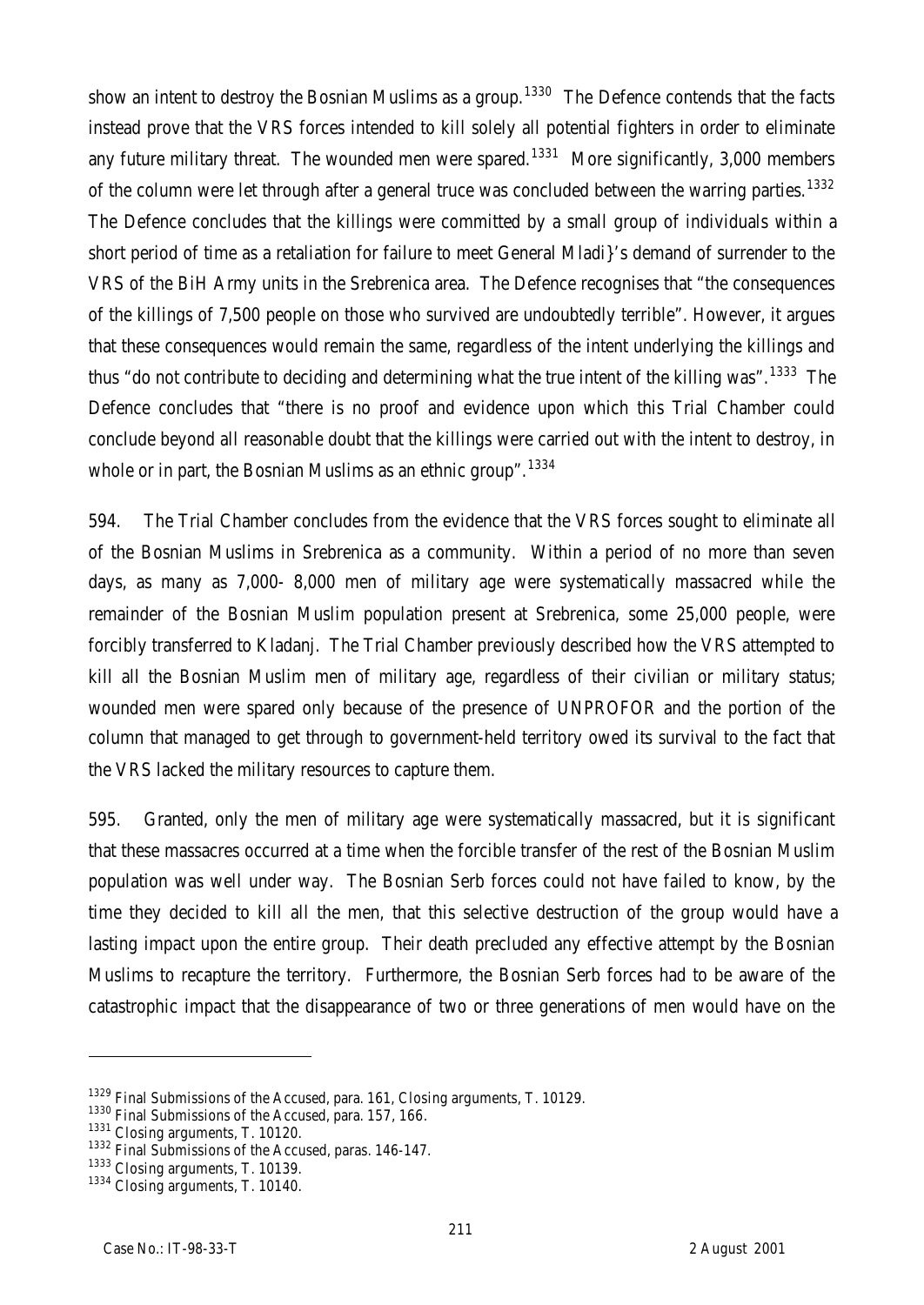survival of a traditionally patriarchal society, an impact the Chamber has previously described in detail.<sup>1335</sup> The Bosnian Serb forces knew, by the time they decided to kill all of the military aged men, that the combination of those killings with the forcible transfer of the women, children and elderly would inevitably result in the physical disappearance of the Bosnian Muslim population at Srebrenica. Intent by the Bosnian Serb forces to target the Bosnian Muslims of Srebrenica as a group is further evidenced by their destroying homes of Bosnian Muslims in Srebrenica and Poto~ari<sup>1336</sup> and the principal mosque in Srebrenica soon after the attack.<sup>1337</sup>

596. Finally, there is a strong indication of the intent to destroy the group as such in the concealment of the bodies in mass graves, which were later dug up, the bodies mutilated and reburied in other mass graves located in even more remote areas, thereby preventing any decent burial in accord with religious and ethnic customs and causing terrible distress to the mourning survivors, many of whom have been unable to come to a closure until the death of their men is finally verified.

597. The strategic location of the enclave, situated between two Serb territories, may explain why the Bosnian Serb forces did not limit themselves to expelling the Bosnian Muslim population. By killing all the military aged men, the Bosnian Serb forces effectively destroyed the community of the Bosnian Muslims in Srebrenica as such and eliminated all likelihood that it could ever reestablish itself on that territory.<sup>1338</sup>

598. The Chamber concludes that the intent to kill all the Bosnian Muslim men of military age in Srebrenica constitutes an intent to destroy in part the Bosnian Muslim group within the meaning of Article 4 and therefore must be qualified as a genocide.

599. The Trial Chamber has thus concluded that the Prosecution has proven beyond all reasonable doubt that genocide, crimes against humanity and violations of the laws or customs of war were perpetrated against the Bosnian Muslims, at Srebrenica, in July 1995. The Chamber now proceeds to consider the criminal responsibility of General Krsti} for these crimes in accordance with the provisions of Article 7 of the Statute.

 $\overline{a}$ 

<sup>1335</sup> *Supra*, paras. 90-94.

<sup>1336</sup> *Supra*, paras. 41, 123, 153.

<sup>1337</sup> It was eventually turned into a parking lot. P4/4 to P4/6; Ruez, T. 542-543.

<sup>1338</sup> See Witness Halilovi}, *Supra* para. 94.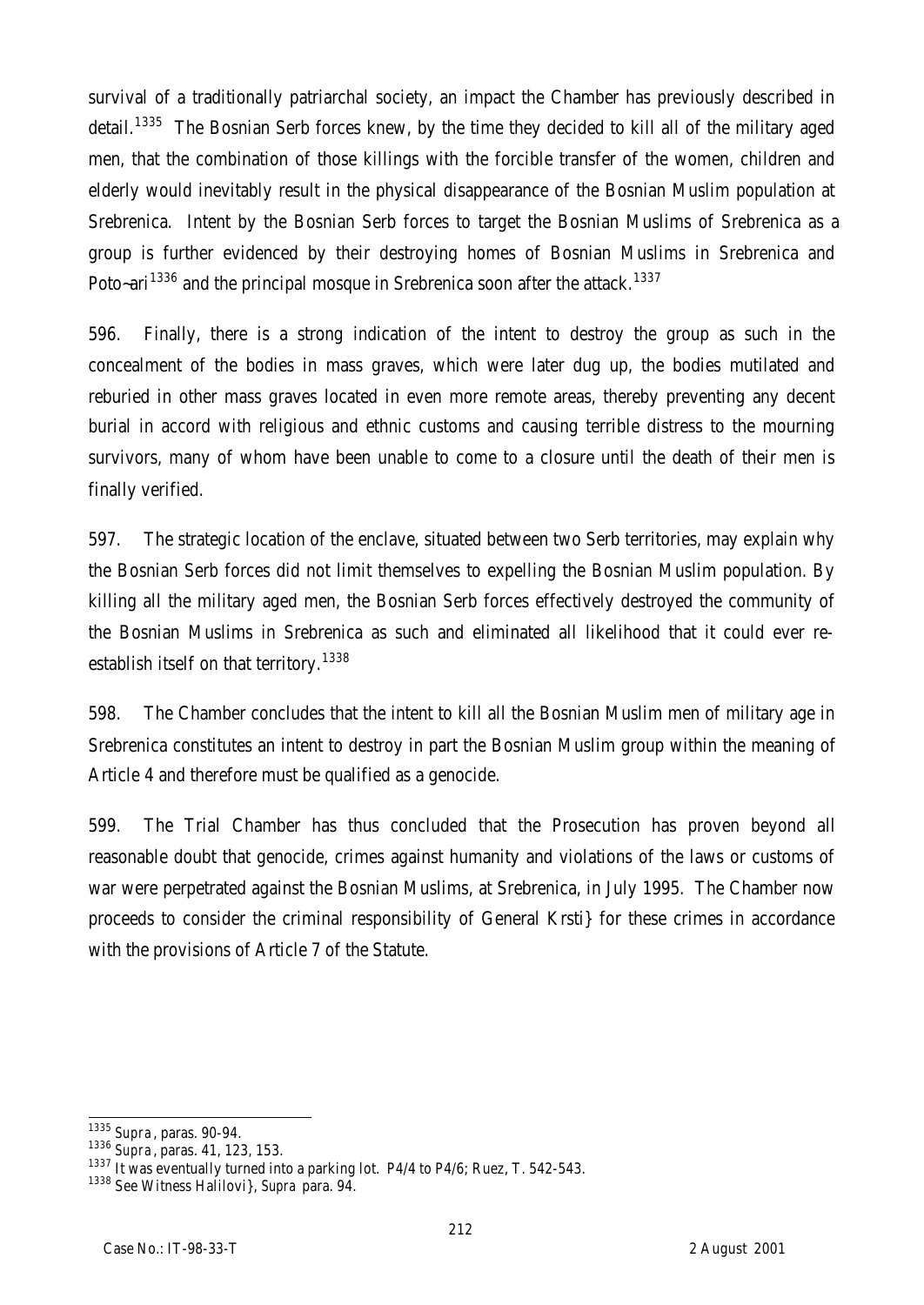## **H. Criminal Responsibility of General Krsti}**

### 1. Introduction

600. The Prosecution alleges that General Krsti} is criminally responsible for his participation in the crimes charged in the indictment, pursuant to Article 7(1) of the Statute,<sup>1339</sup> which states that:

A person who planned, instigated, ordered, committed or otherwise aided and abetted in the planning, preparation or execution of a crime referred to in articles 2 to 5 of the present Statute, shall be individually responsible for the crime.

601. The Trial Chambers of the ICTY and the ICTR and the Appeals Chamber of the ICTY have identified the elements of the various heads of individual criminal responsibility in Article 7(1) of the Statute.<sup>1340</sup> The essential findings in the jurisprudence may be briefly summarised as follows:

- "Planning" means that one or more persons design the commission of a crime at both the preparatory and execution phases;<sup>1341</sup>
- "Instigating" means prompting another to commit an offence:  $1342$
- "Ordering" entails a person in a position of authority using that position to convince another to commit an offence:  $1343$
- "Committing" covers physically perpetrating a crime or engendering a culpable omission in violation of criminal law;<sup>1344</sup>
- "Aiding and abetting" means rendering a substantial contribution to the commission of a crime: $1345$  and
- "Joint criminal enterprise" liability is a form of criminal responsibility which the Appeals Chamber found to be implicitly included in Article 7(1) of the Statute. It entails individual responsibility for participation in a joint criminal enterprise to commit a crime;  $1346$

 $\overline{a}$ <sup>1339</sup> Para. 18 of the Indictment. In its Final Trial Brief (para. 27), the Prosecution makes reference to each head - except "committing" - mentioned in Article 7(1) as well as the "common purpose doctrine" (discussed below) as a basis for General Krsti}'s guilt.

<sup>1340</sup> *Cf.* Article 6(1) of the Statute of the ICTR. In its Final Trial Brief (para. 3), the Prosecution incorporates by reference its submissions on Article 7 in its Pre-Trial Brief (paras 13-86). Likewise, the Defence's submissions on Article 7 in its Pre-Trial Brief (paras 13-29) are incorporated in its Final Trial Brief (para. 2).

<sup>1341</sup> *Akayesu* Judgement, para. 480; *Blaškic* Judgement, para. 279; *Kordic and Cerkez* Judgement, para. 386.

<sup>1342</sup> *Akayesu* Judgement, para. 482; *Blaškic* Judgement, para. 280; *Kordic and Cerkez* Judgement, para. 387.

<sup>1343</sup> *Akayesu* Judgement, para. 483; *Blaškic* Judgement, para. 281; *Kordic and Cerkez* Judgement, para. 388.

<sup>1344</sup> *Tadic* Appeal Judgement, para. 188; *Kunarac* et al.Judgement, para. 390.

<sup>1345</sup> *Aleksovski* Appeal Judgement, paras. 162-164.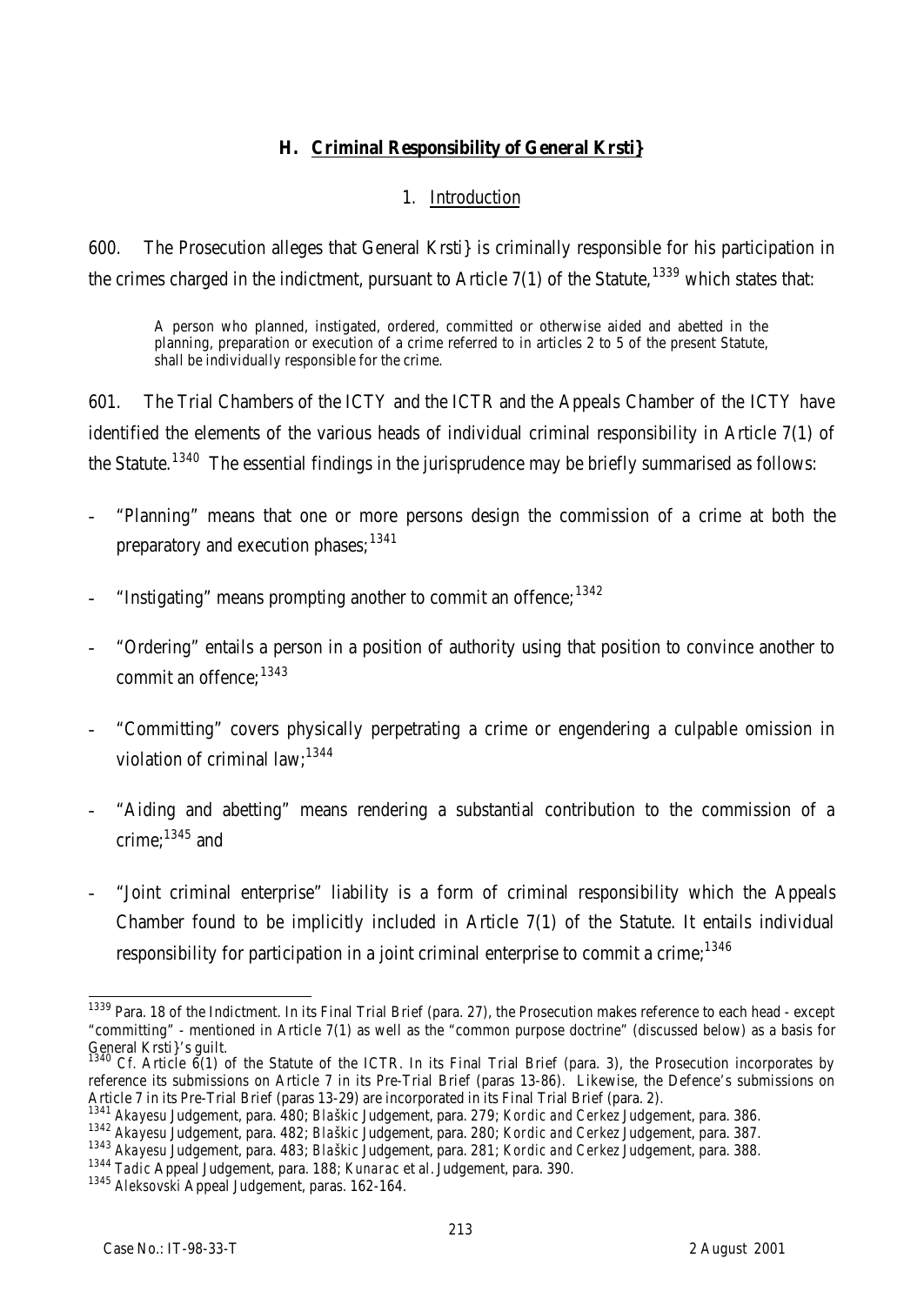602. Since the Prosecution has not charged any specific head of criminal responsibility under Article 7(1) of the Statute,  $1347$  it is within the discretion of the Trial Chamber to convict the Accused under the appropriate head within the limits of the Indictment and fair notice of the charges and insofar as the evidence permits.<sup>1348</sup> As to joint criminal enterprise liability, in its Final Trial Brief the Defence contends that it is not open to the Trial Chamber to apply this doctrine because it has not been pleaded in the Indictment. The Trial Chamber rejects this submission. The Prosecutor's Pre-trial Brief discussed this form of liability, specifically in the context of ethnic cleansing;<sup>1349</sup> the Defence acknowledged this pleading in its Pre-trial Brief and did not object to the concept itself but only to some details of the legal submissions on the matter.<sup>1350</sup> Moreover, the Trial Chamber finds that the "nature and cause of the charge against the accused" pleaded in the indictment contains sufficient references to his responsibility for the alleged crimes committed in concert with others.<sup>1351</sup>

603. The Prosecution "also, or alternatively" alleges that General Krsti} incurs "command responsibility" for the crimes charged in the Indictment pursuant to Article 7(3) of the Statute.<sup>1352</sup> Pursuant to this provision:

The fact that any of the acts referred to in articles 2 to 5 of the present Statute was committed by a subordinate does not relieve his superior of criminal responsibility if he knew or had reason to know that the subordinate was about to commit such acts or had done so and the superior failed to take the necessary and reasonable measures to prevent such acts or to punish the perpetrators thereof.

604. According to the case law,  $1353$  the following three conditions must be met before a person can be held responsible for the acts of another person under Article 7(3) of the Statute:

j

<sup>1346</sup> *Tadic* Appeal Judgement, paras. 185-229. The Appeals Chamber in the *Tadic* Appeal Judgement interchangeably used several other terms, such as "common purpose" liability (*Tadic* Appeal Judgement, para. 220), to denote the same form of participation. For reasons discussed below, the Trial Chamber proposes to apply the label "joint criminal enterprise" throughout this Judgement. Trial Chamber II recently discussed joint criminal enterprise liability in detail in *Prosecutor* v. *Radoslav Brdanin and Momir Talic*, Decision on Form of Further Amended Indictment and Prosecution Application to Amend, Case No. IT-99-36-PT, 26 June 2001 (the "*Talic* Decision").

 $137$  The Trial Chamber notes in this regard that the Appeals Chamber held that: "Although greater specificity in drafting indictments is desirable, failure to identify expressly the exact mode of participation is not necessarily fatal to an indictment if it nevertheless makes clear to the accused the 'nature and cause of the charge against him'". *Celebici* Appeal Judgement, para. 351.

<sup>1348</sup> *Furundžija* Judgement, para. 189; *Kupreškic* Judgement, para. 746; *Kunarac* et al*.* Judgement, para. 388.

<sup>1349</sup> Prosecutor's Pre-trial Brief, paras. 21-27. The Prosecution refers to joint criminal enterprise liability as "coperpetration"; the Appeals Chamber has in fact employed this term in this sense (*Tadic* Appeal Judgement, paras. 196, 228; *Furundžija* Appeal Judgement, para. 118). The Prosecution further considers "co-perpetration" to be a form of "committing".

<sup>1350</sup> Defence's Pre-trial Brief, paras. 18-19. See also para. 21 of the Prosecutor's Pre-trial Brief annexed to the Prosecutor's Submission of Agreed Matters of Law Presented During the Pre-trial Conference of 7 March 2000, dated 8 March 2000. On the Defence's objection to the joint criminal enterprise doctrine, see para. ?? *supra*.

<sup>&</sup>lt;sup>1351</sup> See Indictment, e.g., paras. 6-11.

<sup>1352</sup> Para. 19 of the Indictment.

<sup>1353</sup> See, e.g., *Blaškic* Judgement, para. 294; *Kunarac* et al. Judgement, para. 395.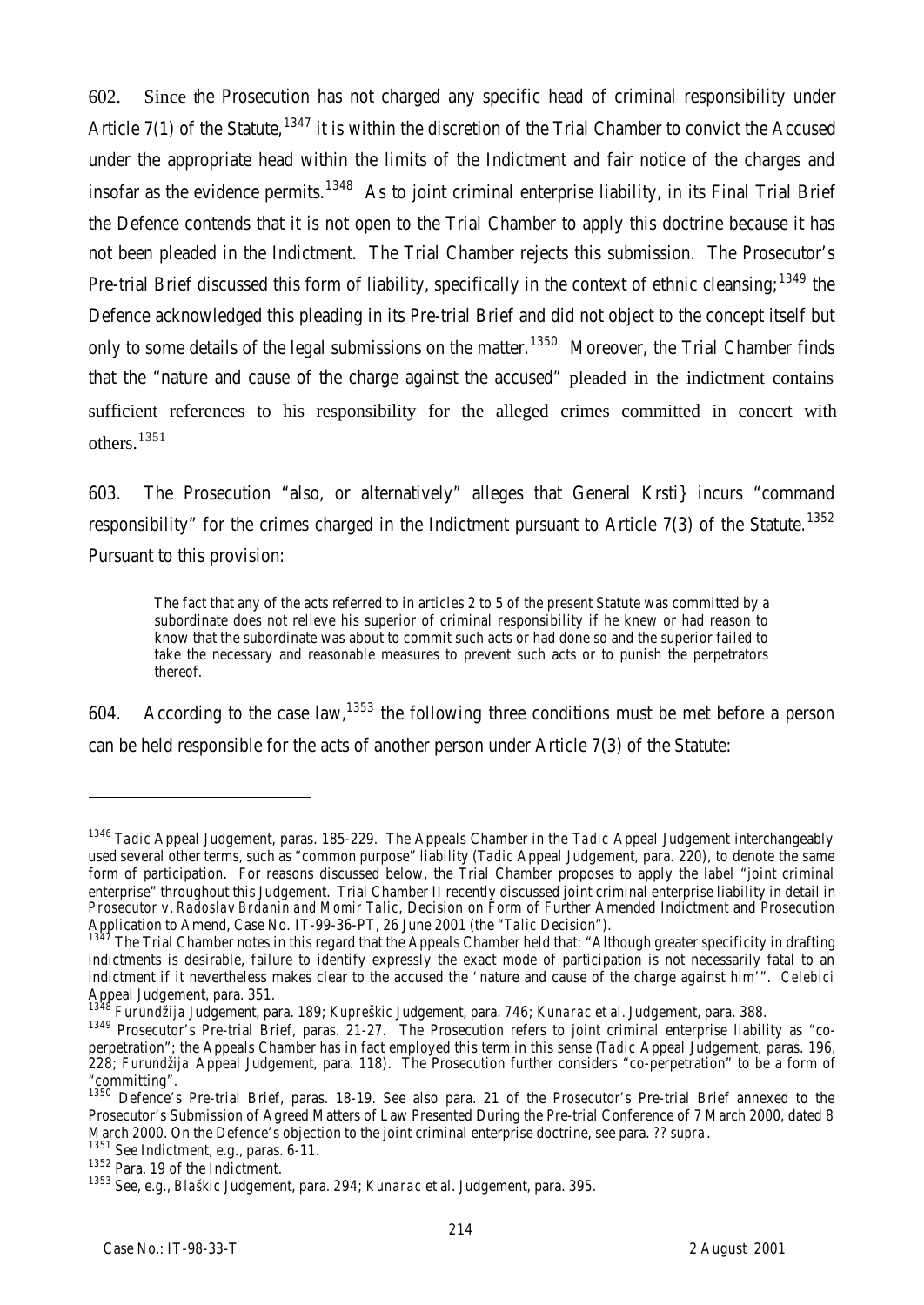- The existence of a superior-subordinate relationship;
- The superior knew or had reason to know that the criminal act was about to be or had been committed; and
- The superior failed to take the necessary and reasonable measures to prevent the criminal act or punish the perpetrator thereof.

605. The facts pertaining to the commission of a crime may establish that the requirements for criminal responsibility under both Article 7(1) and Article 7(3) are met. However, the Trial Chamber adheres to the belief that where a commander participates in the commission of a crime *through his subordinates*, by "planning", "instigating" or "ordering" the commission of the crime, any responsibility under Article 7(3) is subsumed under Article 7(1).<sup>1354</sup> The same applies to the commander who incurs criminal responsibility under the joint criminal enterprise doctrine through the physical acts of his subordinates.

### 2. The criminal responsibility of General Krsti} for the crimes proved at trial

606. The Trial Chamber will now turn to the criminal responsibility of General Krsti} for the crimes proved at trial. The following discussion distinguishes between two sets of crimes:

- The humanitarian crisis and crimes of terror committed at Potocari and the subsequent forcible transfer of the women, children and elderly; and
- The mass executions of the military-aged Muslim men from Srebrenica.
- (a) General Krsti}'s responsibility for the crimes committed at Potocari

607. The Trial Chamber characterises the humanitarian crisis, the crimes of terror and the forcible transfer of the women, children and elderly<sup>1355</sup> at Poto~ari as constituting crimes against humanity, that is, persecution<sup>1356</sup> and inhumane acts.<sup>1357</sup>

608. The evidence establishes that General Krsti}, along with others, played a significant role in the organisation of the transportation of the civilians from Potocari. Specifically, the Trial Chamber has concluded that, on 12 July, General Krsti} ordered the procurement of buses and their subsequent departure carrying the civilians from Potocari. At some later stage, he personally

 $\overline{a}$ <sup>1354</sup> Likewise, *Kayishema and Ruzindana* Judgement, para. 223; *Blaškic* Judgement, para. 337.

<sup>1355</sup> Paras. 38-51, 337.

<sup>1356</sup> Murder, cruel and inhumane treatment (including terrorisation, destruction of personal property and forcible transfer) - count 6. <sup>1357</sup> Forcible transfer - count 8.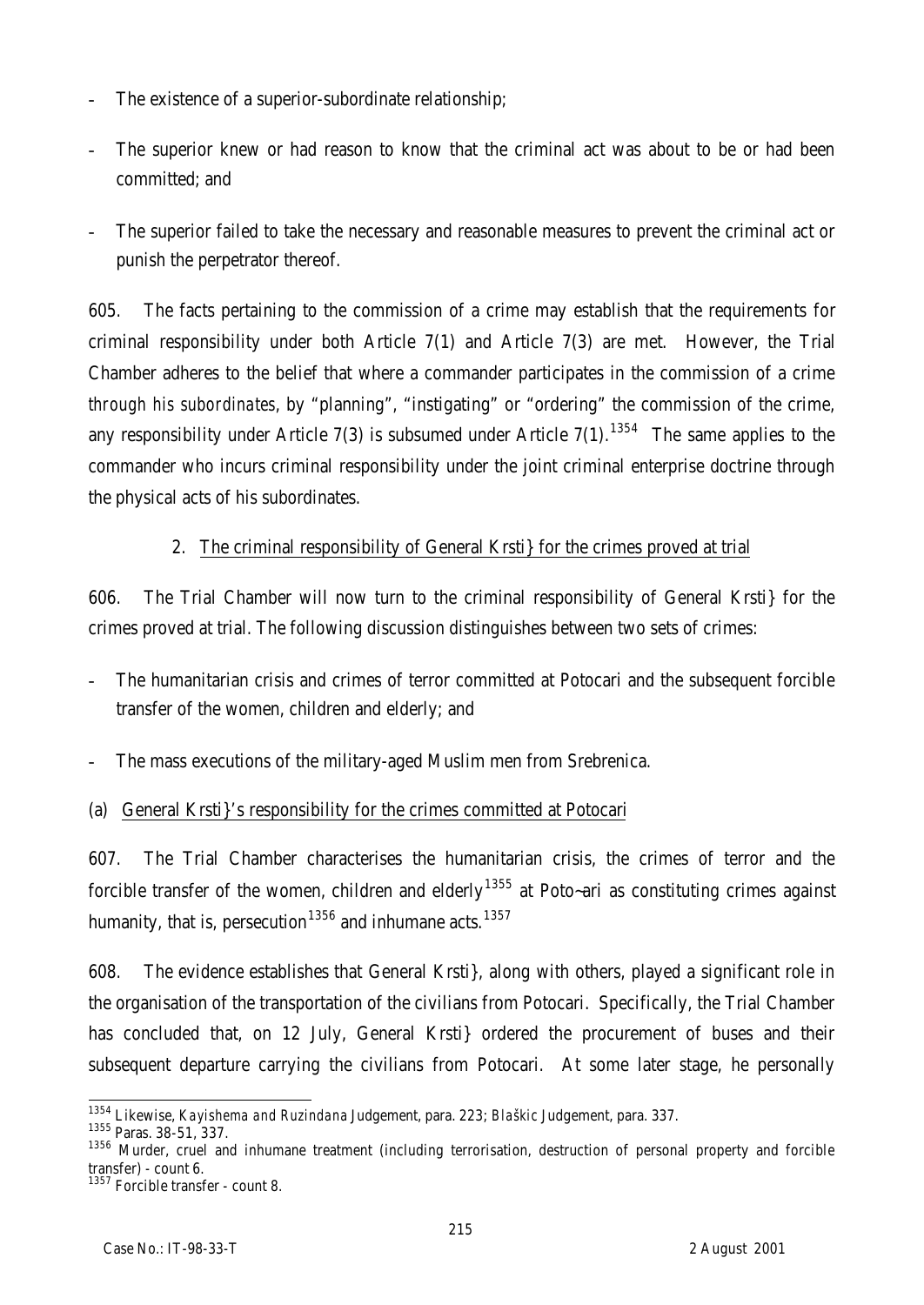inquired about the number of buses already en route. The Trial Chamber has also found that General Krsti} ordered the securing of the road from Luke to Kladanj up to the tunnel where the people on the buses were to disembark. It has further been established that General Krsti} knew that this was a forcible, not a voluntary, transfer.<sup>1358</sup>

609. The Trial Chamber has similarly concluded that General Krsti} was fully aware of the ongoing humanitarian crisis at Potocari as a result of his presence at the hotel Fontana meeting, on 11 July at 2300 hours, where General Mladi} and Colonel Karremans of Dutchbat discussed the urgency of the situation, and, at the meeting on 12 July, when General Mladi} decided that the VRS would organise the evacuation of the Bosnian Muslim women, children and elderly. Following this meeting, General Krsti} was present himself at Potocari, for one to two hours, thus he could not help but be aware of the piteous conditions of the civilians and their mistreatment by VRS soldiers on that day.<sup>1359</sup>

610. In light of these facts, the Trial Chamber is of the view that the issue of General Krsti}'s criminal responsibility for the crimes against the civilian population of Srebrenica occurring at Potocari is most appropriately determined under Article 7(1) by considering whether he participated, along with General Mladi} and key members of the VRS Main Staff and the Drina Corps, in a joint criminal enterprise to forcibly ''cleanse'' the Srebrenica enclave of its Muslim population and to ensure that they left the territory otherwise occupied by Serbian forces.

611. According to the Appeals Chamber in the *Tadi}* Appeal Judgement, for joint criminal enterprise liability to arise, three *actus reus* elements require proof:<sup>1360</sup>

- (i) A plurality of persons;
- (ii) The existence of a common plan, which amounts to or involves the commission of a crime provided for in the Statute; the Appeals Chamber specified that <sup>1361</sup>

There is no necessity for this plan, design or purpose to have been previously arranged or formulated. The common plan or purpose may materialise extemporaneously and be inferred from the fact that a plurality of persons acts in unison to put into effect a joint criminal enterprise.

(iii) Participation of the accused in the execution of the common plan,  $1362$  otherwise formulated as the accused's "membership" in a particular joint criminal enterprise.<sup>1363</sup>

 $\overline{a}$ <sup>1358</sup> *Supra* paras. 340, 344.

<sup>1359</sup> *Supra* paras. 340, 354.

<sup>1360</sup> *Tadic* Appeal Judgement, para. 227.

<sup>1361</sup> *Tadic* Appeal Judgement, para. 227(ii). The Appeals Chamber reaffirmed this statement in the *Furundžija* Appeal Judgement, para. 119.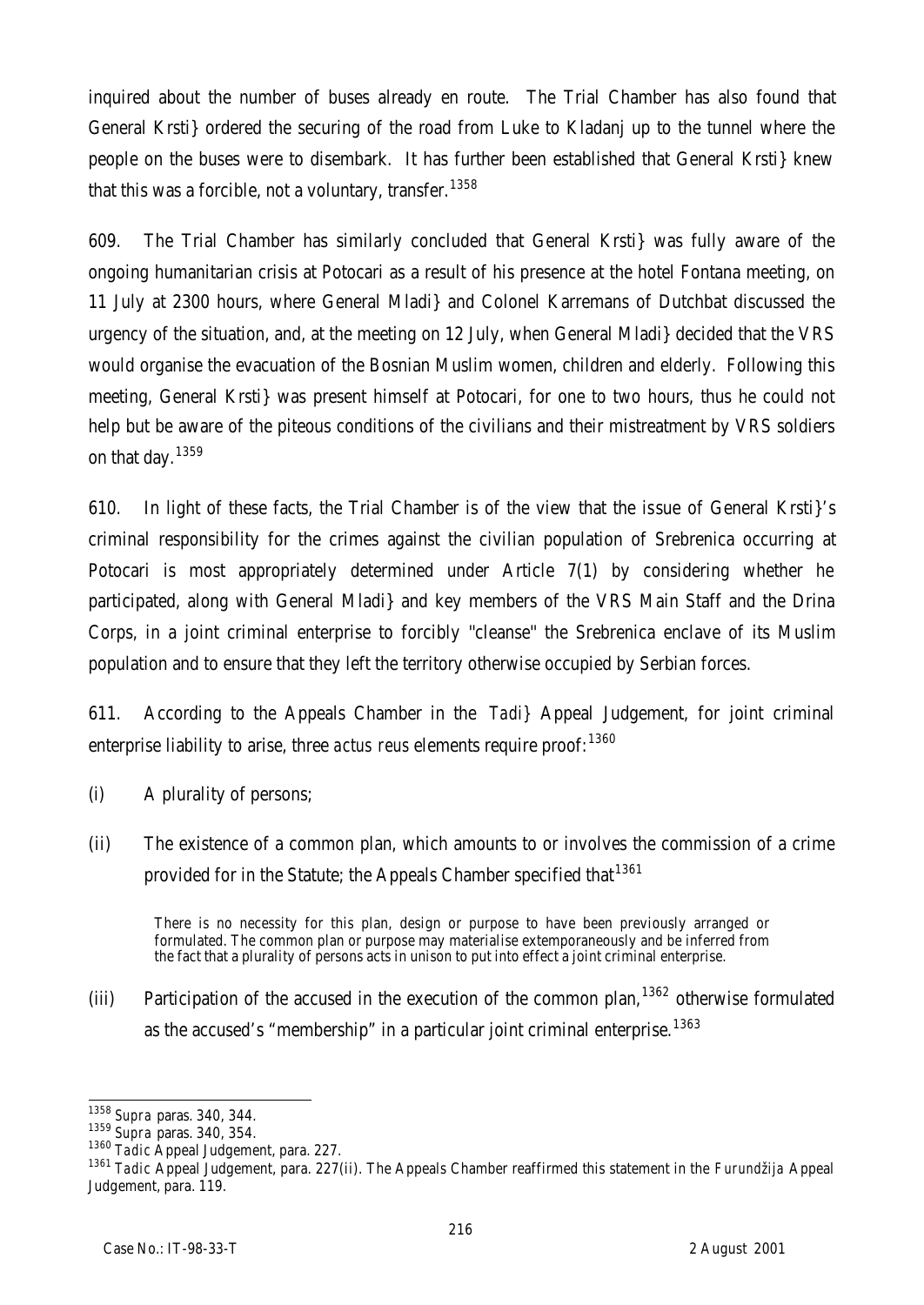612. The facts described in the preceding paragraphs compel the inference that the political and/or military leadership of the VRS formulated a plan to permanently remove the Bosnian Muslim population from Srebrenica, following the take-over of the enclave. From 11 through 13 July, this plan of what is colloquially referred to as "ethnic cleansing" was realised mainly through the forcible transfer of the bulk of the civilian population out of Potocari, once the military aged men had been separated from the rest of the population. General Krsti} was a key participant in the forcible transfer, working in close co-operation with other military officials of the VRS Main Staff and the Drina Corps.<sup>1364</sup> The *actus reus* requirements for joint criminal enterprise liability therefore have been met.

613. In defining the intent requirement, or *mens rea*, of joint criminal enterprise liability, the Appeals Chamber has distinguished between crimes committed in the execution of the agreed upon objectives of the criminal enterprise and crimes upon which the participants had not agreed but which were a natural and foreseeable consequence of the plan.<sup>1365</sup> In this regard, the Trial Chamber notes that Trial Chamber II interpreted the relevant portion of the *Tadi}* Appeal Judgement as follows: 1366

The state of mind of the accused to be established by the prosecution accordingly differs according to whether the crime charged:

(a) was within the object of the joint criminal enterprise, or

(b) went beyond the object of that enterprise, but was nevertheless a natural and foreseeable consequence of that enterprise.

If the crime charged fell *within* the object of the joint criminal enterprise, the prosecution must establish that the accused shared with the person who personally perpetrated the crime the state of mind required for that crime. If the crime charged went *beyond* the object of the joint criminal enterprise, the prosecution needs to establish only that the accused was aware that the further crime was a possible consequence in the execution of that enterprise and that, with that awareness, he participated in that enterprise.

<sup>1362</sup> The Prosecution submits that it is not required that each participant fulfils different elements of the *actus reus* of the crime; it suffices that each participant makes an essential contribution to the execution of the crime (Prosecutor's Pre-Trial Brief, para. 23). In this respect, the Defence formulates its reservation to the joint criminal enterprise doctrine as follows: "it is necessary […] to specify among the *actus rei* each individual act committed by each perpetrator." (Defence's Pre-Trial Brief, para. 18).

<sup>1363</sup> *Talic* Decision, para. 43.

<sup>1364</sup> *Supra* para. 344.

<sup>1365</sup> *Tadic* Appeal Judgement, para. 228.

<sup>1366</sup> *Talic* Decision, para. 31 (emphasis in original). Since members of the joint criminal enterprise may incur liability for crimes committed by other members which fall *outside the object of the common plan*, the Trial Chamber agrees that the doctrine is best referred to as "joint criminal enterprise", rather than "common purpose" liability (*Talic* Decision, para. 37). Furthermore, it is noteworthy that in regard to responsibility for a crime falling outside the object of the joint enterprise, the *Talic* Decision explains that the requirement that such a crime be a "natural and foreseeable" consequence of the execution of the enterprise, "is an *objective* element of the crime, and does not depend upon the state of mind on the part of the accused". The requirement that the accused was aware that the commission of such a crime was a possible consequence of the execution of the enterprise, "is the *subjective* state of mind on the part of the accused which the prosecution must establish." *Talic* decision, para. 30 (emphasis in original).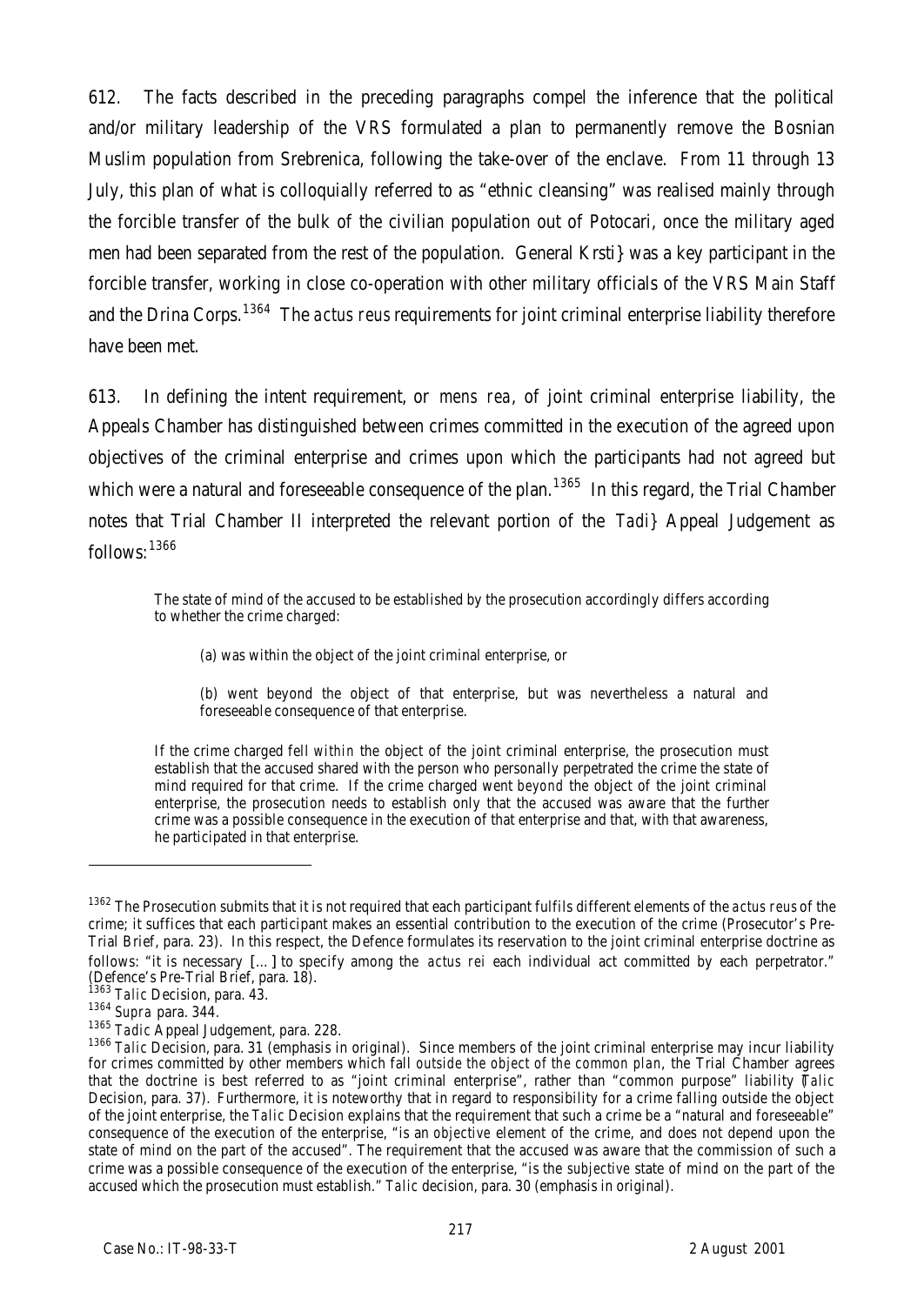614. In order to determine whether General Krsti} had the requisite *mens rea* for responsibility to arise under the joint criminal enterprise doctrine, the Trial Chamber must determine which crimes fell within and which fell outside the agreed object of the joint criminal enterprise to ethnically cleanse the Srebrenica enclave.

615. The object of the joint criminal enterprise implemented at Potocari on 12 and 13 July was firstly the forcible transfer of the Muslim civilians out of Srebrenica. That General Krsti} had the intent for this crime is indisputably evidenced by his extensive participation in it. Furthermore, the humanitarian crisis that prevailed at Potocari was so closely connected to, and so instrumental in, the forcible evacuation of the civilians that it cannot but also have fallen within the object of the criminal enterprise. When General Krsti} marched triumphantly into Srebrenica alongside General Mladi} on 11 July, he saw the town completely empty and soon found out, at least by the evening, that a huge number of the inhabitants had fled to Potocari and were crowded together in the UN compound and surrounding buildings. Although, by his own claim, he was the organiser of the military operation on Srebrenica, he had taken no action to provide food or water, nor to guarantee the security of the civilians inhabitants of the town. The Trial Chamber finds that General Krsti} subscribed to the creation of a humanitarian crisis as a prelude to the forcible transfer of the Bosnian Muslim civilians. This is the only plausible inference that can be drawn from his active participation in the holding and transfer operation at Potocari and from his total declination to attempt any effort to alleviate that crisis despite his on the scene presence.

616. The Trial Chamber is not, however, convinced beyond reasonable doubt that the murders, rapes, beatings and abuses committed against the refugees at Potocari were also an agreed upon objective among the members of the joint criminal enterprise. However, there is no doubt that these crimes were natural and foreseeable consequences of the ethnic cleansing campaign. Furthermore, given the circumstances at the time the plan was formed, General Krsti} must have been aware that an outbreak of these crimes would be inevitable given the lack of shelter, the density of the crowds, the vulnerable condition of the refugees, the presence of many regular and irregular military and paramilitary units in the area and the sheer lack of sufficient numbers of UN soldiers to provide protection. In fact, on 12 July, the VRS organised and implemented the transportation of the women, children and elderly outside the enclave; General Krsti} was himself on the scene and exposed to firsthand knowledge that the refugees were being mistreated by VRS or other armed forces.

617. In sum, the Trial Chamber finds General Krsti} guilty as a member of a joint criminal enterprise whose objective was to forcibly transfer the Bosnian Muslim women, children and elderly from Potocari on 12 and 13 July and to create a humanitarian crisis in support of this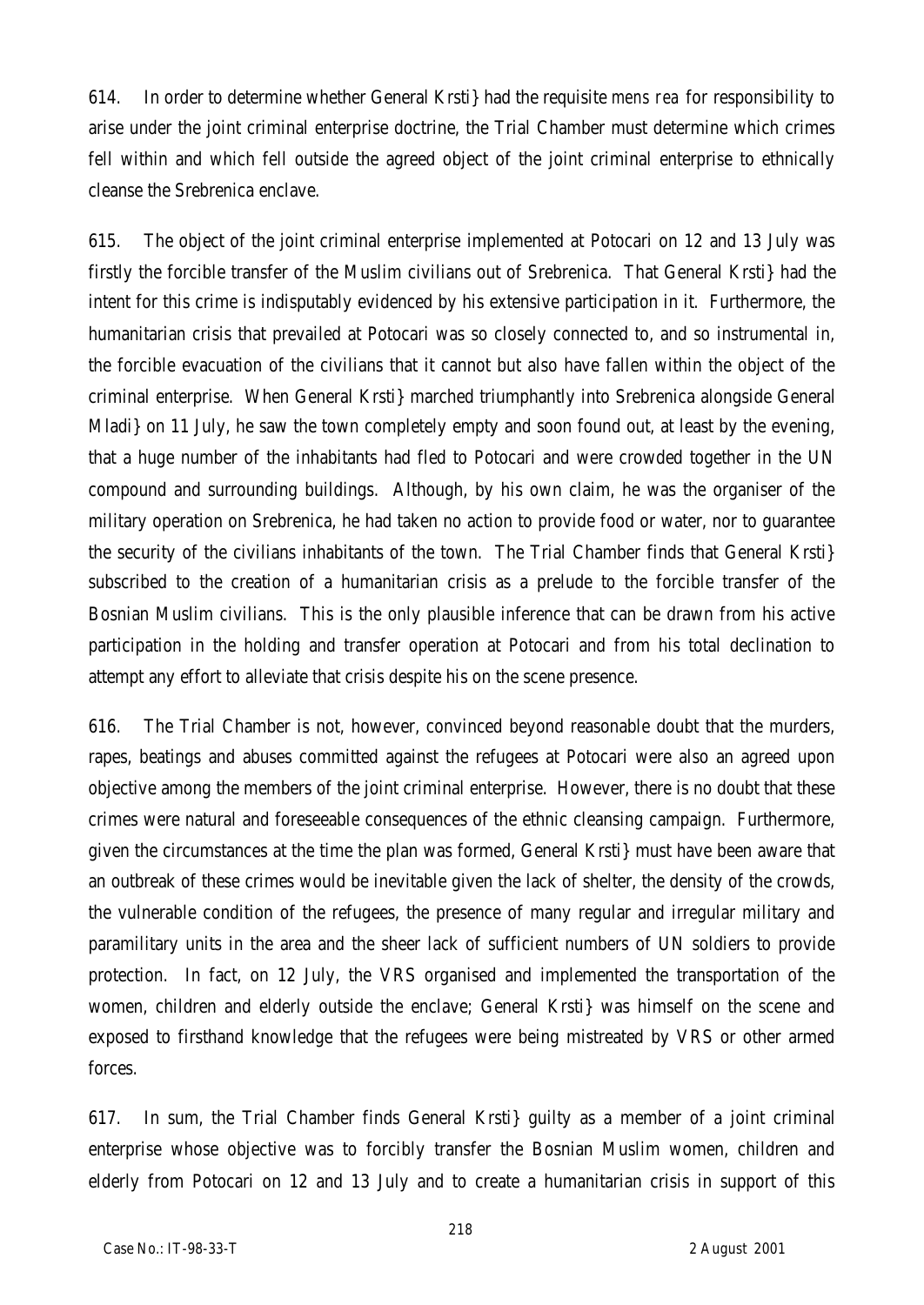endeavour by causing the Srebrenica residents to flee to Potocari where a total lack of food, shelter and necessary services would accelerate their fear and panic and ultimately their willingness to leave the territory. General Krsti} thus incurs liability also for the incidental murders, rapes, beatings and abuses committed in the execution of this criminal enterprise at Potocari.

618. Finally, General Krsti} knew that these crimes were related to a widespread or systematic attack directed against the Bosnian Muslim civilian population of Srebrenica; his participation in them is undeniable evidence of his intent to discriminate against the Bosnian Muslims. General Krsti} is therefore liable of inhumane acts<sup>1367</sup> and persecution<sup>1368</sup> as crimes against humanity.

# (b) General Krsti}'s criminal responsibility for the killing of the military-aged Muslim men from **Srebrenica**

619. The Trial Chamber has made findings that, as of 13 July, the plan to ethnically cleanse the area of Srebrenica escalated to a far more insidious level that included killing all of the militaryaged Bosnian Muslim men of Srebrenica. A transfer of the men after screening for war criminals the purported reason for their separation from the women, children and elderly at Potocari - to Bosnian Muslim held territory or to prisons to await a prisoner exchange was at some point considered an inadequate mode for assuring the ethnic cleansing of Srebrenica. Killing the men, in addition to forcibly transferring the women, children and elderly, became the object of the newly elevated joint criminal enterprise of General Mladi} and VRS Main Staff personnel. The Trial Chamber concluded that this campaign to kill all the military aged men was conducted to guarantee that the Bosnian Muslim population would be permanently eradicated from Srebrenica and therefore constituted genocide*.*

620. The issue that remains to determine is whether General Krsti} was a member of the escalated joint criminal enterprise to kill the military-aged men and whether he thus incurred responsibility for genocide, including the causing of serious bodily and mental harm to the few men surviving the massacres. In this respect, the Trial Chamber will discuss the relationship between Article 7(1) and Article 4(3), and between "genocide" in Article  $4(3)(a)^{1369}$  and the alternative allegation of "complicity in genocide" in Article  $4(3)(e)^{1370}$  The Trial Chamber further will determine whether General Krsti} also incurs responsibility for the other crimes constituted by the killings, that is, persecutions,  $1371$  extermination  $1372$  and murder  $1373$  as crimes against humanity, and

 $\overline{a}$ <sup>1367</sup> Forcible transfer - count 8.

<sup>1368</sup> Murder, and cruel and inhumane treatment (including terrorisation, destruction of personal property and forcible transfer) - count 6.

<sup>1369</sup> Count 1 of the Indictment.

<sup>1370</sup> Count 2 of the Indictment.

<sup>1371</sup> Count 6 of the Indictment.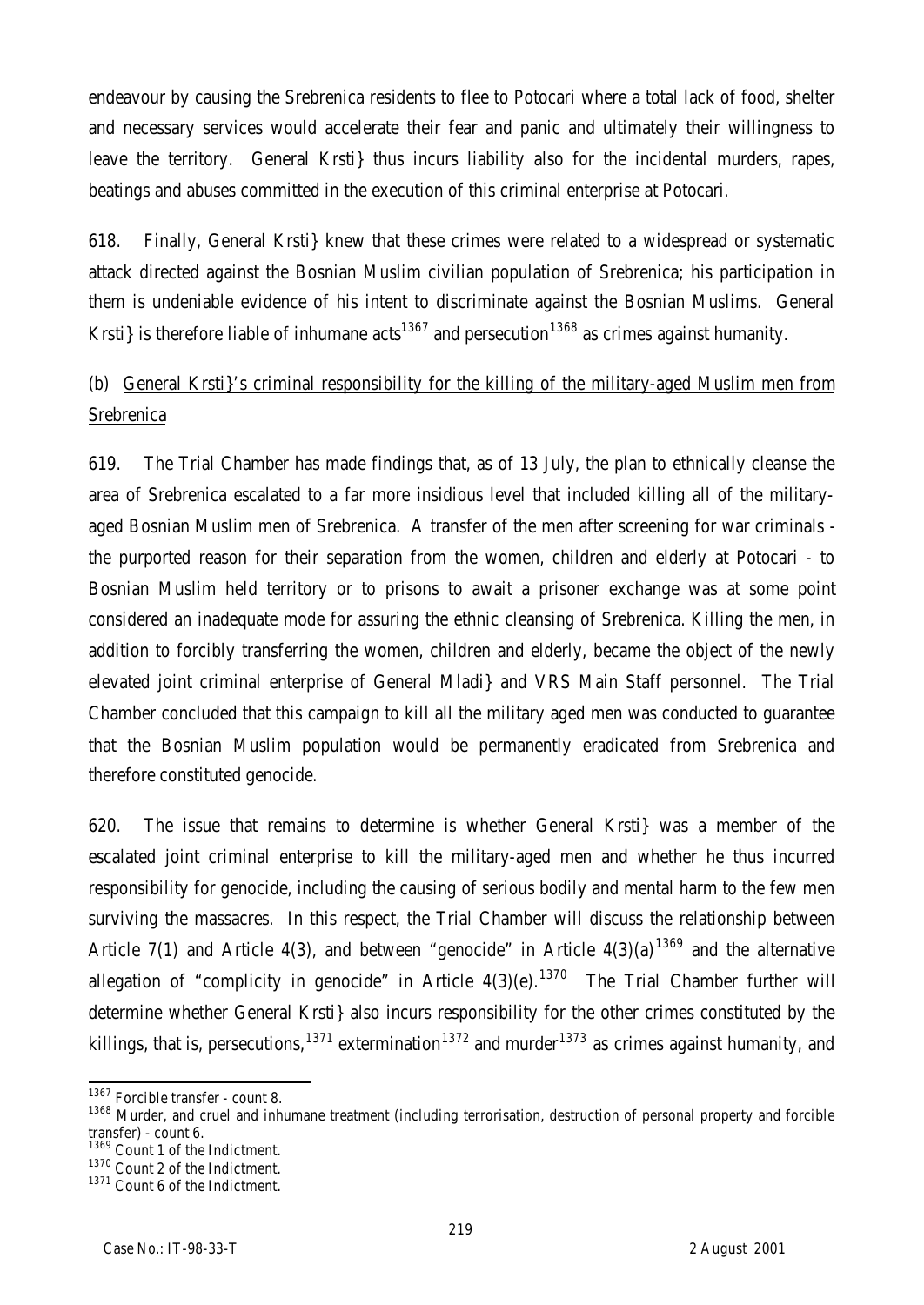murder as a violation of the laws or customs of war.<sup>1374</sup> Lastly, the Trial Chamber will consider whether the evidence suggests that General Krsti} incurs command responsibility for the crimes alleged under Article 7(3).

### (i) Participation in the genocidal joint criminal enterprise to kill the military-aged men

621. The Trial Chamber has concluded that General Krsti} was involved in organising the buses for the transportation of the women, children and elderly from Potocari throughout 12 July. He personally saw that the military-aged men were being segregated at Potocari and that they were being detained at the White House in sordid conditions. He must have observed, further, that contrary to General Mladi}'s statement at the Hotel Fontana meeting, no genuine efforts were taking place to screen the men for war criminals. General Krsti} knew, also on 12 July, that the buses exiting from Potocari were being stopped at Tiš}a where any men who had managed to get aboard were pulled off and taken to detention sites.<sup>1375</sup> On 13 July, when he was preparing the military operation at Žepa which commenced the next day, General Krsti} found out that thousands of Srebrenica men fleeing in the column through the woods toward Tuzla had been captured on the territory of the Drina Corps. As the then Corps' Chief of Staff, "the primary co-ordinator of the Corps' activities".<sup>1376</sup> General Krsti} must have been aware that no adequate measures were being taken to provide for shelter, food, water and medical care for several thousand captured men and that no arrangements or negotiations were ongoing for their prisoner-of-war exchange.<sup>1377</sup>

622. On that basis alone, the Trial Chamber must conclude that, by the evening of 13 July at the latest, General Krsti} knew that the Muslim men were being executed at a number of separate sites and that none had been allowed to enter government held territory along with the women, children and elderly. General Krsti} could only surmise that the original objective of ethnic cleansing by forcible transfer had turned into a lethal plan to destroy the male population of Srebrenica once and for all.

<sup>1372</sup> Count 3 of the Indictment.

<sup>1373</sup> Count 4 of the Indictment.

<sup>1374</sup> Count 5 of the Indictment.

<sup>1375</sup> *Supra,* para. 470.

<sup>&</sup>lt;sup>1376</sup> Richard Butler, VRS Corps Command Responsibility Report, Section Two, para. 2.6 (P401). In his Report, Prosecution military expert Mr Butler refers to, amongst others, para. 66 of the JNA Rules for Land Forces Corps (Provisional) (P402/4) and Article 11 of the JNA Regulations on the Responsibilities of the Land Army Corps Command in Peacetime (P402/10). On the applicability of these instruments of the former Yugoslav National Army to the Army of Republika Srpska, see *Infra*. On the responsibilities of the VRS Corps Chief of Staff, see also the testimony of Prosecution military expert General Dannatt, T. 5578.

<sup>1377</sup> *Supra* paras. 363-379, 465-472.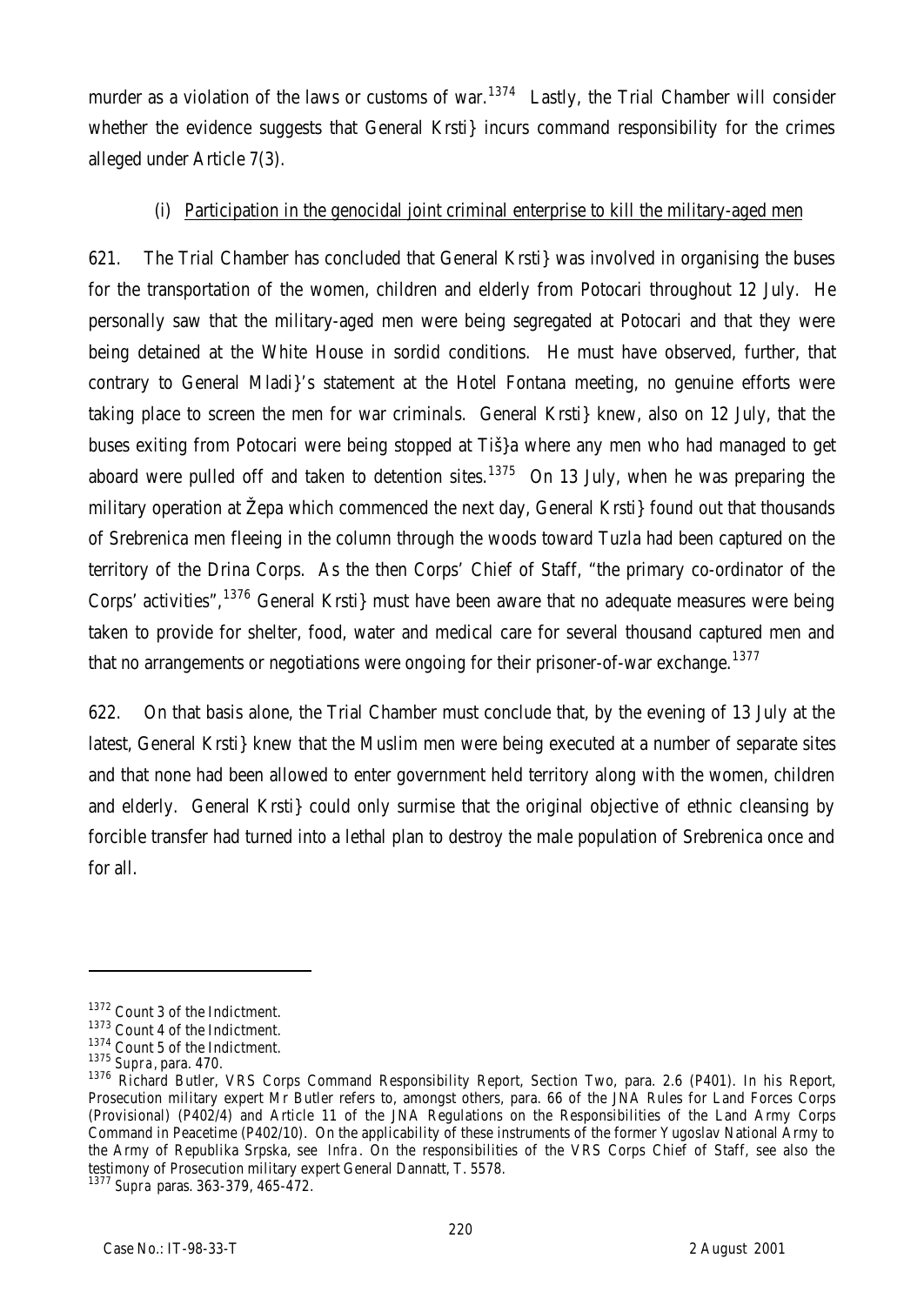623. In terms of General Krsti}'s participation in the killing plan, the evidence has established that, from 14 July onwards, Drina Corps troops took part in killing episodes. The facts in relation to the Drina Corps' participation at each site may be summarised as follows:

- Zvornik Brigade units scouted for sites at Orahovac presumably to be used for detention and execution on 13 and 14 July;<sup>1378</sup> furthermore, Zvornik Brigade personnel were present at Orahovac immediately prior to, and during the killings; Zvornik Brigade military equipment was engaged in tasks relating to the burial of the victims from Orahovac between 14 and 16 July;<sup>1379</sup>

- Drivers and trucks from the 6<sup>th</sup> Infantry Battalion of the Zvornik Brigade were used to transport the prisoners from the detention site at Petkovci Dam to the execution sites on 15 July; the Zvornik Brigade Engineer Company was assigned to work with earthmoving equipment to assist with the burial of the victims from Petkovci Dam;<sup>1380</sup>

- Members of the Bratunac Brigade assisted in the killings on the site of the Branjevo Farm on 16 July; Drina Corps military police were engaged in guarding the Muslim prisoners in the buses that took them from several detention places to the Farm and Zvornik Brigade equipment was engaged in activities relating to the burial of the victims; Colonel Popovi}, the Drina Corps' Assistant Commander for Security, was involved in organising fuel to transport the Muslim prisoners to the execution sites at Branjevo Farm and the allocation of fuel was co-ordinated through the Drina Corps Command; 1381

- The Bratunac Brigade assisted with the executions that took place at the Pilica Cultural Dom on 16 July;  $1382$  and

- Zvornik Brigade engineering work on 16 July was traced to the burial of bodies in the Kozluk grave.<sup>1383</sup>

624. Thus, the Drina Corps rendered tangible and substantial assistance and technical support to the detention, killing and burial at these several sites between 14 and 16 July. The need for their involvement was unavoidable because the Main Staff had limited assets and resources of its own and had to utilise the Drina Corps resources and expertise for complicated operations like these detentions, executions and burials on Drina Corps territory.<sup>1384</sup> It is inconceivable that the

 $\overline{a}$ 

<sup>1378</sup> *Supra* paras. 220-225.

<sup>1379</sup> *Supra* para. 449.

<sup>1380</sup> *Supra* para. 450.

<sup>1381</sup> *Supra* para. 451.

<sup>1382</sup> *Supra* para. 452.

<sup>1383</sup> *Supra* para. 453. <sup>1384</sup> *Supra* para. 266.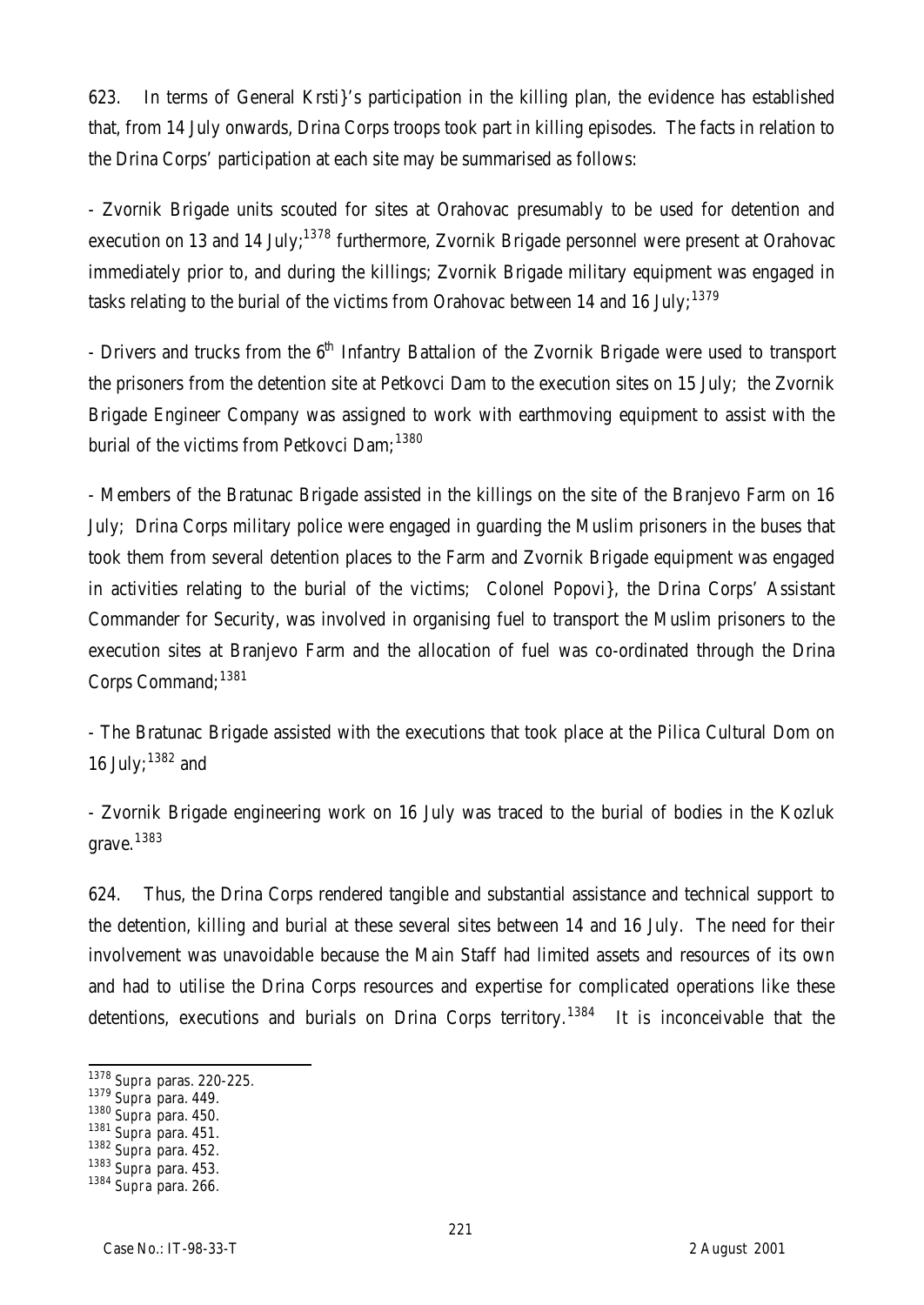involvement of Drina Corps troops and equipment could take place without some - even if hasty degree of planning which, moreover, required the involvement of the top levels of command.

625. The evidence shows that, following the capture of Srebrenica, the Drina Corps Command continued to exercise regular command competencies over its subordinate troops. The Corps' ordinary chain of command was not suspended as a result of the direct involvement of the Main Staff or the security organs in certain aspects of the Srebrenica follow up operation. The Trial Chamber has further held that General Krsti} became the *de facto* Corps Commander from the evening of 13 July onwards and *de jure* Corps Commander from 15 July onwards.<sup>1385</sup>

626. Three military experts submitted reports and testified before the Trial Chamber on the responsibilities and authorities of the Commander of the Drina Corps in July 1995. The Prosecution called its in-house expert Richard Butler, as well as Major General F.R. Dannatt of the British Army.<sup>1386</sup> Professor Dr R. Radinovic, a retired General in the JNA, provided expert evidence for the Defence.<sup>1387</sup>

627. The experts based their opinions on certain military regulations which the Army of Republika Srpska (VRS) adopted from the former Yugoslav National Army (JNA),<sup>1388</sup> as well as Republika Srpska legislation. These instruments define the responsibilities and corresponding authorities of VRS Corps Commanders.

628. According to Article 65 of the JNA Rules for Land Forces Corps (Provisional), the VRS Corps Commander:

bears the responsibility for the accomplishment of a mission. He takes decisions, gives assignments to his subordinates, organises co-ordination and co-operation, and controls the implementation of decisions.

The Commander accomplishes this through the exercise of "command and control", which Article 63 of the JNA Rules for Land Forces Corps (Provisional) defines as:

conscious and organised activities of the Commander of the Corps and the bodies of command, aimed at engaging and unifying the actions and activities of all units, commands, headquarters and other entities of All People's Defence and social self-protection in the zone of operation, as well as equipment used in combat, for the purpose of achieving the set goals in the optimal way.

Article 6 of the JNA Regulations on the Responsibilities of the Land Army Corps Command in Peacetime further provides that:

 $\overline{a}$ <sup>1385</sup> *Supra* para. 330.

<sup>1386</sup> Butler Report; Statement of Major General F.R. Dannatt, Military Expert (P385A).

<sup>1387</sup> Prof. Dr. Radovan Radinovic, Retired General, Military Expert Testimony of Srebrenica (D160).

<sup>&</sup>lt;sup>1388</sup> The Trial Chamber accepts that these JNA documents were the regulatory foundation of the VRS; it understands this to be the position of General Radinovic. See Butler Report, para. 1.4; Radinovic, T. 7997-7998.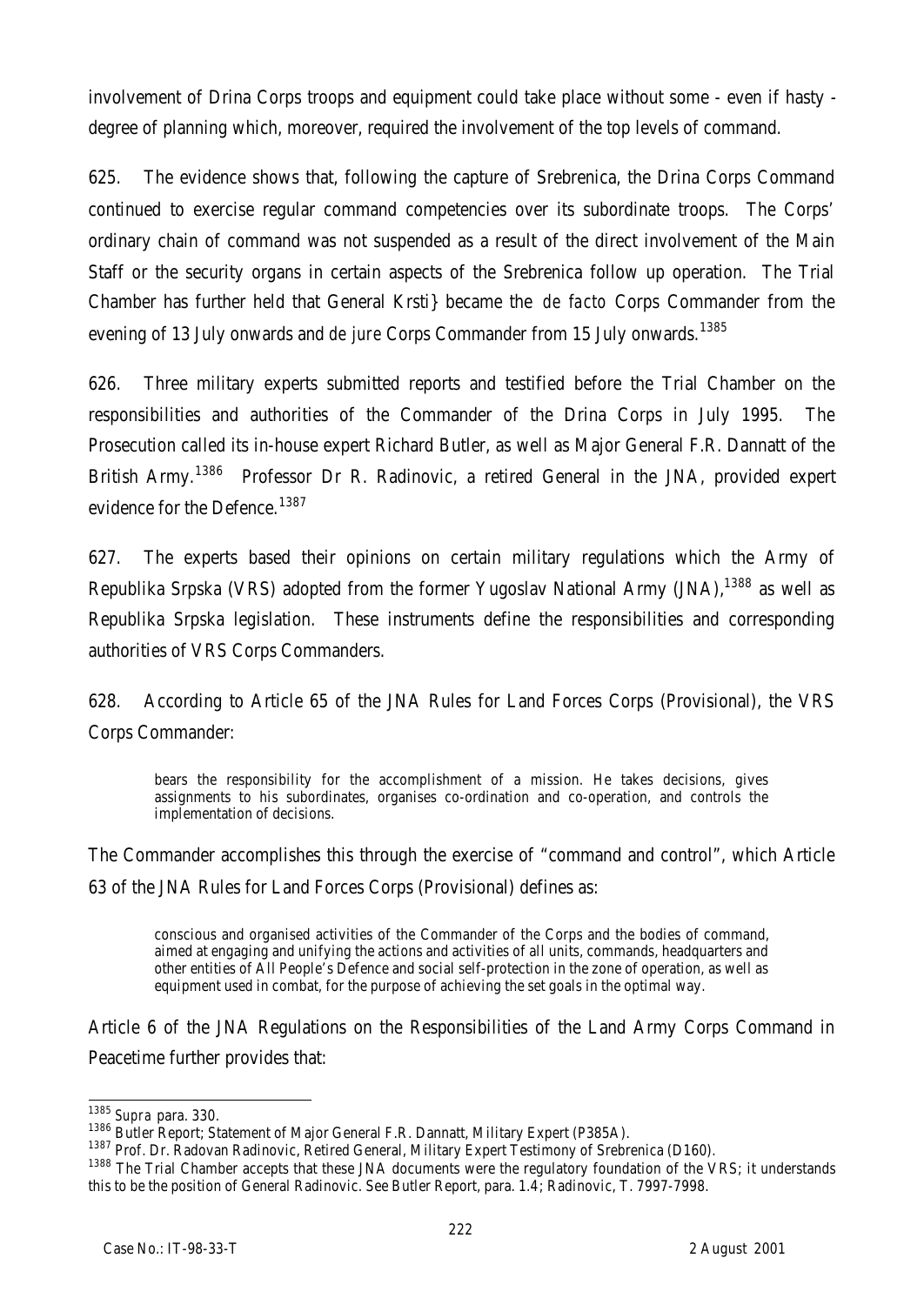The right to command units and institutions of [the Corps] is under the exclusive responsibility of the Commander. Units and institutions outside the Corps' organic compound, those temporarily subordinated, are commanded and controlled by the Commander only within the limits of stipulated authorities.

According to General Krsti} himself, the principle of "command and control" is "fundamental not only to military operations but also to the work of the commands and staffs in control and command of units".<sup>1389</sup> General Krsti} testified that he was well-versed in this principle and experienced in its execution.<sup>1390</sup> Furthermore, although General Radinovic contested that the Instructions on How the 4<sup>th</sup> Corps Command is to Operate When Carrying out Priority Assignments in Peacetime and Wartime apply to the VRS Drina Corps,<sup>1391</sup> he agreed with the following portion of the Butler Report which quotes from these Instructions: 1392

[The Corps Commander] is personally, directly and legally empowered to 'lead the operations of the Corps Command, assign tasks to his subordinate officers, ensure that they are carried out, and bear full responsibility for their completion.'

629. The military regulations confer the widest powers on the Corps Commander in order to enable him to carry out his command responsibilities. According to Article 173 of the RS Law on the Army,  $1393$  command in the army is based on:

the principles of a unified command regarding the use of forces and means, single authority, obligations to enforce decisions, command and orders issued by superior officers.

Article 4 of the RS Law on the Army defines a "Superior Officer" as:

a person in command of a military unit or a person managing a military institution […], and in command of personnel serving in the military unit or institution, in compliance with the law and other regulations issued by the competent body.

The concept of "Superior Officer" is further defined in the Interim Provisions on the Service in the Army of the Serb Republic.<sup>1394</sup> Paragraph 17 of these Provisions provides that:

Members of the Army shall carry out the orders of their superiors without demur, in full, accurately and punctually.

630. These sources show indisputably that as Commander of the Drina Corps, General Krsti} had extensive formal powers over the assets and troops of the Drina Corps.<sup>1395</sup> The trial record

 $\overline{a}$ 

<sup>&</sup>lt;sup>1389</sup> Krsti}, T. 6341.

<sup>1390</sup> Krsti}, T. 6342.

<sup>&</sup>lt;sup>1391</sup> Radinovic, T. 7809, 7999. P402/7 contains The Instructions on How the 4<sup>th</sup> Corps Command is to Operate When Carrying out Priority Assignments in Peacetime and Wartime.

 $1392$  Butler Report, para. 2.0, referring to page 14 of the Instructions on How the  $4<sup>th</sup>$  Corps Command is to Operate When Carrying out Priority Assignments in Peacetime and Wartime; Radinovic, T. 8011.  $1393$  P<sub>142</sub>/40.

<sup>&</sup>lt;sup>1394</sup> Signed into effect by the President of Republika Srpska on 18 August 1992. P142/24.

<sup>1395</sup> See Radinovic Report, Chapter III, para. 3.7. General Radinovic testified that "the [...] Corps Commander [...] does not share his command responsibility with anybody at all." (T. 8019). Mr Butler testified that "[the Commander] is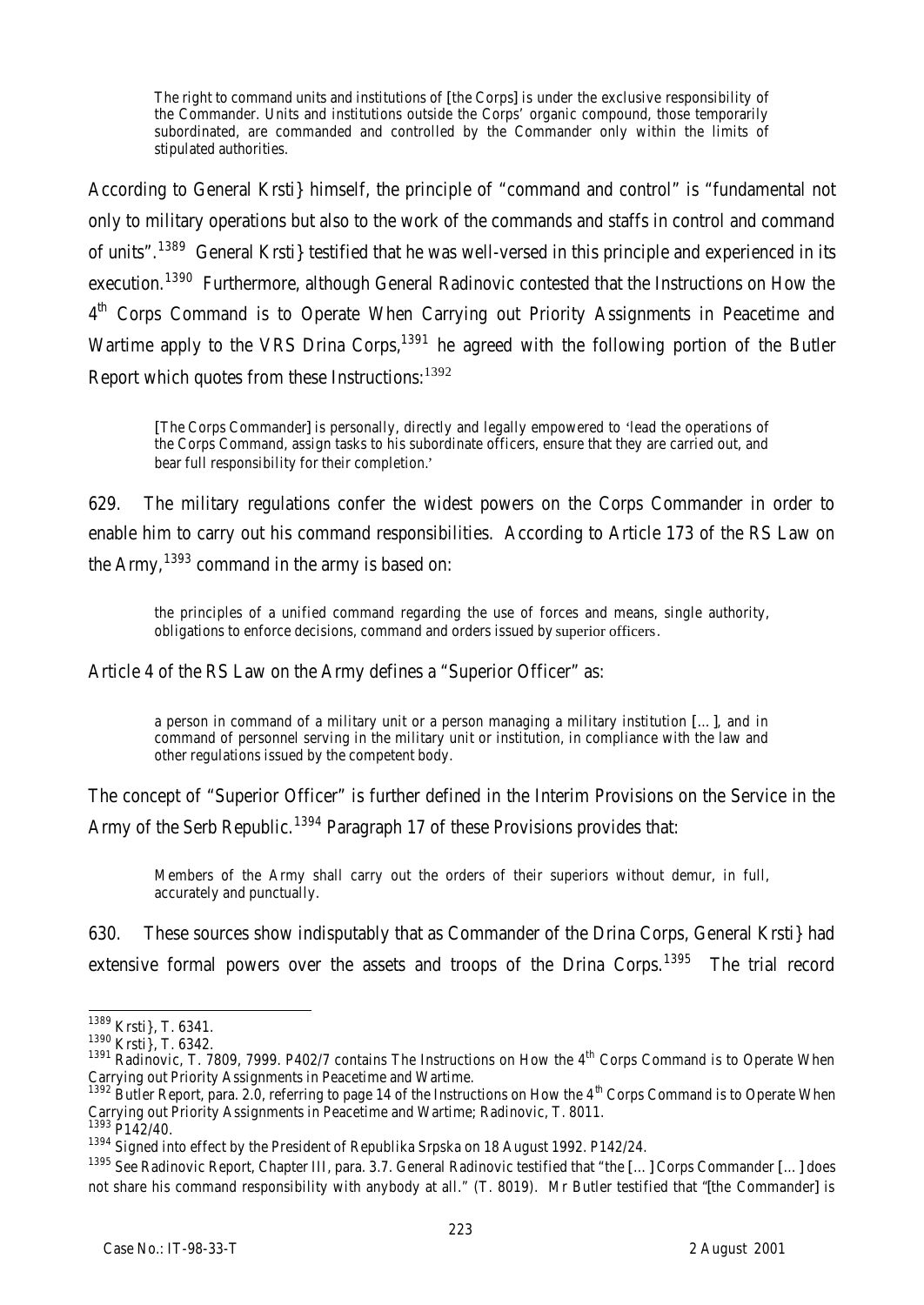confirms that General Krsti} exercised many of these powers from the evening of 13 July on - in matters affecting the entire Drina Corps, not just the Žepa operation - once General Mladi} had appointed him as Commander: 1396

- On the evening of 13 July, General Krsti} signed a search order as "Commander", which the Trial Chamber accepts to mean "Commander of the Drina Corps", as opposed to "Commander of the Žepa operation";<sup>1397</sup>
- Witness II stated that "at Žepa [i.e. from 14 July]...everybody addressed General Krsti} as Commander, meaning Corps Commander";<sup>1398</sup>
- A Radio intercept, at 2236 hours on 14 July, between "Malinic" (the commander of the Military Police Battalion of the  $65<sup>th</sup>$  Protection Regiment) and an unidentified individual contains a statement by the latter that:  $1399$

he [Krsti}] [will] look into it, and will assign someone to co-ordinate it [...] I'm up to speed... Živanovi} told me. Well, in short, now I have told Krle about that, about what should/be/done. I suggested what he should do, so he'll do something…

The authority of General Živanovi} - the outgoing Corps Commander - is seen to be fast fading away. Although he exercised a few command functions on 14 July, in an intercept at 0935 hours on that day, General Živanovi} disclosed that he was slowly "packing his backpack" and that "they" (presumably the Main Staff) had already asked him to go somewhere else.<sup>1400</sup>

631. The Trial Chamber concludes that from the evening of 13 July, General Krsti} exercised "effective control" over Drina Corps troops and assets throughout the territory on which the detentions, executions and burials were taking place. The Trial Chamber finds furthermore that from that time onwards, General Krsti} participated in the full scope of the criminal plan to kill the Bosnian Muslim men originated earlier by General Mladi} and other VRS officers. In fact, by 13 July - when the mass killings started - General Krsti} had already organised the military attack on

legally empowered with the authorities and the responsibilities to command and direct the activities of his, in this case, corps." (T. 4754-4755). See also Dannatt Report, para. 26. The evidence does not establish that the 10<sup>th</sup> Sabotage Detachment and the MUP were re-subordinated to the Drina Corps, however, and General Krsti}'s formal powers therefore did not extend to these troops (*supra* paras. 278-290).

<sup>1396</sup> *Supra*, para. 312.

<sup>1397</sup> *Supra*, para. 318.

<sup>1398</sup> *Supra*, para. 312.

<sup>1399</sup> *Supra*, para. 322.

<sup>1400</sup> *Supra*, para. 322.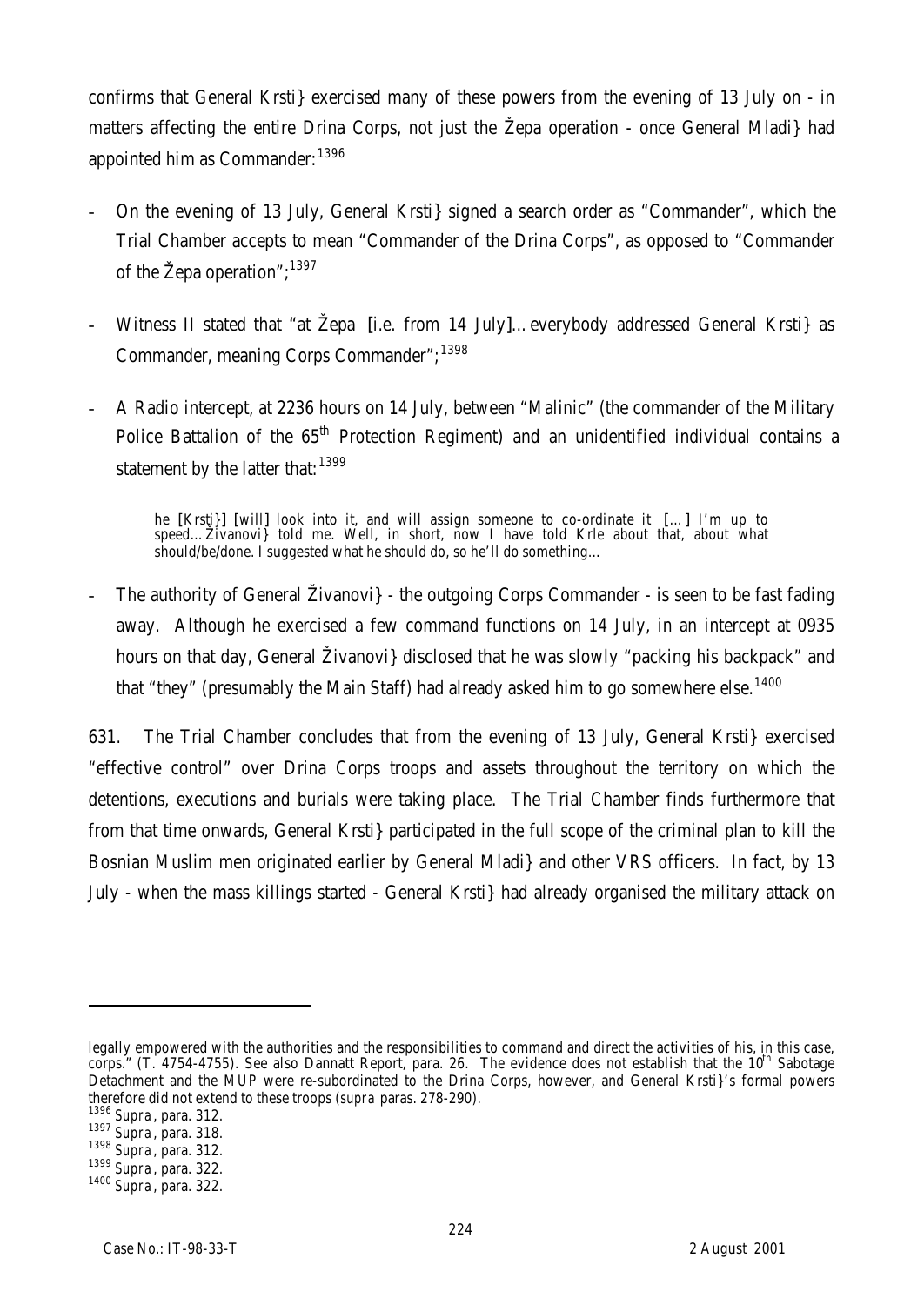Žepa and as Drina Corps Chief of Staff and Commander-to-be<sup>1401</sup> he had to make provision for Drina Corps resources to be applied in the clean-up activities following the fall of Srebrenica. On 14 July, while some of his Drina Corps troops were participating in the @epa operation, other troops under his effective control were engaged in capturing and assisting in the execution of Muslim men from Srebrenica.

632. On 15 July, General Krsti}'s participation in the killing plan reached an aggressive apex. According to an interchange intercepted early that day, Colonel Beara - a Main Staff officer whom General Krsti} himself identifies as personally engaged in supervising the killings - requests General Živanovi} to arrange for more men to be sent to him. General Živanovi} states he can not "arrange for that anymore" and refers Colonel Beara to General Krsti}.<sup>1402</sup> Colonel Beara subsequently urgently requests General Krsti}'s assistance in the "distribution of 3,500 parcels", a code term repeatedly used in military communications to signify captured Bosnian Muslim men that are slated to be killed. General Krsti} suggests that Colonel Beara solicit help from several units, including the Bratunac and Milici Brigades in the Drina Corps, and the MUP. Colonel Beara replies that these units were not available, saying: "I don't know what to do. I mean it, Krle". The intercept strongly implies that when the MUP troops declined to carry out the killings, General Krsti} agreed to fill the breach, stating: "I'll see what I can do".<sup>1403</sup> General Krsti} arranged for Bratunac Brigade members to assist in the killings at the Branjevo Farm and the Pilica Dom the next day.<sup>1404</sup>

633. The Trial Chamber concludes beyond reasonable doubt that General Krsti} participated in a joint criminal enterprise to kill the Bosnian Muslim military-aged men from Srebrenica from the evening of 13 July onward. General Krsti} may not have devised the killing plan, or participated in the initial decision to escalate the objective of the criminal enterprise from forcible transfer to destruction of Srebrenica's Bosnian Muslim military-aged male community, but there can be no doubt that, from the point he learned of the widespread and systematic killings and became clearly involved in their perpetration, he shared the genocidal intent to kill the men. This cannot be gainsaid given his informed participation in the executions through the use of Drina Corps assets.

634. Finally, the Trial Chamber has concluded that, in terms of the requirement of Article 4(2) of the Statute that an intent to destroy only part of the group must nevertheless concern a substantial part thereof, either numerically or qualitatively, the military aged Bosnian Muslim men of

 $\overline{a}$ <sup>1401</sup> Witness JJ was told by General @ivanovi} that General Mladi} had informed him between 15 and 20 June 1995 that General Krsti} was going to replace him as Corps Commander. General @ivanovi} also told the witness that General Krsti} was anxious to be in command. T. 9683, 9708.

<sup>1402</sup> *Supra*, para. 323.

<sup>1403</sup> *Supra*, para. 380.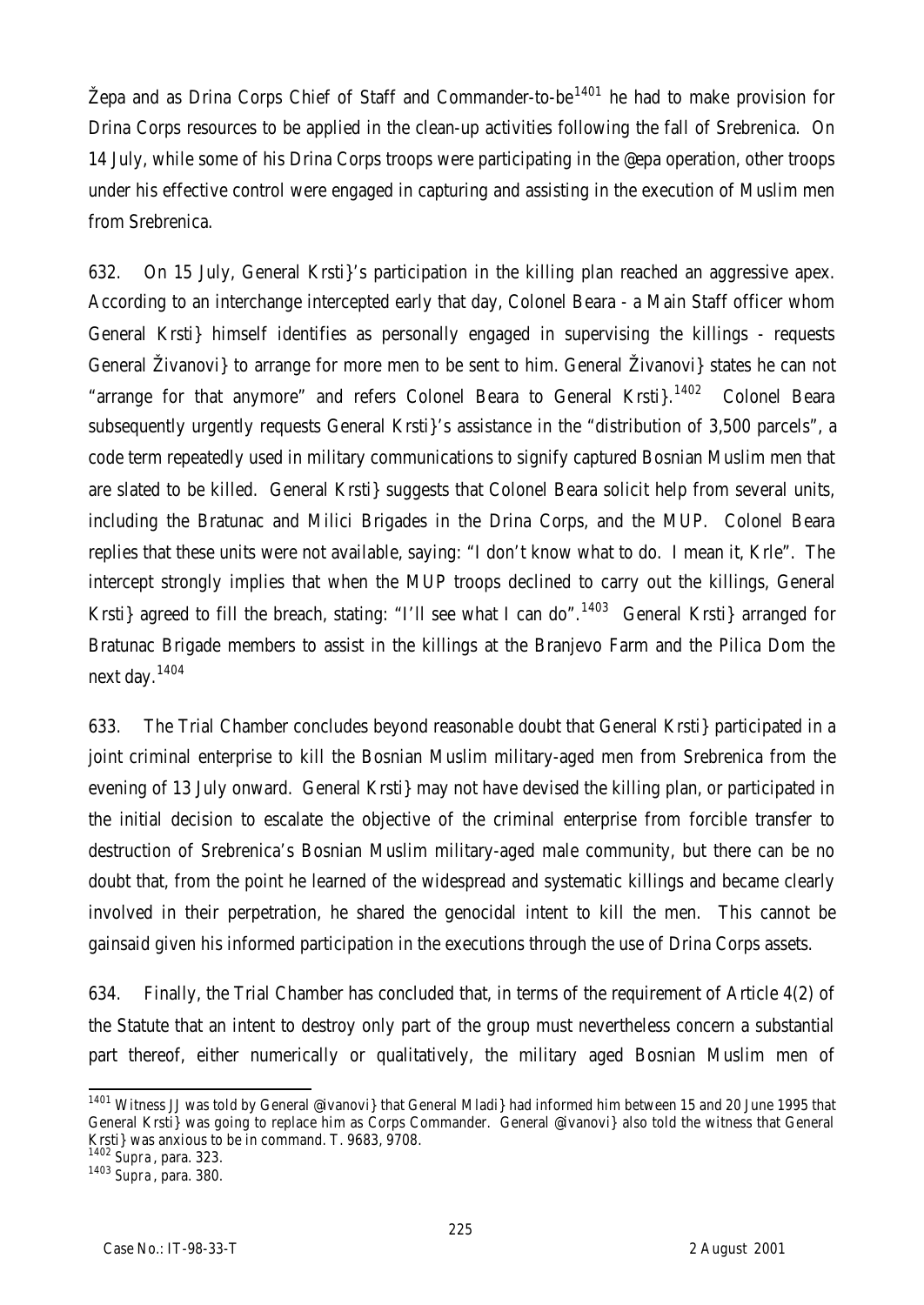Srebrenica do in fact constitute a substantial part of the Bosnian Muslim group, because the killing of these men inevitably and fundamentally would result in the annihilation of the entire Bosnian Muslim community at Srebrenica. In this respect, the intent to kill the men amounted to an intent to destroy a substantial part of the Bosnian Muslim group. Having already played a key role in the forcible transfer of the Muslim women, children and elderly out of Serb-held territory, General Krsti} undeniably was aware of the fatal impact that the killing of the men would have on the ability of the Bosnian Muslim community of Srebrenica to survive, as such. General Krsti} thus participated in the genocidal acts of "killing members of the group" under Article 4(2)(a) with the intent to destroy a part of the group.

635. The Trial Chamber has further determined that the ordeal inflicted on the men who survived the massacres may appropriately be characterised as a genocidal act causing serious bodily and mental harm to members of the group pursuant to Article 4(2)(b). While the agreed objective of the joint criminal enterprise in which General Krsti} participated was the actual killing of the military aged Bosnian Muslim men of Srebrenica, the terrible bodily and mental suffering of the few survivors clearly was a natural and foreseeable consequence of the enterprise. General Krsti} must have been aware of this possibility and he therefore incurs responsibility for these crimes as well.

636. General Krsti} thus incurs responsibility for the killings and causing of serious bodily and mental harm as a co-participant in a joint criminal enterprise to commit genocide. However, the Prosecution has alleged alternatively that General Krsti} incurs responsibility for "genocide" under Article 4(2) and 4(3)(a), or for "complicity in genocide" under Article 4(3)(e). This requires a brief discussion as to the relationship between these provisions.

637. The Prosecution's submissions on this matter are limited to the distinction between "genocide" and "complicity in genocide" under Article 4(3). The Prosecution submits that the *mens rea* requirement for both forms of participation entails genocidal intent. The Prosecution further contends that this is not incompatible with the *Akayesu* Judgement of ICTR Trial Chamber I, according to which complicity in genocide is defined to include aiding and abetting the commission of genocidal acts with the knowledge of the principal's genocidal intent even if that intent is not shared. The Prosecution submits that "knowledge" of the genocidal intent accompanied by substantial contribution to the genocidal plan or enterprise amounts to a shared intent.<sup>1405</sup>

<sup>1404</sup> *Supra*, paras. 386 and 401.

<sup>1405</sup> Prosecutor's Pre-Trial Brief, .06-107. During closing argument, the Prosecution submitted that General Krsti} "had the genocidal intent from the beginning, he maintained it throughout, and that complicity for genocide would require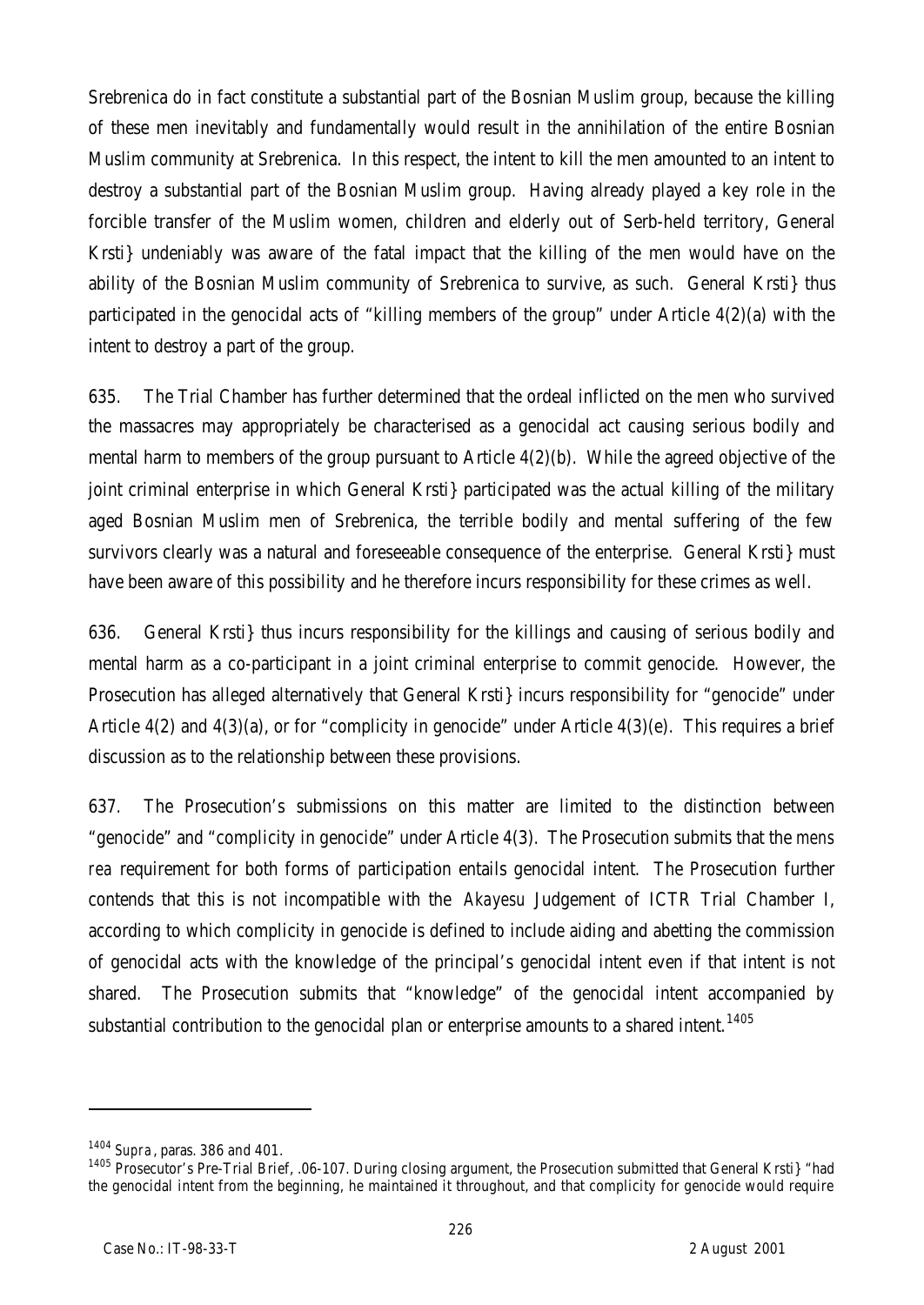638. The Defence, on the other hand, submits that "Complicity is a form of accomplice liability and exists upon proof that a person planned, instigated or ordered an act or otherwise aided and abetted its performance."<sup>1406</sup> To be liable as an accomplice in genocide, it must be established that the accused rendered a substantial contribution to the commission of the act in the awareness of the principle's genocidal intent. Thus, according to the Defence, to establish that General Krsti} was an accomplice in genocide, the Prosecution need not prove that he had genocidal intent.<sup>1407</sup>

639. The Trial Chamber's view on the relationship between the heads of criminal responsibility in Article 7(1) and Articles 4(3)(a) and (e) is as follows.

640. Article 7(1) entails a general provision on individual criminal responsibility applicable to all crimes in the Statute. Article 4(3) provides for heads of responsibility in relation to genocide only; it is taken *verbatim* from Article III of the Genocide Convention. Article 4(3) provides for a broad range of heads of criminal responsibility, including heads which are not included in Article 7(1), such as "conspiracy to commit genocide" and "attempt to commit genocide".<sup>1408</sup> By incorporating Article 4(3) in the Statute, the drafters of the Statute ensured that the Tribunal has jurisdiction over all forms of participation in genocide prohibited under customary international law.<sup>1409</sup> The consequence of this approach, however, is that certain heads of individual criminal responsibility in Article 4(3) overlap with those in Article 7(1).

641. The question whether participation in a joint criminal enterprise under Article 7(1) corresponds to "genocide" or "complicity in genocide", pursuant to Article 4(3), has not yet been answered in the case law.<sup>1410</sup>

642. In the *Tadi}* Appeal Judgement, the Appeals Chamber referred to "the notion of common design *as a form of accomplice liability*",<sup>1411</sup> a phrase upon which Trial Chamber II subsequently

some leaps of faith based principally on General Krsti}'s testimony. We don't think that the interpretation should be given to the facts in this case that he is culpable of only complicity." T 10020.

 $1406$  Defence's Final Trial Brief, para. 123.

<sup>1407</sup> Defence's Final Trial Brief, paras. 124-128.

<sup>1408</sup> In this respect, it is noteworthy that the ICC Statute includes a *single* provision on individual criminal responsibility - Article 25 - which is applicable to all crimes within the jurisdiction of the ICC, including genocide.

<sup>&</sup>lt;sup>1409</sup> The Report of the Secretary-General states that "the [Genocide] Convention is today considered part of international customary law as evidenced by the International Court of Justice in its Advisory Opinion on Reservations to the Convention on the Prevention and Punishment of the Crime of Genocide, 1951." Report of the Secretary-General, para. 45 (footnote omitted).

<sup>1410</sup> The Trial Chamber notes that in *Akayesu* and *Musema* ICTR Trial Chamber I pronounced on the elements of "complicity in genocide". However, the Trial Chamber interpreted "complicity" in accordance with the Rwandan Penal Code, which is why this jurisprudence is only of limited value to the present case. See *Akayesu* Judgement, paras. 537, 540; *Musema* Judgement, paras. 179, 183.

<sup>1411</sup> *Tadic* Appeal Judgement, paras. 220, 223 (emphasis provided).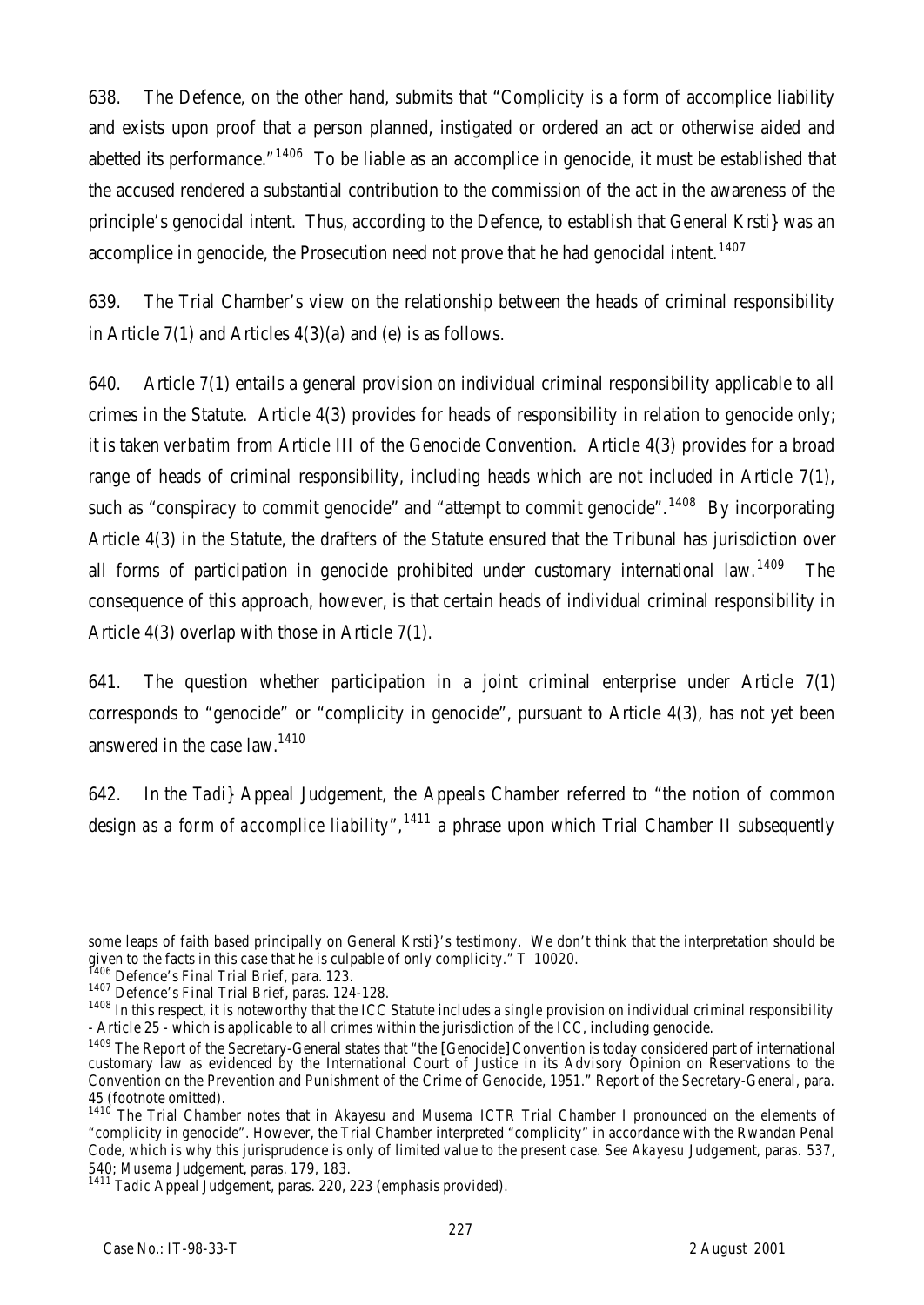relied to distinguish "committing" from "common purpose liability" under Article  $7(1)$ .<sup>1412</sup> However, this Trial Chamber views the comment in the *Tadi}* Appeal Judgement as not part of the *ratio decidendi* of that Judgement and does not believe that *Tadi}* characterisation means that any involvement in a joint criminal enterprise automatically relegates the liability of an accused to that of "complicity in genocide" in Article 4(3)(e).<sup>1413</sup> In the *Celebici* Appeal Judgement, the Appeals Chamber reaffirmed the meaning of the plain language of Article 7 (1) that "liability under Article 7(1) applies to direct perpetrators of crimes and to accomplices",<sup>1414</sup> and the *Kordic and Cerkez* Trial Chamber stated that "[t]he various forms of participation listed in Article 7(1) may be divided between principal perpetrators and accomplices."<sup>1415</sup> In short, the Trial Chamber sees no basis for refusing to accord the status of a co-perpetrator to a member of a joint genocidal enterprise whose participation is of an extremely significant nature and at the leadership level.

643. It seems clear that "accomplice liability" denotes a secondary form of participation which stands in contrast to the responsibility of the direct or principal perpetrators. The Trial Chamber is of the view that this distinction coincides with that between "genocide" and "complicity in genocide" in Article 4(3). The question comes down to whether, on the face of the case, a participant in the criminal enterprise may be most accurately characterised as a direct or principal perpetrator or as a secondary figure in the traditional role of an accomplice.

644. In the present case, General Krsti} participated in a joint criminal enterprise to kill the military-aged Bosnian Muslim men of Srebrenica with the awareness that such killings would lead to the annihilation of the entire Bosnian Muslim community at Srebrenica. His intent to kill the men thus amounts to a genocidal intent to destroy the group in part. General Krsti} did not conceive the plan to kill the men, nor did he kill them personally. However, he fulfilled a key coordinating role in the implementation of the killing campaign. In particular, at a stage when his participation was clearly indispensable, General Krsti} exerted his authority as Drina Corps Commander and arranged for men under his command to commit killings. He thus was an essential participant in the genocidal killings in the aftermath of the fall of Srebrenica. In sum, in view of both his *mens rea* and *actus reus*, General Krsti} must be considered a principal perpetrator of these crimes.<sup>1416</sup>

<sup>1414</sup> *^elebi}ii* Appeal Judgement, para. 338.

 $\overline{a}$ <sup>1412</sup> *Prosecutor* v. *Radoslav Brdanin and Momir Talic*, Decision on Motion by Momir Talic for Provisional Release, Case No. IT-99-36-PT, 28 March 2001, paras. 40-45.

<sup>1413</sup> According to the Appeals Chamber: "a proper construction of the Statute requires that the *ratio decidendi* of its decisions is binding on Trial Chambers". *Aleksovski* Appeal Judgement, para. 113.

<sup>1415</sup> *Kordic and Cerkez* Judgement, para. 373.

<sup>1416</sup> The Trial Chamber notes in this respect that Article 141 of the Criminal Code of Republika Srpska (P402/98) provides with regard to genocide that he who *orders* the commission of genocidal acts or *commits* such acts shall be punished by imprisonment of at least five years or by the death penalty. This supports the finding that the category of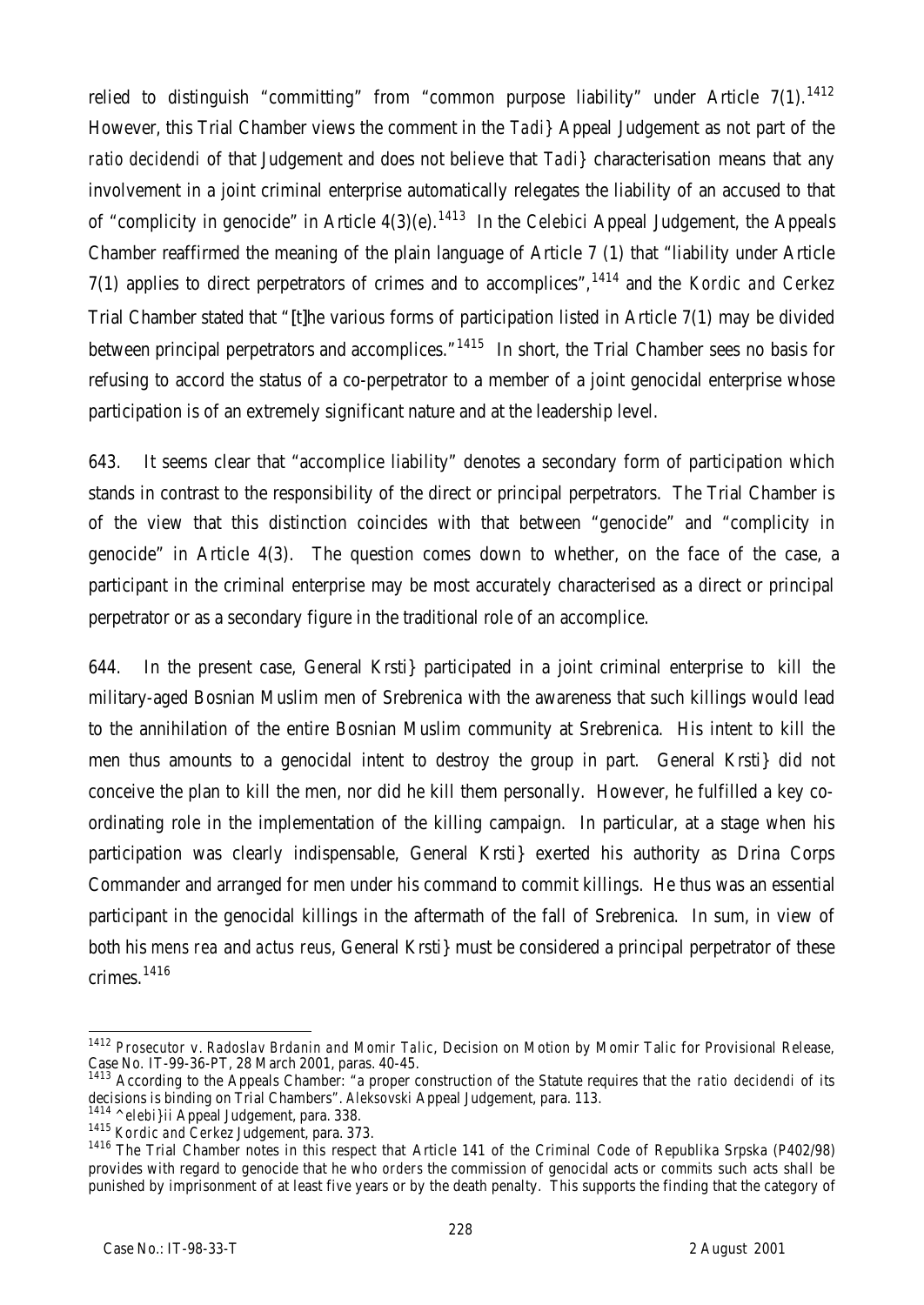645. General Krsti} is guilty of genocide pursuant to Article 4(2)(a).

## (ii) Participation in the other crimes constituted by the killings

646. The Trial Chamber finds that, by his participation in the joint criminal enterprise to kill the military-aged Bosnian Muslim men from Srebrenica, General Krsti} is also guilty of murders as violations of the laws or customs of war. Furthermore, as he cannot but have been aware that these murders were related to a widespread or systematic attack against the Bosnian Muslim civilian population of Srebrenica, General Krsti} is also guilty of murders as crimes against humanity and in view of the object of the joint criminal enterprise to kill all the military-aged Bosnian Muslim men of Srebrenica - extermination. Finally, General Krsti} is guilty of murders as acts of persecution: his intent to discriminate against the Bosnian Muslim population of Srebrenica is his participation in the killings of all the Bosnian Muslim men and the transfer of all the women, children and elderly from the territory of the Drina Corps.

## (iii) Responsibility for the killings under Article 7(3)

647. The evidence also satisfies the three-pronged test established by the jurisprudence for General Krsti} to incur command responsibility under Article 7(3) for the participation of Drina Corps personnel in the killing campaign.<sup>1417</sup>

648. First, General Krsti} exercised effective control over Drina Corps troops involved in the killings.<sup>1418</sup> Second, in terms of *mens rea*, not only was General Krsti} fully aware of the ongoing killing campaign and of its impact on the survival of the Bosnian Muslim group at Srebrenica, as well as the fact that it was related to a widespread or systematic attack against Srebrenica's Bosnian Muslim civilian population, but the Drina Corps (and Main Staff) officers and troops involved in conducting the executions had to have been aware of the genocidal objectives. Third, General

principle perpetrators of genocide is not limited to those *physically committing* acts of genocide. On 21 July 1993, the National Assembly of Republika Srpska adopted - with minor amendments unrelated to the above provision – the Criminal Code of the Socialist Federative Republic of Yugoslavia and renamed it the "Criminal Code of Republika Srpska". See Law on Amendments to the Criminal Code of the Socialist Federative Republic of Yugoslavia (P402/58).

<sup>&</sup>lt;sup>1417</sup> Since it can not be concluded beyond reasonable doubt that Drina Corps troops - or other troops under the effective control of General Krsti} - were responsible for the terror crimes at Poto~ari (FM, para. 155), the Trial Chamber can not conclude that General Krsti} incurs liability for these crimes under Article 7(3).

<sup>1418</sup> This is the first test under Article 7(3) (*Celebici* Appeal Judgement, paras 186-198, 266). In the case in point, there is no evidence to rebut the presumption that as Commander of the Drina Corps, General Krsti}'s *de jure* powers amounted to his effective control over subordinate troops (*Celebici* Appeal Judgement, para. 197). To the contrary, the evidence on the record confirms that as Corps Commander General Krsti} was firmly in charge of his troops. Conversely, it has not been established that General Krsti} exercised formal powers over the 10<sup>th</sup> Sabotage Detachment and the MUP. In the absence of other conclusive evidence that he in reality did exercise effective control over these troops, General Krsti} can not be said to incur command responsibility for their participation in the crimes.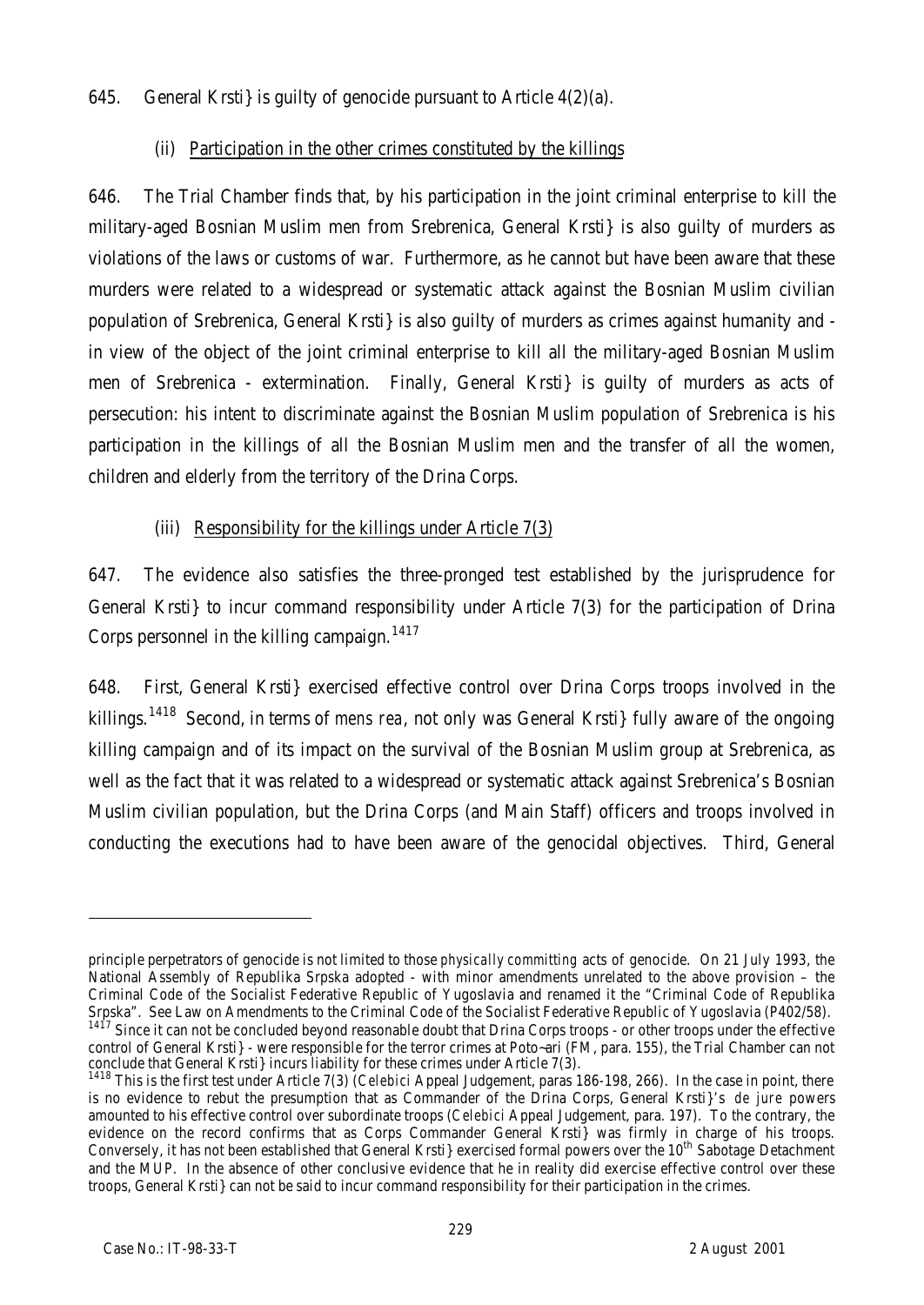Krsti} failed to prevent his Drina Corps subordinates from participating in the crimes or to punish them thereafter.

649. In respect to this last issue, the Trial Chamber finds that General Krsti}'s effective control enabled him to prevent Drina Corps officers and troops from participating in the commission of crimes. Further, as to General Krsti}'s ability to punish subordinates, the Trial Chamber considers that, on 13 May 1992, President Karad'ic issued his Order on the Application of the Rules of the International Law of War in the Army of the Serbian Republic of Bosnia and Herzegovina.<sup>1419</sup> General Krsti} testified that he was aware of the obligation enshrined in paragraph 2 of this Order, $1420$  namely that:

It is the duty of the competent superior officer to initiate proceedings for legal sanctions against individuals who violate the rules of the international law of war.

The Guidelines for Determining Criteria for Criminal Prosecution, issued by the Military Prosecutor's Office of the Main Staff of the Armed Forces of Republika Srpska,<sup>1421</sup> state in relation to "criminal offences against humanity and international law" that:

officers in all units must accept the obligation to draft reports on all incidents which might be regarded as criminal offences […] In these cases, the commands have a duty to inform, among others, the military prosecutor's office, which will, after making an assessment, take appropriate action in keeping with the law and prosecution policy.

In a similar fashion, General Radinovi} testified, with regard to units not subordinated to the Drina Corps, that:<sup>1422</sup>

[i]f, in the command system and the system of informing, the command of the Drina Corps found out that these units committed something that was proscribed under regulations, then they would be obliged, the Drina Corps, and the command system would be obliged to act in accordance or exactly the same way that any officer or any member of an army would behave when they found out that somebody was acting against rules and regulations, *meaning that procedures would have to be initiated and investigations* which would be required in such a particular case.

General Radinovi} also stated that, if an officer becomes aware that persons in the highest level in command are responsible for a violation of the law, this officer is duty bound to report the violation to the civil authorities above the army.<sup>1423</sup>

650. The Trial Chamber has found that General Krsti} did not punish a single Drina Corps officer or soldier who participated in the killings in the aftermath of the fall of Srebrenica.<sup>1424</sup> General Krsti} testified that, after the commission of these crimes, he only found out about the involvement

 $\overline{a}$ <sup>1419</sup> P402/76

<sup>1420</sup> Krsti}, T. 6346-6347.

<sup>1421</sup> Exhibit 402/68; Guidelines, p. 8.

 $1422$  Radinovic, T. 8057.

<sup>1423</sup> Radinovic, T. 8466.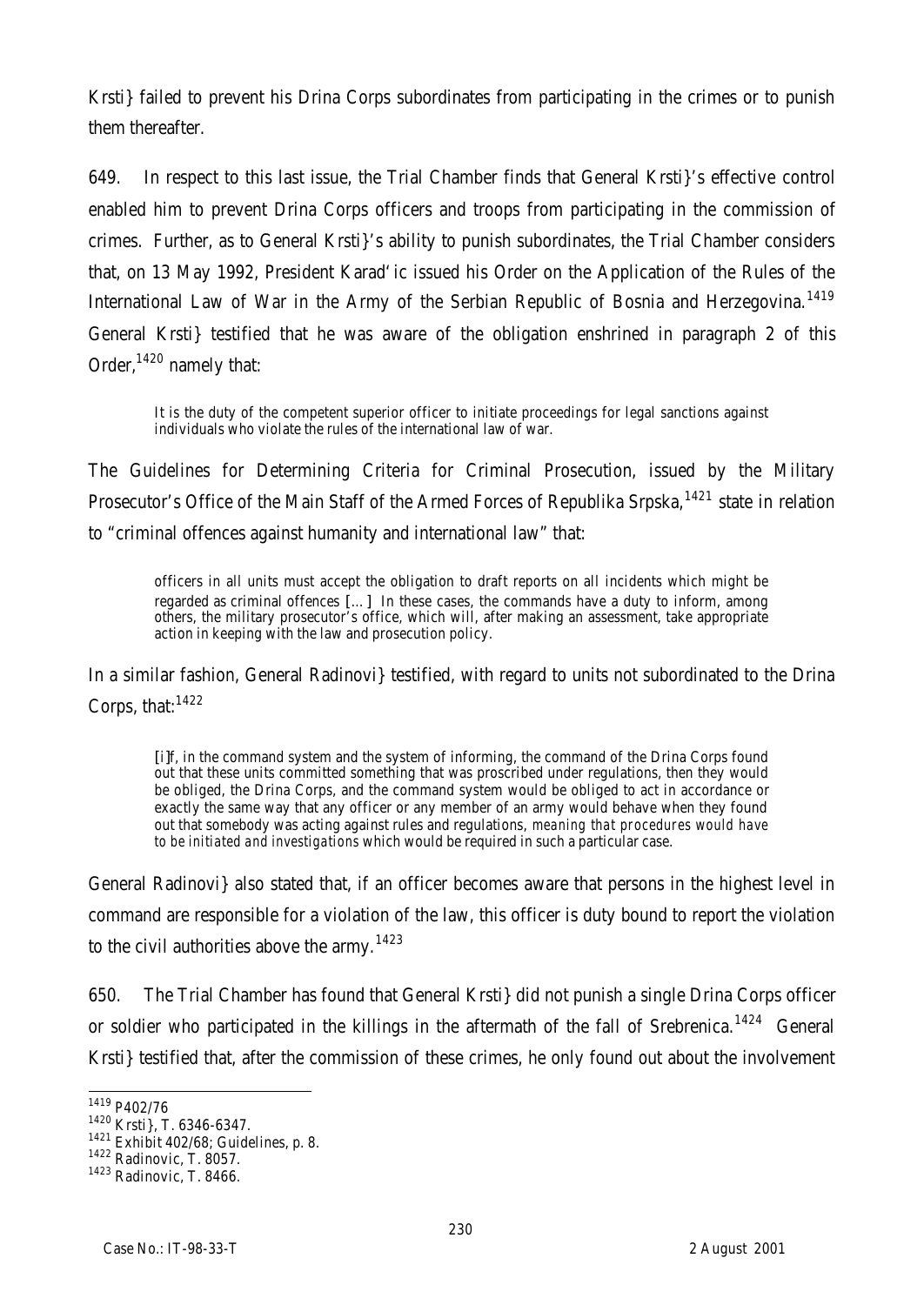of one Drina Corps officer. He unsuccessfully tried to have this person replaced and, as a result, was himself subsequently targeted by the Security Services for special surveillance. General Krsti} testified that, at the time, he feared for his safety and that of his family.<sup>1425</sup> He stated under crossexamination that: 1426

I must acknowledge here before you and this Trial Chamber that not in my wildest dreams was I able to undertake any measures. We weren't allowed to talk about anything like that let alone take steps against a commanding officer, regardless of my knowledge that he or somebody else had perhaps committed a war crime. […] It was my intention to report war crimes but that was not a possibility. I was not able to do so. […] First of all, for security reasons, the security and safety of my family.

651. However, Mr. Butler, the Prosecutor's military expert, testified that VRS Corps Commanders did switch jobs throughout the war and that he had found no evidence that officers in general were operating in a climate of fear.<sup>1427</sup> Moreover, in the case of General Krsti}, the fact is that he was publicly extolled by both General Mladi} and President Karad'ic for his leadership role in the conquest of the Srebrenica enclave, months after the massacres occurred. General Krsti} also appeared on public platforms as an enthusiastic supporter of General Mladi} in the following year and indeed signed a plea to President Karad`i} to keep General Mladi} on as Commander of the Main Staff of the VRS.<sup>1428</sup> These facts tend to demonstrate General Krsti}'s solidarity with, rather than his fear of, the highest military and civilian echelons of the Republika Serpska.

652. Although the elements of Article 7(3) have thus been fulfilled, the Trial Chamber will not enter a conviction to that effect because in its view General Krsti}'s responsibility for the participation of his troops in the killings is sufficiently expressed in a finding of guilt under Article 7(1).

#### (c) Conclusions on General Krsti}'s criminal responsibility

653. The Trial Chamber's findings on the issue of cumulative convictions are discussed below. At this point, the Trial Chamber concludes that General Krsti} incurs criminal responsibility for his participation in two different sets of crimes that occurred following the attack of the VRS on Srebrenica in July 1995.

<sup>1424</sup> *supra*, para. 477.

<sup>&</sup>lt;sup>1425</sup> Krsti}, T. 6350-6351, 6358, 7422.

<sup>1426</sup> Krsti}, T. 6347.

<sup>&</sup>lt;sup>1427</sup> Butler, T. 5474-5. General Dannatt testified likewise, stating that: "I don't believe I have come across an incident in the Balkans whereby a general who refused to follow orders has been shot. […] I think there are cases of people being removed or dismissed from their position, which is quite common in military matters." Dannatt, T. 5685. <sup>1428</sup> *Supra*, paras. 334, 417.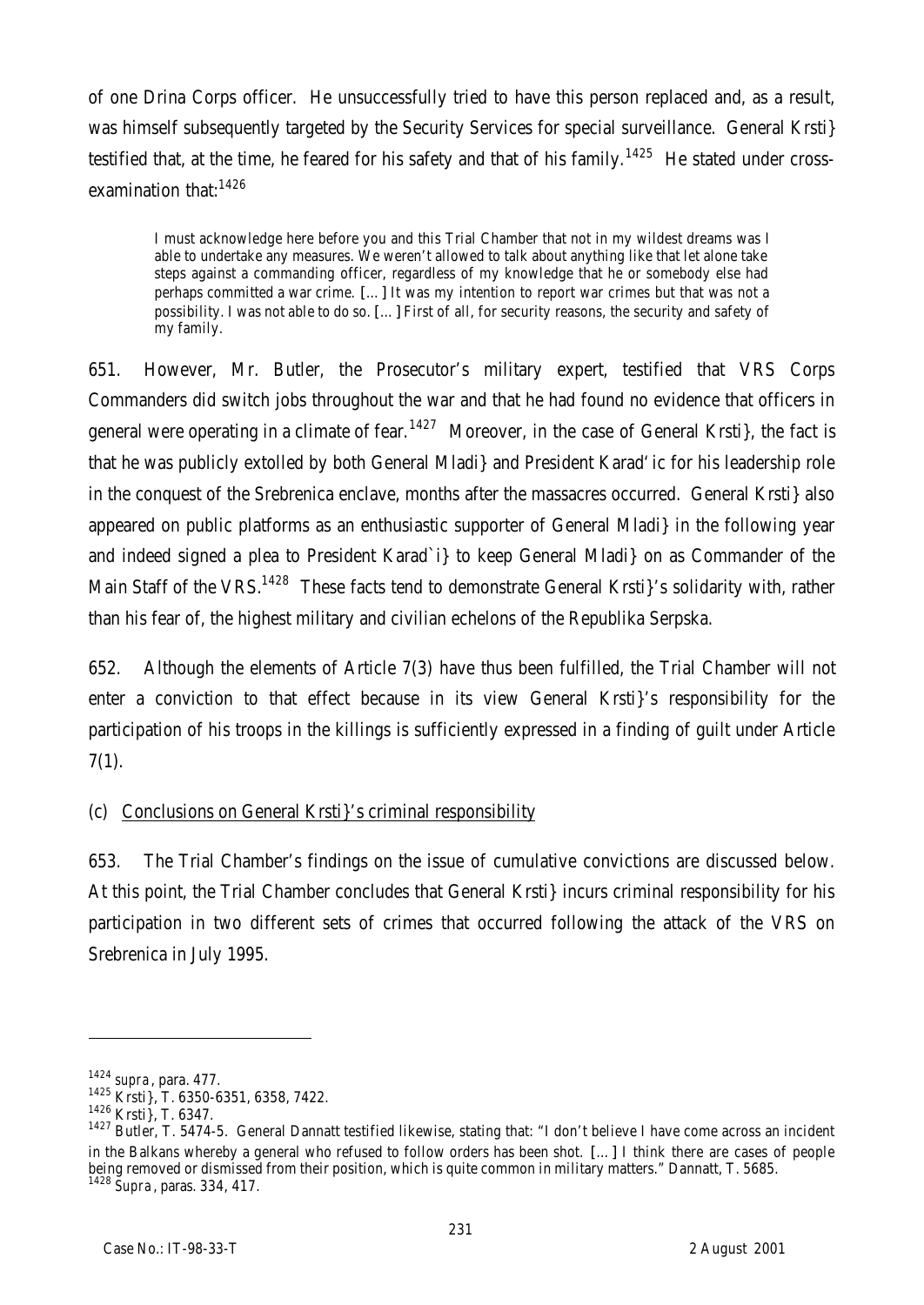Firstly, on the basis of the humanitarian crisis and crimes of terror at Potocari and the forcible transfer of the women, children and elderly from Potocari to Bosnian Muslim held territory, from 11 to 13 July, General Krsti} incurs responsibility under Article 7(1) for inhumane acts (forcible transfer, count 8 of the Indictment) and persecution (murder, cruel and inhumane treatment, terrorisation, destruction of personal property and forcible transfer, count 6 of the Indictment).

Secondly, on the basis of the killing of the military aged Muslim men from Srebrenica and the causing of serious bodily and mental harm to the men surviving the massacres: General Krsti} incurs responsibility under Article 7(1) and Article 4(3)(a) for genocide (count 1), General Krsti} also incurs responsibility under Article 7(1) for the killings as extermination (count 3), murder (count 4) and persecution (count 6) as crimes against humanity, and murder as a violation of the laws or customs of war (count 5).

654. Having pronounced on the crimes for which General Krsti} may be held criminally responsible, the Trial Chamber now turns to address the issue of cumulative charging and convictions in order to decide upon which of these crimes, based on the same underlying conduct, it will enter convictions.

#### **I. Cumulative charging and convictions**

655. The Prosecutor and the Defence made submissions on the issue. They disagree on the standards regarding when an accused can be convicted of more than one offence under a single or several Article(s) of the Statute for the same underlying conduct.

## 1. Applicable Law

656. The Statute provides no guidance on cumulative convictions. The Rules indicate that the "Trial Chamber shall vote on each charge contained in the indictment."<sup>1429</sup> As recently amended,<sup>1430</sup> they further state that the Trial Chamber "shall impose a sentence in respect of each finding of guilt and indicate whether such sentences shall be served consecutively or concurrently, unless it decides to exercise its power to impose a single sentence reflecting the totality of the criminal conduct of the accused".<sup>1431</sup>

657. The jurisprudence of the Tribunal is however of assistance in the matter. In the ^*elebi}i* case, the Appeals Chamber pronounced on the issue of cumulative charging and convictions in

 $\overline{a}$ <sup>1429</sup> Rule 87 (B).

<sup>&</sup>lt;sup>1430</sup> The Rule was last amended at the Twenty Third Plenary Session in December 2000 and, since it may be construed as more favourable to the accused than the previous one, is applicable in this case. <sup>1431</sup> Rule 87 (D).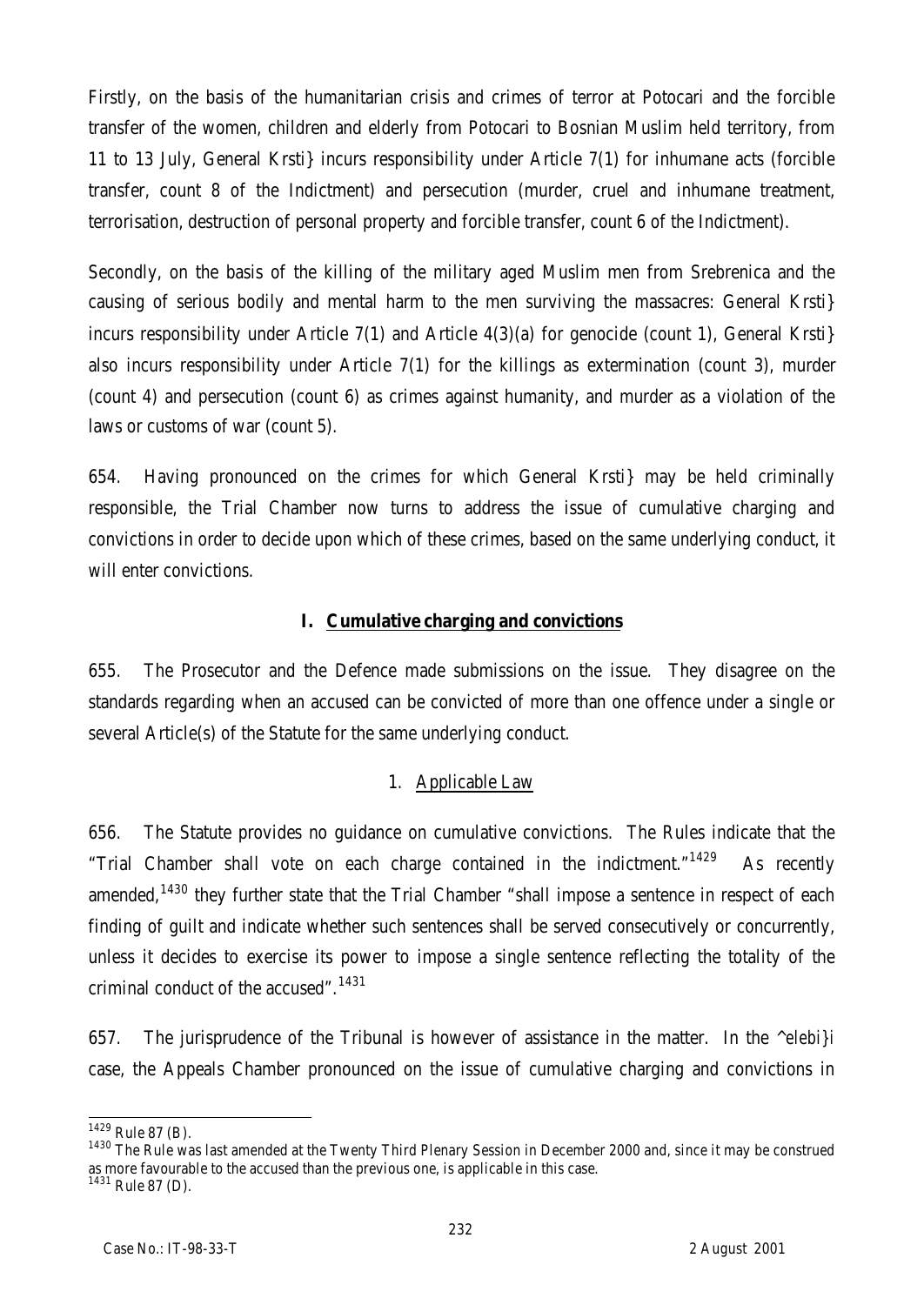respect of Article 2 (Grave Breaches of the Geneva Conventions) and Article 3 (Violations of the Law and Customs of the War) violations.<sup>1432</sup> In the *Jelisi*} case, the Appeals Chamber adopted the same approach as in the *^elebi}i* Appeals Judgement, in relation to charges under Articles 3 and 5.<sup>1433</sup> Both the Prosecutor and the Defence made submissions in this case based on the rulings of the Appeals Chamber in the  $\wedge$ *elebi}i* case.<sup>1434</sup>

#### (a) Cumulative Charging

658. The Prosecution submits that "cumulative charging is allowed and customary under ICTY jurisprudence".<sup>1435</sup> The present Trial Chamber has already decided that "cumulative charging under different sub-sections of Article 5 is permissible".<sup>1436</sup>

659. With regard to other cumulative charging under Articles 3, 4 and 5, the Trial Chamber adopts the approach taken by the Appeals Chamber in the *^elebi}i* case, which decided that:

Cumulative charging is to be allowed in light of the fact that, prior to the presentation of all of the evidence, it is not possible to determine to a certainty which of the charges brought against an accused will be proven. The Trial Chamber is better poised, after the parties' presentation of the evidence, to evaluate which of the charges may be retained, based upon the sufficiency of the evidence. In addition, cumulative charging constitutes the usual practice of both this Tribunal and the ICTR.<sup>1437</sup>

660. As a result, it is possible for the accused to be found guilty of more than one crime on the basis of the same criminal conduct. It thus becomes important to determine when more than one conviction is punishable under the Tribunal's jurisprudence and tenets of fundamental fairness.

#### (b) Cumulative Convictions

661. On the basis of the facts contained in paragraphs 21 to 26 of the Indictment, General Krsti} has been charged by the Prosecution with genocide under Article  $4.1438$  also with murder under Article 5 (a), extermination under Article 5 (b), murder under Article 3 and persecutions under Article 5 (h).<sup>1439</sup> The Indictment also alleges facts in paragraphs 4, 6, 7, 11, 24.1, 24.3-24.6, 24.8,

 $\overline{a}$ <sup>1432</sup> ^*elebi*}i Appeal Judgement, paras. 400 *et seq*.

<sup>1433</sup> *Jelisi}* Appeal Judgement, para. 82.

<sup>&</sup>lt;sup>1434</sup> The submissions were filed before the Jelisi} Appeals Judgement was rendered.

<sup>1435</sup> Prosecution Final Trial Brief, para. 472.

<sup>1436</sup> *The Prosecutor v Krsti},* Decision on Defence Preliminary Motion on the form of the Amended Indictment, Case No IT-98-33-PT, 28 January 2000, pp. 4-7.

<sup>1437</sup> *^elebi}i* Appeal Judgement, para. 400.

<sup>&</sup>lt;sup>1438</sup> The genocide is perpetrated through the killings of the group and through serious bodily or mental harm caused to members of the group.

<sup>&</sup>lt;sup>1439</sup> The offence of persecutions is perpetrated through the murder of thousands of Bosnian Muslim civilians, including men, women, children and elderly persons, the cruel and inhumane treatment (including severe beatings) of Bosnian Muslim civilians, the terrorising, the destruction of personal property of Bosnian Muslim civilians and the deportation or forcible transfer of Bosnian Muslims from Srebrenica.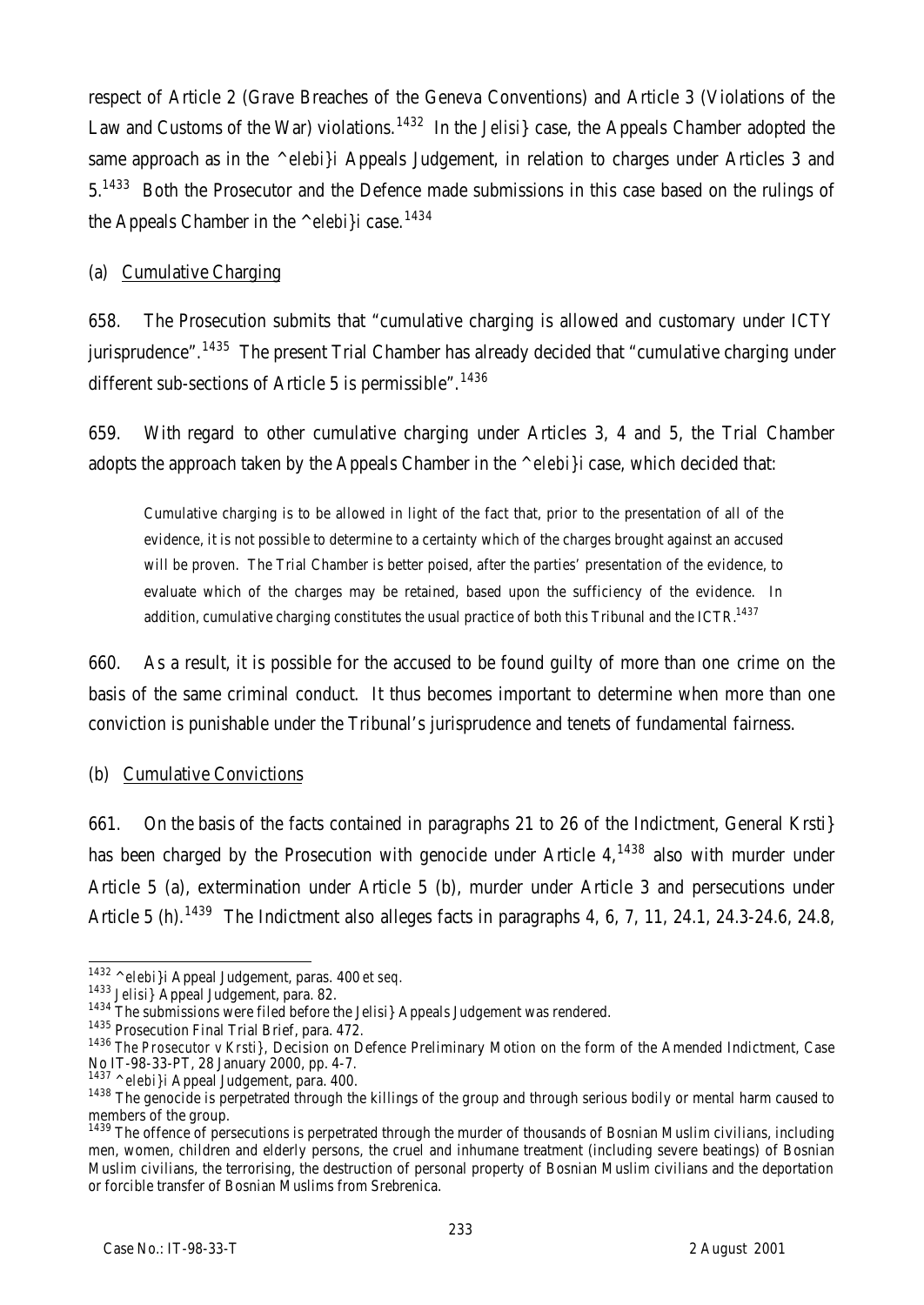24.9 and 24.11 on the basis of which it charges persecutions under Article 5 (h) and deportation under Article 5 (d) (or, in the alternative, other inhumane acts in the form of forcible transfer under Article 5 (i)). After stating the submissions made by the Prosecution and the Defence on this issue, the Trial Chamber will set out the test it will utilise.

## (i) Submissions of the Parties

662. The Prosecutor argues that "[u]nder the *^elebi}i* framework, the Trial Chamber may choose to focus its attention on a "Count 4, Murder as a Crime Against Humanity" (under Article 5 of the Statute) conviction over a "Count 5, Murder as a Violation of the Laws or Customs of War (under Article 3 of the Statute) conviction because murder under Article 5 requires a materially distinct element not contained in murder under Article 3".<sup>1440</sup> The Prosecutor makes no other arguments as to the relation between other crimes cumulatively charged in the Indictment.

663. The Defence contends that under the ^elebi}i framework, Article 3 and Article 5 both have materially distinct elements, but in contrast, acknowledges that General Krsti} can be convicted of both offences.<sup>1441</sup> However, the Defence is of the view that "the dissenting opinion of Judges Hunt and Bennouna more correctly define(s) the test for multiple convictions", because "only elements relating to the conduct and mental state of the accused should be taken into account when applying the "different elements" test".<sup>1442</sup> The Defence further states that "if the formulation of the dissent is applied to Counts 4 and 5 of the Amended Indictment, both charging murder, only one conviction could be imposed".<sup>1443</sup> Finally, the Defence submits that charges specified to be in the alternative cannot be cumulative, such as charges contained in Counts 1 and 2, (genocide or complicity in genocide) and in Counts 7 and 8 (deportation or forcible transfer).<sup>1444</sup> The Defence does not make any submission as to the relation between other crimes cumulatively charged in the indictment (e.g. genocide, extermination and persecutions).

#### (ii) The Test Laid down by the Appeals Chamber in the ^elebi}i Case (« the Test »)

664. The Appeals Chamber in the ^*elebi}i* case held that cumulative convictions are permissible to punish the same criminal conduct if the following two prong test is met:

[... M]ultiple criminal convictions entered under different statutory provisions but based on the same conduct are permissible only if each statutory provision involved has a materially distinct element not

 $\overline{a}$ <sup>1440</sup> Prosecution Final Trial Brief, para. 473. It should be noted that the Prosecution seems to have misread the ^*elebi}i* Test, which is detailed *Infra* in (ii) "the Test laid down by the Appeals Chamber in the ^elebi}i case". 1441 Final Submission of the Accused, para. 399.

<sup>&</sup>lt;sup>1442</sup> Final Submission of the Accused, para. 400, p. 124.

<sup>&</sup>lt;sup>1443</sup> Final Submission of the Accused, para. 400, p. 124.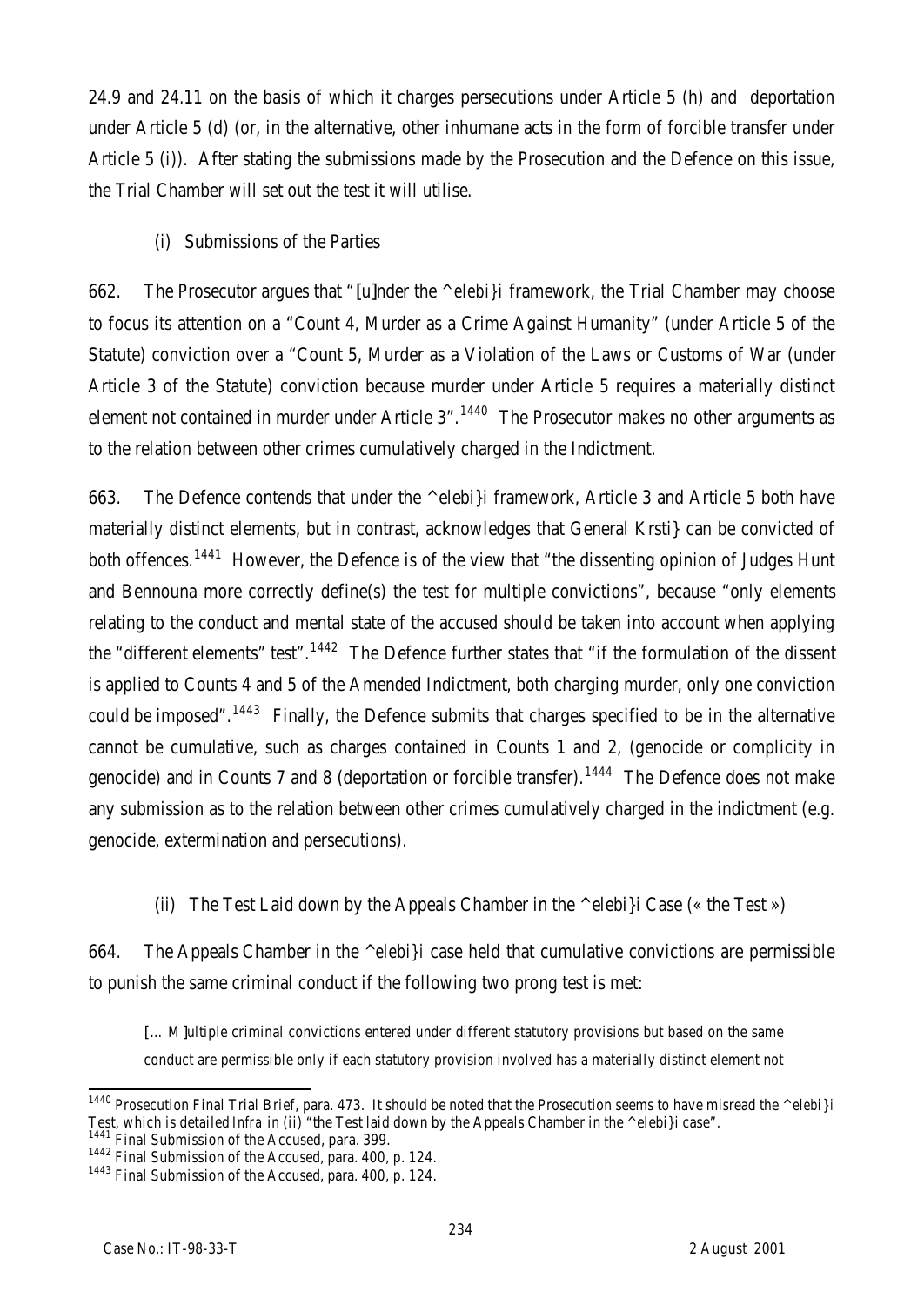contained in the other. An element is materially distinct from another if it requires proof of a fact not required by the other.<sup>1445</sup>

#### The Appeals Chamber further stated that:

[...] the Chamber must decide in relation to which offence it will enter a conviction. This should be done on the basis of the principle that the conviction under the more specific provision should be upheld. Thus, if a set of facts is regulated by two provisions, one of which contains an additional materially distinct element, then a conviction should be entered only under that provision.<sup>1446</sup>

665. Thus, the first inquiry to be made is whether, under the definitions of the separate offences, the accused may be found liable for more than one offence based upon the same conduct. If this is so, the Trial Chamber will then determine whether the definition of each offence provision has a materially distinct element not contained in the other. For instance, the Appeals Chamber in the *^elebi}i* case held that "the offence of wilfully causing great suffering under Article 2 contains an element not present in the offence of cruel treatment under Article 3 : the protected person status of the victim. Because protected persons necessarily constitute individuals who are not taking an active part in the hostilities, the definition of cruel treatment does not contain a materially distinct element […]". <sup>1447</sup> In so ruling, the Appeals Chamber in the *^elebi}i* case reasoned that the requirement of Article 3 that victims not be taking an active part in the hostilities is not materially distinct from the requirement of Article 2 that victims are protected persons. Thus, cumulative convictions could not be entered under both Article 2 for wilfully causing great suffering and Article 3 for cruel treatment.

666. A subsidiary question is which requirements of the offences definitions must be compared. As mentioned above, the Statute requires that both war crimes and crimes against humanity be committed during an armed conflict but, according to the jurisprudence of the Tribunal, whereas Article 3 requires that the acts of the accused be committed in close connection with an armed conflict, this is not a substantive requirement for the applicability of Article  $5.^{1448}$  The Appeals Chamber, in the *Jelisi*} case, did rule that Articles 3 and 5 of the Statute each contain a unique,

<sup>1444</sup> Final Submission of the Accused, paras. 397, 398.

<sup>1445</sup> *^elebi}i* Appeal Judgement, para. 412.

<sup>1446</sup> *^elebi}i* Appeal Judgement, para. 413.

<sup>1447</sup> ^*elebi*}i Appeal Judgement, para. 424. Also, on the question of whether entering cumulative convictions under Articles 2 and 3 is permissible, the Appeals Chamber in the ^elebi}i case stated that "It should also be borne in mind that Article 2 applies to international conflicts, while Article 3 applies to both internal and international conflicts. However, this potentially distinguishing element does not come into play here, because the conflict at issue has been characterised as international as well". Footnote 652.

<sup>&</sup>lt;sup>1448</sup> The armed conflict requirement in Article 5's chapeau has been characterised by the jurisprudence of the Tribunal as not a substantive requirement for cumulative convictions purposes. It is however a jurisdictional requirement for the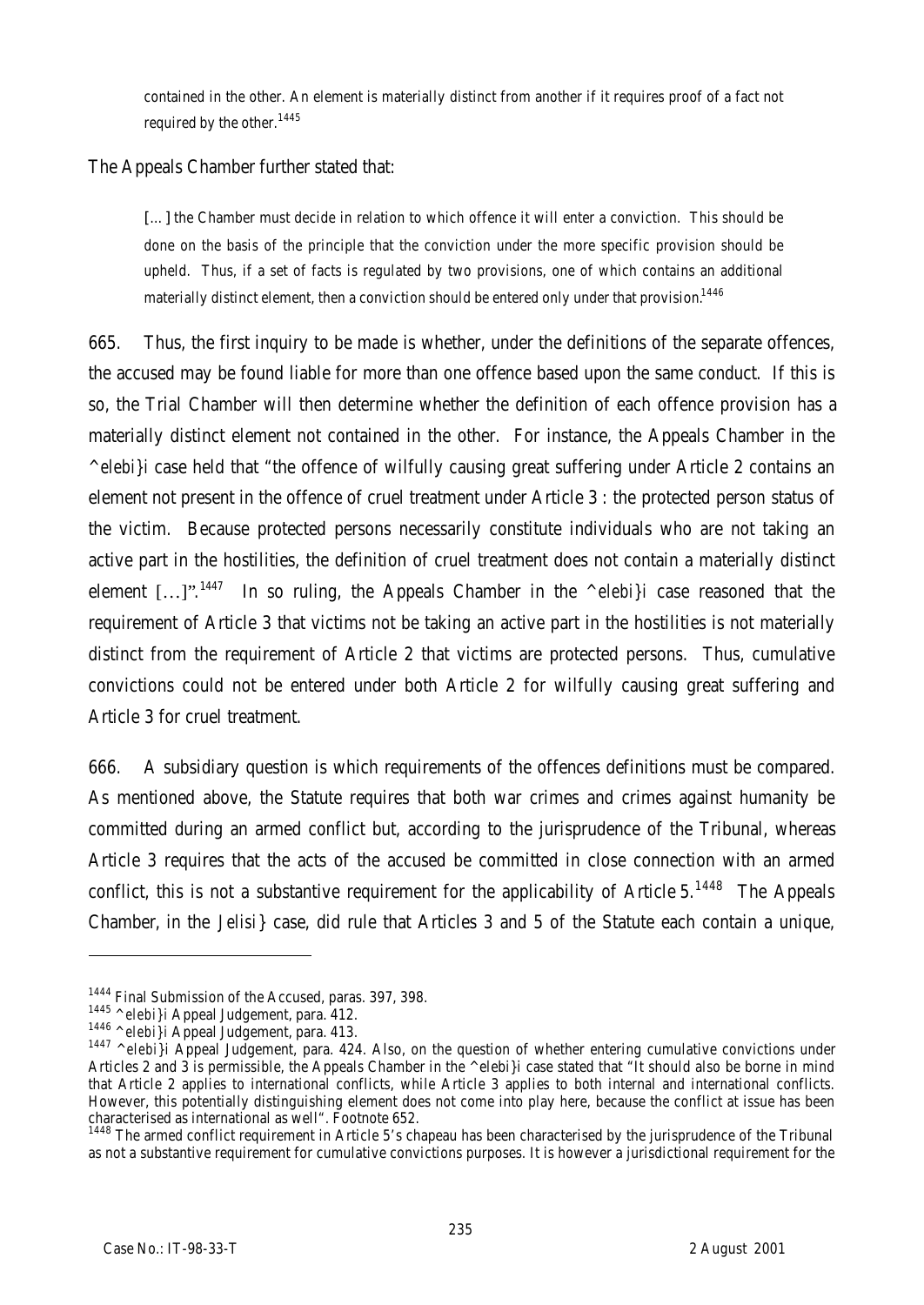materially distinct element not contained in the other, that is Article 3 requires a close nexus to an armed conflict and Article 5 requires that the act or omission be committed as part of a widespread or systematic campaign against a civilian population. In this sense, the Trial Chamber will consider only substantive requirements when comparing offences.

667. Finally, if the application of this first prong of the Test requires that the Trial Chamber render only one conviction, the Trial Chamber will, in accordance with the second prong of the Test, select the most specific applicable criminal provision. For instance, applying the second prong of the Test, the Appeals Chamber in the *^elebi}i* case held that because the offence of wilfully causing great suffering sanctioned by Article 2 is more specific than the offence of cruel treatment sanctioned by Article 3, the Article 2 offence must be preferred, and the Article 3 offence must be dismissed.

### 2. Application of the Test to the Concurrent Offences Specified in the Indictment

668. The Trial Chamber has found that General Krsti} participated, first, in the campaign of terror that followed the attack on Srebrenica from 10 to 13 July 1995 and which led to the forcible transfer of Bosnian Muslim civilians and, secondly, in the murders of Bosnian Muslim military aged men, which took place from 13 July to 19 July 1995.

669. The Test will be applied to the cumulatively charged offences characterising each criminal conduct proved, first to offences charged under different Articles of the Statute, and then to different offences charged under Article 5.

# (a) The Concurrent Offences Characterising "the campaign of terror" in Poto~ari and the Subsequent Forcible Transfer of the Bosnian Muslim Civilians from 10 to 13 July 1995

670. Paragraphs 4, 6, 7, 11 and 22 to 26 of the Indictment describe, *inter alia*, how thousands of Bosnian Muslim civilians, fled to Poto~ari, were terrorised and/or murdered there and were thereafter transported by buses and trucks, under the control of the VRS, to areas outside the enclave of Srebrenica. Counts 1, 3 to 6, and 8 characterise the acts described in these paragraphs as genocide, extermination, murder under Articles 3 and 5, persecutions and deportations (or, in the alternative, inhumane acts in the form of forcible transfer). With regard to the offence of persecutions, Count 6 of the Indictment states that persecutions were committed not only through murder but also through "the cruel and inhumane treatment of Bosnian Muslim civilians, including

application of Article 3 of the Statute. *Jelisi*} Appeal Judgement, para. 82. See also *Tadi*} Jurisdiction Decision and *Tadi*} Appeal Judgement, para. 249.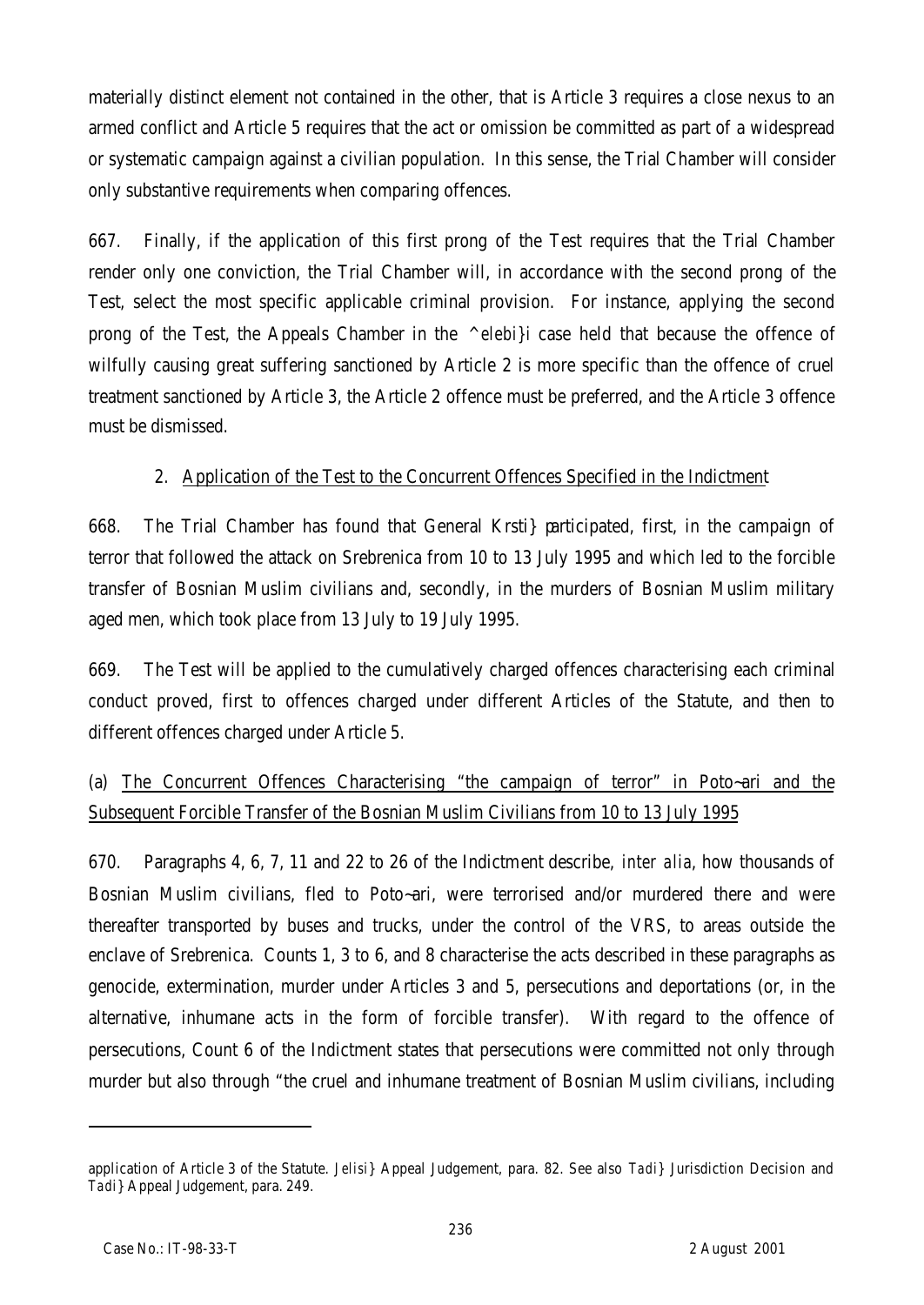severe beatings", "the terrorising of Bosnian Muslim civilians", "the destruction of personal property of Bosnian Muslims" and "the deportation or forcible transfer of Bosnian Muslims". Murder is thus but one of the sub-crimes of the offence of persecutions.

671. The Trial Chamber has found that the events between 10 to 13 July 1995 in Poto~ari are appropriately characterised as murders and as persecutions committed through murder, cruel and inhumane treatment (including severe beatings), terrorising, destruction of personal property of Bosnian Muslim civilians and forcible transfer. While the cruel and inhumane treatments (including severe beatings), terrorising and destruction of personal property of the Bosnian Muslim civilians are solely covered by the persecutions count (Count 6), the murders committed at this time can also be legally characterised as murders under Article 3 and 5 (Counts 4-5) and persecutions (Count 6). The forcible transfer at this time can be characterised as a persecution committed by means of inhumane acts (Count 6) and as a separate Article 5 offence of other inhumane acts  $(Count 8)$ .  $1449$ 

672. The Chamber has not found the accused guilty of genocide, complicity of genocide and extermination under Counts 1, 2 and 3 for the acts committed in Poto~ari from 10 to 13 July 1995 and has decided that the forcible transfers are most appropriately considered under other inhumane acts rather than deportation.

673. Thus, the Trial Chamber will apply the Test with a view to determining whether convictions for the offence of murder, under both Articles 3 and 5, and persecutions (Article 5 (h)), committed through murder, are permissible and whether convictions under both persecutions (Article 5 (h)), committed through other inhumane acts (forcible transfer), and other inhumane acts (Article 5 (i)), committed through forcible transfer, may be used to punish the same criminal conduct.

#### (i) Relationship between Offences under Article 3 and Offences under Article 5

674. The Test is first applied to determine whether murder sanctioned by Article 3 requires a materially distinct constituent element not required by murder sanctioned by Article 5 and *vice versa,* with a view to determining whether convictions under both the offence of murder under Article 3 and offences under Article 5, punishing the same conduct, is permissible. The application of the Test involves a comparison between the elements of the crimes as defined by the Trial Chamber. Murder as a war crime is any illegal and intentional act or omission, which caused the death of a non-combatant person, and was committed in close connection with an armed conflict. Article 5 punishes any prohibited intentional acts or omissions committed within an armed conflict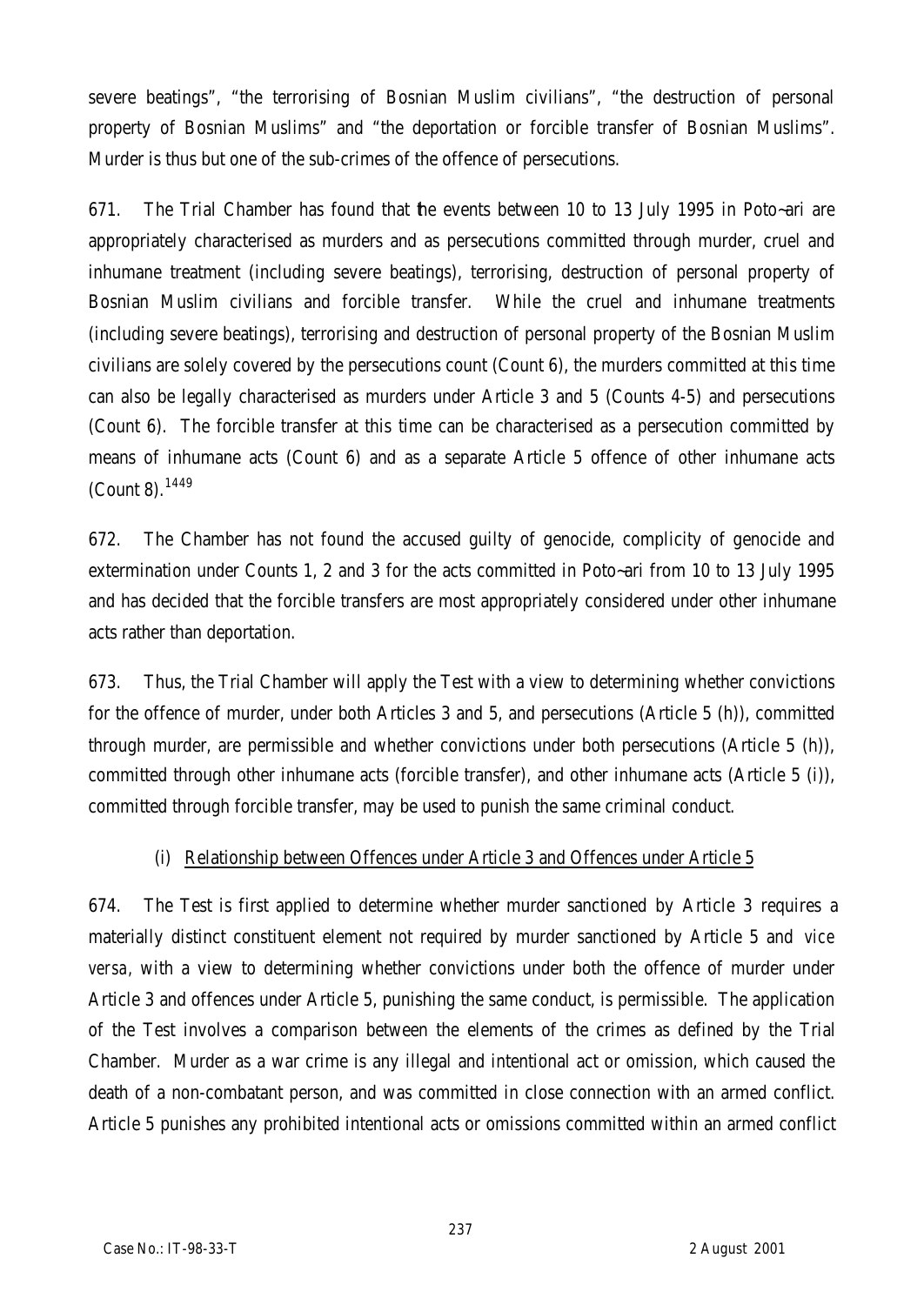as part of a general and systematic attack upon a civilian population. Murder under Article 3 requires a unique and materially distinct element in the form of a close nexus between the acts of the accused and an armed conflict. Offences under Article 5 require a unique and materially distinct element in the form of a requirement that they be perpetrated as part of a widespread or systematic attack upon a civilian population. Because each category of offences contains an element not required by the other, the Test is satisfied and the Trial Chamber finds it permissible to enter a conviction under both Articles 3 and 5 to punish the same murders.

#### (ii) Relationship between Murder under Article 5 and Persecutions

675. The Test must also be applied to determine whether murder sanctioned by Article 5 (a) requires a materially distinct element not required by persecutions sanctioned by Article 5 (h) and *vice versa.* Thus, the Chamber has to determine whether entering both convictions under the offence of murder under Article 5 and persecutions perpetrated through murder under Article 5, to punish the same conduct, is permissible. Murder under Article 5 (a) punishes any illegal and intentional act or omission, which caused the death of one or more persons and was committed in an armed conflict, as part of a widespread or systematic attack upon a civilian population. Article 5(h) persecutions punishes any illegal and intentional act or omission, which has wronged one or more persons and was committed in an armed conflict, as part of a widespread or systematic attack upon a civilian population for political, racial or religious reasons. Persecutions require a discriminatory intent as an additional element not required by murder under Article 5. Because the offence of persecution requires a unique materially distinct element vis-à-vis murder under Article 5 (a), the Test is not met. The second prong of the Test must be applied. Since the offence of persecutions is more specific than the offence of murder, persecutions must be preferred. The Trial Chamber, accordingly, enters a conviction under the charge of persecutions and dismisses the charge of murder under Article 5 (a).

# (iii) Relationship between Persecutions (forcible transfer) and Other Inhumane Acts (forcible transfer)

676. The offence of persecutions has been defined above. The offence of other inhumane acts is defined as any intentional act or omission, which caused injury to a human being in terms of physical or mental integrity, health or human dignity.<sup>1450</sup> The offence of persecutions requires a unique additional material element not required by the offence of other inhumane acts in the form

<sup>&</sup>lt;sup>1449</sup> The Trial Chamber has found that the transfer of the Bosnian Muslim civilians from Poto~ari to areas controlled by Muslim forces is to be characterised as forcible transfer and not as deportation. See *supra*, para. XX (genocide part). <sup>1450</sup> *Tadi*} Judgement, para. 729 (citing the ILC *Draft Code*, p. 103).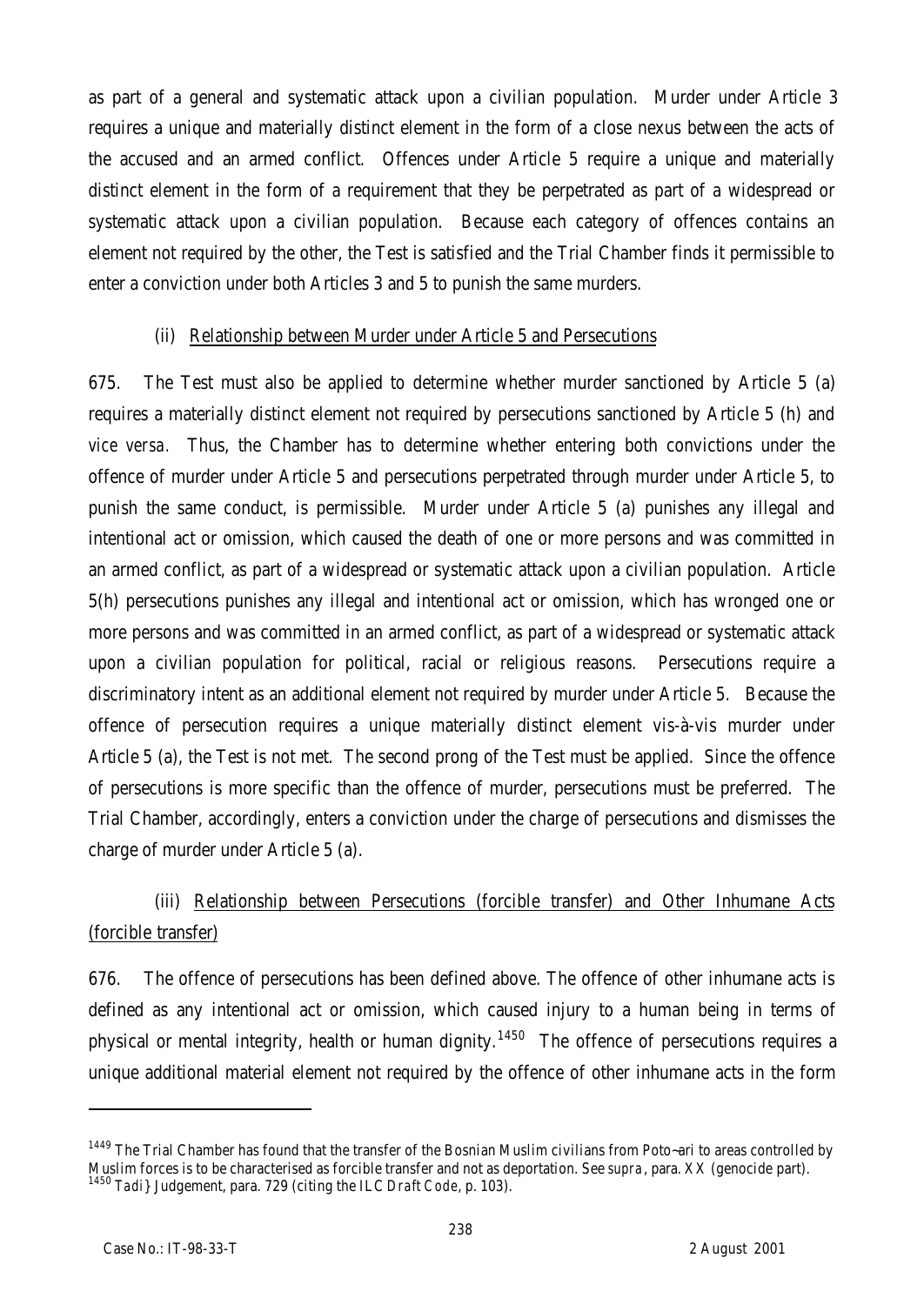of a requirement that the offence of persecutions must have been perpetrated on the basis of a discriminatory intent, the offence of other inhumane acts has no counterpart of a distinct material element. The Test is not satisfied and the second prong of the Test must be applied. Because persecutions require a unique additional materially distinct element vis-à-vis other inhumane acts (forcible transfer), the offence of persecutions applies with more specificity to the situation at hand. The Trial Chamber finds that it is not permissible to enter convictions both under persecutions by way of forcible transfer and under other inhumane acts (forcible transfer) to punish the same conduct. The Trial Chamber therefore dismisses the separate charge of other inhumane acts (forcible transfer) under Article 5 (i). General Krsti} can only be convicted for persecutions (count 6) for the acts of forcible transfer that took place on 10 and 13 July 1995.

### (iv) Conclusions

677. In sum, the Trial Chamber enters convictions for charges of murder under Article 3 and for charges of persecution, murders, terrorising the civilian population, destruction of personal property, and cruel and inhumane treatment committed from 10 to 13 July 1995 in Poto~ari.

678. The Trial Chamber will now apply the Test on cumulative offences with regard to the second category of murders charged against General Krsti}, namely the killings that occurred between 13 and 19 July 1995.

# (b) The Concurrent Offences Characterising the Murders Committed Against the Bosnian Muslim Civilians from 13 to 19 July 1995

679. Paragraphs 21 to 25 of the indictment describe, *inter alia*, how thousands of Bosnian Muslim men were arrested by the Bosnian Serb forces, led to execution sites and executed. It has been decided that these acts fulfil the requirements of genocide sanctioned by Article 4, as well as murder under Article 3, murder under Article 5, extermination and persecutions under Article 5. For the reasons stated above,  $1451$  the Test is applicable only insofar as the offence of persecutions is perpetrated through murders.

# (i) Relationship Between Offences under Article 3 (war crimes) and Article 4 (genocide) and between Article 3 (war crimes) and Article 5 (crimes against humanity)

680. The Trial Chamber has already found that it is permissible to enter convictions on charges of murder under both Article 3 and Article 5 to punish the same criminal conduct.<sup>1452</sup>

 $\overline{a}$ <sup>1451</sup> *Supra*, para. 670.

<sup>1452</sup> *Jelisi}* Appeal Judgement, para. 82.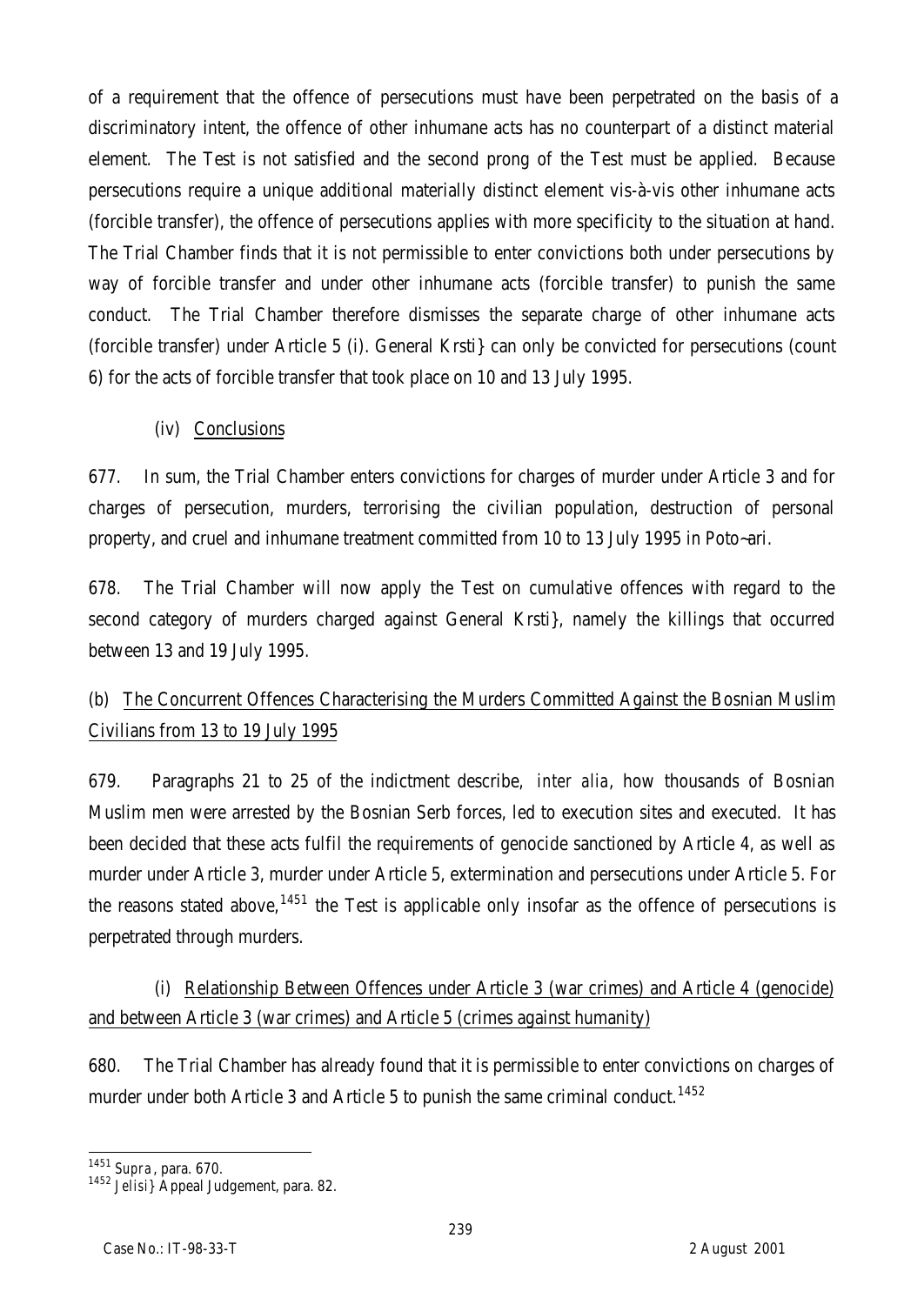681. The same reasoning applies to the relationship between murder under Article 3 and genocide under Article 4. The relationship between genocide and murder as a war crime can be characterised as follows. The offence of genocide requires a special intent to destroy a national, ethnical, racial or religious group (or part thereof). Murder as a war crime requires a close nexus between the acts of the accused and an armed conflict, which is not required by genocide. The Test for separate convictions is satisfied. Accordingly, convictions must be entered on both charges in respect of the same criminal conduct because genocide and murder under Article 3 each contain an additional element not required by the other.

# (ii) Relationship Between Offences under Article 4 (genocide) and Article 5 (crimes against humanity)

682. The Trial Chamber notes that Article 4 (genocide) demands proof of elements not required by Article 5 (crimes against humanity). Article 5 offences demand proof that they have been perpetrated in an armed conflict, as part of a widespread or systematic attack upon a civilian population. With regard to the first requirement that Article 5 offences be committed in an armed conflict, it has been held that the requirement of an armed conflict is not a substantive requirement for this purpose.<sup>1453</sup> The other Article 5 requirement that the acts be perpetrated against a civilian population prevents isolated or random acts being characterised as crimes against humanity.<sup>1454</sup> Similarly, the notion of an intent to destroy a "group" in genocide would rule out isolated or random acts being characterised as genocide. However, the limitation to certain types of "group" as defined in the crime of genocide is far more specific than the "civilian population" defined in the crimes against humanity. The requirement in Article 5 that the crimes be part of a widespread or systematic attack against a civilian population is comprised within the genocide requirement that there be an intent to destroy a specified type of group. As discussed above, acts of genocide must be committed in the context of a manifest pattern of similar conduct, or themselves constitute a conduct that could in itself effect the destruction of the group, in whole or part, as such. Thus, Article 5's exclusion of random or isolated acts also characterises genocide. <sup>1455</sup>

 $\overline{a}$ <sup>1453</sup> Tadi} Jurisdiction Decision, para. 141: "It is by now a settled rule of customary international law that crimes against humanity do not require a connection to international armed conflict. Indeed, as the Prosecutor points out, customary international law may not require a connection between crimes against humanity and armed conflict at all...".

<sup>1454</sup> *Prosecutor v Tadi}*, Decision on Defence Motion on the Form of the Indictment, Case No IT-94-1-PT, 14 November 1995, para. 11.

 $1455$  The question of whether genocide is an autonomous crime or an aspect of a crime against humanity was discussed during the drafting of the genocide Convention. Many delegates were firm in their views that the two concepts of genocide and crimes against humanity should be kept separate and the Ad Hoc Committee rejected the proposition to have the preamble describe genocide as "a crime against humanity". The Polish delegate expressed the view held by representatives of the Ad Hoc Committee that while it is true that genocide is a crime against humanity, to state that in the Genocide Convention would overreach the provisions of General Assembly Resolution 180 (II). *See*, W. Schabas, Genocide in International Law, p 64. Similarly, the ICTY in the Karadzi} and Mladi} case held that the genocidal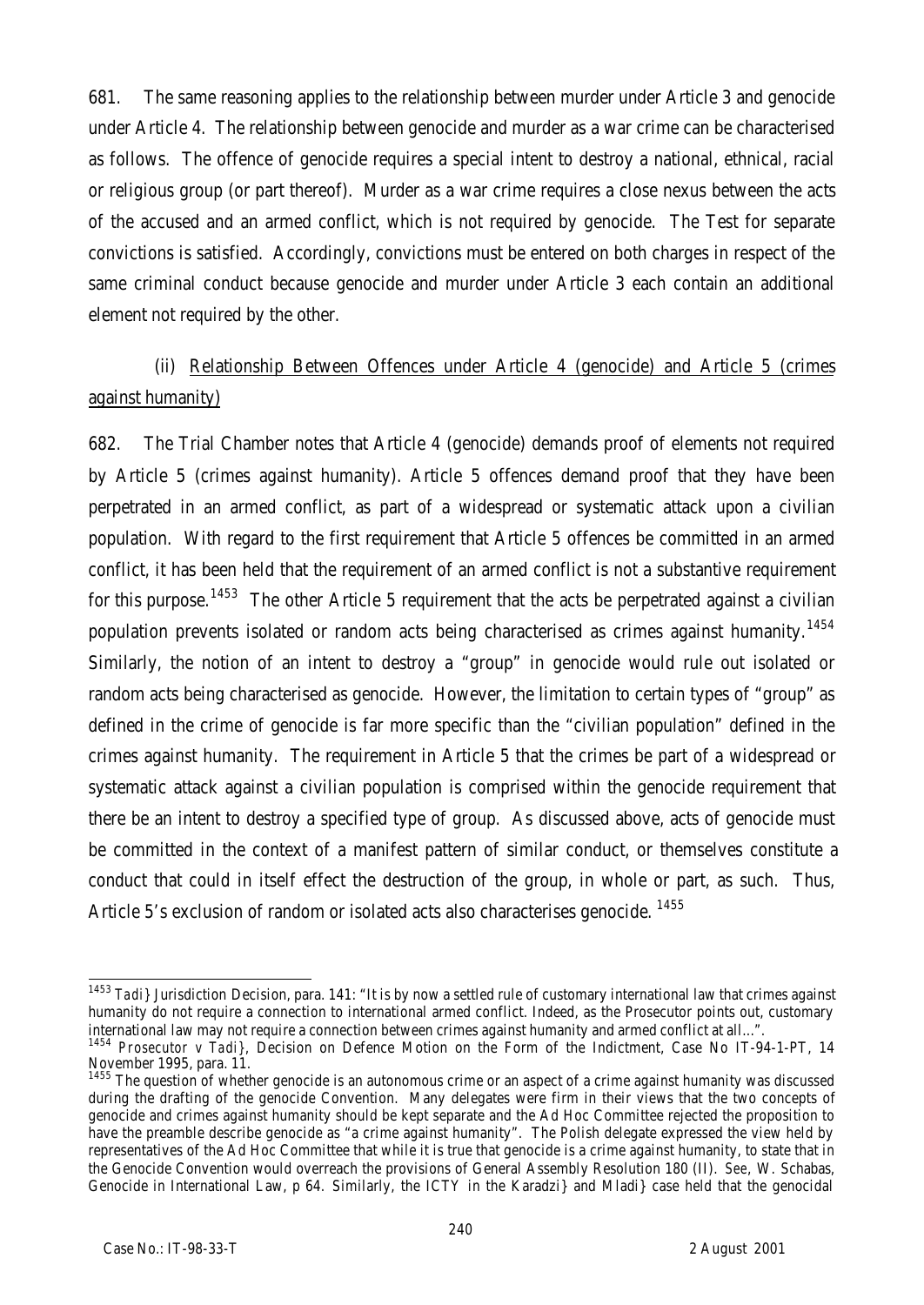683. While murder under Article 5 (a) does not require any additional materially distinct element than what is contained in the definition of extermination and persecutions, extermination under Article 5 (b) and persecutions under Article 5 (h) both contain an additional element, which must be considered with regard to Article 4 of the Statute. The Preparatory Commission for the ICC defined extermination as the killing of one or more persons as part of a mass killing of civilians.<sup>1456</sup> Persecutions is defined as any illegal and intentional act or omission which, as part of a massive or systematic attack on a civilian population, has wronged one or more individuals for political, racial or religious reasons.

684. The offences of genocide and persecutions both require proof of a special intent, respectively an intent to destroy a particular type of group (or part of that group) as such and an intent to discriminate against persons on political, racial or religious grounds. Clearly, genocide has a distinct, mutual element in the form of its requirement of an intent to destroy a group, altogether, in whole or in part, over and above any lesser persecutory objective. The offence of persecutions, on the other hand, contains no element of intent or implementation that would not be subsumed in the destruction requirement of genocide. The Test is not satisfied. Since the crimes of persecutions and genocide do not have a mutually distinct element, it is not possible to cumulate convictions for both. When the application of the first prong demonstrates that it is impermissible to convict an accused of two offences based on the same conduct, the second prong of the Test must be applied to determine for which offence the accused should be convicted. Genocide requires a highly specialised intent in the destruction of a characterised group or part of a group, the discriminatory intent in persecutions is less specific. Genocide, the most specifically defined crime, is to be retained.

685. Extermination requires an intentional killing of one or more persons as part of the mass killing of a civilian population. Genocide, though it might also be committed by a single or a few murders, needs proof that the perpetrator intended to destroy a national, ethnical, racial or religious group, or part of the group, as such.<sup>1457</sup> Thus, while neither crime has a substantiality threshold as such in term of the actual killings perpetrated, both require that the killings be part of an extensive

<sup>&</sup>quot;intent may also be inferred from the perpetration of acts which violate, or which the perpetrators themselves consider to violate the very foundation of the group- acts which are not in themselves covered by the list in Article 4 (2) but which are committed as part of the same pattern of conduct". Consideration of the Indictment within the framework of Rule 61, para. 94. The ICC Statute indicates clearly that genocide requires that "the conduct took place in the context of a manifest pattern of similar conduct", repeating the requirement that crimes against humanity are not perpetrated as isolated or random acts but are part of a pattern of similar acts. Report of the Preparatory Commission for the ICC. <sup>1456</sup> *Supra*, para. 498.

<sup>1457</sup> In the *Kara|zi} and Mladi*} case, the Trial Chamber considered that the definition of genocide requires "a reasonably significant number, relative to the total of the group as a whole, or else a significant section of a group such as its leadership.", transcript on hearing on 27 June 1996, p. 15.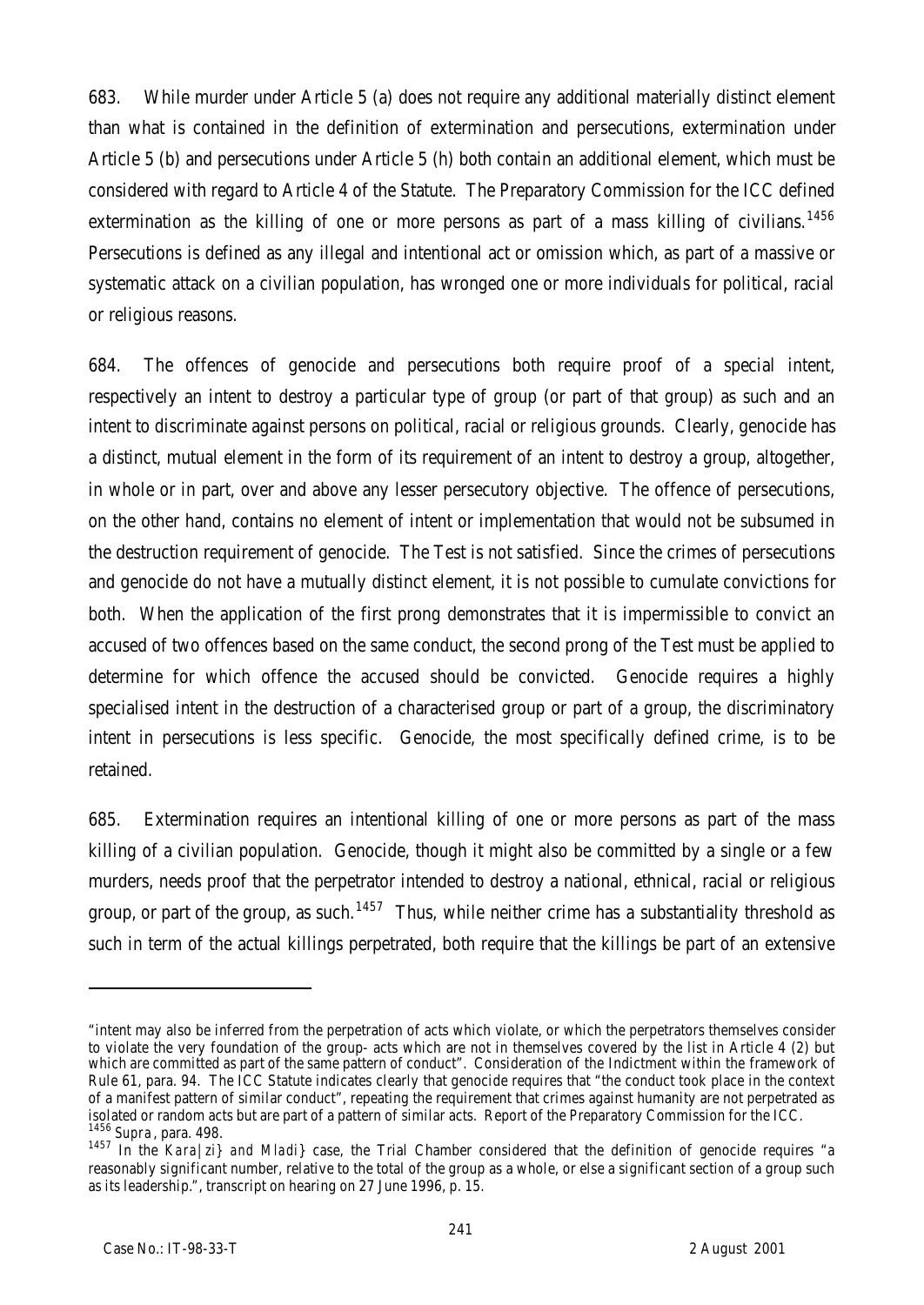plan to kill a substantial part of a civilian population. But genocide has a distinct additional requirement, in terms of the nature of the group targeted. In extermination, the killings may be indiscriminate. Thus, in this case, at least, where genocide is committed by killings, it cannot be supplemented by extermination for the same underlying acts. Because the Test is not satisfied, it is impermissible to convict the accused of the two offences of extermination and genocide based on the same conduct and the second prong of the Test must be applied to determine for which offence the accused should be convicted. Genocide requires a highly specialised intent in the destruction of a characterised group or part of a group, extermination does not. Genocide, the most specific crime, is to be retained.

686. The Trial Chamber thus finds that, based on the same conduct, it is permissible to enter cumulative convictions under both Articles 3 and 4 and under both Articles 3 and 5. But it is not permissible to enter cumulative convictions based on the executions under both Articles 4 and 5. The Article 4 offence, as the most specific offence, is to be preferred.

#### 3. Conclusions

687. In conclusion, the Trial Chamber finds that, in respect of the conduct attributed to General Krsti} which took place from 10 to 13 July 1995, it is permissible to enter a conviction under persecutions (Article 5) and murder (Article 3), i.e., to retain Counts 5 and 6. In respect of the murder-type conduct, which took place from 13 to 19 July 1995, it is permissible to enter a conviction on both murder (Article 3) and genocide, i.e., Counts 5 and 1.

688. As a result of the foregoing discussions, General Krsti} is to be found guilty of:

- qenocide;
- persecutions; and
- murder

689. Finally, the Trial Chamber turns to the question of the appropriate sentence to be imposed on General Krsti} in respect of the convictions entered.

## **IV. SENTENCING**

690. The Prosecutor submits that General Krsti} should receive consecutive life sentences for each crime for which he is found guilty, pursuant to Article 24 of the Statute and Rule 101 of the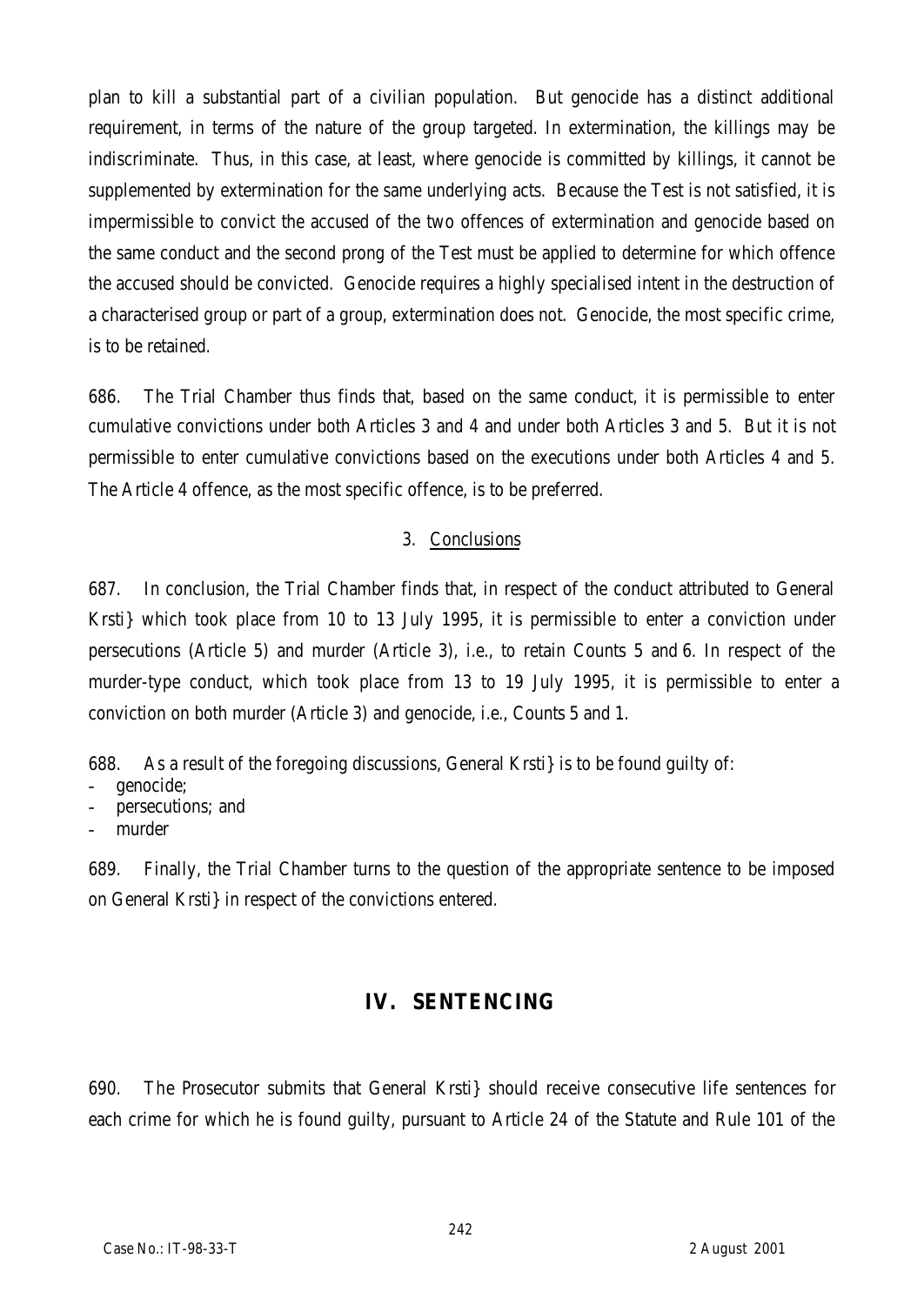Rules.<sup>1458</sup> The Defence submits that General Krsti} must be acquitted on all counts of the indictment and thus made no submission on sentencing.<sup>1459</sup>

691. The sentence is to be determined by reference to the relevant provisions of Articles 23 and 24 of the Statute and Rules 87 (C) and 101 of the Rules of Procedure and Evidence. The Trial Chamber should also consider the general sentencing principles and practices of the Tribunal, as well as those of the ICTR.<sup>1460</sup>

### **A. The Applicable Provisions**

692. Articles 23 and 24 of the Statute and Rules 87(C) and 101 contain sentencing provisions. These provisions determine the objectives of sentencing, the factors to be taken into consideration for the determination of a sentence and the manner in which a sentence should be imposed.

693. Article 23 (1) of the Statute states that "the Trial Chamber shall pronounce judgements and impose sentences and penalties on persons convicted of serious violations of international humanitarian law". The practice of the Tribunal, based on these provisions, reflects two objectives of a sentence: the need to punish an individual for the crimes committed and the need to deter other individuals from committing similar crimes.<sup>1461</sup>

694. Article 24 (1) of the Statute provides that "the penalty imposed by the Trial Chamber shall be limited to imprisonment" and further states that the appropriate term of imprisonment is to be determined by "recourse to the general practice regarding prison sentences in the courts of the former Yugoslavia". Article 24 (2) provides for the Trial Chambers to "take into account such factors as the gravity of the offences and the individual circumstances of the convicted person". These statutory provisions are to be read in conjunction with Rule 101, which provides that the Chamber *shall* take into account the factors mentioned in Article 24 (2) as well as *such* factors as any aggravating or mitigating circumstances and the general practice of the courts in the former Yugoslavia. <sup>1462</sup>

 $\overline{a}$ <sup>1458</sup> Prosecution Final Trial Brief, para. 467.

<sup>1459</sup> Defence Closing Argument, T. 10148.

<sup>1460</sup> *Aleksovski* Appeal Judgement, para. 107.

<sup>1461</sup> See in particular, *Kunara*} judgement, paras 836 *et seq*.; *Kordi}* Judgement, para. 847.

<sup>&</sup>lt;sup>1462</sup> Rule 101 defines the weight to be placed upon the provisions of Article 24 when determining the appropriate sentence. Rule 101 provides in full that:

<sup>(</sup>A) A convicted person may be sentenced to imprisonment for a term up to and including the remainder of the convicted person's life.

<sup>(</sup>B) In determining the sentence, the Trial Chamber shall take into account the factors mentioned in Article 24, paragraph 2, of the Statute, as well as such factors as:

<sup>(</sup>i) any aggravating circumstances;

<sup>(</sup>ii) any mitigating circumstances including the substantial cooperation with the Prosecutor by the convicted person before or after conviction;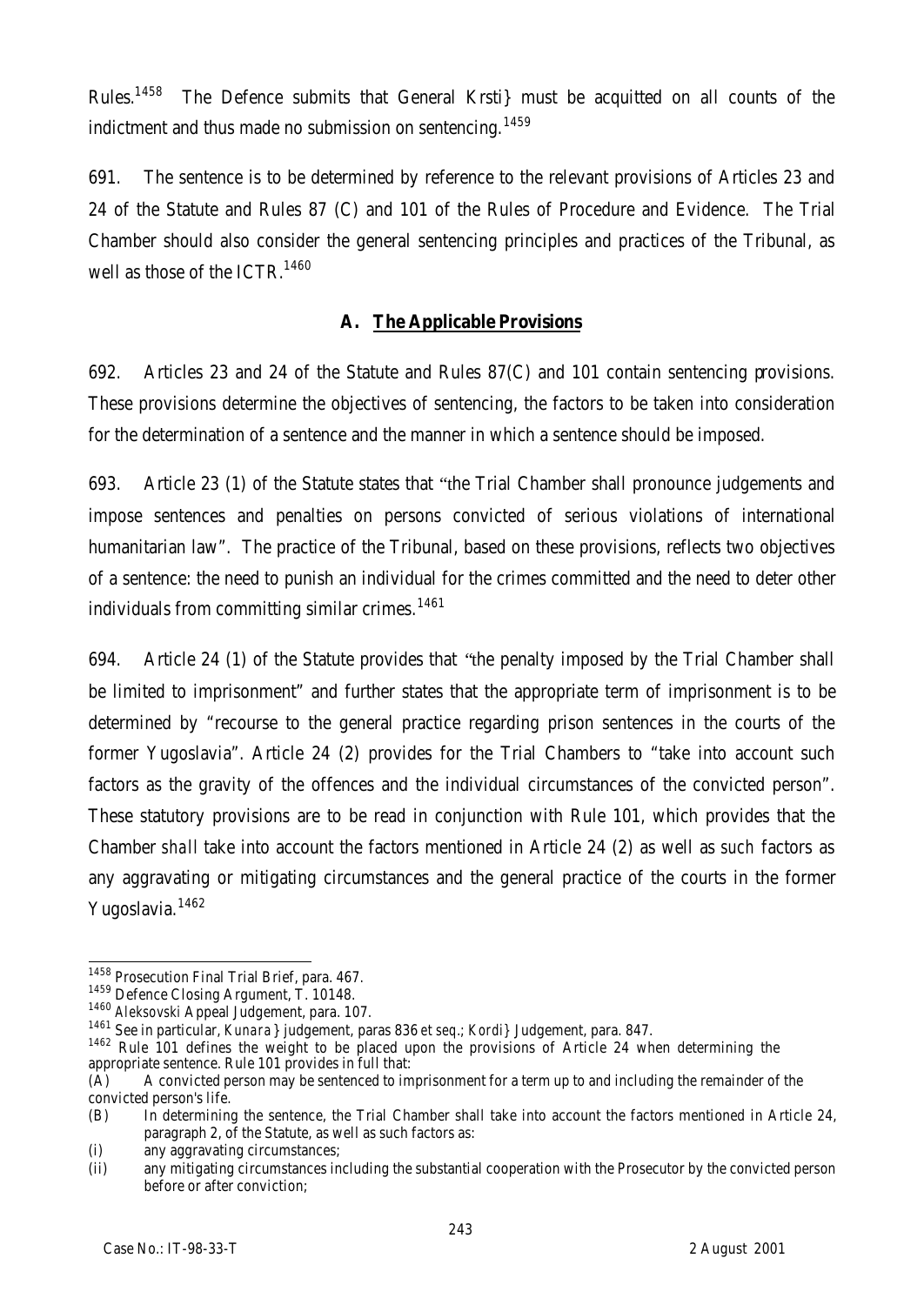695. Rule 101 states also that the Trial Chamber must take into consideration "any penalty imposed by a Court of any State on the convicted person for the same act" and which has already been served, as well as the period, if any, during which the convicted person was detained in custody pending surrender to the Tribunal or pending trial or appeal. On the other side, Rule 87(C) grants the Trial Chamber discretion to either impose a penalty "in respect of each finding of guilt" or a single sentence reflecting the totality of the criminal conduct of the accused.<sup>1463</sup> In the case of multiple sentences, the Trial Chamber shall indicate whether they are to be served consecutively or concurrently (Rule 101 (c)).  $1464$ 

696. In accordance with the relevant sentencing provisions, the ICTY and the ICTR have developed a number of factors that should be examined when determining a proper sentence: the general practice on prison sentences in the former Yugoslavia, the gravity of the crimes and the individual circumstances of the convicted person.

#### **B. General Sentencing Principles**

### 1. General Practice on Prison Sentences in the former Yugoslavia

697. It is well established that the general sentencing practice of the former Yugoslavia is not binding on the Tribunal, although the Tribunal should have regard to it.<sup>1465</sup> Sentencing by the courts of the former Yugoslavia was based on the provisions of Chapter XVI, "Criminal Acts Against Humanity and International Law<sup> $n$ 1466</sup> and Article 41(1)<sup>1467</sup> of the SFRY criminal code. The

j

<sup>(</sup>iii) the general practice regarding prison sentences in the courts of the former Yugoslavia;

<sup>(</sup>iv) the extent to which any penalty imposed by a court of any State on the convicted person for the same act has already been served, as referred to in Article 10, paragraph 3, of the Statute.

<sup>(</sup>C) The Trial Chamber shall indicate whether multiple sentences shall be served consecutively or concurrently.

<sup>(</sup>D) Credit shall be given to the convicted person for the period, if any, during which the convicted person was detained in custody pending surrender to the Tribunal or pending trial or appeal.

<sup>1463</sup> In particular, as to the sentence to be imposed for cumulative convictions, the Appeals Chamber in the ^*elebi}i* case held that "...the overarching goal in sentencing must be to ensure that the final or aggregate sentence reflects the totality of the criminal conduct and overall culpability of the offender. […]. The decision as to how this should be achieved lies within the discretion of the Trial Chamber", ^*elebi*}i Appeal Judgement, para. 430.

<sup>1464</sup> Most of the Trial Chambers of the ICTY have rendered judgements imposing multiple sentences, but the *Jelisi*}, *Bla{ki}, Kordi*}, *Kunara}*, *Kambanda* and *Serushago* Judgements imposed single sentences as in the cases before the Nuremberg and Tokyo Military Tribunals.

<sup>1465</sup> *Tadi*} Sentencing Judgement II, para. 12; *Furud`ija* Judgement, para. 285; *Aleksovski* Judgement, para. 242; *Kordi*} Judgement, para. 849; *Kunara*} Judgement, para. 859. The ICTR adopts, *mutatis mutandis*, a similar position: K*ambanda* Judgement, para. 23; *Akayesu* Sentence, para. 12-14; *Kayishema* Sentence, paras. 5-7.

<sup>&</sup>lt;sup>1466</sup> See Chapter XVI of the criminal code of the former Yugoslavia "Crimes Against Humanity and International Law: Articles 141 and 142(1) dealt with the crimes of genocide and other war crimes committed against civilians. See also Articles 142-156 and Articles 38 "Imprisonment", 41 "Sentences", and 48 "Coincidence of several offences. " Crimes against peace and international law, including the crime of genocide and war crimes against a civilian population, were punishable by a sentence of 5-15 years in prison, by the death penalty or by 20 years in prison if a prison sentence was substituted for the death penalty, or in cases of aggravated homicide.

<sup>&</sup>lt;sup>1467</sup> Article 41(1) of the criminal code of the SFRY states: " The court shall determine the sentence for the perpetrator of a given crime within the limits prescribed by the law for this crime, bearing in mind the purpose of the punishment and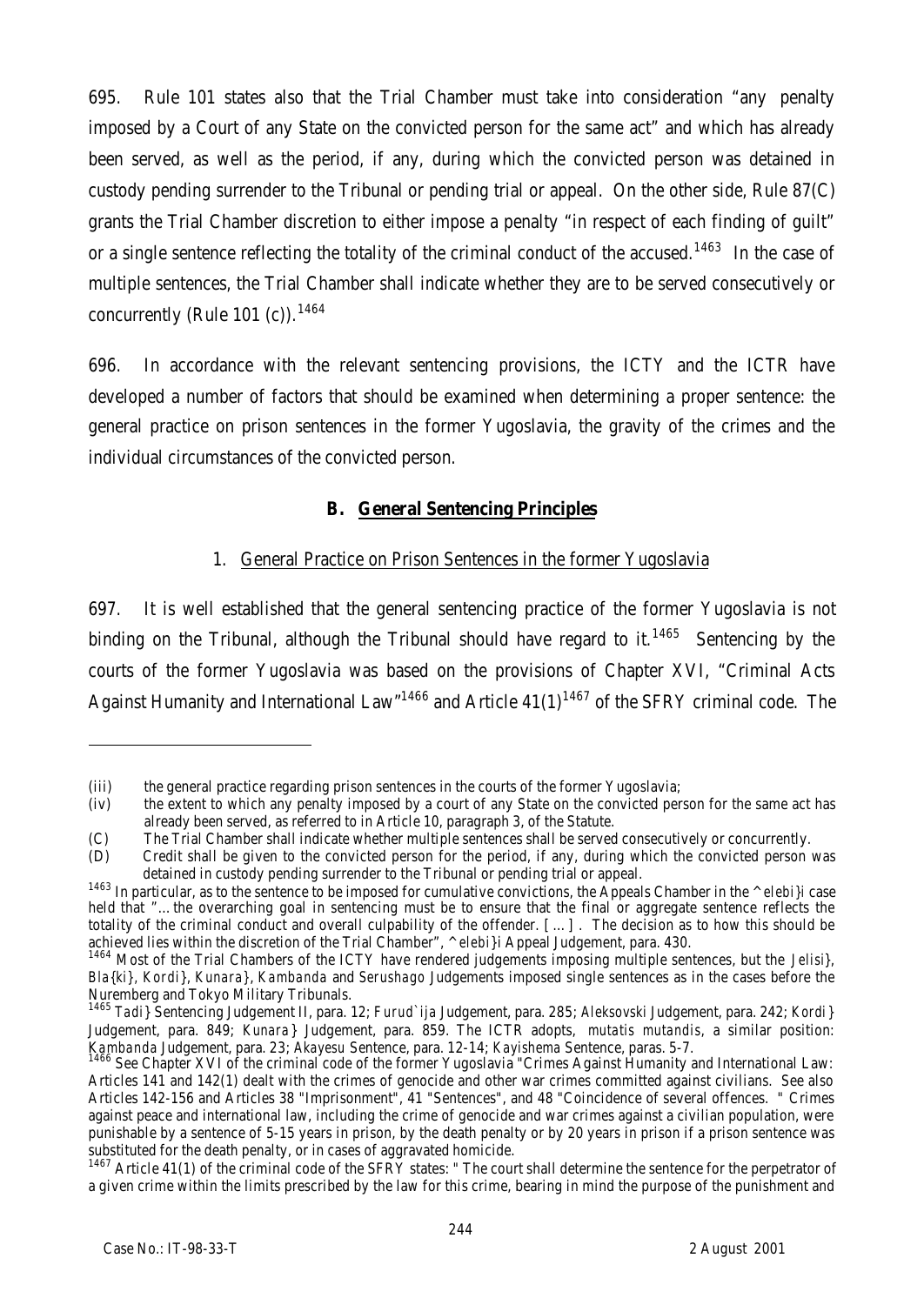death penalty could be imposed for war crimes and genocide, while a minimum prison sentence of ten years and a maximum of fifteen years were stipulated as the penalty to be imposed for aggravated murders. Article 38(2) of the SFRY criminal code permitted courts to hand down a sentence of twenty years in prison in lieu of the death penalty.<sup>1468</sup> In 1998, Bosnia and Herzegovina abolished the death penalty and introduced in its place a long-term imprisonment of 20-40 years "for the gravest forms of criminal offences [...] committed with intention".<sup>1469</sup> In accordance with the recommendation of the Secretary General's Report, the Tribunal cannot impose the death penalty.<sup>1470</sup> "The penalty imposed by the Trial Chamber shall be limited to imprisonment" (Article 24-1 of the Statute). The sentence imposed by the Trial Chamber in this case thus falls near the range of sentence afforded by the FRY for the most severe war crimes.

## 2. Gravity of the Crime

698. The gravity of the offence is a primary factor to be taken into account in imposing a sentence. The Trial Chamber in the *^elebi}i* case stated that it was "by far the most important consideration, which may be regarded as the litmus test for the appropriate sentence".<sup>1471</sup> The seriousness of the crime must weigh heavily in the sentence imposed irrespective of the form of the criminal participation of the individual.<sup>1472</sup> Taking into consideration the seriousness of the crime avoids excessive disparities in sentences imposed for the same type of conduct.<sup>1473</sup>

699. The Prosecutor argues that the gravity of crimes with which General Krsti} may be convicted is self-evident and that genocide "constitutes the crime of crimes, which must be taken into account when deciding the sentence".<sup>1474</sup> The Prosecutor also argues that the number of victims and their suffering are factors to be taken into account in assessing the gravity of the crimes committed.

700. Assessing the seriousness of the crimes is not a mere matter of comparing and ranking the crimes in the abstract. It has been argued that crimes against humanity and war crimes are equally

taking into account all the circumstances that could lead to this sentence being more or less severe, in particular: the degree of criminal responsibility, the motives of the crime, the degree of the threat or damage to protected property, the circumstances under which the crime was committed, the background of the perpetrator, his personal circumstances and behaviour after the commission of the crime as well as other circumstances which relate to the character of the perpetrator".

<sup>1468</sup> *Kordi*} Judgement, para. 849.

<sup>1469</sup> *Tadi}* Sentencing Judgement II, para. 12.

<sup>1470</sup> Report of the Secretary General, paras 111-112.

<sup>1471</sup> *^elebi}i* Judgement, para. 1225.

<sup>1472</sup> *^elebi}i* Appeal Judgement, para. 741.

<sup>1473</sup> *^elebi}i* Appeal Judgement, paras. 756-758.

<sup>1474</sup> Prosecution Final Trial Brief, para. 468 (citing *Blaski*} Judgement, para. 800, itself citing *Kambanda* judgement, para. 9, 16).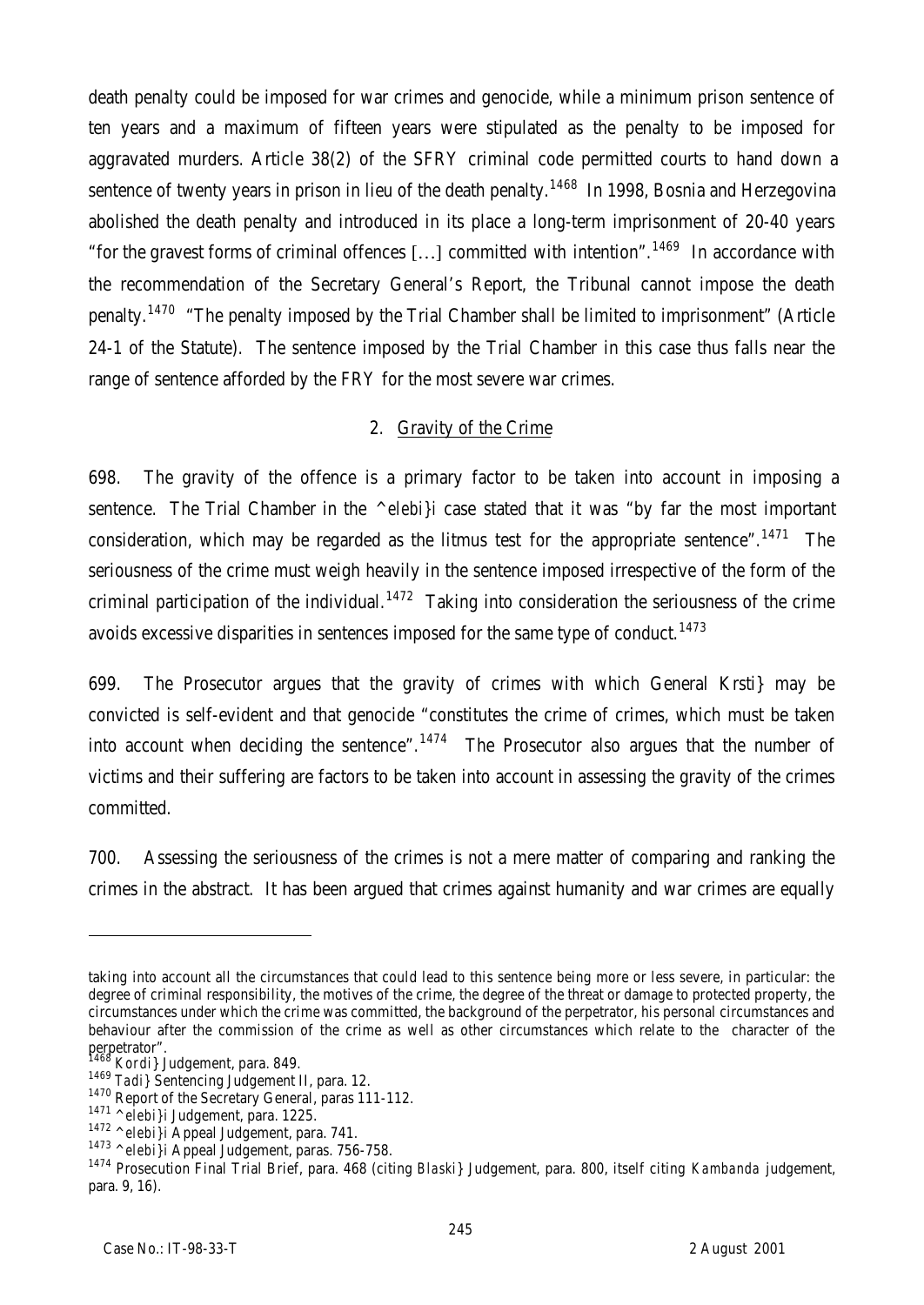serious and that "there is in law no distinction between the seriousness of a crime against humanity and that of a war crime  $\left[... \right]^{n}$ .<sup>1475</sup> No Chamber has yet ruled on the ranking of crimes in a case where an individual has been found guilty of genocide. It can also be argued, however, that genocide is the most serious crime because of its requirement of the intent to destroy, in whole or in part, a national, ethnic, racial or religious group, as such. In this sense, even though the criminal acts themselves involved in a genocide may not vary from those in a crime against humanity or a crime against the laws and customs of war, the convicted person is, because of his specific intent, deemed to be more blameworthy. However, this does not rule out the Trial Chamber's duty to decide on the appropriate punishment according to the facts of each case. Genocide embodies a horrendous concept, indeed, but a close look at the myriad of situations that can come within its boundaries cautions against prescribing a monolithic punishment for one and all genocides or similarly for one and all crimes against humanity or war crimes.<sup>1476</sup> A murder, whether qualified as a crime against humanity, a war crime or an act of genocide, may be a graver offence than imposing serious bodily or mental harm upon an individual. In this regard, the Trial Chamber ascribes to the approach taken by the Appeals Chamber that "[t]he level [of penalty] in any particular case [be] fixed by reference to the circumstances of the case." <sup>1477</sup>

701. Thus, the Trial Chamber must assess the seriousness of the crimes in the light of their individual circumstances and consequences. This presupposes taking into account quantitatively the number of victims and qualitatively the suffering inflicted on the victims.<sup>1478</sup>

702. In this sense, the Trial Chamber agrees with the Prosecutor that the number of victims and their suffering are relevant factors in determining the sentence<sup>1479</sup> and that the mistreatment of women<sup>1480</sup> or children is especially significant in the present case. However, the Prosecutor also contends that the "overwhelming scope of the crimes", the manner in which the crimes were committed, the fact that some of the victims were elderly men and young boys, the fact that many

 $\overline{a}$ <sup>1475</sup> *Tadi}* Sentencing Judgement III, para. 69 and the Separate Opinion of Judge Shahabuddeen. The Appeals Chamber, and subsequently Trial Chambers confirmed this assertion. *Furund`ija* Judgement, paras 240 to 243; *Kunara}* Judgement, para. 851. In the opposite sense, see Separate Opinion of Judge Cassese appended to the *Tadi}* Sentencing Judgement III, para. 14, where it is stated that crimes against humanity are more serious than war crimes because of "a whole pattern of criminality" within which they are committed and the intent of the perpetrator of the crime who must be aware of the said pattern. Also see the Joint Separate Opinions of Judge McDonald and Judge Vohrah appended to *Erdemovi}* Appeal Judgement, paras 20 *et seq*. and Separate and Dissenting Opinion of Judge Li appended to the *Erdemovi*} Appeal Judgement, paras 19 *et seq*. See also the Declaration of Judge Vohrah appended to the *Furund`ija* Appeal Judgement, in particular paras 5 *et seq*.

<sup>&</sup>lt;sup>1476</sup> In this regard, the Trial Chamber in the *Tadi}* case held that "… What is to be punished by penalty is the proven criminal conduct…". *Prosecutor v. Tadi*}, Decision on Defence Motion on the Form of the Indictment, IT-94-1-PT, 14 November 1995.

<sup>1477</sup> *Tadi}* Sentencing Judgement III, para. 69.

<sup>1478</sup> *^elebi}i* Judgement, para. 1226.

<sup>1479</sup> Prosecutor's Final Brief, para. 469; See also *Erdemovi}* Appeal Judgement, para. 15, the *Kambanda* Judgement, para.42, *Kayishema* Sentence, para. 26; *Kordi}* Judgement, para. 852.

<sup>1480</sup> *Furund`ija* Judgement, para. 283.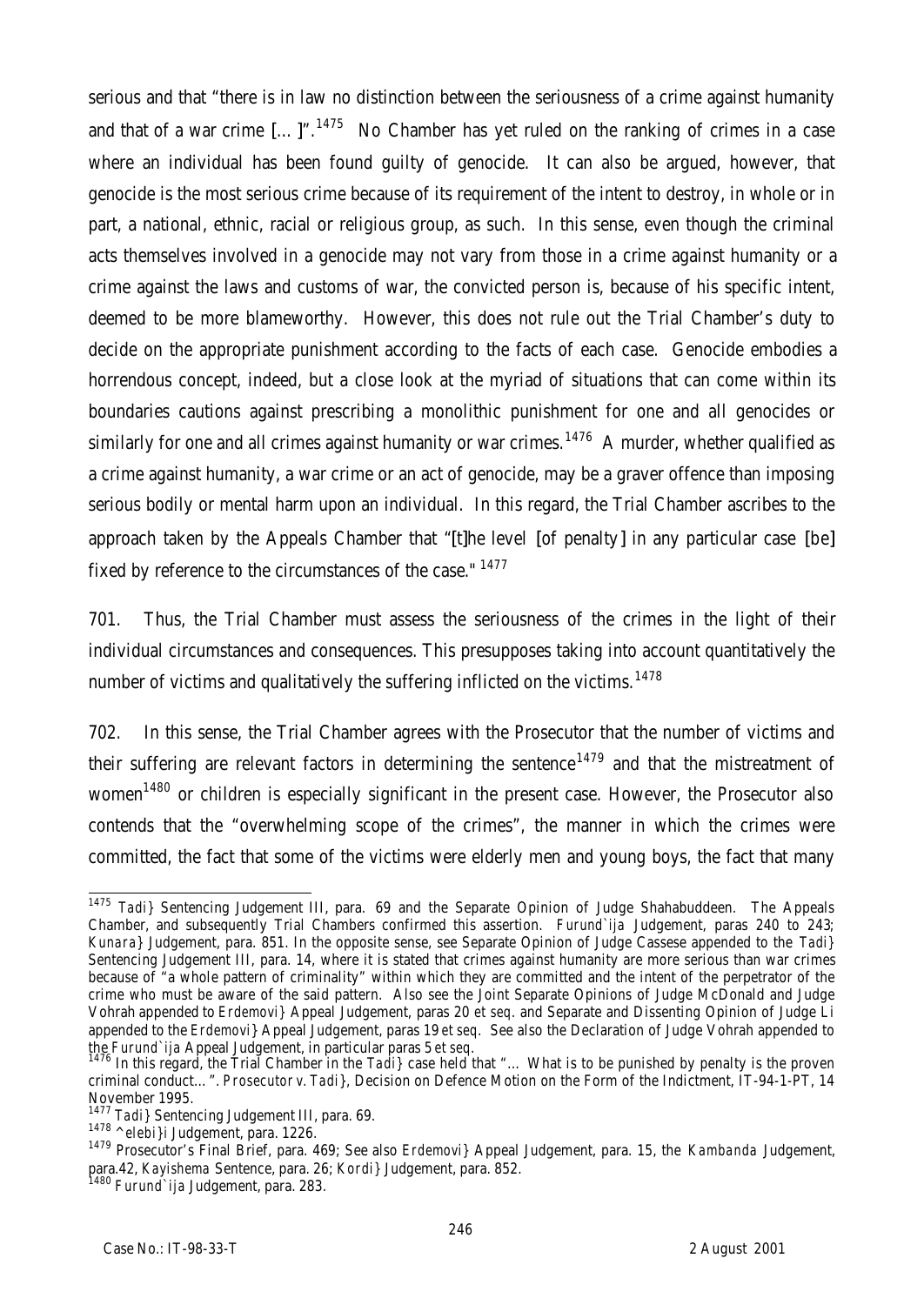of the executed were blindfolded and had their hands tied behind their back when they were murdered, and the "long-term damage to their surviving family members and the Bosnian Muslim community" are aggravating circumstances.<sup>1481</sup> As such, the Prosecutor does not draw any clear line between factors relevant to assess the gravity of the crimes committed and factors relevant as aggravating circumstances.

703. The Trial Chamber considers that the circumstance that the victim detainees were completely at the mercy of their captors,  $1482$  the physical and psychological suffering inflicted upon witnesses to the crime,<sup>1483</sup> the "indiscriminate, disproportionate, terrifying" or "heinous" means and methods used to commit the crimes<sup>1484</sup> are all relevant in assessing the gravity of the crimes in this case.<sup>1485</sup> Appropriate consideration of those circumstances gives "a voice" to the suffering of the victims.<sup>1486</sup>

#### 3. Personal Situation of the Accused

704. The Trial Chamber must also take into account factors pertaining to the "individual circumstances of the convicted person" (Article 24-2 of the Statute), to "bring to light the reasons for the accused's criminal conduct" and to assess "the possibility of rehabilitating the accused."<sup>1487</sup> The prospect of rehabilitating the accused and the extent to which the accused is a great danger to the community as a whole should be taken into account.<sup>1488</sup> Thus, in general, factors peculiar to the person who committed the crimes, and not those pertaining to the crimes committed, are considered as aggravating or mitigating circumstances.

#### (a) Aggravating Circumstances

705. The Statute and the Rules do not stipulate which factors are to be considered as aggravating circumstances. In finding whether there are any aggravating circumstances, the Trial Chamber proceeds with caution.<sup>1489</sup> Factors identified as potentially aggravating by the Trial Chamber are the level of criminal participation, the premeditation and the motive of the convicted person.

 $\overline{a}$ <sup>1481</sup> Prosecution Final Trial Brief, para. 471.

<sup>1482</sup> *^elebi}i* Judgement, para. 1268.

<sup>1483</sup> *Jelisi}* Judgement, para. 132.

<sup>1484</sup> *Kayishema* Sentence, para. 18; *Bla{ki}* Judgement, para. 787; *Kordi}* Judgement, para. 852.

<sup>1485</sup> In the opposite sense, *Kunara*} judgement, which refers to the fact that some crimes stretch over a long period or are committed repeatedly as an aggravating circumstance, para. 865. This fact seems to enter in the quantitative assessment of the crimes.

<sup>1486</sup> *Tadi}* Judgement; the *^elebi}i* (paras.1226, 1260, 1273), *Furund`ija* (paras 281 *et seq*.) and *Bla{ki}* (para. 787) Judgements.

<sup>&</sup>lt;sup>1487</sup> *Bla{ki}* Judgement, paras. 779 and 780.

<sup>1488</sup> *Erdemovi}* Sentencing Judgement, para. 110, and *Erdemovi}* Sentencing Judgement II, para. 16(1).

<sup>&</sup>lt;sup>1489</sup> In many national jurisdictions, the law specifically identifies those aggravating circumstances, e.g. Criminal Law (Sentencing) Act of South Australia, (1988), Section 10; United States of America Federal Sentencing Guidelines. In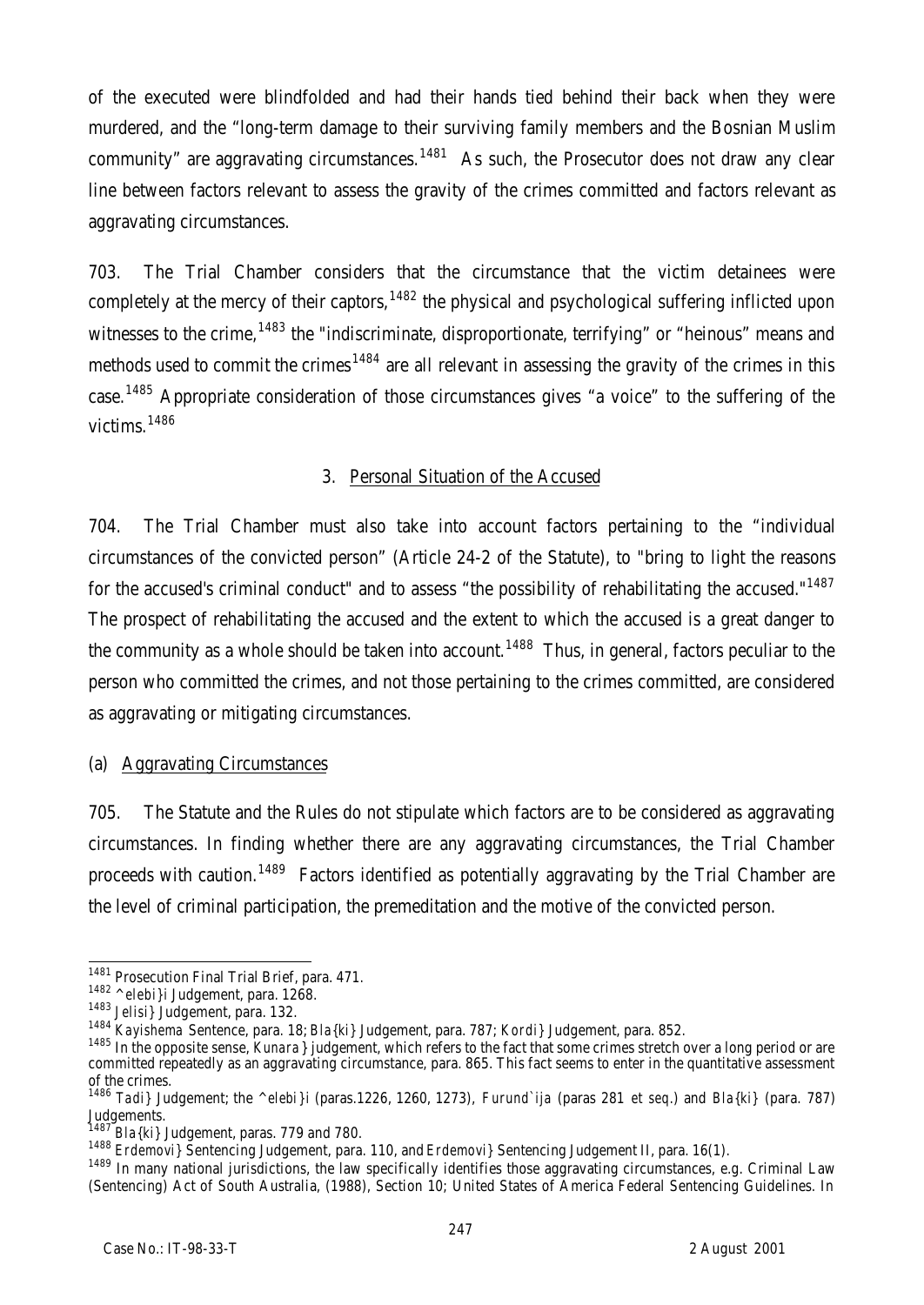#### (i) Criminal Participation

706. The Prosecutor argues that General Krsti}'s "direct, conscious and deliberate participation in creating and furthering the criminal plan as the Chief of Staff and Commander of the Troops which committed the offences, which evidences his intent and willingness to participate in the commission of the crimes, serves as an aggravating factor". The Prosecutor argues that General Krsti}'s "penultimate command after General Mladi}, and/or the fact that he was in a position to order the prevention, cessation or punishment" of the crimes serve as aggravating factors.<sup>1490</sup>

707. The Trial Chamber has already examined the criminal responsibility of the accused in order to decide on his guilt. The same elements should not be reviewed a first time as a constitutive element of the crime and a second time as an aggravating circumstance.

708. Direct criminal participation under Article 7 (1), if linked to a high-rank position of command, may be invoked as an aggravating factor. In determining a sentence, both Tribunals have mentioned the three most direct forms of participation, "planning, ordering, instigating", as possible aggravating circumstances in the case of a highly placed accused.<sup>1491</sup> So it is in the case of genocide. Because an accused can commit genocide without the aid and co-operation of others, provided he has the requisite intent, a one-man genocidal agent could be viewed differently from the commander of an army or the president of a State, who has enlisted the resources of an army or a nation to carry out his genocidal effort. The Trial Chamber finds that the direct participation of a high level superior in a crime is an aggravating circumstance, although to what degree depends on the actual level of authority and the form of direct participation.

709. A high rank in the military or political field does not, in itself, lead to a harsher sentence. But a person who abuses or wrongly exercises power deserves a harsher sentence than an individual acting on his or her own. The consequences of a person's acts are necessarily more serious if he is at the apex of a military or political hierarchy and uses his position to commit crimes.<sup>1492</sup> It must be noted though that current case law of the Tribunal does not evidence a discernible pattern of the

some jurisdictions, the judge cannot consider any other aggravating circumstances than those provided by the law, e.g. French Criminal Code, articles 132.71 *et seq*. (in general) for instance; Dutch Criminal Code, Articles 10, 57, 421-423 for instance.

<sup>&</sup>lt;sup>1490</sup> Prosecution Final Trial Brief, para. 471.

<sup>1491</sup> *Kambanda* Judgement, para. 44, *Kupre{ki}* Judgement, para. 862; *Rutaganda* Judgement, para. 470 and *Akayesu* Judgement, para. 36.

<sup>&</sup>lt;sup>1492</sup> *Rutaganda* Judgement, para. 469: "the fact that a person in a high position abused his authority and committed crimes is to be viewed as an aggravating factor." *Kambanda* Judgement, para. 44. In this regard, the Appeals Chamber reduced the sentence imposed on Du{ko Tadi} from 25 to 20 years stating that "there is a need for sentences to reflect the relative significance of the role of the [accused] and […to take into account] his level in the command structure, [which] was law.", *Tadi}* Sentencing Judgement III, paras 55-57.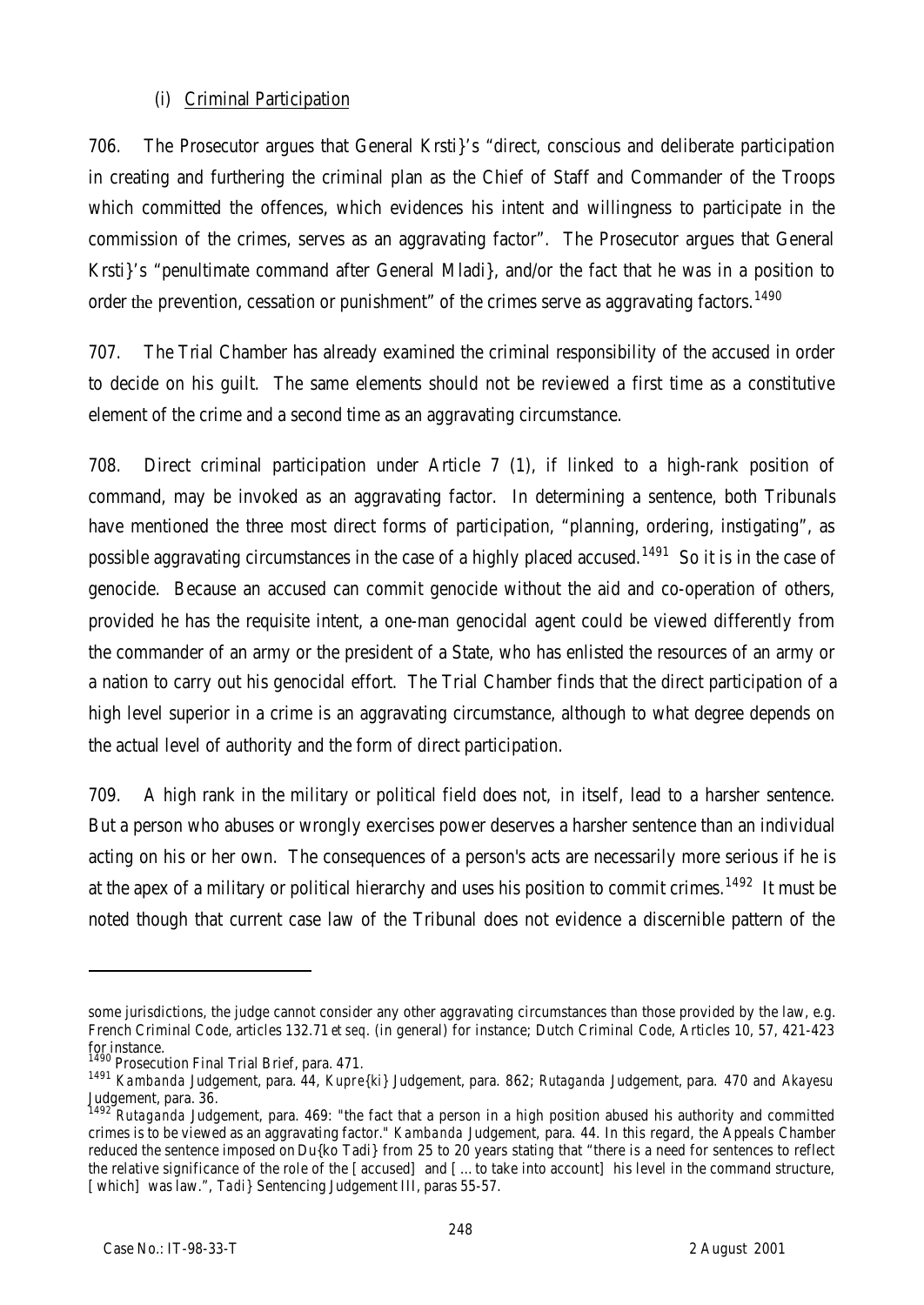Tribunal imposing sentences on subordinates that differ greatly from those imposed on their superiors.<sup>1493</sup>

## (ii) Premeditation and Motives of Crimes

710. The Prosecutor also argues that the "premeditation involved in the genocide and deportation is clearly an aggravating circumstance in the case, given General Krsti}'s critical role in planning this massive crime".<sup>1494</sup>

711. Premeditation<sup>1495</sup> may "constitute an aggravating circumstance when it is particularly flagrant" and motive "to some extent [is] a necessary factor in the determination of sentence after quilt has been established."<sup>1496</sup>. When a genocide or a war crime, neither of which requires the element of premeditation, are in fact planned in advance, premeditation may constitute an aggravating circumstance.<sup>1497</sup> Premeditated or enthusiastic participation in a criminal act necessarily reveals a higher level of criminality on the part of the participant.<sup>1498</sup> In determining the appropriate sentence, a distinction is to be made between the individuals who allowed themselves to be drawn into a maelstrom of violence, even reluctantly, and those who initiated or aggravated it and thereby more substantially contributed to the overall harm. Indeed, reluctant participation in the crimes may in some instances be considered as a mitigating circumstance.

712. The Trial Chamber agrees with the Prosecutor on the relevance of premeditation as an aggravating factor in the abstract but, based on the sequence of General Krsti}'s delayed participation in the genocidal scheme initiated by General Mladi} and others, finds it not applicable to the situation.

#### (b) Mitigating Circumstances

713. Neither the Statute, the Rules nor the jurisprudence of the Tribunals define "mitigating" circumstances.<sup>1499</sup> A definition of what is a mitigating circumstance is provided in fact by the SFRY Criminal Code. Article 42(2) of the SFRY Criminal Code stated that the judge may determine whether "there are mitigating circumstances *which are such that they indicate that the*

 $\overline{a}$ <sup>1493</sup> Sentences imposed by the ICTY on subordinates are of an average of 15 years imprisonment as opposed to sentences imposed on superiors, which are of an average of 17 years imprisonment.

<sup>1494</sup> Prosecution Final Trial Brief, para. 471.

<sup>1495</sup> The Defense submits that the true motive for the murders of the Bosnian Muslim men, were vengeance and punishment, for failing to surrender following General Mladi}'s invitation to do so. Defence Closing Arguments, T. 10157.

<sup>1496</sup> *Bla{ki}* Judgement, para. 785.

<sup>1497</sup> *Serushago* Sentence, para. 30.

<sup>1498</sup> *Jelisi}* Judgement, paras 130-131; see also the *Tadi}* Sentencing Judgement, para. 57 and the *Tadi}* Sentencing Judgement II, para. 20: the enthusiastic support for the attack launched against the non-Serbian civilian population. <sup>1499</sup> *Kordi}* Judgement, para. 848.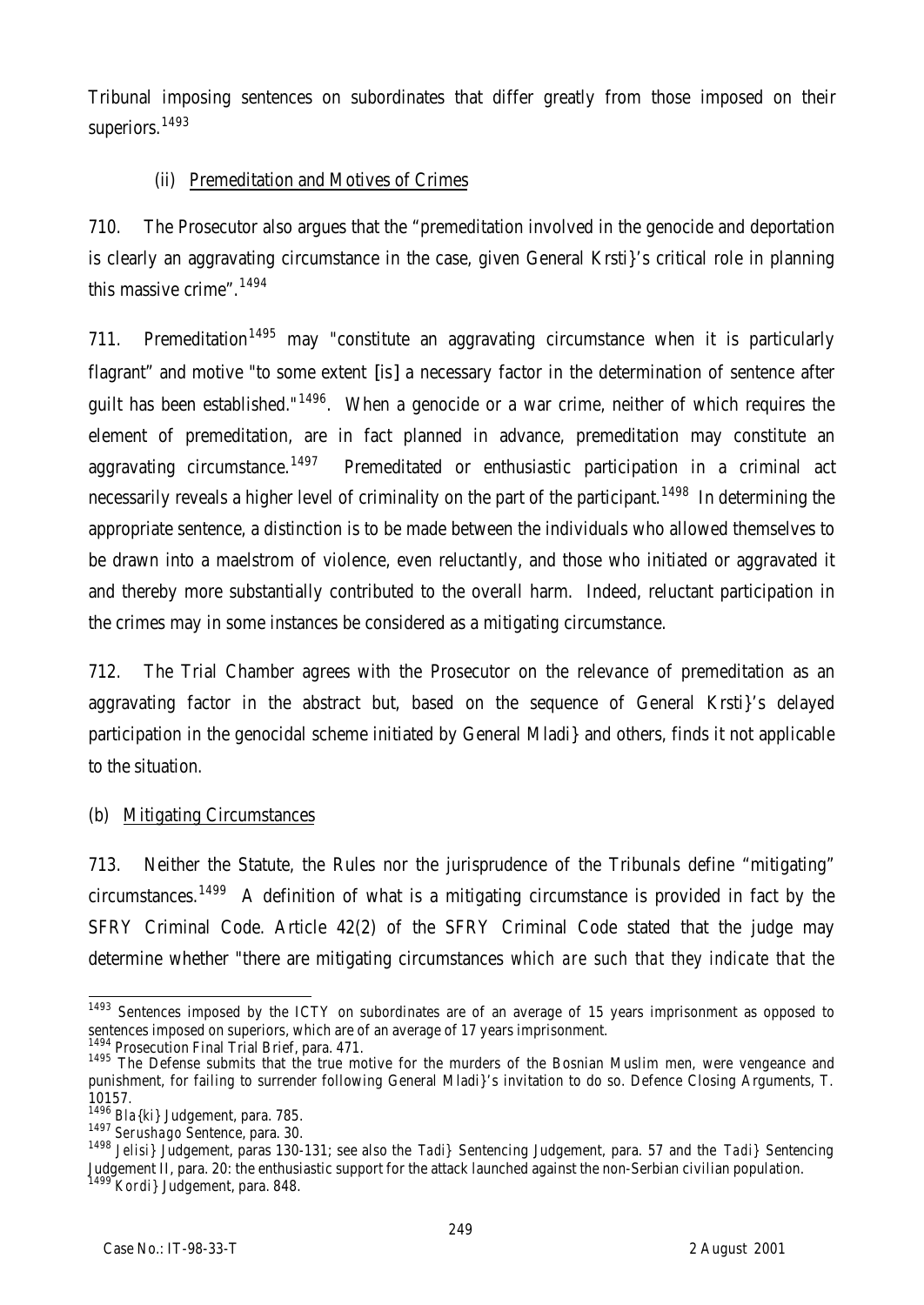*objective of the sentence may be achieved equally well by a reduced sentence*." Mitigating circumstances, concomitant or posterior to the crimes, vary from case to case. The Prosecution submits that there are no mitigating circumstances in the present case.<sup>1500</sup> However, the Trial Chamber has the discretion to consider any factors it considers to be of a mitigating nature.

# (i) Mitigating Circumstances Concomitant with the Commission of the Crimes

714. Indirect participation is one circumstance that may go to mitigating a sentence. An act of assistance to a crime is a form of participation in a crime often considered less serious than personal participation or commission as a principal and may, depending on the circumstances, warrant a lighter sentence than that imposed for direct commission.<sup>1501</sup> Similarly, in some cases, forced participation in a crime can be a mitigating circumstance. The jurisprudence of the Tribunal established that, while duress<sup>1502</sup> cannot afford a "complete defence to a soldier charged with crimes against humanity or war crimes in international law involving the taking of innocent lives".<sup>1503</sup> it may be taken into account as a mitigating circumstance. The Trial Chamber may also take into account the particular personal circumstances of the accused at the time the crimes are committed, if they illustrate the character and the capacity of the convicted person to be reintegrated in society. For instance, the fact that an accused has no prior convictions for violent crimes may be considered relevant.<sup>1504</sup> In contrast, personality disorders ("borderline, narcissistic and anti-social characteristics") are not relevant factors,  $1505$  although significant mental handicap<sup>1506</sup> can constitute a mitigating circumstance. Good character<sup>1507</sup>, "keen sense for the soldiering profession", or "poor family background" in combination with youth and an "immature and fragile" personality are also elements that may constitute mitigating circumstances.<sup>1508</sup>

#### (ii) Mitigating Circumstances Posterior to the Commission of the Crimes

715. The behaviour of the accused after commission of the criminal acts is also relevant to the Trial Chamber's assessment of the appropriate sentence. The behaviour of the accused in the proceedings instigated against him is of particular importance. The fact that an accused is cooperating with the court, or that he or she voluntarily surrendered, admits guilt and expresses

 $\overline{a}$ <sup>1500</sup> Prosecution Closing Arguments, T. 10011.

<sup>1501</sup> *Furund`ija* Judgement, para. 282. For instance, participation as an aider or abettor, e.g. in the crime of genocide, may range from providing information, resources, or covering-up the crimes, to leading the execution squads.

<sup>&</sup>lt;sup>1502</sup> Defined as: "imminent threats to the life of an accused if he refuses to commit a crime", Joint Separate Opinion of Judges McDonald and Vohrah appended to the *Erdemovi}* Appeal Judgement, para. 66.

<sup>1503</sup> Joint Separate Opinion of Judges McDonald and Vohrah appended to the *Erdemovi}* Appeal Judgement, para. 88. <sup>1504</sup> *Jelisi}* Judgement, para. 124, *Furund`ija*, para. 284.

<sup>1505</sup> *Jelisi}* Judgement, para. 125.

<sup>1506</sup> Rules of Procedure and Evidence, Rule 67 (A)(ii)(b): "diminished or lack of mental responsibility".

<sup>1507</sup> *Erdemovi}* Judgement, para. 16(i); *Akayesu* Sentencing Judgement, para. 35 (iii), but not in the *^elebi}i* Judgement, para. 1256.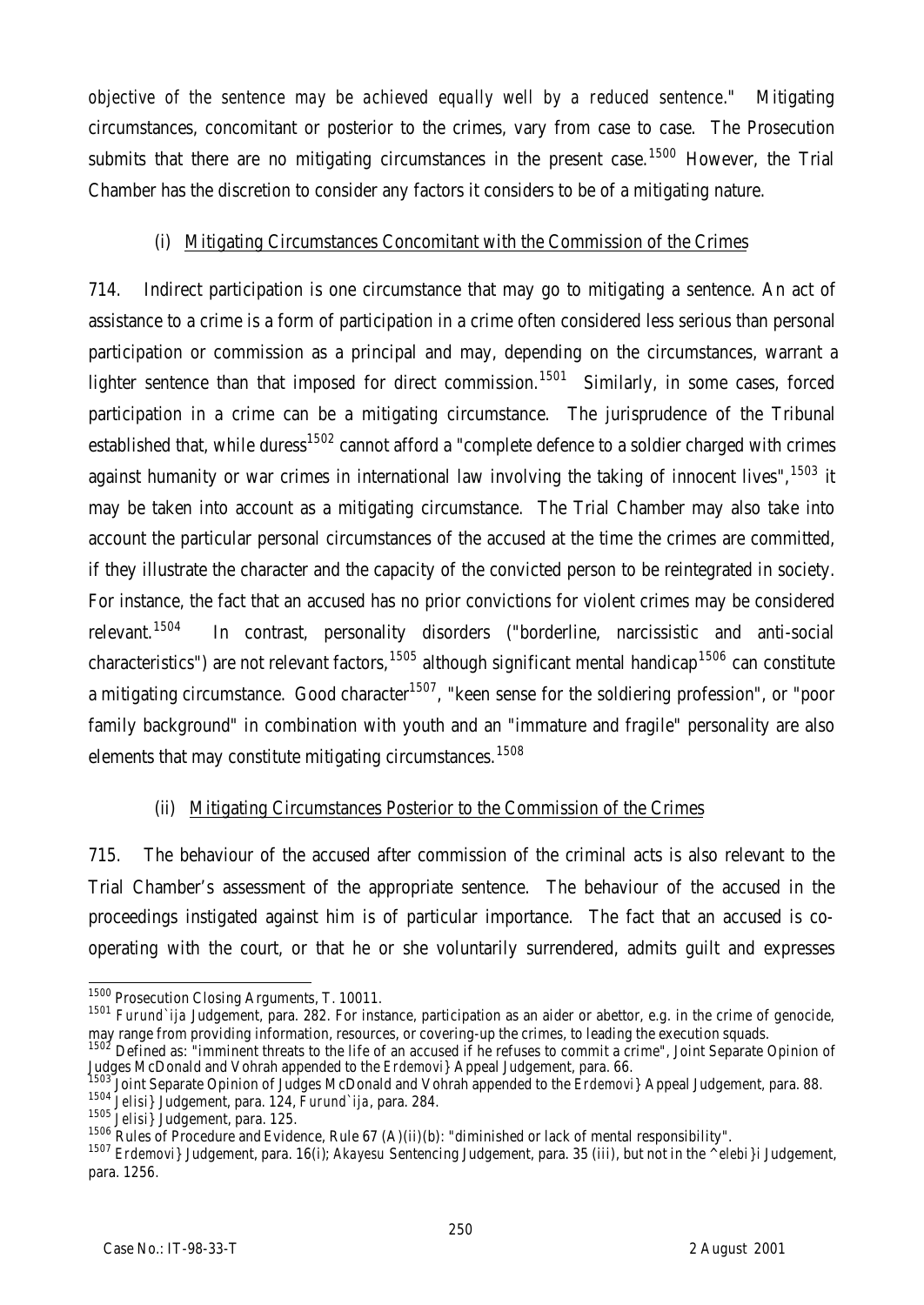remorse before convictions are all relevant factors and can constitute mitigating circumstances provided the accused is acting knowingly and sincerely.<sup>1509</sup>

716. The only mitigating circumstance explicitly provided for in Rule 101(B)(ii) is co-operation with the Prosecutor. "The earnestness and degree of co-operation with the Prosecutor decides whether there is reason to reduce the sentence on these grounds".<sup>1510</sup> This co-operation often becomes a question of the quantity and quality of the information provided by the accused.<sup>1511</sup> The providing of statements by the accused, which elucidate the details of the crimes or implicate other persons, may be considered a mitigating circumstance.<sup>1512</sup> Such statements may increase the speed of a trial.<sup>1513</sup> Co-operation that continues during the hearings may also be relevant.<sup>1514</sup> In this regard, the Prosecution emphasises the fact that General Krsti} gave a voluntary statement but that the information he provided was not wholly true.<sup>1515</sup> In contrast, the "health" of the convicted person may also be a mitigating circumstance and the Defence stressed the bad health of General Krsti} throughout the trial.<sup>1516</sup>

717. The Trial Chamber turns now to determine the appropriate sentence to be imposed upon General Krsti} in view of the factors examined above: the general sentencing practice of the former Yugoslavia for persons convicted of genocide, crimes against humanity and war crimes, the gravity of the crimes committed by General Krsti} and the existence and the weight of any aggravating and/or mitigating circumstances. The Trial Chamber has already alluded to the fact that genocide, being the gravest offence under Yugoslav law, would have permitted its highest sentence, up to forty years, and that the sentence will fall near that range.

#### **C. Determination of General Krsti}'s Sentence**

718. General Krsti} was 47 years old at the time of Srebrenica. At the beginning of the ten fateful days, which are 10 to 19 July 1995, he held the position of Chief of the VRS Drina Corps Staff and, during the ten days, he was promoted to the rank of commander of the VRS Drina Corps. As a

<sup>1508</sup> *^elebi}i* Judgement, para. 1283.

<sup>1509</sup> *Kupre{ki}* Judgement, para. 853; *Serushago* Sentence, para. 35; see also the *Musema* Judgement, para. 1007; see also on contrary *Kambanda* Judgement, para. 51; *Akayesu* Sentencing Judgement, para. 35(i), *Serushago* Sentence, paras 40 and 41, *Ruggiu* Judgement, paras 69-72, *Kunara}* Judgement, para. 869; *Bla{ki}* Judgement, para. 780. <sup>1510</sup> *Bla{ki}* Judgement, para. 774.

<sup>1511</sup> *Bla{ki}* Judgement, para. 774, the *Erdemovi}* Sentencing Judgement, paras 99-101 and the *Erdemovi}* Sentencing Judgement II, para. 16 iv, and the *Kambanda* Judgement, para. 47.

<sup>1512</sup> *Kunara*} Judgement, para. 868.

<sup>1513</sup> *Musema* Judgement, para. 1007. Idem in the *Ruggiu* Judgement, para. 53: a guilty plea accelerates the proceedings and makes it possible to save resources.

<sup>1514</sup> Idem and in the contrary sense, *^elebi}i* Judgement, para. 1244: Muci}'s lack of respect for the judicial process, attempts to fabricate evidence and influence witnesses are taken to be aggravating circumstances.

<sup>&</sup>lt;sup>1515</sup> Prosecution Closing Arguments, T. 10011.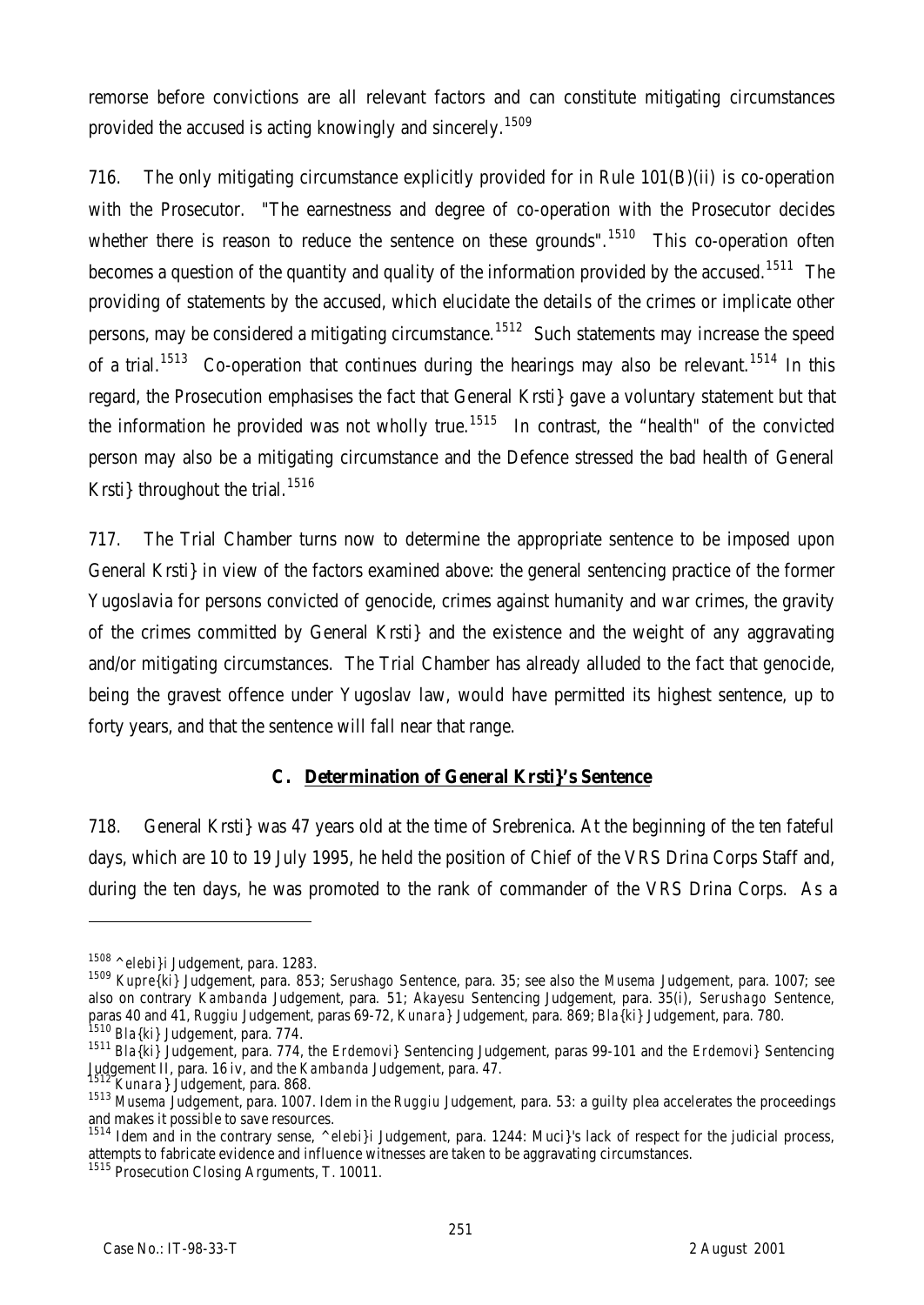military professional, General Krsti} was well aware of the extent of his obligations laid out in the military codes of the former JNA and then of the VRS. He was congratulated for the manner in which he launched the military attack on Srebrenica. On 2 December 1998, when he was arrested by SFOR, he was in command of the VRS 5th Corps in Sokolac. Since that date, he has been detained in the UN Detention Unit in Scheveningen at The Hague in the Netherlands.

719. The Trial Chamber found that General Krsti} participated in two criminal plans, initially to ethnically cleanse the Srebrenica enclave of all Muslim civilians and later to kill the military aged men of Srebrenica. For his participation in these crimes, General Krsti} has been found guilty of murder (under Article 3), persecutions (under Article 5) and genocide (under Article 4). The commission of those crimes would have justified the harshest of sentences in the former Yugoslavia.

720. The extreme gravity of the crimes committed by General Krsti} is established by their scale and organisation and the speed with which they were perpetrated in a ten day period. The Trial Chamber has already described in detail how all Bosnian Muslims in Srebrenica were uprooted, how up to 25,000 Bosnian Muslim women, children and elderly persons were expelled toward Bosnian Muslim controlled territory and how 7,000 to 8,000 Bosnian Muslim men and boys were executed in the most cruel manner. The Trial Chamber notes the physical and psychological suffering inflicted on the victims and the obvious psychological suffering of the survivors. The survivors lost their male family members; three generations of Muslim men from the Srebrenica area disappeared in a single week. To date, most of the women and children survivors have not been able to return to their homes and many suffer what is now known as the "Srebrenica Syndrome": an inability to get on with their lives because of the lack of definite news on the fate of their lost sons, husbands and fathers.<sup>1517</sup>

<sup>1516</sup> *^elebi}i* Judgement, para. 1270.

<sup>1517</sup> *Supra*, paras. 90-94. See also Witness I, T. 2420-22: "And 8.000 Srebrenica inhabitants are missing, and we must all know that. We must all know that there must have been children, poor people, between 16.000 and 20.000, and one needs to feed them all, to bring them up. There are so many fathers without sons and sons without fathers. I had two sons, and I don't have them any more. Why is that? And I lived and I worked in my own home, nobody else's, and that was -- that same held true for my father and my grandfather, but what they seized, what they took away, what they grabbed. I had two houses. One they burnt down. It could burn. They burnt it down, but the other one they couldn't burn, so they came and put a mine to it because the house was new and I hadn't finished it yet. The roof was still missing, but it was all made of concrete and bricks, so it wouldn't burn. And I thought. Well, it will survive at least. But no, they came and planted mines, and it just went down; nothing but bust. But, right. Never mind that. I had it, so it's gone. They took it. They seized it. But why did they have to kill my sons? "And I stand today as dried as that tree in the forest. I could have lived with my sons and with my own land, and now I don't have either. And how am I supposed to live today? I don't have a pension or anything. Before that, I relied on my sons. They wouldn't have left me. They wouldn't have let me go hungry. And today, without my sons, without land, I'm slowly starving.".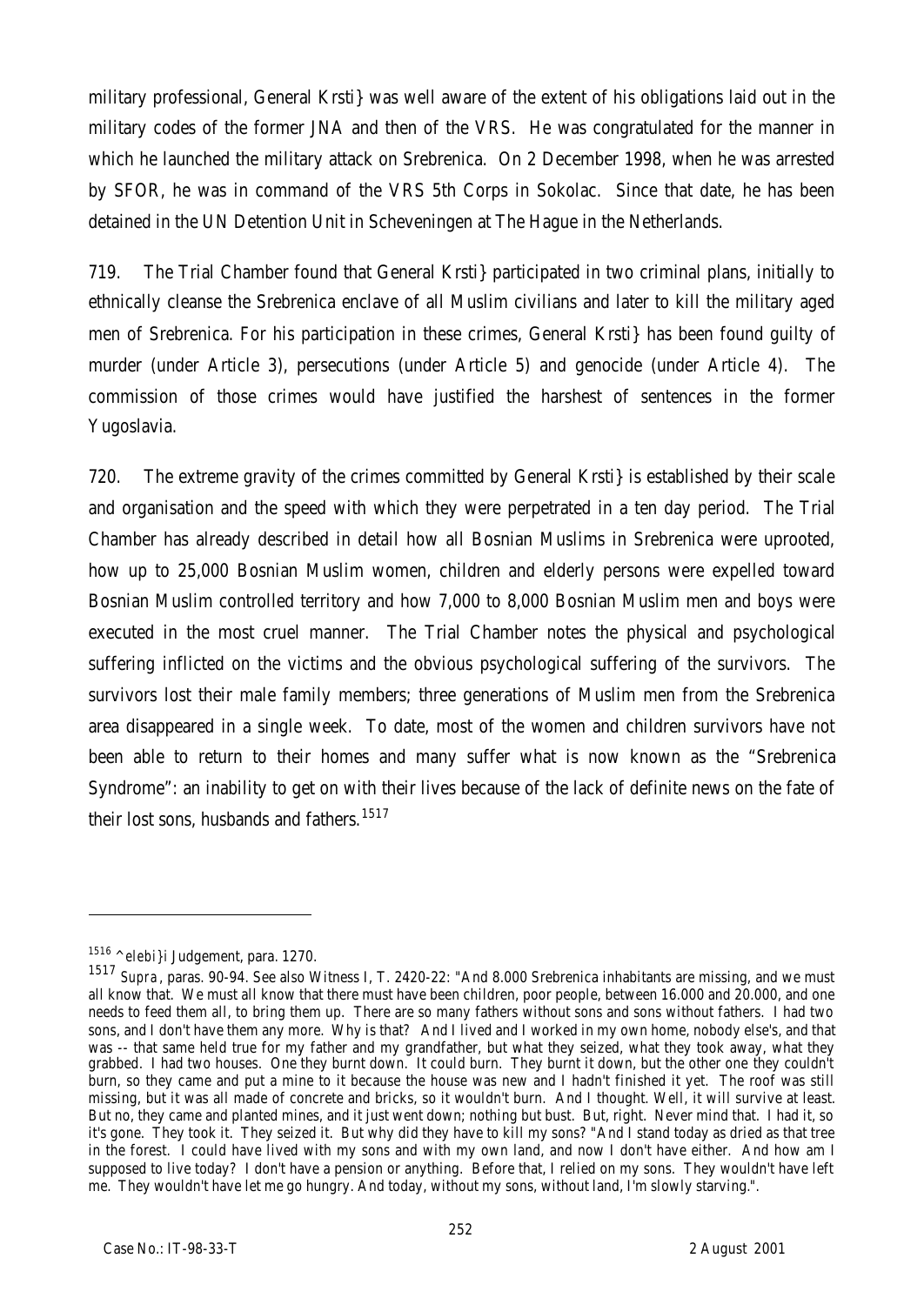721. As to the role of the accused, the Trial Chamber has affirmed General Krsti}'s conscious and voluntary participation in the crimes of which he has been found guilty. General Krsti} held a high rank in the VRS military hierarchy and was even promoted after the perpetration of the aforementioned crimes. At the time of the crimes, he was third, then second in command after General Mladi}. In this regard, the Trial Chamber finds that the fact that General Krsti} occupied the highest level of VRS Corps commander is an aggravating factor because he utilised that position to participate directly in a genocide.

722. The Trial Chamber also notes that the conduct of General Krsti} during the course of the trial has not been altogether forthcoming. General Krsti} testified under oath before the Trial Chamber. While this could be viewed as a sign of co-operation with the Tribunal, the evidence clearly established that he put up a false defence on several critical issues, most notably, his denial that he or anyone from the Drina Corps was involved in the forcible transfer of Muslim women, children and elderly from Poto~ari; the date upon which he became commander of the Drina Corps, or became aware of the mass executions. General Krsti}'s manner was one of obstinacy under cross-examination. He continually refused to answer directly or forthrightly legitimate questions put to him by the Prosecution or even Judges. Overall, his conduct during the proceedings evidences a lack of remorse for the role he played in the Srebrenica area in July 1995.

723. The Trial Chamber finds no other relevant circumstances. Although sympathetic to General Krsti}'s discomfort throughout the trial because of medical complications he suffered.<sup>1518</sup> the Trial Chamber considers that this circumstance is not related to the objectives of sentence.

724. The Trial Chamber's overall assessment is that General Krsti} is a professional soldier who willingly participated in the forcible transfer of all women, children and elderly from Srebrenica, but would not likely, on his own, have embarked on a genocidal venture; however, he allowed himself, as he assumed command responsibility for the Drina Corps, to be drawn into the heinous scheme and to sanction the use of Corps assets to assist with the genocide. After he had assumed command of the Drina Corps, on 13 July 1995, he could have tried to halt the use of Drina Corps resources in the implementation of the genocide. His own commander, General Mladi}, was calling the shots and personally supervising the killings. General Krsti}'s participation in the genocide consisted primarily of allowing Drina Corps assets to be used in connection with the executions from 14 July onwards and assisting with the provision of men to be deployed to participate in executions that occurred on 16 July 1995. General Krsti} remained largely passive in the face of

 $\overline{a}$ <sup>1518</sup> In late December 1994, General Krsti} was seriously injured when he stepped on a landmine. He was evacuated to a military hospital in Sokolac, and subsequently transferred to the Military Medical Academy in Belgrade. As a result of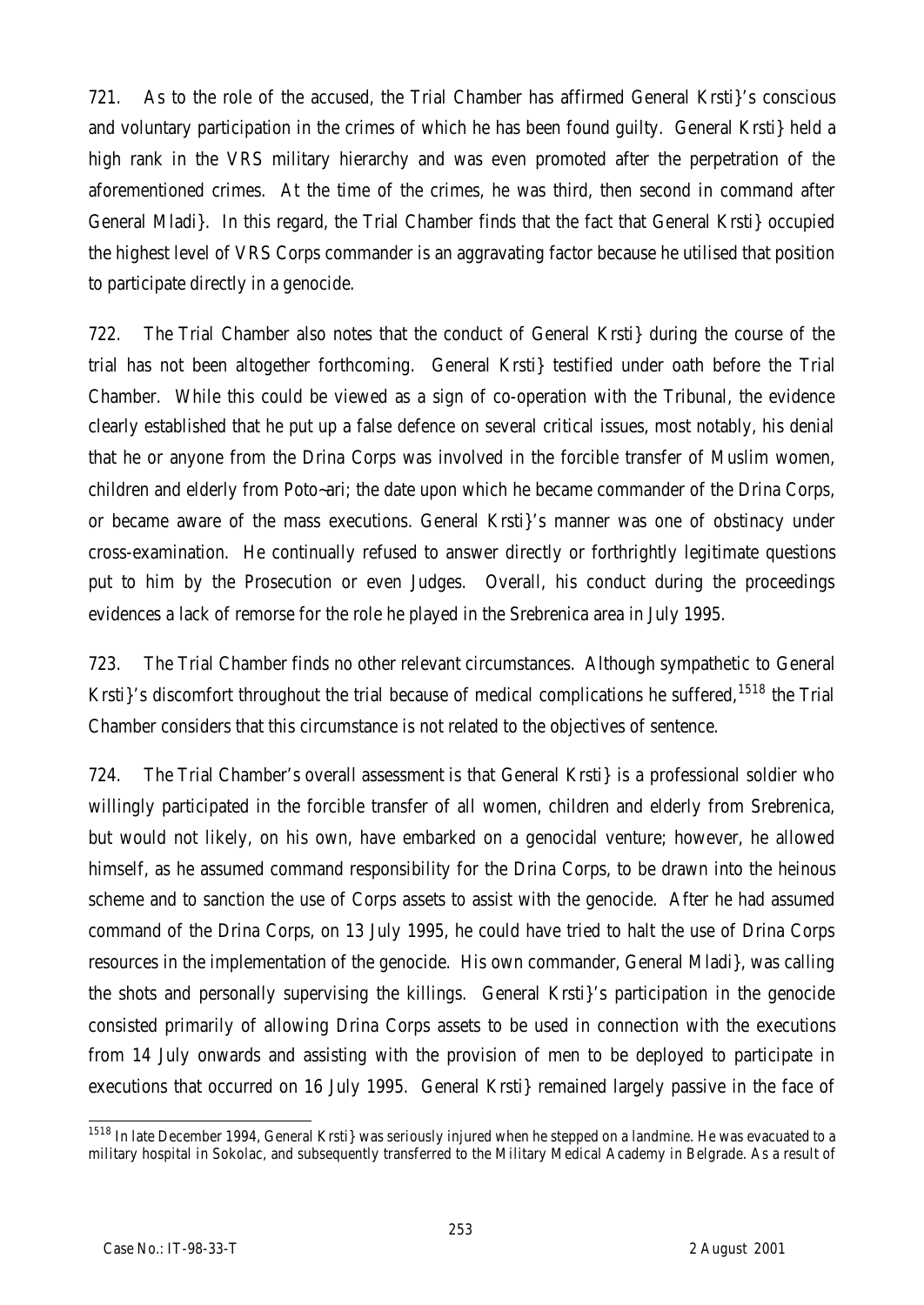his knowledge of what was going on; he is guilty, but his guilt is palpably less than others who devised and supervised the executions all through that week and who remain at large. When pressured, he assisted the effort in deploying some men for the task, but on his own he would not likely have initiated such a plan. Afterwards, as word of the executions filtered in, he kept silent and even expressed sentiments lionising the Bosnian Serb campaign in Srebrenica. After the signing of the Dayton Accords, he co-operated with the implementers of the accord and continued with his professional career although he insisted that his fruitless effort to unseat one of his officers, whom he believed to have directly participated in the killings, meant he would not be trusted or treated as a devoted loyalist by the Bosnian Serb authorities thereafter. His story is one of a respected professional soldier who could not balk his superiors' insane desire to forever rid the Srebrenica area of Muslim civilians, and who, finally, participated in the unlawful realisation of this hideous design.

725. The Prosecutor submits that General Krsti} should be sentenced to consecutive life sentences for each count of the Indictment under which General Krsti} is found guilty. However, in view of the fact that General Krsti} is guilty of crimes characterised in several different ways but which form part of a single campaign or strategies of crimes committed in a geographically limited territory over a limited period of time, the Trial Chamber holds it preferable to impose a single sentence, bearing in mind that the nearly three years spent in the custody of the Tribunal is to be deducted from the time to be served.<sup>1519</sup>

726. In light of the above considerations, the Trial Chamber sentences General Krsti} to Fourty six years of imprisonment.

the injuries he sustained from the landmine, part of his leg was amputated and he remained in rehabilitation and on leave until mid May 1995. <sup>1519</sup> Rule 101 (D).